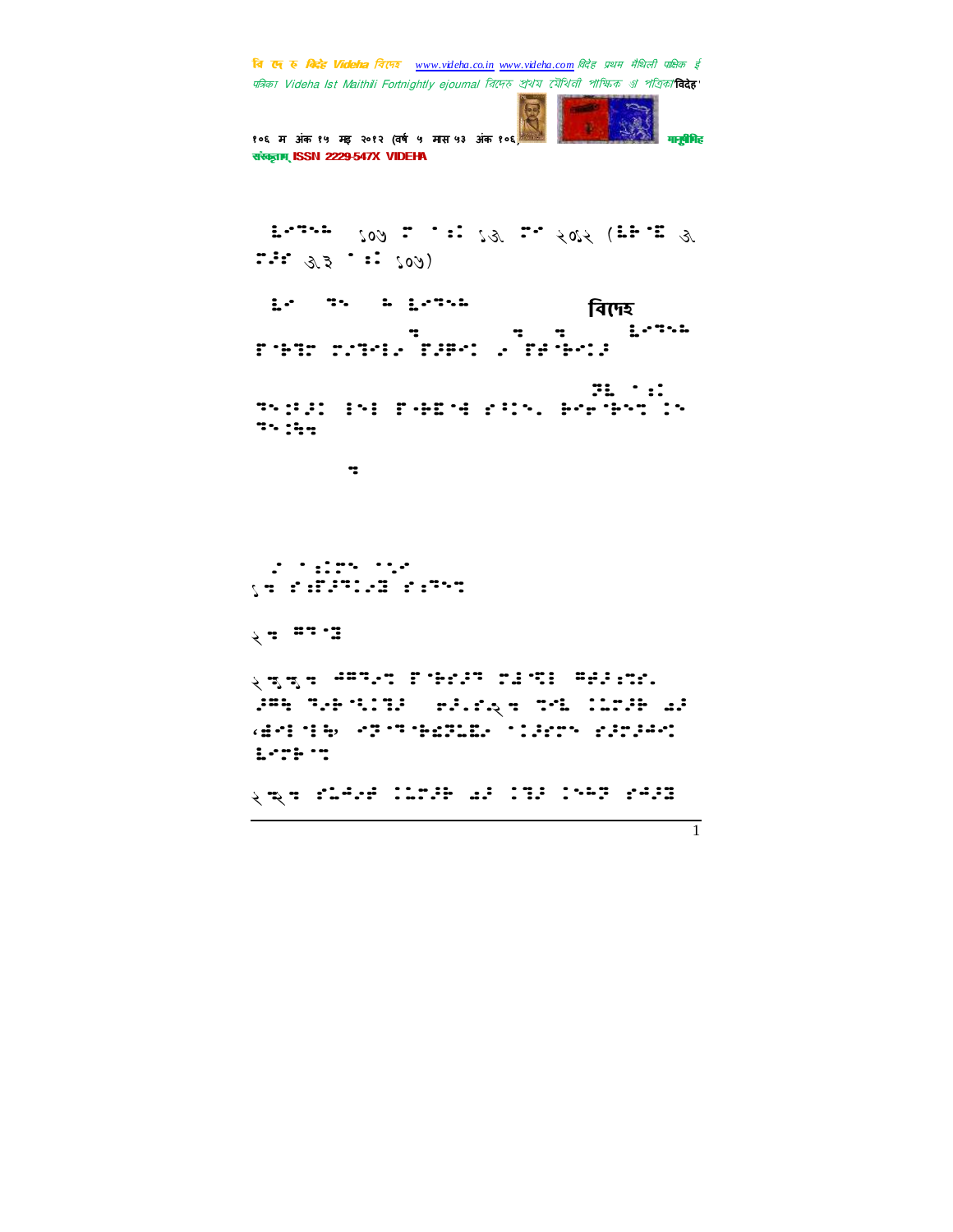चि एक रु मिन्हे Videha विएक www.videha.co.in www.videha.com विदेह प्रथम मैथिली पाक्षिक ई पत्रिका Videha Ist Maithili Fortnightly e Magazine রিদেহ প্রথম মৌথিনী পাক্ষিক রা **বিदेह**' १०६ म अंक १५ मइ २०१२ (वष ५ मास ५३ अंक १०६) मानुषीिमह संस्कृतम् ISSN 2229-547X VIDEHA ⣒⣒!⢾⣝⢽⢼⢷⢼⣝⣜!⣔⢼.⣋⢼⣝⢷⢴! ⣒ ⣒!⢾⣅2⣉⣇⢷.⣙2⢼!⢷⢼⢺⣝!⢼⢽⢹⢵2⢽! ⢼!⣉⢳⢴⢹!⢷⢲⢺⣅!⣔⢼! ⣒⣒!b⣐⢹⢽!⣅⢼⢷!⣔⢼.⣇⢳⢽.⣙⢼. ⢹⢻⢾! ⣒⣒!⣋⢼⣒!12⢼⣉!⣅⢼⢷!⣉⢷.!⣙⢼.!  $\begin{array}{ccc} \mathbf{0} & \mathbf{0} & \mathbf{0} & \mathbf{0} & \mathbf{0} & \mathbf{0} & \mathbf{0} & \mathbf{0} & \mathbf{0} & \mathbf{0} & \mathbf{0} & \mathbf{0} & \mathbf{0} & \mathbf{0} & \mathbf{0} & \mathbf{0} & \mathbf{0} & \mathbf{0} & \mathbf{0} & \mathbf{0} & \mathbf{0} & \mathbf{0} & \mathbf{0} & \mathbf{0} & \mathbf{0} & \mathbf{0} & \mathbf{0} & \mathbf{0} & \mathbf{0} & \mathbf{0} & \mathbf$  $_{\xi}$ g|: :P7:P :1:P :1:P :3: 1-2:P :1: ⢽⣎!⣇⣉⣇⢼! ⣒⣒!⣉⢽!⢼⢷⢴⢻⢷.⢼A!⢳!⢺A⢼⢽!⢸c! ⢻2⢳⣅E.)⢳⢼⣝!⣙⢼\*!  $\overline{3}$  :  $\overline{1}$   $\overline{1}$   $\overline{2}$  $\{$ s $\}$ s $\{$ s $\}$ :  $\{$  $\}$   $\{$  $\}$   $\{$  $\}$   $\{$   $\}$   $\{$   $\}$   $\{$   $\}$   $\{$   $\}$   $\{$   $\}$   $\{$   $\}$   $\{$   $\}$   $\{$   $\}$   $\{$   $\}$   $\{$   $\}$   $\{$   $\}$   $\{$   $\}$   $\{$   $\}$   $\{$   $\}$   $\{$   $\}$   $\{$   $\}$   $\{$   $\}$   $\{$ <mark>ı</mark>. ∉22 z−222 222 22° /⢷⢼⢹!⣜⣋2!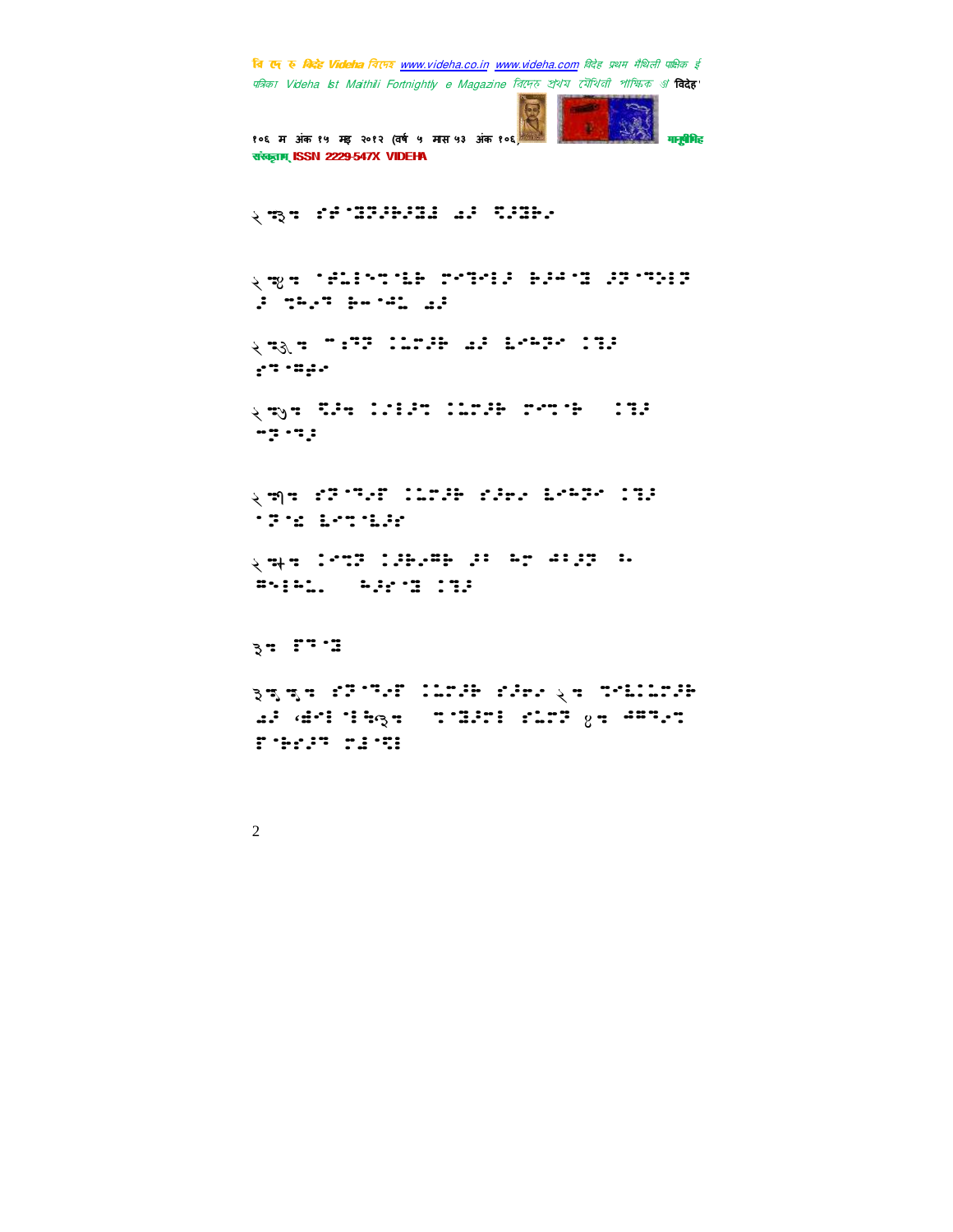**बि एक रु** *बिर्दह Videha विए***नर** www.videha.co.in www.videha.com विदेह प्रथम मैथिली पाक्षिक ई पत्रिका Videha Ist Maithili Fortnightly ejournal রিদেহ প্রথম মৌথিনী পাক্ষিক প্র পত্রিকা**'বিदेह**'

मनुबैमिह १०६ म अंक १५ मइ २०१२ (वर्ष ५ मास ५३ अंक १०६) संस्कृतम् ISSN 2229-547X VIDEHA grants while the arrest state BIMMER SPL ry 1997 ding the trin remove ALGABIN ITTEST LTT TIMLE gege (Brid:BS: "sik, ye GTP BLF:  $\mathbf{a}$ . **geg = FLP PHIL T.PE** 3mys ":"? llr.h a. gene designe si ch  $3 + 3 + 1$ **PLE COMP BLOW**  $y$ s rifi $\Omega$  lif fælg så bjell rifi retri red yr Ser del **PRODUCED SERVICE SERVICE SURFACE SERVICE SERVICE SURFACE SURFACE SURFACE SURFACE SURFACE SURFACE SURFACE SURFA**  $\mathcal{S}$  =  $\blacksquare$  . This compared to the set of the set of  $\mathcal{S}$ rance dere char time

 $\overline{3}$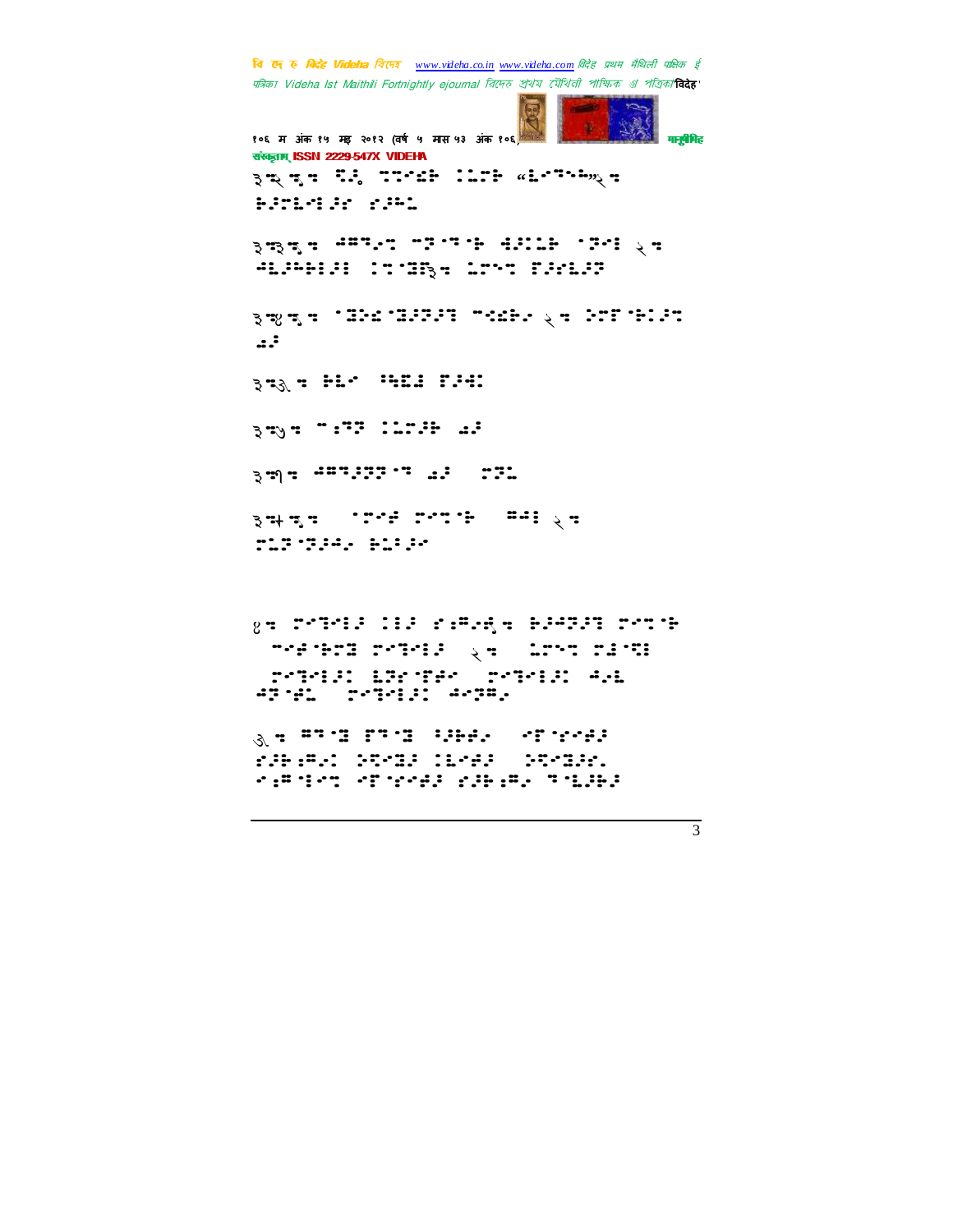चि एक रु मिन्हे Videha विएक www.videha.co.in www.videha.com विदेह प्रथम मैथिली पाक्षिक ई पत्रिका Videha Ist Maithili Fortnightly e Magazine রিদেহ প্রথম মৌথিনী পাক্ষিক রা **বিदेह**'

**START** 

१०६ म अंक १५ मइ २०१२ (वष ५ मास ५३ अंक १०६) मानुषीिमह संस्कृतम् ISSN 2229-547X VIDEHA ⣇⣝⣐-!⣐⢻2⣉EE!1⣙2⢴!!⢻⢺⢽⢹⢷! ⣚⢼⣅⢷!⢹⣇⢼⢷⢼!

 $\mathcal{M}$  as Elitics : Lairy and annual metric ⣚⢼⣅⢷!**'**⢽2**'** ⣒!⣋⢼॰ ⣉⣉⣎⢷!⣅⢷!  $($ ,  $\frac{1}{2}$ ,  $\frac{1}{2}$ ,  $\frac{1}{2}$ ,  $\frac{1}{2}$ ,  $\frac{1}{2}$ ,  $\frac{1}{2}$ ,  $\frac{1}{2}$ ,  $\frac{1}{2}$ ,  $\frac{1}{2}$ ,  $\frac{1}{2}$ ,  $\frac{1}{2}$ ,  $\frac{1}{2}$ ,  $\frac{1}{2}$ ,  $\frac{1}{2}$ ,  $\frac{1}{2}$ ,  $\frac{1}{2}$ ,  $\frac{1}{2}$ ,  $\frac{1}{2}$ ,  $\frac{1}{2}$ ,  $\frac{1}{2$ 

↑; 0.000 0.000 0.000 0.000 0.000 1⣙2⢴^-!\⣇⢹⢳!1⣙2⢴.⣐⢻⢷⢺⢴!⢼! ⣐⢻⢷⢺⢴!1⣙2⢴!⢵⣏!)⣐⣞⢷⢽⣞/⢷!/⢳2! And the second the second terms of the second terms in the second terms of the second terms in the second term ⣒⣝⣓⣒2⣒!⢷⣇⢷!⢼⣎⢼⢷⢾!.Cbtfe!

Ejduje – pobszero za podpornie za podpornie za podpornie za podpornie za podpornie za podpornie za podpornie z<br>Za podpornie za podpornie za podpornie za podpornie za podpornie za podpornie za podpornie za podpornie za pod

⣇⢹⢳!⢴./⢾⢷⢼!⢸⣞⢼!/⣅⢷⢼⢽!⣐!)! A⢷2-!⢾⢷⢳⣅⢾⢼!⢼!⢹⣇⢽⢼⢻⢷⢴!!\*! /⢴⣒⣋⢴⣒⢶⣒!⣋⢼⣅⢽2⢵⣋!22!⢽⢴b⢼E! 2⣐/⢷!⣅/2A⣎!⣁⣒!Bmm!uif!pme!

uif!gpmmpxjoh!mjol⣒!!  $\blacksquare$ A⢷2-!⢾⢷⢳⣅⢾⢼!⢼!⢹⣇⢽⢼⢻⢷⢴!⢷⣓/!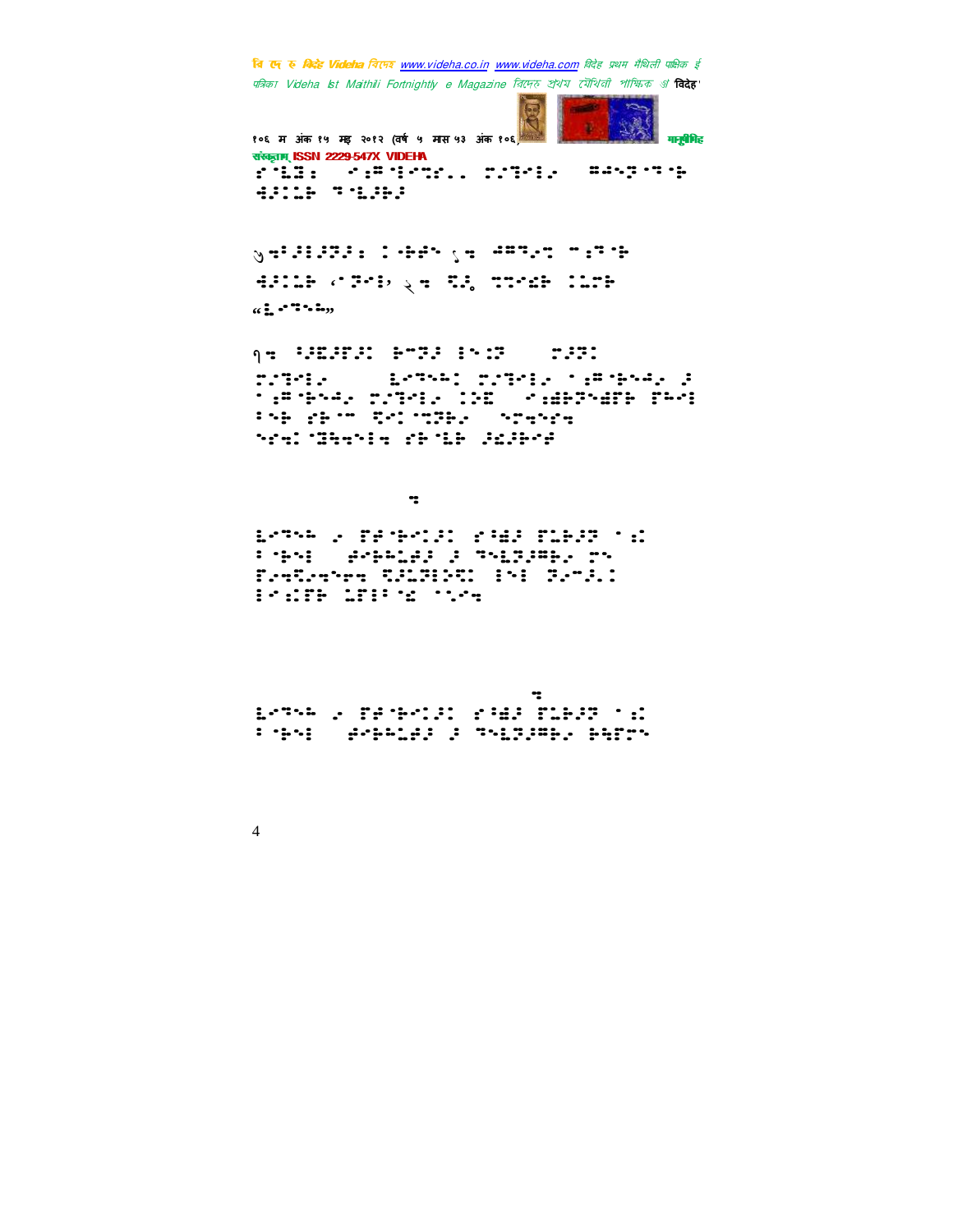**त्रि एन रु क्रिटेह Videha** विएम्ब \_www.videha.co.in\_www.videha.com विदेह प्रथम मैथिली पाक्षिक ई पत्रिका Videha Ist Maithili Fortnightly ejournal রিদেত প্রথম মৌথিলী পাক্ষিক প্র পত্রিকা**'বিदेह**'

१०६ म अंक १५ मइ २०१२ (वष ५ मास ५३ अंक १०६) मानुषीिमह संस्कृतम् ISSN 2229-547X VIDEHA 5 isted a presence para  $\mathbb{R}^2$  .  $\mathbb{R}^2$ 1.771 . PP:PCB ¿0° :. PPA! ': !⣇⢹⢳!⢼⢷⣒⣒⣒⢶⢴⣋⣒! !#⣇⢹⢳#!⢴./⢾⢷⢼!⢴./⢾⢷E! /⢷⢼/⢾!⢷⣓⣒! !/⢽!⢾⢷E!⣇⢹⢳!⣇⣏⣝!⣓b⢾! ⢷⣓⣒! ↑ Lete Jestitimet Sterikly. /⢽!⢼⣞0!A2⣍⢻/⢷!2⢻⢼⣓⣒!! !A2⣍⢻!#2⢼⣅⣞#!/⢷!#⣋!⢻⢼⣋⢺⣞#!! #⢶⢴⣋#!2⣞!!#⢶⢴⣋!⣝⣓⣒⢼⢷⣒2⣒#! **:::**ius in die stelling van die stelling van die stelling van die stelling van die stelling van die stelling van die stelling van die stelling van die stelling van die stelling van die stelling van die stelling van die stellin ynm : Early Chile, and Chile and Chile and Chile and Chile and Chile and Chile and Chile and Chile and Chile and C /⢷⢼/⢾!!1⢾!⣁⢴⣒!⢻⣓⢻2!⢷⢴⣋⢷! *TEMP :* ius de la component de la component de la component de la component de la component de la component de la comp<br>De la component de la component de la component de la component de la component de la component de la componen , and the second structure of the second structure of the second structure of the second structure of the second<br>And the second structure of the second structure of the second structure of the second structure of the seco 2!⢷⣓!⢼!⣈⢼2⢴!⣙⢼⢽! ius in die stelling van die stelling van die stelling van die stelling van die stelling van die stelling van die stelling van die stelling van die stelling van die stelling van die stelling van die stelling van die stellin **ynder in the second second second second second second second second second second second second second second**  $\mathbf{g}$ !⣇⢹⢳!⢷⣋⣝⢵;1⣙2⢴!⣙⢼.⣇⢾⢼!⢼⢹! /⢳2!/⢵⣋⢼⣞!⢼⣞! ius (1983)<br>1980 – Paris Corona, politik antikologisko politik (1983)<br>1980 – Paris Corona, politik antikologisko politik (1983) tta de la construcción de la construcción de la construcción de la construcción de la construcción de la construcción de la construcción de la construcción de la construcción de la construcción de la construcción de la con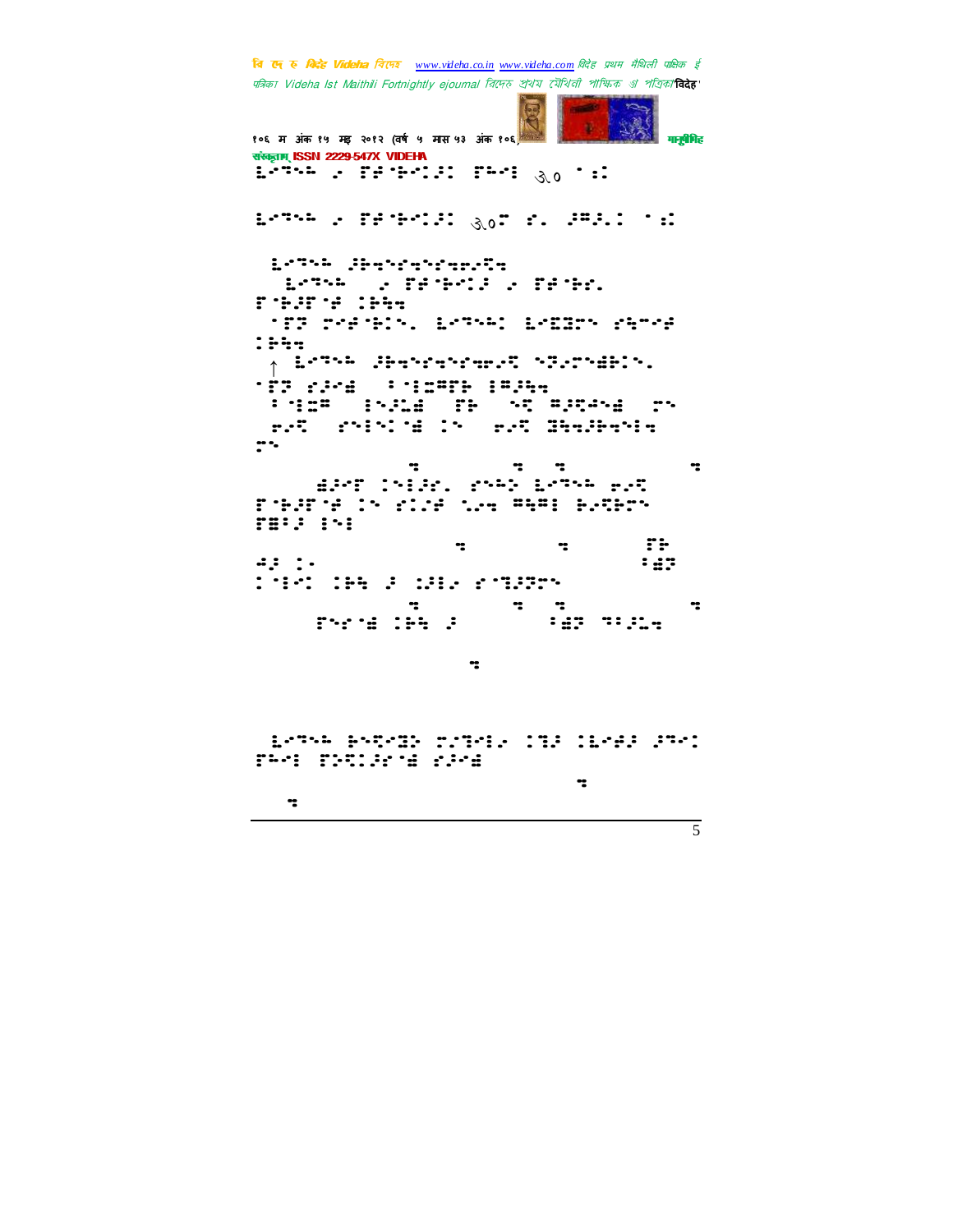चि एक रु मिन्हे Videha विएक www.videha.co.in www.videha.com विदेह प्रथम मैथिली पाक्षिक ई पत्रिका Videha Ist Maithili Fortnightly e Magazine রিদেহ প্রথম মৌথিনী পাক্ষিক রা **বিदेह**'



संस्कृतम् ISSN 2229-547X VIDEHA

## 1⣙2⢴!⢹⣇⢽⢼⢻⢷⢴!⣇⢼!⣙2⢼⢿⢷!⢽⢳! ⢹⣈0!2⣈!/⢼A!⢷⢳2!⣁⢴-!)dboopu!

buthfoesbawjefibetibles between the state of the state of the state of the state of the state of the state of t ⢳!⢳⢾⣅!⢽⢴b⢼E!2⣐!⢸!/⢷!⢺⢼⣓⣒!  $^{\prime}$   $^{\prime}$  . Find  $^{\prime}$  . Find  $^{\prime}$  . Find  $^{\prime}$ ⢷b⢽⢼!2⣈⢽!⢽⣇./⣅⢷⢼⢽!⣐!/B⣛⣓⣒!! ius de la contradiction de la contradiction de la contradiction de la contradiction de la contradiction de la<br>1990 : la contradiction de la contradiction de la contradiction de la contradiction de la contradiction de la

iuuq;00lbvmpomjof⣒dpn0vojobhb

## sion in the state of the state of the state of the state of the state of the state of the state of the state o

⣞⢼/!⢷⣓-!A⣍E!⢼/⢴!⢷⣓!⢼!⣇⢷⣋! ⣋⢼⣝⣅⢽⣞!/⣞!!⣇⢷⣋!⢶⢼2E! ⣇!⢷⣓⣒!⣇⣉⣏!⢺⢼⢽⢼⢷⢴!22! hhbkfoesbAwjefib⣒dpn!/⢷!/⢷! ⢷⣓⣒\*)Vtf!Gjsfgpy!5⣒1!)gspn!  $\begin{smallmatrix}\n 0 & 0 & 0 \\
0 & 0 & 0 \\
0 & 0 & 0\n \end{smallmatrix}$ 

90<br>10 December 10: December 10: December 10: December 10: December 10: December 10: December 10: December 10: De

**g** 

6

ius;00xxxx with the second part of the second part of the second part of the second part of the second part of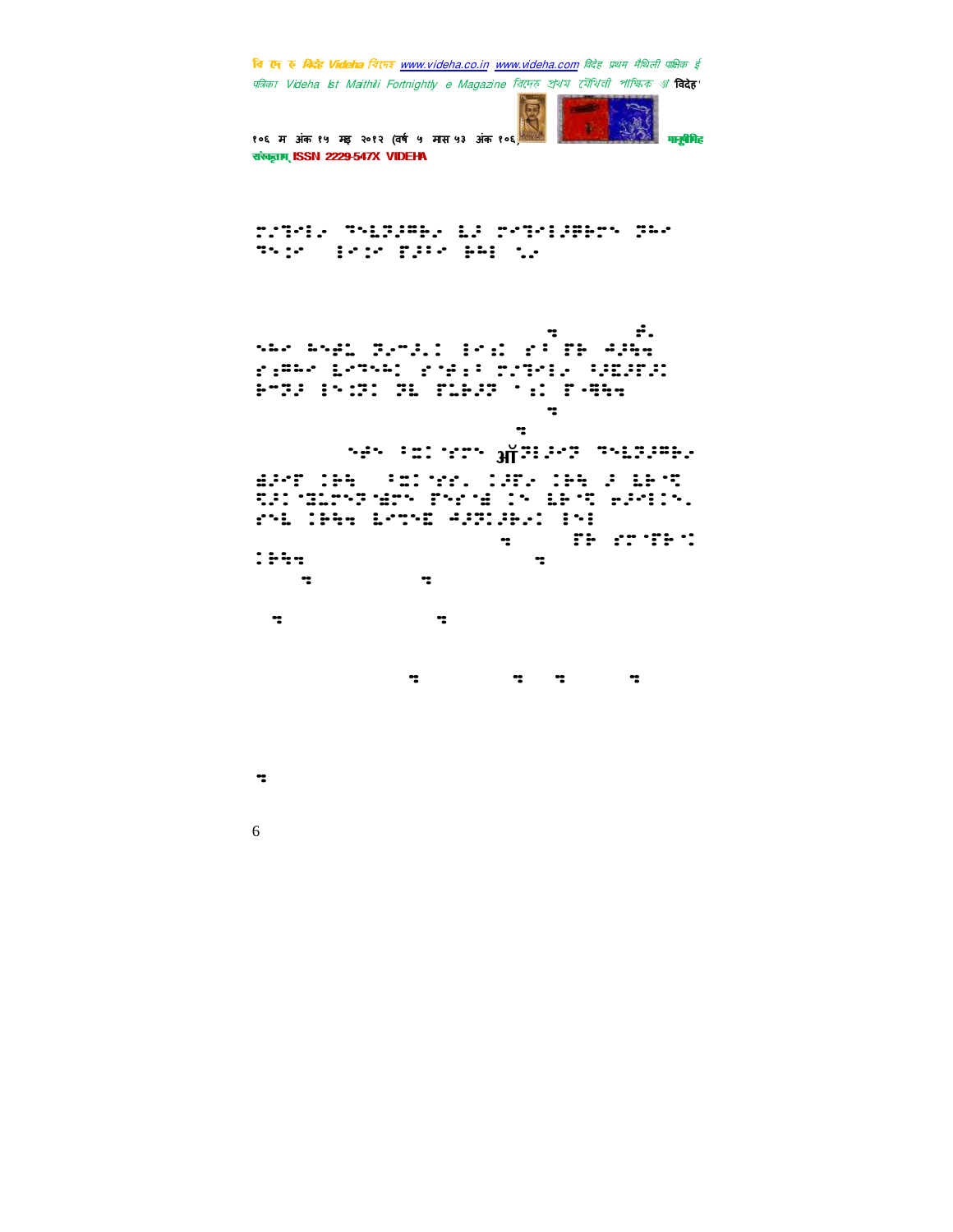**त्रि एन रु क्रिटेह Videha** विएम्ब \_www.videha.co.in\_www.videha.com विदेह प्रथम मैथिली पाक्षिक ई पत्रिका Videha Ist Maithili Fortnightly ejournal রিদেত প্রথম মৌথিলী পাক্ষিক প্র পত্রিকা**'বিदेह**'



संस्कृतम् ISSN 2229-547X VIDEHA

 $p$  is the property

/⣅⢷⢼⢽!⣐!⢼!ऑ⣋⣝⢵0!⣇⢴⣋⣝⢵0!/⢵⣙⢴0! b⢾⢷2⢼0!⢶⢵⣞⢵!⢸!⢶⢼2!⢸! )⣅bb⢼⢷⣜-!A⣋!⣅⣈!⢼⢷!⢼!⢹⣓⢷⣇⢼⢿⢾!  $^{\prime}$  . The star was defined as ⢽⢴b⢼E!2⣐!/⢷!⢺⢼⣓⣒! !WJEFIB!BSDIJWF!⣇⢹⢳!⢼⢷⢼⣇!

⢸⢼⢷⢾⢴⣝!⣋⢼!⣇⢸⢼⢻!⢹⣇⢼⢷⢼!⢺⢼⢷⢴!⣇-! ⢽⢼⣞⢼⢷!⢼!⣎⢷⣉⢼⢾⢷⢴!⣇⢹⣝⢼/⢾! ⣞⢼/⣒!⢸⢼⢷⢾!⢼!⢽/⢼2!⢼⣞!/⢷2!  $\mathcal{D}$ /⣅⢷⣅⣏!⢵!⢳2⢼!2⢵⢽!⢷⢸!⢷⢳2! ↑₩: 2000 PERS 2000 PERS 2⢵⢽!b⢾⢷!(⣙2⢼!⢷⢾⢽(!! ⢹⣈⣓⣒!!

⢻⣊⢷⢴.⣉⣐⢷!/⢼2⣇⣐⣉!⢼2!⣓⢷⢾⢾-! ≻<del>`</del>°\*\*` :\*?\*:JP}?\* {<sub>\\00</sub> i}^E ?`}}^i! ↑₩:N: You You Manus Work ⢽/⢼2!⢼⣞!/⢷2!⢳!⢾⢷⢳! Mrania Eduaria<br> b⢾⢷-!⢸2⣈!⢼!⣓⢷⢾⢾2⢼!⢳⢾⣅! ⢹⣈⣓!(⣙2⢼!⣈⢵⢺(!!

⣙2⢼-!1⣙2!⢼!1⣙2⢴E!A⢽⣎⢾! ⣓b⢽⢼-!/⢷-!⢽⣇⣏⣜!⣐⢻⢳!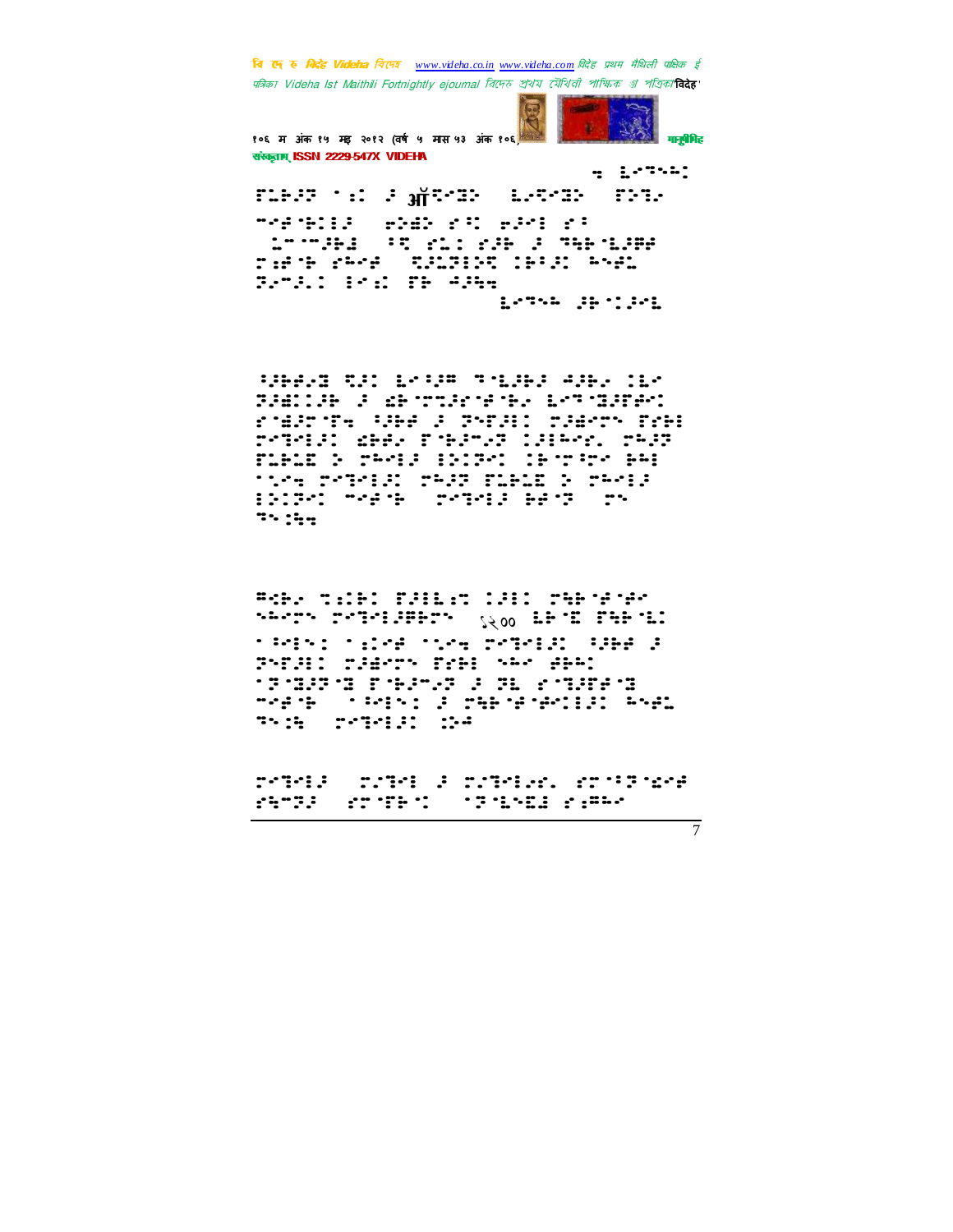चि एक रु मिन्हे Videha विएक www.videha.co.in www.videha.com विदेह प्रथम मैथिली पाक्षिक ई पत्रिका Videha Ist Maithili Fortnightly e Magazine রিদেহ প্রথম মৌথিনী পাক্ষিক রা **বিदेह**'



संस्कृतम् ISSN 2229-547X VIDEHA ⣇⢹⢳!⢷b.⣐⢺⢽!⢼!⢽⣝⣓⢺!⢷⣇!⢼!  $2^2$  and  $2^2$  and  $2^2$  and  $2^2$  and  $2^2$  and  $2^2$  and  $2^2$  and  $2^2$  and  $2^2$  and  $2^2$  and  $2^2$  and  $2^2$  and  $2^2$  and  $2^2$  and  $2^2$  and  $2^2$  and  $2^2$  and  $2^2$  and  $2^2$  and  $2^2$  and  $2^2$  and  $2^2$  and  $2$  $\mathbb{Z}^{n}$  :  $\mathbb{Z}^{n}$  :  $\mathbb{Z}^{n}$  :  $\mathbb{Z}^{n}$  :  $\mathbb{Z}^{n}$  :  $\mathbb{Z}^{n}$  :  $\mathbb{Z}^{n}$  :  $\mathbb{Z}^{n}$  :  $\mathbb{Z}^{n}$  :  $\mathbb{Z}^{n}$  :  $\mathbb{Z}^{n}$  :  $\mathbb{Z}^{n}$  :  $\mathbb{Z}^{n}$  :  $\mathbb{Z}^{n}$  :  $\mathbb{Z}^{n}$  :  $\mathbb{Z}^{n}$  #⣇⢹⢳!⣓b⢽⢼!⣐/⢷!⢽⣇⣏⣜#! ⣇⢹⢳!⢺⢼2⣇B⢷⢾⢾!⣋⢽!⢶⢵⢷/⢷!⢺⢼⣓⣒!  $m$ 201 #102 2021 #102 2021 #102 2021 #102 2021 #102 2021 #102 2021 #102 2021 #102 2021 #102 2021 #102 2021 #10 2⢵/⢷⣝!⢺⢼2⣇B⢷⢾⢾\*!/⢷!⢺⢼⣓⣒!

) inductional state  $\frac{1}{2}$  (  $\frac{1}{2}$  ). The contribution of  $\frac{1}{2}$ ⢼⢹⢴-!⢹22⢴^!22!⢳⢼E!⢽⢺⢷! ⢵⢽!⣓2!1⣙2⢴!/⢵⣙⢴!⣅/⣝⣅⢾!⣁!@!

!⣉⢷⢴!⢷⢼⢺⢹⣇!⣜⣋2!**"**A⢷⢼**"**  $\left( \begin{array}{ccc} 1 & 1 & 2 \\ 2 & 1 & 2 \end{array} \right)$ 

⣉⢷⢴!Ab⢽!⣚⢼⣅⢷!**"**A⣞⢴!/⢼⢽!⢼! ⣁⢴⢽⢷⢹⣇⢴**"**)⢹⣓⣞⢼!⢽⢼⣞\*!!21⣒8:&!!!!!

⣉⢷⢴⢾⢴!⢼⣉⢼!⣉⢷!**"**⣅b⢼⣞**"**!)⣅/⢽⣝⢼\*!!  $\frac{4}{2}$ 

⣉⢷⢴⢾⢴!/⢽⢽⢼!⣔⢼!**"**⢽⣅⢸⣓⢾**"**!)⣙⢼! ⣐⢻⢷⢳\*!!6⣒19&!!!!!

⣉⢷⢴!⣅⢹⣝!⢽⢼⢷⢼⣝⣜!⣐⢳!**"**⢽b⢾⢼**"**!**"**⢽⢵! ⣜⣞⢷⢴;⢼!/⢷⣇⣉!)⢽⢼⣞\*!!7⣒14&!!!!!

⣉⢷⢴!⣅⢸⢼⣏!b⢽⢹⢷!⣝⢼⢹⣇!**"**A⢽1⢾!  $\frac{1}{2}$  .  $\frac{1}{2}$  .  $\frac{1}{2}$  .  $\frac{1}{2}$  .  $\frac{1}{2}$  .  $\frac{1}{2}$  .  $\frac{1}{2}$  .  $\frac{1}{2}$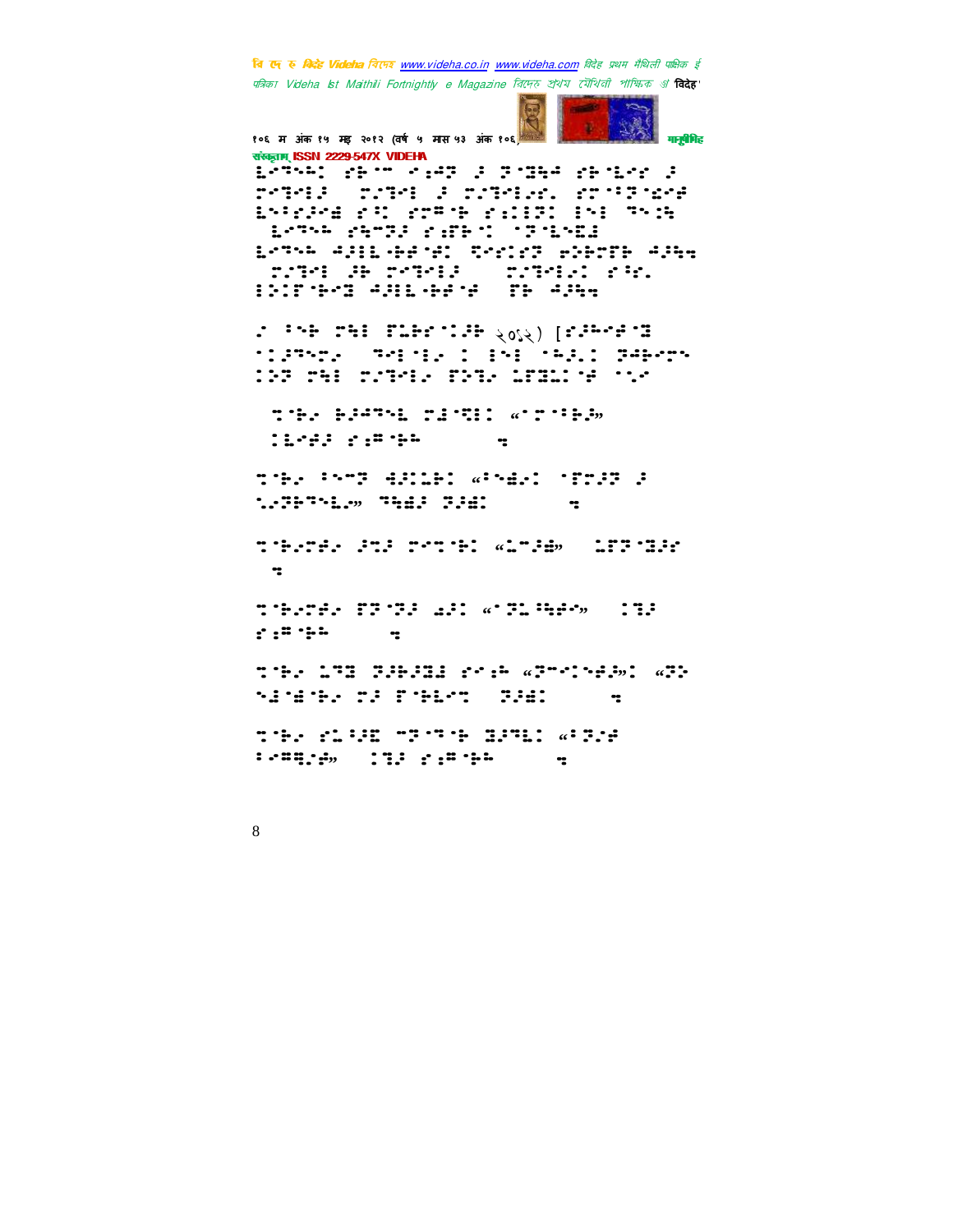वि ए रु क्रिटे Videha विए www.videha.co.in www.videha.com विदेह प्रथम मैथिली पाक्षिक ई पत्रिका Videha Ist Maithili Fortnightly ejournal রিদেহ প্রথম মৌথিনী পাক্ষিক ॳ পত্রিকা**বিदेह**'

× मानुबेमिह १०६ म अंक १५ मइ २०१२ (वर्ष ५ मास ५३ अंक १०६) संस्कृतम् ISSN 2229-547X VIDEHA tire: r.m.ma  $\mathbf{r}$ them them I will grid  $\ddot{\phantom{a}}$ then: 10: HR. WIR H. P **::-:-**:,, **:::: :::**  $\mathbf{e}$ **THE THIRD OF PHONE AND ARRIVE**  $\mathbf{r}^{\mathbf{r}}\cdot\mathbf{m}^{\mathbf{r}}\cdot\mathbf{m}^{\mathbf{r}}$  $\ddot{\phantom{a}}$ **The SIDE IS CONSUMER SHOW AND SHOW AND SHOW AND SHOW AND SHOW AND SHOW AND SHOW AND SHOW AND SHOW AND SHOW AND CEPART SYMPHY**  $\ddot{\phantom{a}}$ the raspers rightly willed the **7.8.**  $\mathbf{r}$ them: Bell an Who 1889 (The  $\mathcal{L}$  ,  $\mathfrak{m}$  ,  $\mathfrak{p}$  ,  $\mathfrak{p}$  $\ddot{\cdot}$ the component of the component **TOP TOP WAI : 2014**  $\ddot{\phantom{a}}$  $\ddot{\bullet}$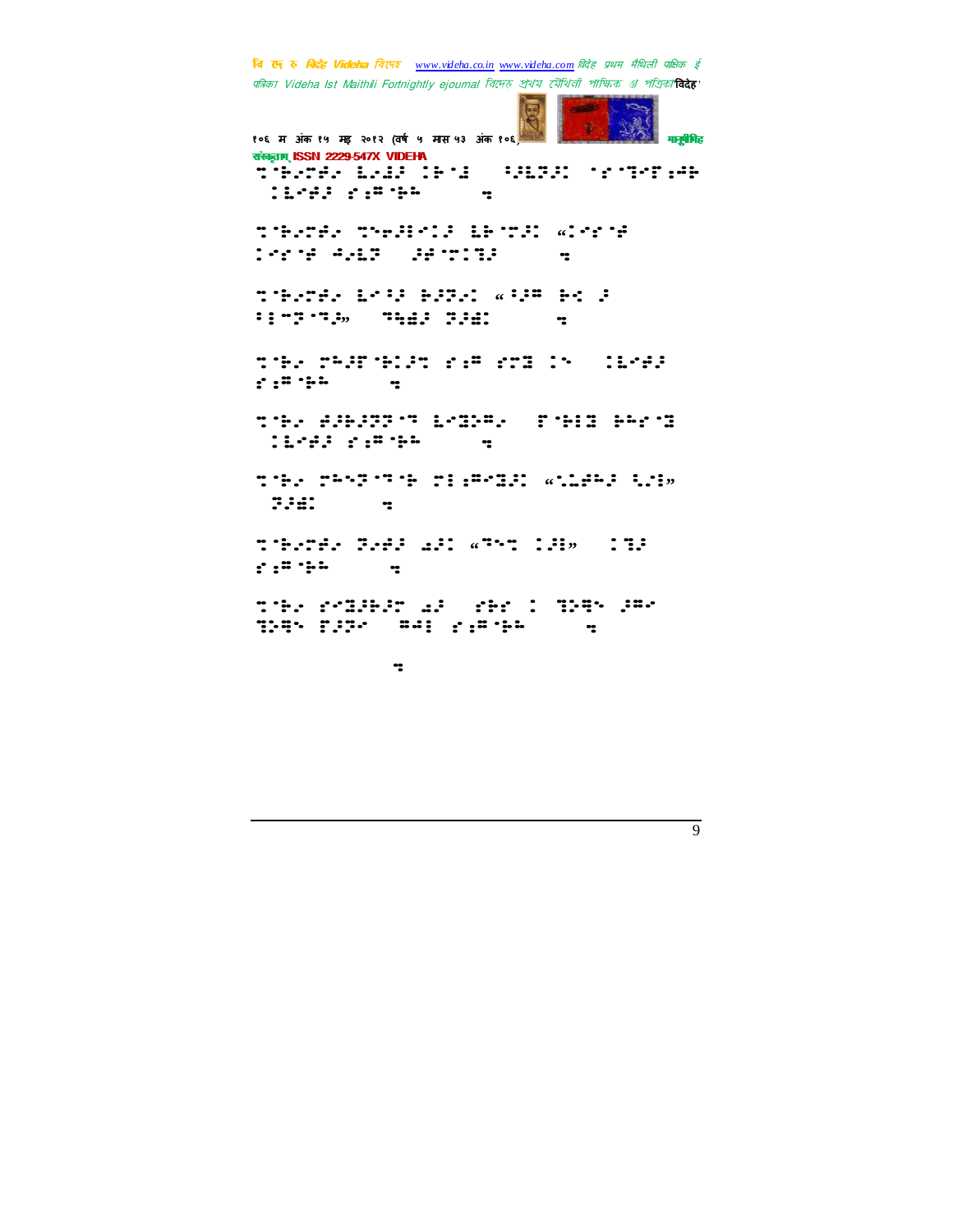चि एक रु मिन्हे Videha विएक www.videha.co.in www.videha.com विदेह प्रथम मैथिली पाक्षिक ई पत्रिका Videha Ist Maithili Fortnightly e Magazine রিদেহ প্রথম মৌথিনী পাক্ষিক রা **বিदेह**'

१०६ म अंक १५ मइ २०१२ (वष ५ मास ५३ अंक १०६) मानुषीिमह संस्कृतम् ISSN 2229-547X VIDEHA  $1$  :ar (2) construct the  $\langle \delta \chi \rangle$ [⢼⢳⢾⣝!⢼⢹⢴-!⢹22⢴^!22! ⢳⢼E!⢽⢺⢷!⢵⢽!⣓2!1⣙2⢴!/⢵⣙⢴! ⣅/⣝⣅⢾!⣁!@! !!!⣉⢷⢴!⢺⢻⢹⢴⣉!/⢷⢼⢹!⣜⣋2!⢺⢴! **"**⢾⢷⢻⢽**"**)A⢼2./⢷⢷!⣙⢼!⣐⢻⢷⢳\*!! ⣉⢷⢴!⢺⢴⣇⢼⣐⢾!.!⣈⣈⢷!A⢷!!36&!!!!! ⣉⢷⢴!⣅⢷2⢴⣎⢷!⣔⢼!**"**/2/2⢳⢼!⢻⢼⣁!!  $\frac{4}{3}$ Puifs: 2008 ) independent in a  $\{0\}\times\mathbb{R}^+$  in a  $\{0\}\times\mathbb{R}^+$  in a  $\mathbb{R}^+$ ⢼⢹⢴-!⢹22⢴^!22!⢳⢼E!⢽⢺⢷! ⢵⢽!⢵⢽!2⣈!⣅/⣝⣅⢾!⣁⣙!@! ⣉⢷⢴⢾⢴!⢺⣝⢵⢾!⣅⢽⢴⢾!b⣊⣎⢷⢴!**"**⢷b**"** )⣇⢾⢼!⣐⢻⢷⢳\*!!34⣒26&!!!!! ⣉⢷⢴!⣇⢽⢴⢾!⣅⢾/2!**"**⢳!/⣅⣁1⢾!⣁⢴**"**  $\frac{1}{2}$ ⣉⢷⢴⢾⢴!⢼⢽⢴!**"**⣝E!⣇⢼⢹! **00,000 100,000 100,000 100,000 100,000 100,000 100,000 100,000 100,000 100,000 100,000 100,000 100,000 100,00**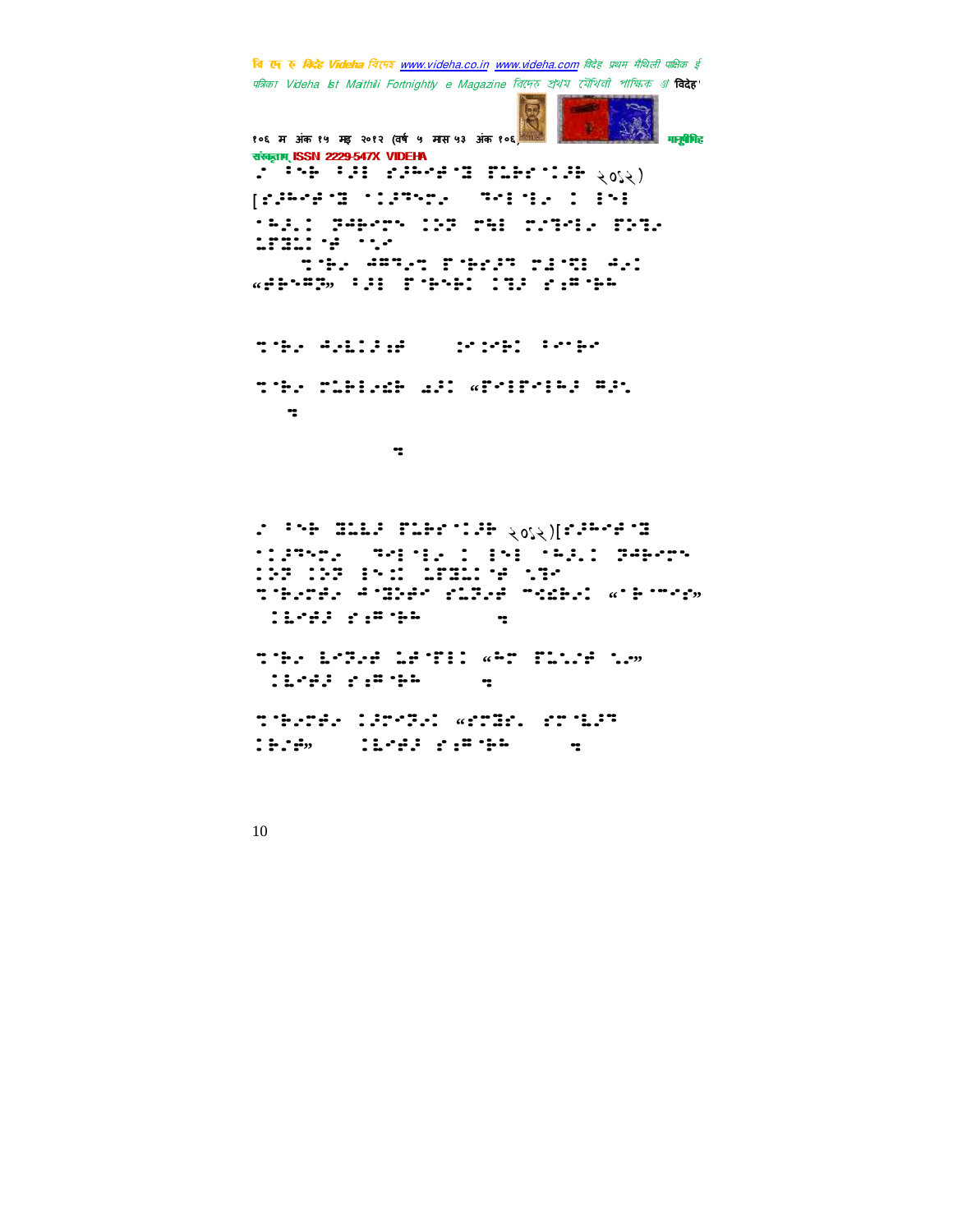**त्रि एन रु क्रिटेह Videha** विएम्ब \_www.videha.co.in\_www.videha.com विदेह प्रथम मैथिली पाक्षिक ई पत्रिका Videha Ist Maithili Fortnightly ejournal রিদেত প্রথম মৌথিলী পাক্ষিক প্র পত্রিকা**'বিदेह**'

१०६ म अंक १५ मइ २०१२ (वष ५ मास ५३ अंक १०६) मानुषीिमह संस्कृतम् ISSN 2229-547X VIDEHA ⣉⢷⢴!/⢷⣇⢴⣜!⢼⣉⣝/!**"**⣇⣏⢹⢽⢾⢴!⣇⢷⢼2! 1.000 ±00, 11000 to 100 to 100 m ⣉⢷⢴!⢼⣉⢴⣏!⢽b⢽⢳⢼⢷!#⢽b⢽⢳⢼⢷! ⢼⣈⢷#)⢻⢺2!⣐⢻⢷⢳\*!!36&!!!!! ⣉⢷⢴!⢷⣅⣜⢼⢸!⣊⢷⢸!**"**⢾A!⣞⢼!⢽⢳**"** )⣇⢾⢼!⣐⢻⢷⢳\*!!7⣒59&!!!!! ⣉⢷⢴!⢹2⢴/!⣅⢼⢷!⣔⢼!#2⣓⣞⢽#!⢺⢻2! ⢷⢳A1!)⣇⢾⢼!⣐⢻⢷⢳\*!!9⣒44&!!!!! ⣉⢷⢴!⢼⢹!⣝⢼⣝⢼⣇⢷!**"**⢸⢵⣙⢷!/⣐2E! 2⣈2**"**!)⣙⢼!⣐⢻⢷⢳\*!!5⣒74&!!!!! ⣉⢷⢴!⣅⣉!⣜⣋2!**"**⢽⣉⢾⣅⢴**"**!)⣇⢾⢼! ⣐⢻⢷⢳\*!!23⣒15&!!!!! Puifs: Puifs: Puifs: Puifs: Puifs: Puifs: Puifs: Puifs: Puifs: Puifs: Puifs: Puifs: Puifs: Puifs: Puifs: Puifs: Puifs: Puifs: Puifs: Puifs: Puifs: Puifs: Puifs: Puifs: Puifs: Puifs: Puifs: Puifs: Puifs: Puifs: Puifs: Puifs  $\mathcal{L}$  (i.e.  $\mathcal{L}$  )  $\mathcal{L}$  (i.e.  $\mathcal{L}$  )  $\mathcal{L}$  (i.e.  $\mathcal{L}$  )  $\mathcal{L}$ ⢼⢹⢴-!⢹22⢴^!22!⢳⢼E!⢽⢺⢷! !⣅/⣝⣅⢾!⣁⣙@! ⣉⢷⢴!⢽⢷⣉!⣅⢼⢷!⣇2!#⣝⣝⢼⢾#! )⢷⢼⣚⢴!⣅/⢽⣝⢼!⣉⢷⢴!⣇⣏⣜⣅!⣈⢼⢷⢼! ⣈⢼⣜⣋⢷\*!!46⣒34&!!!!!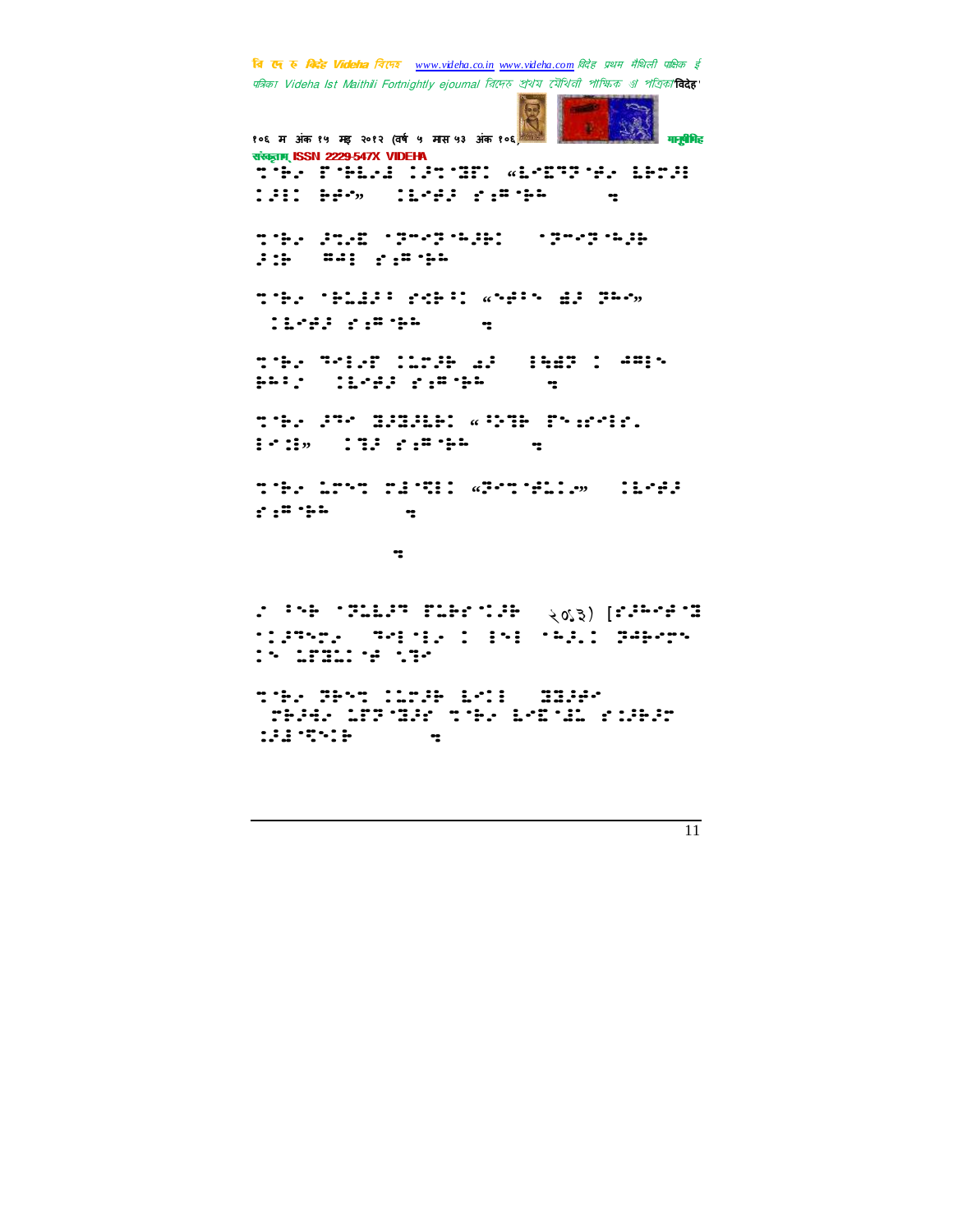चि एक रु मिन्हे Videha विएक www.videha.co.in www.videha.com विदेह प्रथम मैथिली पाक्षिक ई पत्रिका Videha Ist Maithili Fortnightly e Magazine রিদেহ প্রথম মৌথিনী পাক্ষিক রা **বিदेह**'

१०६ म अंक १५ मइ २०१२ (वष ५ मास ५३ अंक १०६) मानुषीिमह संस्कृतम् ISSN 2229-547X VIDEHA ⣉⢷⢴!⢳⢽⢹⢷!⢽⢼⢷⢼⣝⣜!⢷⢼!  $\begin{array}{ccc} \bullet\hspace{10pt} \bullet\hspace{10pt} \bullet\hspace{10pt} \bullet\hspace{10pt} \bullet\hspace{10pt} \bullet\hspace{10pt} \bullet\hspace{10pt} \bullet\hspace{10pt} \bullet\hspace{10pt} \bullet\hspace{10pt} \bullet\hspace{10pt} \bullet\hspace{10pt} \bullet\hspace{10pt} \bullet\hspace{10pt} \bullet\hspace{10pt} \bullet\hspace{10pt} \bullet\hspace{10pt} \bullet\hspace{10pt} \bullet\hspace{10pt} \bullet\hspace{10pt} \bullet\hspace{10pt} \bullet\$ ⢹⢼⢵⢹⢷!⢼⣇⢺⢵\*!!24⣒75&!!!!! ⣉⢷⢴!⢹⣇⢽⢹⢷!⣔⢼!#⢽⣅⢸⣇#)A⢼⣐⢻2⢼! ⣅/⢽⣝⢼!⣉⢷⢴!⢹⣇⣝⢽⢹⣅!/⢼2⢾\*!!  $22 \times 12$  $^{\prime\prime}$  . The state of the state of the state of the state of the state of the state of the state of the state of the state of the state of the state of the state of the state of the state of the state of the state of the  $\overline{1242221}$   $\overline{241221}$   $\overline{24221}$   $\overline{24221}$   $\overline{2422}$ BN:\*:: 185€ | 18 ⣉⢷⢴!B⢷⣏⣜!⣅⢼⢷!⣉⣝/!⢼!⣉⢷⢴⢾⢴! ⣉⣉A⢼2⢼.!1⣙2⢴!⢻⢴⢾⢻⢵⣇⢽⢹!)!⢺⣝⢹⣇! ⣐B⢷⢾\*!!22⣒47&!!!!! ⣉⢷⢴!⢷⢼⢽⢼⢷⢼⣝⣜!⣐⢳!#2⢼⢳⢽#!)⣉⢷⢴! ⢾⣏⢴!⣉⣇⣉⣐⢷!/221!2⣝⢼2⢴!  $\frac{1}{2}$   $\frac{1}{2}$   $\frac{1}{2}$   $\frac{1}{2}$   $\frac{1}{2}$   $\frac{1}{2}$   $\frac{1}{2}$   $\frac{1}{2}$   $\frac{1}{2}$   $\frac{1}{2}$   $\frac{1}{2}$   $\frac{1}{2}$   $\frac{1}{2}$   $\frac{1}{2}$   $\frac{1}{2}$   $\frac{1}{2}$   $\frac{1}{2}$   $\frac{1}{2}$   $\frac{1}{2}$   $\frac{1}{2}$   $\frac{1}{2}$   $\frac{1}{2}$  Puifs: 2002. r∿:} F1P:7.8 (7#78 2P#7.8 ¿0\$/-\$\$ ) ⢼⢽⢼⢽⢾⢷!⢼⢳⢾⣝!⢼⢹⢴-!⢹22⢴! ⣉⢷⢴!⢷⢼⢺⢽⢽⢹⢽!2⢼2!⢹⢼!!63⣒:5&!!!!!  $\mathbf{``\ddot{5}\mathbf{''}\qquad\mathbf{``\ddot{5}\cdots\qquad\mathbf{``\ddot{6}\cdots\ddots\ddots\ddots\ddots\text{''}}$  $\mathbf{r}$  . The property of the property of the property of the property of the property of the property of the property of the property of the property of the property of the property of the property of the property of the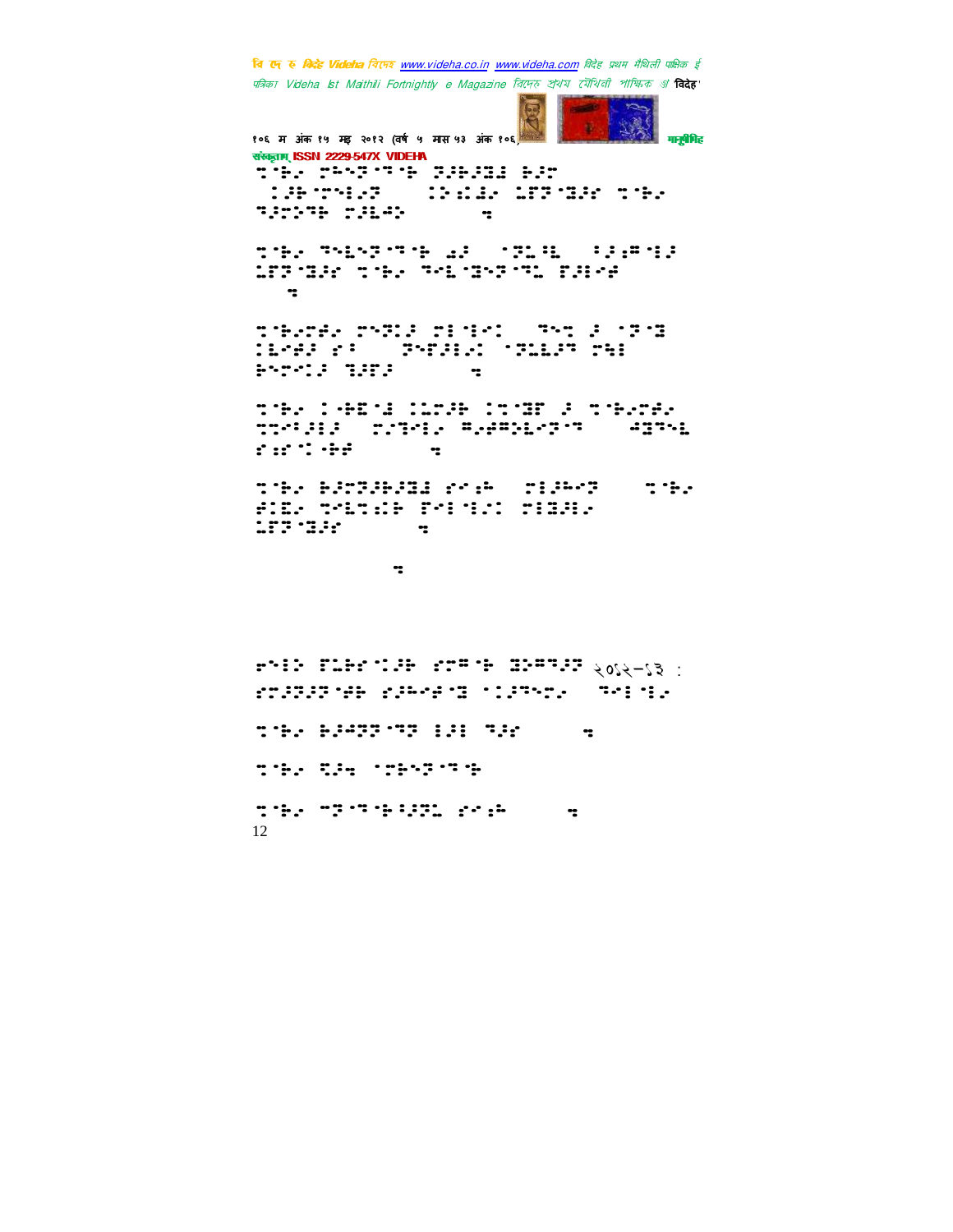वि एक रु क्रिटेड Videha विएम्ब www.videha.co.in www.videha.com विदेह प्रथम मैथिली पाक्षिक ई पत्रिका Videha Ist Maithili Fortnightly ejournal রিদেহ প্রথম মৌথিনী পাক্ষিক প্র পত্রিকা**বিदेह**'



१०६ म अंक १५ मइ २०१२ (वर्ष ५ मास ५३ अंक १०६) संस्कृतम् ISSN 2229-547X VIDEHA

 $\ddot{\cdot}$ 

4: : : : : : : : :  $\mathcal{L}_{\mathcal{L}}$ **ANTI-T POINT PAPEL**  $\ddotsc$ **THEFT FREE STATE** Inder a lenen <sub>1809</sub> vonbal ar mieab **Mig About 1980 Professor Company** We had the what the man was t: Aut: M. S. C. Min. Pres P.2 1201 - 2001 - 2002 - 2003 - 2003 - 200 HART COOR MAN CORRECT SORE TIME HAD SAN COMMENT TOWN ::= ++: :+::+ and the bai ishbar. **START PROFILER TO AN STREET** aper p e, the first pip for the Bibliography filestics. rich Hr chi z Pie Mich res reductiv. Whenes : THE CONSERVERS OF THE SERVERS OF THE SERVER OF THE SERVER OF THE SERVER OF THE SERVER OF THE SERVER OF THE S prest received the pretender.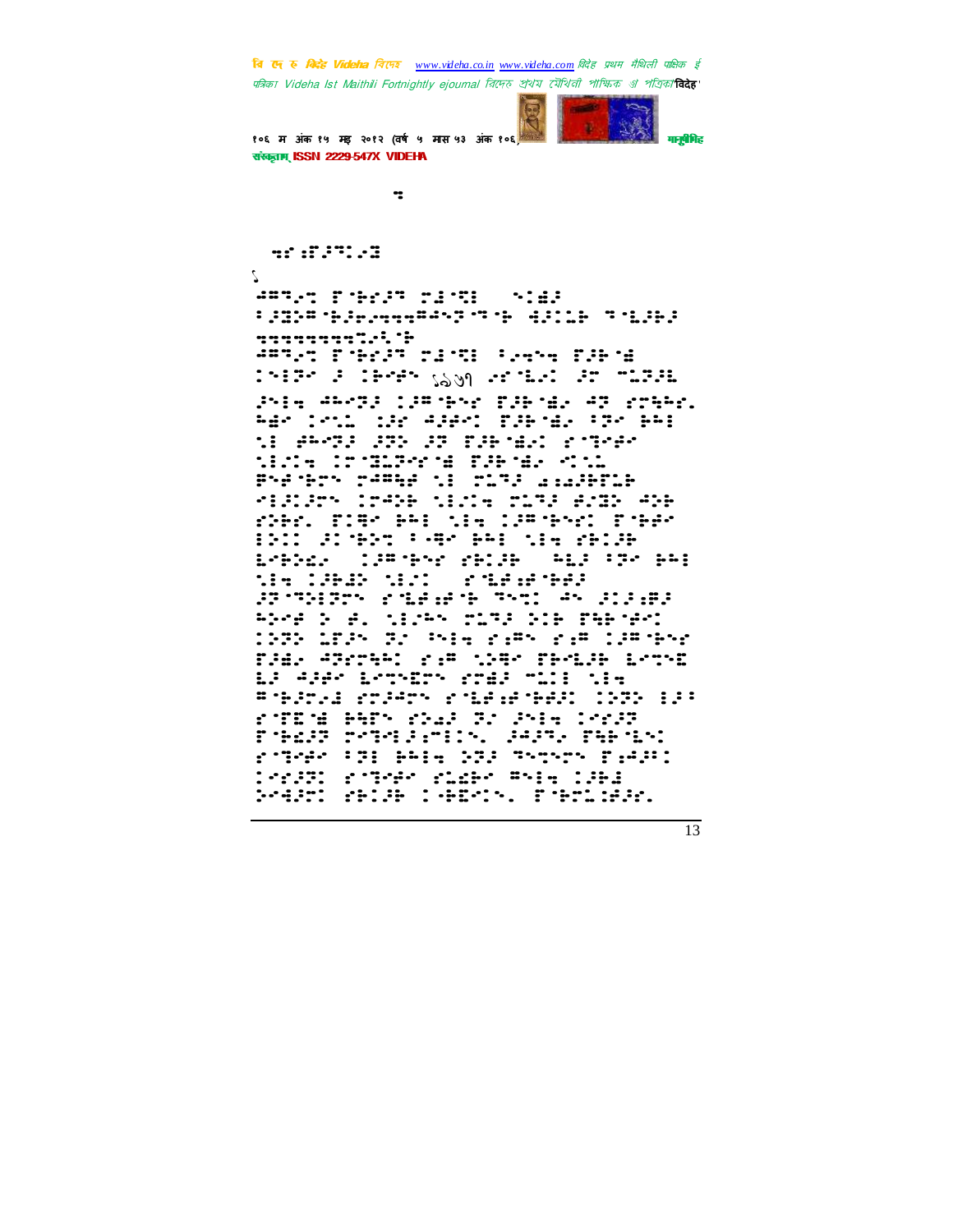बि एक रु क्विहे Videha विरफ्श www.videha.co.in www.videha.com बिरेह प्रथम मैथिली पाक्षिक ई पत्रिका Videha Ist Maithili Fortnightly e Magazine রিদেহ প্রথম মৌথিনী পাক্ষিক প্র' **বিदेह**'



१०६ म अंक १५ मइ २०१२ (वर्ष ५ मास ५३ अंक १०६) संस्कृतम् ISSN 2229-547X VIDEHA

nie nor bekinden is ben rem: ye r www revolution I: He will blanding poly and y WHIP THE PART IS MINTER PAR **2193 18945 1895 2007 2112032** madd fo beng, to her behav ri Bazar Thur y reth Ma 'Paragoth 1919 bears on the conduction of the state of the state of the state of the state of the state of the state of the s Then class cropp di jour andr an  $\ddotsc$ 

r: Margary, yourrents you come Porte Catcher (Professor Catcher se grocer extra consta 2008 - 2008 - 2008 - 2008 - 2008 - 2008 - 2008 - 2008 - 2008 - 2008 - 2008 - 2008 - 2008 - 2008 - 2008 - 2008  $57321$ **COST OSTORIE: SAM OLT MENALEMIE ............................ TAAL RID LATER ARE READY TO BE READY** mach and the mon premo-:Brev Week Werk 3: 15: 1500 rere martene dans vede a partira l <u> 1916 - 1920 - 1920 - 1930 - 1940 - 1940 - 1940 - 1940 - 1940 - 1940 - 1940 - 1940 - 1940 - 1940 - 1940 - 194</u> 1. 1990 - 1990 - 1990 - 1990 - 1990 - 1990 - 1990 - 1990 - 1990 - 1990 - 1990 - 1990 - 1990 - 1990 - 1990 - 1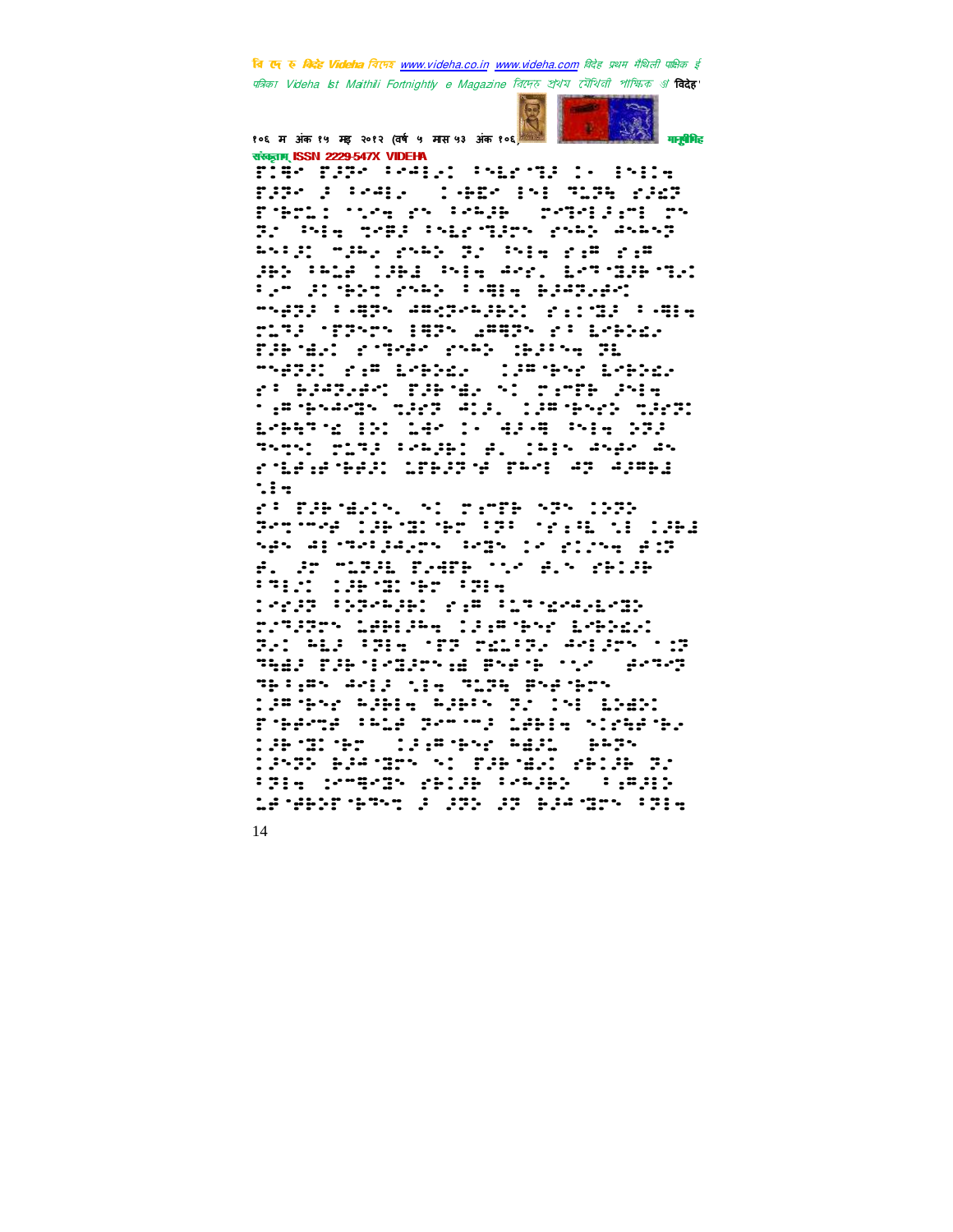बि एक रु *बिरोह Videha चिएक www.videha.co.in www.videha.com विदेह प्रथम मैथिली पाक्षिक ई* पत्रिका Videha Ist Maithili Fortnightly ejournal রিদেহ প্রথম মৌথিনী পাক্ষিক প্র পত্রিকা**বিदेह**'



१०६ म अंक १५ मइ २०१२ (वर्ष ५ मास ५३ अंक १०६) संस्कृतम् ISSN 2229-547X VIDEHA

men sem para n'ir rroll the Anter Mike Avas Anter sygt Griff, player: ring tilbe **89:00 10:00 20:00 20:00 20:00 20:00 20:00 20:00 20:00 20:00 20:00 20:00 20:00 20:00 20:00 20:00 20:00 20:00 20** TETE MA PREN VI PRO NE Week: 33 % Week: 54 Mai: 1923 tik biy il: 1:1 1:1 1:1 0 Third for Thru bird an Thr tre bere: Blitt : : : : : : : : : : : : : : : n regen : : : rp : : rege #:: #::: :& :&:#.r> :#: ::: #\*#: tr brens silb chermed ach 47.7: 27 27 320 320 320 420 3330 PORT ROSE POINT OFFICE THANKS THAT THE angeporter trond anyt to the an **WP :32 :184** and an extra constant and an extra constant of the constant of the constant of the constant of the constant of hij bij hie wyn dew pjeu genes mar: sig: mga 19732 2022 2 CHROB TOF SE (Pros PSP) De **THE READERS CONTROLLER** 

spera a sua suporgo reg Fragr cleage: clar **TARE ENERGY** 455 BBK 124862 44962 (BSB 136 88. The Company of Company of the Company of the Company of the Company of the Company of the Company of the C 70: 14: 4: 10: 80:00 -00: 00: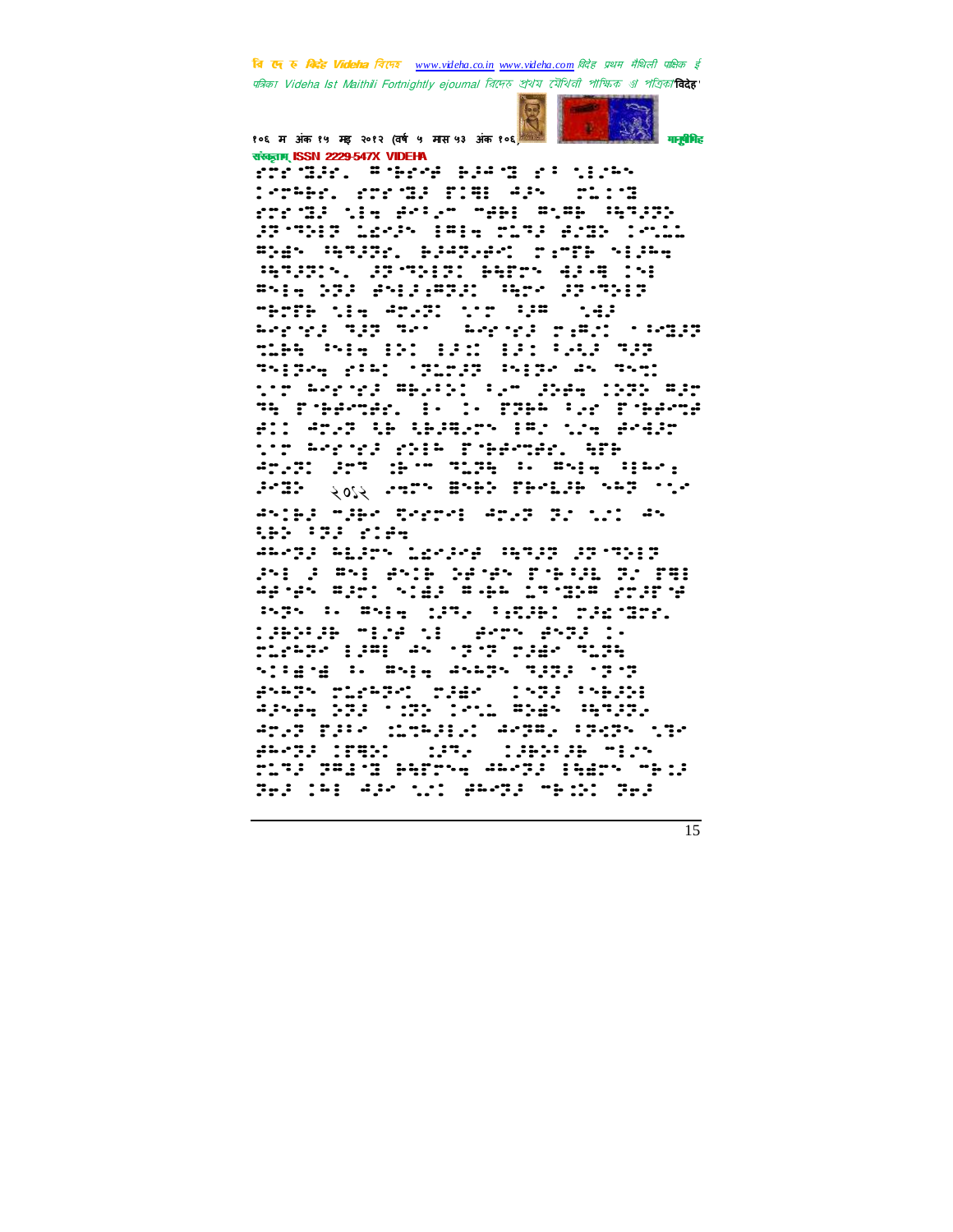बि एक रु क्विहे Videha विरफ्श www.videha.co.in www.videha.com बिरेह प्रथम मैथिली पाक्षिक ई पत्रिका Videha Ist Maithili Fortnightly e Magazine রিদেহ প্রথম মৌথিনী পাক্ষিক প্র' **বিदेह**'



१०६ म अंक १५ मइ २०१२ (वर्ष ५ मास ५३ अंक १०६ म संस्कृतम् ISSN 2229-547X VIDEHA

rrett in Most in 1980 and the South State 185 2210 12 152 222 122 132 :::::::::::::::::::::::::::::: tsp. OpenSchibs the Chapanial recomment to the committee state complete : 173 - 198 - 198 - 199 - 198 **73:30: 82:0 0000 10000 0000 0000** rang the aggs parts ranged angul age map steel

At An the B. 18 20 10 10 10 10 21 2011 2010 2010 - 2010 21 00.000 teres und. com comments ra be rig di ser se di tele lik saan en de terel. the pay copy and present form ana ar rom 'n mmarra'n r<br>Monten Park in mmarken **. .::: ::::: ::::: ::: ::: :::** mission will be made record prog. An electron. Leo rio ni 256 to problement on a ajong ang sela pa ta WHITE ISSUE THE STATE OF iere, spy bij es programming re dre ere d'altere deu <u>1946 (Ale Mini (Ale Giorni Arme Gio</u> **TEST EN 25 STORE TOOL TOOL** The Table Letter die Pallee Artik rit: nd d. Alman bar Anilys (d.):  $16$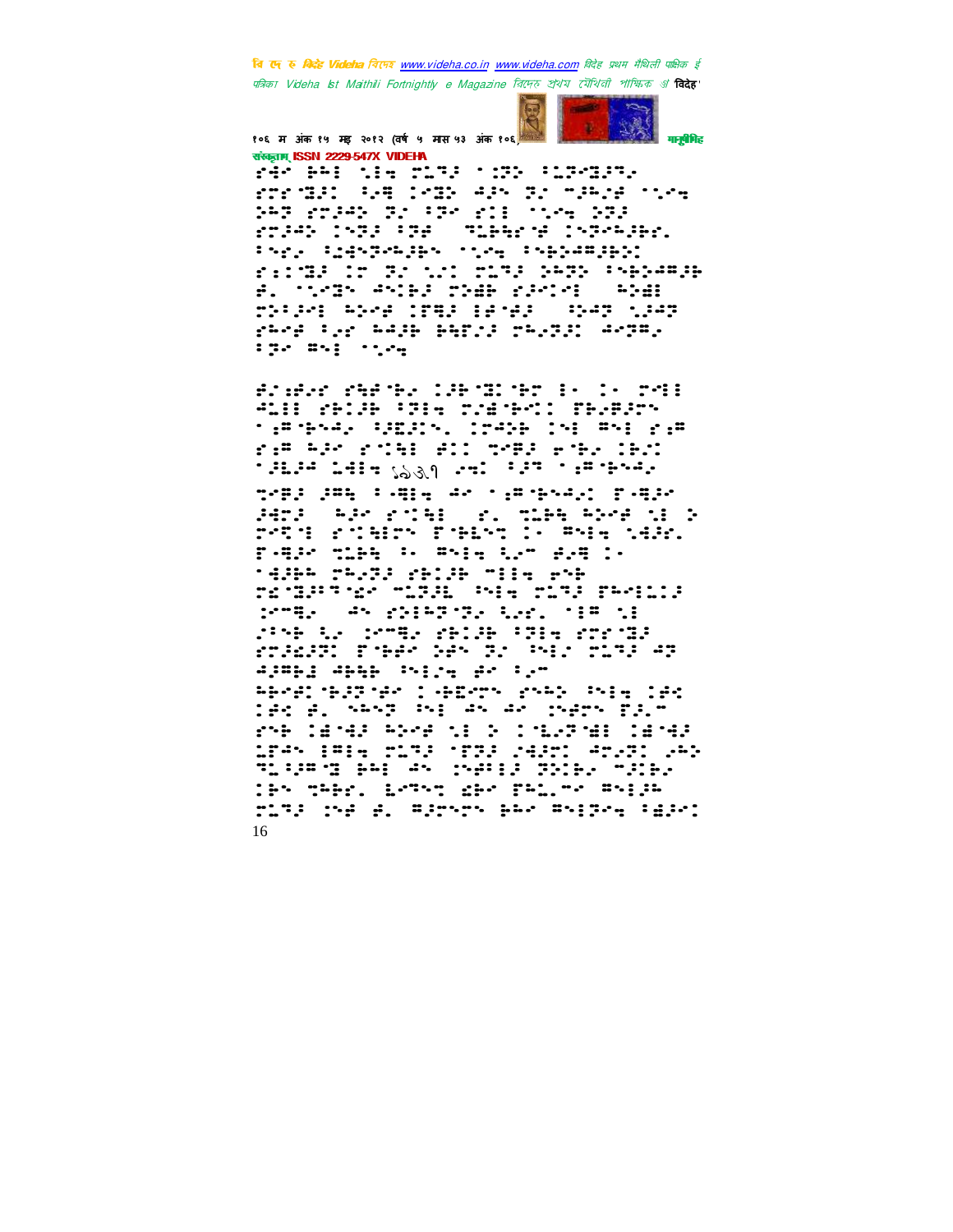वि एक रु क्रिटेड Videha विएम्ब www.videha.co.in www.videha.com विदेह प्रथम मैथिली पाक्षिक ई पत्रिका Videha Ist Maithili Fortnightly ejournal রিদেহ প্রথম মৌথিনী পাক্ষিক প্র পত্রিকা**বিदेह**'



१०६ म अंक १५ मइ २०१२ (वर्ष ५ मास ५३ अंक १०६) संस्कृतम् ISSN 2229-547X VIDEHA

ským polkur ao pasmurno 11: To Website the Control fortificate **Size Chrysler be Strawer** ring the coopy ngngi ng chua : d.:~: 

**STORY OR STAR PORTS ESTIMATES** rret: ret: 111:1 (111-4 111) :---: ::::::::::::::::::::::: De ek van base van de the Moder manifest alongame ST. MAR TRA LOCALIST **POST DE 191 42 2009** 

anter forest candidate contract nder aller Man ren Gebri rentikke. **TOP-B-P TOP-B. ADD:4** ng print : '' "'' binde i'm the response the serve was cel ::: :::: :::::::::::::::::::::: **BUSE ORDER STARRED I PERSONAL BASE OF THIS IN THE CONFIDENT** <u> 200 400 20 20 30 200 000 00</u> Preder Or Opera paperlin **PRODUCED 19 19 2000 22** THIS PESENT ON MAY WHE AGASAN BATTS AP, ATAGO SOO The Bill Depth Still Apple 202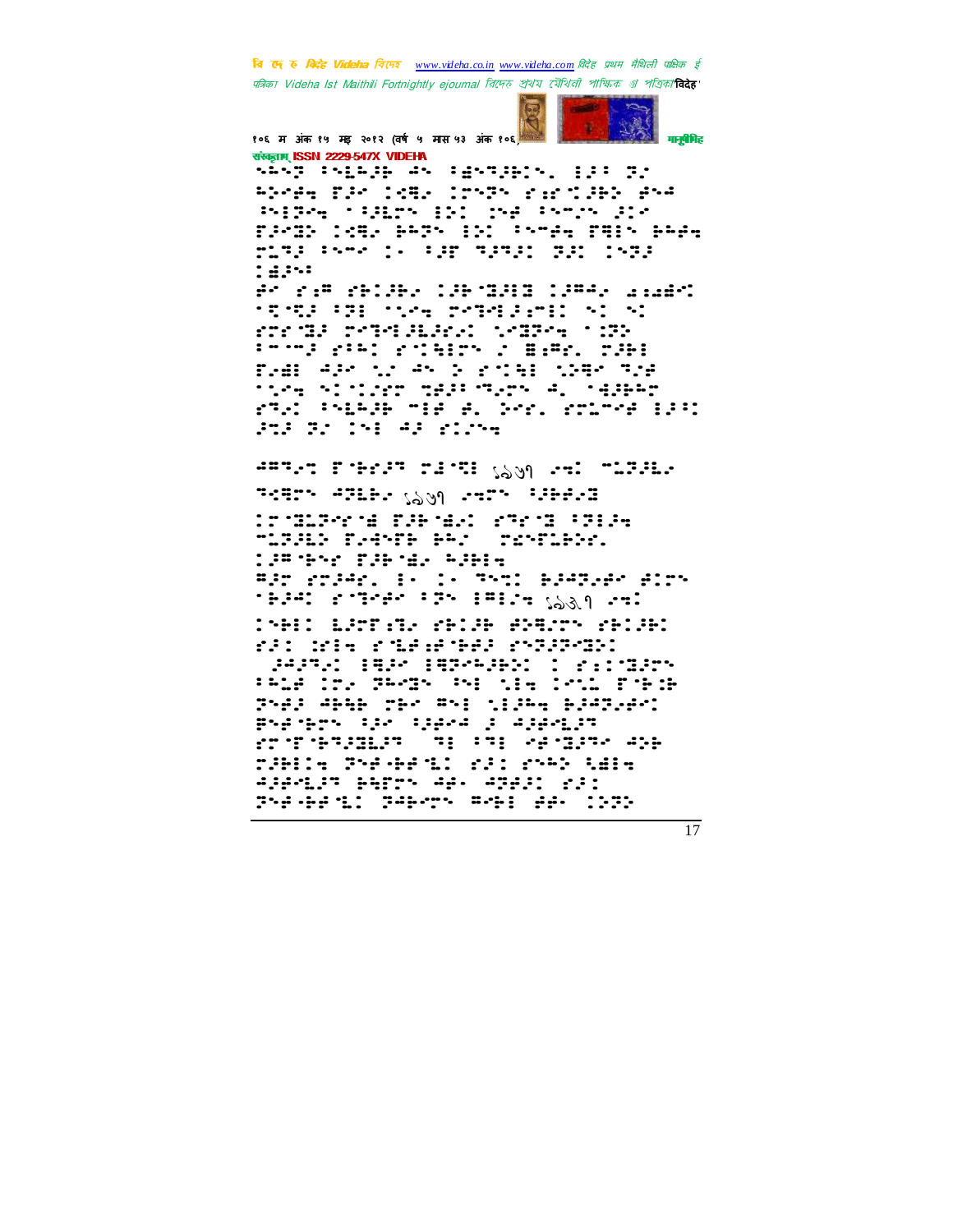बि एक रु क्विहे Videha विएक www.videha.co.in www.videha.com बिरेह प्रथम मैथिली पाक्षिक ई पत्रिका Videha Ist Maithili Fortnightly e Magazine রিদেত প্রথম মৌথিনী পাক্ষিক রা **বিदेह**'



१०६ म अंक १५ मइ २०१२ (वर्ष ५ मास ५३ अंक १०६) संस्कृतम् ISSN 2229-547X VIDEHA

chis Phobe Phobe (200  $\mathbb{R}^n$  and  $\mathbb{R}^n$ **#01. PROCE INT 707 216 1216 1714** :2011: 0021.02 003 00.20 22 0.3. *anthian chine issue in the case of the case of the case of the case of the case of the case of the case of the* 2. #16.00 P.000 C.C. C. C. C. M. C. 3: 8: 12 12 44: 12 7486 12 70. the ping news to getha day traye :3: second earth: Ador sride () 800 TH WH 10 CA COND. THE pro many tanta at the store when rist rist: which he Renambly and a space practice rache est anté drezoie fire trité tried tri #4: #15 #15: 316 #5.3 P:P CuC STPP OP BY: **PAS 100 MM ALIM 2000 PAD 1900 SIMPLE BOOK**  $\mathcal{L} \in \mathcal{L}$  ,  $\mathcal{L} \in \mathcal{L}$ . **. . . . . . . .** :::::Philosophy ::2012.00 SRAS BTC PRY WY URB ROB nein crowe an reading ring a mag pong tradition te part brief Sor the PRESENT MIR TITE AP BATTN SESTRI this word to dern in. To be min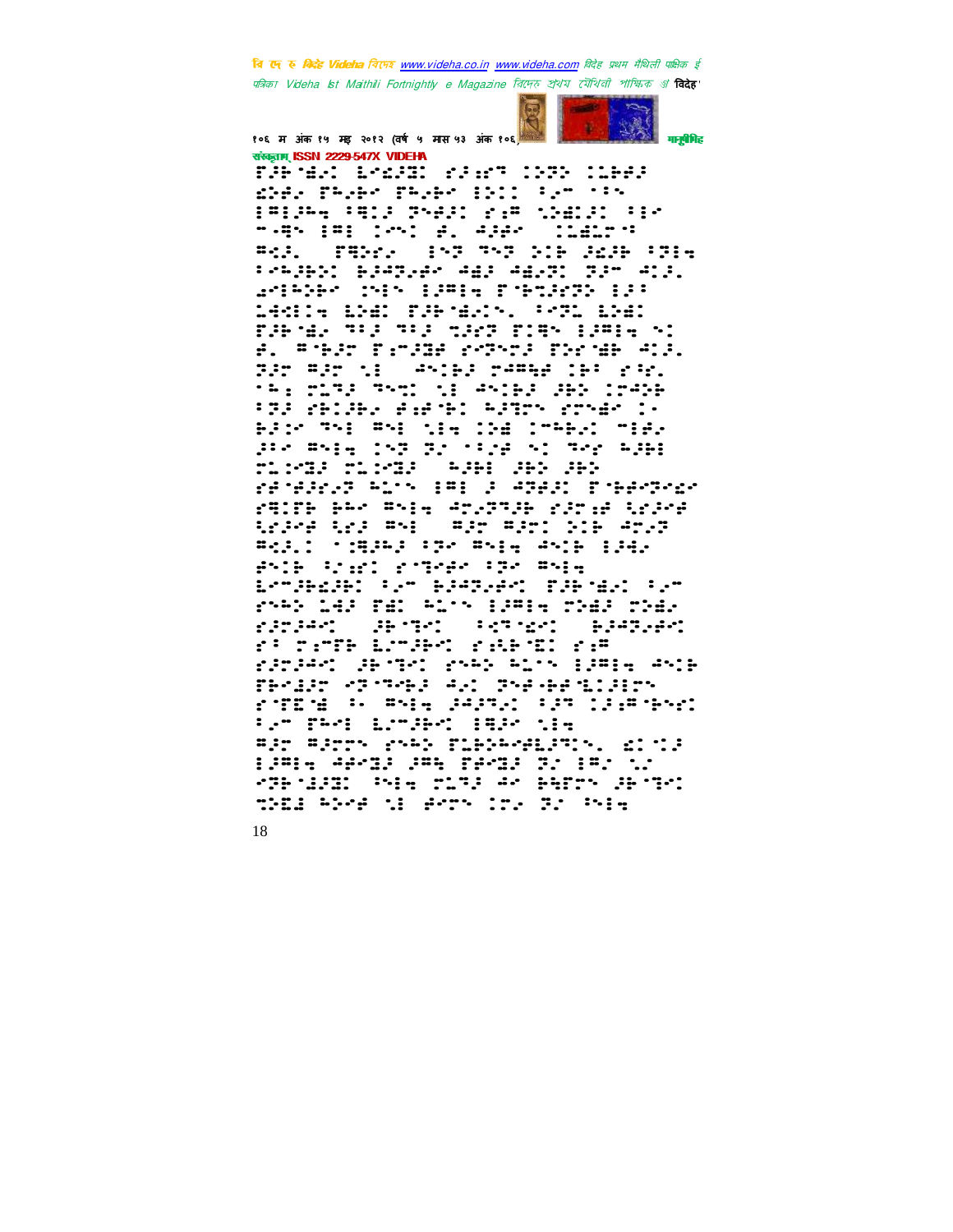वि एक रु क्रिटेड Videha विएम्ब www.videha.co.in www.videha.com विदेह प्रथम मैथिली पाक्षिक ई पत्रिका Videha Ist Maithili Fortnightly ejournal রিদেত প্রথম মৌথিনী পাক্ষিক রা পত্রিকা**'বিदेह**'

१०६ म अंक १५ मइ २०१२ (वर्ष ५ मास ५३ अंक १०६) संस्कृतम् ISSN 2229-547X VIDEHA



ahirn (r.1 :9:31 35: 213: :516,862 4:- 14: 4:5 : 4: 5: 5: 4: 4: 4 Boundary Bacher (Album) 1) 1:50 (200 - 11: 11: 11: 11: 11: 11: 8090 000 0 color: 000 **T.AR.A. (2002)** (2003) (2003) (2003) (2003) (2003) (2003) (2003) (2003) (2003) (2003) (2003) (2003) (2003) (20 2. SAARS 734 TITE 2003 1811 75 **Million Mail Minery Baig 190 Dr I-**reth maleling ng sing sids the side man bonder of the 88 F.M. W.S. 1814 ABBB 72 appe tradition and started r<sup>im</sup>ind. In gry 22 f. 2492 2 :8:20 0200 1272 000 72 8000

**THE CONTROL ON STAR TO THE STAR** ste Mo Ant Stad & Co Bo <u> Distrit Albert De Scholair an Beartai</u> *FastMon Brooklings Second* Brachett rafte (2000-1820-1842 **:: 20: 10: 000 : 2000 : 2000 : 2000** in: an abol: 1986-al (1954 Endire

ALS FINS INDE #F-7:<sub>1809</sub> .ml FLF rhF2 1h:1m hl nuand the body and and : 16' 410' 1.' The CH SA C. ndroga (\* 2014), svetsk pina<br>2014–1922 – Deta (1922–1922), pina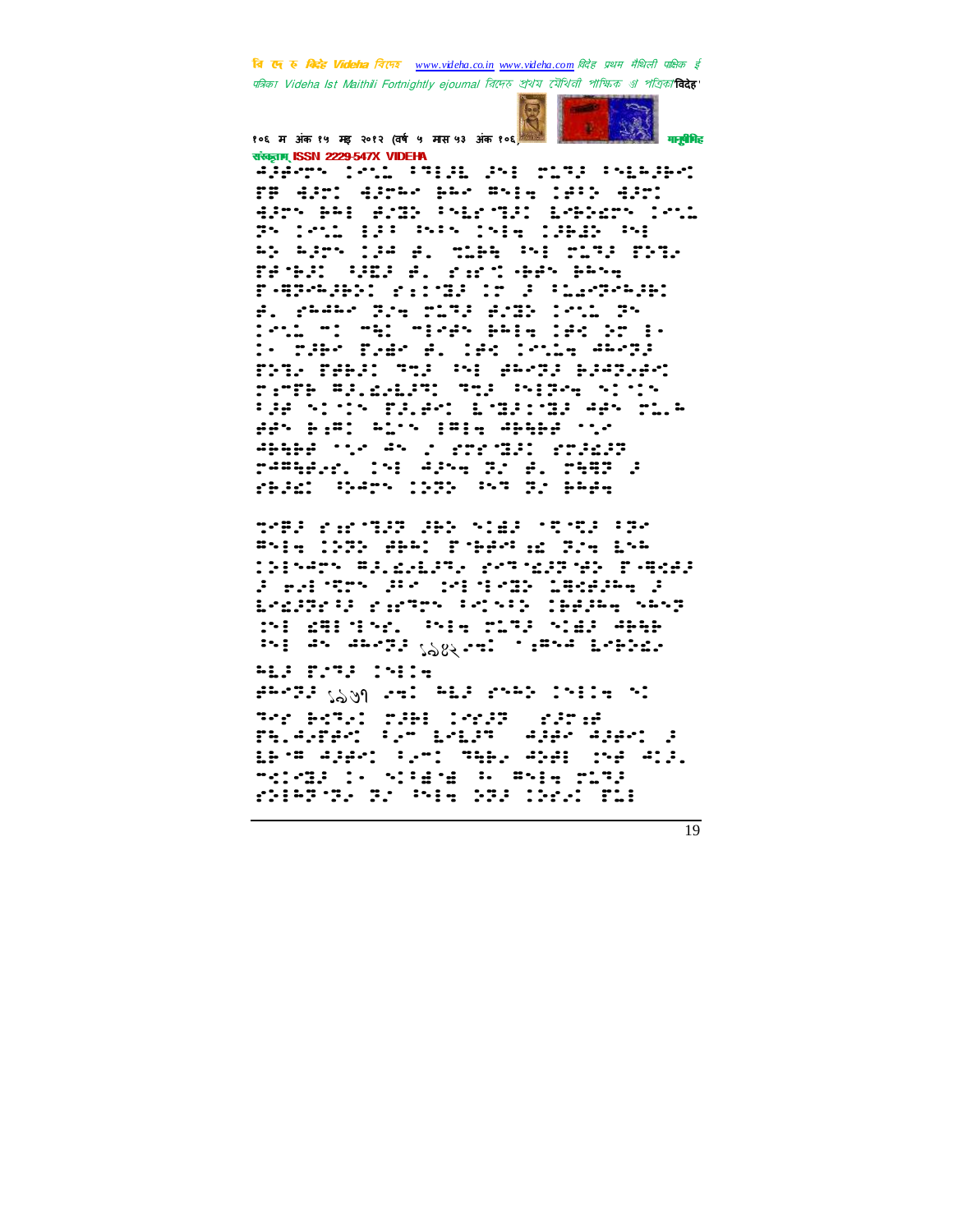बि एक रु क्विहे Videha विरफ्श www.videha.co.in www.videha.com बिरेह प्रथम मैथिली पाक्षिक ई पत्रिका Videha Ist Maithili Fortnightly e Magazine রিদেহ প্রথম মৌথিনী পাক্ষিক প্র' **বিदेह**'



१०६ म अंक १५ मइ २०१२ (वर्ष ५ मास ५३ अंक १०६) संस्कृतम् ISSN 2229-547X VIDEHA

199 1991 2172 12 191 141 74244  $\ddotsc$ 

ar gang nimi (2:54 : 6:16 mrd. formathy by prophet and also rian or ma reti rial d **Production** 1999 - 1999 - 1999 - 1999 - 1999 - 1999 - 1999 - 1999 - 1999 - 1999 - 1999 - 1999 - 1999 - 1999 - 1999 - 1999 rendri ed: 43 43 84, 192 r ge istig frensr g **Solute Constant Constant Constant Constant** 1988 Serb 31 1831 43 2125 1211 :BISB: 10:54 E. 1911 WOR :BISB.H GGe SP: robers pront pools <u> 190 De IBI 19 De 7 e 19 De 1</u> permanent av en de pvense. 7.87. ) The: 193 F.M 16204 24 SINS TROOP INL INDE NORTHLERS "Pris Time Miss We a Training

**: 49:244 2002 1000 1000 1000**  $\ddotsc$ pp ar bug ma, regioning p.m (20.m) populari (3:54 (3maspr **THATE TENT F LIGHT THATE, POINT** : 2014 2011 : 1919 : 1919 : 1919 : 192 **Brig Tr Tritici (2014 F.M. 201**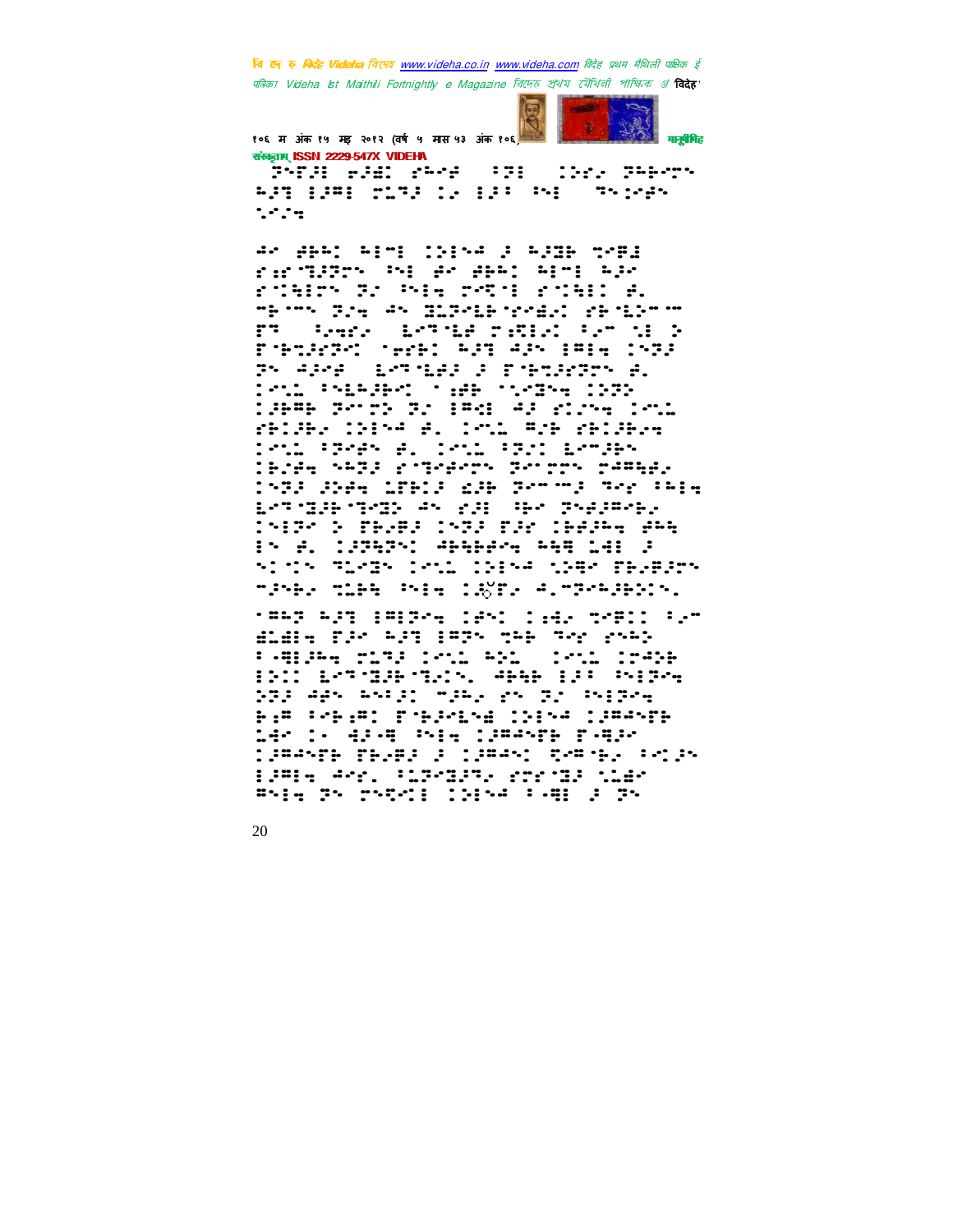वि एक रु क्रिटेड Videha विएम्ब www.videha.co.in www.videha.com विदेह प्रथम मैथिली पाक्षिक ई पत्रिका Videha Ist Maithili Fortnightly ejournal রিদেত প্রথম মৌথিনী পাক্ষিক রা পত্রিকা**'বিदेह**'



१०६ म अंक १५ मइ २०१२ (वर्ष ५ मास ५३ अंक १०६) संस्कृतम् ISSN 2229-547X VIDEHA **Respectively to Providence to** 191 136.861 200711 1414 74

**SACHE CONFIDENTIAL CONTROL** rian dhi ridhi ng Process and choose cooperations **2007 TOR BRANCH, BRANCH ROW BEAT READY TO BEAT 2018 AND** \*:::::::::::::::::::::::::::::: ty: Win to you lill your 70:00 TOON OR BOOM ON SOON BY **FOR THE CONFIDENTIAL CONFIDENCE** 

Word areas for the case of the control anter Porter rache (20-10 et) From catch Diter BB: Profines Fact file centic mill the Pobbergh 2 benomen met **Fund and an analyzing and an analyzing and analyzing and analyzing and analyzing and analyzing and analyzing** der sett federate in in die bat MACRIME MECHANIC HOMES rescent component anguar prepo tend for tank isle no idni 197 797 2 F2P2 T2827 3P F3814 age operatography transferred tare the second sec :800 000 000 000 000 0000 **TIME YOU'RE THING AND IN THE TIME BANG CHID STYPE CHIC FIR RID**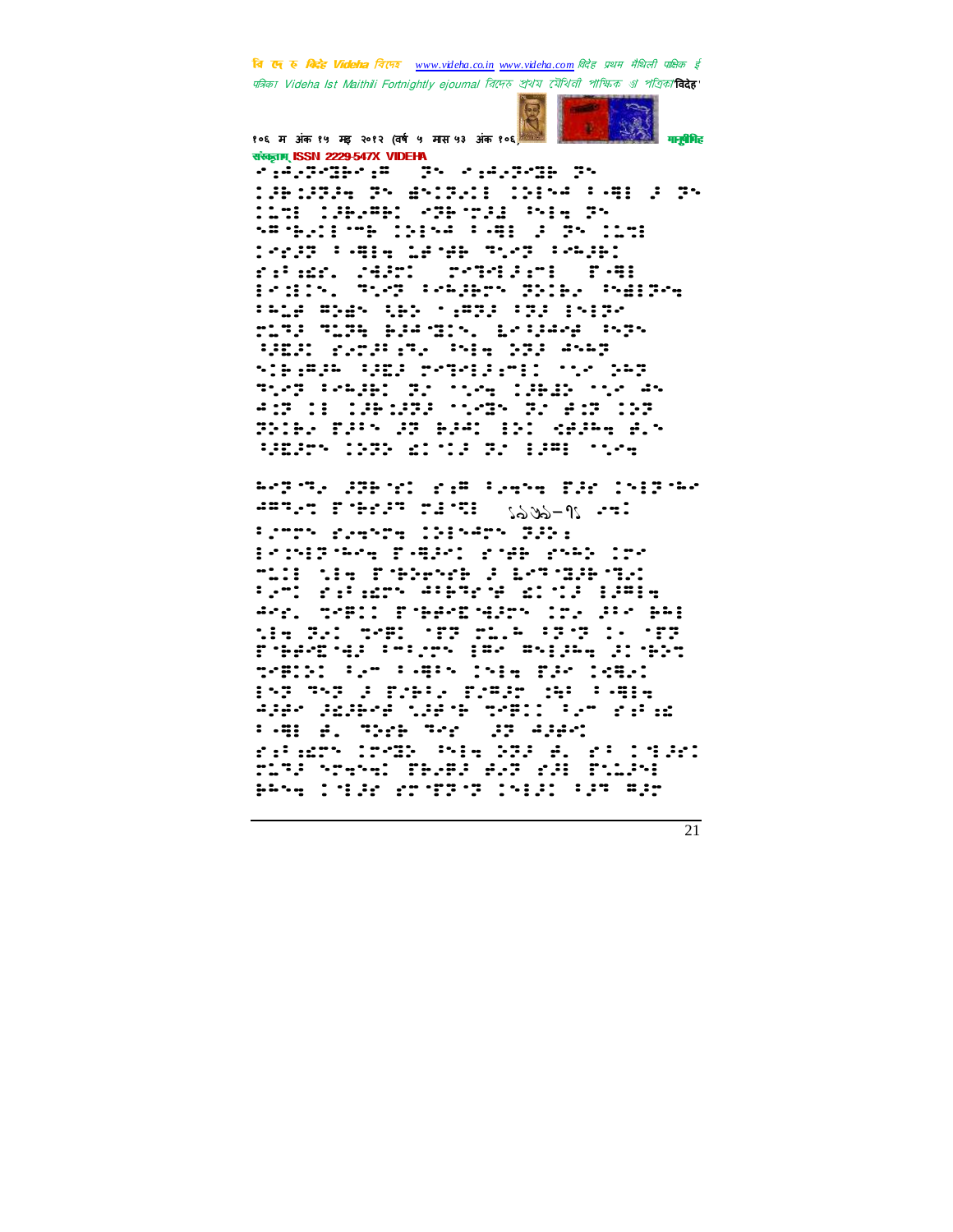बि एक रु क्विहे Videha विरफ्श www.videha.co.in www.videha.com बिरेह प्रथम मैथिली पाक्षिक ई पत्रिका Videha Ist Maithili Fortnightly e Magazine রিদেহ প্রথম মৌথিনী পাক্ষিক প্র' **বিदेह**'



१०६ म अंक १५ मइ २०१२ (वर्ष ५ मास ५३ अंक १०६) संस्कृतम् ISSN 2229-547X VIDEHA

professor fiber in the product **TLE 'ASTRAS' S. S. ST SRAS 3: AN 173** amagn (n: 43 cling 2 (n: 162 clin) apopular operation and constants of the state of the state of the state of the state of the state of the state **Allen** TP ATPS PAR ADPA **Well streetly: Base**  $\mathbf{r}$  :  $\mathbf{r}$ **POSSERS CREW BE** DIS And. proper be considered by the paper er Bl Steer Order bije **IGAR IS WE WAR AGAIN STARTS** 1377 LesiPre

ng papal ana pap ban aapa The Support of the Company of the South of the South of the South State of the South State of the South State **ABANGO 2. TA ALIX (PAT BOAK 2500** and pap : 414 (2015) F921871 range : 3:4 3:4 2 2 2 3 4:4 1:4 B.P. Mich Coll AR AP Pragge word i bel dir Twel word rith #p graff #rig r: net #grnr 9196 ne **PPD: 46.70: 1.010 50 720 700 700 700** post most bible a might That that He Wat baste 4, wher 404 A. MIS Abr Ange Ab (B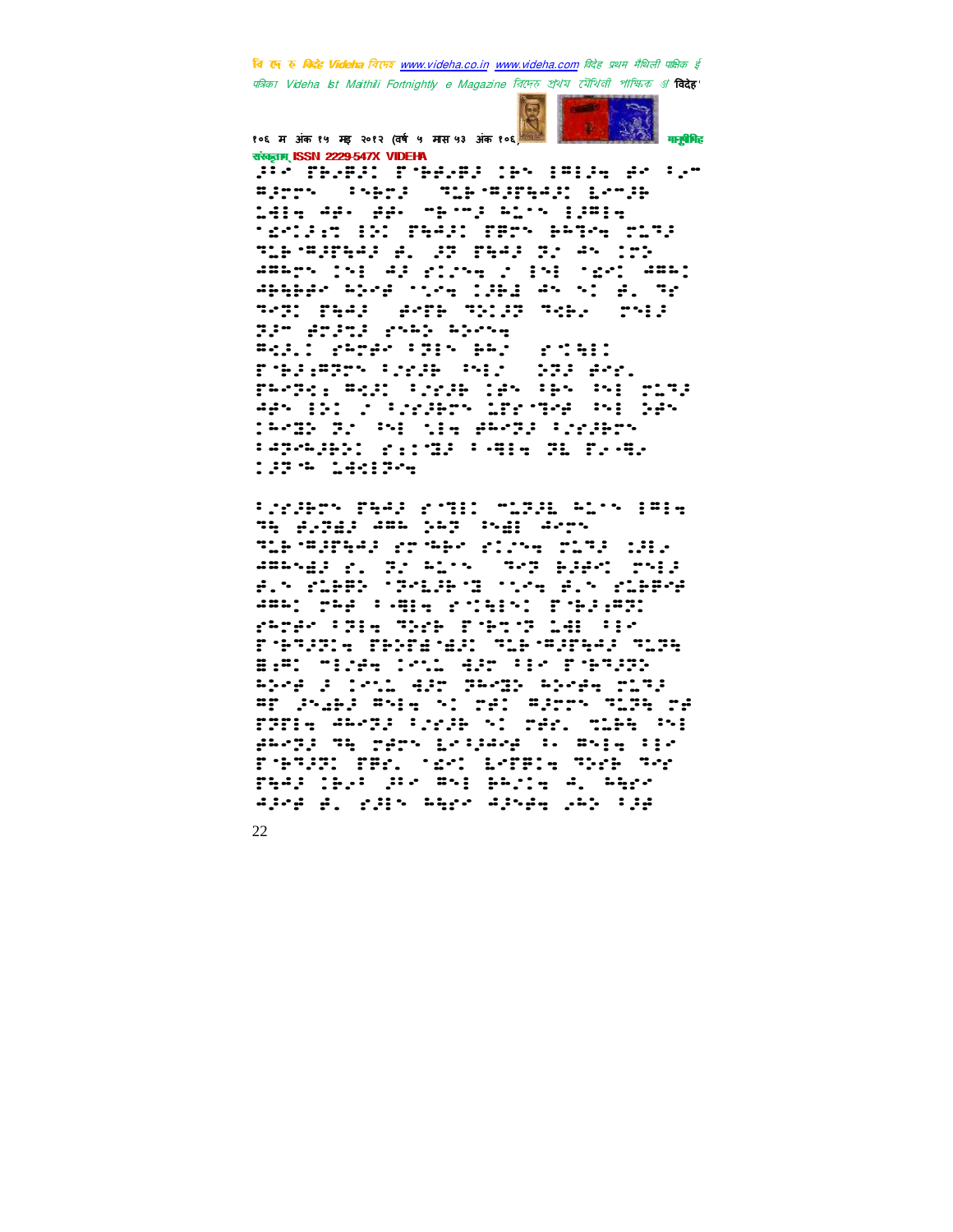वि एक रु क्रिटेड Videha विएम्ब www.videha.co.in www.videha.com विदेह प्रथम मैथिली पाक्षिक ई पत्रिका Videha Ist Maithili Fortnightly ejournal রিদেহ প্রথম মৌথিনী পাক্ষিক প্র পত্রিকা**বিदेह**'



१०६ म अंक १५ मइ २०१२ (वर्ष ५ मास ५३ अंक १०६) संस्कृतम् ISSN 2229-547X VIDEHA rig 1714 balge tibili aleb aleb

He park buil nik bus caer 84: 1020 - 1021 - 111 - 112 - 11 reum de Bare mon court ou FRANCIS SINGLE SERVICE SOF **THIS FIGOR PED TIRETY RIPS TILE** tica, pap recentains term,

pad ne tima nep paeps sjil diasne 187: 1814 : 187: 2 45 24172 .............................. "... ....... .... ... .... ...... **10 21000 PHILET 2000 1-11000** :530 125 2000 13014 5273 386 **: 4: 6: 7: 7: 7: 7: 4: 5: 6: 7: 4:** rin: Min : Min : Tind : Ar (100) stie ante poblet ploi al l'orte l, brith (nichtare fleb fless A. 1981) PRESS DEPT ER ER \*\*\*\*\*\*\*\*\*\*\*\*\*\*\*\*\*\*\*\*\*\*\*\*\*\*\*\*\*\*\*\* rrat de l'algun para l'A pagan persengan pada ang sak part: :: ve: agricor capri as: v :A: A: M: M: M: M: M: M pric Advay Criggy alr (ng Ay THIS MAY WANTER OF THE SERIES OF THE SERIES OF THE SERIES OF THE SERIES OF THE SERIES OF THE SERIES OF THE SERIES OF THE SERIES OF THE SERIES OF THE SERIES OF THE SERIES OF THE SERIES OF THE SERIES OF THE SERIES OF THE SER and a most promotom the iki bi ang ang dinagapanang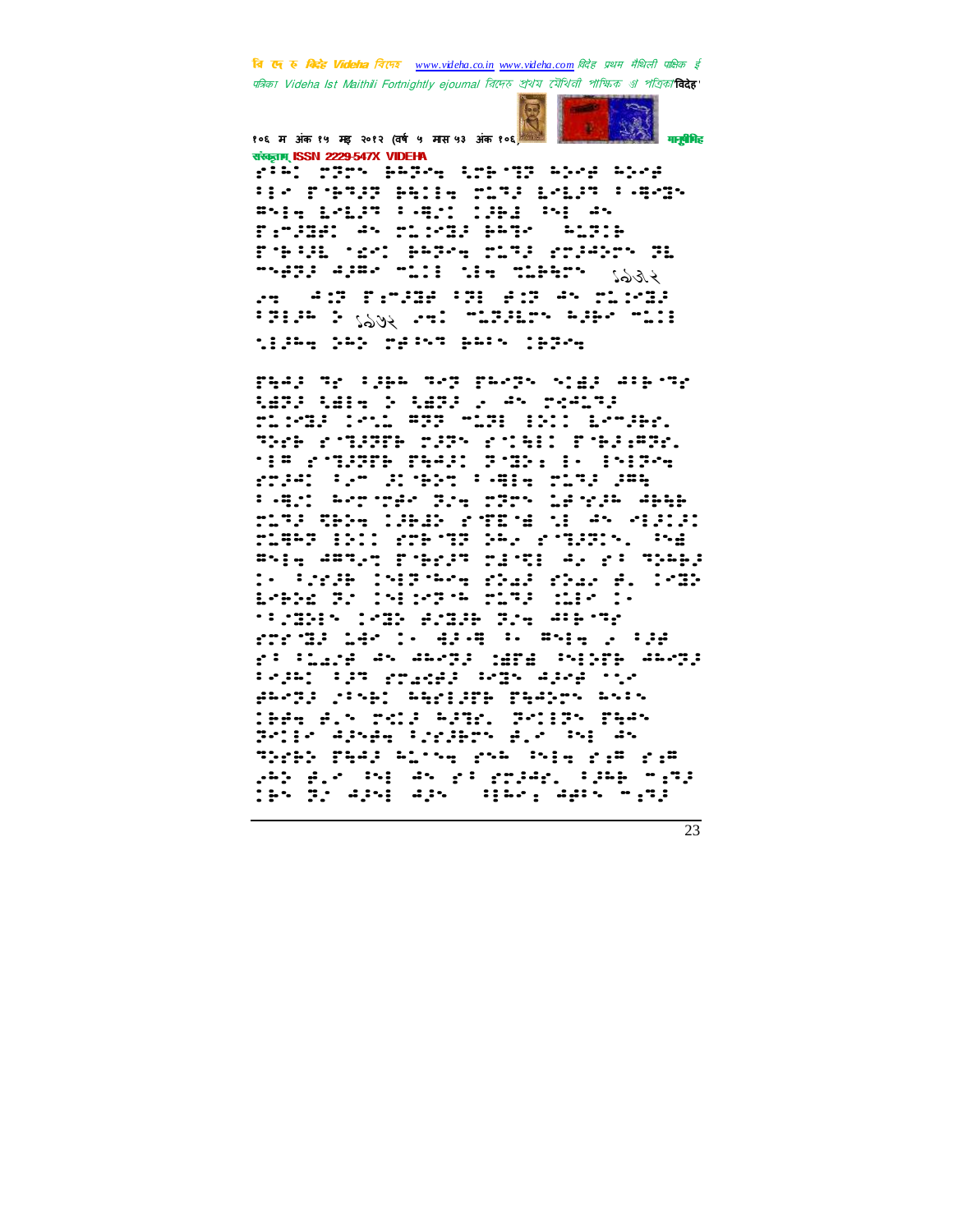बि एक रु क्विहे Videha विरफ्श www.videha.co.in www.videha.com बिरेह प्रथम मैथिली पाक्षिक ई पत्रिका Videha Ist Maithili Fortnightly e Magazine রিদেহ প্রথম মৌথিনী পাক্ষিক প্র' **বিदेह**'



१०६ म अंक १५ मइ २०१२ (वर्ष ५ मास ५३ अंक १०६) संस्कृतम् ISSN 2229-547X VIDEHA

<u> 60 pro : ( : pp: 10 pro :</u> TJP F. TJP: SakInd. 134 MINE 434 .98 958 59.000.000 st s friss mit was seeded an bi e gur greifein an be big crowledge and sproker inthe Abd to I I authoring **2007: 2008: 2014: 2016: 2016: 2016**  $\mathbb{R}^*$ name & Mr. 29: 112 mins til Bind the Solel Advertiser color s: red : ::: :: :: ::: ::: per th AS CRNAM STA Lar By:4 tingeria tingginis proposi ":";"" p.fl;"g

<u> 2000: 2000 : 2000 : 2000 : 2000 : 20</u> risk og de tær big ble big et **ARTIST TO STATE AND ARTISTS ARTISTS.** | 1:50 crist - 21: 250 crist (2011) Stri : Premier contre la tal **Sting Intia Web 221 222 223 22** sygn av byng at poss sand goos 3: PAR 2: 1:3: 202 ART 7:4, sasp jelt pjp fje myes (sijng er re av more reconstant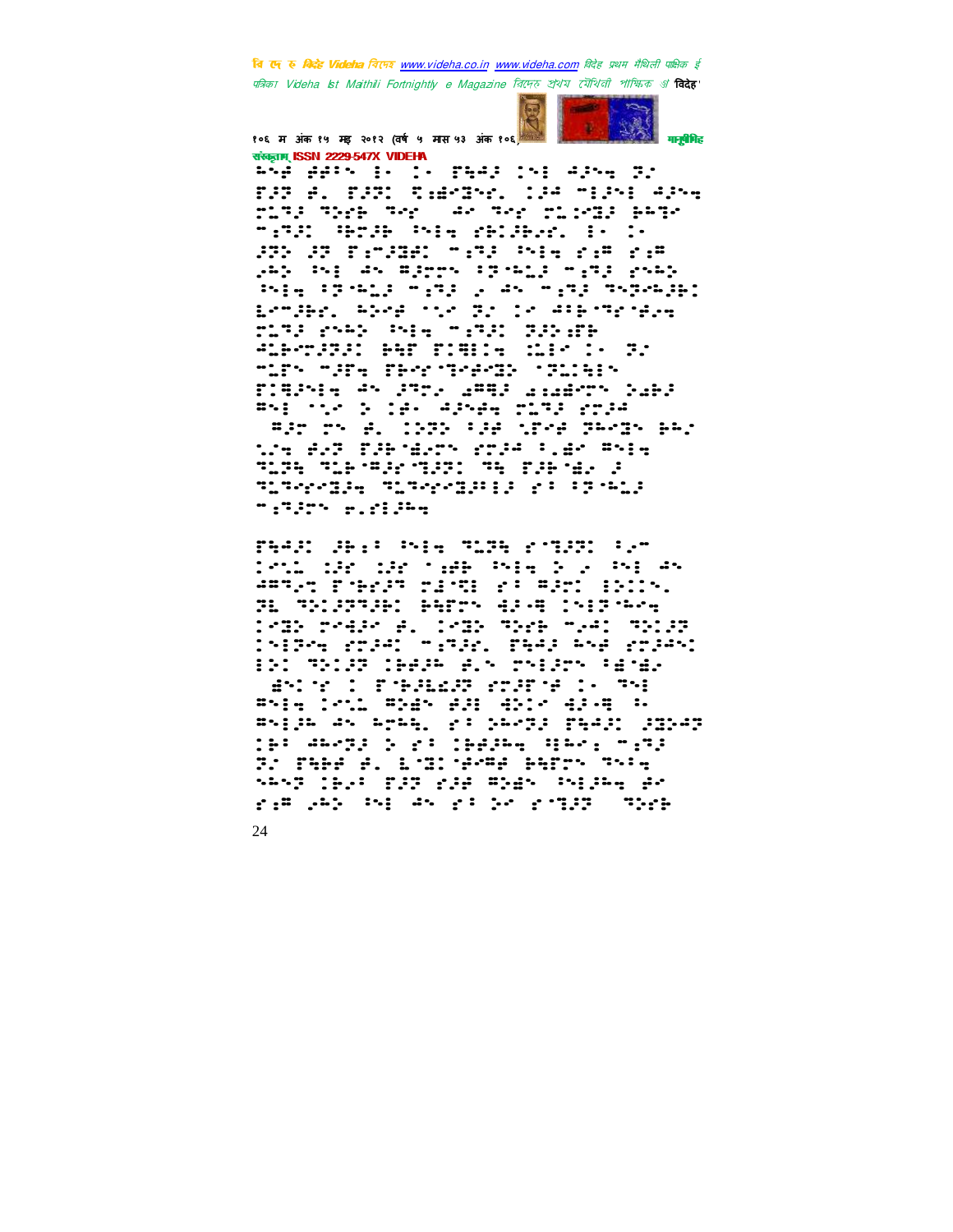वि ए रु क्रिडे Videha विएक www.videha.co.in www.videha.com विदेह प्रथम मैथिली पाक्षिक ई पत्रिका Videha Ist Maithili Fortnightly ejournal রিদেহ শ্রথম মৌথিনী পাক্ষিক প্র পত্রিকা**বিदेह**'



१०६ म अंक १५ मइ २०१२ (वर्ष ५ मास ५३ अंक १०६) संस्कृतम् ISSN 2229-547X VIDEHA

fin na fawig en Torra r.djer r.ds 32 25je egen ejn forth 10: 15 15 75 76 1670s noth<br>JPP6 f. Gottleid J Gott Alpo f. **STAGEDS TO.AS. 1375 FRICTS INITS.** nes not prent dins per n n.e. 185 km kil bis P di pay be as there can agr aange p hird wa Wi wh the Wi 

PAURA MAJON E. COL POW MORD POINTER PH TOUR CO pig an philipp and change of thus but conserved a to Pri 2 Alt: Altho Pho Anig Ang, n: H. HER TARY ESTERN TING INTE

:T' :::AH.:ree *<u>rib: bi: :::</u>* ring trympers fundat funde ti as upprediction to be the **TED PRESENTED PER PRINT TO THE SERVICE PATABLE STAR RID**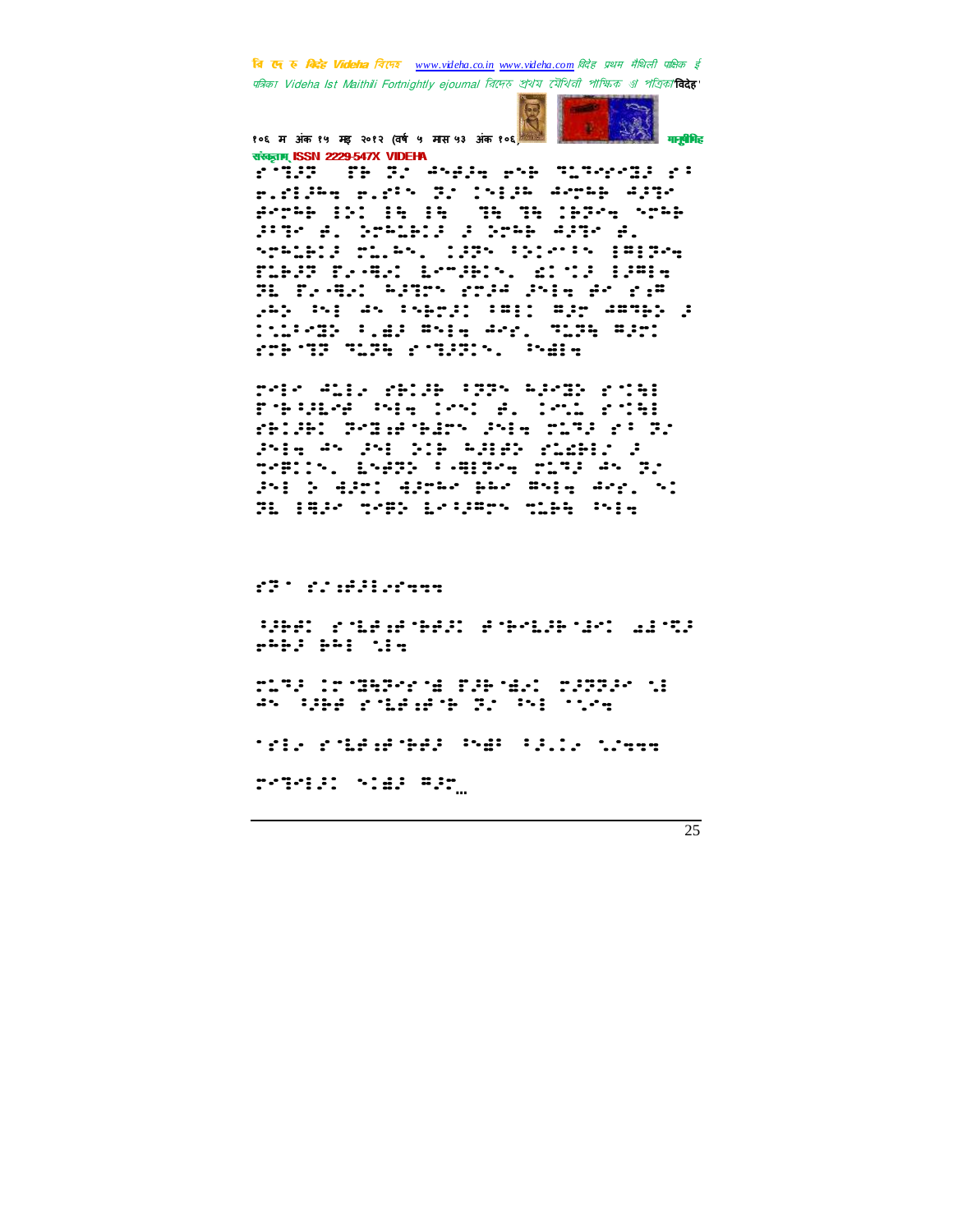चि एक रु मिन्हे Videha विएक www.videha.co.in www.videha.com विदेह प्रथम मैथिली पाक्षिक ई पत्रिका Videha Ist Maithili Fortnightly e Magazine রিদেহ প্রথম মৌথিনী পাক্ষিক রা **বিदेह**' १०६ म अंक १५ मइ २०१२ (वष ५ मास ५३ अंक १०६) मानुषीिमह संस्कृतम् ISSN 2229-547X VIDEHA ⢺⢽!⢳⢵⢾!⣁!⣞⢼!Abb⢼⣒⣒!⢵⢳⢴! A⢷⣈!⣒⣒⣒! ⢵!⣇⢾⣐⢾⢷!⣇⢼!⣇⢾⣐⢾⢷!⢽1!⢸2! ⢸⢼⢷⢾⣒⣒⣒! /⢾⢼!B⢷⢾⣝⣅⣒⣒⣒⢻⢷⢴A⢴⣒⣒! !⢵⢹⢼⣒⣒⣒! ⣇⣐b⢾!22!⣐⣃⢷⣏!⢸⣞21!⣇⢾⣐⢾⢷! ⢸⢼⢷⢾!⣇⢼!⣇⢾⣐⢾⢷!⢽1!⢸2!⢸⢼⢷⢾! ⢺2⣒⣒⣒⣒!  $P$  and  $P$  and  $P$  and  $P$  and  $P$  and  $P$  and  $P$  and  $P$ **∷∷∷ ∷…**  $\blacksquare$ ⢼⢾⢽⢷⢸⢷!⣐B⢷⢾⣒⣒⣒! /⣅⢷⢵⢳⢾⣇⢼⢹/⢷!A⢷⢼⢳⣜⣇⢼⢹!⣁⢾⢷! ⢷⢼⢺⣝!⢺⢾c!⢸2!⢼/⢾⣒⣒! /0.000  $\pm$ 1⣙2⢴!⢼⢳⢾⣝!⢼⢽!⢹2! /⣅⢽⢷⢺⢼⢻⢷⣜⣒⣒⣒! ⢺⢻⢹⢴⣉!/⢷⢼⢹!⣜⣋2.!⣞⢼! A⢼⣝⢵⢻⢷⢼⢶⢴⣒⣒⣒⢻⢺⢽⢹⢷!⣚⢼⣅⢷!⢹⣇⢼⢷⢼! ₩₩₩₩₩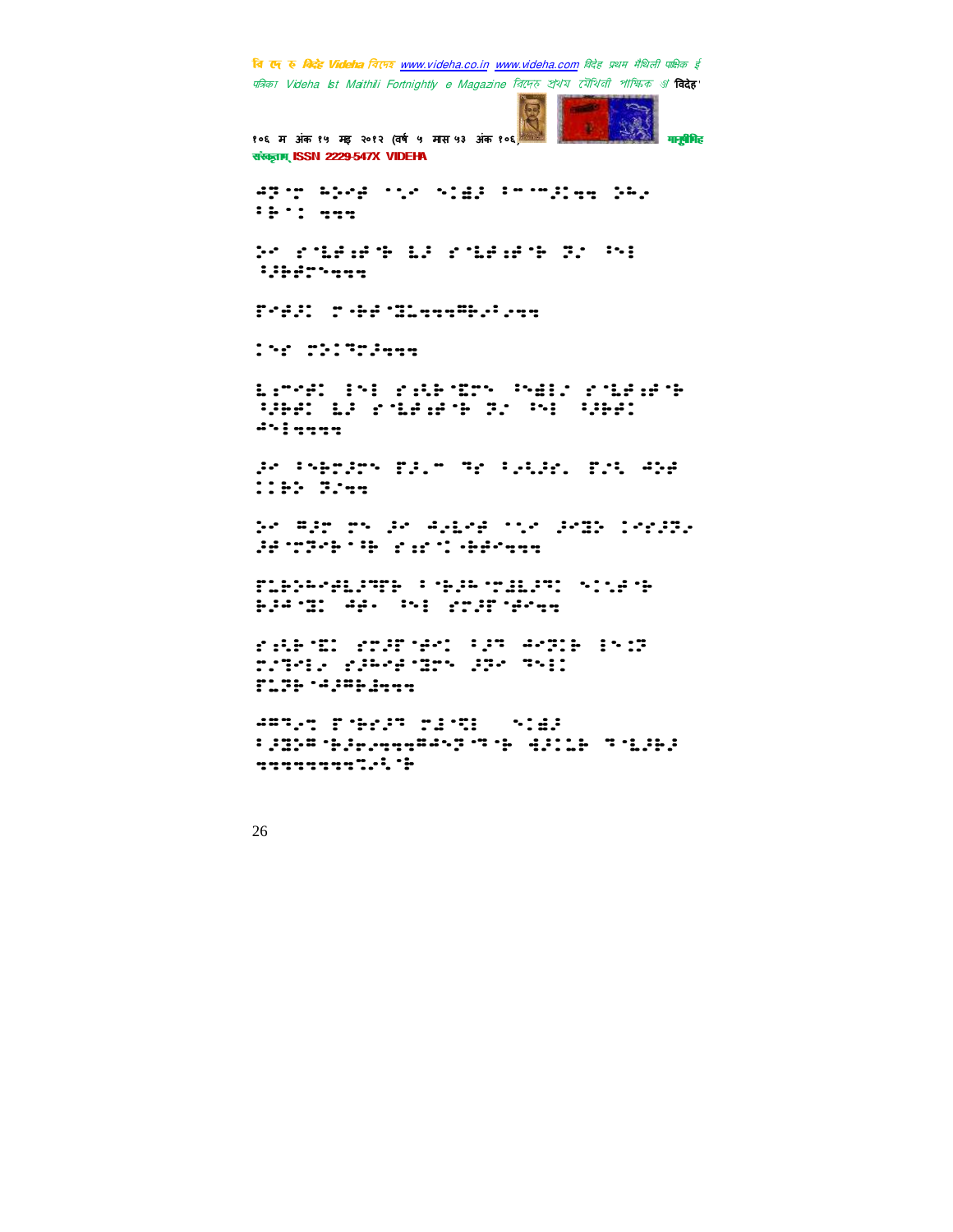**त्रि एन रु क्रिटेह Videha** विएम्ब \_www.videha.co.in\_www.videha.com विदेह प्रथम मैथिली पाक्षिक ई पत्रिका Videha Ist Maithili Fortnightly ejournal রিদেত প্রথম মৌথিলী পাক্ষিক প্র পত্রিকা**'বিदेह**'

१०६ म अंक १५ मइ २०१२ (वष ५ मास ५३ अंक १०६) मानुषीिमह संस्कृतम् ISSN 2229-547X VIDEHA !)!⣇⢹⢳!⢴!/⢾⢷⢼E! ⢺⣅2⢼!--  $\mathbf{f}$ .  $\mathbf{f}$   $\mathbf{f}$   $\mathbf{f}$   $\mathbf{f}$   $\mathbf{f}$   $\mathbf{f}$   $\mathbf{f}$   $\mathbf{f}$   $\mathbf{f}$   $\mathbf{f}$   $\mathbf{f}$   $\mathbf{f}$   $\mathbf{f}$   $\mathbf{f}$   $\mathbf{f}$   $\mathbf{f}$   $\mathbf{f}$   $\mathbf{f}$   $\mathbf{f}$   $\mathbf{f}$   $\mathbf{f}$   $\mathbf{f}$   $\mathbf{f}$   $\mathbf$  ⢻⢵⣞!⢹⣇⢼⢷⢼! - ⣇⢸⢽⢽! ⢼⣒⣒/⢴⣒!E!  A⢷!⢹⣈2!⢻2! ⣁<!⣎⢽⣝⣇⢼⢹!/⢼⣚⢻⣜⣒!.!⢻⣓⢻2! ⢽2⣞!⣋⣞⢼⣒!\*!  $\blacksquare$ hekawiefiburiet bis die besteht datum die besteht die besteht die besteht die besteht die besteht die besteht<br>Awjefiburiet bis die besteht die besteht die besteht die besteht die besteht die besteht die besteht die beste ius in termine and the control of the control of the control of the control of the control of the control of t<br>The control of the control of the control of the control of the control of the control of the control of the c idad ay ah ay ah ay ah ay ah ay ah ay ah ay ah ay ah ay ah ay ah ay ah ay ah ay ah ay ah ay ah ay ah ay ah ay <br>Isaac ah ay ah ay ah ay ah ay ah ay ah ay ah ay ah ay ah ay ah ay ah ay ah ay ah ay ah ay ah ay ah ay ah ay ah quatrum in the second control of the second control of the second control of the second control of the second <br>The second control of the second control of the second control of the second control of the second control of ⣒⢻⢹⣝! ⣒⣒⣒!⢺⢻⢹⢴⣉!/⢷⢼⢹!⣜⣋2.⢻⢾⢼⣐⣉E!  $\overline{H}$  . The still  $\overline{H}$  is the still  $\overline{H}$ **'**⣞22⣓**'**.⢽⢹⢷⣎⢽⣅⣏⢴!⢼!⢼⢼⢺! ⣇⢷⣉! ⣒⣒!⣅⢺⢴⢾!⣅⢼⢷!⣔⢼.⣙⢼.⢳⢽!⢺⢼⣝@! ⣒⣒!⢾⣝⢽⢼⢷⢼⣝⣜!⣔⢼.⣋⢼⣝⢷⢴!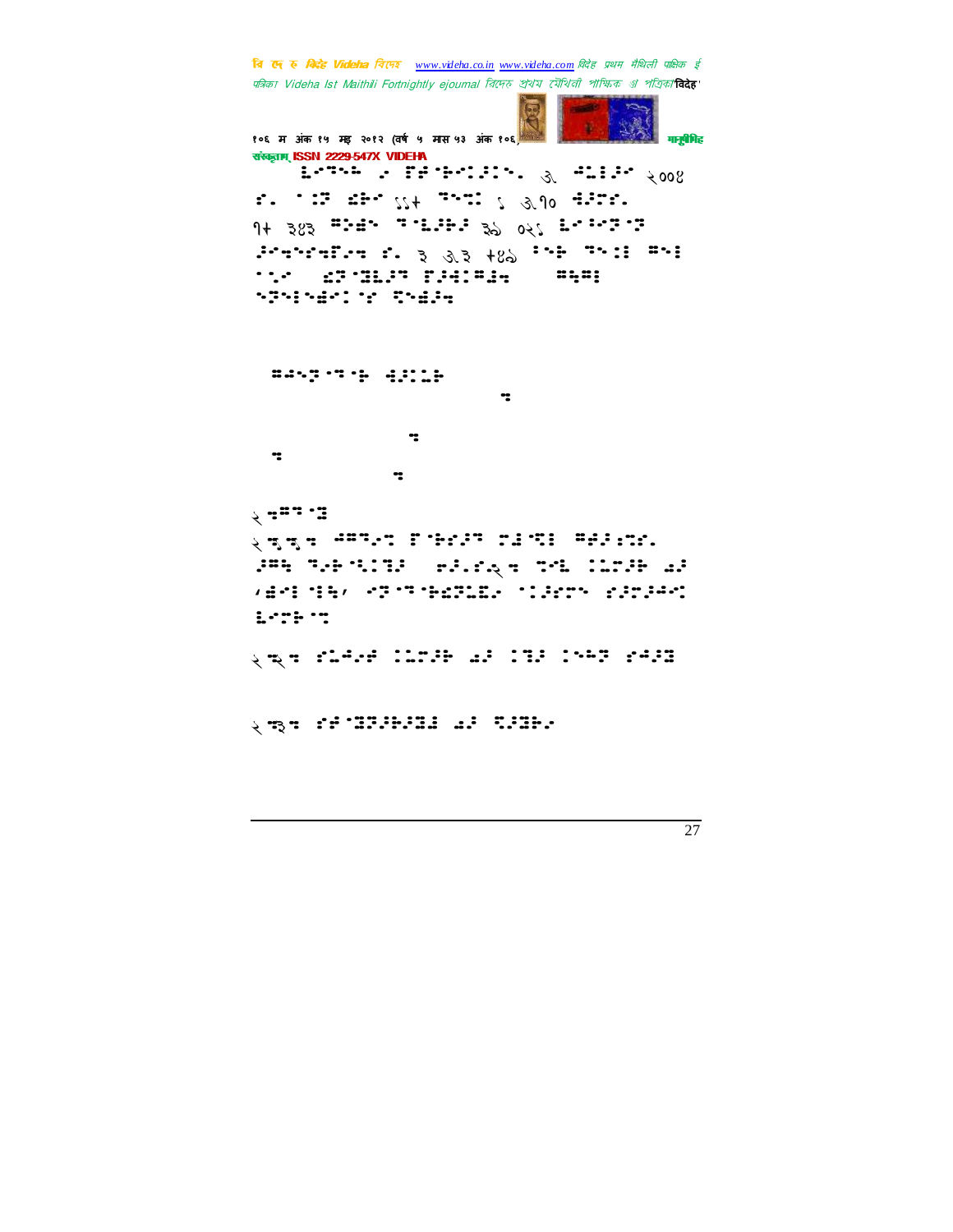चि एक रु मिन्हे Videha विएक www.videha.co.in www.videha.com विदेह प्रथम मैथिली पाक्षिक ई पत्रिका Videha Ist Maithili Fortnightly e Magazine রিদেহ প্রথম মৌথিনী পাক্ষিক রা **বিदेह**' १०६ म अंक १५ मइ २०१२ (वष ५ मास ५३ अंक १०६) मानुषीिमह संस्कृतम् ISSN 2229-547X VIDEHA  $_{\xi}$ gg 'flittik rini ifini 20'til ⢼!⣉⢳⢴⢹!⢷⢲⢺⣅!⣔⢼! ⣒⣒!b⣐⢹⢽!⣅⢼⢷!⣔⢼.⣇⢳⢽.⣙⢼. ⢹⢻⢾!  $_{\xi}$ gy: 53: 113: 112 112 112 112 1 b⢽⢹⢼! ⣒⣒!⢽⢹⢴/!⣅⢼⢷!⢼⢶⢴.⣇⢳⢽!⣙⢼. ⢽⣎!⣇⣉⣇⢼! ⣒⣒!⣉⢽!⢼⢷⢴⢻⢷.⢼A!⢳!⢺A⢼⢽!⢸c!  $x^2$   $x^2$ ⣒!⢺⢻⢹⢴⣉!/⢷⢼⢹!⣜⣋2.⢻⢾⢼⣐⣉E!⢼⢻⣓. ⢹⢴⢷⣃⣙⢼.!⢶⢼E⢴⣒!⣉⣇!⣅⢼⢷!⣔⢼! **'**⣞22⣓**'**.⢽⢹⢷⣎⢽⣅⣏⢴!⢼!⢼⢼⢺! ⣇⢷⣉!  $\mathcal{L}$ !⢺⢻⢹⢴⣉!/⢷⢼⢹!⣜⣋2! ⢻⢾⢼⣐⣉E!⢼⢻⣓!! ⢹⢴⢷⣃⣙⢼.!⢶⢼E⢴!

⣓⢷⣝⢵⢹⣝!⢸c!⢻2⣒!A2⢹⣇!/⢾⢽⢴! ⢼⢽⢴!⢼!A⣞⢼!⣅⣉⢴2!⢻⣅⣅!⢸2! /⢽./⢽!⢼⢺!2⢼⢻2-!⣅⢹⢼!⢽! ⣇b⢾⢷!⣙⢾!A⢽2!⢷⢳1⣒!⢽!⣅⣉⢴2!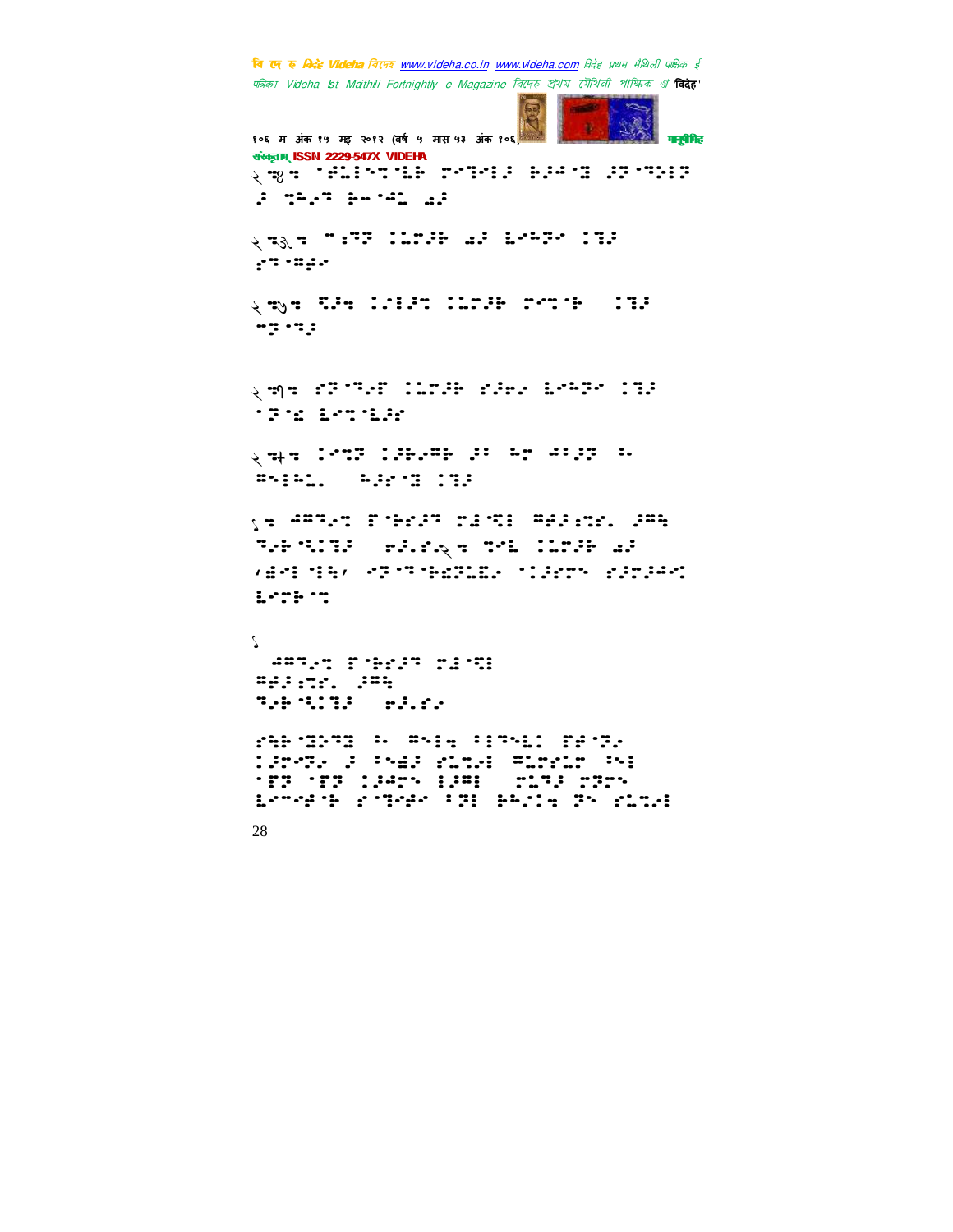बि एक रु मिन्हें Videha विरमर www.videha.co.in www.videha.com विदेह प्रथम मैथिली पाक्षिक ई पत्रिका Videha Ist Maithili Fortnightly ejournal রিদেহ প্রথম মৌথিনী পাক্ষিক প্রা পত্রিকা**'বিदेह**'



१०६ म अंक १५ मइ २०१२ (वर्ष ५ मास ५३ अंक १०६) संस्कृतम् ISSN 2229-547X VIDEHA

rhin. Crim Care a thorach (nearch) T.T. .T. .T. .T. ... ... ... ... **Protection and the control** tre eds tiers sig to bele <u> 100 : 100 : 100 : 100 : 100 : 100 : 100 : 100 : 100 : 100 : 100 : 100 : 100 : 100 : 100 : 100 : 100 : 100 : 1</u> FAIRY STAR STARTS, SALE PER FAIR widd 102 MH 15452 H 22 Miss

**172 ::"\LI el.r. "LTH". :L.1**  $7173$ 800 TD. SANTA DOLLAR Wile, nPC PSIC, Mod Har #51 <u> 1998 - 1999 - 1999 - 1999 - 1999 - 1999 - 1999 - 1999 - 1999 - 1999 - 1999 - 1999 - 1999 - 1999 - 1999 - 199</u> **P.A. 453 2133 221 212 2131** rradik Aled ting Anr. 2.Ax 2.Ax and thid ryd: Aled ties Aberg model and the change of the state  $\cdot$   $\cdot$ 15425 112254 2224 A. 242 222 22316 1. 4000 1928 1912 421 45181 211125 1. AAS BUS GOD BOY HARE'S The West the Proof of Time Pun BATA (194 MBC) PURCH SCHOOL BELEK ANEW 23N 23N COMES AN NO BL Product ago, are resolute pa graders (and the second control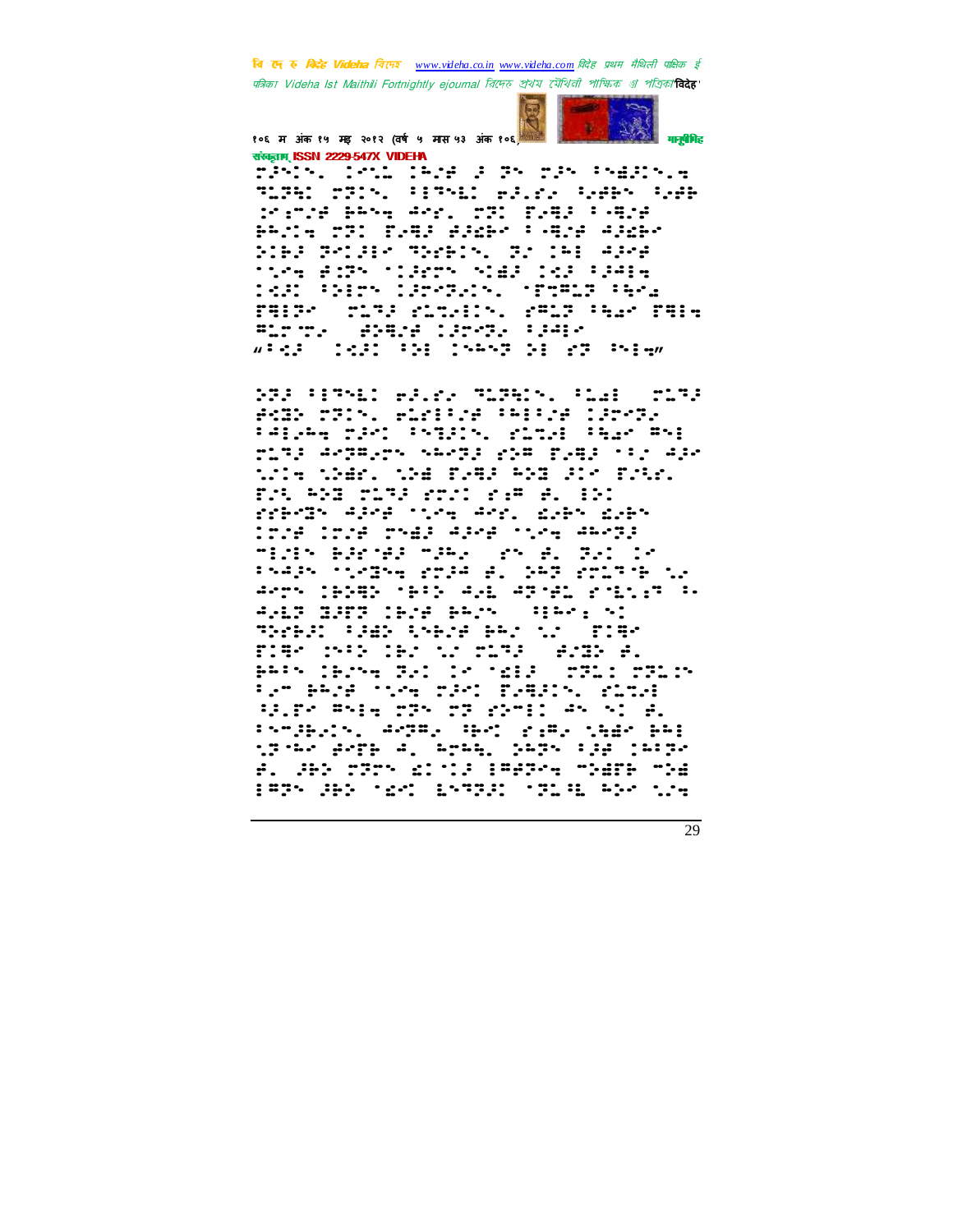बि एक रु क्रिके Videha विरफ्श www.videha.co.in www.videha.com बिरेह प्रथम मैथिली पाक्षिक ई पत्रिका Videha Ist Maithili Fortnightly e Magazine রিদেত প্রথম মৌথিনী পাক্ষিক রা **বিदेह**'



१०६ म अंक १५ मइ २०१२ (वर्ष ५ मास ५३ अंक १०६) संस्कृतम् ISSN 2229-547X VIDEHA

4211 ALAM 11 1220 2220 2220 102 KOR SHIN WAR THI  $\mathbf{W}^{\bullet\bullet}_{\bullet\bullet}(\mathbf{X}^{\bullet\bullet}_{\bullet\bullet},\mathbf{Y}^{\bullet\bullet}_{\bullet\bullet},\mathbf{Y}^{\bullet\bullet}_{\bullet\bullet},\mathbf{Y}^{\bullet\bullet}_{\bullet\bullet},\mathbf{Y}^{\bullet\bullet}_{\bullet\bullet},\mathbf{Y}^{\bullet\bullet}_{\bullet\bullet},\mathbf{Y}^{\bullet\bullet}_{\bullet\bullet},\mathbf{Y}^{\bullet\bullet}_{\bullet\bullet},\mathbf{Y}^{\bullet\bullet}_{\bullet\bullet},\mathbf{Y}^{\bullet\bullet}_{\bullet\bullet},\mathbf{Y}^{\bullet\bullet}_{\bullet\bullet},\mathbf{Y}^{\bullet\bullet}_{\bullet\bullet$ **PERSONAL PRODUCTS** 

:19.00 : 00 :17 :00 :19 : 00 :00 was not them control booking the Tellio the le camar pipilar in  $7:1:1:2$ 

We your ment we have the 1111 - 1211 - 1222 - 1223 - 1224 - 1225 - 1226 - 1227 - 1227 - 1227 - 1227 - 1227 - 1227 - 1227 - 1227 - 1227 **TAGGIO ANDI PARTI PARTIES** .∵∴∹ ÷. :1: :1:5: :1: :1: :1: :1: :1: :1: :1: **124: 3722 122 221 SERIE SERIES** f. Ha maar dee roep boede. F. 822, 2025 - 11 - 11 - 120 - 110 - 110 1996 - 1997 - 1998 - 1999 - 1999 - 1999 - 1999 - 1999 - 1999 - 1999 - 1999 - 1999 - 1999 - 1999 - 1999 - 1999 THE CHECK WIRE CONTROL misi ning lai sagi ain is as grap #1#77 1: 1#77 147 127 128 128 128 THE WEST PRESS TO THE STATE Roman Mid: MM 188 SC S BYT:: :4: :;#: :;#' :#: 4:48 \*.\* J 185 Welk. "TH 186 PWD W 43 SLOB 1505 find West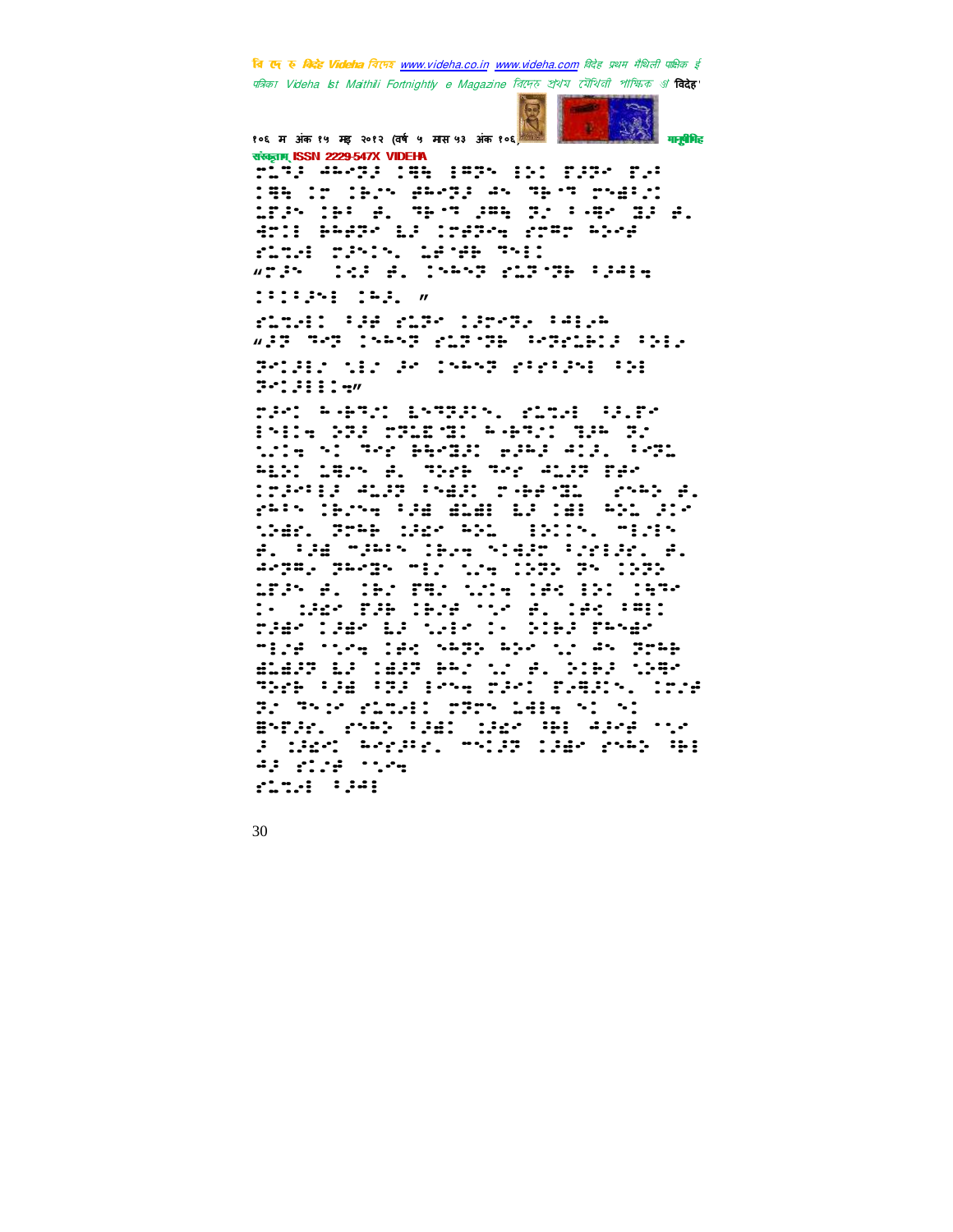वि एक रु क्रिटेड Videha विएम्ब www.videha.co.in www.videha.com विदेह प्रथम मैथिली पाक्षिक ई पत्रिका Videha Ist Maithili Fortnightly ejournal রিদেহ প্রথম মৌথিনী পাক্ষিক প্রা পত্রিকা**'বিदेह**'



१०६ म अंक १५ मइ २०१२ (वर्ष ५ मास ५३ अंक १०६) संस्कृतम् ISSN 2229-547X VIDEHA

Schrauber (1911-1915) (1920)  $\mathbf{v} = \mathbf{v}$ **Sand Service** tic We to Awd: The Martining. down be the bet brow A. Stap BROOK SOME HE LE LOCK SO ISE ti ya Manda iyo wa kati wa .... ... ... ... .... .... ... . **TAR AND YOU TILE AT THE BADY** tite der bert den 35 den 1718 A. RIN 434 114 124 1718 A. M. DARI LA TARRITI DA  $\cdot$  ,  $\cdot$  -  $\cdot$ 

ring: crip (crip; crip; cod) that give a same corror brook 800000 SIN 8000 BOS ALCO their did 'the worldwyp lindist vilde nlng de iAde third the paper to be recreat. The Second Book of Society Side pape, an tengthorn of den bapt. t A dhar bhi 'ire n? ?rbjn bl'y ana Apidem plenes e, peeds Ala.<br>Premes moee noem debant prisps anat st imited bening readined readers nst for the fiber angely to the n e retrand ma mató Week Bitch & Poke Ar Stor Public Prober of Asid the Awde Ald. 4:11 : 100 100 100 100 100 100 100 W: PART ORP 71 APPORTUNE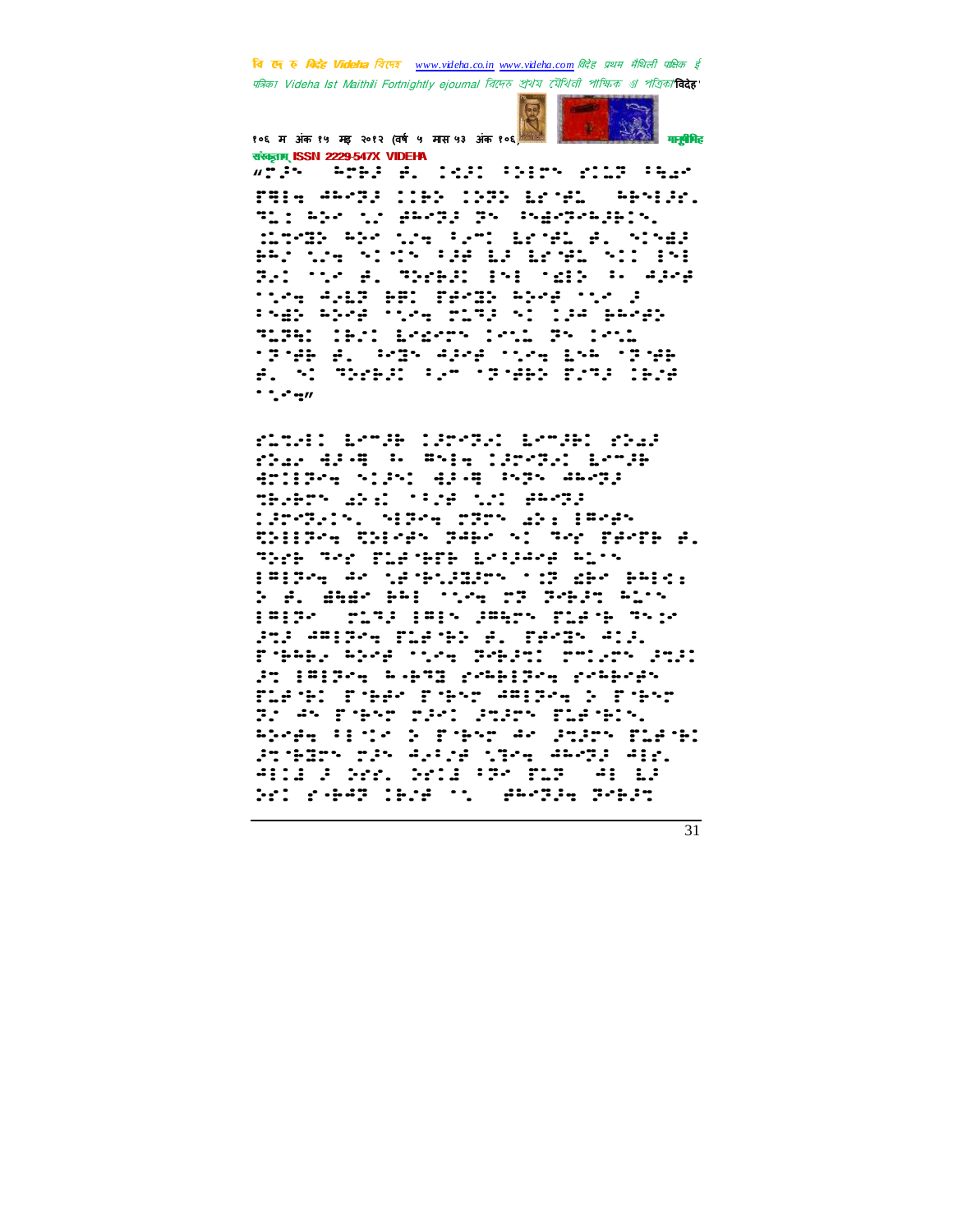बि ए रु बिरेड Videha विएक www.videha.co.in www.videha.com बिरेह प्रथम मैथिली पाक्षिक ई पत्रिका Videha Ist Maithili Fortnightly e Magazine রিদেহ প্রথম মৌথিনী পাক্ষিক র্ণ **বিदेह**'



१०६ म अंक १५ मइ २०१२ (वर्ष ५ मास ५३ अंक १०६) संस्कृतम् ISSN 2229-547X VIDEHA

MA CAR STA MIRA STA WYS **MRT MARKET BRANDER** Tisk plan plan by The Awth 27: B.S :T:\ :H:T\*q :\T: ::: :W\ 4\ 1939 P.A. ISE (312415 LAALA) **SAND CONTRACT CONTRACT STATE** isk isesie (2114) (220-esperant 4)<br>2411 (200-esperant 4), konedator 4. r n e v re er nreik rolader (21 (116 presid each and the August Christian and the the APRILITY The Court Four **B: 829625 2. 100 7. 100 921** <u> 1,100 - 11640 - 1160 - 117 - 117 - 118 - 11</u> rikt olik tekniv is Trikk Apriles the product of Alsage as the and the Front Book did the Ar der Publy, Pot E. 172 dich **1980, 200 101 200 100 100 100 IMA TA GAL PORT MILIN GALLER** 2008 - Ti milion 191 (1921) 2008 470 TILL 100 BOW 20100 ADD 1000 WHATH SI WELL species draw, in the tr 19:5 :Bre the AAPS: 125-321 Lem2B :::::: 1::: :::::::::::::::::: Subma Submagang (Agum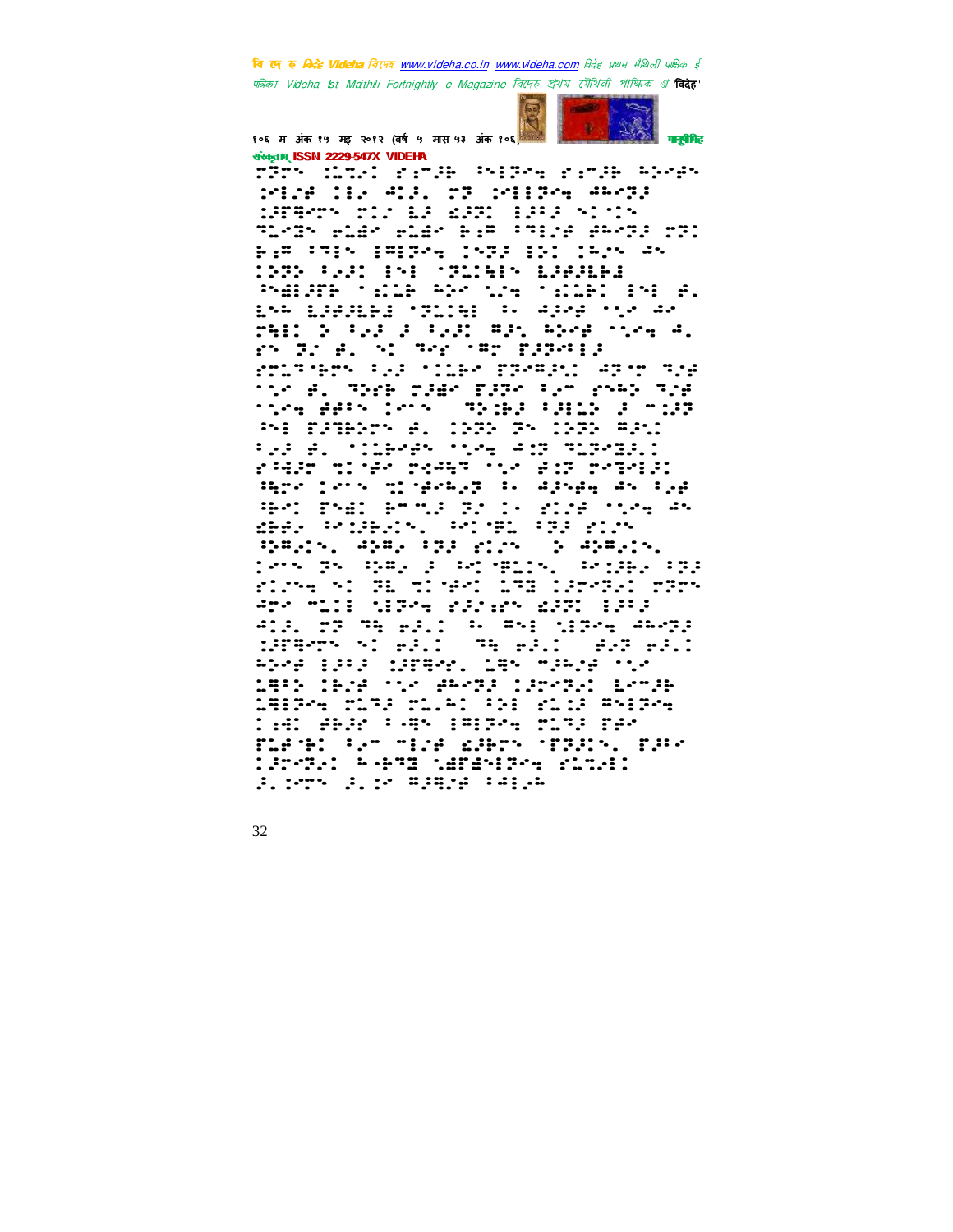बि एक रु मिन्हें Videha विरमर www.videha.co.in www.videha.com विदेह प्रथम मैथिली पाक्षिक ई पत्रिका Videha Ist Maithili Fortnightly ejournal রিদেহ প্রথম মৌথিনী পাক্ষিক প্রা পত্রিকা**'বিदेह**'



१०६ म अंक १५ मइ २०१२ (वर्ष ५ मास ५३ अंक १०६) संस्कृतम् ISSN 2229-547X VIDEHA

w:Sarker (All PAll Province) B. THAT PAI BE BEY BAL TIME TH j. je zgos pju tugi iug j.  $\vdots$   $\cdot$   $\cdot$   $\cdot$   $\cdot$   $\cdot$   $\cdot$ 

TAN AA KIR KITAL TI ANIA DIB and : 2011 2020 1920 2. 2.2. 2. Chran the Sua Chr mark can Chr the play in 2 long and (ap you and te en transportant para e. New media is increased the Reported the side order change . 1991 - 1992 - 1992 - 1993 - 1993<br>1992 - 1993 - 1994 - 1994 - 1995 - 1999 - 1999 sydne is a fill is plent the PHITTY FIRED IN STREET in A. Modroper redge no first Paloiser Roche fire 4 nis rich A. S dit 221 fab dar.<br>Seid fabris nis Sakr distribute 8412 1124 1922 78127 12 354 35 as generalize stra mare gra dis abora 1928 yaka gunda 1928 gaya a te sasp aspects, cine aspe. mare in and the state of the state of the state of the state of the state of the state of the state of the state of th We soul of which four sking: Sheed All. Inghy grap the 42 BA: 'L'e TIP' T'BT'T' 18'HB T.W :17.: : :4: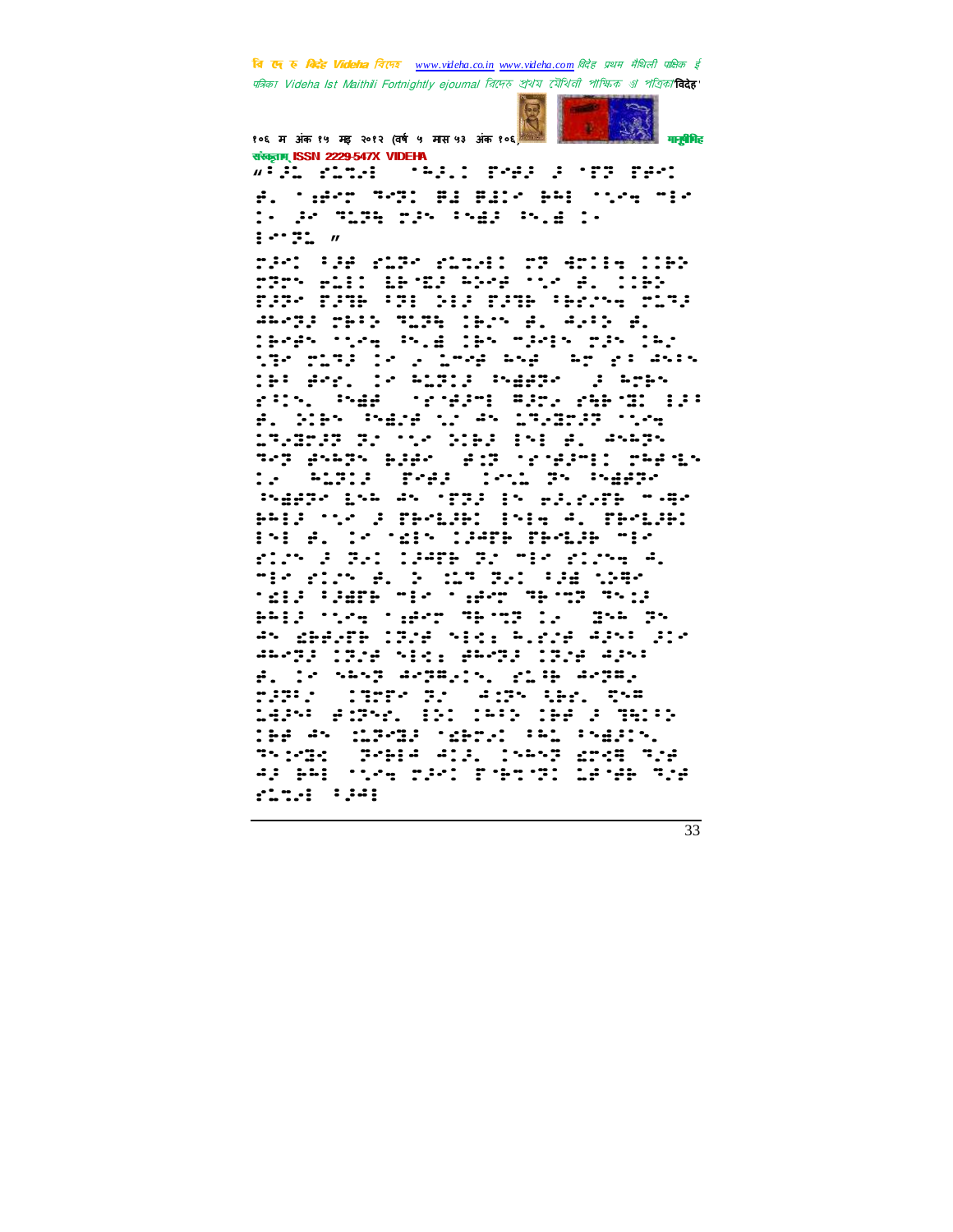बि एक रु क्रिके Videha विरफ्श www.videha.co.in www.videha.com बिरेह प्रथम मैथिली पाक्षिक ई पत्रिका Videha Ist Maithili Fortnightly e Magazine রিদেহ শ্রথম মৌথিনী পাক্ষিক প্র' **বিदेह**'



१०६ म अंक १५ मइ २०१२ (वर्ष ५ मास ५३ अंक १०६) संस्कृतम् ISSN 2229-547X VIDEHA 153 Mile Sync Ports April  $\mathbf{v} = \mathbf{v}$ 

the sure of hosts that the st  $:$   $:$   $:$   $:$   $:$   $:$   $\cdot$   $\cdot$ 

KIND BYR DRYR TRY 'PRUD **HATTS ANDISEN ANOTH STILL AND DESCRI FRIEDE SHAR IN 18 STARTS** 

THE TE LEADER LEAT BTD INDEE **FASI PAGES TATE LONGER TOWN PRESS** arport of any paper branch of 

wind: Ind: IP 4, def.Th H. A. **SARTHING TOWER AL ALAN SYST IMI REAGNEST REACTION THE HIS TILE AND ASSESSED FOR** res mis lies le ro spelas istil by the the things is the bye. g: bi g ye ye esign  $\mathbf{r}$  :

'TP ROBERT OP BOYS TIRE OR TP TING WHILE SI WAY AND STORY chine cha chi shi the coler. EDER THINGS TO THE **TERS W.C. 2004** Hollangenenen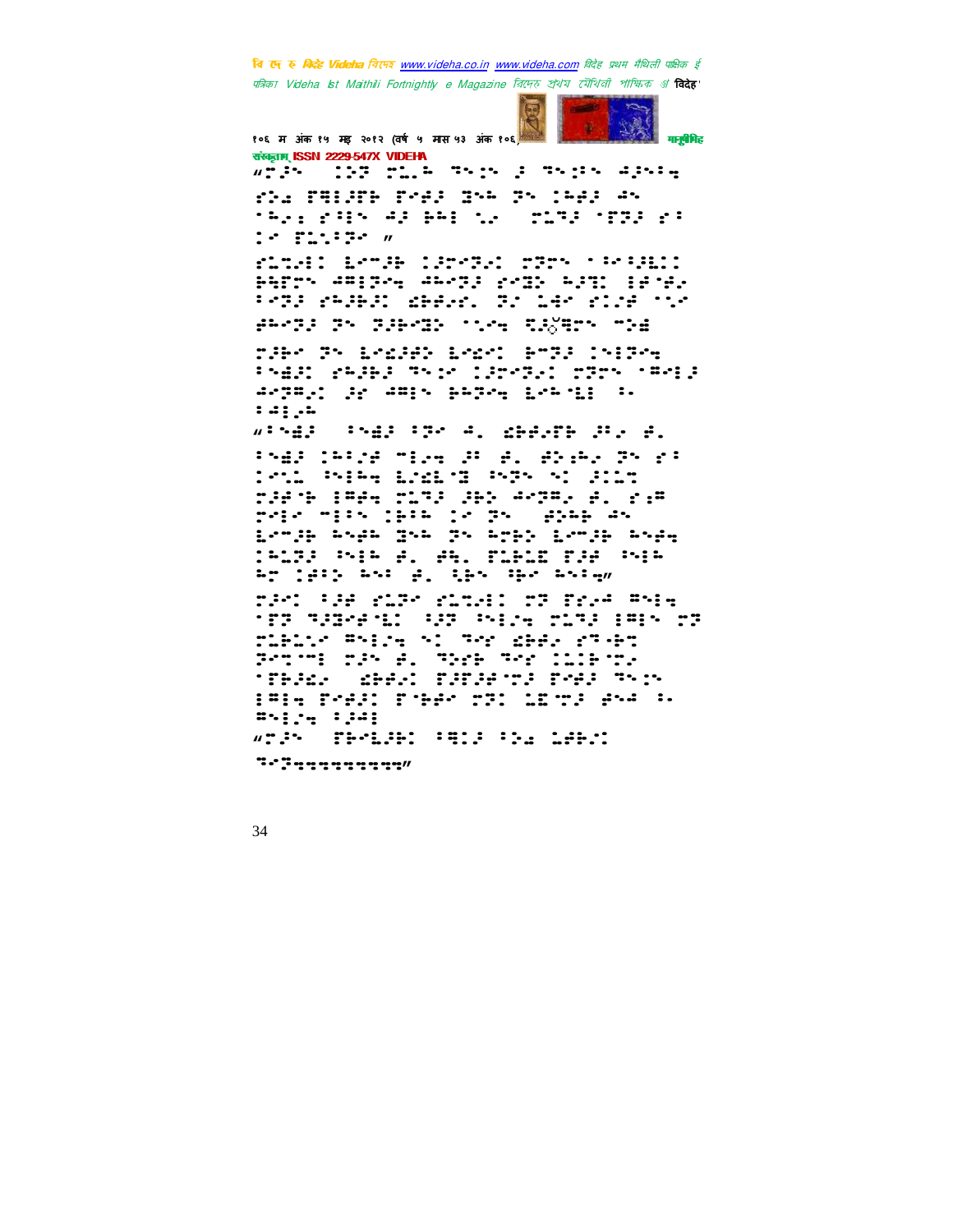वि एक रु क्रिटेड Videha विएम्ब www.videha.co.in www.videha.com विदेह प्रथम मैथिली पाक्षिक ई पत्रिका Videha Ist Maithili Fortnightly ejournal রিদেহ প্রথম মৌথিনী পাক্ষিক প্র পত্রিকা**বিदेह**'



१०६ म अंक १५ मइ २०१२ (वर्ष ५ मास ५३ अंक १०६) संस्कृतम् ISSN 2229-547X VIDEHA rich: Od 955 A Walle berre tionary dimely. Type large  $\mathbf{1}$  , and  $\mathbf{2}$ ster troch means and also m res pay on and the Brid. raan pikin terag de linderke taald **Thie in right right dergy dide redu** protest boby the thorage of the un tenggan pada 1. 4,84 TR 1,8951 100888 TO 185 TO a tit che clea ver est c a pp se de deposa jorg pe de  $\ddot{\cdot}$  :  $\ddot{\cdot}$ 18 APSI APS CLAR TIBRIS S **THEIR AN HE TAN NORTH CANNOT RIGHT** Pris supre capit with  $P = \frac{1}{2}$  ,  $P = \frac{1}{2}$  ,  $P = \frac{1}{2}$  ,  $P = \frac{1}{2}$  ,  $P = \frac{1}{2}$ **1982 198 1- Third Band Tiproses (200** misi ni prijim, injim, firilih (rja Chrano biae posti fancinist 10 50 10 10 10 10 10 10 11 right inter broke f.r (22 cm) **THE THEFT, WE SEE THE SEE THE SEE** ri.W. code: A. MA rathe aver.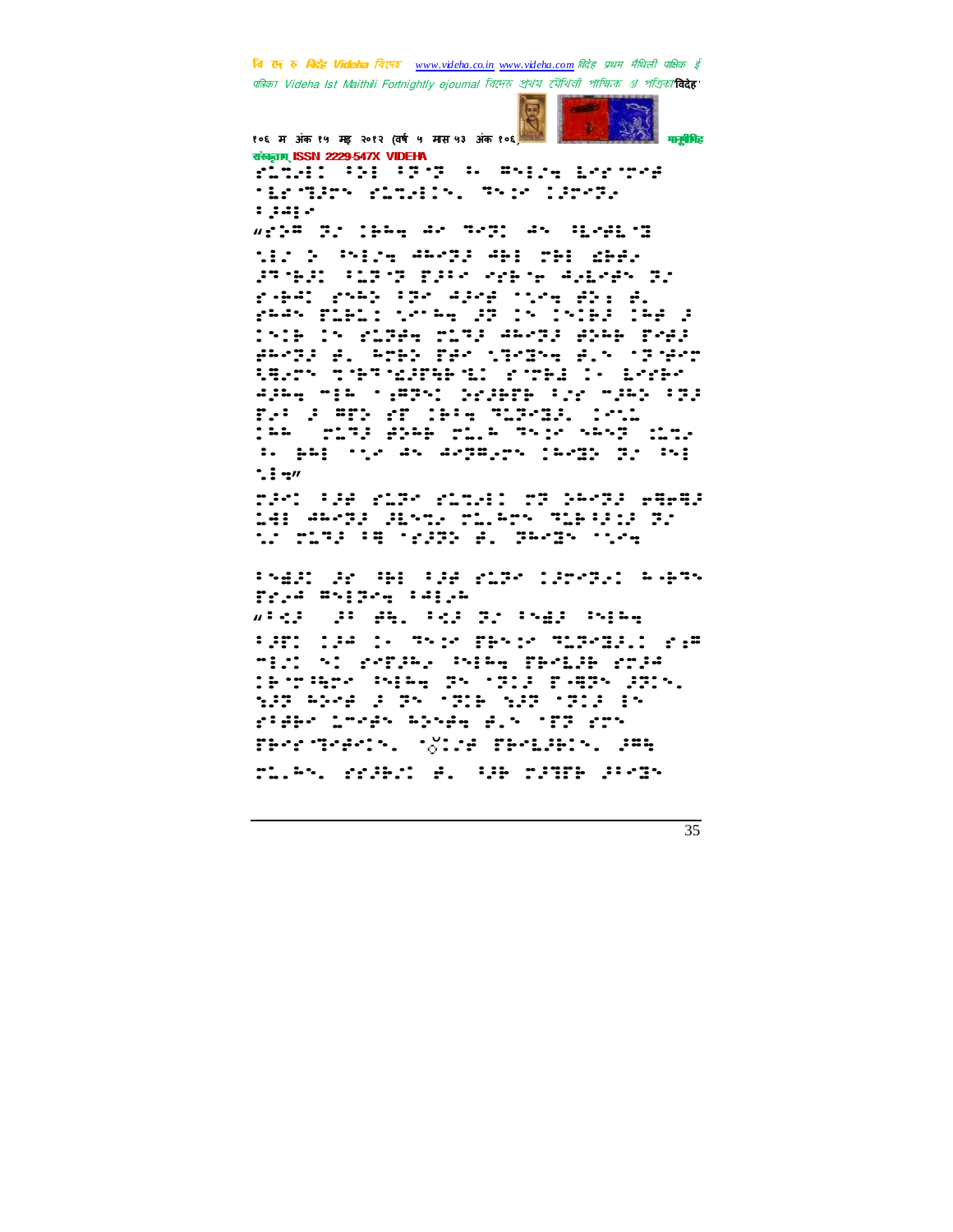बि एक रु क्रिके Videha विरफ्श www.videha.co.in www.videha.com बिरेह प्रथम मैथिली पाक्षिक ई पत्रिका Videha Ist Maithili Fortnightly e Magazine রিদেত প্রথম মৌথিনী পাক্ষিক রা **বিदेह**'



१०६ म अंक १५ मइ २०१२ (वर्ष ५ मास ५३ अंक १०६) संस्कृतम् ISSN 2229-547X VIDEHA milte over milter dell'ano liki i 156 TS Antoni Theid temp

ra ber ar arm nede mode 400 MIC DO SI SA OR MONTH **1:00 AST 200 ABS0 AST 100 AST** re rege rege syre in a citatio. peage peage touge ror 14:pe ng.prje. Anikomeno. Abr (2007):geno GPS ORS MOREAN STREEK DE <u>Indian Medicine in Studio (1994)</u> rt (A), gridert A)r tog (Provincia and the first mode are the age. the 1986 (prp of 410 the AGrical infine to a the sweethern chip 75 1500 D Cond A. 2445 1372 138 nus points prompt choose an trinh this crip bidge an Love: Mi S TIone: Mig tenterando ant pre agant en Lagran, Marra Will right i pr o meas remains and 7.: 12:: 1.0000 1.000 1.000.00 **2008 - 2008 1909 2008 2008 2008 Light (2210**  $\mathbf{w}$ :  $\mathbf{u}$ :  $\mathbf{u}$ :  $\mathbf{u}$ :  $\mathbf{v}$ :  $\mathbf{u}$ :  $\mathbf{u}$ :  $\mathbf{u}$ :  $\mathbf{u}$ :  $\mathbf{u}$ :  $\mathbf{u}$ :  $\mathbf{u}$ :  $\mathbf{u}$ :  $\mathbf{u}$ :  $\mathbf{u}$ :  $\mathbf{u}$ :  $\mathbf{u}$ :  $\mathbf{u}$ :  $\mathbf{u}$ :  $\mathbf{u}$ :  $\mathbf{u}$ :  $\mathbf{u}$ : tri : mike 4 r 3:3. max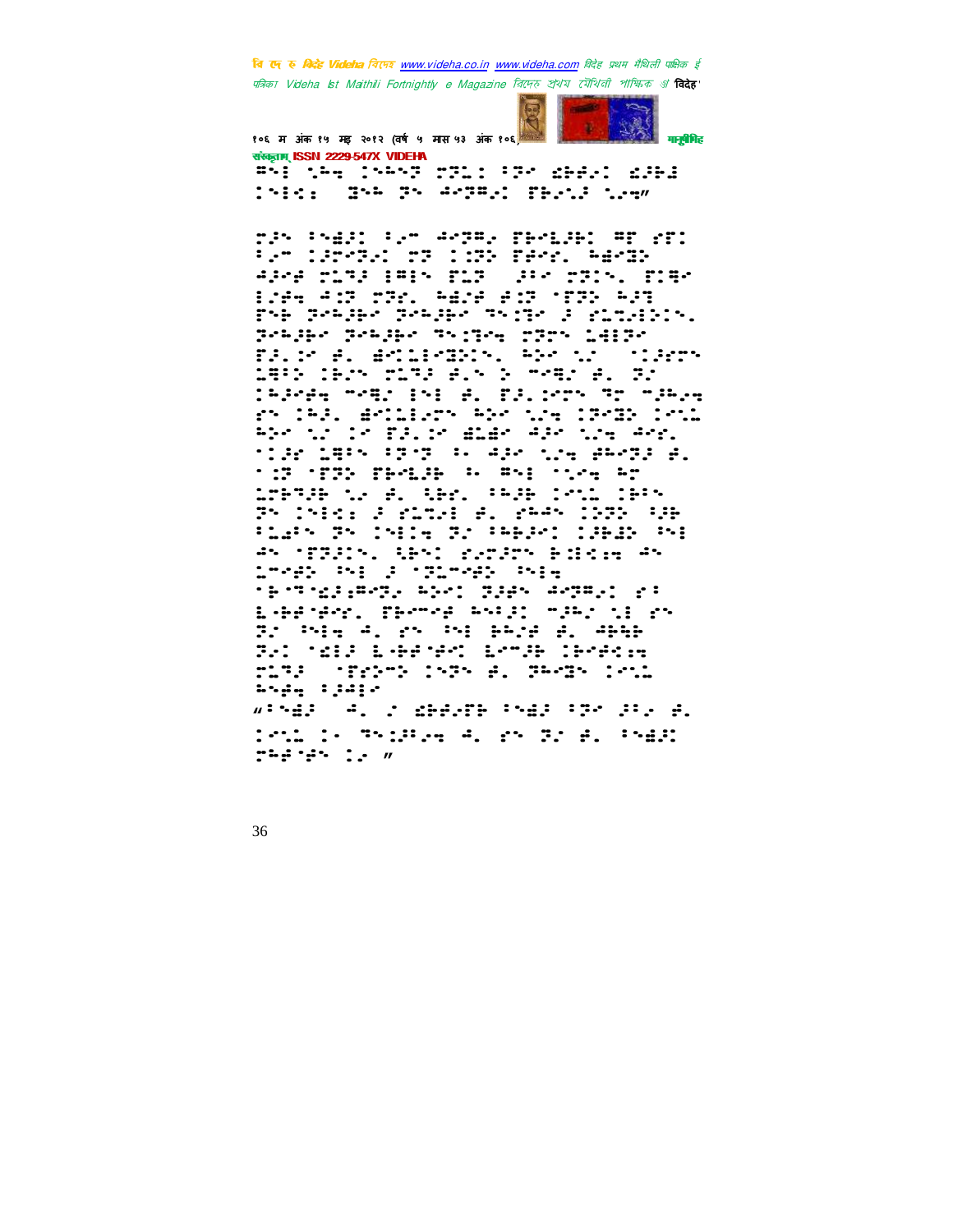

१०६ म अंक १५ मइ २०१२ (वर्ष ५ मास ५३ अंक १०६) संस्कृतम् ISSN 2229-547X VIDEHA .), ::: ::: ::: :::: :: :: :: **S. STR 3. SP #380 :34:** syng : agm, chys tys, asasp **ANIE ANTRE ASSET SIE BAS NS BNANT** rith: We ripe Careti iswii aye  $1.43 - 1.$ **ALATE ST PARK PRE PRESE**  $\mathbf{u}$ :  $\mathbf{u}$ : parts of thes the thing pareless. 

and : Then Personale **Tende by Sony Steel Side - See** IL: ## 12g, [12# 712# 2173 timent (H +d ) ( mi-mi d' Prof be he e de a si de e en p. w th, deriched: 187 pr wa nje pilo roma vin dr rank grof foggr sksp goppol mog<br>1951 - Ghoba krofa midf ffak 1955 Brith, Amr A. (172 mar 111.82 (B.2 3 102 109 P P CO 102 102 404 parts the seasy cardinal first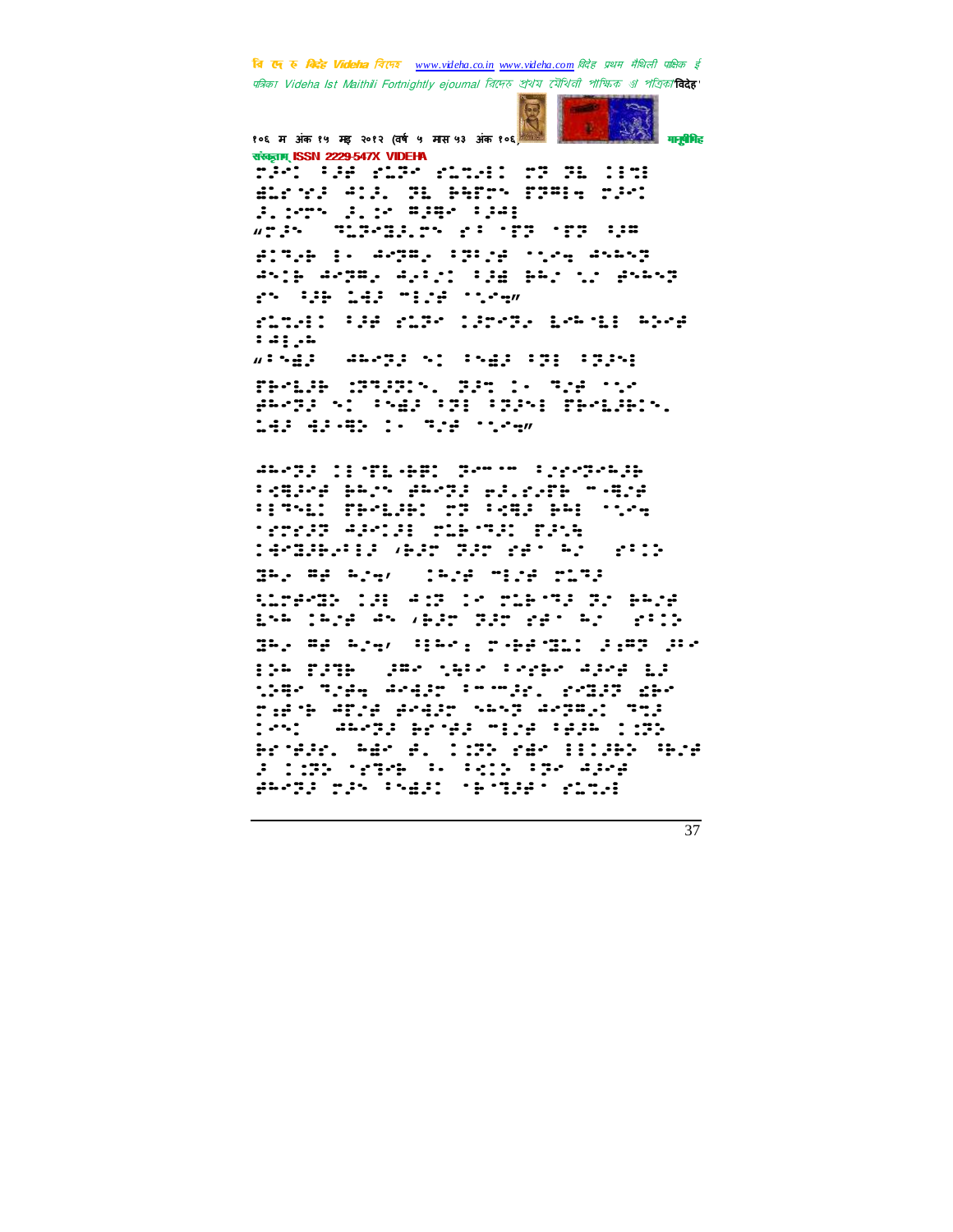

संस्कृतम् ISSN 2229-547X VIDEHA **TOPS STREETED WORKS ISS** lande Chiffe MI '# P PH 'M RID R. R RPP : The SPB coll body py SS mille come agency

wind: Shill In this Whe Side S abel midde eels lenes pj? da?(e en? #. YED 13# ML25 FAR #5 2215. S. TTP 1819 PRPs find which is first fields to the

sype, bus pass responsive repu **TARS ON THE SAIRE STRAGGE TIB TRIP & SYRPH WATE TIMIN** crished at this but ing Away <u> 100 : 100 : 1000 : 1000 : 100 : 1000</u> With IRIGAN FIT.ID: TO LATEAR WIAR work office aloughly my time Length (Al. Thi, Ang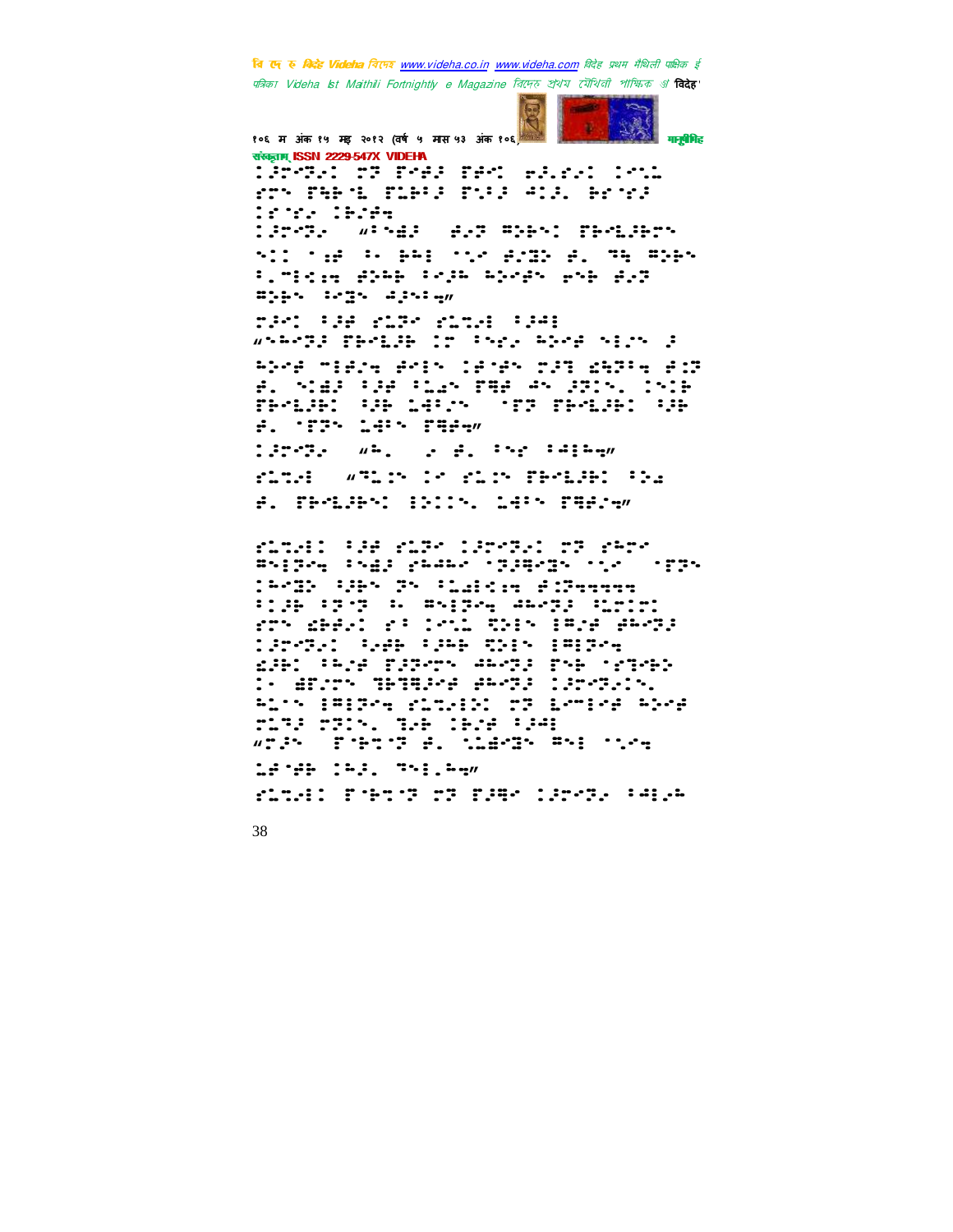

१०६ म अंक १५ मइ २०१२ (वर्ष ५ मास ५३ अंक १०६) संस्कृतम् ISSN 2229-547X VIDEHA wiking: Sep. Ope Ar Plain Sim

rime: Almi mysak mi Kikora je FIRICAN W 2 ZARA (1988–2001)<br>ZAR NN WE 4, 2001 IIID RHARI B. 1.01 The T. T. T. T. M. T. T. T. T. T. 1.00 TO 100 Profess 1972, 2000 <u> 1. 112. milione : Aliae (</u> 

:4:2 :4:2 :3:32 02:3 04:34 46-9: 77. 722. 8.000 1.0 2007. 120 1 para bela gare emapa (apapris) supply pad that the African Caracte nd engined eenst program the propho amoras save the ang part ni daar akna tina pria Bright & And the time **Southerney The Theory Theory (1992)** the died steel

TIME THE MILITARY MODERN nua mode monte dar condidad :42 :32 :32 :32 :43 :43 :5 Britry far: pl.c. TT:, War Britry **.: :::: :::: ::::. TALE TERMS. TV:000 SOON**  $\mathbf{u}$ :  $\mathbf{u}$ :  $\mathbf{u}$ .... ....... ... ... ... ... r.n.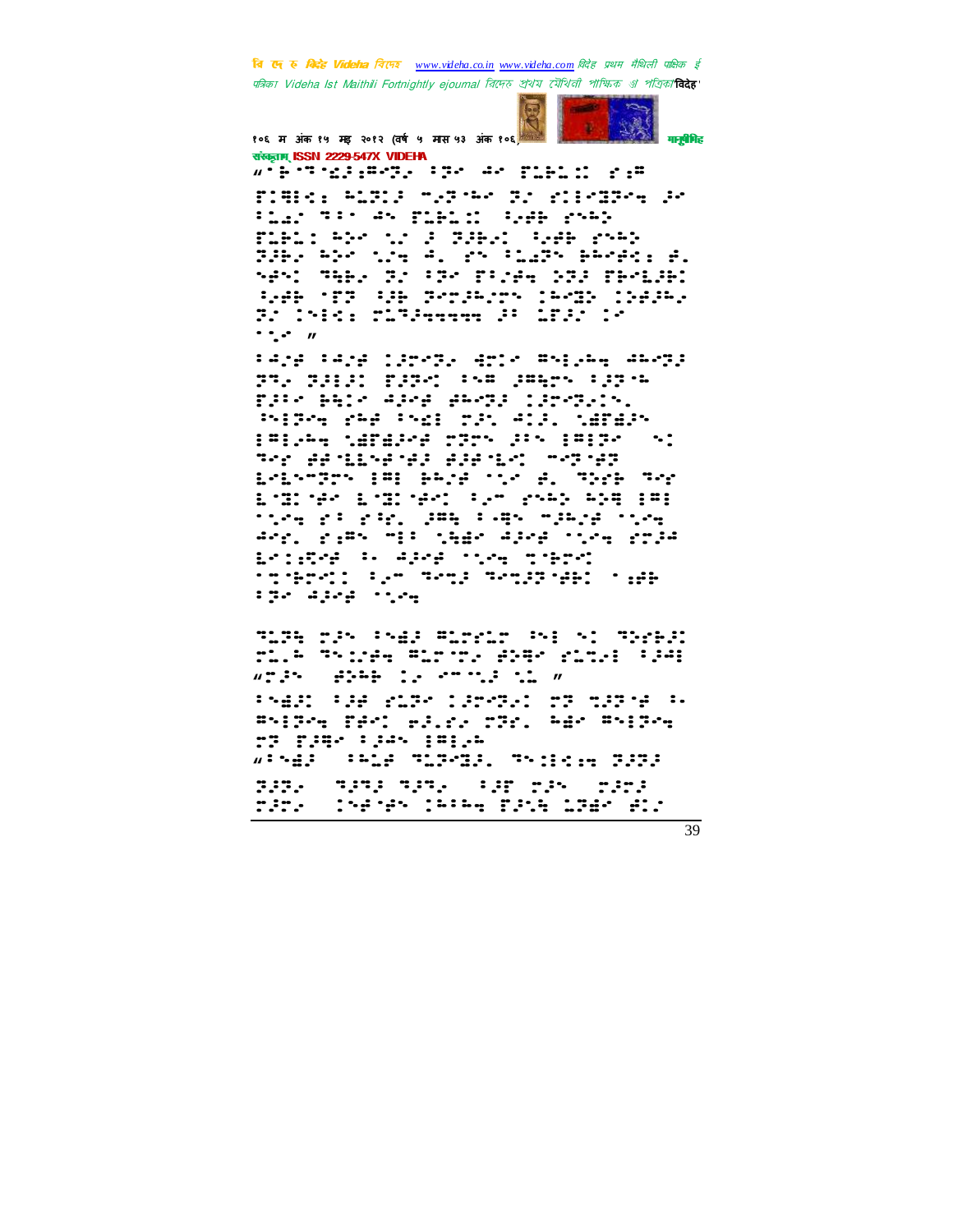

संस्कृतम् ISSN 2229-547X VIDEHA the straw more more made: 1. 2. 2003 1207 1212 121 121 122 abet: The Art of Brook Bile Tex **FRANCISCO CONTROLLER** weder good as emined to:  $\ddotsc$ support to startuping the start conditions are der 195 me sy die, eks me By: SIN 22 Ind They Andre 222 45 52 216 21 222 522540 st was rited arthry or any row  $1.43 - 1.$ Western Mineral Avere praise the FIRE of the Territoria Phone Bun at Cang tages Adam taniki chak shair baha ting the control of the control of the control of the control of the control of the control of the control of the Conde ad various, KTTERL THT HOW LATT 

angeren almenen :2009121 191 1300310 321:1120 Belez (ers) 17732 stady our stringers and 40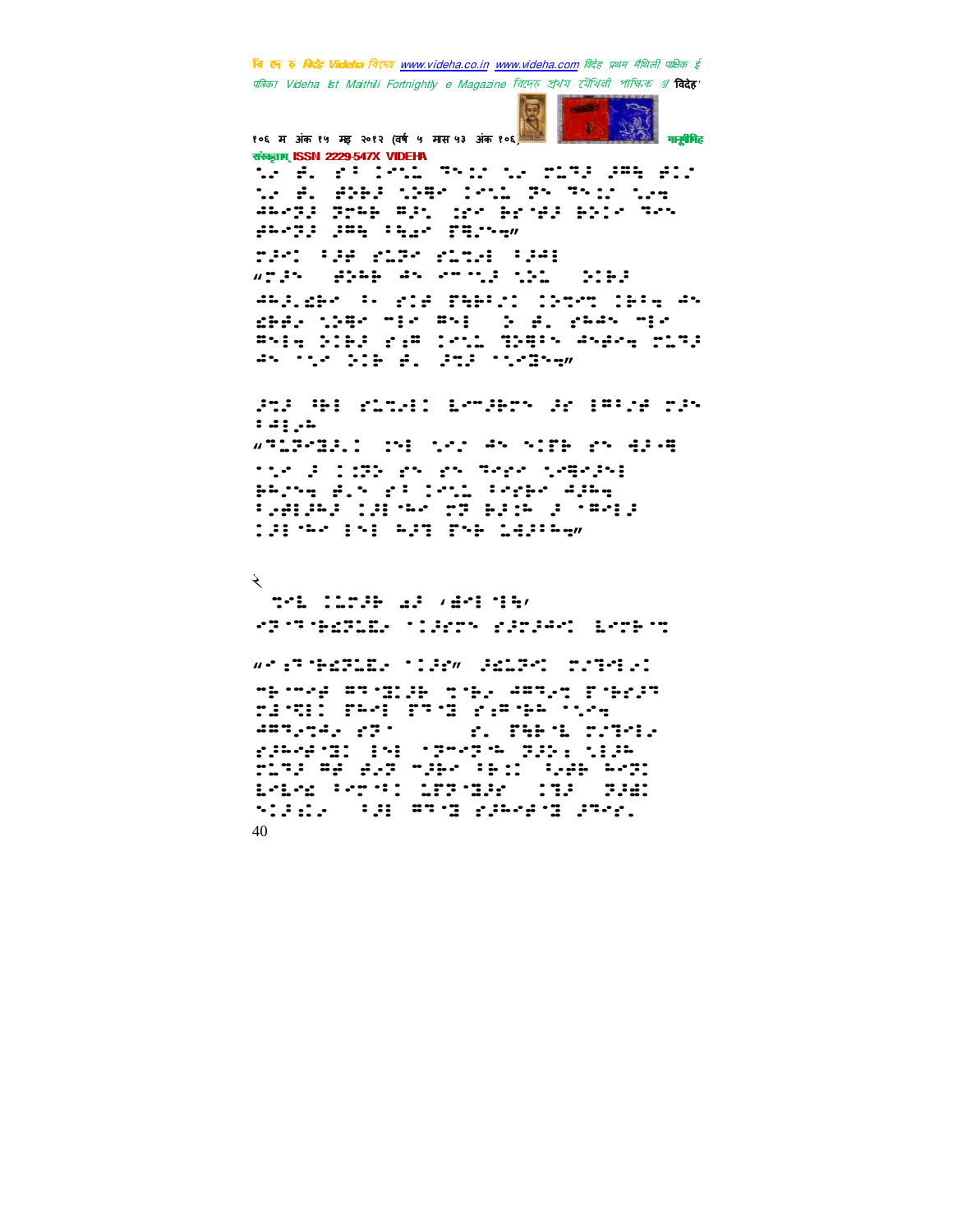

१०६ म अंक १५ मइ २०१२ (वर्ष ५ मास ५३ अंक १०६) संस्कृतम् ISSN 2229-547X VIDEHA Poblach older the Railway

radra digi 1991 - 2011 ili da n ber bette ne then na rade **TAN TERM ALMA CONTRATA CON TER 412, TV 487, TER T THR.E** <u> 10: 10:00: 10:00: 10:00</u> rent regard. Mille

 $\sqrt[3]{3}$  :1000  $\approx$  :2000  $\approx$  :2000  $\approx$   $\approx$   $\approx$   $\approx$   $\approx$ **TORAT AND LOCATE BOOK PRODUCT INSER THE SERVICE SERVICE SERVICE SERVICE SERVICE SERVICE SERVICE SERVICE SERVICE SERVICE SERVICE SERVICE SER** (Polon deelfre ken, eg: 1000 00 400 900 900 000 000  $\mathcal{L}$ 

writh brock flicht from the state of the side ident from find the co Alguna tara bhainn agus an an **13: TP: TH STORY TOM COMPOSITY COM** \*\*\*\*\*\*\*\*\*\*\*\*\*\*\*\*\*\*\*\*\*\*\*\*\*\*\*\*\*\*\*\*\*\*\* **BB Brill (SPr 716 1974 IOLIS)** ref or the top where the control spera and the control design and a constant **WHATHER THING INC IN**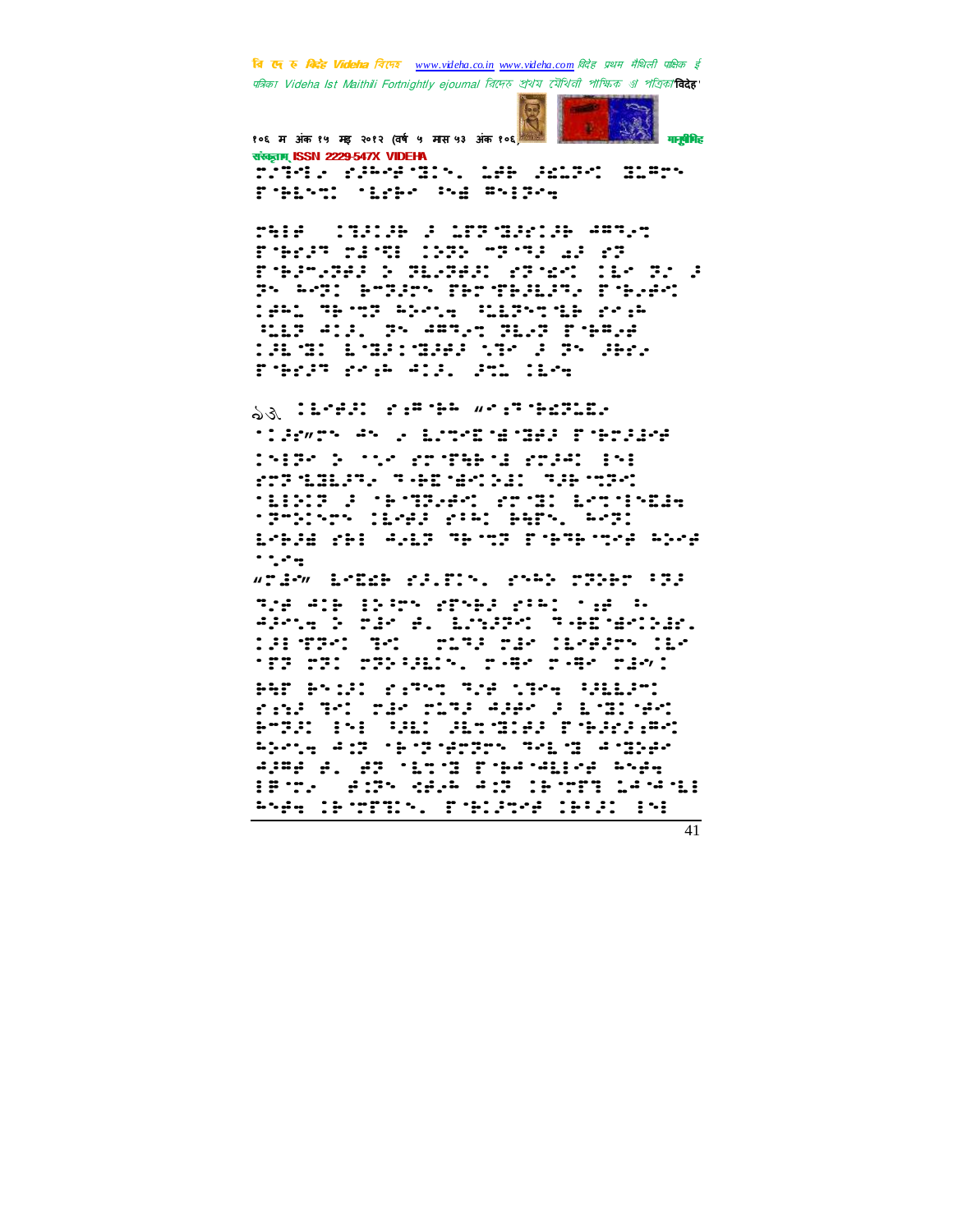

१०६ म अंक १५ मइ २०१२ (वर्ष ५ मास ५३ अंक १०६) संस्कृतम् ISSN 2229-547X VIDEHA

**Sales Sales** rach a thing i a cirt talet rirtht the Gold Work ... renam on point the war the SP repe b my the box **TROOP AND SOLUTION AND LIPE STOP** 43 ST YSS 100 ST 2007 15: 1939 (2012 324 ("23'4 :231 322)

**2008: 200 92 : 200700** ike tre mes (Br, mom weer. Age 1182 2517 Asé at Auil 136 136 a side ning

run: ::::: a.ur. cu.u. cur **TRUBERO CONTRACTO ENCOMENTAL** the control of the control of the control of the control of the control of the control of the control of the c gri 42 slove els 42155 stal isi ARD THE INT OF THEF ITTETS **TOOL TEST FORMOS WAS LIFE** :::: ::: ::::::::::::::::::::: BROWN TROTH-BASE ON SON DIR ::: :%; lage:::#press:::: :: : Prese: '9:3 (9:3) (31 April 4:1 : Coder to have a school?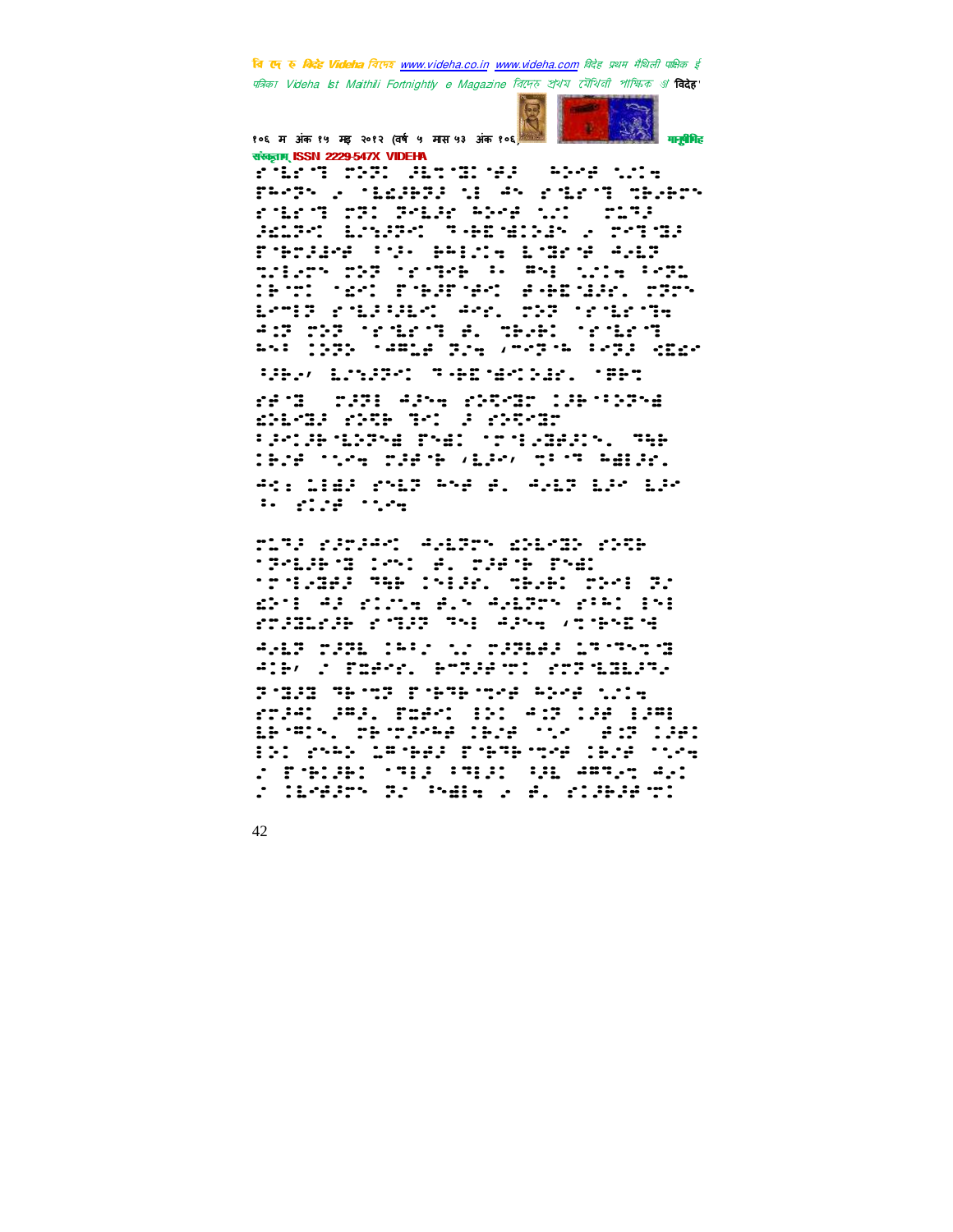१०६ म अंक १५ मइ २०१२ (वर्ष ५ मास ५३ अंक १०६) मानुबेगिह संस्कृतम् ISSN 2229-547X VIDEHA nt hard work all th ligil de tha leis 198 **VIRGIN INT LAINT** mated to definition ring theory in mercy. **PRODUCT: PRESS FIRMS RAIRS STAG 272 'Bill Things I little Sider** mage magings adh dh'an 192 tale agus duidh 1995 122 1995 7510 A.212 711 retter Ago Brook Alman mangkapat B fire the STA (12) 7-April 21 (6) star and an international approach aber prick comestry brook pail programate construction of the state of synch are be: the st set tartic fru: M Eler De cons KAMPER MERIT IN SPRIED A Roche mag the charge options in: ragencer (1850 bronk or orde 2001 : 100 100 (100 100 200) 1100 *rur :*B::r: :G::G: :G: ::: :3 Kongresse Bro de Gree Avr BOY BOAR REACTION INSEL

**TREST CROSS IN THIS PROPERTY**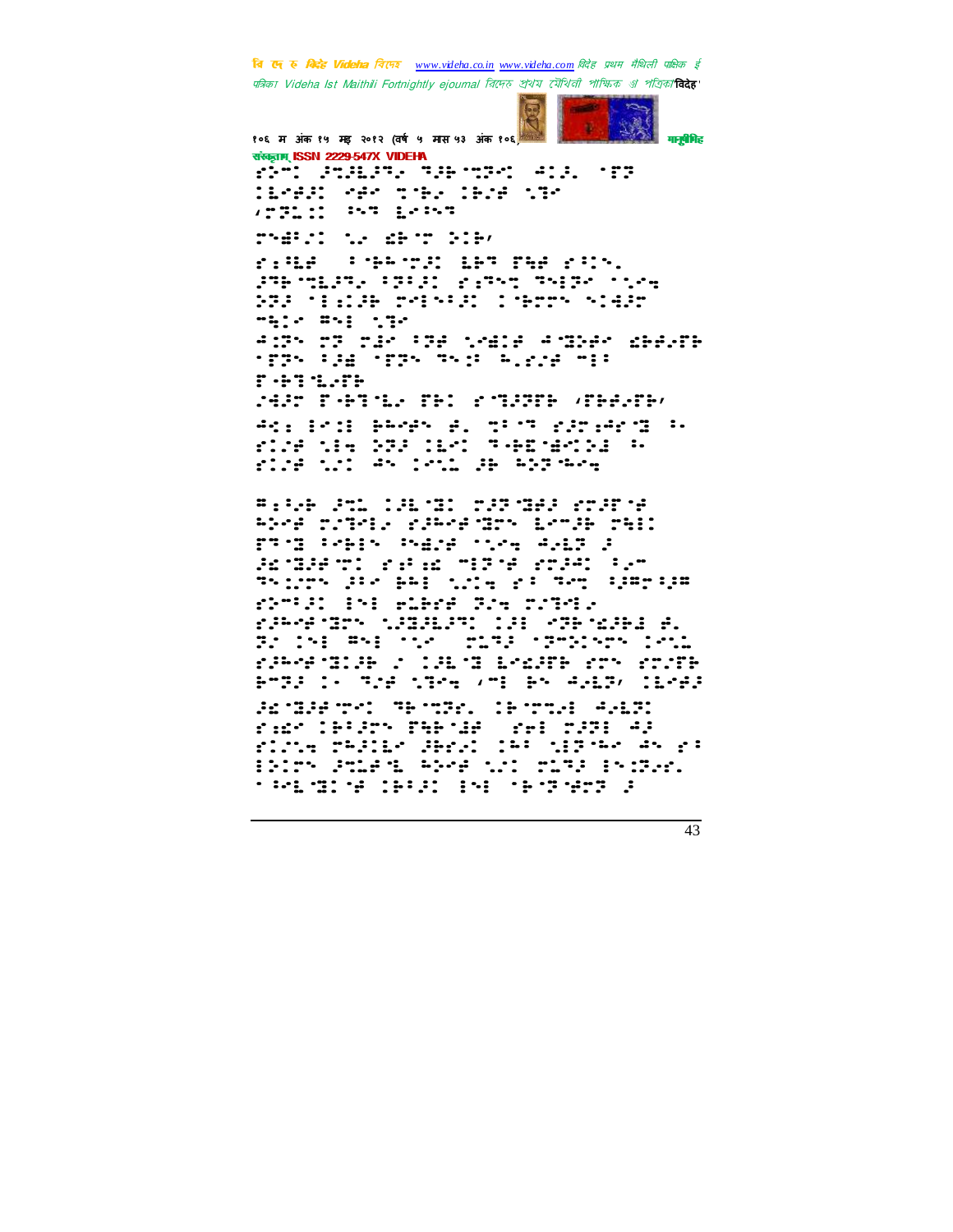

संस्कृतम् ISSN 2229-547X VIDEHA aking rep wenges wake two yen **100 - 2002 (2003) A-100 A-200 Block** \*1:345 : 11:52 : 21:51 : 11:51: **CONSTRUCTS OF SALES SERVICE** stike umbereren rendringen rit gend telle ar **BATH TIMETHIRMS BATH TRATE TIGHT PAINT IN AGAP TIME WEDNERSHIP : 2010 1999 1999 CONSTRUCTS CONSTRUCTS CONSTRUCTS** 24 - 1101 - 110 - 1102 - 1102 - 1102 - 1102 ara da ang sa bagayan sa banyan sa sa sa banya sa sa sa sa sa na sa na sa na sa na sa na sa sa na sa Blank: f:# f: ne relat blank. 131-4 MIR 414 MA SHIT 31 S. ing the PS time the AS 110 t: Billian - Mart Landa Bandt (ti nes com no us no sos inkr ho kill sing 'T'BA:#1 TAR 41 MA'NA 115 893 88925 1925 527 2528 10 112 the STA clearer cami cami bina glea n gegen en g

werken in the sense is the sense of the sense of the sense of the sense of the sense of the sense of the sense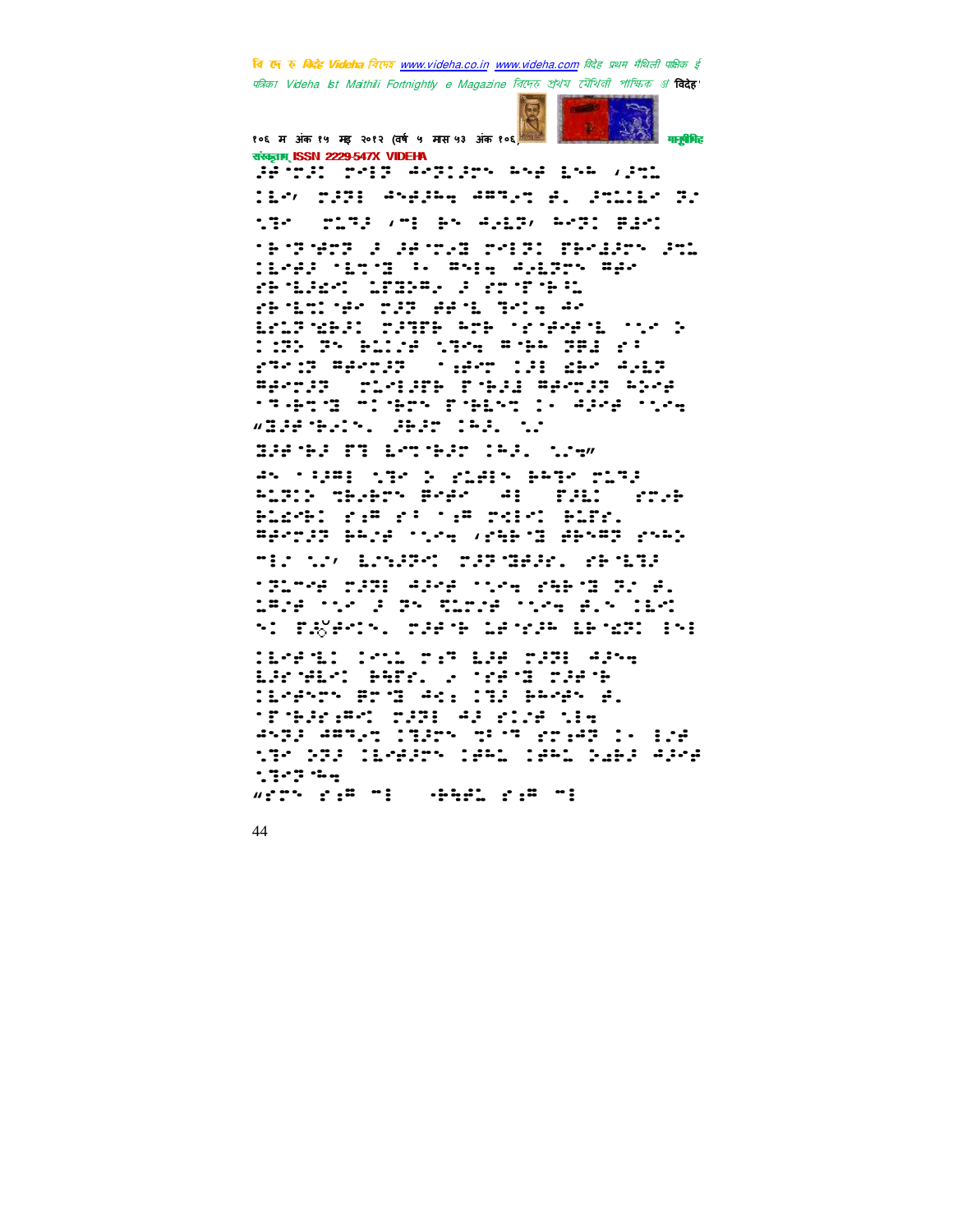

१०६ म अंक १५ मइ २०१२ (वर्ष ५ मास ५३ अंक १०६) संस्कृतम् ISSN 2229-547X VIDEHA #ê: :: "| :: :: :: :: "|

**PRODUCE**, INTER POSITION IN **SEPERE CHARGE STARBE TO STARB** rron: ng dri din **CLARE COOK ARRIVED CLARE TO ALA** 1:57 PRODUCED IN 1101 LET sensy years (1904 Anylon of the 1900) ning massive proprietaris 1910 0 0 0 0 0 0 0 0 0 0 0 0 0 0 0 BLAGETAL FAR A FINANCIAL B. <u>, terr All spring, cal</u> Book (PAUR'S APON 20. HER nada bili ratard wa Bn. ren ee de sur die russe **From ST ASTRA SARROLL WILLS BOOK AND BOOK STORES IN STREET AND ARRAIGNMENT OF A SHOP OF A SHOP OF A SHOP OF A SHOP OF A SHOP OF A SHOP OF THE SET THEIR LOTE INTO HATH PARE 2025 TER** wildt 75 (brill fle f.H als po jadio adpel congreg Adry Agiler Apriler ( Pripri Portrix of the second proposed ist (1925), brok (20 ca 59) nu: rub nji ajne mar bri parin AMPLE CHARGE FOR STRINGER P paring arport change of consensor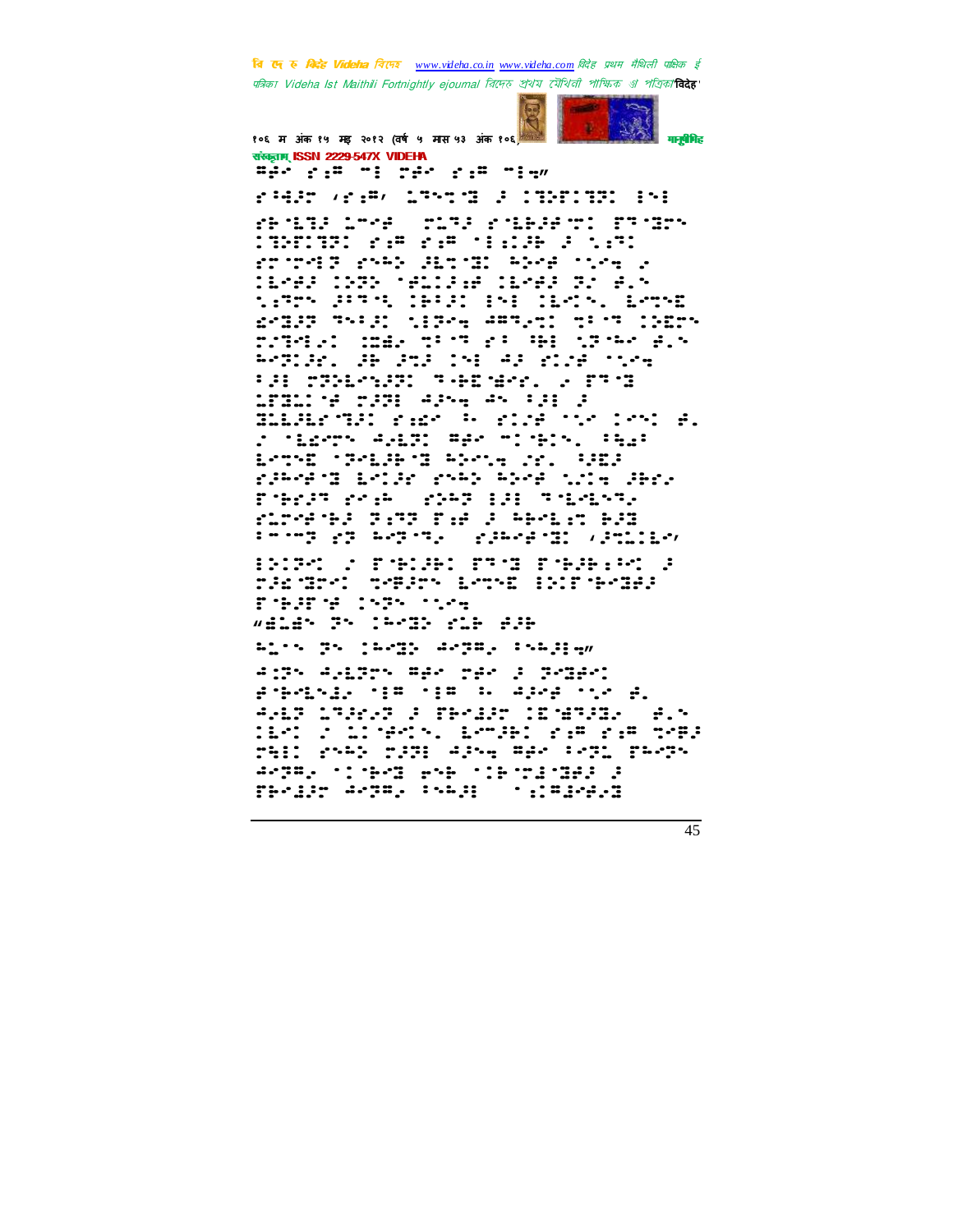

१०६ म अंक १५ मइ २०१२ (वर्ष ५ मास ५३ अंक १०६) संस्कृतम् ISSN 2229-547X VIDEHA AAR TACANA CHIA N **Bill 25 22 12: SILL 2 18:2 11:4** 

F932 110 12130 2012100 2311 123 <u> : lei : di</u> :842 Tr. 881. BISP TRYP. rr: P 1862r A42, f. 15828 A. ronds specially concord at the worker and ar 100 paints an which are any away to any arrow arrow ping the crock with the the 

**INE 1752-07 STAR (120 SIG) IL-82** 

**TANG MANUSIAN DE SA BAGINA PRESENTATION DE SUR PRESENTATION DE SUR PRESENTATION DE SUR PRESENTATION DE SUR PRE** the theory continuous the t I : S : WHI FAMAR RO **WEST LIE : 112 1.** 

**1532 532 6334 742** anne est monte anego

**T.T.C. CO.S.T.T. B.S. STEPHEN P.S.C.** rad runna agus <u> 1919 - 1920 - 1930 - 1940 - 1950 - 1950 - 1950 - 1950 - 1950 - 1950 - 1950 - 1950 - 1950 - 1950 - 1950 - 195</u> **THE PROPERTY OF SEAT** 4.: : : : : : : . race work a ungew **Broad Information Company THE PRESSURE SHOWSHE.**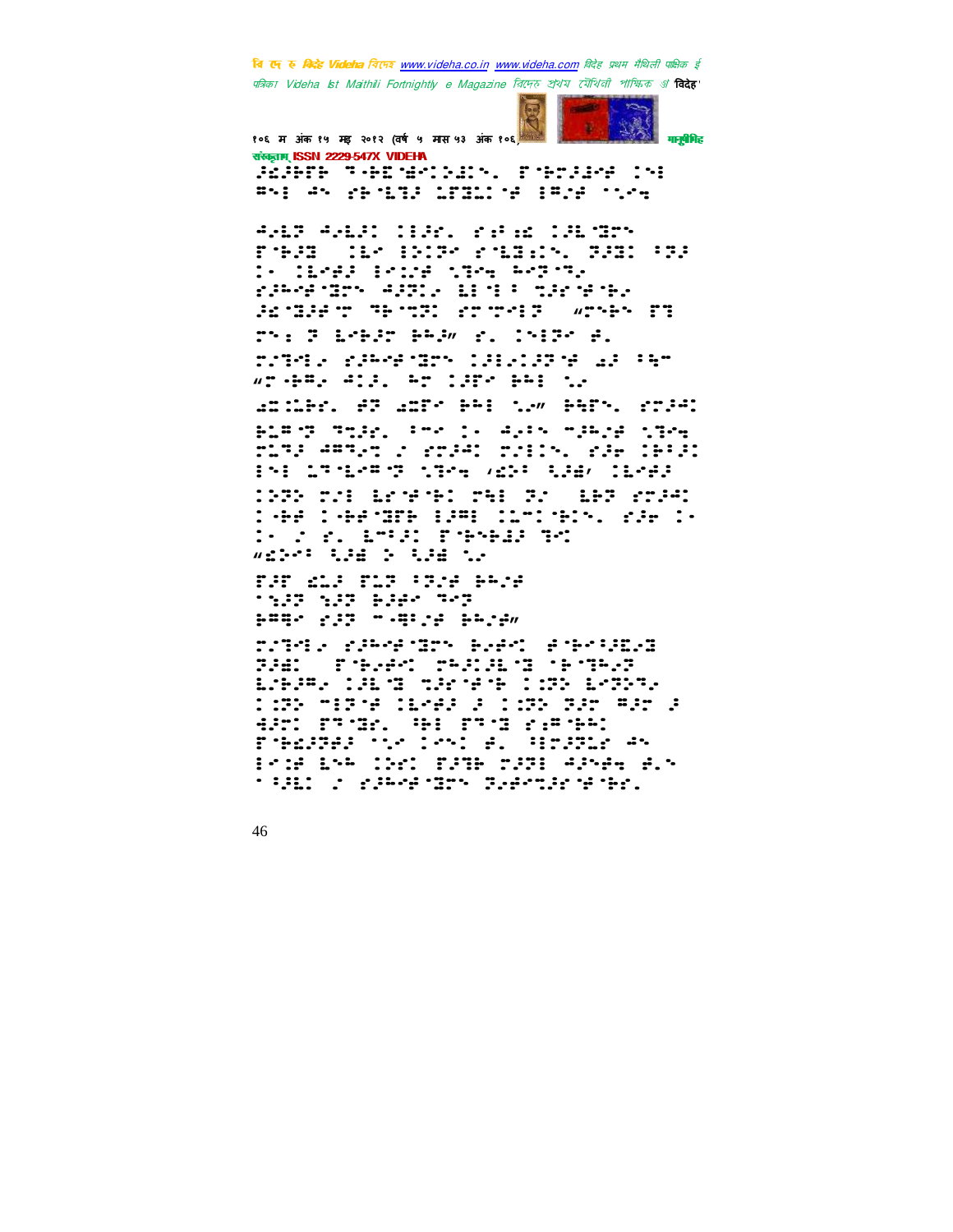

संस्कृतम् ISSN 2229-547X VIDEHA STORE PUBBIN, WHICH ST are me der tr rado radore rigios :1: 80: TWP 1.7 Australier Blendard Williams **THAN GATE, POINT PARK PAR** neur leter bye reto athet red ad radir, in pri merre sproche compa woo praged p **IBTH HAN THE STATE TO AN** HISTURY MUSH IFT LARE IFR "Beste : ender termine : co Pile (2011 Light 1982 - 1982 - 1983 - 1982 - 1982 - 1982 - 1982 - 1982 - 1982 - 1982 - 1982 - 1982 - 1982 - 19 **<u>88,8:00,0000 '.)</u> THIS STAP** HIPS' YA Y ESP YA 2 RA tich vir Pyr Sero Brysl (186 <u> 2008 - 2008 - 2008 - 2008 - 2008 - 2008 - 2008 - 2008 - 2008 - 2008 - 2008 - 2008 - 2008 - 2008 - 2008 - 200</u> regulions, de de sergo  $r<sub>i</sub>$ Wath Brog (Pol 2011 (What Page <u> 11950 : 11 - 11960 11960 11960 1197</u> **STORE** abor: CHP (PDET 1.") Surf Serg Mar permo. And edde edde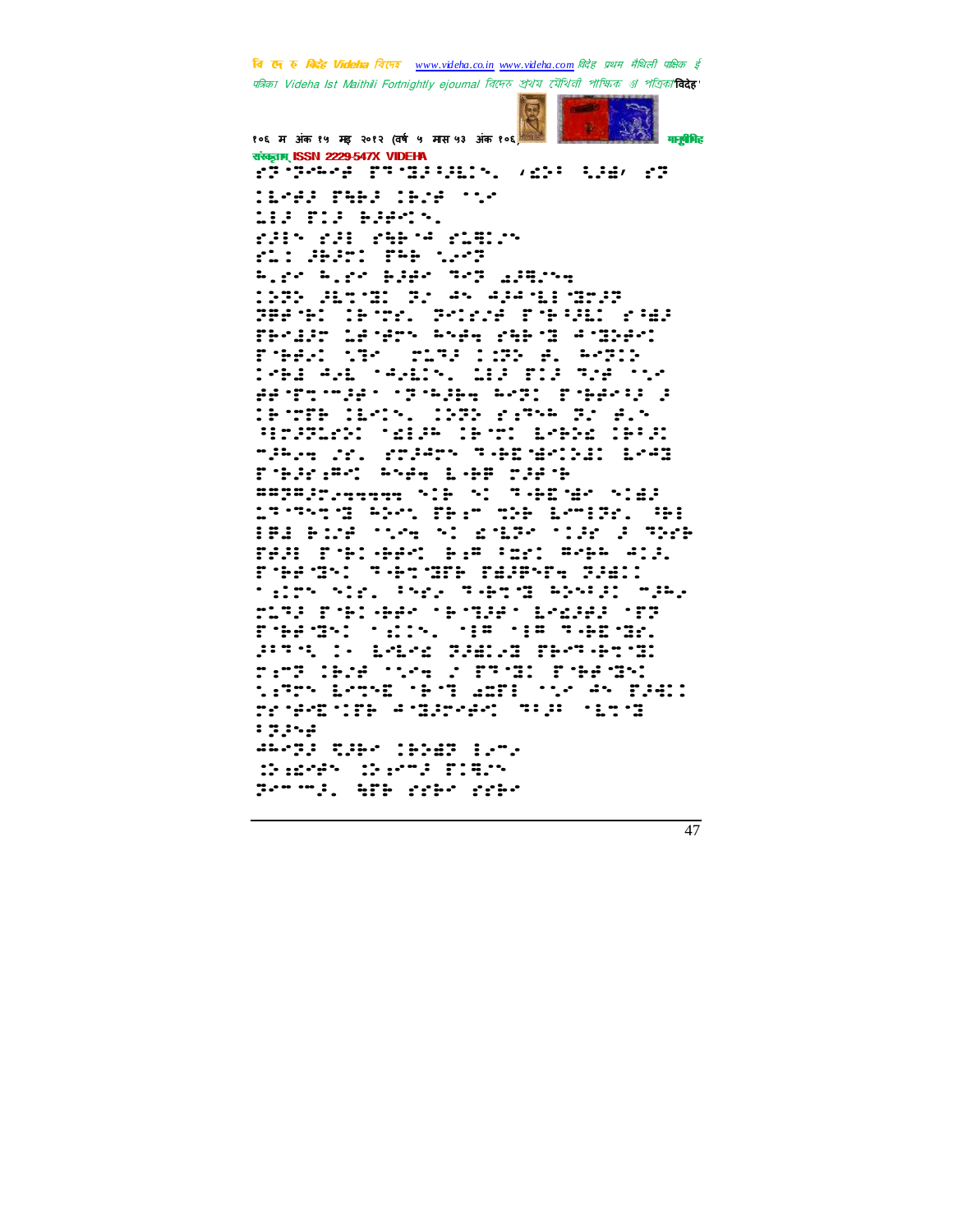

१०६ म अंक १५ मइ २०१२ (वर्ष ५ मास ५३ अंक १०६) संस्कृतम् ISSN 2229-547X VIDEHA **. PE . PP . DE PI."** WHAT YOU HAN YOU , TO MUTH 11:80 ROC 10 ROC 101 **TITE CONDITIONS OF STATE AND THEN TO** tane the clab fordy roberts rin förtett mill ditt (f.). **Britage Ste** and the chair. **MAR BOY POSSE OF REPRODE** roll die by headens also belied as the radio rate as repsalacy : This far a popie a se the Angle in: Spille IS: Nik: rim 1945 7: 200 4: 200 190 **The Abel College on Police 1977 120 BEAR THE THE STATE OF STATE** th antich to be airly reposed the STP pose scale thre  $\mathcal{F}$  : then  $\mathcal{F}$ restrated a served they lond al gri thay off tarn<br>official typitae factor egency rice. **PARTS RESERVED BELLEVERS** m news, weak, **THE LEADER PROPER THE EID : WHI WING**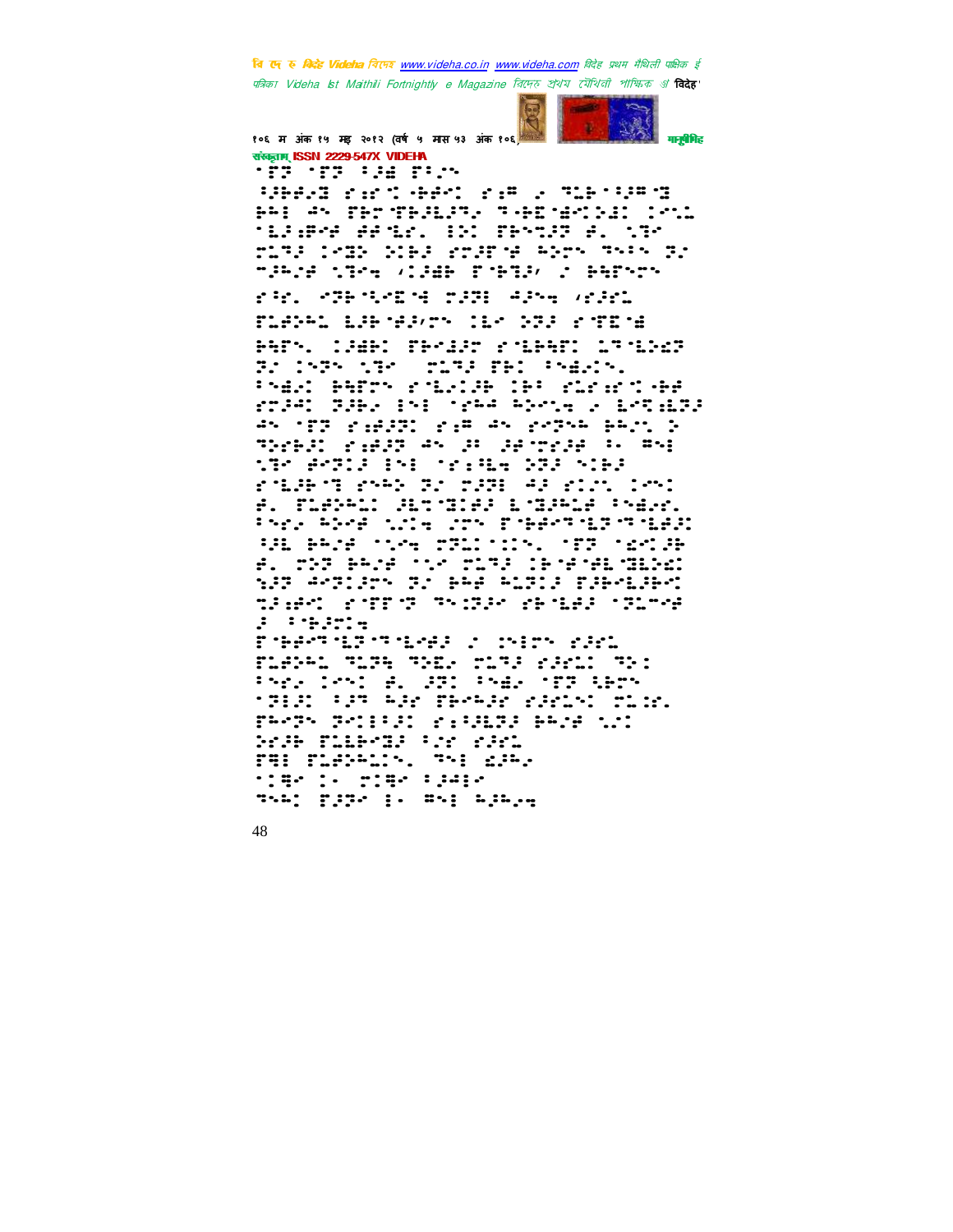

१०६ म अंक १५ मइ २०१२ (वर्ष ५ मास ५३ अंक १०६) संस्कृतम् ISSN 2229-547X VIDEHA  $\mathcal{L}$  and  $\mathcal{L}$ A MORTIN INTE MARKE ..... .... ... .... FURNIN A. Tren Sharn **T.: #4: :42: T.20** : Preces des Prefonds #760.0 mar ababe the residence Hein Held :: : : : : : : <u> 1990 - 1990 - 1990 - 1990 - 1990 - 1990 - 1990 - 1990 - 1990 - 1990 - 1990 - 1990 - 1990 - 1990 - 1990 - 199</u> Prio BRACA, Provincia in Stra tin the sea uk deu room goeke kaan ager rury cap crop as: **TORRET AS CROSS TO THE REPORT** <u>Porti kaz rusku pje jezi sveje</u> 16:00 - 16:00: 45:1 (52: 16:1 16:2 vake piedelin, sned sasisn opa såk: the meetic controlled the 

PRINCIPAL P. TEMPRIMA POPMOA for model of remainder codes tirk (ndrig Approvedint Bar ) romen root : po ne es : WHERE HE IN 1979 TANK TEN tight fort fortific fyr redred to condition the s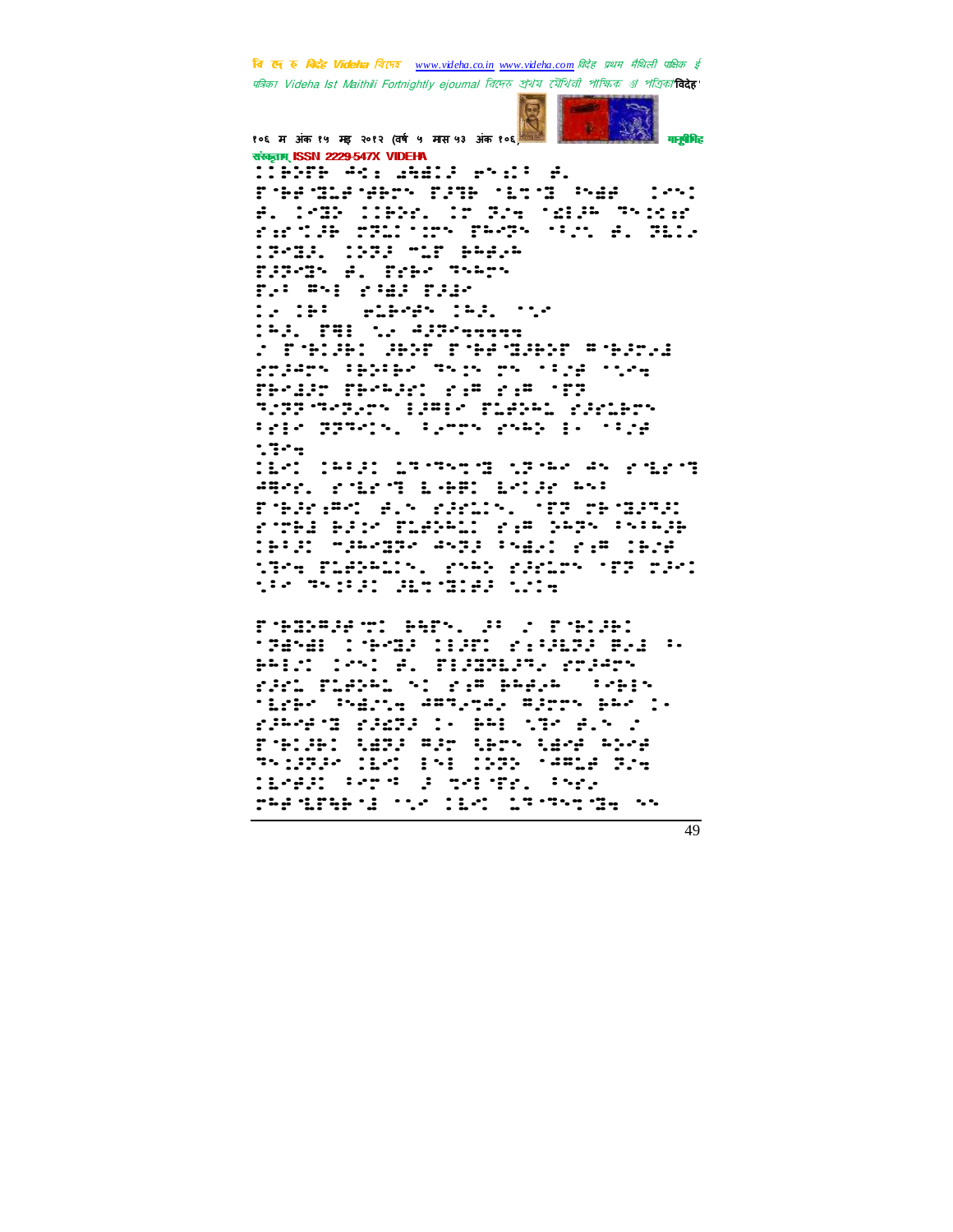

१०६ म अंक १५ मइ २०१२ (वर्ष ५ मास ५३ अंक १०६) संस्कृतम् ISSN 2229-547X VIDEHA

thirder, are that agh a. cleag t.c a. TP #15 41: SSAR #855 286  $\cdot$  ; g  $\cdot$ **rige** 1991 - 1992 - 2002 - 20 Hire was the sen from Line 

widdle: Hebby typic Condity ranger recognized the control of the sea : : : : : : m: 've 4.13 mPr3 : ader eest buy yeghe fine (PPS)ry baking where will

16 S CONTROLL COMMANDED STATES **FARARACH BEN. 20 CHB (SMB)** 3 AU 18 AU 1173 12 12 13 13 13 ring ward eraars some daars miles 1941 MAR YA MAR 1941 A **.... ... ... ... ... .... .... ...** ter to try awr aw: hir (as tric n and ba shine sheed to #1000 : 000 100 100 100 1000 ne ne de Gêr dez Sigiz MAR ARTI MA KATHAN SI TAA **TARA THE TEACHER SERIES TO THE TEACHER** aps bind for an winding are A We WYNG PERMIT PAT time this wind d. the file ninh  $\mathbf{1}$ .  $\mathbf{2}$   $\mathbf{3}$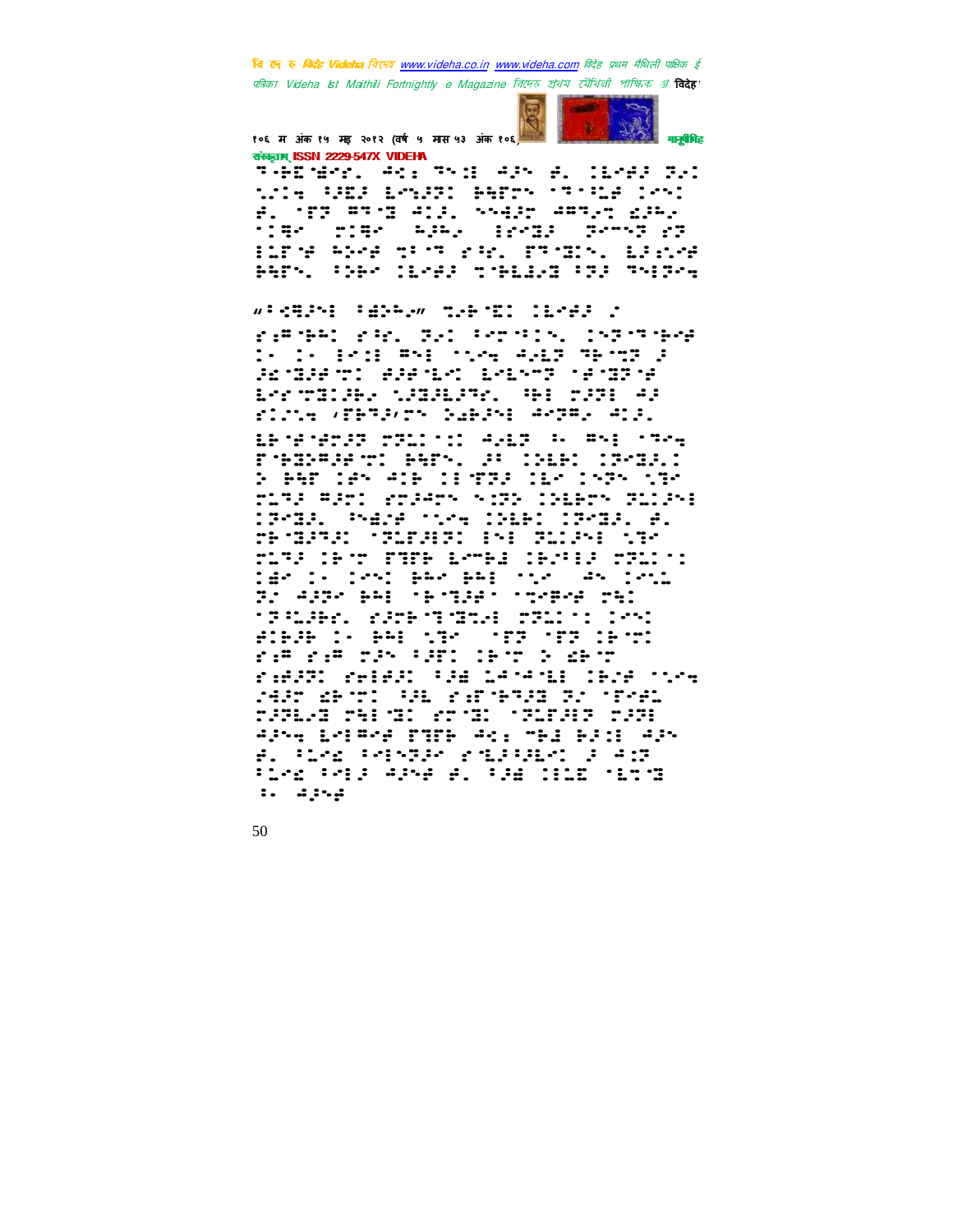

मानुबैमिह १०६ म अंक १५ मइ २०१२ (वर्ष ५ मास ५३ अंक १०६ संस्कृतम् ISSN 2229-547X VIDEHA tidy this blad lján (egye Ang aspeal as mil strakt politik anderer dent bu grieden an de be 2000 : 1000 700 4100 4000 0000 0000 1 **The CREATE SERIES CONTROL** \*1:10 : 4254 1000 FTD.D 401 2011 001 100 DERBIRDE SPORT DER STAG ER ring director to ring to be the read no un colorado con , GROGE MIRL MGARITE TERR 1028 124 155 312153 180 2001 151 rith : Wille chile and ho Gebr de Bur yn 140 yng WARREN TE TEATH SAN DEARER TE **WIPER Recover the ILMAN CHIP** BOSTORY CONSTRUCTS PORCH TO ring, no was the control of the second state of the second state of the second state of the second state of th **RESERVED THERE SEE PROPER** :8:275 ASB eSB TS:22: TS: 150 S **#:::: We :: ::20:0 ::#::** rjaner in artta rjanege 100 Augusti 1915 Manuel Man als Man 43 WWW.WEE 23 WARD this paper components what whe ILA (DID BJARDEA) AL LATARIB antical to thin the cactive age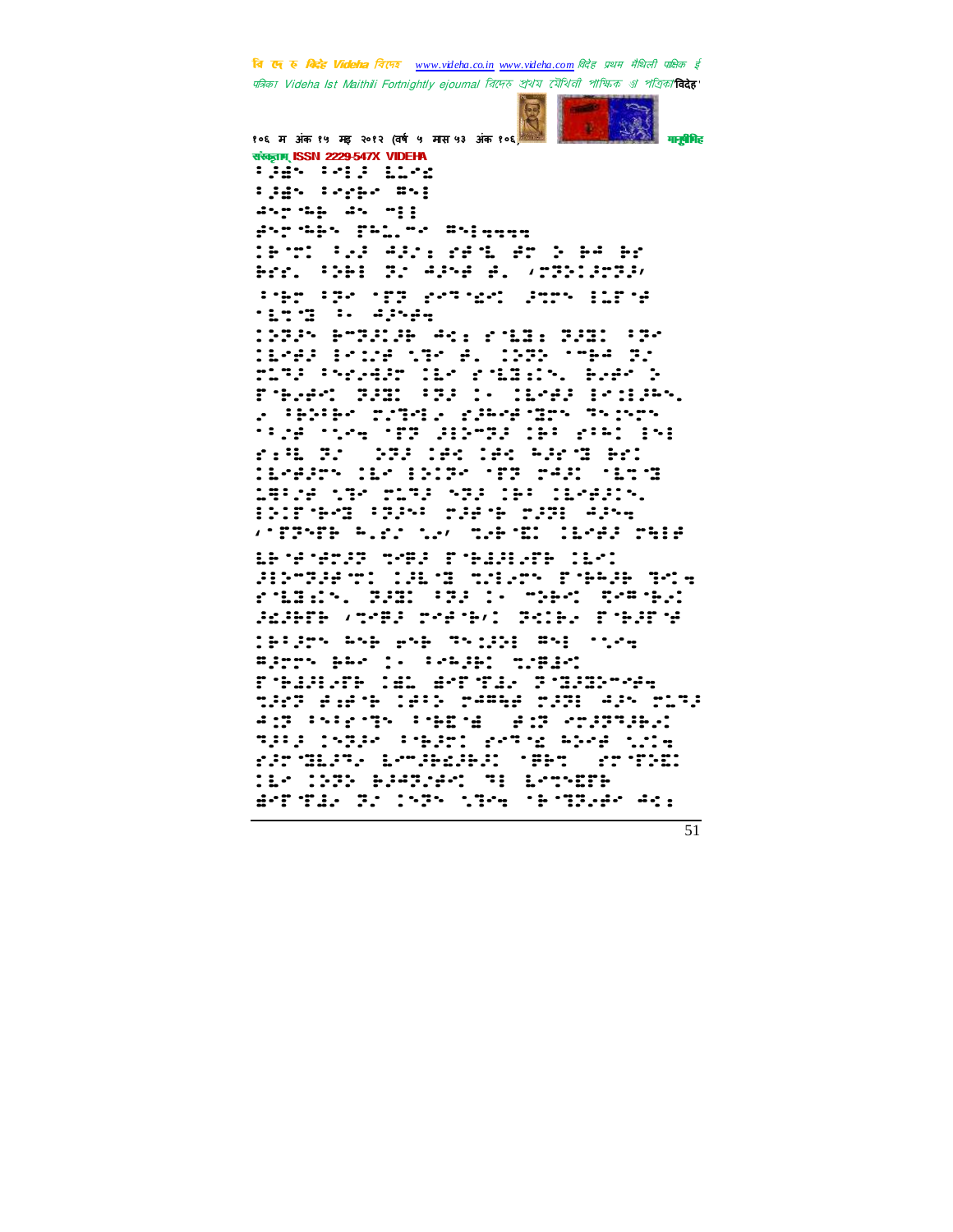

संस्कृतम् ISSN 2229-547X VIDEHA PROTOCOL SIDE STIRE **2008. THE REAL ORDER STATE THE R WE THAN PROPER** the Public State of State **Bity WATERY** TTP CENEP ATVP ATMER: **2172 722221 :02:120 120 1201** GRAACH STOR CONTACTOR **Syde BAIR TO." A43B: TRIBRI INI** <u> 1990 - 1990 - 1990 - 1990 - 1990 - 1990 - 1990 - 1990 - 1990 - 1990 - 1990 - 1990 - 1990 - 1990 - 1990 - 199</u> part the Cord as and crowl bus th alb read crope o being o 900 PARTIE BILD 100000 CAN S. MARATTAAN PROVINSI : PRE 2028 1932 853 9535 **FRIDAY: 2002-01-22** Alm alm Shillin Ber Berger Burg (BASS pas dir morte **TIP IN WARTHAM** 

10022011 2002 0001311 0011 01 ":::::: :: ::":::: ::::: : : :::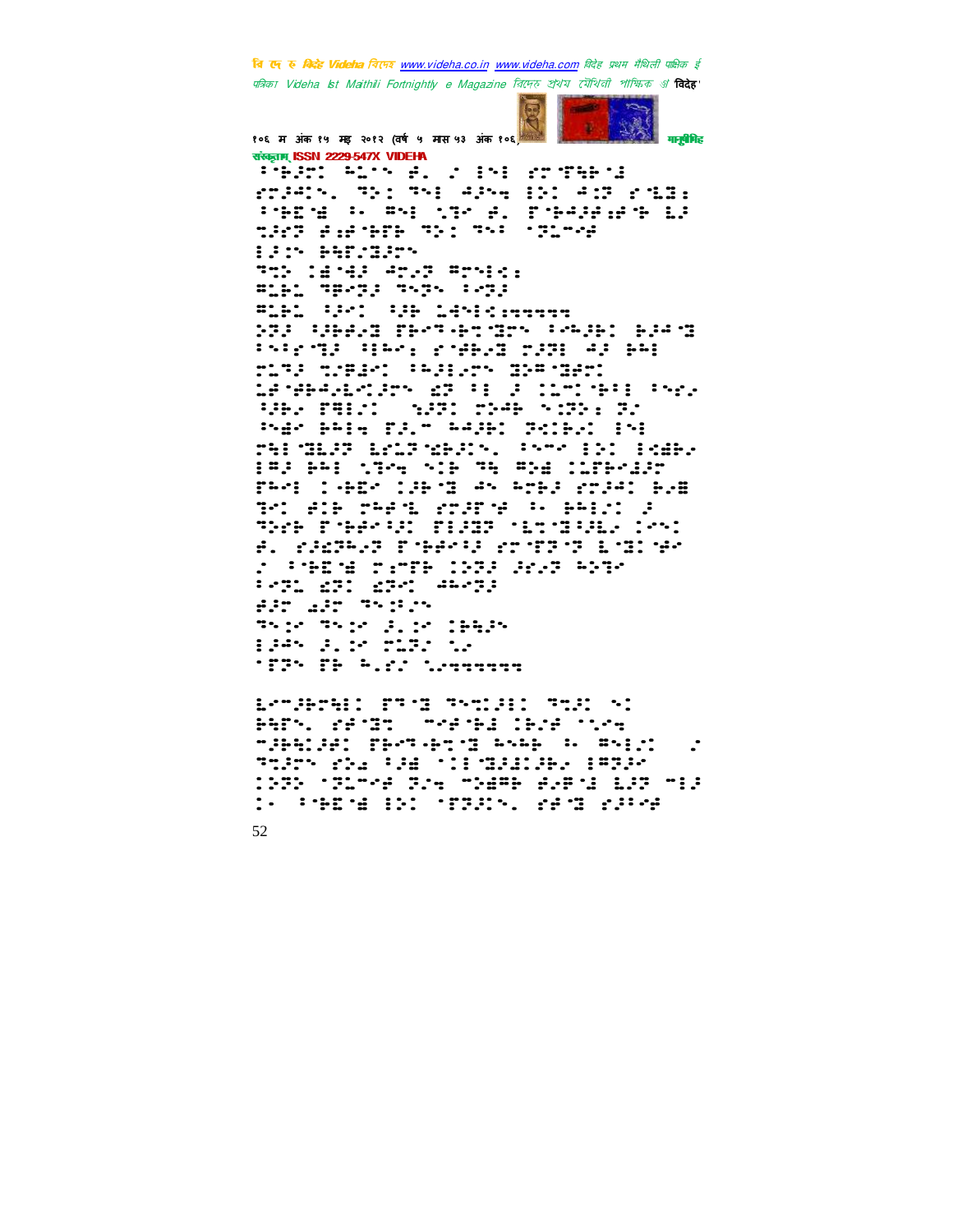

संस्कृतम् ISSN 2229-547X VIDEHA 2000 : 2000 : 2000 : 2000 : 2000 : 2000 : 2000 : 2000 : 2000 : 2000 : 2000 : 2000 : 2000 : 2000 : 2000 : 2000 nd Mariage (10 Mars) :84937 131 :313 8 14 14 48 2 8. and when the model of the **TATE AND THAT IS BREAKED AND A SER** the as inserting provincing which pre med the story worder are served **FORESTOR TO THE SECTION OF SEAR** HANS AN TEAMONING ISP

FOR PERMITS AFFICIE

**T:T: ::: 4:54 487.74. \C: 1:11** 

SO LENTIN DAL AR ELIT. 2,199, 9,910 ,99 9,82,200,000,00 remer program chinaero d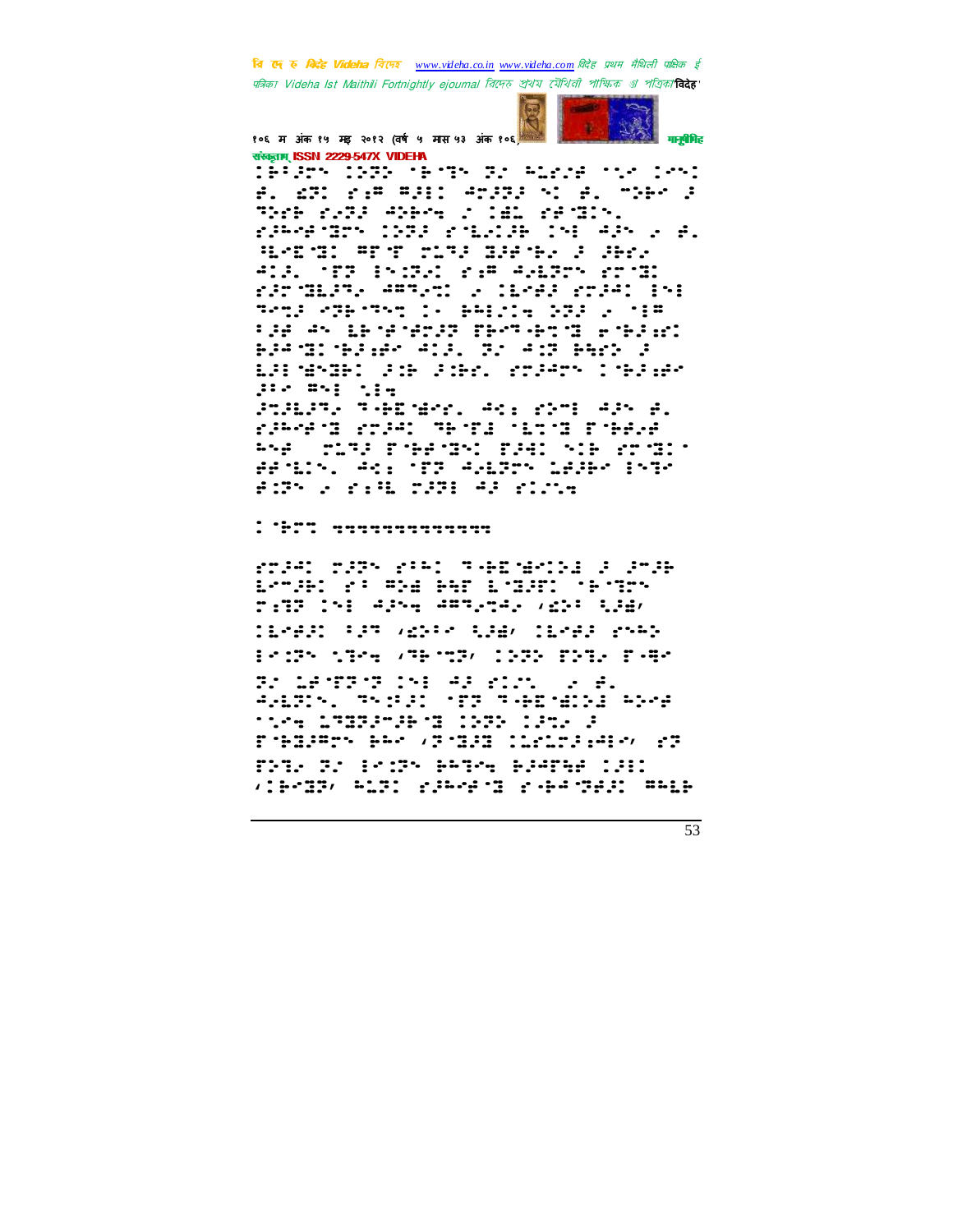

१०६ म अंक १५ मइ २०१२ (वर्ष ५ मास ५३ अंक १०६) संस्कृतम् ISSN 2229-547X VIDEHA

the fraction and the FUBR ROC POST ROCKER rendi time me bot e robest nd. 82 (1962, 632 :2043 **FRID INTERFERING 12504 TEMPE** Automobile and the **CONTROL** ant mus anicta vegenst. **AREA CEPER** ren Aldis, ape na is bro Asp<br>1184 raenbol de bearen apere aper the gas gro are child: We not near too pres **MID PARTS (1973) SIL ANG 1214** ....... .................. the first candeling.  $\mathcal{L}(\mathcal{L},\mathcal{L})$ profile in the sound of the state of the state of the state of the state of the state of the state of the stat Were siddle cidd for same misk ne pro 2 in saportin, age **BOOK THIN 435 156 BOOK TOOLSDEET When Class: WE THATTE WING AND** titte ministerik iki ini mega te es sie bas inter a an er ne prest konfilition 

ner mer i e che dic. pendisym vor the ser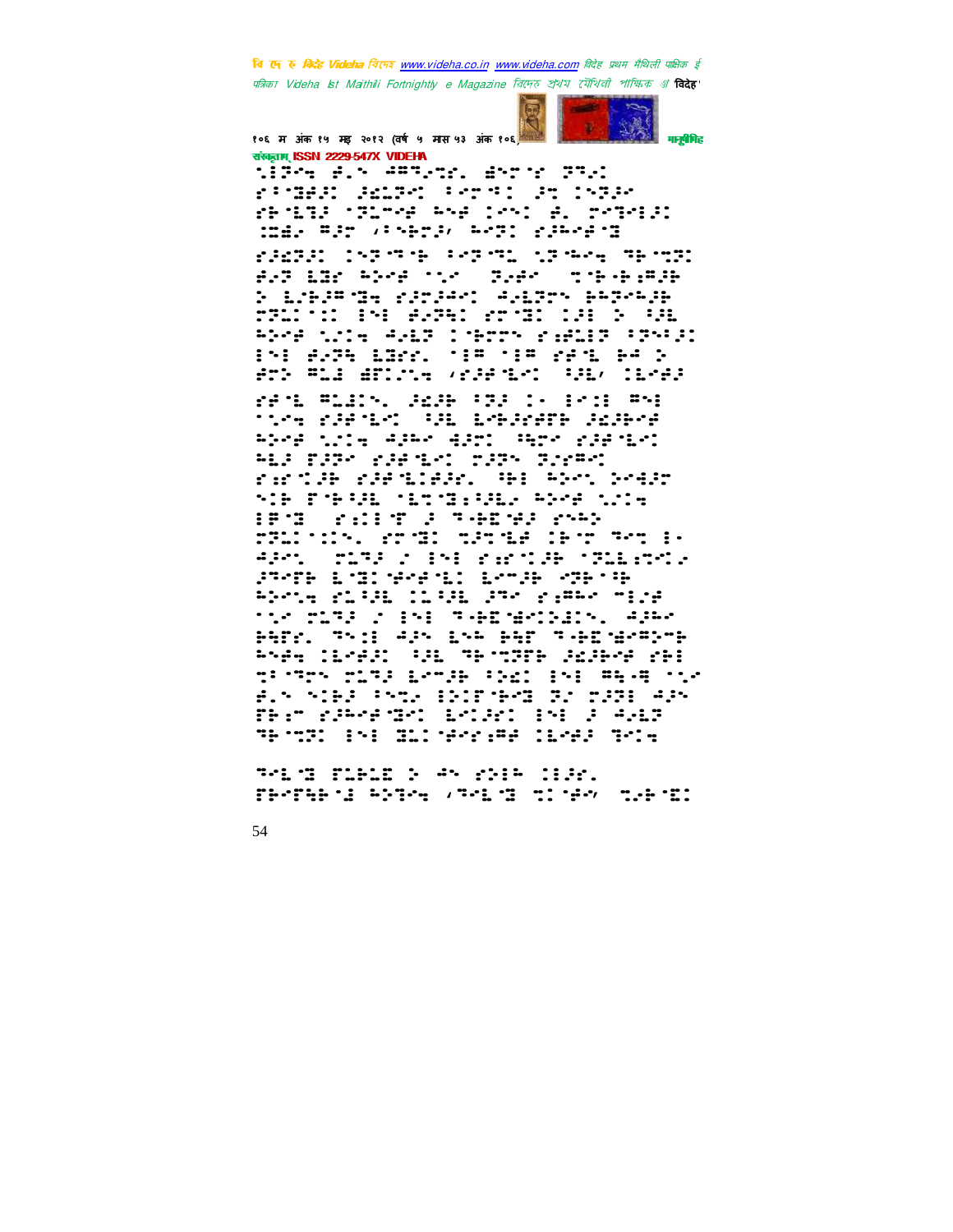

संस्कृतम् ISSN 2229-547X VIDEHA ESTER TO THIRD SECOND INTERFACT **PRISE READERS AND 1999 READER** the This world and the second rich annot del mod and no <u> 1000 - 1000 - 1000 - 1000 - 1000 - 1000 - 1000 - 1000 - 1000 - 1000 - 1000 - 1000 - 1000 - 1000 - 1000 - 100</u> neso detape, provagen: Company in recognized serve broad believe by 77. THE CONTROL OF PRESS OF REAL PROPERTY. :::::: ::::::::::: \.::::/ ::: :. 84: 112 mins : 113 mins : 114444 F. - 11: 19-4-1. **TILE TI LOBETS** rin rin rapi rapi ang ag ay pop raang p ringe the the strike index the se ar the CHI (CHI). Preference This A. The Mile Send Institute **CERTA TRES CERETA ERRETER THIS THE BEST WAY INTER.** bin Ann cream  $\cdot$  . . . . real today and the voor. Indus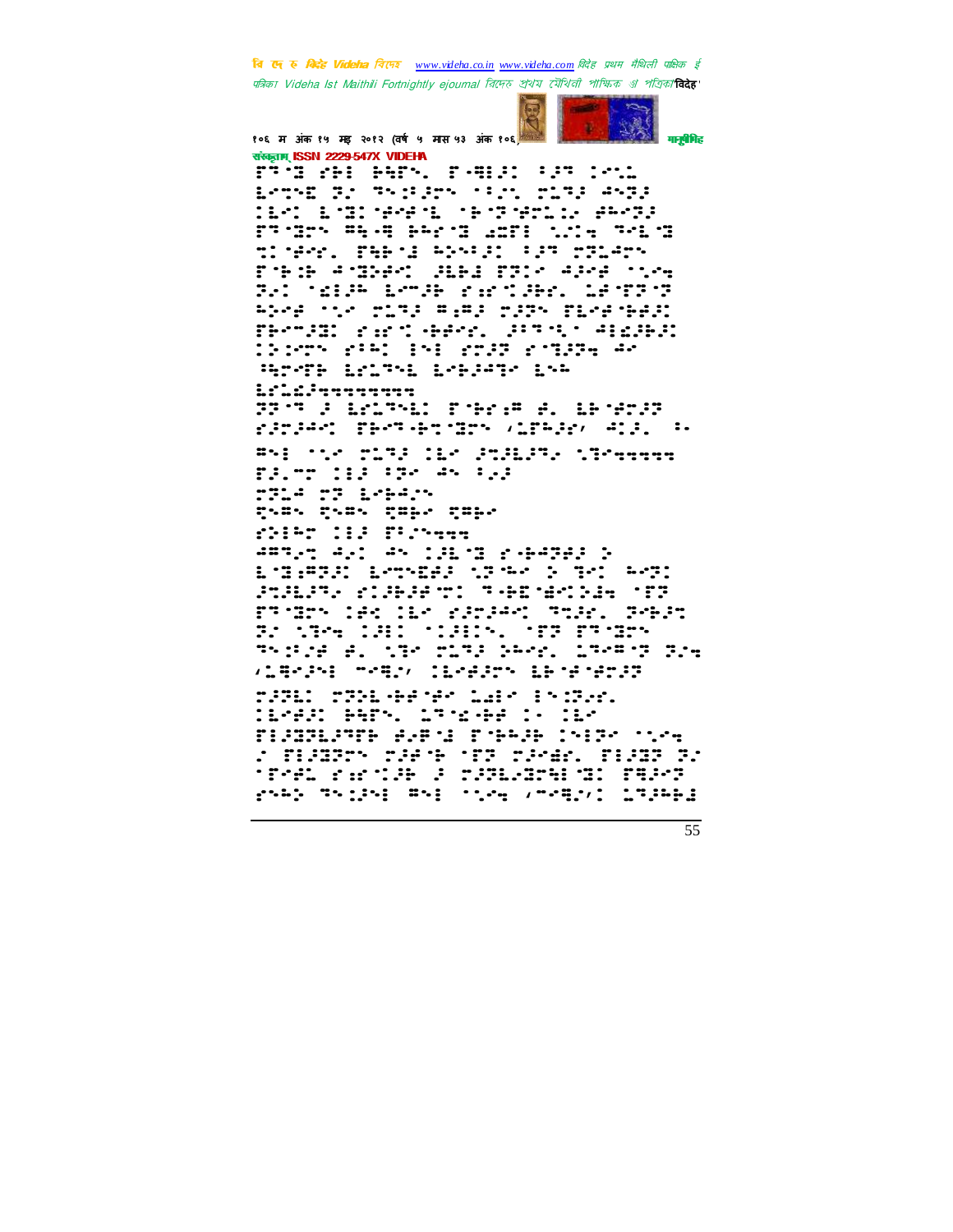

१०६ म अंक १५ मइ २०१२ (वर्ष ५ मास ५३ अंक १०६) संस्कृतम् ISSN 2229-547X VIDEHA

tHe Man which served when the E. Partage Busin. **TIME APAR AN MARY 197 TIME TIMES.** We hims fakefor Ber ap. 191 Apr your ble 160 yor  $\ddot{z}$ par produkt produkt. as yns yn tibeled bayd Trie I: Flie as (Aell Abs Ab 1020A bh:Annan ar (1952) (1965) (1965) (1975) (1986) (1986) (1986) (1986) (1986) (1986) (1986) (1986) (1986) (1986) **:AR. 801 :ARR. 15 :81 :ARR** threads, booking the second 20 220 220 19 220 230 230 230 2 76.77 63.6 73 3 6 6 6 6 6 6 6 6 6 7 6 **Predict and State Add, and State State** 'TT TWO further Thing the 1-4 To nath rochan. The names nacht. **BAPY. 1-4 P.4** 

reth: nee now. widewiid With the components nn bil den Steate ann a **B.PACTE SEPT SE TEST** angry ::/e SOR RESPONSER ENTERTAIN **2020 COURT CONTROLLER** 18:00 11:57 11:58, 500 100 11:58 restra e engola const WHAT IS THE TIME THAT WAS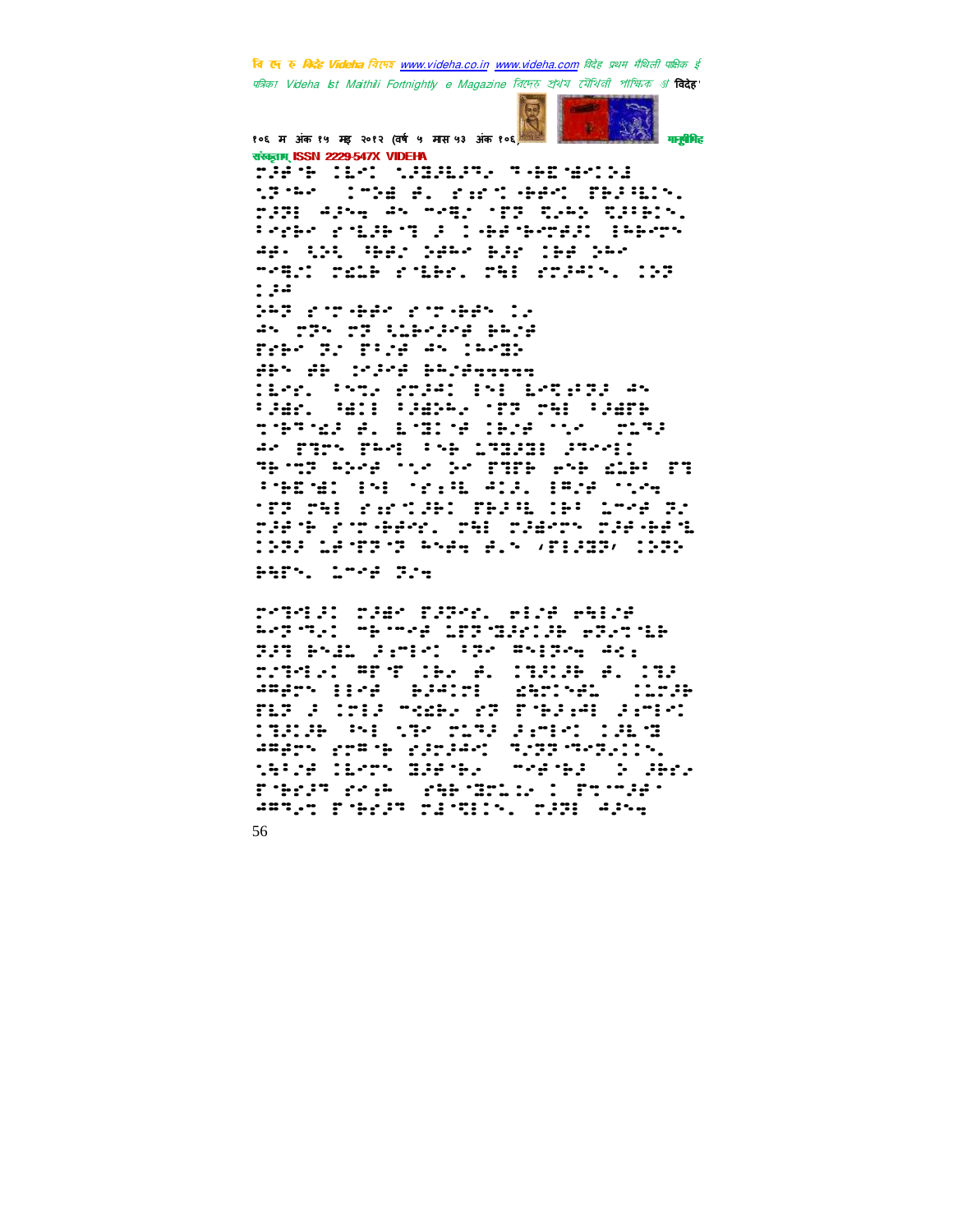

१०६ म अंक १५ मइ २०१२ (वर्ष ५ मास ५३ अंक १०६) संस्कृतम् ISSN 2229-547X VIDEHA **WAS AND AND, MARKET CONDUCTS** .............................. Sides primarie as glb: pobas min: **THIS INN & MAINTS** ) din 'noti dio drio **TICS BAS RITS** ### Chill Chill Chiler Wil #P r: Malo Bar' What we ha dinti A (Ald Bor Cradry Mand  $\cdot$  ,  $\cdot$ tik Tithen: temper Bydem rentwar. an de bin concele con s (m. 1761) 723. 1269 FIGH<br>1869162 AFJ: 191 912 72 191 AVI. SA TIT WILL WIRE TO  $\ddotsc$ :53: 12: Files 20 20 20 20 20 20 rethe moment on spec :84935 TH #11 11 #1 #1 ,AGO, S 435 BL- 163. 435 115, <u> 1938 - 1939 1939 1939 1930</u> :2010: 1002201: 1004 : 100220 <u>Mistri And Madi Ad Leib</u> : .: **:::::::::::::::::::: THEMMINE BMT:TIMEN, 1285 2002 INE WORRENT CONSTRUCTION** man media and the state of the state of the state of the state of the state of the state of the state of the s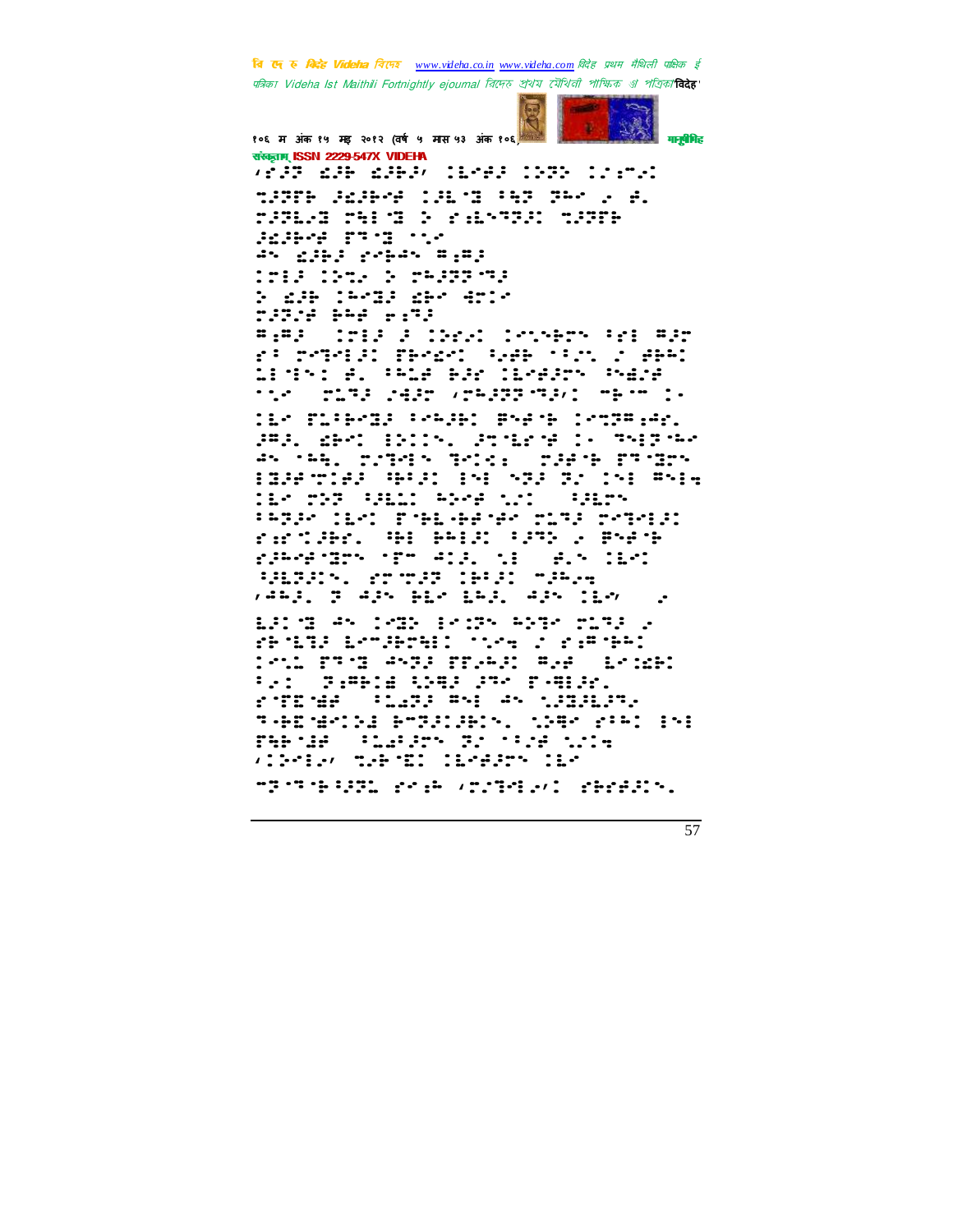

१०६ म अंक १५ मइ २०१२ (वर्ष ५ मास ५३ अंक १०६ म संस्कृतम् ISSN 2229-547X VIDEHA

file Hollow (11 the IP The non to confident eacher of the 1979 THE TIPTIP TALK PIER SERME ruthe mask alongsi 969990 402 962 9699 266 the Alm Cortice of Serie 

**TACH LOUISE OR THORAGE AT** sayng ang aktorna ang ta **35 11:4: 17 12: 5-5:2 17:4 717:2** rth definition to reth tir rudi Agirk betë tërm tru BOYS ROOM, FORCHORNIE NEE BROAD TOAL OO DROAD DE TRACTA DA BROAD<br>PRACHO INTERNACIONAL DROAD DE TRACTA in the control and control

## webstart a straw water thanks by:

rather any narrational retem under reten Howard Control com change THE PHILE OF STREET TALL: BRTF IN THE TIME IM 1095 910, 91191000 151 999 1 ARTAR RTD CONTROL TRIER **SOLUTE CONSTRUCTS**  $\mathbb{R}^{\bullet}$ rialle bushes let fault 58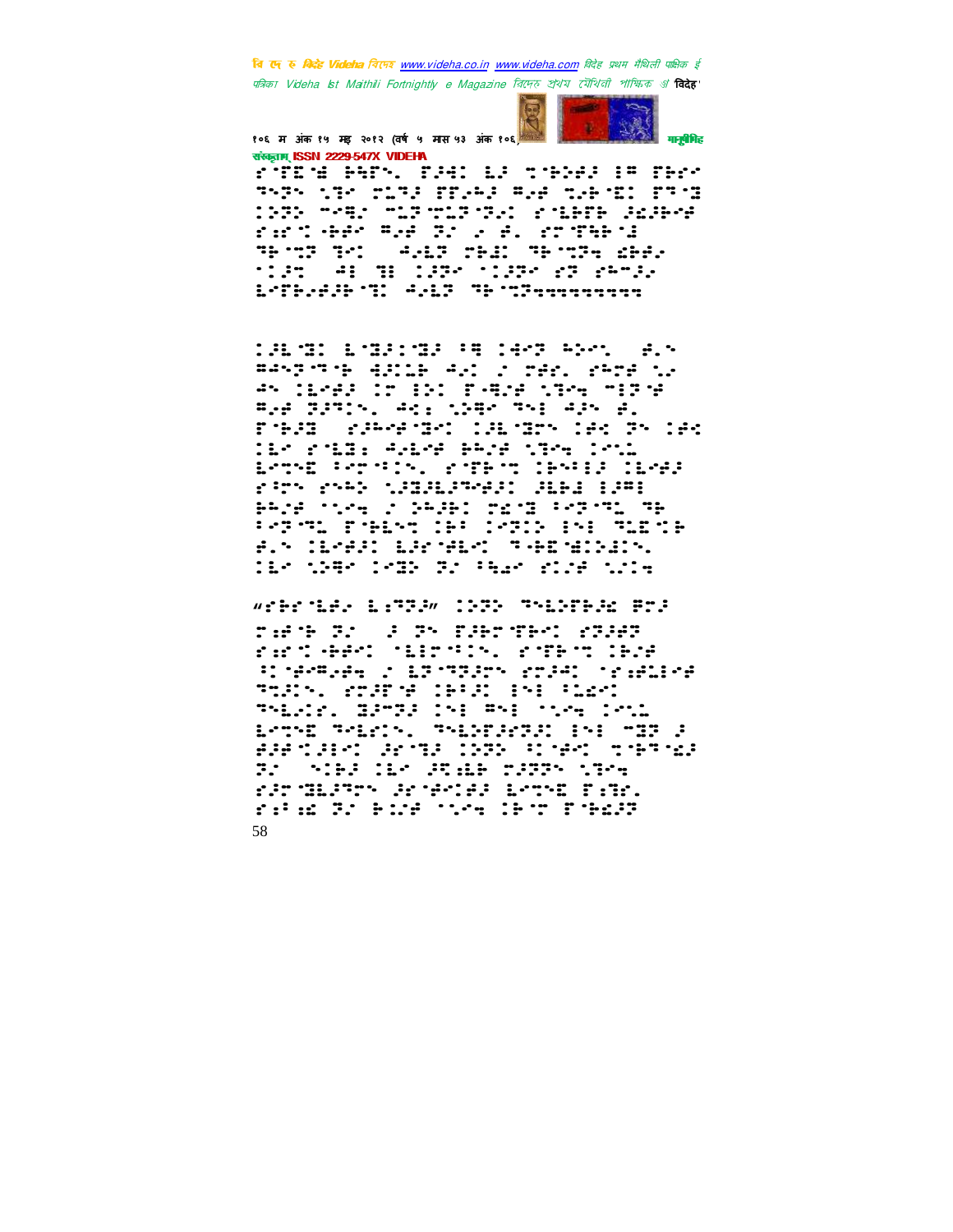

संस्कृतम् ISSN 2229-547X VIDEHA With How was welched as a 'PTHATE PLATE TO TATE S ne de Berg (120 de Baro de 1 ser bleet Cribere sid belle reth: BHB thim the Webst che talle : charga : charga est **BACK FORETH IN AN AND THE SAME S** the strip are no mander screen 899 8999 72 1 2204 891 PARIS LOTORER WITH THE HE AS ITOS CAPIDA PHONIC A ell reconsider desessi ryky 1428 (Tr was ang: gs arge ang:

Bein Cenn to Ciaze r: 43%;n r: rhern **SI SAT ASS: SIA! TERRATU** 

... 1: 11: 11: ... ... ... ... .... To class the class sensor: **SISTE** "BR THI CRYST CORRECTOR 4: 27 FAR ARA A WERT FA **:: :: ::: ::: :: ::** 

**FARM AR E. PORROTESTE! BL#55 CONSTRUCTIONS** (1992) 2011 **THE READS AND THE SECTION CONTROL**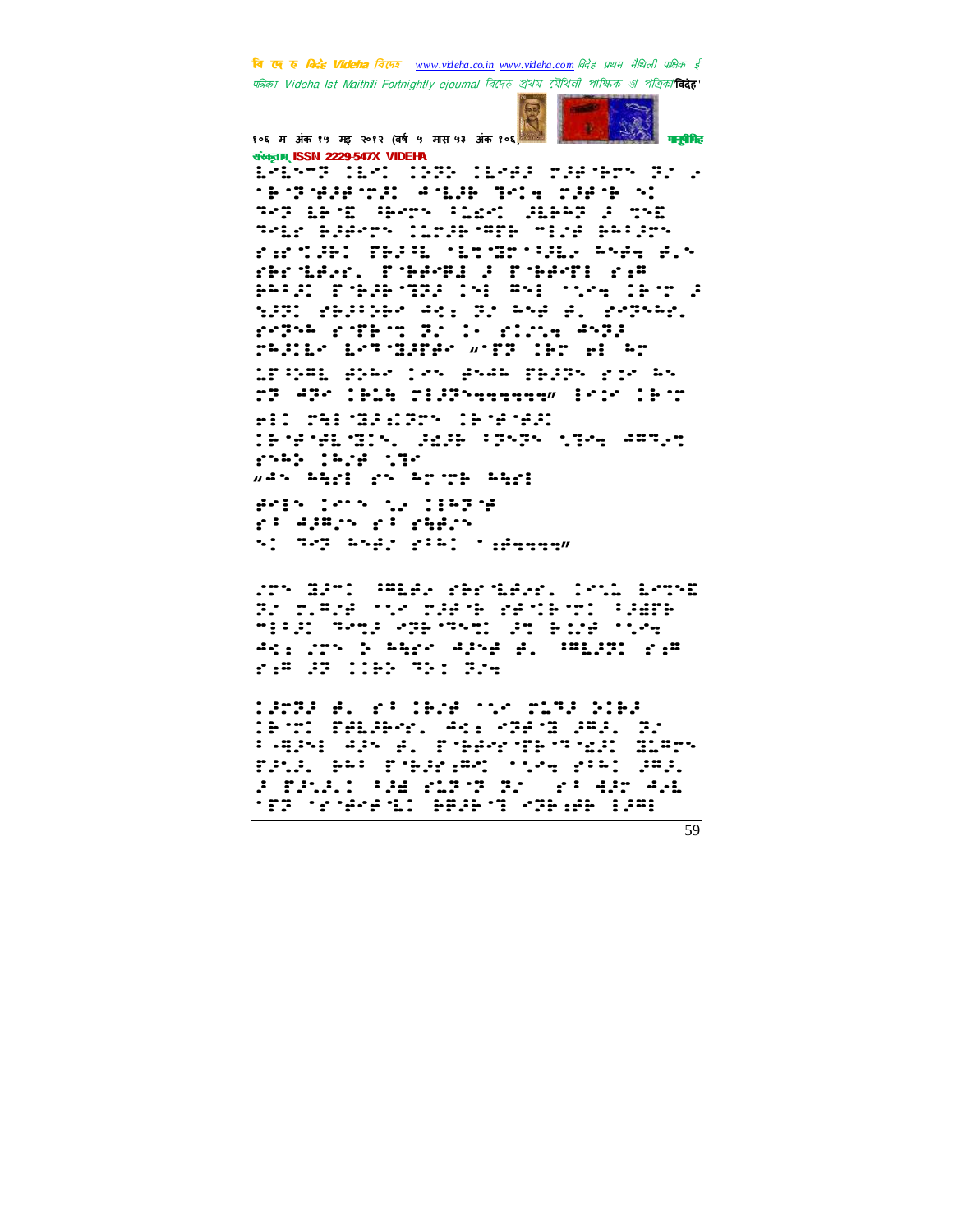**Service** 

۶ १०६ म अंक १५ मइ २०१२ (वर्ष ५ मास ५३ अंक १०६) मानुबेगिह संस्कृतम् ISSN 2229-547X VIDEHA the cry begroot. Way gyad ayou "PORT RESIDENCE IN THE LARLAGHA TO ws.s.s. ha chic 1255 125 1722 2422 **SIMS TEMPS IST BEAMS** non a cher ann ann chan Ind B. Arcaby 20 Samby 120 **THE REAL PROPERTY OF A STATE OF A STATE Beatle** the  $\therefore$  rifing **THE REAL PROPERTY OF STARS . Second State State Service State State** nes bet transporte con Bet Bost Al Sich Concert Booker Big 196 f.Ar 325 2 f.Sailry 325 2 **POINTS CHOILLED POPPY ART FIRM MILL BE TEMP** sta Cale chart main Alma A. 289. T. M. M. M. M. M. M. M. M. M. BR NR NH MH AN HI **A.S THAT CONT B BAI CODA INE MARK MENE TEP GGREET EPERTY PROSPEREDED** tre and the present  $\mathbf{1}$   $\mathbf{2}$   $\mathbf{3}$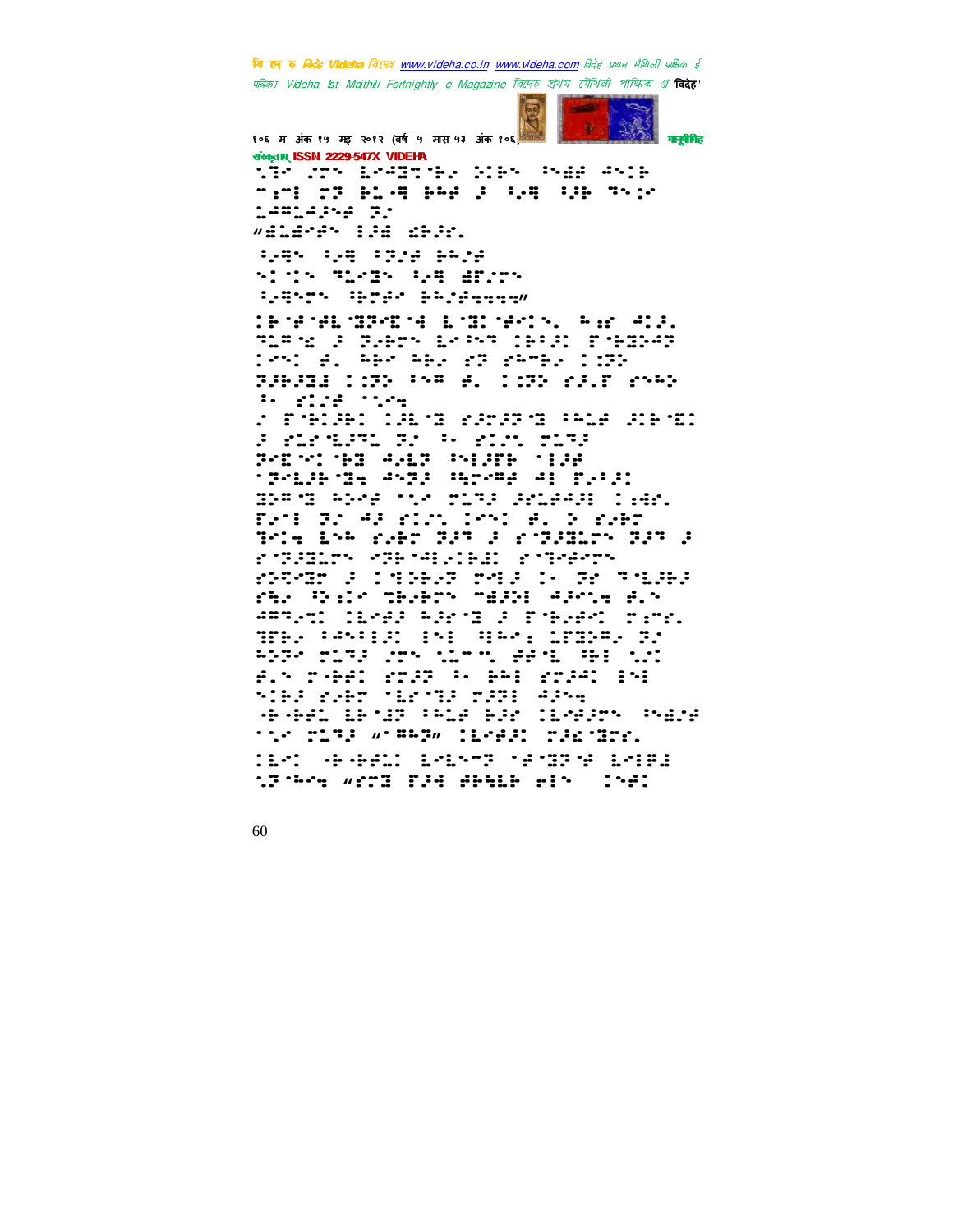

संस्कृतम् ISSN 2229-547X VIDEHA 1827 1925 411 1831 184 43 23 333 530 250 260 260 3 bed bryanistic pro lin chos chil by JAJA leve osn 

ERPROTECT TO TRUPPL *saber :* :::::::::::::::::::: se te thi is shedhaan

riche : Marian Constant nad borg agents. Robeaga gla SOC 1000 The Biller companie lus die bil d'il die sterre de 18: 20 :20 :1 :2021 : : :2025 garag chini ain nigi mua'n approximation of the state ad Hour en grade d'A "W.S. crycry 43 730 15. PP monday cap a day jego pr IPTA IR MARY HA APA 'YA . nd de dra de lagrongo erongo egr *PARADIO E DE L'ESTO DEDEL 201* 19725 131 21 THIS. WESTER 1.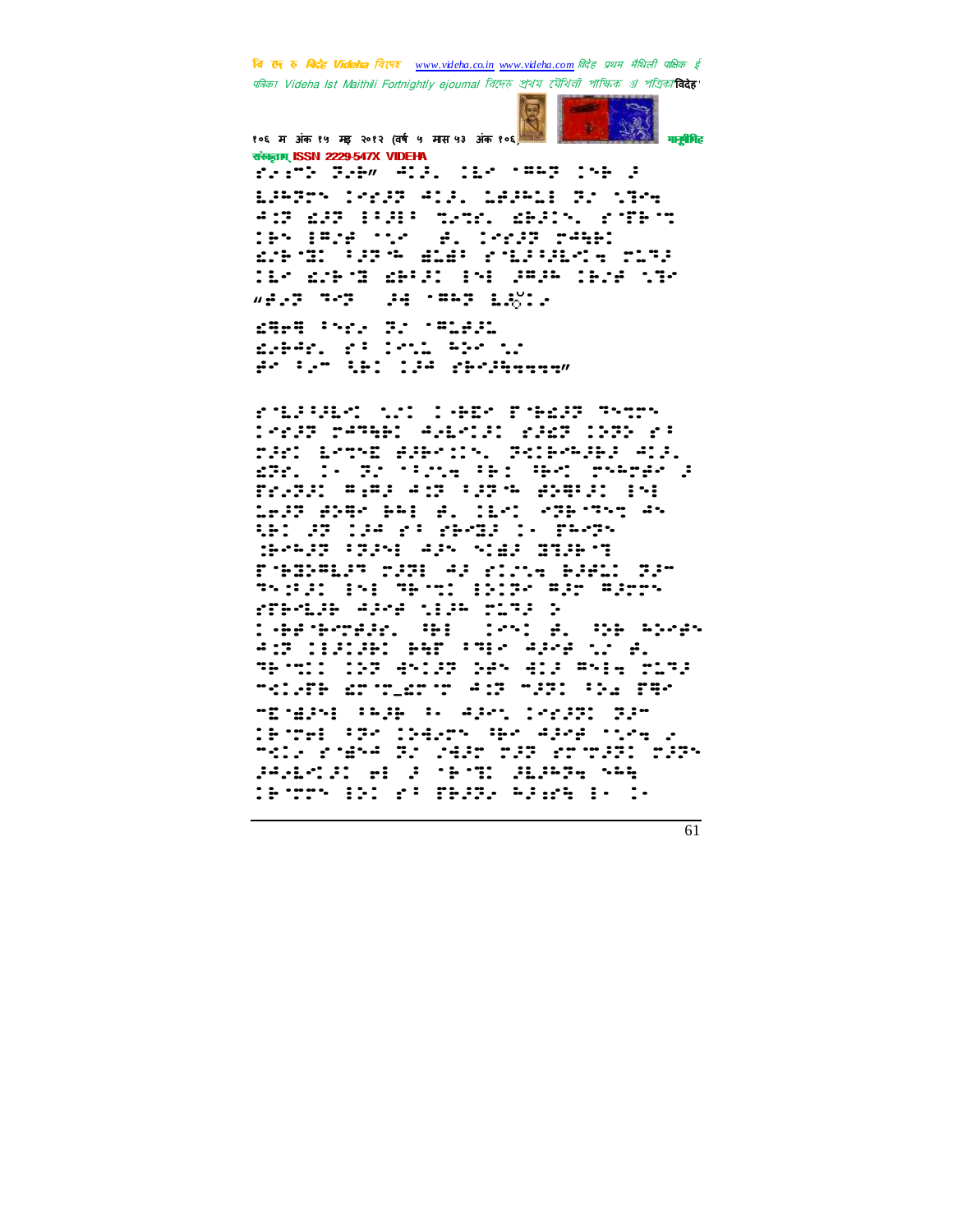

१०६ म अंक १५ मइ २०१२ (वर्ष ५ मास ५३ अंक १०६) संस्कृतम् ISSN 2229-547X VIDEHA

<u>Si so gra sa sila saturan</u> <u> 2000 - 2000 - 2000 - 2000 - 2000 - 2000 - 2000 - 2000 - 2000 - 2000 - 2000 - 2000 - 2000 - 2000 - 2000 - 200</u> ED STORY STORESE FRAGGE. ne mora tibar (A (A) die bai no **F.AT : : 17.17 L.H.: '::: '.'. 1726-07 2:25 721 4:2 lbirl Add** res with this refer come LRYBK AP PYRTAENE TOOP ::"" +::: ::::: "::":: " glanding gills fann yr hel ande **SART AND LATENT TEM** encommunication and the state state reth Pomrho, Hred : papa sina

AND BUCK TOOK WILL NATE BACK AT **THE THE SERIE STREET STREET** #:00 mpropressed additional compares leta tiko ya padangan bada POSTER PRESIDENT WEIGHT websh lifer for I : "Here A.P the special to the consequence of the constant of the control of the constant of the control of the control of<br>Second the control of the control of the control of the control of the control of the control of the control o respectively the gaster part of **::::: :::::: :::::**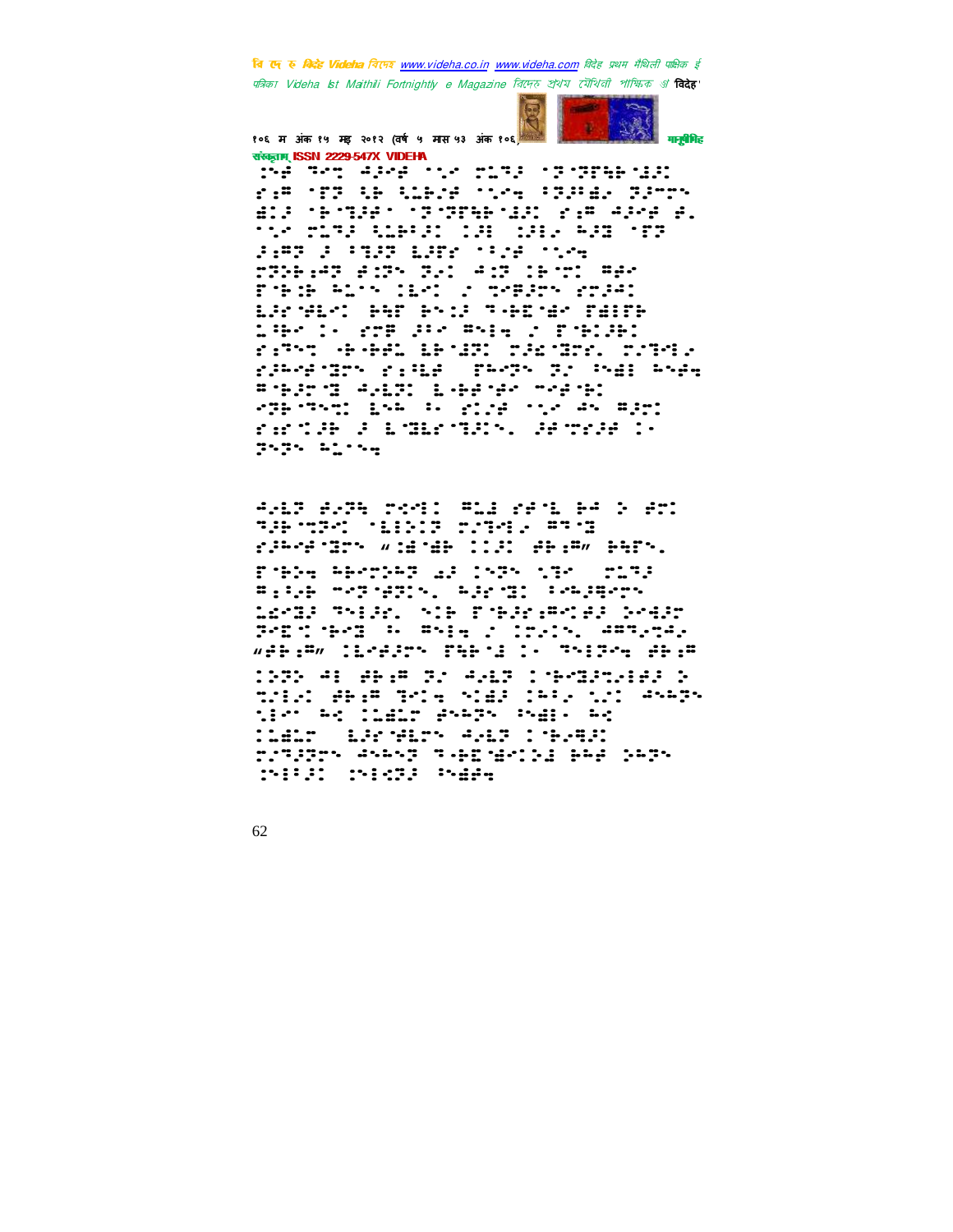१०६ म अंक १५ मइ २०१२ (वर्ष ५ मास ५३ अंक १०६) संस्कृतम् ISSN 2229-547X VIDEHA



P SP THE WORLD HER AND 11:4 \*\*\* 1 \*\*\* 1 \*\*\*:::: ... .17:1. . <u> 1990 1110-00 - 1116 1111 1111 1111</u> **THEMSTER** recover present the con **THE BUILDER STATE THE SINESE STILLE THE AGES TIME** POSTER : 202000 SPRING CORPORATION tare or to stop to a  $\mathcal{L}$  , we set  $\mathcal{L}$ HARD GRAM BE WE BM rath dheatr dig sha ha HI TA LONARA LI NA WA tetlic rængslæ rogt betær Lapresty, B.P. 793 Pale cent through the company powers disk al mod por titl cond vip **P: 2: 2: 2: 2: 2: 2: 2: 2: 2: 2:** raucars por con a arr righter ar break a ma wh **ANTIST AND CONSTRUCTS OF SAMPLE STAR** ten al Antichantica da creo a :::::: 1::::: : :::::::: . .::: a di kina mangangka ya koma n ane this an ende won Sweekenhain. ter der gige siggele files the manufacture pa (pr (pr m): (pr dhih dibi in an an: .up. .up. elta.e. achiever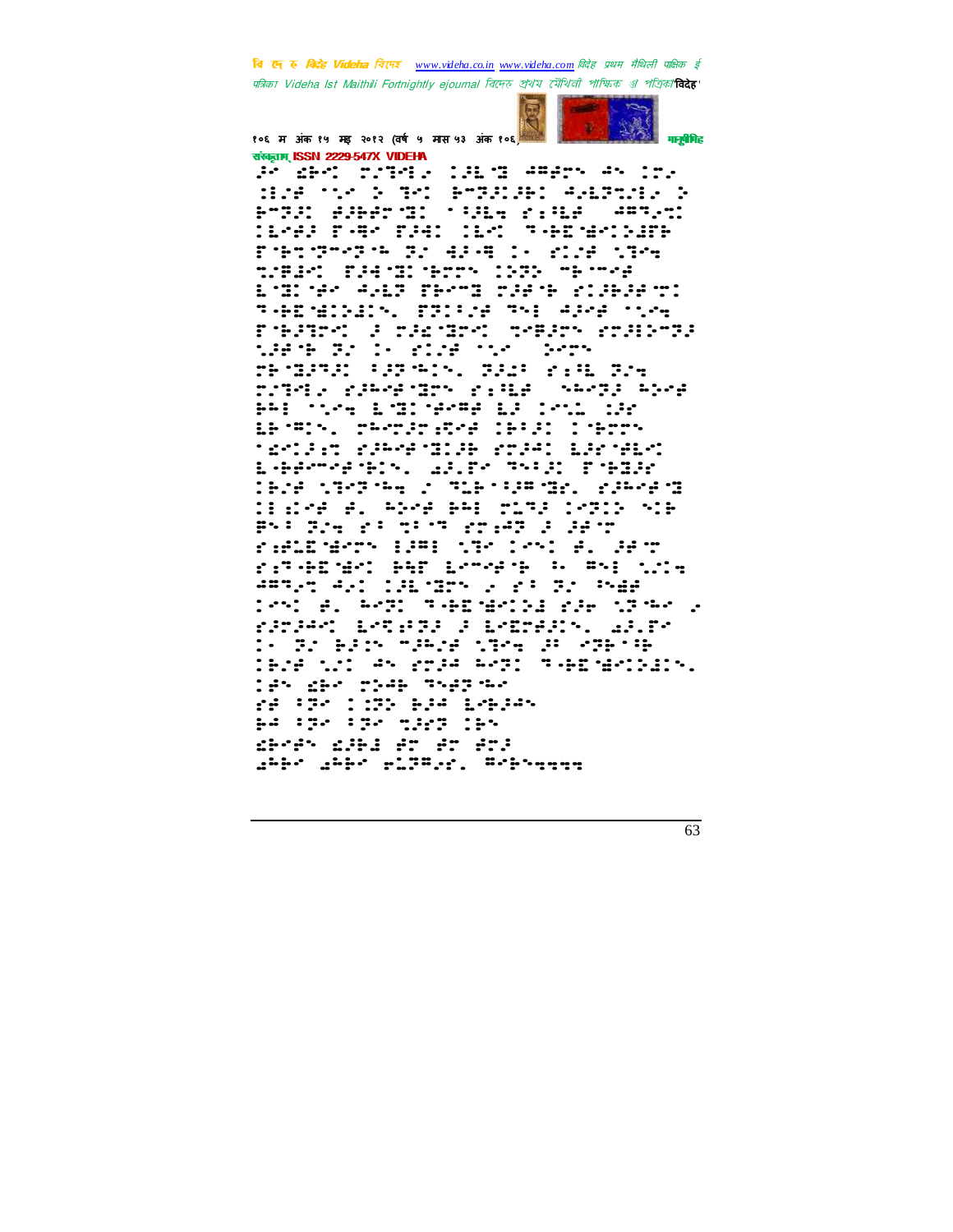

१०६ म अंक १५ मइ २०१२ (वर्ष ५ मास ५३ अंक १०६) संस्कृतम् ISSN 2229-547X VIDEHA

**TIMES WE SEE THE STATE** Brooks and the same through person com constant **India will the clash here . The Hills of States of Second Property** 

reterar aragon an 2 terrengian: A<br>Anix Marinhalen (An2 n2 w

## 

'HIM STORTERS WERE THE TOUR HE COLL & PENFITOR mp byp pin: come mide tile w.t **WERE THE SECOND IN STATE** AN 1500 MORE A SPR 1878 **The:Bed : 4:50 \\T.S.A ::21, +:2 THE SECOND SECOND SECTION THE RIM THANS THE SIN HTM** ur rugher er før blefregger Poble 12 streams atoms to the b mang ny as bendaring the **THEMS:DES TRIPS IFFS AIR . IN THE SECTION OF** HOW THE OR TALMIN HA WAY tender of pakendry papernuck. Car nath: comboilett vo de oc py  $\frac{1}{2} \frac{1}{2} \frac{1}{2} \frac{1}{2} \frac{1}{2} \frac{1}{2} \frac{1}{2} \frac{1}{2} \frac{1}{2} \frac{1}{2} \frac{1}{2} \frac{1}{2} \frac{1}{2} \frac{1}{2} \frac{1}{2} \frac{1}{2} \frac{1}{2} \frac{1}{2} \frac{1}{2} \frac{1}{2} \frac{1}{2} \frac{1}{2} \frac{1}{2} \frac{1}{2} \frac{1}{2} \frac{1}{2} \frac{1}{2} \frac{1}{2} \frac{1}{2} \frac{1}{2} \frac{1}{2} \frac{$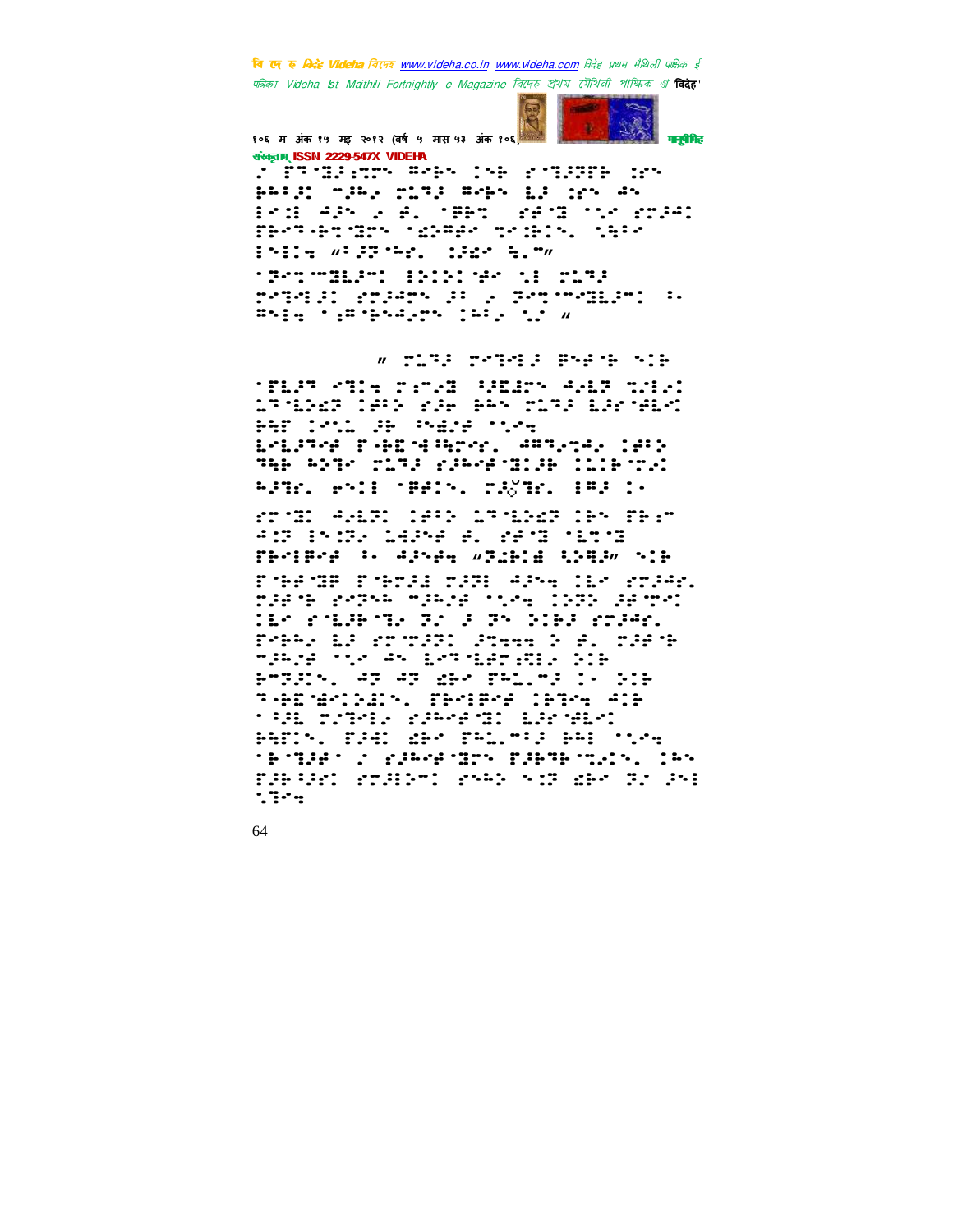

संस्कृतम् ISSN 2229-547X VIDEHA rouselo como rameno eno ar Bind the Social And 13 Those. sieren iere een niet angegag KRANDAR MARK STORE OF THE **Sharp** 

TH TAIL- $\ddot{ }$ rigge firsk as

 $: 3.3$ than east

**THIS WIN OF WHITE INDI**  $\mathbf{z}$  ,  $\mathbf{z}$ BAD ti e de di tak #si e rd.g BRINGS TROBURG & WH SE . monders are determined and th De Solder in Staats #4:24 g 12572 525515. 54- 552 51 Aposa pagos (si otro MAR WARD AND THE POWER TO ric (1990) rich and the control of the second second second second second second second second second second s the dessite while chi rance of an and serves are the same rthomas be sared to merger 4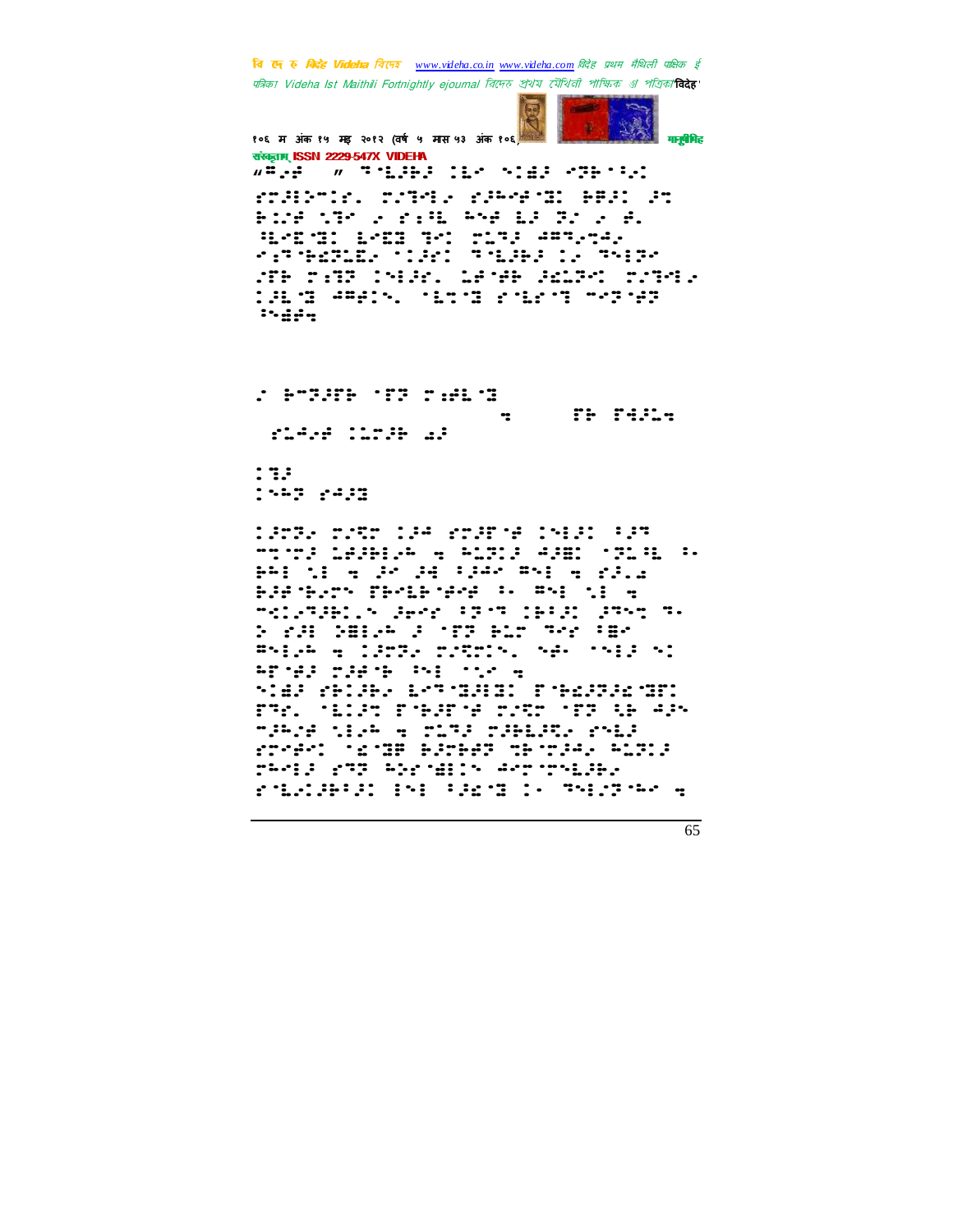

१०६ म अंक १५ मइ २०१२ (वर्ष ५ मास ५३ अंक १०६) मानुबेमिह संस्कृतम् ISSN 2229-547X VIDEHA redia roots component rree mu  $......$ Berger Constant Andrews Constant rth Bello Borne Company and **HAI 1126 4 4 5 1222 2222 2 TT:8 #462 16:00 J#46 14:200** 2012 - 202 - 202 - 202 - 202 - 202 - 202 - 20 se rok redi (nar gun (p. 20 **We Brill Strip Change** Chronik di 4 mës kës filloi <sub>s</sub>h  $f''f''''$  is the set of  $f''f''$ **INFORMATION INTERNATION** de est procheros mene. : Sm: tisk a skers feti islike: rsk the DS PROBY Gerroby (SS Prop ISTRA (1920-1989)2001-1920-242218-112<br>Brojevi ekonomik prezonice West her through weight. So re Wienlieden, Parti (20 racter and a sawer ta teller BOR SPORT IN THE SER Arth: MH: Paler <sub>So</sub> :4526 the eas side to mind sasks ost **T.T.T. Saft Strip IPIC 3720 12 5** aforkorik a fizikoreak (af<br>1691a inor beke bedaan, zepon 

recorder the component '1:2: Well: 17:2 Type Alfil T.C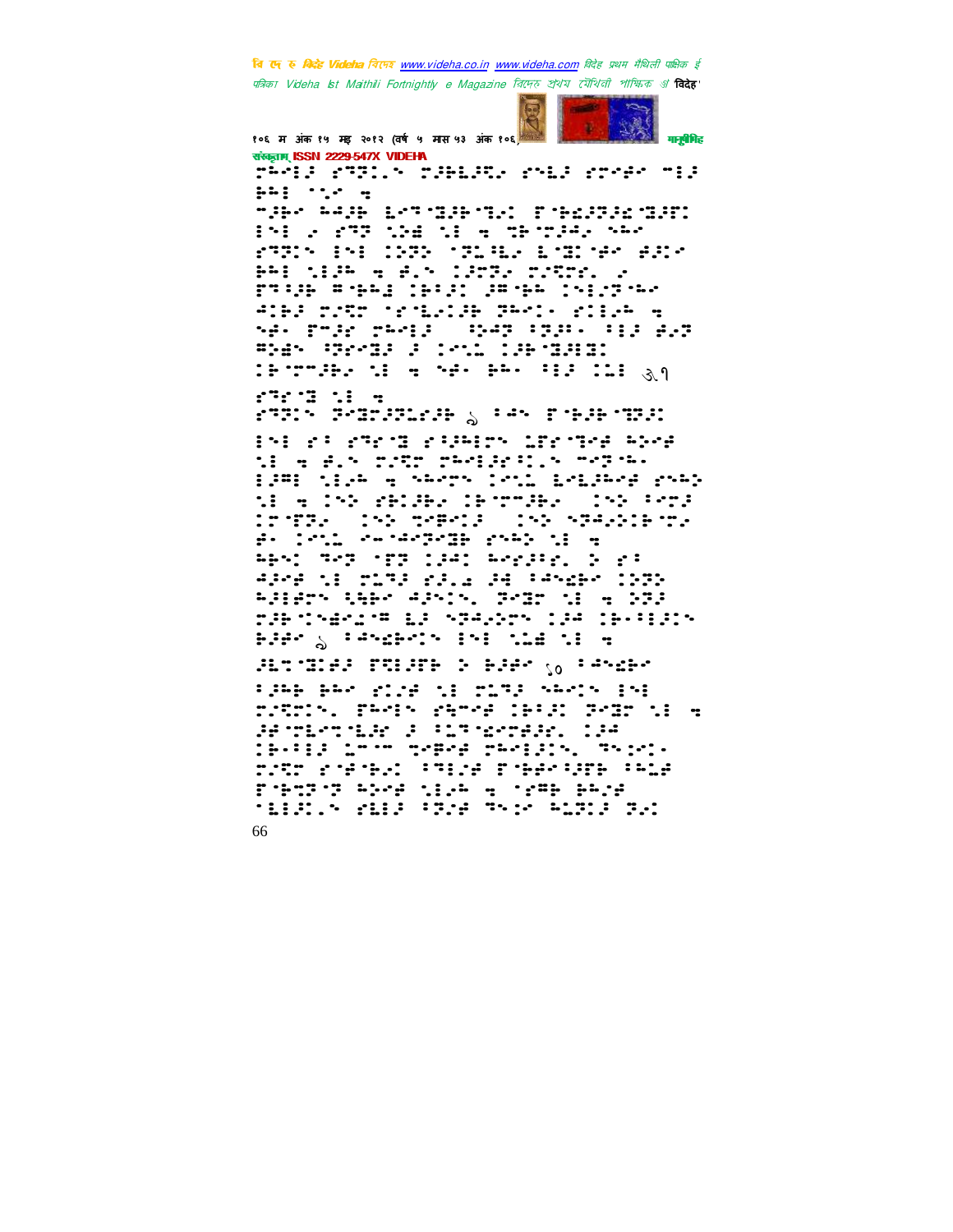

संस्कृतम् ISSN 2229-547X VIDEHA 'Blike' de 4 2955 delle be 18 - 42 HAL HAL HALL AN IS the Books and the computations ti e njoh fjelle, stji erge we brur no se se re con **NAK AARTALA ISI, SYSII 21 ART NI** t Policie (Millease Sep Post (b) comp that one functy of me tile kan as penggunan menganggun 3:8 1:3::PRF1 : IR :1 + 7:28\_1228 INST WARRANTS TO MANUSCRIPT ron yn he dawen de da **The APE 10 A Corry Typing 23** ster d'e conformationnelle 1960 - Personal Personal de Paris (n. 1960)<br>2001 - Personal Paris de Paris (n. 1960)  $1^{\mu}$ :  $\mu$   $\mu$   $\mu$ ::::::::::::::::::::::::::::::::: **MID ORIGINAL REVARE LONE** 2007020141001011111111111 tro radial and argument and the regor (beniel (Poll Boll) 2298.<br>1967: Sriph Sri, 1828 (1) 4-6112 and the child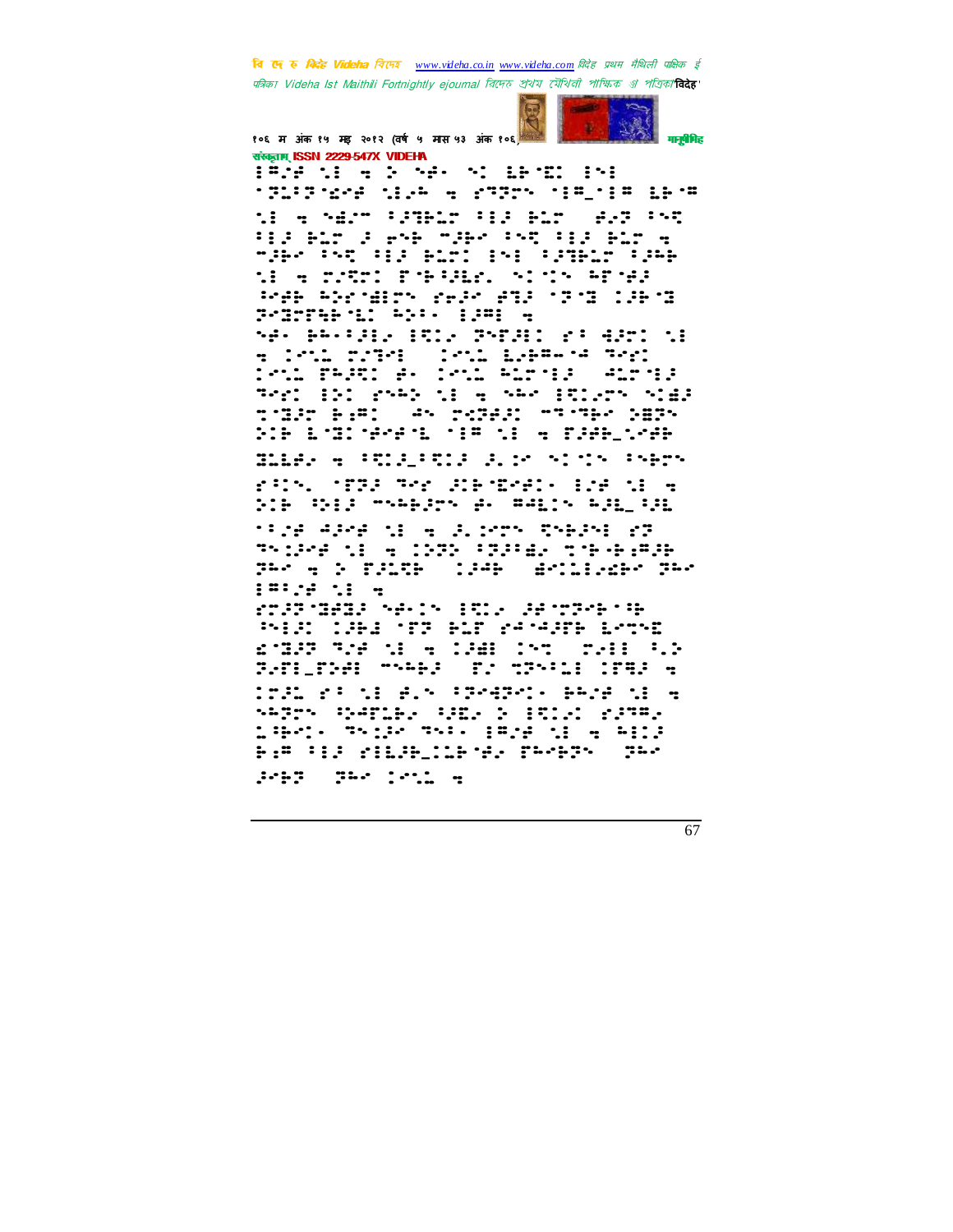

१०६ म अंक १५ मइ २०१२ (वर्ष ५ मास ५३ अंक १०६ म संस्कृतम् ISSN 2229-547X VIDEHA

BRATH BRATHING BRIDGE TO BE SERVED 1: Western plumph Himsel Wind pre di stori città dell'organizzato renje neprodno aprojal rejja PHY SEARCH THAT SIR room as been door the compe compromised and served and the HB Durry System Inde ritrin, Snelse mytheyd Ceca Beca

**TORO & A PAR TIME THIS BASE OF TH President off (SI) and (S) a no from** : 42-10: 1000 1000 1000 1000 1000 components control and chance par blir richt a trichtif.  $\ddot{\phantom{a}}$ rible The SAM Bir Black Ap **194218. 12021. 8.0 8.1. 8.1. 11 4** nikr yf Myn gyfn byfog 197 <u> 2.90 mai 1912 : 201 11 m</u> The The Thile of the Missener is held to

 $\ddot{\phantom{a}}$ <u> Siri (Dier, rith (et 74 per cond</u> HIGH 4 SIPPER BE IB AR JAR **That TITT GOOD, GOOD SIGN 4 TSEISE** S es recon dee and by die die beste beteken die beste beste beste nen. inge byek te 1968 197 - 20 14 198 199 1011 1111 21912948 + B121 (771 B2121 1182 DOUBLEVER AN AND REAL OF HIS WARD OF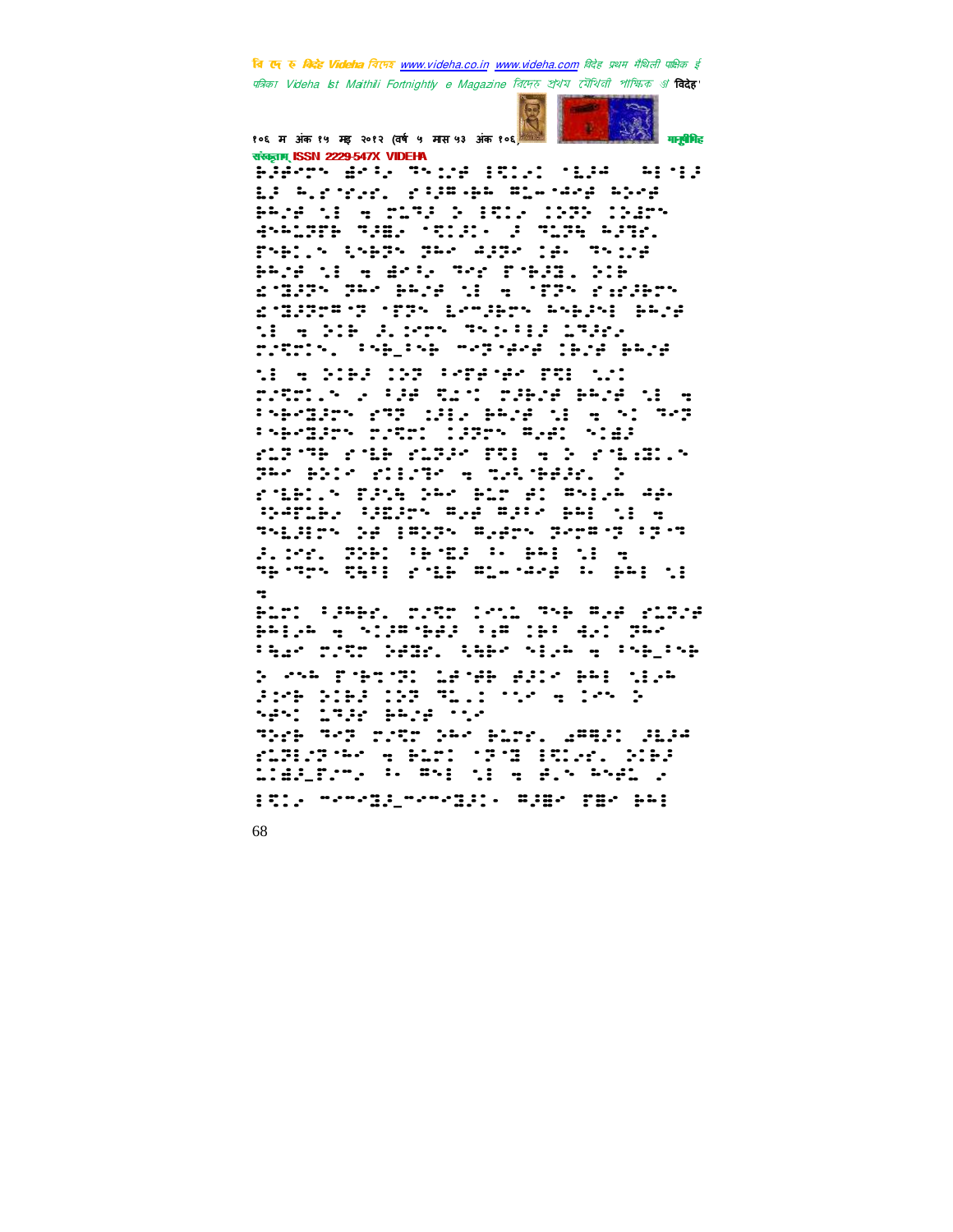

१०६ म अंक १५ मइ २०१२ (वर्ष ५ मास ५३ अंक १०६) संस्कृतम् ISSN 2229-547X VIDEHA 00: 1: 0 .... ...... ... ... ... . ... tropholys mighthropics: 12092 A. TAR 120 4 2282 S. 127 ITED AN N 2 Prober The AW N 45 S 28 FRA BA: 118 H MB : 2.25 **X:A (2012) 1922: 1922: 1932: 1932** rethis is booking and in a still **SIR 2010 BIL : 192 9:1** ALPROAL CAR THING SIB 32 THE SEA COUNT 20 SE **MATHEFAIL EDGE & STEEP TIMESTS** ree wate e drodda drof e Bright Me me i a P S Sr :=: A A ::: F:: A - --: .: . there: in: Arzh in: Adm & Sib rden brith (Andra Advanced rder (1.4 45 1421 d. 1410) (17 HAR TAK MIRI PIG APHILI IAN A MIRI **SAPPS INTE TO TAP 10 AN 2 OTL.** <u>Minimere va </u> **. T. P. P. IT STATE IN POST OF A REPORT** Seed BARD MADE DIE PART DIE PAID  $244.12.4$ **POST OFFICE A POST SHOW AND SET**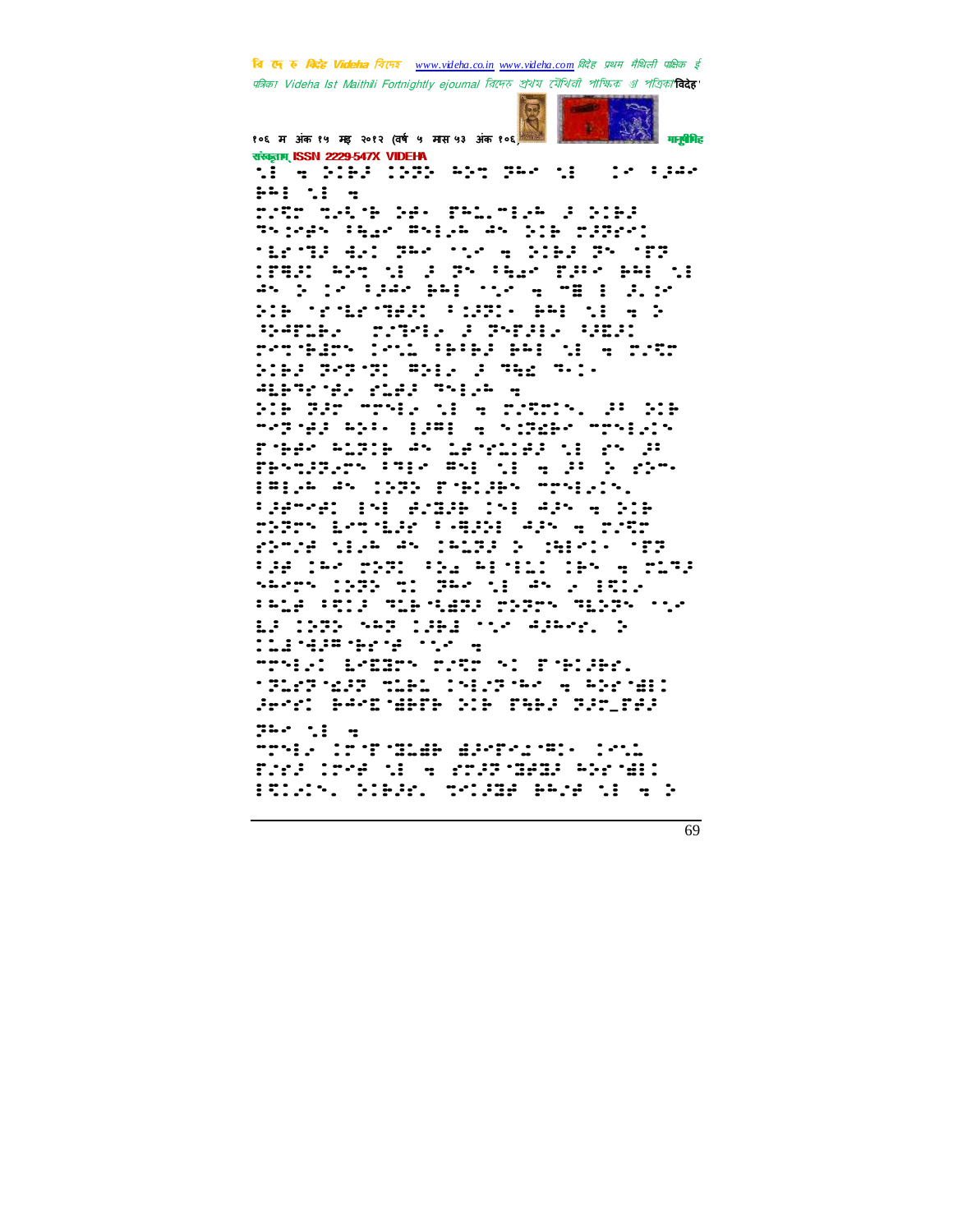

संस्कृतम् ISSN 2229-547X VIDEHA **CONST. 2002 Product Separate Construct Construct** 4 #250 PHIP 1252 #05 FOLD: Membro Opopin (Ald 1) 4 Thir BOWN THE THE 2882 INDICATE IS NOT The birder and the The Book of a **2:83 :232 35 :232 :32 :32 :12 :12 :12** DAT SIERN PROTEEN ISTAN COPTS 1934 S4 1939 (AS-32 (S) 41 S4 (AQ **. 2008 Black CASES (2014) 4 2008 10082 THIS A. 12 TAPPS AT IT TO THE A** press the contribute this true

 $\ddot{ }$  ,  $\ddot{ }$  ,  $\ddot{ }$  ,  $\ddot{ }$ 

.... ........ ... .... .... **THE THE TAGE AND SERVICE** control model control and control to **IPOS IN THE SI DI IP REMIX** agsi, in agsi " the in agsi w 18 e Monde (2005 tra 1918 191 the letter of an engage the con-**FOR STREET BROTH ALLARGE**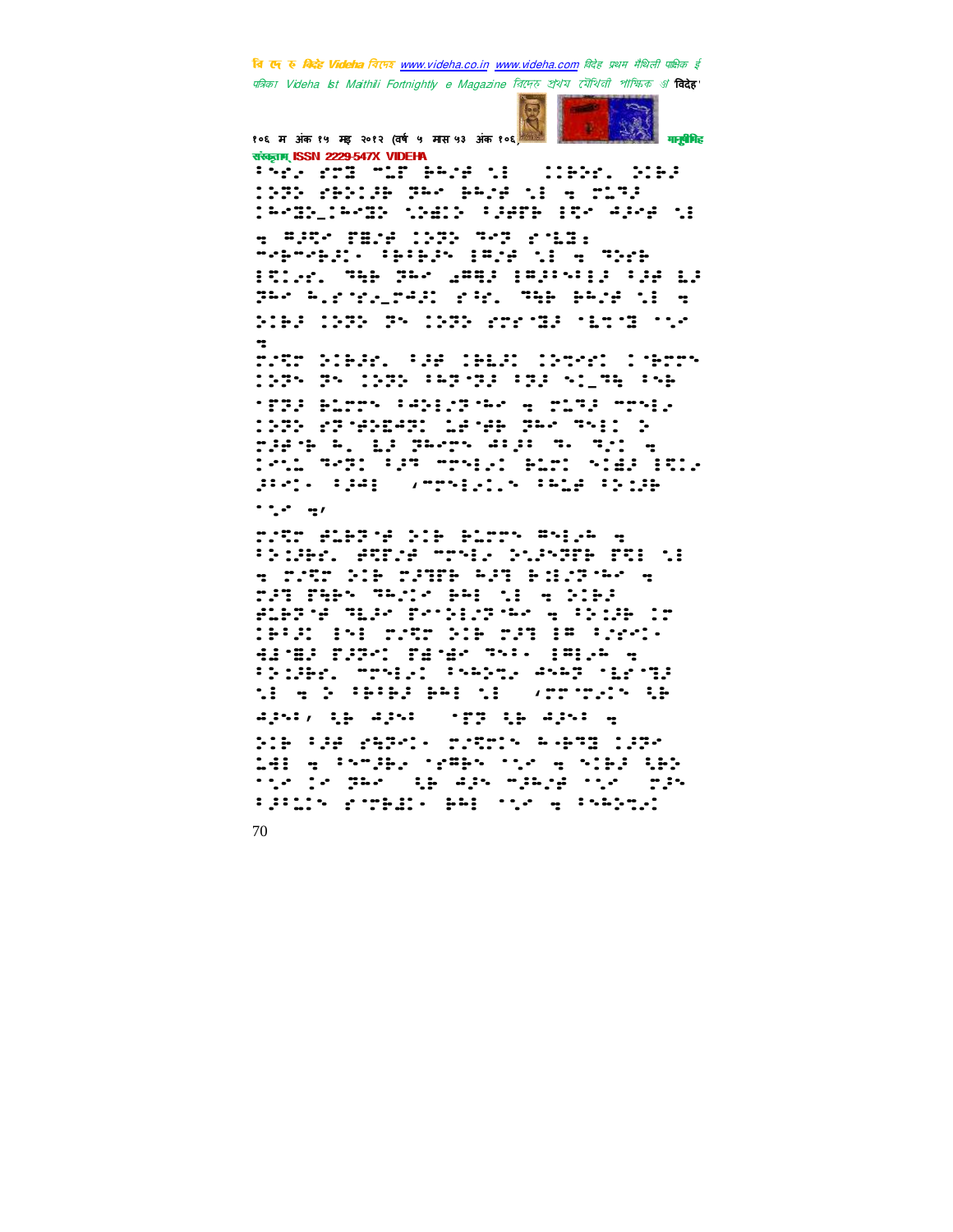

१०६ म अंक १५ मइ २०१२ (वर्ष ५ मास ५३ अंक १०६) संस्कृतम् ISSN 2229-547X VIDEHA

post de sin de partier de la constantin  $\ddot{\cdot}$ **SAPE, TAPTS SIR THE TYPE LAR LIAR** and in That The TILE bhi tich m 11276 11322 12 12 12 12 12 12 13 14 crath a mag that must chun man the business many of the **FIRECARD ANDED TO BE STAIRS TAM** tir a noth til mikilet i njoho this we sure had the this **THE REAL PROPERTY OF ALSO AND STAR** TP Breez' Wr SP 195 M a the began the control 10 - 1 - 1 - 100 - 1410 - 1510 1610 ti a monigi ismge sylvae pograg pye<br>Faragu gigu in pip nie seena Lestin strik (1 . stri til 11 **CONSERVATORIES & CONTRACTOR** capisar a mondadh, brit da bheana ate Palentia e ""::: :::::: : :::::: :::::: **:352** Baby, of whom the thing the ede, els captar e deno radar. **24145112 75121 127 201214 16** the cost conductive sup-(1119), 1991 (1299), 1992 (1299) crathy cand the Miller Medra Avi and an Did Strain indicate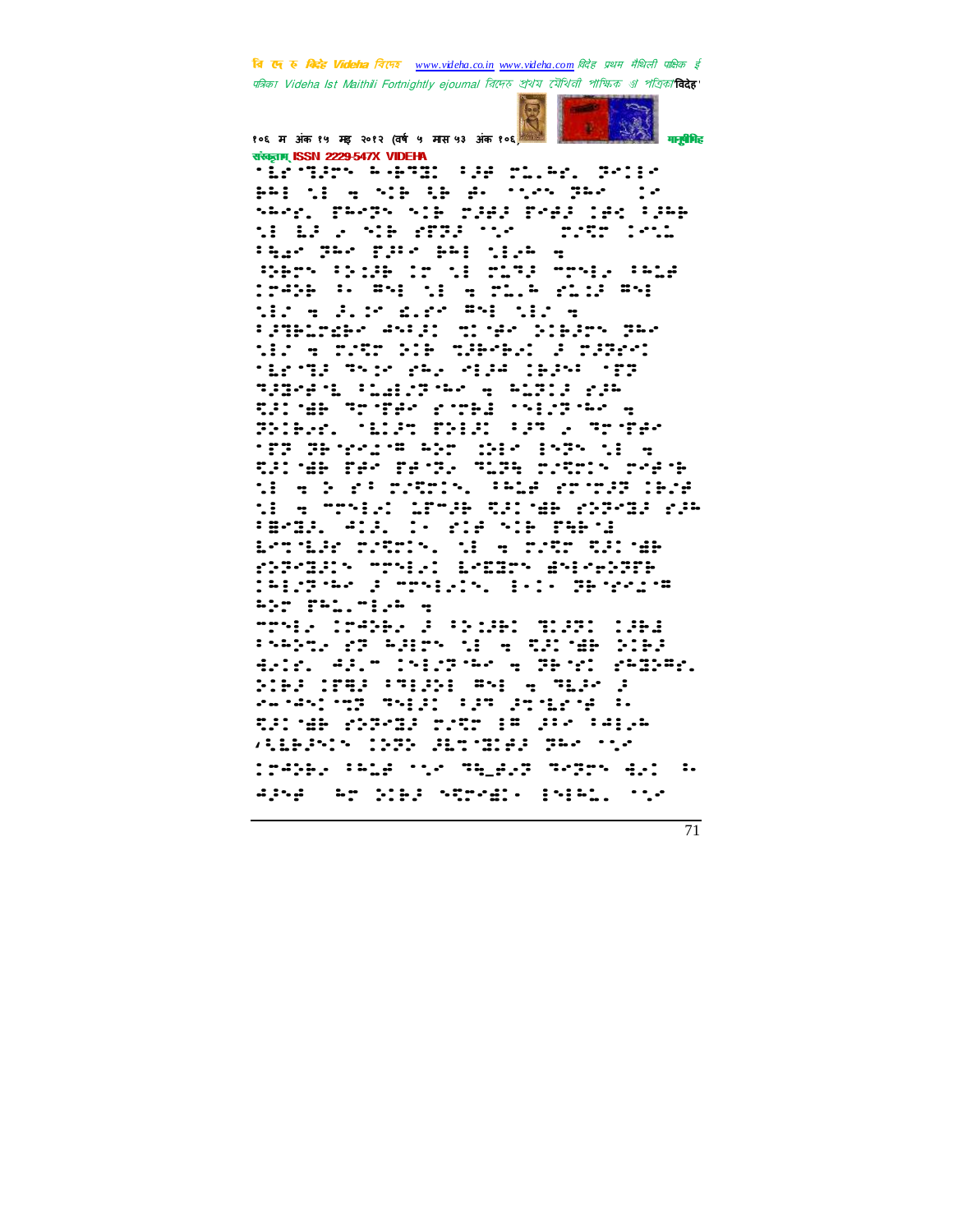

संस्कृतम् ISSN 2229-547X VIDEHA :4:50 \:8: #P\*#I# 15: #5: 110 g STEEM & CRO2 CAPED SEARCHER TAR the active as juici, the bias mos dad days mara nua maur nya waa siste **WER OPS NERRO OR IN SECH.** by griffit Controlled C **THILL LIT & CALLA (TITH TITT** mather than 191 Art drivenport (196 **THE RAY THE RESIDENCE OF STARS IN THE RESIDENT OF A STARS IN THE RESIDENT OF A STARS IN THE RESIDENT OF A STAR Millions Communication** :8033, 413, 20337 75: 4, trisk frihm water the West the state **BOOK STAL INFORMATION TOWERS** thing the 4-tel trophony group. In:<br>Sympathy, "Southerness" (2010) nen (Art och 1992 blod mer 84: 2000 - 2000 - 2000 - 2000 - 2000 - 2000 - 2000 - 2000 - 2000 - 2000 - 2000 - 2000 - 2000 - 2000 - 2000 - 2 rnis emi e nrmigim. Inin 1751 innie **TO WARD TO SALE AND THE REAL PROPERTY.** crypole mrylety. Copyrr dy gar mpsp. : msp there are the SI Strip Refor **THE REAL PROPERTY OF THE REAL PROPERTY OF SERVICE** e 'PSI ST'WARD AD AN THER IND 

 $72.$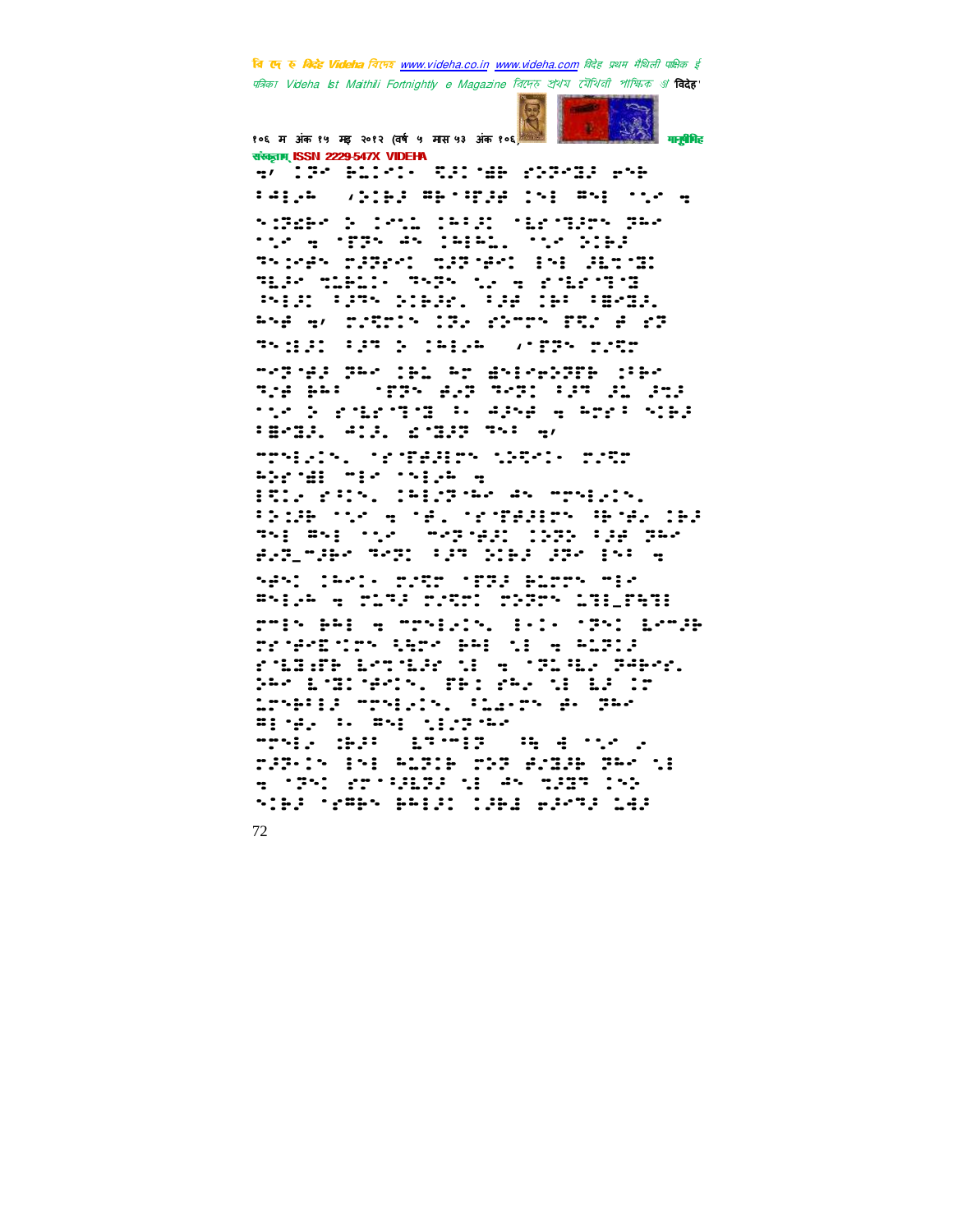वि एक रु क्रिटेड Videha विएम्ब www.videha.co.in www.videha.com विदेह प्रथम मैथिली पाक्षिक ई पत्रिका Videha Ist Maithili Fortnightly ejournal রিদেহ প্রথম মৌথিনী পাক্ষিক প্রা পত্রিকা**'বিदेह**'



संस्कृतम् ISSN 2229-547X VIDEHA :494 AD 12 124 MA121 121- MA14 416 adjar inda into blir e neth cher ba: tisa ( mhais 1979) e pe na thi bha bha a prona a 

mere transported the control of the state of the state of the state of the state of the state of the state of particle transportion mande 91. – 191. – 192. – 192. – 192. – 193. – 193. – 193. – 193. – 193. – 194. – 194. – 194. – 194. – 194. – 194. –

<u> ""list is "in the time to "in the "int</u> rich B dad the crip spile Hirry Children's Constitution of the Constitution of the Constitution of the Constitution of the Constitution o t SIB SLAPP 282 MP 282 SETTE **TEACH TERRITAL TRIPS SECTION** nur e **AGRISHTER TE SE SE SE LES** THE SHIP STAR AN BOSTA adr the condition that the **AST 1001, TITO FSAM ( TITO ATAS** 

BETWEEN THE THE BUSINESS OF particle in a brest threated 

4 AMA 200 AND AND AND AND AND AND A 4 H T : 10 T : 10 H : 1 T : 1 res weers mad surrects yet de ribble cryelery yneg mendis preside president constant a

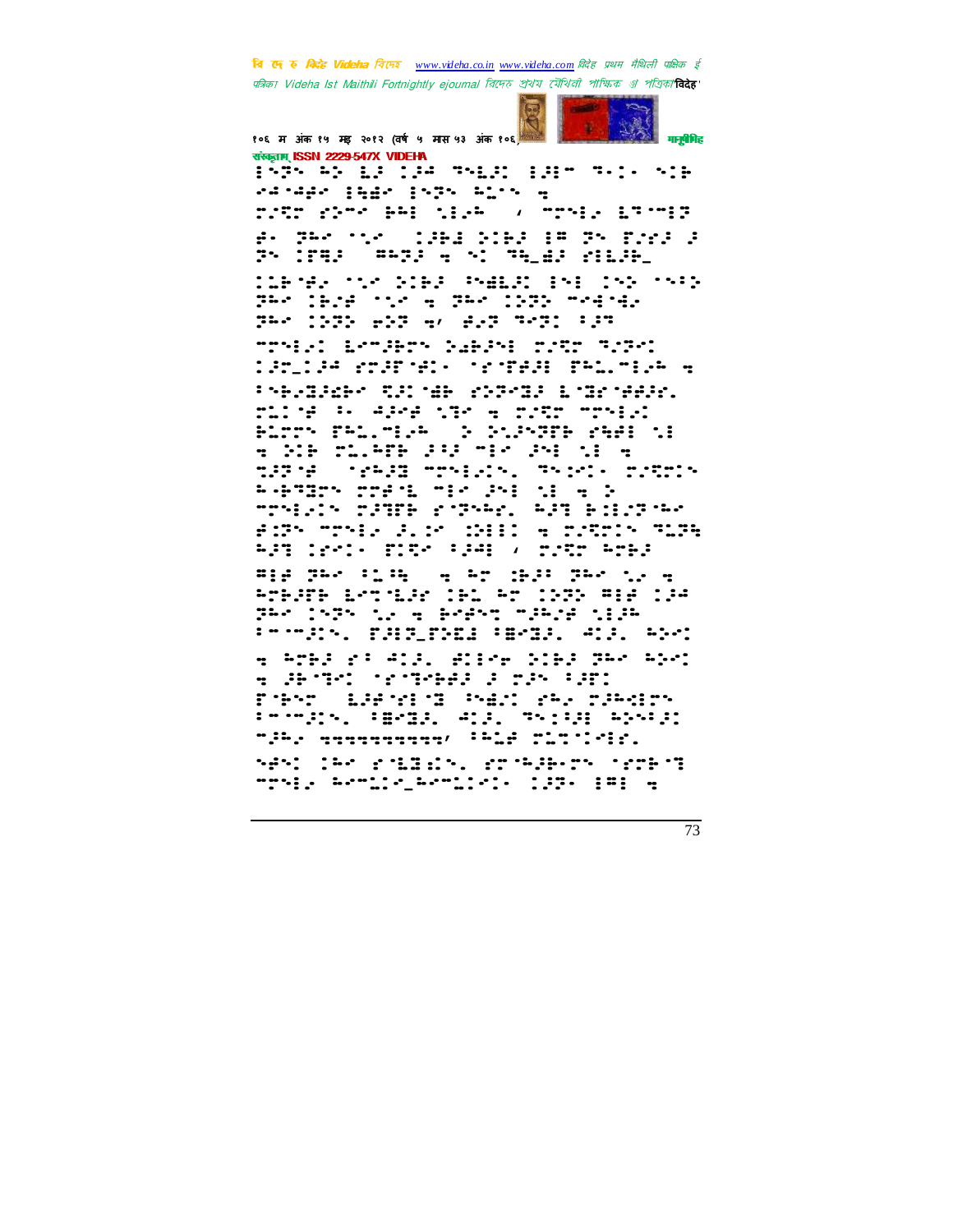

१०६ म अंक १५ मइ २०१२ (वष ५ मास ५३ अंक १०६) मानुषीिमह संस्कृतम् ISSN 2229-547X VIDEHA 1⣋!⢵⢷!/⢴⣚!⣙/**–**⣙/⢵21⢽⢳!⢾c! /700 /78 /2 FRS (201 ⣉⢼⢽⢾!⢸2!⣒!! ⢵!A⢳⣅⢾!⣁⣅!A⢼⢺c!b⢼⢳1⢾!⣁2!⣒!⣋⢼⣞⢷! ⢵⢷⢼!⣁⣅!⢹⢷!⣉⢼⢽⢾!⢸c!A1A⢼!22! ⢳2!⣒!⢵⢷⢼!b⢼⢳!/⣇⢼!22!⢹2-!  $^{\prime}$  . And the parameter  $^{\prime}$ **'**⢹⣈⣓!⢳!A⢼⢾E!A⣟⣝⢼E!⢺⢼E!A⣓⣔! 2!⢳!⢸!⢳⢼E!⣉⣅⢸!b⢽⢾!⣁⢴!⣒! POR INL RIDE STREET ⣝⣙⢼!⢸⣇!⢳!⢸!⢳⢼EE!⢳⣝⢵⢻!⢷A! ⣒**'**!! ⣋⢼⣞⢷!⢴!⣉⣇⢹!b2⢴E!⣁⣅!⢳A⢼! ⢳⣊⣉2⢼!A⣟⢵2!⣒!⢵!A⢼⢺2-!**'**1⣋!⢳⢳⢴!  $'$ ell'a in the tention time and ⢼!⣋⢼⣞⢷!⢹⢹⢴!!⣁⢴!⢳⢷⢼!A⣅⣔c!  $\mathbb{R}$  . All the control  $\mathbb{R}$  $\frac{1}{2}$   $\frac{1}{2}$   $\frac{1}{2}$   $\frac{1}{2}$   $\frac{1}{2}$   $\frac{1}{2}$   $\frac{1}{2}$   $\frac{1}{2}$   $\frac{1}{2}$   $\frac{1}{2}$   $\frac{1}{2}$   $\frac{1}{2}$   $\frac{1}{2}$   $\frac{1}{2}$   $\frac{1}{2}$   $\frac{1}{2}$   $\frac{1}{2}$   $\frac{1}{2}$   $\frac{1}{2}$   $\frac{1}{2}$   $\frac{1}{2}$   $\frac{1}{2}$   $\$ ₩rwer Were Werten (  $\frac{1}{2}$ ⣒!⢷⢵!⢾2⢶!⢽⢳!⢹A!⣒!! b2⢴!⢺!/⢽⢼!⣇⣏⣝!⢳2!!⣓⢽! 1⣋!⢼⣉b⢷⣝!b⢾!⣁2⢴⢳!⣒!⢳⢽⢵!2⢵! ⢳⢵⢾!⣁!⣒!⢾!⢽⣏⣚⣅⢷-!/⢾⣙⢷!  $\blacksquare$ A⢷⢼A⢷!⢹⣈c!A1⢾!⣁!⢺!⣅⣅⢷**–** A2⢼⣝!⣇bb⢼!⣃⢷!⢹⣝!A⢽!⢺⢼⢾! ⣁!⣒!/⢼2⢾⣅!⢺⢼⢽⣇⢷E!⢳⢵!⢳!⢸! ⢺⣅⣋!⢺⢼⢾!⣁⢴!⣒!⢻2**–**A⢻2E!Abb⢼! ⢳⢵!⢽⢴!2⢻⢼c!2⢻1⢾!⣁!⣒!⢼**–**! /⢼2⢾⣅!⣅⣅⢷**–**⣇2⢼E!⣁⢵⣋!⢹A⢼!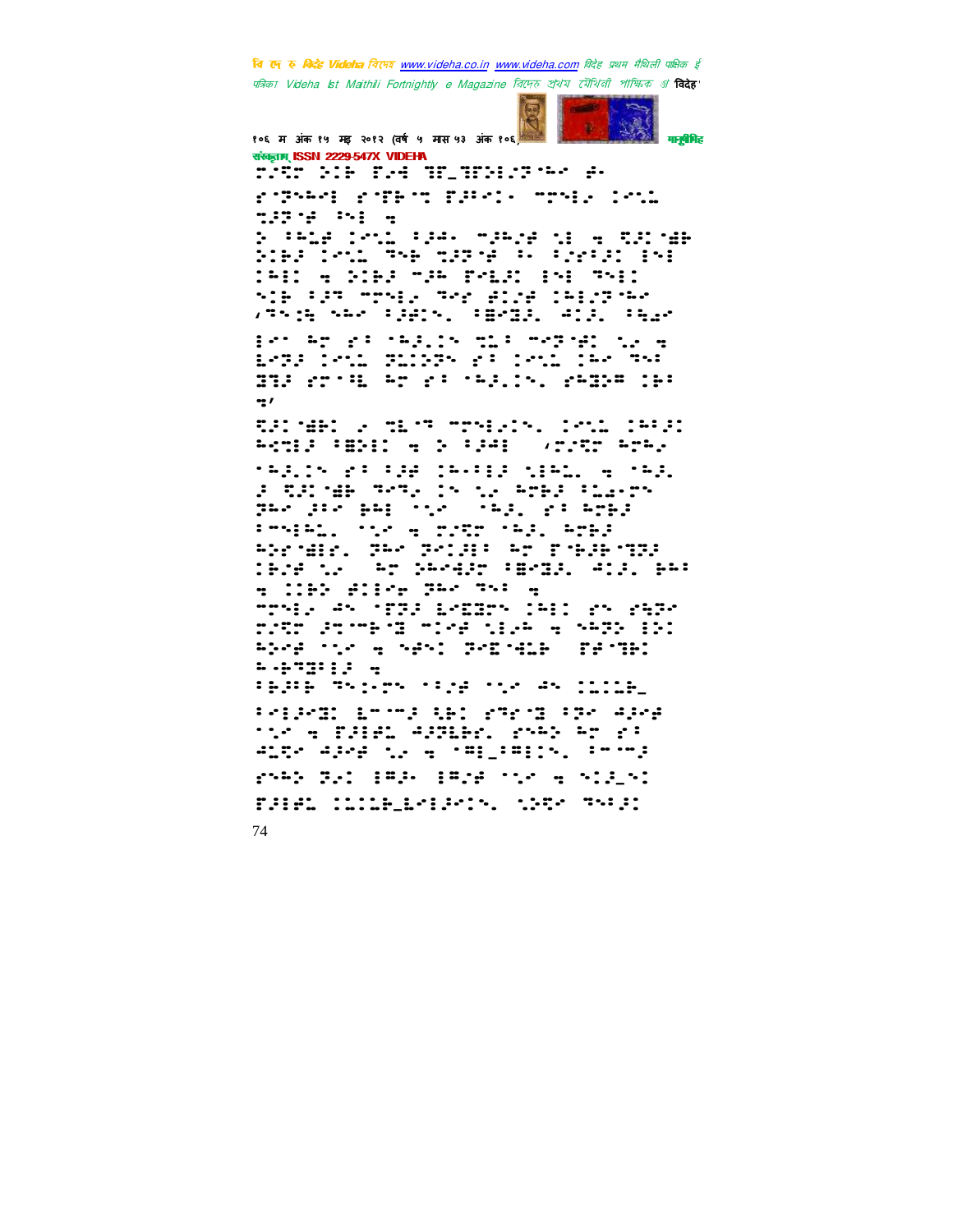वि एक रु क्रिटेड Videha विएम्ब www.videha.co.in www.videha.com विदेह प्रथम मैथिली पाक्षिक ई पत्रिका Videha Ist Maithili Fortnightly ejournal রিদেহ প্রথম মৌথিনী পাক্ষিক প্র পত্রিকা**বিदेह**'



संस्कृतम् ISSN 2229-547X VIDEHA 1: TI: 1251% (A): "12" + 246 MA 8 95 88 7 700 700 700 BRAN SAR BELAIN, 1958 TSA 2007. nith fibe 181.6 g d 1943 til het 12 til reef ryks DIA IN TRONG TO 4 IS OPTER ski robeniki rekor (za nr apa reents nonce pe pa 1955 ADS 203 193 FLATER AS 2035 1: 100 730 8. 7575 1: 0001 richt roman is gebot their in : 21178 700 700 100 100 711 720 **Source Construction 4 ::: :: : ::::::: ::::::::** Condidate, crima dan abie di g **TANKS OF MANUEL AND THE THE THE** 18:10 : - - : 0 : - : : 0 : 10 + 20 + 20 + Prond Thronomia Bid And A (TT reend winds from the Wil mi e rim : :ABI : ::::AB > ANCE NORTH APRIL PORTH PORTH M e S'Oland M es Sied man isi Bri tra e MISI nan Guin, San **TARTE SECOND REVIEW (RESERVE**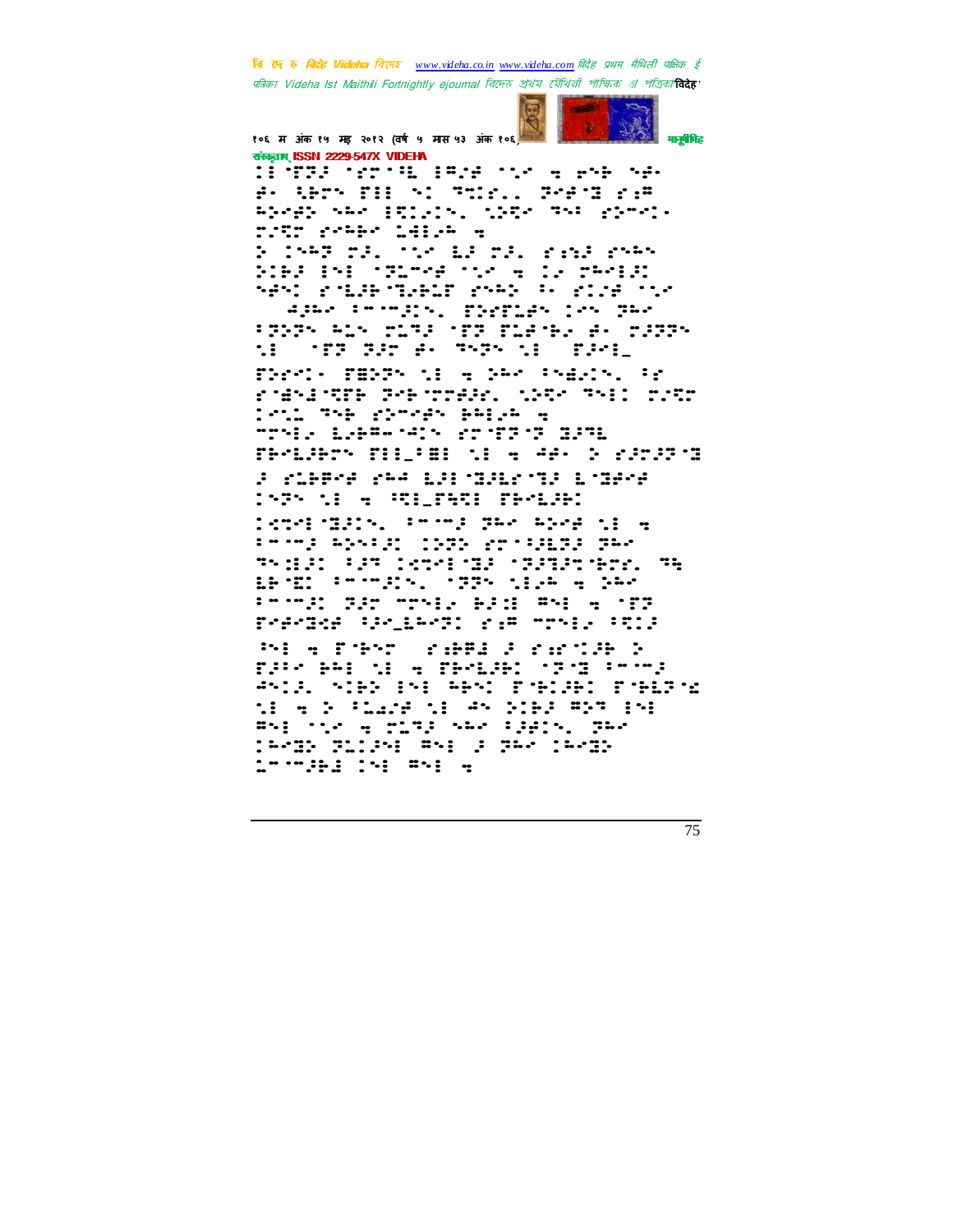

१०६ म अंक १५ मइ २०१२ (वर्ष ५ मास ५३ अंक १०६) संस्कृतम् ISSN 2229-547X VIDEHA

nig brog en op me en med n **SO PORT OF START OF THE PART OF A START OF A START OF A START OF A START OF A START OF A START OF A START OF A** PH : + : : eren mr: (r : : :

199199 Abrild, 1. Aniga algos rægen mind en stre the true skep so ply fire the par di e rroce condita partira. gro misk e djih mkristin BR PT WAL BE 4 MT COPE. 4721 2121911 2011 1011 1111 2112 Portil Color e

**THE TIMES FOR CHICK AN**  $\ddot{\phantom{a}}$ monists, only predicts and with well. the MIRE (STALE GREE DAG DIE AA) the form form to the fond Tib'H: PhA!! (Linier: :---:! 2020 13 radi : PL. Sai 112 a rith trees clared to rae gost mostats. chi gre par ba: n: 4 dib: **TENDED IN STRAIN SECTION** criast of the might motors on the sprach and the state compo RETHAN IRU WISC TOWN 100  $\cdots$   $\cdots$   $\cdots$   $\cdots$ FOR the Alm School Albia ran fact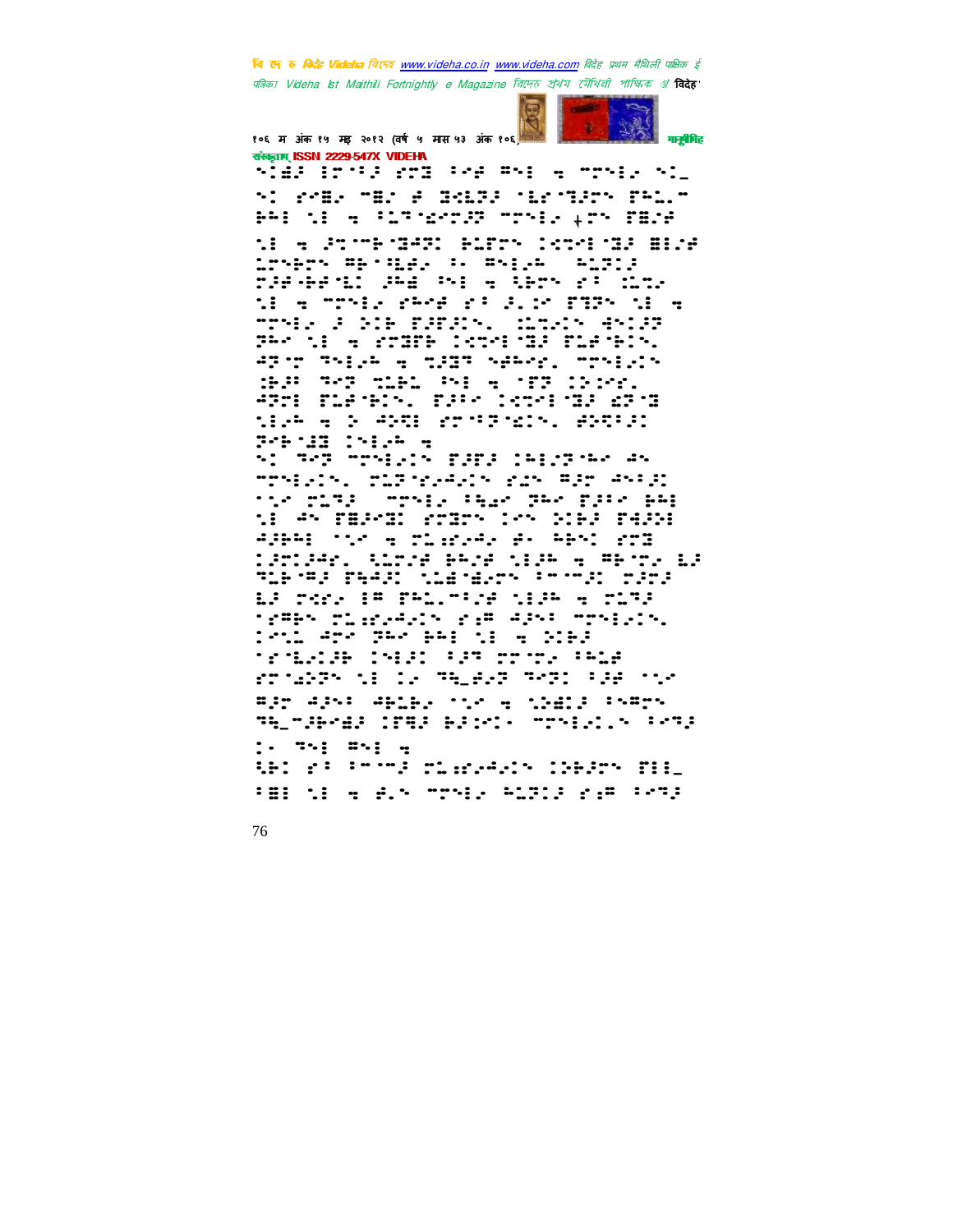बि एक रु *बिरोह Videha चिएक www.videha.co.in www.videha.com विदेह प्रथम मैथिली पाक्षिक ई* पत्रिका Videha Ist Maithili Fortnightly ejournal রিদেহ প্রথম মৌথিনী পাক্ষিক প্র পত্রিকা**বিदेह**'



१०६ म अंक १५ मइ २०१२ (वर्ष ५ मास ५३ अंक १०६) संस्कृतम् ISSN 2229-547X VIDEHA

**The The Side of Boy Mine 223 BOST TOO CHI U B SOO** ruus mesu u egement ne da brouw de comp MORE THAN THE TOWN TO SALE IN :A:::4/ : ::: ::: :: ::/ ::/ :A::A + n uar on e pe s'or con Process the characters and constant mare write ber, bur synt a His contrett and a contrett didire sta ekon sole diski 1877ko presente de les ser ist the same constant of the second control of the second second second second second second second second second e biek ne e filer (eti (Ar AA) chi mendemokratika menderi seba this car proprieting the second second to the conduct de dr bo flie fliesels (el ne par *l'ag* pe halle. models, fill street fallows, a u vedinas centra Be an 1979 Mikindari (263 Milanete)<br>Giber, Sif (6 Fni Sie a 1912 Gibe **: ::: ::: ::::: .::: .::: ::** ness ee e concon : pepe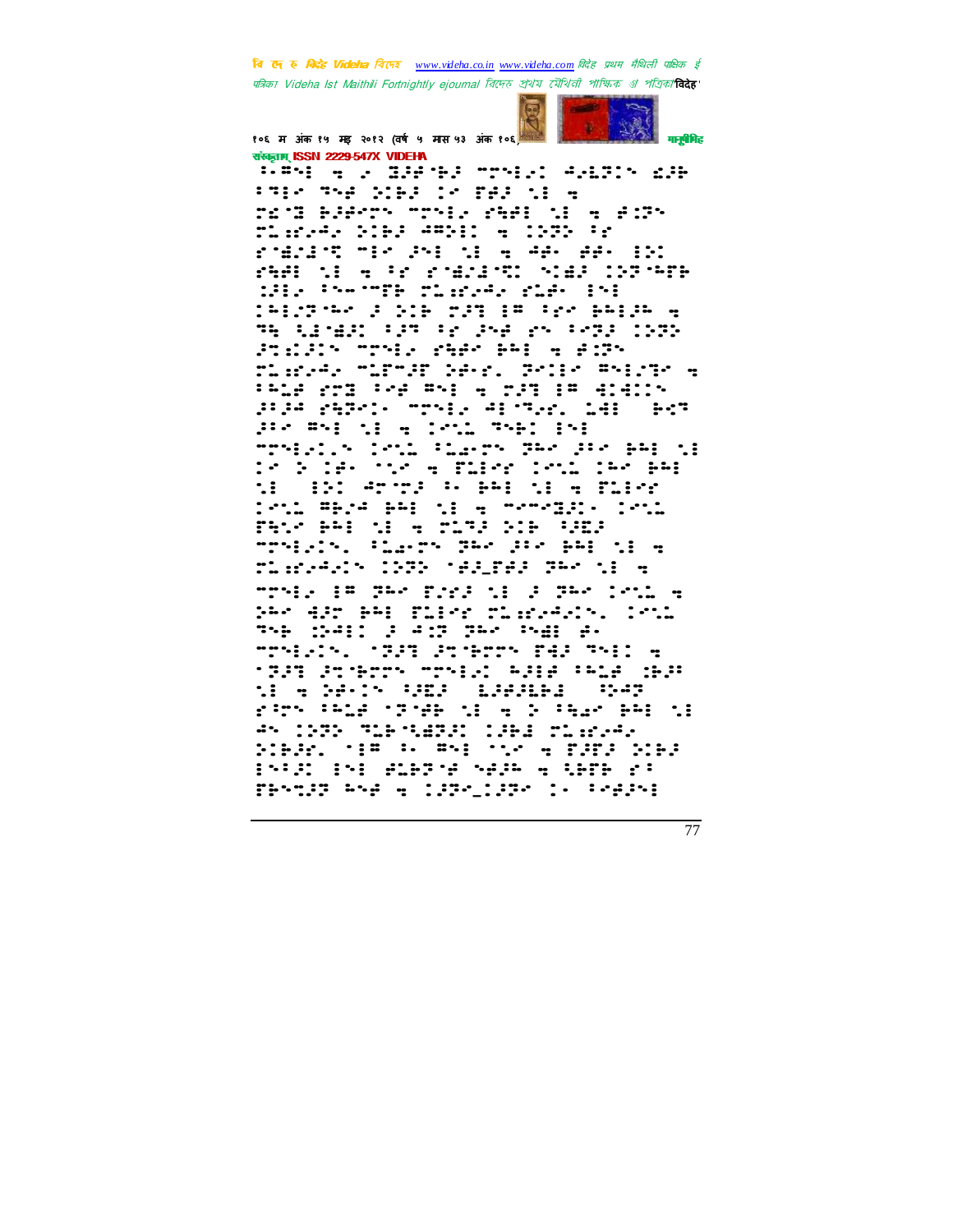

संस्कृतम् ISSN 2229-547X VIDEHA the charge of the control. **BA: \: + \A:\\ !!r !B, !!!; }W. STORY BREE STORY BROOK AS A SASTLANDS TAP 11 m** 8. 1989 2.517 782 7.8 10 1: Mar there we have the control of the control of the control of the control of the control of the control of the co M VIMP ORE S. AWREN CRES part, guede, har it you spai #102 'TTP :# 02:100 00000 0. there is a control

<u> ""li v v v di di li di "li" (</u> Book de the sight of the paper ti this ward that fitted a

**.727 25.62 1247 216 12.456 766** -19. 11:31. -11. -11. : 4 Brazini (2001) 22 Supr 228 Supr 834 1 - 2750, 2250, 236 11 - 201

second a specific me more to the age andre the 10. BA: 113 IT.: 17 1163 IAL8

redig to a though more model to THEY CHE CHE CO + 194 BISER.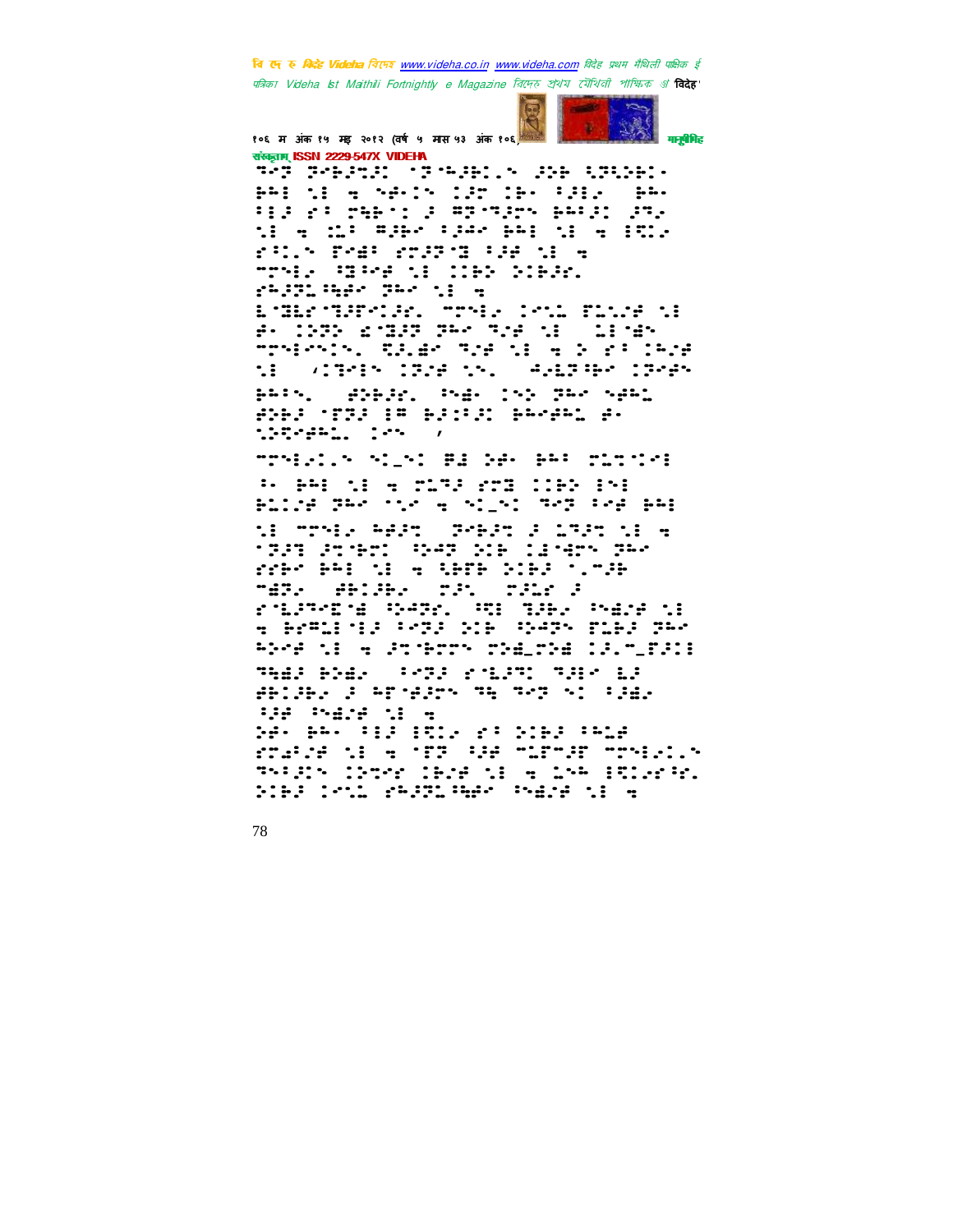वि एक रु क्रिटेड Videha विएम्ब www.videha.co.in www.videha.com विदेह प्रथम मैथिली पाक्षिक ई पत्रिका Videha Ist Maithili Fortnightly ejournal রিদেহ প্রথম মৌথিনী পাক্ষিক প্রা পত্রিকা**'বিदेह**'



१०६ म अंक १५ मइ २०१२ (वर्ष ५ मास ५३ अंक १०६) मानुबैमिह संस्कृतम् ISSN 2229-547X VIDEHA Stirk per terse tright. par pro par tron 1000 Abbr: regrigeer FJc 1631: #ri **B The Borton: Coull B TIME & IS IN 1996 PIRE BOAR** 1939 Stipper BACK (9000-900-100-000 122 | 1222 | 1222 | 1222 | 1222 | 1222 | 1222 | 1222 | 1222 | 1222 | 1222 | 1222 | 1222 | 1222 | 122 **FASE: 4 TEMPE CONTROLLER TAP (SEE)** : Prospect Posed Auto (22 rddir yw na hen byn: 4 todd. this: Said State of Alton Sec th: 1929 251022 251022 1922 42 ge syggere e gyfangolystigg (py By: THI TANST-02 122 1807 2010 rde skriftlæ (sil e , wrain rann i raaneen in WHE INTERNATION OF THE STATE OF THE SERIES OF THE SERIES OF THE SERIES OF THE SERIES OF THE SERIES OF THE SERIES OF THE SERIES OF THE SERIES OF THE SERIES OF THE SERIES OF THE SERIES OF THE SERIES OF THE SERIES OF THE SERI gostorist in ge goe u be Presid waters & die eer doe te the plicerer write trender Post of a allows (PP Polys

rado da Peca rado e Press suprimited to a point from Rala make tas gara na Aliyo ya tas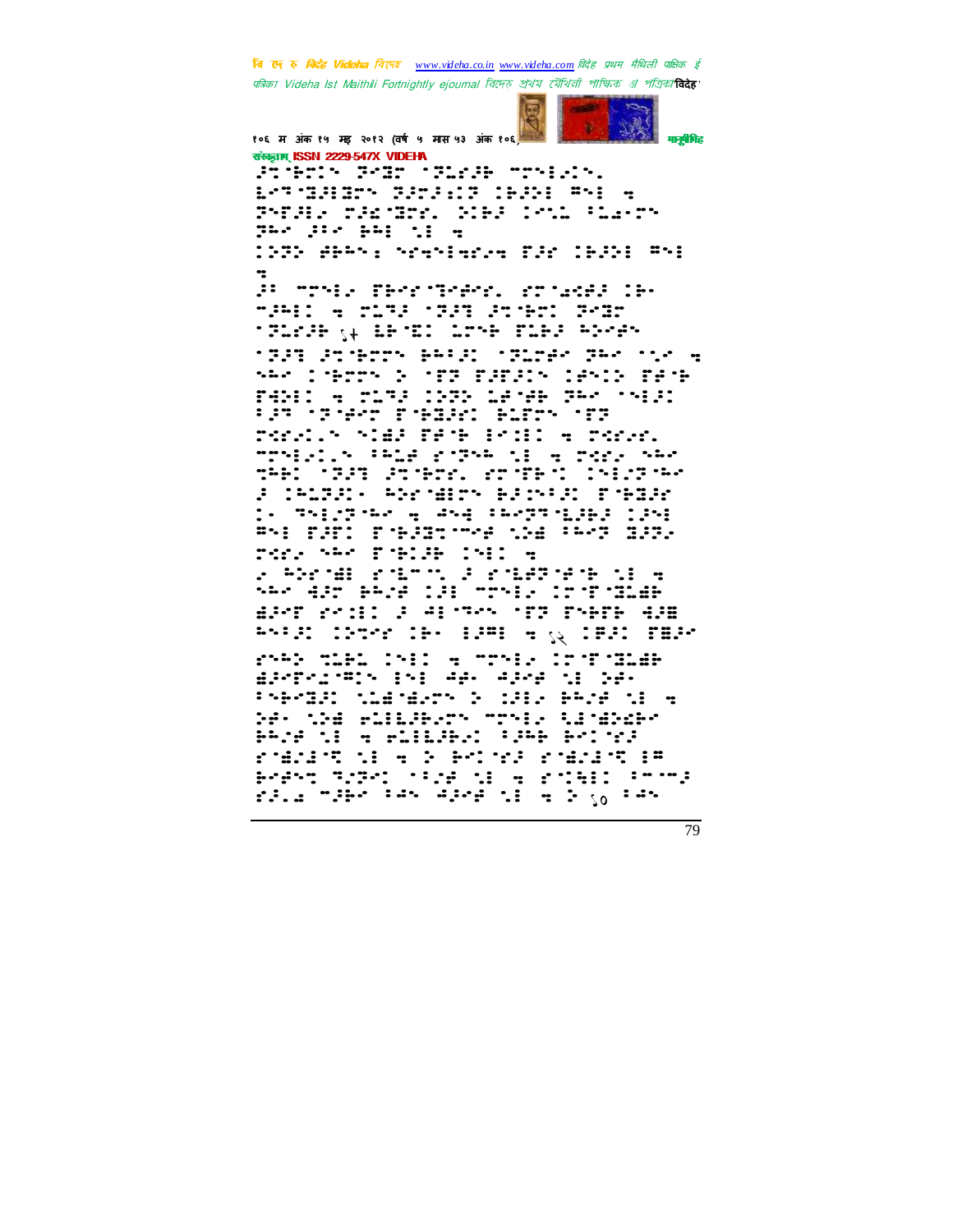

१०६ म अंक १५ मइ २०१२ (वर्ष ५ मास ५३ अंक १०६) संस्कृतम् ISSN 2229-547X VIDEHA

ruum.n crem on a mondern manual de la problème de la proposa de l'angle **FASH 1: 4** 

Brent School Marty (ASC) 4 Brent **The LIP Concern Community of Service** <u> :: Marie Monda Goode dielend</u> By: 4 dibydiby & Braydis (PP (ra)

nigher ago: englosoicher e : 13. britt (20.000 1650 860 861 tify a 2 style: Polk (1229–1124) a<br>Storpe Sign Scotter, Sorre Ch 1.80 m radiki delki srniv bobnor. track personnels en Person 1400 BMP CONT UPBD 19 care ba: "Pro Grene And nar crenor prest control concerned to ndr Elid'es (Al Laesa ad the to Ship and file is and

 $\ddot{ }$ 

pas. <u>World Theody (1992, 1992, Two Single</u> ta a mini (mini 1922) na si Gob and the state **ALTIDE SEC.**  $\ddotsc$ tethe. S West Modelle J pre arad Ancients that substance ar grond this was heart the same 87. T. L. M. M. S. C. C. T. M. M. S. C. <u> 2008: 2010: 2010: 2010: 2011: 2011: 2011: 2011: 2011: 2011: 2011: 2011: 2011: 2011: 2011: 2011: 2011: 2011: 2</u>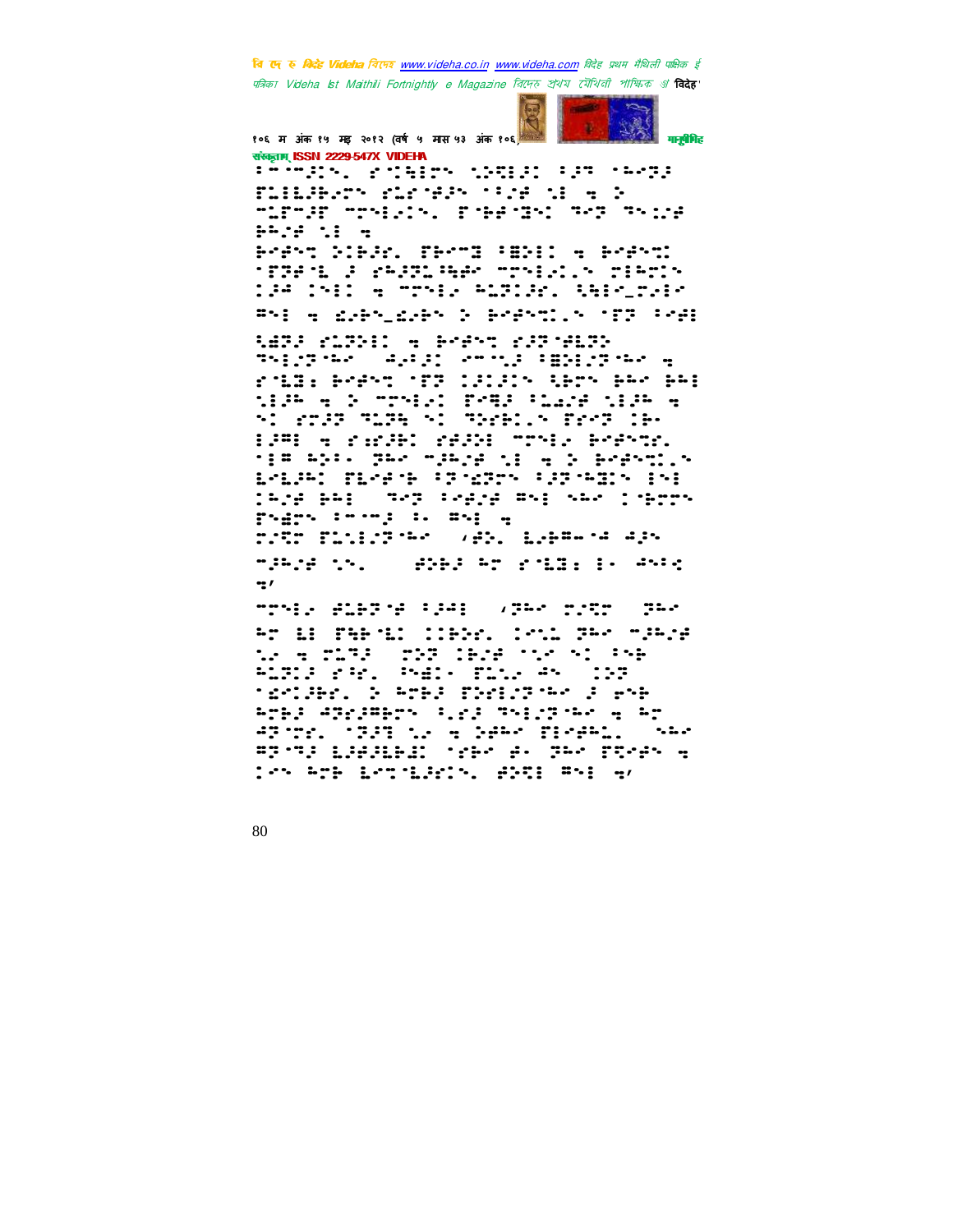वि एक रु क्रिटेड Videha विएम्ब www.videha.co.in www.videha.com विदेह प्रथम मैथिली पाक्षिक ई पत्रिका Videha Ist Maithili Fortnightly ejournal রিদেহ প্রথম মৌথিনী পাক্ষিক প্রা পত্রিকা**'বিदेह**'



१०६ म अंक १५ मइ २०१२ (वर्ष ५ मास ५३ अंक १०६) संस्कृतम् ISSN 2229-547X VIDEHA **WAS STRIPS TO BE IN THE**  $\sim$   $\sim$   $\approx$ uner biel 'tæl fææl føl de. the think the controlled the controlled and controlled and controlled and controlled and controlled and controlled and controlled and controlled and controlled and controlled and controlled and controlled and controlled an <u> 1919 : 84 , 26000 : 200</u> Ben Bens o mi e no noise. Stirr BenBl. B. TS TB'S Thi World, Horawi, 4 World Camir par thought is a company interp World, radio our sysk burgron de 10 rbeze: backal, 1: 2021.0000 -1013 par and bandar en rotr ble rot skibister a toljek :0012 0005 0000000 00 jagyzek (as : ssp ys : ssp sak The Ten. (Ally ITI () **SACTOS THE ATSS IN BAR 4 AT 143.** nn Cele Pern, Willee et rang chappy proprieto 13 MB **Roman Roman Books (1980)** 1000 COM 10 - 2000 COM thing child childed befor monier, Pells (nighter 4) <u> 2000 - 2000 - 2000 - 2000 - 2000 - 2000 - 2000 - 2000 - 2000 - 2000 - 2000 - 2000 - 2000 - 2000 - 2000 - 200</u> triBATS BOB, SHIPSE 4 200  $\mathbf{a} \cdot \mathbf{b} = \mathbf{b}$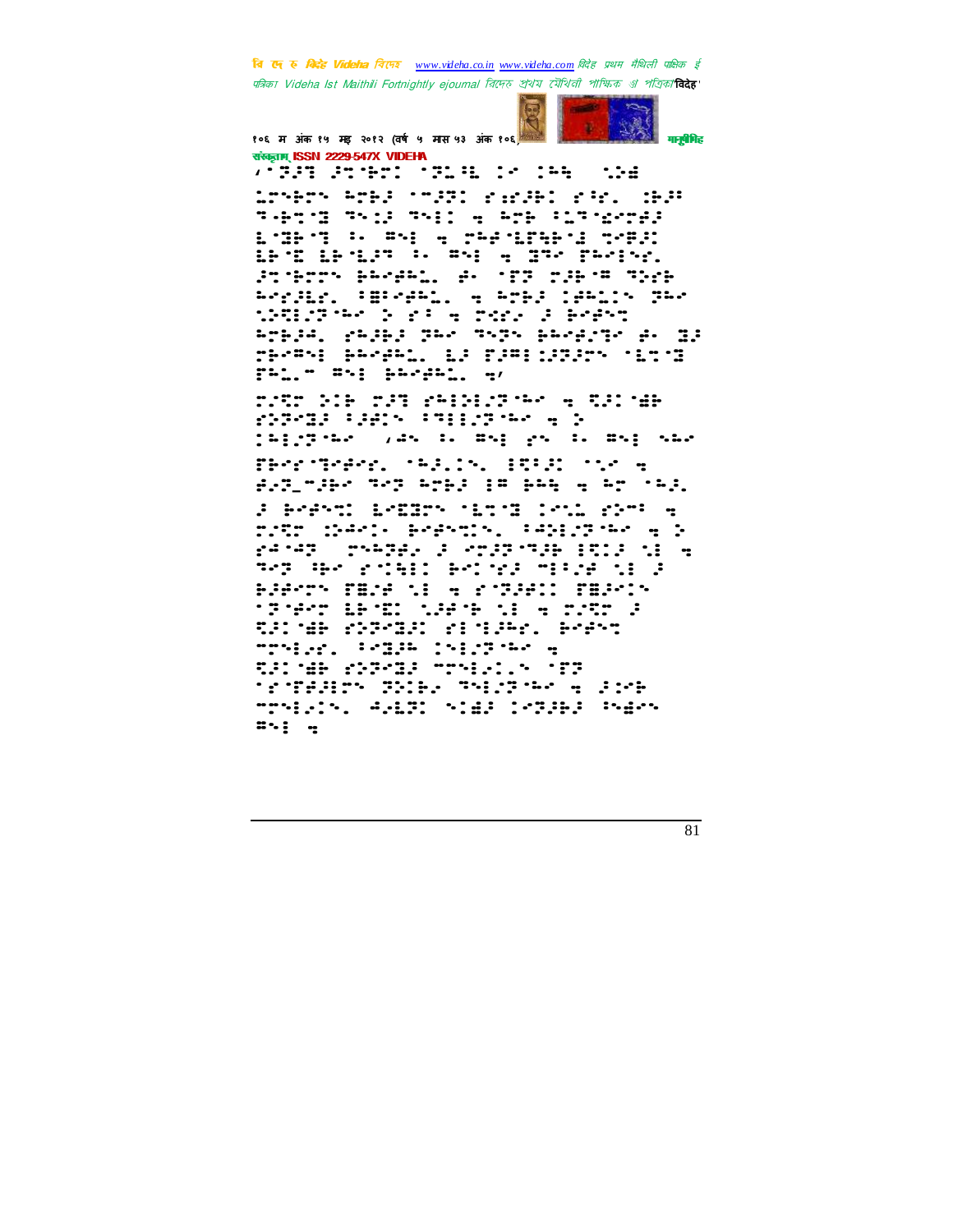

१०६ म अंक १५ मइ २०१२ (वर्ष ५ मास ५३ अंक १०६ मानुबेमिह संस्कृतम् ISSN 2229-547X VIDEHA *:* : :::: ::: :::::: **THE SALE**  $\ddot{\phantom{a}}$ **:::::::::::::::** t.m. the state of the second state and : sp she gir gs (philip : : :, phi liga tyeper crep neg **TOTAL TOO AS AND SUCH AND SALE** FMB PARAGE you out that the first 899 893 12 95 12 82 822  $\mathbf{r}$ : inde d'orre milje para dele c rn fert bnoar bath a fheoraíoca "'o de sikt de reken tkirk (eke re reported to store pagas pre sy ga ta an ga shi wa wa restal en pengin di sa en ri se un pays mur sign cua parro **PORT OF THE REAL PROPERTY OF THE REAL PROPERTY** bi Hi A br dho con a cho **TI 2000 BATH TITLE STATE OF STATE** timent non, and, when name one Dens aw are web e, may PHONE 1, THE 178 12.154 APP We are will model to make the **SOUTH THE PROVING I HOME AND** rings operator as rings and lange mares bay the carp ps prab ./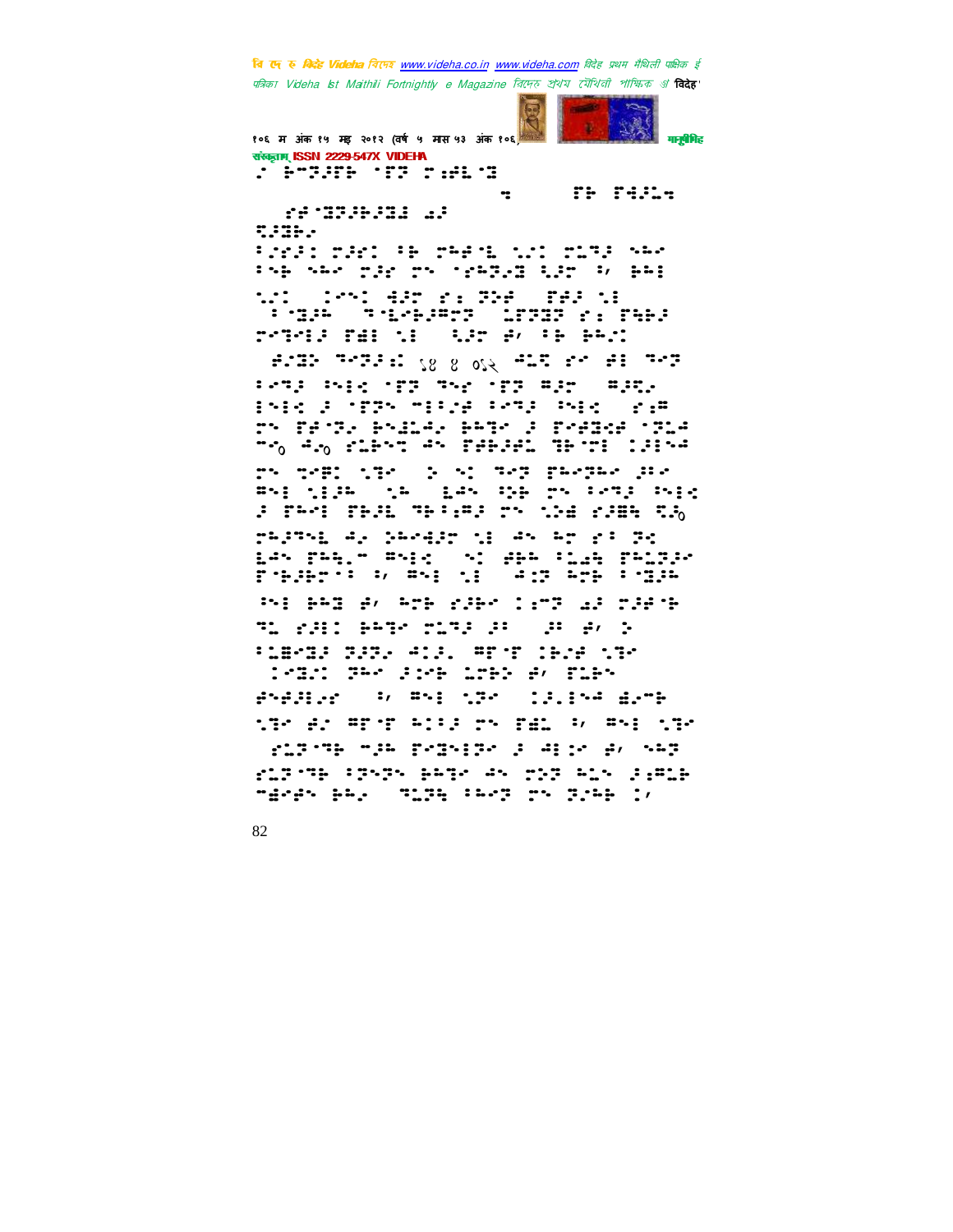वि एक रु क्रिटेड Videha विएम्ब www.videha.co.in www.videha.com विदेह प्रथम मैथिली पाक्षिक ई पत्रिका Videha Ist Maithili Fortnightly ejournal রিদেহ প্রথম মৌথিনী পাক্ষিক প্রা পত্রিকা**'বিदेह**'



संस्कृतम् ISSN 2229-547X VIDEHA as program ( ) par program and carp the book por gus to: (e prop **Production of the Constitution of the Action of the Action of the Action of the Action of the Action 1954 This 1962**  $\mathbb{R}^{n+1}$  .  $\mathbb{R}^{n+1}$  $\mathbb{R}^2$  is the set of  $\mathbb{R}^2$ **Arthur SACE SWORK COMPANY READS**  $\ddot{\cdot}$  :  $\cdots$ reum blied der dar ti sponde por la de al algon (181 as **Trade and the control of the second state** <u> 1960 - 1970 - 1980 - 1980 - 1990 - 1990 - 1990 - 1990 - 1990 - 1990 - 1990 - 1990 - 1990 - 1990 - 1990 - 199</u> ndur, ('s posit lo diffurit sp 45 Polis Gad Ara 202 (001000 PS 400 APRIL 100 100 2110 APRIL raines rachs e, mud (sale ), today and and the control there - ::: :: !!! "\::: :!'!!" **PAR 733 Side as began the country** FOR APPENDANCE PROPERTY AND REA FATH TH CHTH BAS **Artib that:** anger beskieden spale (prijs<sup>te</sup>ng **17410 2 AND: 200140 TIMP 722** an eleccional col :5: 05, 0, 03505 (Beded3e) 3246 25 ry tyrin Altred (11 dr 151 d) . THIM WI **CALTS . 42.1 : 226**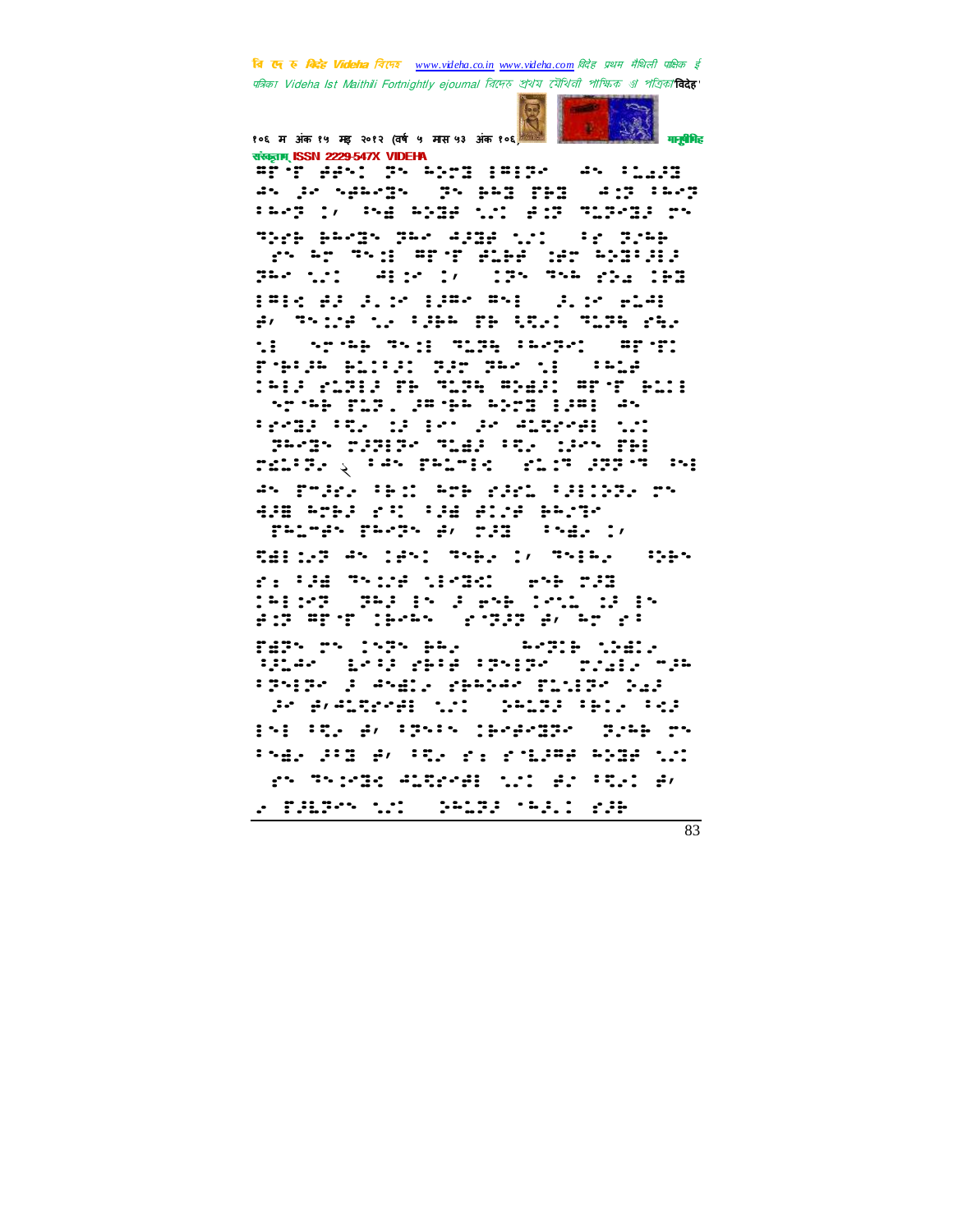

संस्कृतम् ISSN 2229-547X VIDEHA chivag an bua gosa cova do con  $5, 1314, 183$ an biling in the si  $15.522$ an talendi dal tean igua and which had to cann with a sin **STACKS** concrete da recone de tr WE PHILE TR WHE rall?, s. A:r Anix A, B:rd: rn for the graph #5: you in left 4. part the richtraches their pondr PYPE COSTRA LORS SPACE AF Again a, swo psach: in:: sire: *<u>ran : animi ani</u>* **SAR BOOTS SO PORT PRESENT** par bi ne sende bon d, eg  $\sqrt{0}$  sit THATH LILE streams, and  $\sqrt{10}$ BR PLACE BERG IN STYLEND 88 XXX POSSE PRODUCED WAS and the most conduct to the state of the **PAL - By: 1:2 (SLA 2008) 20080222** 4, red in the use of I heman ri ri dh' ne Promis SiP (nemb **AND BEAT PERSONS AND STATE** row the thus a we rence the those rooms and the the pagg pagalgu leong lapang aga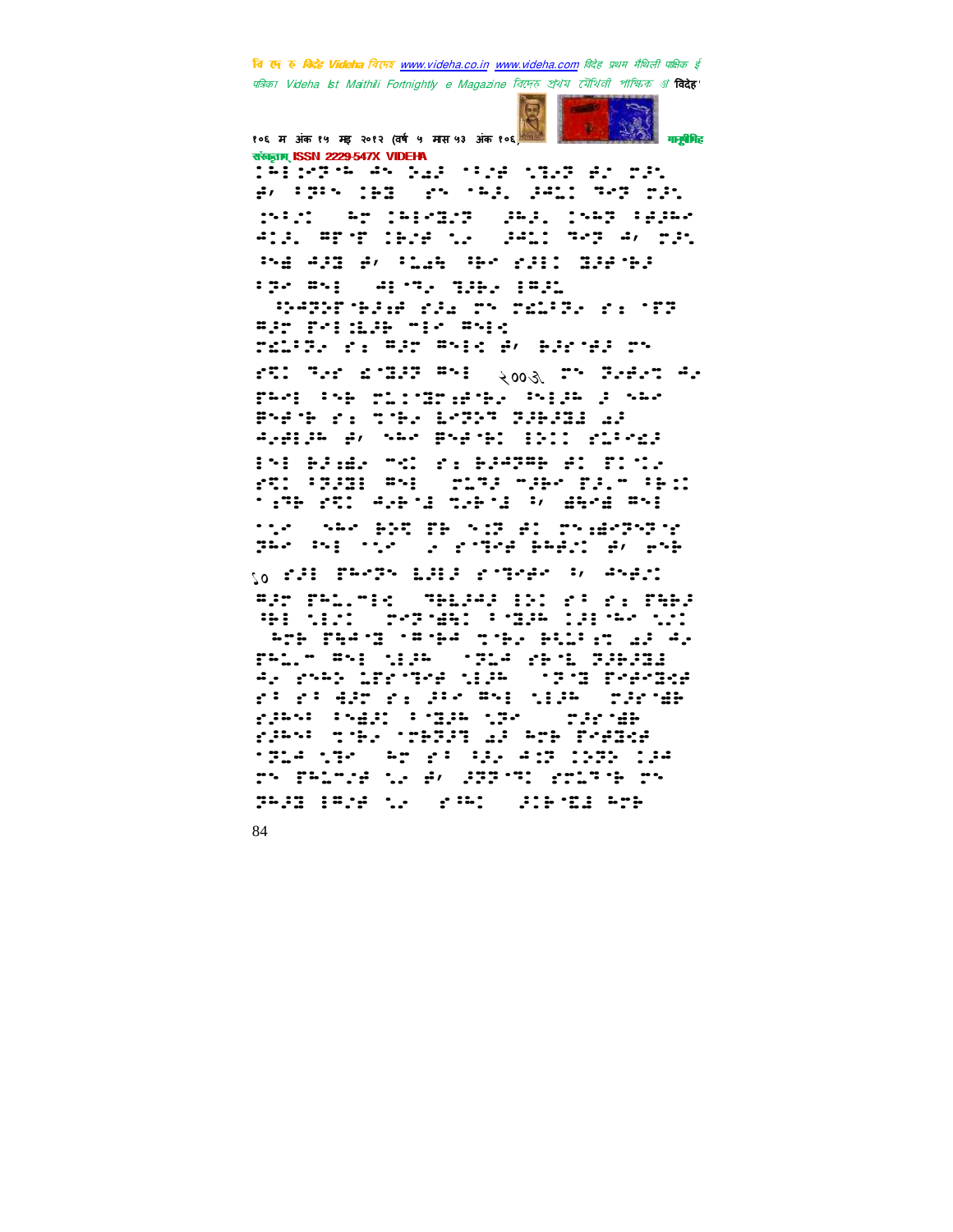**बि एक रु** *बिर्दह Videha विए***नर** www.videha.co.in www.videha.com विदेह प्रथम मैथिली पाक्षिक ई पत्रिका Videha Ist Maithili Fortnightly ejournal রিদেহ প্রথম মৌথিনী পাক্ষিক প্রা পত্রিকা**'বিदेह**'



१०६ म अंक १५ मइ २०१२ (वर्ष ५ मास ५३ अंक १०६) संस्कृतम् ISSN 2229-547X VIDEHA

19879 BRIS 100 1 2 2 2 2 2 2 2 2 2 2 2 2 2 2 the man state besides and whe tethe dime er mont ine brek partige the first physical media **PARAGE COOPER, SAL TO SOME TIP 100** 

:2: e e e men :/ 2: 200 - 200 - 1 200 '2 '22' : 22' : 22' : 22 '22' :

 $2.44 \cdot 10^{-1}$ **THREE SEARCH SEARCH** #, 703 13000 F102313 4.4300 110

ne ry et lir Alve Ayle (nel Alr **Print : #4: 12: : 142 Tri TP: T** ROBER T& WEBS ARE BREEK FOR **TOO THE MODEL OF STREET TO THE STREET OF STREET IS AND IT IS AND IT IS AND IT IS AND IT IS AND IT IS AND IT IS** tere tirt (most somer a chaper 198 247 762 1/ 211 1 2825 21 122 185 Huster Bol 1996 HR1 re: **TAN PRODUCT START CONTROL** <u> 1: Tirtis I isla 19 50 - 1</u>

ESTABLE STORE AND THE SALE OF THE SEC s dynastra: "A: PA: to: dia ry

reak 198 - 198 100 100 :00100 191 :: 010100 1, 001 121 <u> 1989: 1989: 1989: 1989: 1989: 1989: 1989: 1989: 1989: 1989: 1989: 1989: 1989: 1989: 1989: 1989: 1989: 1989: </u>

 $\mathbf{L}$  and  $\mathbf{L}$  and  $\mathbf{L}$ 

85

did. Park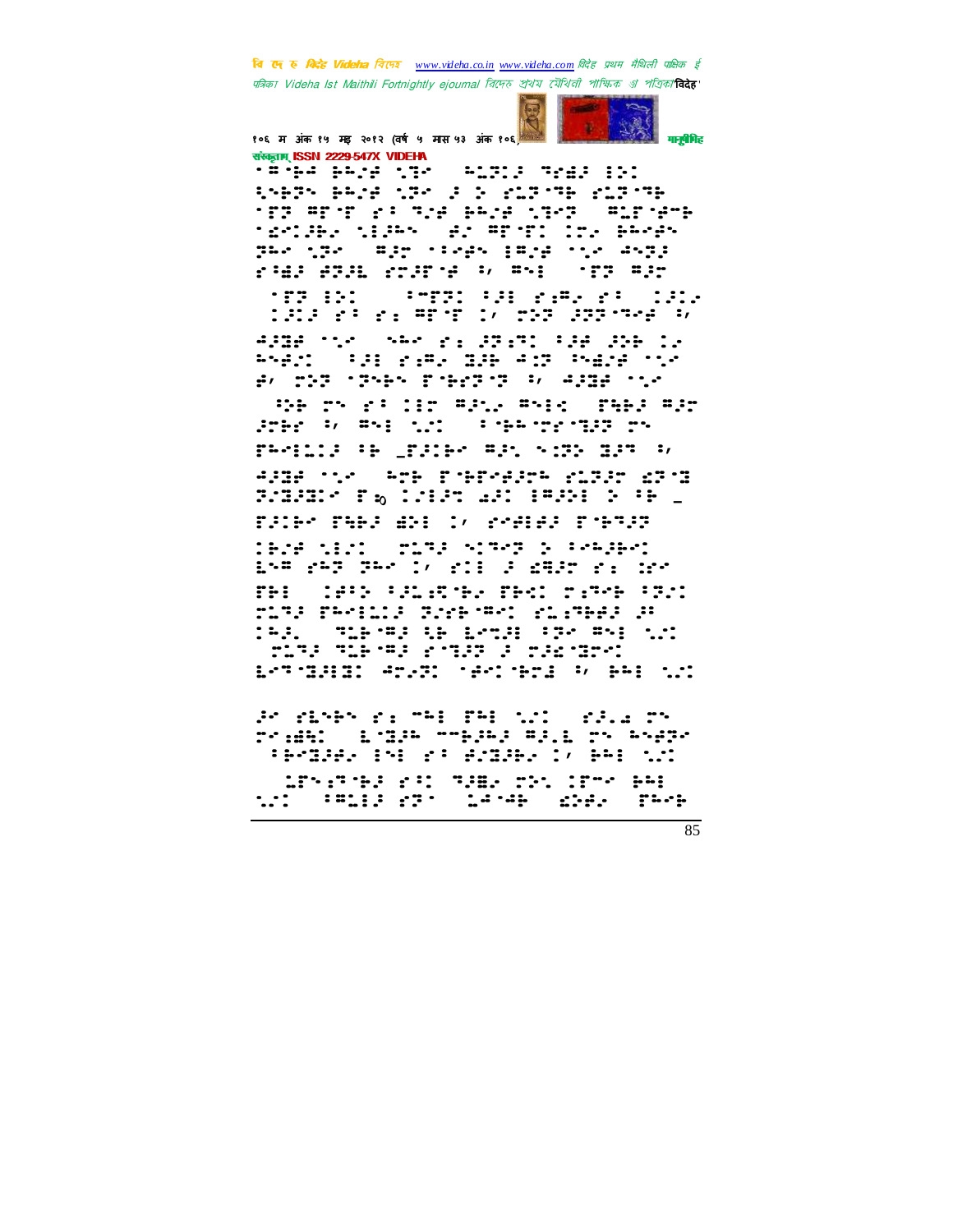

१०६ म अंक १५ मइ २०१२ (वर्ष ५ मास ५३ अंक १०६) संस्कृतम् ISSN 2229-547X VIDEHA

<u> Bir nish pe pal</u>ure sai (si ry nakon a durk di broad. Alguno tag bath b, Bri 8:00 rest:

renne renne rakever grote **NOR TERM PROGRESSION CONTROL** r ha thu the coll. HI this **SEARE FINE PROFESS SPARE** Artif Nil r: 16 mi andle r: "12 13' 131' the constant the second constant of the second second second second second second second second second second s senger borge som et großpom un **TORT A ROUGE TO THE R** 

this work was on the case of the seate the art of shidraphone are and **WE THE MALL ASTANDED AT 1207** PrProject Prise Prigo LAN Baar ()

137 1327 1128 121 124381 12138 the room and the seconds  $\therefore$   $\therefore$   $\therefore$ 

**SMOOT IN THE SECOND RESERVED IN THE SECOND RESIDENT IN THE SECOND RESIDENT IN THE SECOND RESIDENCE IN THE SECOND RE** tist #, rowser recommon mode  $\ddots$ Roller er (Pedica Brigge **...** :::1: 1:: 1:: 1 BASE SEST 80 190 200 200 190 200 200 200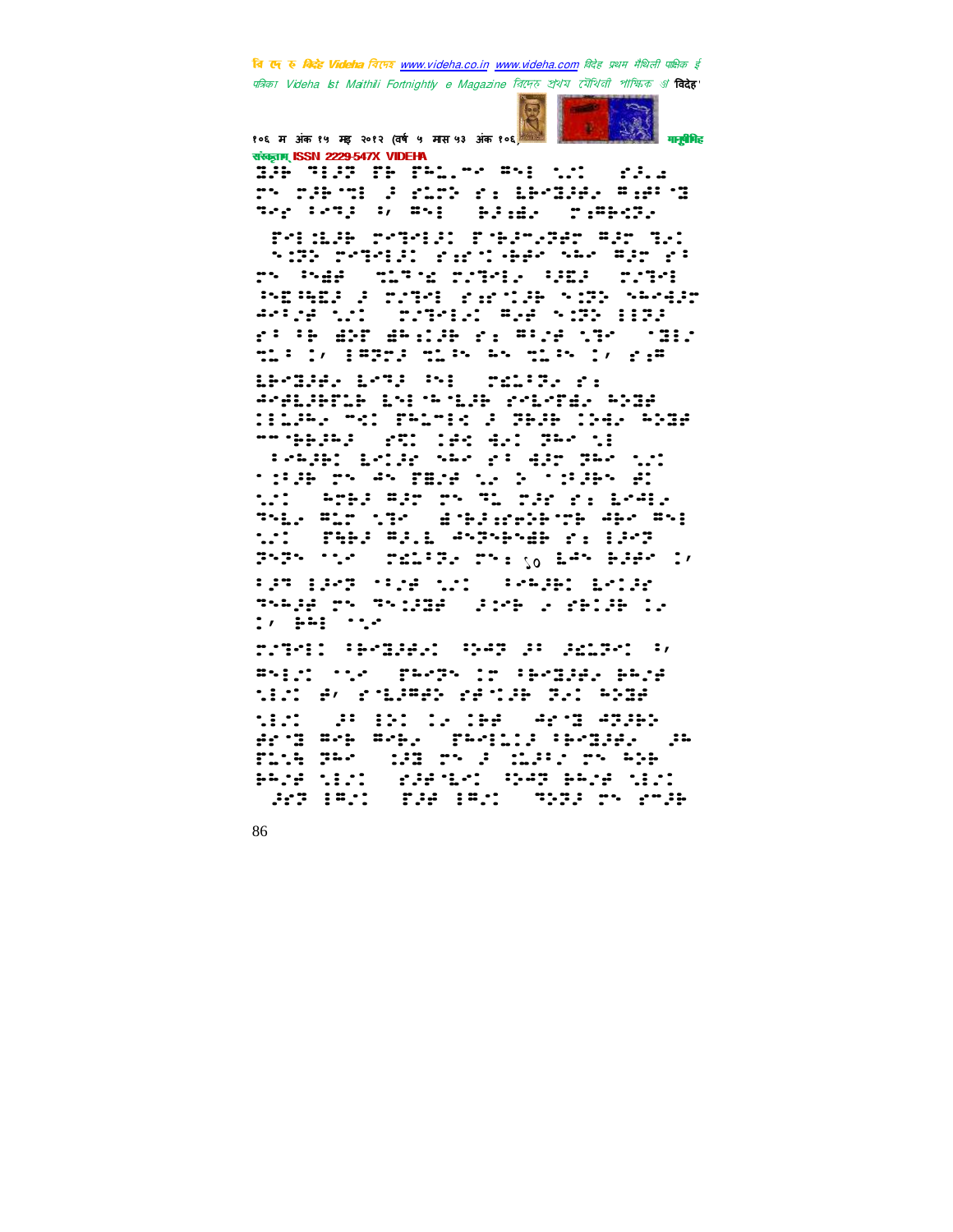वि एक रु क्रिटेड Videha विएम्ब www.videha.co.in www.videha.com विदेह प्रथम मैथिली पाक्षिक ई पत्रिका Videha Ist Maithili Fortnightly ejournal রিদেহ প্রথম মৌথিনী পাক্ষিক প্রা পত্রিকা**বিदेह**'

१०६ म अंक १५ मइ २०१२ (वर्ष ५ मास ५३ अंक १०६) मानुबेमिह संस्कृतम् ISSN 2229-547X VIDEHA **MARSH PRES SERVICE SERVICE**  $: 2: 1$ <u> 1918 - 1918 - 1918 - 1928 - 1928 - 1928 - 1928 - 1928 - 1928 - 1928 - 1928 - 1928 - 1928 - 1928 - 1928 - 19</u> Professional Card Soft  $2247.251$  $\mathbf{a}$  :  $\mathbf{b}$  :  $\mathbf{b}$ de se prove did . . . s: The rifferment weight #PP: PWP IPD KATIBA PPD **COMPASSED** 8212 The A1M S, T.C : 1826 The WORKST 1758 PSP 30 21 30 8 7 808 de l'estimativa de permette The rolling over the rolling encode  $\ddotsc$ Thelix Thelexical Company of  $\frac{1}{20}$  - $^{2/3}$  i.ph.it I' i.e.  $^{40}$  -4 $^{9}$  i.ph.it **: 2000 : 000 : 000 : 000 : 000 : 000 : 000 : 000 : 000 : 000 : 000 : 000 : 000 : 000 : 000 : 000 : 000 : 000 :** : :::: :, ::: ::: :: :::: :: :: right: The 1181 bhid is: **AND 1989** the site of the the The Car St **FROM BOOT PROTOCOL STATEMENT** per sign na pin msi (brone s :/ Alas mix mail (MA-75 Ara) 2: **B:r ry BA:: 44 | 12:6 | 14:2: | 1:7** : p. 2000 : 1000 : 1000 : 1000 : 1000 : 1000 : 1000 : 1000 : 1000 : 1000 : 1000 : 1000 : 1000 : 1000 : 1000 : ://:2008/10/100/2100/2008/10/10/1000000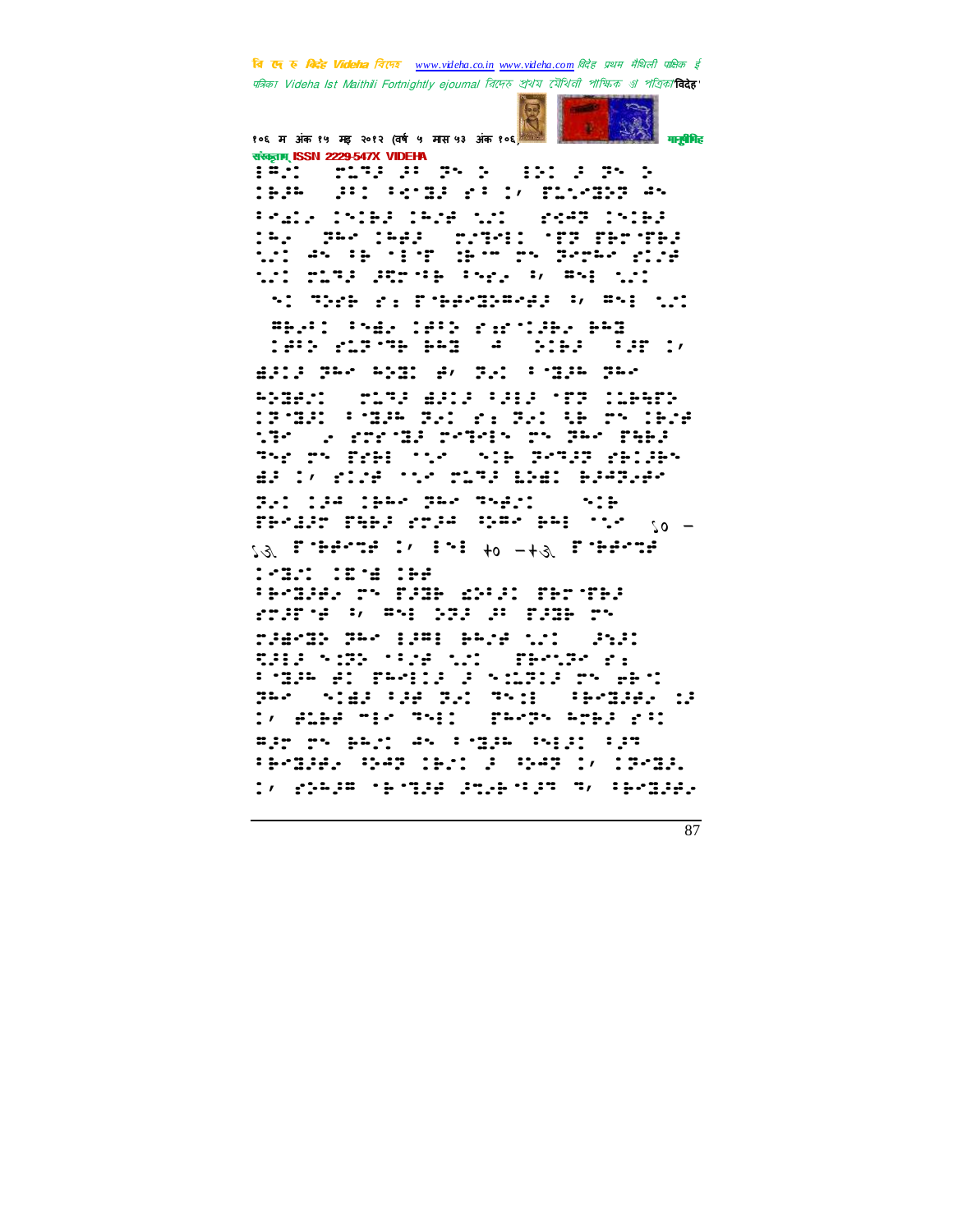**Service** × १०६ म अंक १५ मइ २०१२ (वर्ष ५ मास ५३ अंक १०६) मानुबेगिह संस्कृतम् ISSN 2229-547X VIDEHA  $p^2$ ,  $p^2$  and  $p^2$  and  $p^2$  and  $p^2$  and  $p^2$  and  $p^2$  and  $p^2$  and  $p^2$  and  $p^2$ gent anglis BRIGGED TREAT AND PROSP FORESTS SEARCH SALES SECTION gost in mer men het als men mer content class the new co **137 MAR MER WERE THE COUNTY : ": :: ": ::::: ": :::: ::::::**  $2+1.084$   $0\%$   $-1.444$   $-1.444$   $0.84$   $0.06$ als, and density and asign the 48:1 157.78.1 747.15 1.1 181  $\left\{ \begin{array}{ccc} 0 & 0 & 0 \\ 0 & 0 & 0 \end{array} \right\}$  , where  $\left\{ \begin{array}{ccc} 0 & 0 & 0 \\ 0 & 0 & 0 \end{array} \right\}$  , where ART PAINS TELTS IS ENDS E BR BROB SE COVERA PERSONAL **: Will So Birds (S)** (2011) (201 nenga pro den voz (1919) (2020)<br>Serg den sroag (1929) politik 2000 - 1000 - 1000 - 1000 - 1000 - 1000 - 1000 - 1000 - 1000 - 1000 - 1000 - 1000 - 1000 - 1000 - 1000 - 1000  $\mathbb{R}^n$  . There is a  $\mathbb{R}^n$  , in the set of  $\mathbb{R}^n$  . : POR : 112 7. 411 : 12 7  $= -1.7$   $\frac{1}{2}$   $\frac{1}{2}$   $\frac{1}{2}$   $\frac{1}{2}$   $\frac{1}{2}$   $\frac{1}{2}$   $\frac{1}{2}$   $\frac{1}{2}$   $\frac{1}{2}$   $\frac{1}{2}$   $\frac{1}{2}$   $\frac{1}{2}$   $\frac{1}{2}$   $\frac{1}{2}$   $\frac{1}{2}$   $\frac{1}{2}$   $\frac{1}{2}$   $\frac{1}{2}$   $\frac{1}{2}$   $\frac{1}{2}$   $\frac{1}{2}$   $\frac$ the same is compact of google stars is the Bright Million in 1982  $\ddotsc$  : **POINT INTERNATIONAL PROPERTY**  $22$ Beschoffe mit ander der Se  $\frac{1}{2}$ governo tyredering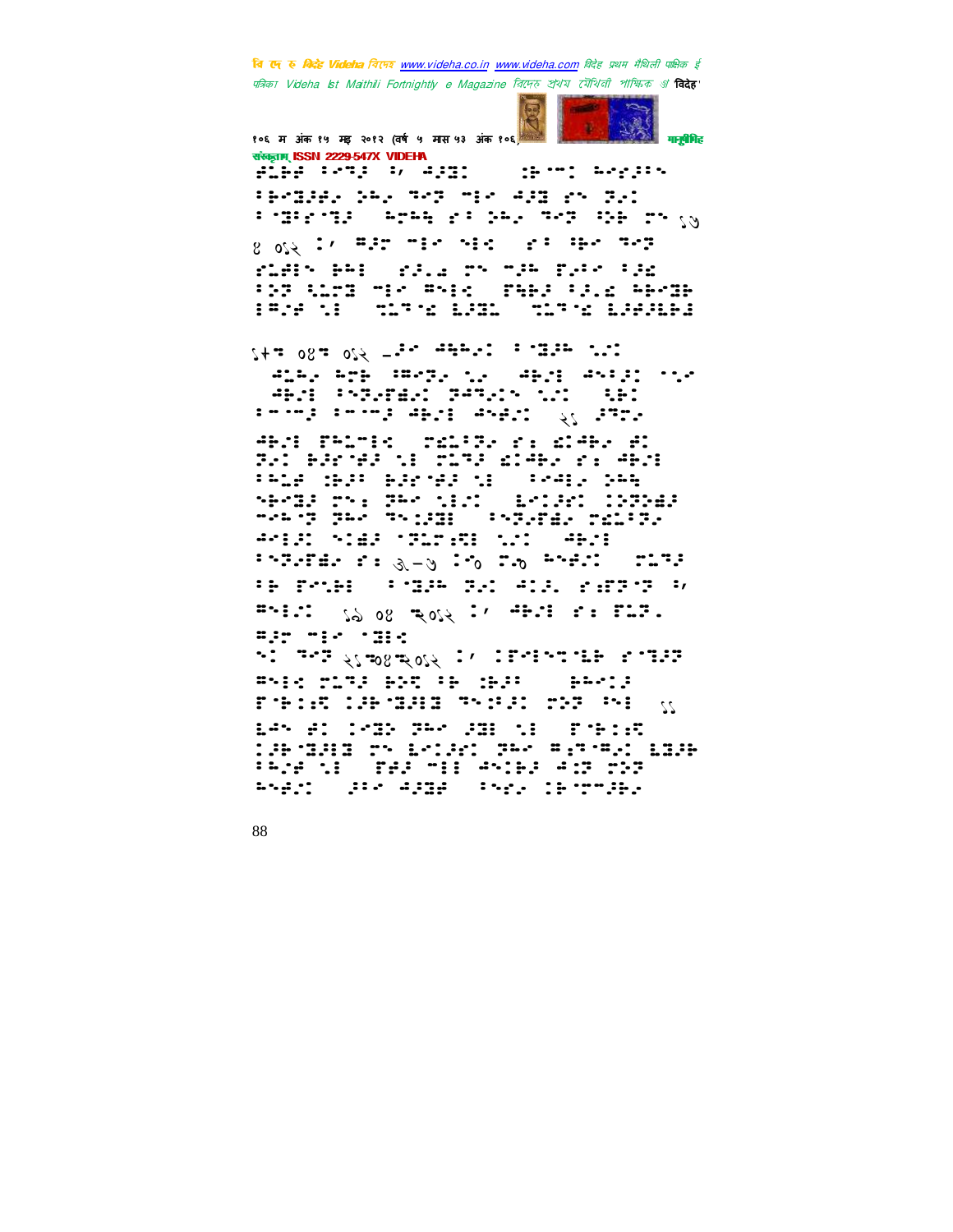वि एक रु क्रिटेड Videha विएम्ब www.videha.co.in www.videha.com विदेह प्रथम मैथिली पाक्षिक ई पत्रिका Videha Ist Maithili Fortnightly ejournal রিদেহ প্রথম মৌথিনী পাক্ষিক প্রা পত্রিকা**'বিदेह**'



१०६ म अंक १५ मइ २०१२ (वर्ष ५ मास ५३ अंक १०६) संस्कृतम् ISSN 2229-547X VIDEHA **SPORT SASS SST** reu w  $f = 12$  . For  $80x - 66$  ,  $6x - 66$  ,  $6x - 65$  ,  $6x - 65$  ,  $7x - 65$ **#;;\* pa:: #::1: ::4 :~:: : :::\* A 200 004 : A PELPER PRIMER OF PERED** STORY - BRIDGE STAR AND WAR A. THREE SPOTS SIDE TO THE **MOOD OF PROVISING TO SECTION**  $-32$   $-351.95$   $-241.33$   $-241.80$   $-20.70$   $-20.70$ mre melle :/ es: per  $\mathbb{R}^2$  .  $\mathbb{R}^2$ BR WARD PE PE PARE PAR **PAGE 32** represente an internet anno 196 Tel STI NECT TEMPHELE S: PELP g- $\mathcal{R} = \mathbb{P}^{\bullet} \mathbb{P}^{\bullet} \mathbb{P}^{\bullet} \mathbb{P}^{\bullet} \mathbb{P}^{\bullet} \mathbb{P}^{\bullet} \mathbb{P}^{\bullet} \mathbb{P}^{\bullet} \mathbb{P}^{\bullet} \mathbb{P}^{\bullet} \mathbb{P}^{\bullet} \mathbb{P}^{\bullet} \mathbb{P}^{\bullet} \mathbb{P}^{\bullet} \mathbb{P}^{\bullet} \mathbb{P}^{\bullet} \mathbb{P}^{\bullet} \mathbb{P}^{\bullet} \mathbb{P}^{\bullet} \mathbb{P}^{\bullet} \mathbb{P}^{\bullet} \mathbb$ the but eur brunden der 19 29 BR:08 (88) 275 25272 1/ 122 plas as as paint cind paints 1990 TR'T thing of the cypicals: ijo sti **1000 Pricht officient different (AD** .. 22 - 11 - 12 - 11 - 11 - 11 - 11  $\begin{minipage}{.4\linewidth} \begin{tabular}{l} \multicolumn{1}{l}{} & \multicolumn{1}{l}{} & \multicolumn{1}{l}{} \\ \multicolumn{1}{l}{\multicolumn{1}{l}{\textbf{r}} & \multicolumn{1}{l}{\textbf{r}} & \multicolumn{1}{l}{\textbf{r}} & \multicolumn{1}{l}{\textbf{r}} & \multicolumn{1}{l}{\textbf{r}} \\ \multicolumn{1}{l}{\textbf{r}} & \multicolumn{1}{l}{\textbf{r}} & \multicolumn{1}{l}{\textbf{r}} & \multicolumn{1}{l}{\textbf{r}} & \multicolumn{1}{l}{\textbf{r$ re server and provided the server  $f \in \mathbb{C}^n$  ,  $f \in \mathbb{C}^n$ LAPP PELAPP AND WHEN  $\chi_0$  may map  $\chi_0$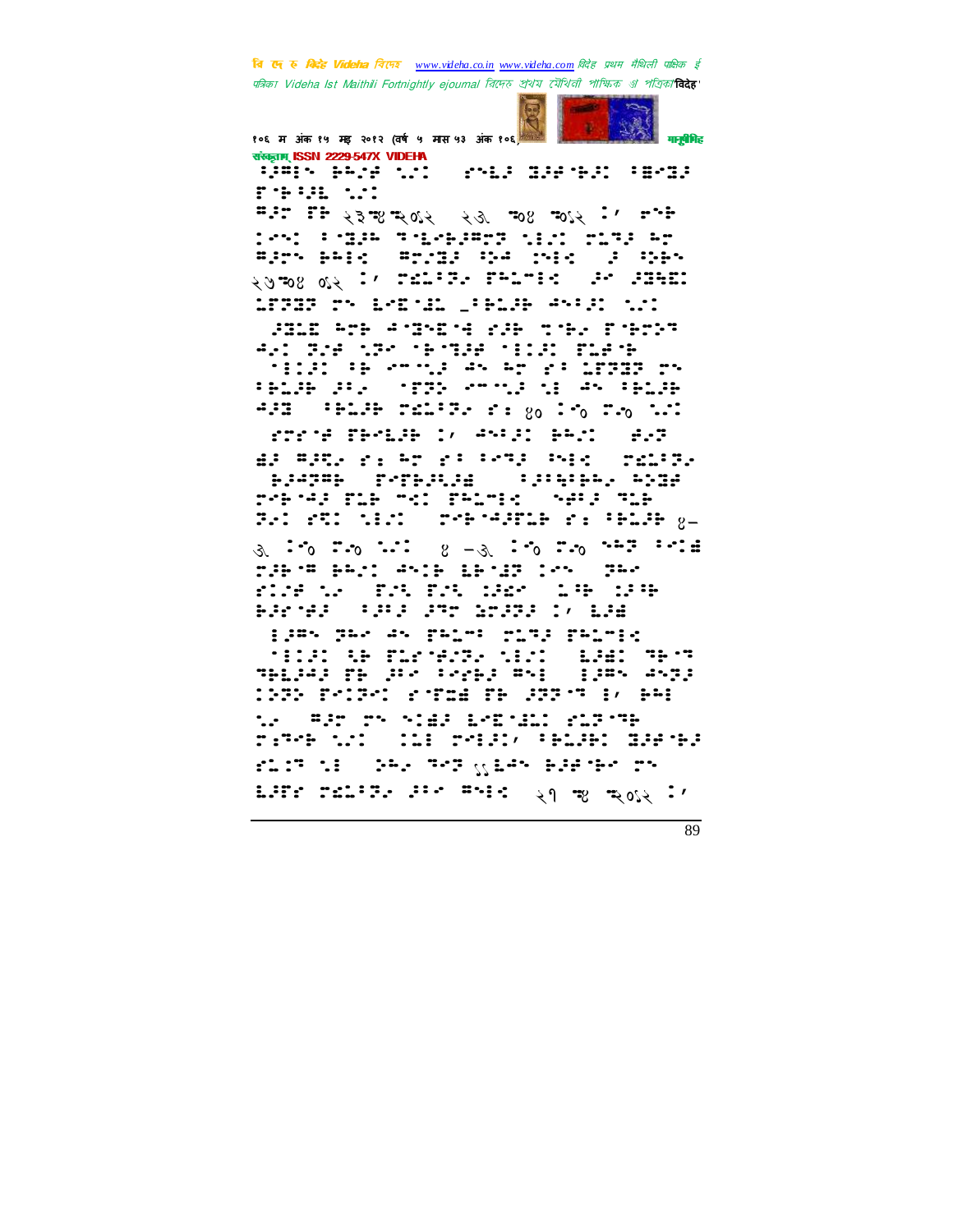

१०६ म अंक १५ मइ २०१२ (वर्ष ५ मास ५३ अंक १०६) संस्कृतम् ISSN 2229-547X VIDEHA

HH INE PART WERE HE INTE  $\ddot{\phantom{0}}$  $\mathbf{m}$ 

rendi (e mr an ani ma an Books and the street book '1823 CB SPOR SPORT BY'SE **The County of Constanting County** The SH Test and ha and soprac re Pel Pers to **AND 1989 1997.** WE WENT DAY BARB AND WORKING Brener der Schrieb (1939 see srie<br>Ergie der "Chrome gige fish vol  $\mathbb{R}^{n\times n}$  . If the set  $\mathbb{R}^{n}$  and  $\mathbb{R}^{n}$  and  $\mathbb{R}^{n}$  and  $\mathbb{R}^{n}$  and  $\mathbb{R}^{n}$ 

............................ blub rumedy foldum for Cend<br>Agent Coll get exterptil typely reduce am thi rough profession  $\ddot{ }$  : 104: 70 74 70 70 823 833 2

isti das <u> 2004 - 2005 - 2006 - 2006 - 2006 - 2006 - 2006 - 2006 - 2006 - 2006 - 2006 - 2006 - 2006 - 2006 - 2006 - 200</u> rend to and who who and  $1.4911 - 11.44$ 

**: : :::: ::: ::: ::: ::** TH PAPL.  $\ddot{\phantom{a}}$ **START START** 

**TORIC BOOT CONSIDERED**  $\ddotsc$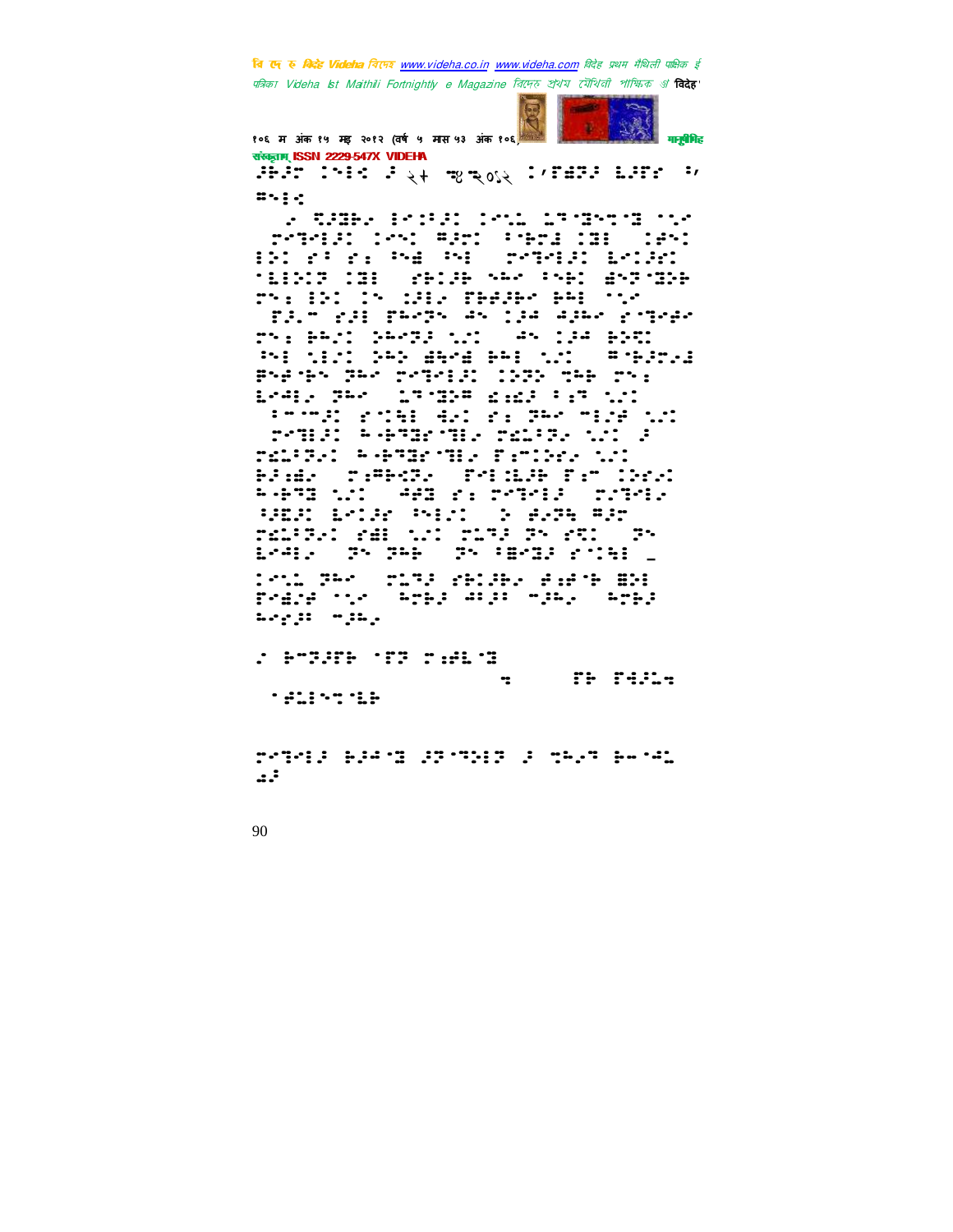बि एक रु *बिरोह Videha चिएक www.videha.co.in www.videha.com विदेह प्रथम मैथिली पाक्षिक ई* पत्रिका Videha Ist Maithili Fortnightly ejournal রিদেহ প্রথম মৌথিনী পাক্ষিক প্র পত্রিকা**বিदेह**'



१०६ म अंक १५ मइ २०१२ (वर्ष ५ मास ५३ अंक १०६) संस्कृतम् ISSN 2229-547X VIDEHA

rend: 89.822 NA: 8 4381 N 45 310 Thillips printing and the practice where the survey freezed spectro comp reum un realisario en the sound the story in phy the disposing pair of the 827 COOL LOCATION CONTROLLED *porto attitut se tino qual* apost the bill of the fiber **SPACE CONDECT** CONFIDENTI indical contract in the second contract of the second second second second second second second second second she chi mus and n: pa: 127 Social Cos: r:#:: Till: :r Lorock [n: #n: 416 1931 202132 156 425 125 41546 ares group of card reters esgon 10 - 101 - 101 102 103 103 10 **In the fight of the second state HAT IN THE HE STILLES** rior error tre pre stor ficht: Wellung Kang Wang Pose 4 181 212 228 841 1841 1 What inited the dig With film. sport the process model in the the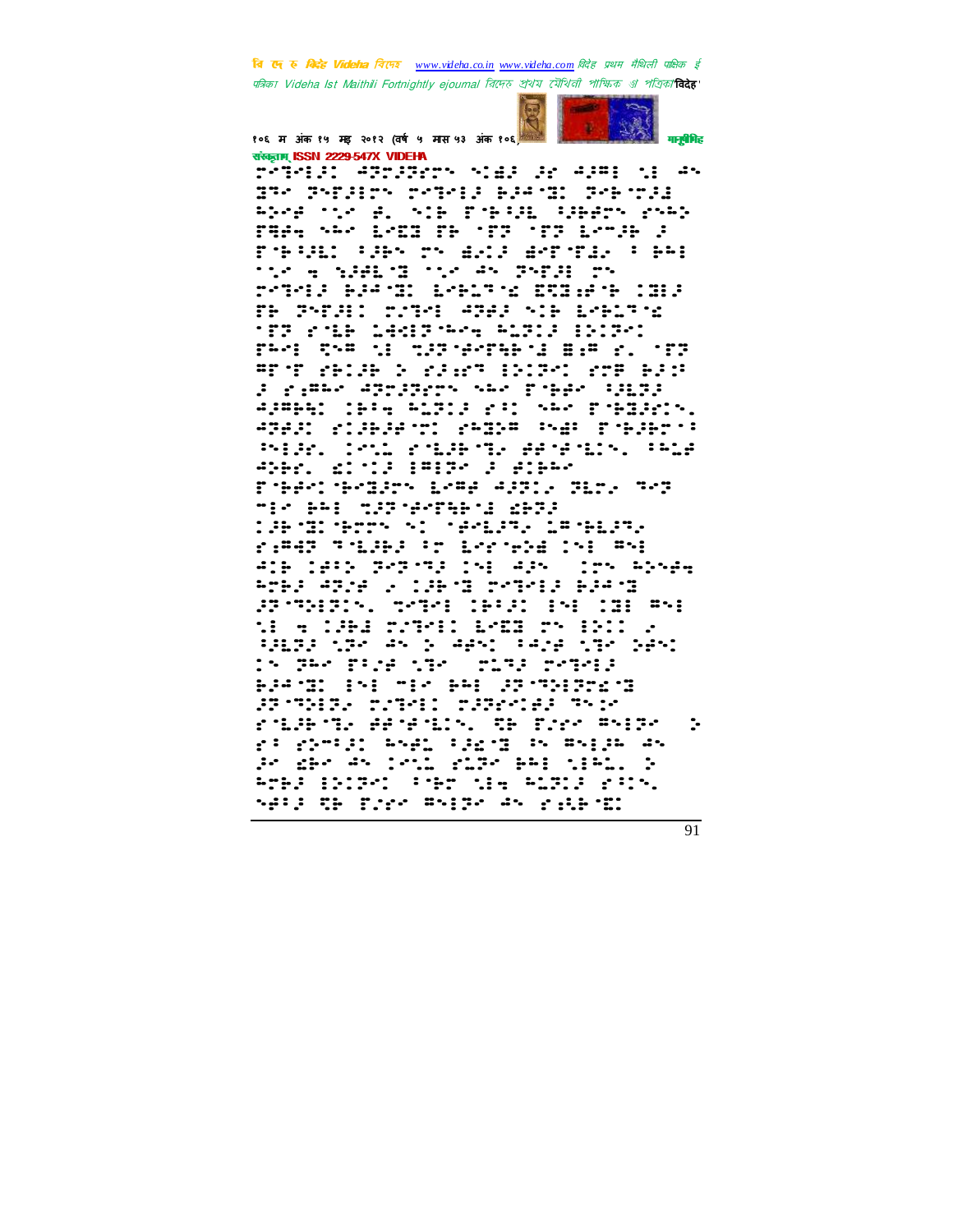

१०६ म अंक १५ मइ २०१२ (वर्ष ५ मास ५३ अंक १०६) संस्कृतम् ISSN 2229-547X VIDEHA fier mar pur che la p

lebe shijby

roma for 2 may 43 molto 1999 - 1999 - 1999 - 1999 - 1999 - 1999 - 1999 - 1999 - 1999 - 1999 - 1999 - 1999 - 1999 - 1999 - 1999 - 1999 non or paper. s mi përgjanë gej n **BA:L: 24 : 7:3 :2010 2 : 37 00:00 :** Bar 1968 (Sim Schill Br 1912) rend bung robin creet ings **TORA TROVER LITE ATAL AND IN** rden e chiedron de  $\cdots$  :  $\cdots$ **SATY LATE TEAM MARY ALT: 2/8/3/2** rakrani pro ruzo kralju pod BOOK IN THE SAME SERVICE Bruns MR MAR WAR MAR **System Records Constants (2001)** 2000 TR POST 100 TR 100 000 000 TRP tene bis model be report mar groep sarge age top-argue t

and the book conduction of the  $\mathbf{f}$ . **MARKET STAR PROVIDED AND SEC**  $\mathbf{1} \cdot \mathbf{1}$ d. Dender har inge van sar (s) gajnë nën popull kuj<sub>t</sub>e sar 2001 - 1990 - 1990 - 1991 - 1990 - 1990 - 1990 **THREE SECTIONS INC. Theory of the second contract and contract and contract and contract and contract and contract and contract an**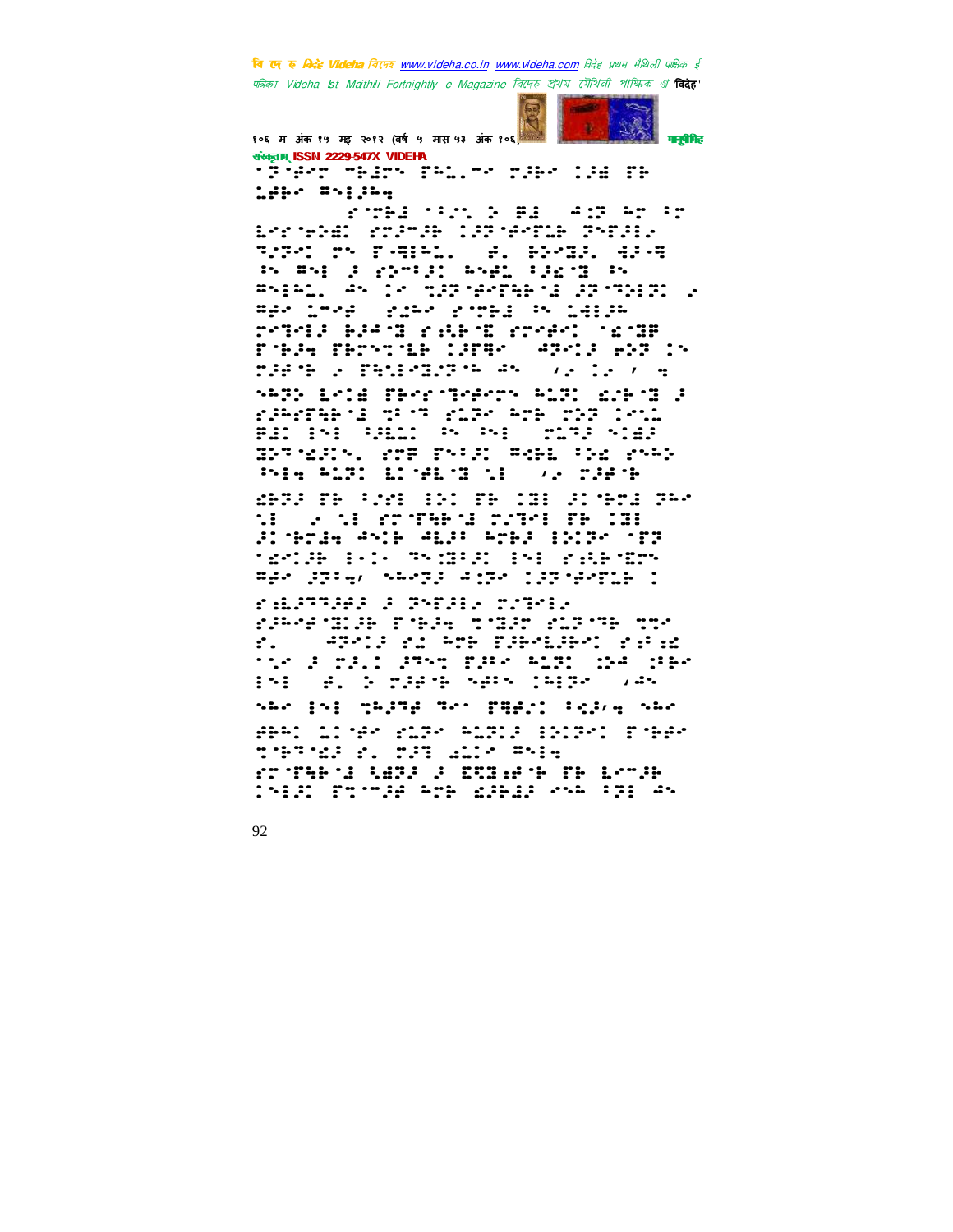बि एक रु *बिरोह Videha चिएक www.videha.co.in www.videha.com विदेह प्रथम मैथिली पाक्षिक ई* पत्रिका Videha Ist Maithili Fortnightly ejournal রিদেহ প্রথম মৌথিনী পাক্ষিক প্র পত্রিকা**বিदेह**'



१०६ म अंक १५ मइ २०१२ (वर्ष ५ मास ५३ अंक १०६) संस्कृतम् ISSN 2229-547X VIDEHA

Starter from professor II II: THIN MARY PAS **AN TENDAR CAL BANK**  $1.11 - 1.1$ gang par in pap (pre bri nar Prenti Lotinoi (2024) Warter Hr. Stipe : 10738 15 SAP 8841 10739 13873 **Indiana and I deny to the first party** 890 THI TANK 10 TA TANK r 1987 : 18 stie tie Pille. treed: In: IRP PA: 120 2232 Palme in The Scher The Ine side the WH SIAP THE WINTER TH :::=: ::::::::: ::: :::::::: 7677111 A D DADY 45 2742. :<del>br ::/d t. dr</del> **SARA SERVICE** ra pomeniana (serior and alier 

2120 100 210 210 100 100 100 2 Frether, reusede e ring akron e. die eggegeri presgo<br>Bel sore msici – d biografikeren ribett elas print mi l'in fot HIP PRESS STORP PRESS IN :5: 7:: 4: 84: 1,04 x10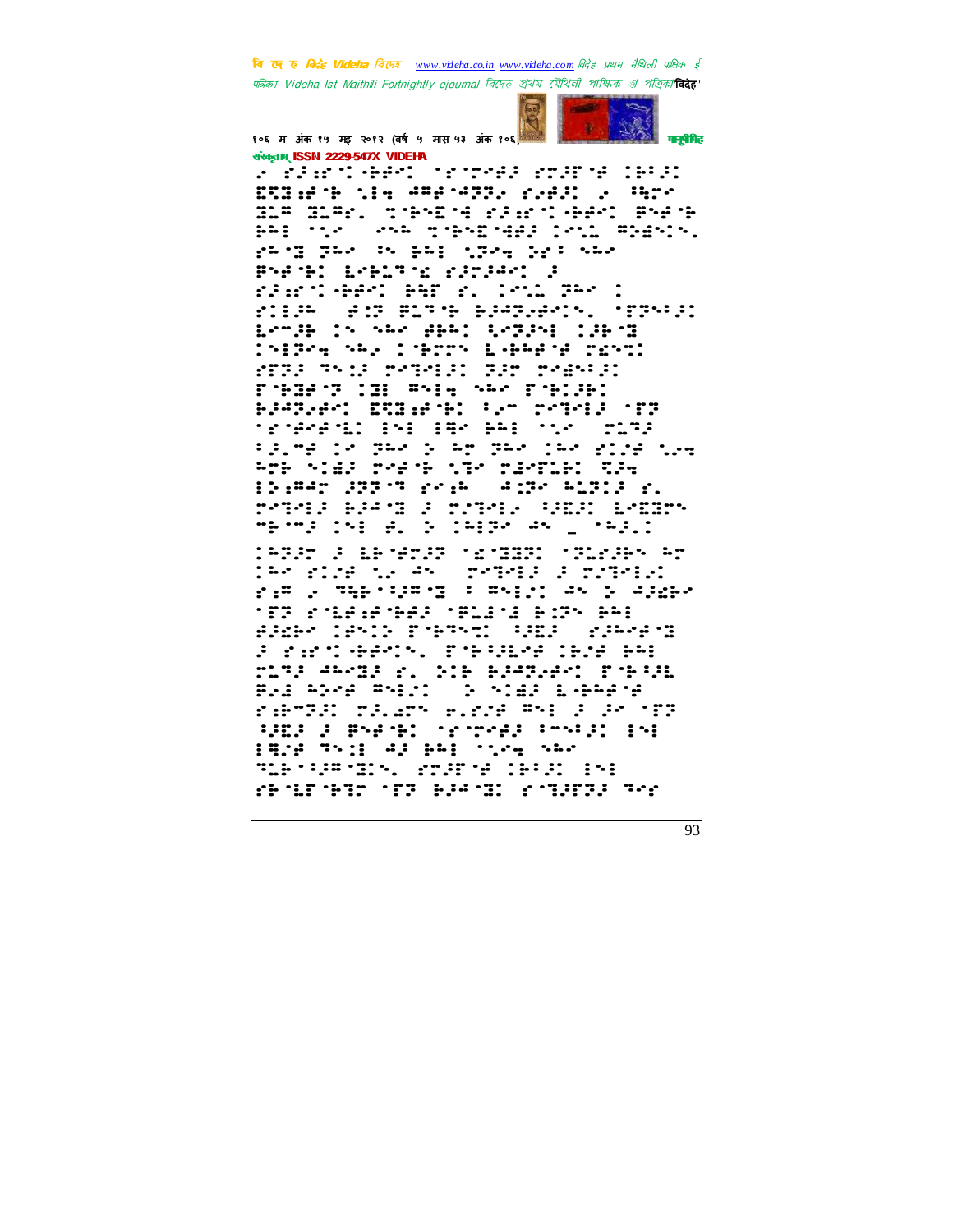

१०६ म अंक १५ मइ २०१२ (वर्ष ५ मास ५३ अंक १०६) संस्कृतम् ISSN 2229-547X VIDEHA

"Be WILL THE WELFIE **TORES BRANCE IN EXECUTIVE** ar ring to group film (23 order Pobos den regionale (B) 16'42 T'BJT'd (BAJA4 ar der Area Azya eaaa rebreik a WIT TIME PERSONAL CREATER **TIME THIS WAY TO BE THE MOVE** tin an Agad (111 Tan ting git) nan : 45 - 1919: 1919: 1919: 1919: 1919: 1920 ribe: nde ribe contro de la po tra reag page g sé sgálel, er restra ten res mi biri ibje ta Self-prepiasa anggan. -2908100 1823 231 2291 182 and a complete constant and control na je na s and this the most beam in 804 1 22 30 30 30 30 30 sign thomp to as the interior apoi ring ar esa dece dell'e retgo r yaken sang perkataan pada t Bros cend a bros cendo frince par.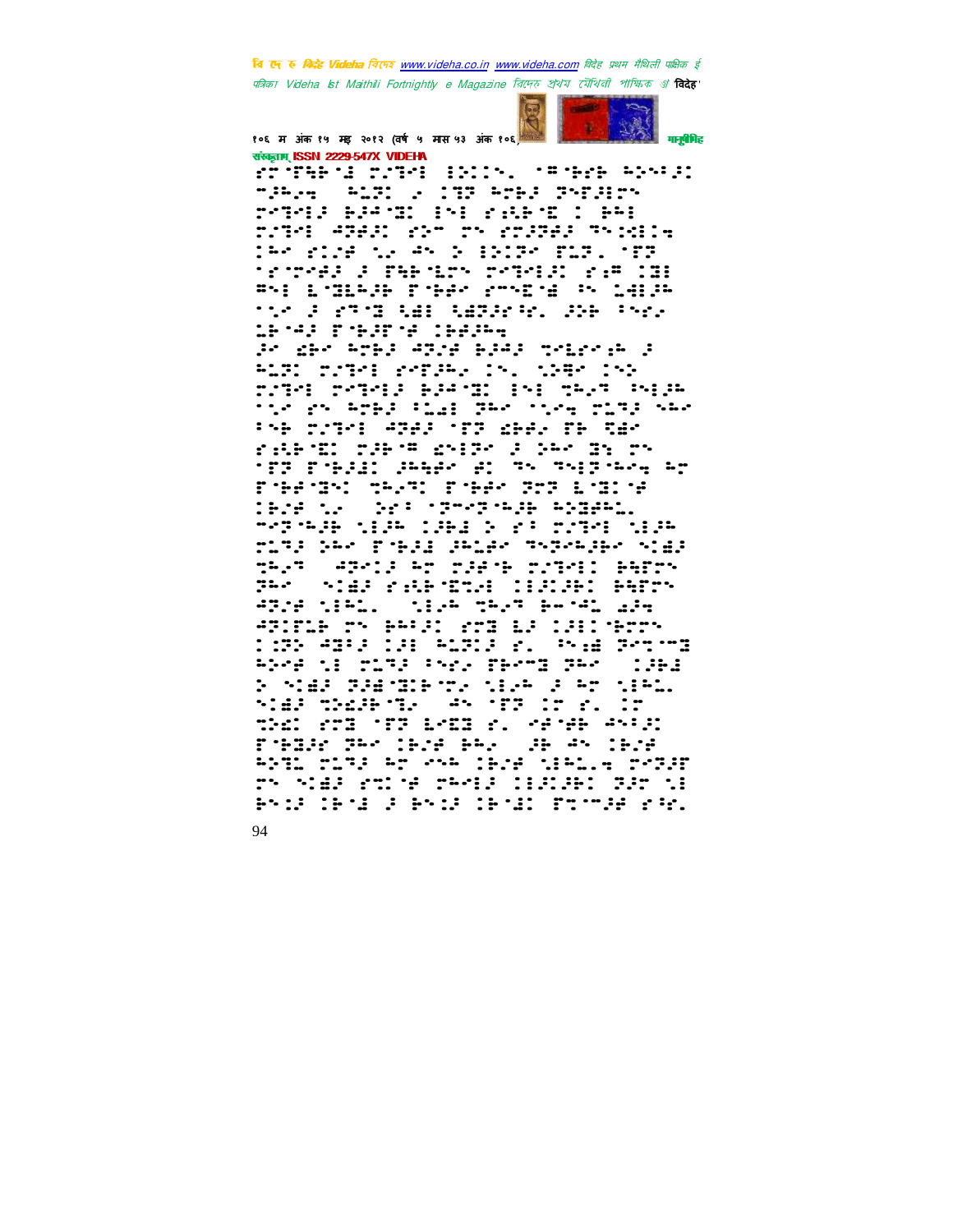वि एक रु क्रिटेड Videha विएम्ब www.videha.co.in www.videha.com विदेह प्रथम मैथिली पाक्षिक ई पत्रिका Videha Ist Maithili Fortnightly ejournal রিদেহ প্রথম মৌথিনী পাক্ষিক প্র পত্রিকা**বিदेह**'



१०६ म अंक १५ मइ २०१२ (वर्ष ५ मास ५३ अंक १०६) संस्कृतम् ISSN 2229-547X VIDEHA

:87:3 : :Browl pAd: :1:10 App: ben graffen fan de graffe r. that bird e di by by bot boo r gu e ngo gres a pro **The Post of the Second Area Times and Bell 120 - 200 - 200 - 200 - 200 - 200 - 200 - 200 - 200 - 200 - 200 - 200 - 200 - 200 - 200 - 200 - 200 - 20 SARA** age: :::: :a: :::: ::: xa: might par a prende an ngore na mangangang mang products the same percontert cond **Alpha (2013 Bendl 2010) 201 SAR ISI AWAY: WALL THERE WIRE AND** 8. 1942 12039 2013 1 103 103 103 103 **THE READED AND READED TO READED A CAR** par profesor par 4500 : 4000 AMB (1000 4000 4000 CAMBER 1928 1531 E 243 22 IBREAM **ASSES** sagisag pindin alandi aliyan dalid tre de considerada por cons freien angale ole alge

**PROSECTION OFFICE OF ALL PROPE** parat prate profits to reference **LATTS WEDER BERG WEDER** 

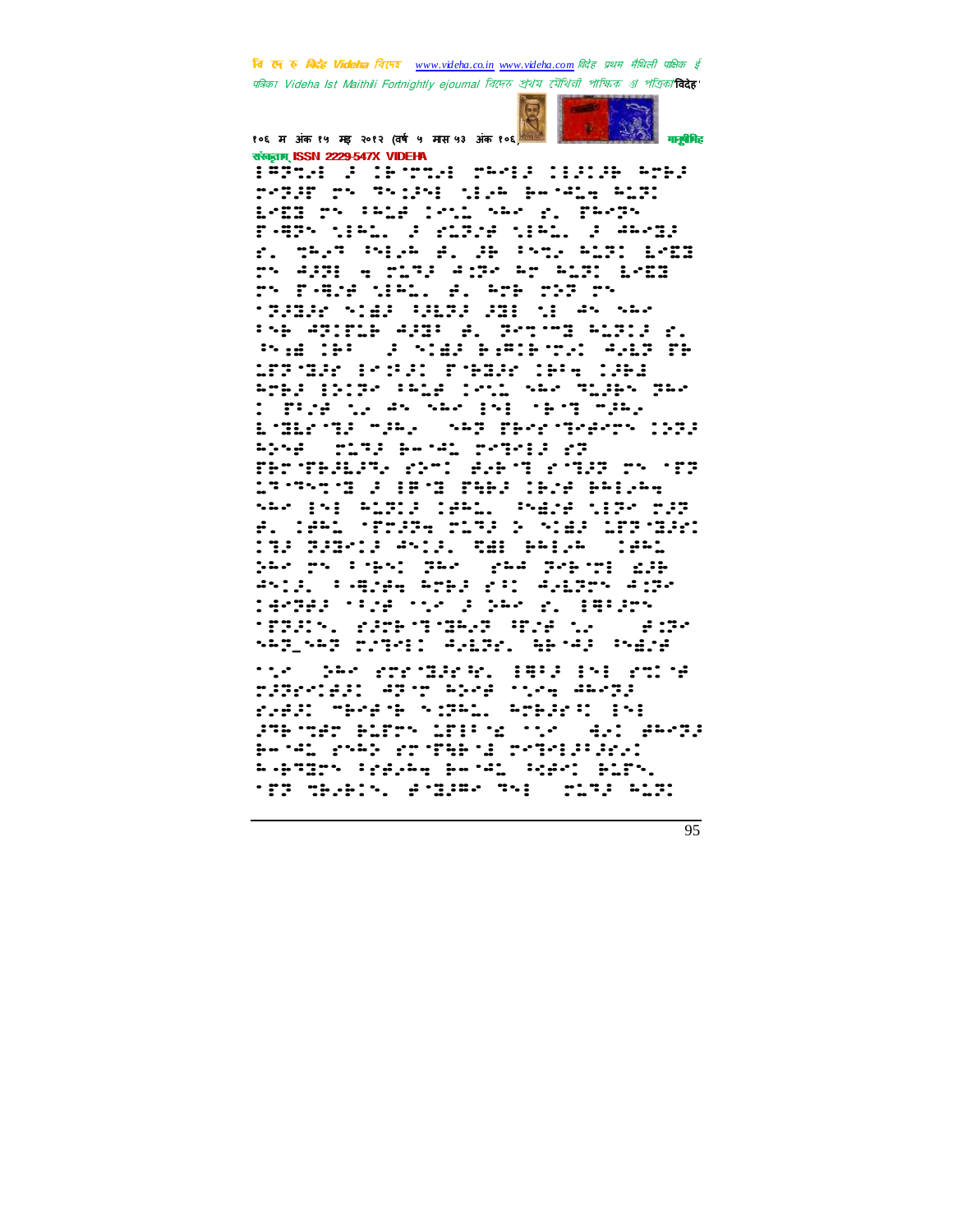मानुबेमिह १०६ म अंक १५ मइ २०१२ (वर्ष ५ मास ५३ अंक १०६)

संस्कृतम् ISSN 2229-547X VIDEHA nunt : Million : Million automal rech yn ch dinser i de 4800 782 7800 7800 FJ.PC reporting to my the side. **H-98 F98 THREES AND LOOP** : ::: :: **BATTS TRIP** .... ..... .... ... .... TINGER IN THIS  $\ddotsc$ ap compressed to the root **P.B.H**  $3137$ as despite the news crate to mare. ara a **T.O. 7:00 7776 4720 100 000 000** The Sisting

```
: 2-7.00 .00 -.01.00
                       TH PAPLe
                  \bulletPRIMARY 120 200222
rdda a
..... ....
1-47-173
grander
```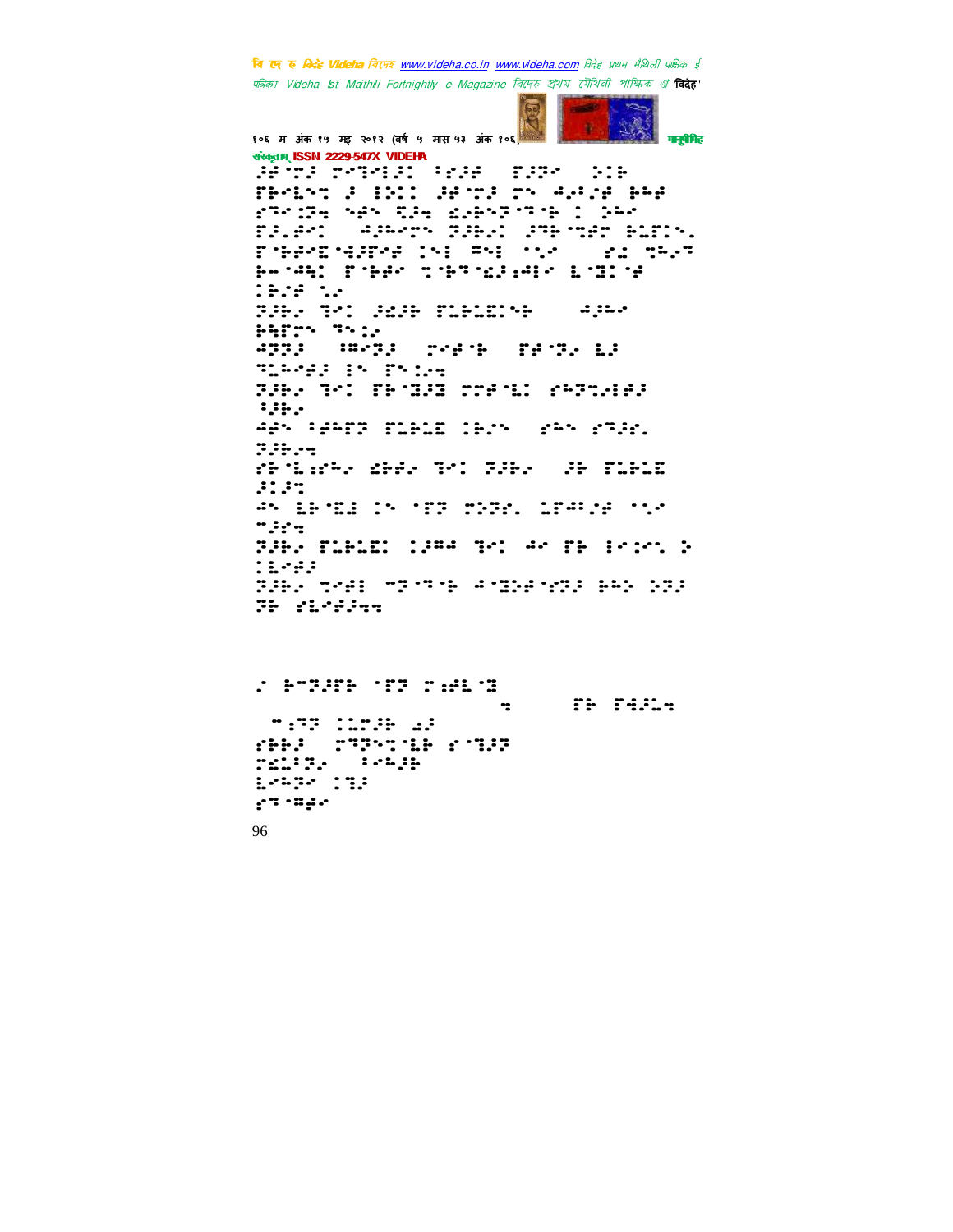बि एक रु *बिरोह Videha चिएक www.videha.co.in www.videha.com विदेह प्रथम मैथिली पाक्षिक ई* पत्रिका Videha Ist Maithili Fortnightly ejournal রিদেত প্রথম মৌথিনী পাক্ষিক রা পত্রিকা**'বিदेह**'

मानुबैमिह १०६ म अंक १५ मइ २०१२ (वर्ष ५ मास ५३ अंक १०६)

संस्कृतम् ISSN 2229-547X VIDEHA :940 : #4:nooc33: 15 20 182 : :4 :*:*=: **The to be removed by all calls re**  $\mathbf{1} \cdot \mathbf{3}$ **Controlstock: Crac Agency**s Hi Maaaaal22 In gridd da 1932 (BE) (Reg) (ellhaannan (Ste an ne ma ya as be heefiles 18782 158 122 212 332 355 156 AS MAY CAN STORE THINGS Wille the And ornehementalern th: 40% lemin: 121 l21 qqbh 109: 04: 28: 28: 109 A21 24 part that papa brown agenciency <u> 1980 - 1991 - 1992 - 1993 - 1993 - 1994 - 1995 - 1996 - 1997 - 1998 - 1999 - 1999 - 1999 - 1999 - 1999 - 199</u> SPS<sub>trin</sub>ger bische plaat in a: Wilson di Clar By: Angla 8.7 % : :.#!##!/::: .: .: ...... **What Camerican Cap to Figure What CARAGE ATA SARA SA A A A SA SA Louis** t: We had the Company of **:::: #ba: "\*::: !& !&\* :bhqqb:b: !\*!** asaps are thing is an indicated the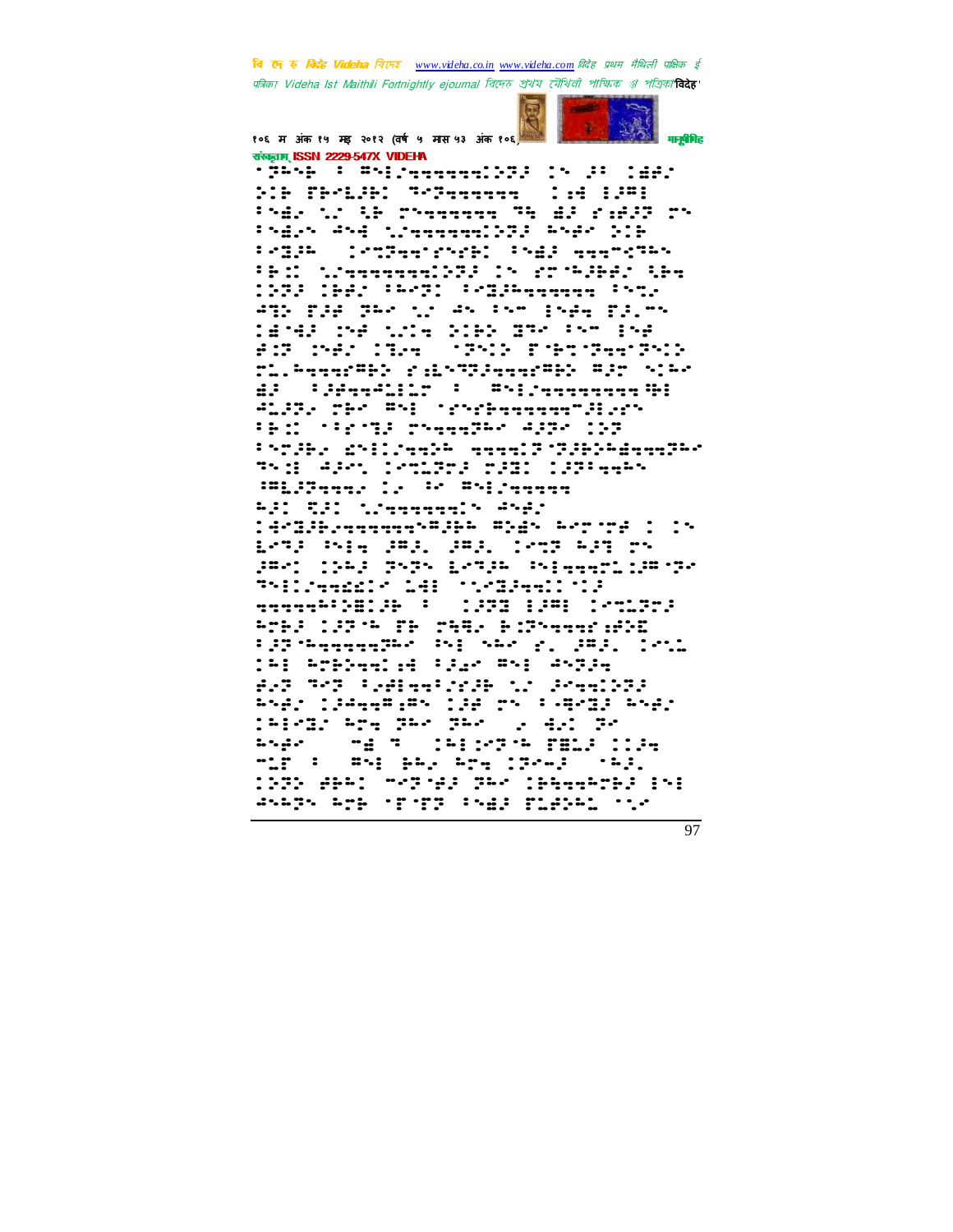

संस्कृतम् ISSN 2229-547X VIDEHA *phi*c: 14. 1., 45 IP: 1214 1212 this de lib this d'airs ra anane 'All'Africh' (AC) Ab 25 (Abe tell a 155 rubl<sup>i</sup>me in 160 .... App: :/g.e. gu/ php.t. Trych (Prof.) (1939–1925 IBL) (125<br>(1936) 199 ry (2212 IPL323 233 3 **THE SECOND SECOND SECOND SERVICE** : 201 1020 122 122 122 122 122 123 three a work the does. rge: : /rge/fge: 0  $\ldots$  : 4:30 **TIME COM AND SPRING TERRITE EN LA RIA ANGE** neer ordt nr en egen neer :24 :s:ref: r2p#j&c s: PB slaagaa a, m.a nightip.google.ch #: ". new die nach mit meist.  $1.14$ Thi MI Th Till Main Stephe Suich is the Side the . . . . . . . . . .  $\mathbf{r}$  , where  $\mathbf{r}$ ng meringan na sa tightering into the grant. We su sti prospe ng sti problem p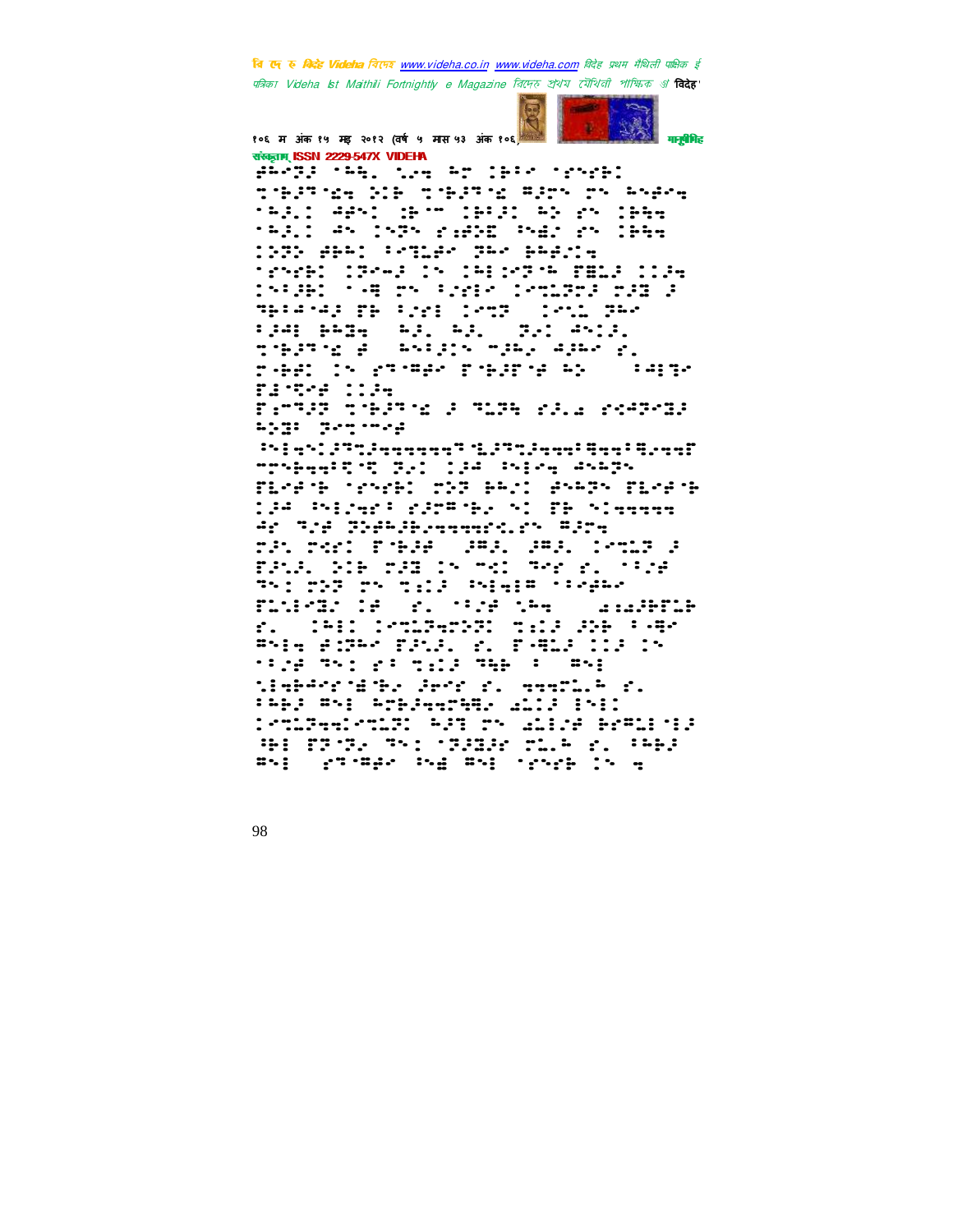बि एक रु मिन्हें Videha विरमर www.videha.co.in www.videha.com विदेह प्रथम मैथिली पाक्षिक ई पत्रिका Videha Ist Maithili Fortnightly ejournal রিদেহ প্রথম মৌথিনী পাক্ষিক প্রা পত্রিকা**'বিदेह**'

मानुबेमिह १०६ म अंक १५ मइ २०१२ (वर्ष ५ मास ५३ अंक १०६) संस्कृतम् ISSN 2229-547X VIDEHA : \$ ???? '?? : .?! ? TH PASLA <u> 21. 11.20 11.21. est.</u>  $: 3.3$  $-2 - 2$ til se bill i stil frill list pos pre unua sente de the Rear of Second Construction ... ... ... ... ..... ... . ... . ... **: 1714 722 8312 11: 11: 742 2001** KITTERI TALLARE IN SITAN TROLLATE CROSS. BER sig peller troopstrik ters :405 HB 12505744 NOCEN HP 304 2000 - 2010 - 2010 - 2010 - 2010 - 2010 - 2010 - 2010 - 2010 - 2010 - 2010 - 2010 - 2010 - 2010 - 20 use pree wer col <u> 1919: 1919: 1919: 1919: 1919: 1919: 1919: 1919: 1919: 1919: 1919: 1919: 1919: 1919: 1919: 1919: 1919: 1919: 1</u> and dues on ear and the specific. **1201 12012 22 12040 12000 1022** sil bekom er bet mod och a bi minatha ta ndi "pria Window Wind there' '# 'P No the store will sell be conpromote the middle office inge the 43 DRY: SOME OFF.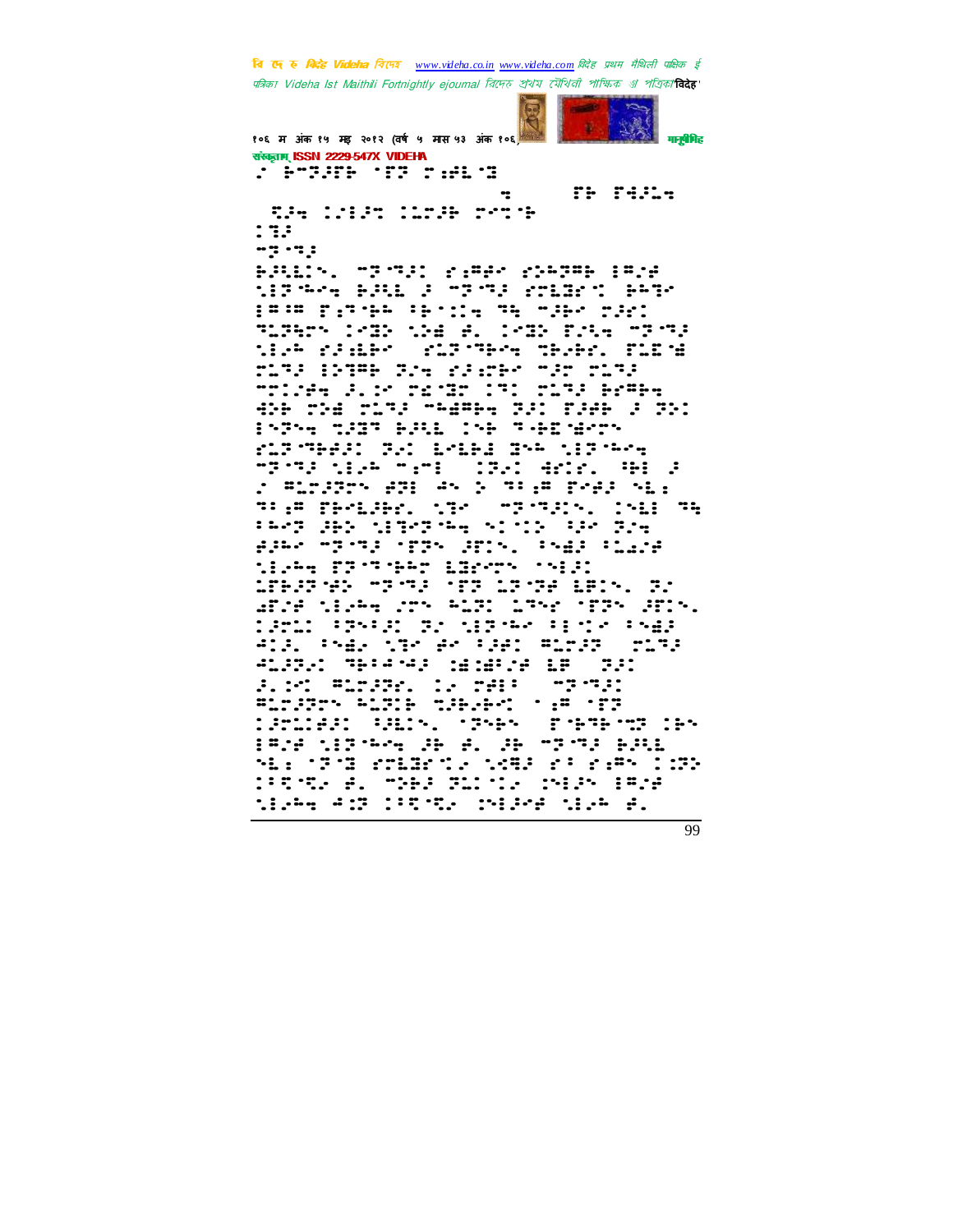

१०६ म अंक १५ मइ २०१२ (वर्ष ५ मास ५३ अंक १०६) संस्कृतम् ISSN 2229-547X VIDEHA

r. 2.2 200 - 201 - 201 2. 2. 2. 

<u> 1911 - 1928 - 1928 - 1929 - 1929 - 1929 - 1929 - 1929 - 1929 - 1929 - 1929 - 1929 - 1929 - 1929 - 1929 - 192</u> 1920 2. 2010 7.700 2. 2.9100 **T** think **18:8 1004 FYOR: 200 MTMIN 2007** Bur angsan pin grot pompan as ben die Ants Andr. Sein the weaking would be well -3-1: 10 BR.A. (AI) 0.1.4. 201 ..... ... .... ... ... .... **.esua cropy add -thrown components** there a string ball. The ans. 1999: Welfard Fall 1918 1104 <u> 1911 - 1912 - 1912 - 1912 - 1913 - 1914 - 1915 - 1916 - 1916 - 1916 - 1916 - 1916 - 1916 - 1916 - 1916 - 191</u> ist visk an 1932 bled electronical<br>32 vietne o 351 a512n 1932 1135 8:0 :00:00 :00:00 :00 :00:00:00 1876 1380 4306 139604 9393 11.06 us a but un ne trie. . :: 3: 10 PHIP 700 200 72731 **FLATE CONTACTS** (494) 18 rekog tegan no uprovin 1894 MILL PEORT BOB SPA nn : Still Bur : St rthtn: Till Christian Alfo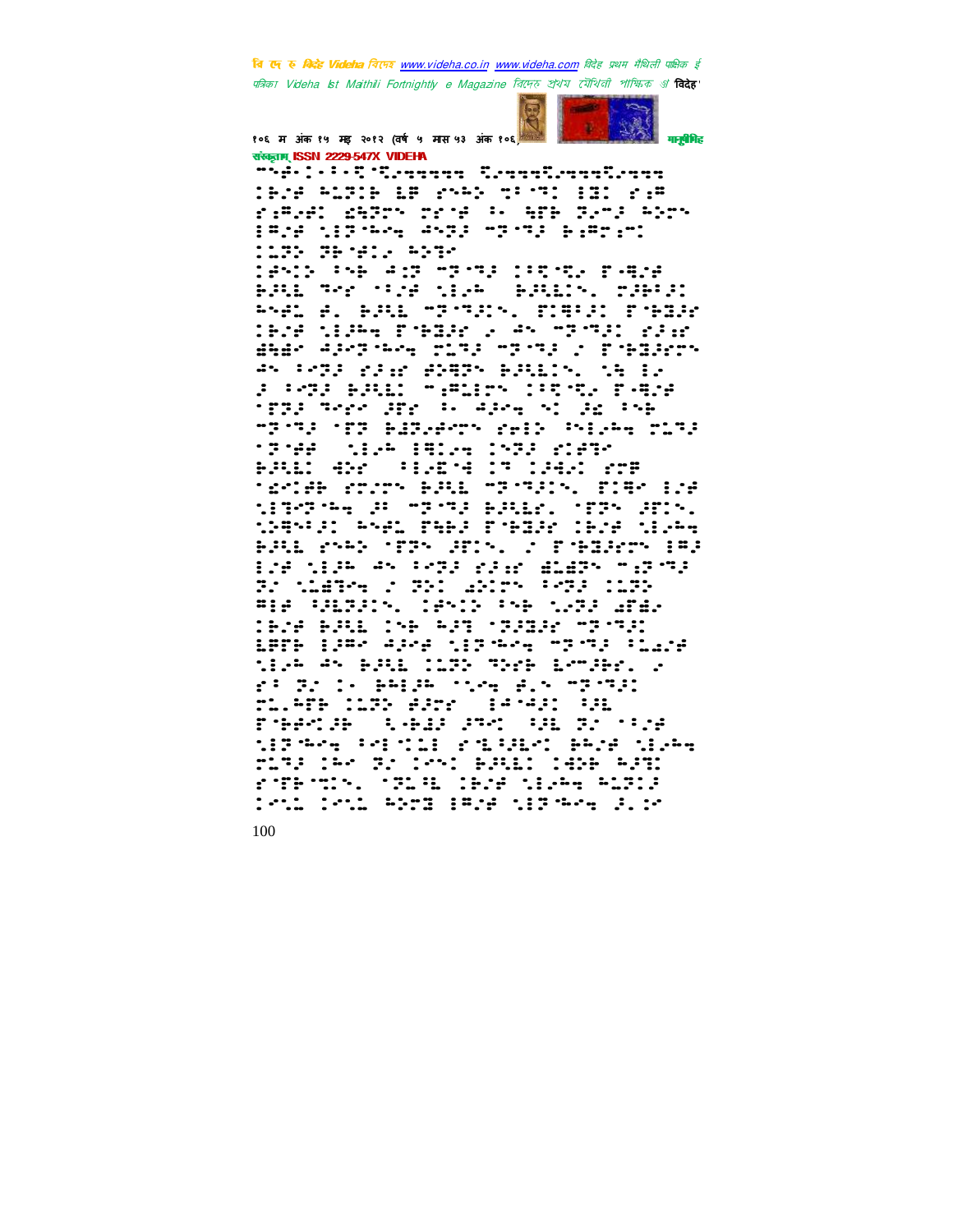वि एक रु क्रिटेड Videha विएम्ब www.videha.co.in www.videha.com विदेह प्रथम मैथिली पाक्षिक ई पत्रिका Videha Ist Maithili Fortnightly ejournal রিদেহ প্রথম মৌথিনী পাক্ষিক প্র পত্রিকা**বিदेह**'



१०६ म अंक १५ मइ २०१२ (वर्ष ५ मास ५३ अंक १०६) संस्कृतम् ISSN 2229-547X VIDEHA

1945 STO TOP-101 TIC 404 **MOST READERS AND READERS** the first film of the served **BOOKS: BOOK 1024-4 202 202** BRIDGE STATISH 1817-62 457 -9.92 18.0 0.19 10.70.70 10.10 THE 40 TH BAL B.E R. IBP e sa na rad shekara ryng bolls. Gott retty leie tiene **TITE BOOK ON THE STORY OF** per na

: 1922 - 1922 - 1923 - 1924 - 1925 - 1927 - 1928 - 1929 - 1929 - 1929 - 1929 - 1929 - 1929 - 1929 - 1929 - 192 **THILLEY CONTROL** :5.1. -1.1. -1.1. -1.1. -1.1. -1.1 TO STORY CONTROLLING CON MLI **100 BB: Fr:100 AC AC AP-40** A::: 72 1000 1000 10000 2000 BRYAR (ATVIL 1984 PATISHR BJY 128 1974, 200 920 43 920 121 18 A. (11526-1316 225 21713 <u> 2000 : 2000 : 2000 : 2000 : 2000 : 2000 : 2000 : 2000 : 2000 : 2000 : 2000 : 2000 : 2000 : 2000 : 2000 : 200</u> :A :184 :34 :35 A35 '25 While them at this final moved ry ne diffing bar the co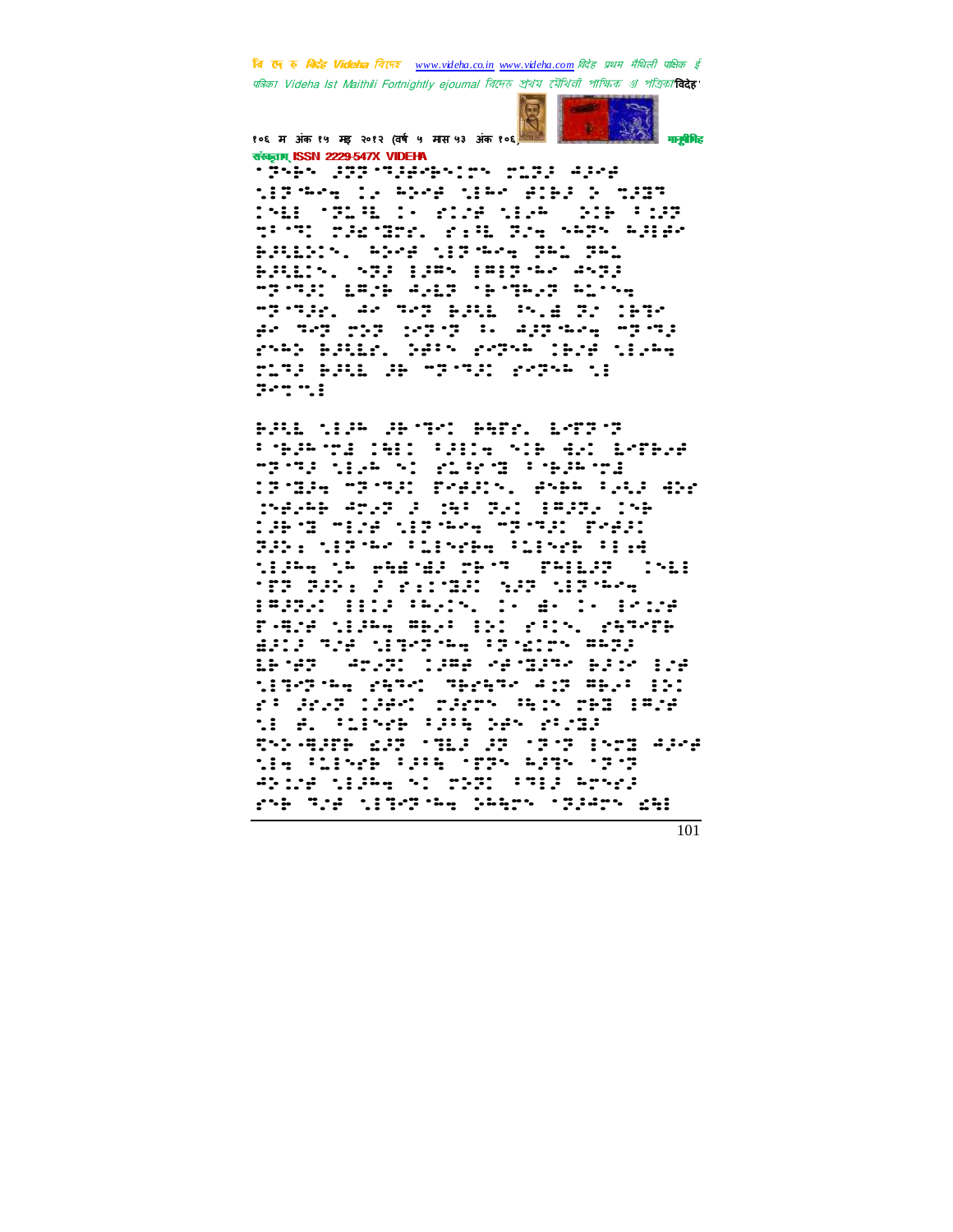

१०६ म अंक १५ मइ २०१२ (वर्ष ५ मास ५३ अंक १०६) संस्कृतम् ISSN 2229-547X VIDEHA

**SARE SETS 122 1124** 

**IPOS OS TO TEN TE SITAR AST** \*T: 1827.: 1121 :4.21 :00: 1822 unghy ne distance most cape the exports of the cap port or booker were read the relier aper (); a government comput TESSUR SING STRAGGER (SE SIGNE the titete ferne frekil isla fe la f. 16 p.H. mm.K. Ala pi flingk<br>Fjern, A. pr A. pafijelja pj Algir red on tending conductribute PARTNE IN RIGHT TO BATCH IN DA **L'OCTARY, COD ATLY ON HATLE RETORN** WORD DE GUAR TAS DON GROOM the Cano persons from the the control control

**STORE COMPOSE CONSIST** ting and started the second control of the second second second second second second second second second seco **MA PATALAR AST WAS** 8929 Hotel Spring Andrew March **35 ALTALT: MIN :LIST :PRE : 77** nender man man er en ant SAMP DOSTAGE FOR AN 18 THT ste se as l'earges difficil thart your choing the sta KORSEN STRIPS PROGRESSION  $102$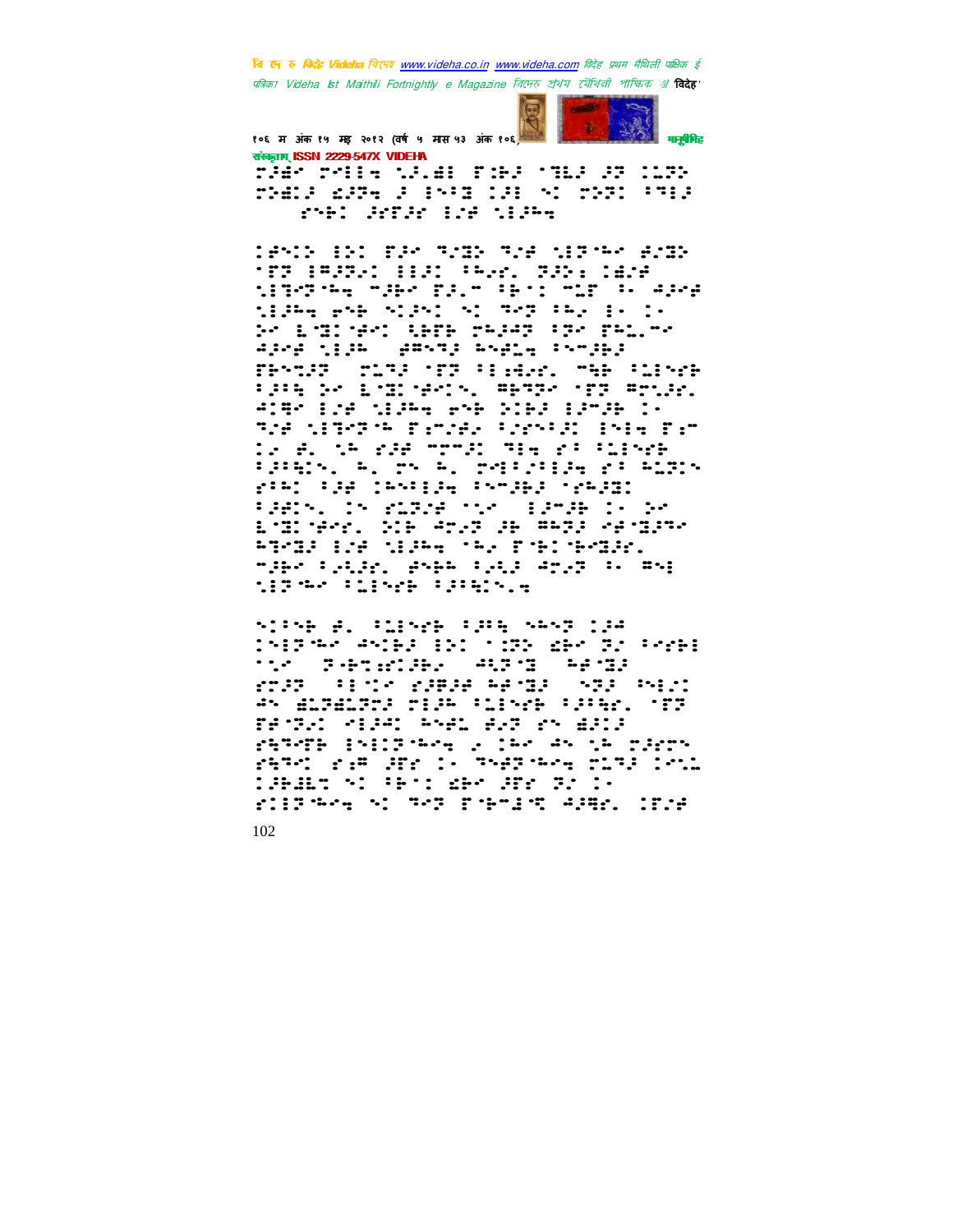वि एक रु क्रिटेड Videha विएम्ब www.videha.co.in www.videha.com विदेह प्रथम मैथिली पाक्षिक ई पत्रिका Videha Ist Maithili Fortnightly ejournal রিদেহ প্রথম মৌথিনী পাক্ষিক প্র পত্রিকা**বিदेह**'



१०६ म अंक १५ मइ २०१२ (वर्ष ५ मास ५३ अंक १०६) मानुबैमिह संस्कृतम् ISSN 2229-547X VIDEHA dinge: 6011 9614918 00 :: 20:11: 019: 1:11: 20:20:11: **THILE A FILE IN A CALL IN THE SEAL OF A SEAL IN THE SEAL IN THE SEAL IN THE SEAL IN THE SEAL IN THE SEAL IN TH**  $\ddotsc$ 'TT \! BAYAT YAR (11946 (100 YAG) 1991 - 1992 - 1993 - 1994 - 1994 - 1994 - 1994 - 1994 - 1994 - 1994 - 1994 - 1994 - 1994 - 1994 - 1994 - 1994 and the minutes beach maps that **: ": ": ": ": ": :: :** was tags goods, and side and saw **SEP 32 15:32 #** wooded are arrived the star **INFRANCIPALE TRACTARY TABLES** The crime is then **TANG BAGGAGE BERGE ADDER TO A SALES** <u> A MARTIN ANTINI DI ALI</u> :\:?:?\%\ ##?##?:: :?"?P :\ :\.:#!\ : ": : : : : : : : : : : : : """: : : : : :  $\mathbb{R}^2$  :  $\mathbb{R}^2$  : **:1940 :2007, 2008 72 00204** . The Books, People, Supra Ay the Appeara is tymps ine weight i

 $14:2:14$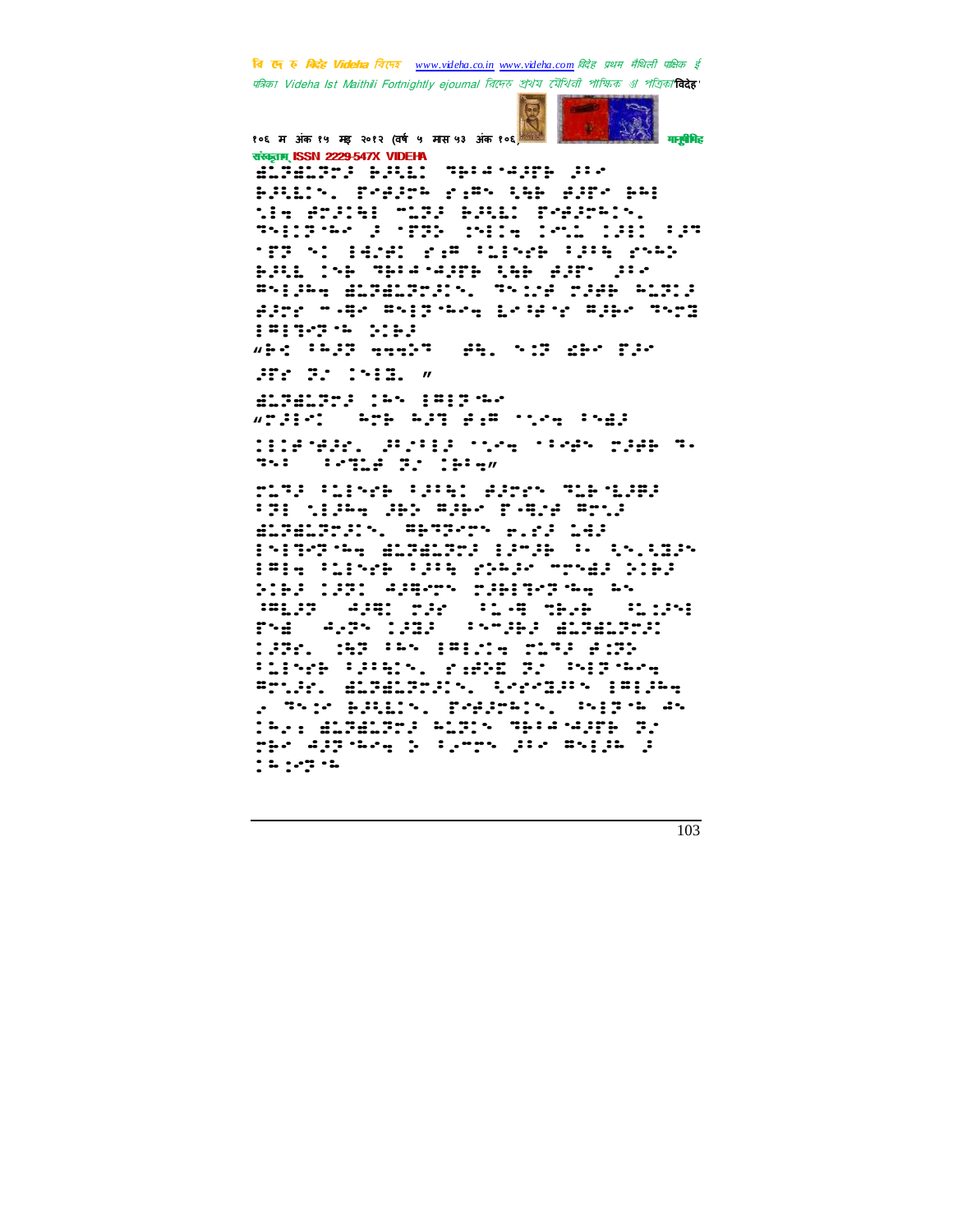

१०६ म अंक १५ मइ २०१२ (वर्ष ५ मास ५३ अंक १०६) संस्कृतम् ISSN 2229-547X VIDEHA was tired a and modern is **The The Andels of Contract Charge** *r* (BB ORS) OR 201202 west to 1960 11:12 April 296 rights, dredd grys is gir tew trif chico she she is supsey  $\mathbf{1} \cdot \mathbf{2} \cdot \mathbf{3}$ parts times took remarts meet **TIME ORGAN AND INVITE AND ANGLA** THE TIP OS WE THERPAY FR **. 22 45.22 222 2012012012 SISTEM TO MAIN THIS SEA** alministration policy conduction **TTA PART BOOKSETIVE SINGE** ting maging terr man niptar j ri.hr. Briinea  $\mathbf{w}$  in the second contribution of  $\mathbf{w}$ try in the irth 1. Stille

4) XIA 142 1- 16 1- 84214 E22<br>32 AAN 225 Bar, Blac Edgard **INDICA AP TNE SAUL SND SUPPOR** : ..... .........<br>: .... ........ **SANTI**  $\ddotsc$ 1934–1934–10 chr Anig chr Ani rh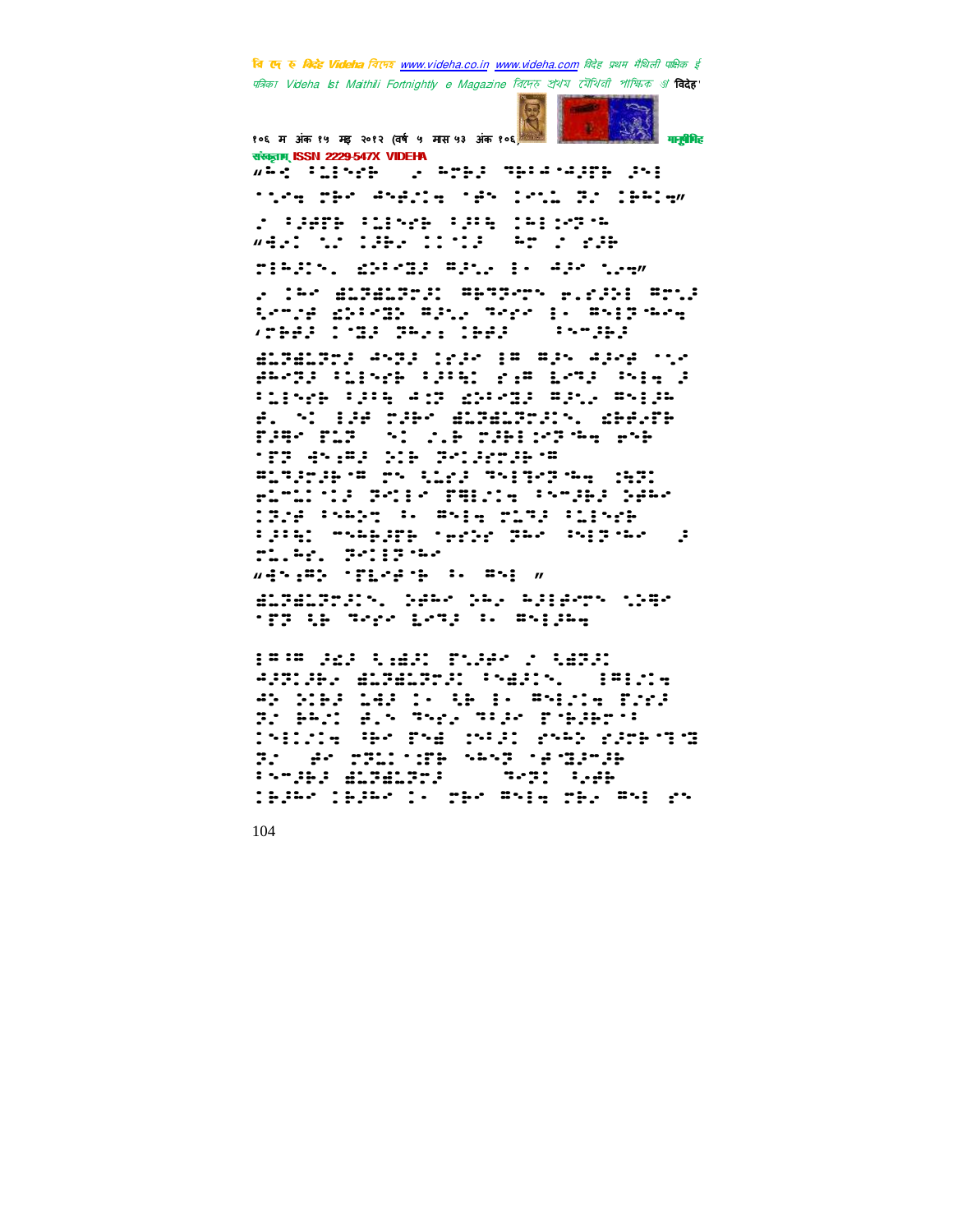वि एक रु मिन्हे Videha विएक www.videha.co.in www.videha.com विदेह प्रथम मैथिली पाक्षिक ई पत्रिका Videha Ist Maithili Fortnightly ejournal রিদেহ প্রথম মৌথিনী পাক্ষিক প্র পত্রিকা**বিदेह**'



१०६ म अंक १५ मइ २०१२ (वर्ष ५ मास ५३ अंक १०६) संस्कृतम् ISSN 2229-547X VIDEHA

FAR WEST **STORY TO THE STORY OF STATES** PROVINCIA PROVINCIO thing was rendered as which issi BOWER GOWS BI PROFINI 'Wy ABW: 1003B BJW1 15B 101 1003B ::::::::::::::::::::::::::::::::::: **PRIP-WAY : TP : WAYNAMAY :20:** pappag

**Clima CHI RESTANCE SPAN 1:30 : 1:31:11:4.4.1 :11:11:4 POST WHIT STATE ITH F** rang pro po popolo ag nyng maar palm (end (dag) al (dag) (a) ( frille the Williesh Co **BASE SIDE TIDES (TSE TO TESTION** rtia tri bas de rribre des and the component means of the 1914 - Provinci (1992) 191 - Age Agust diko (oni 2 poklak) kyofnili<br>wodod edko svij mo

ri di Alby Syle Ay public (Signary September 2007)  $\mathbb{Z}$  . say: gyak this sk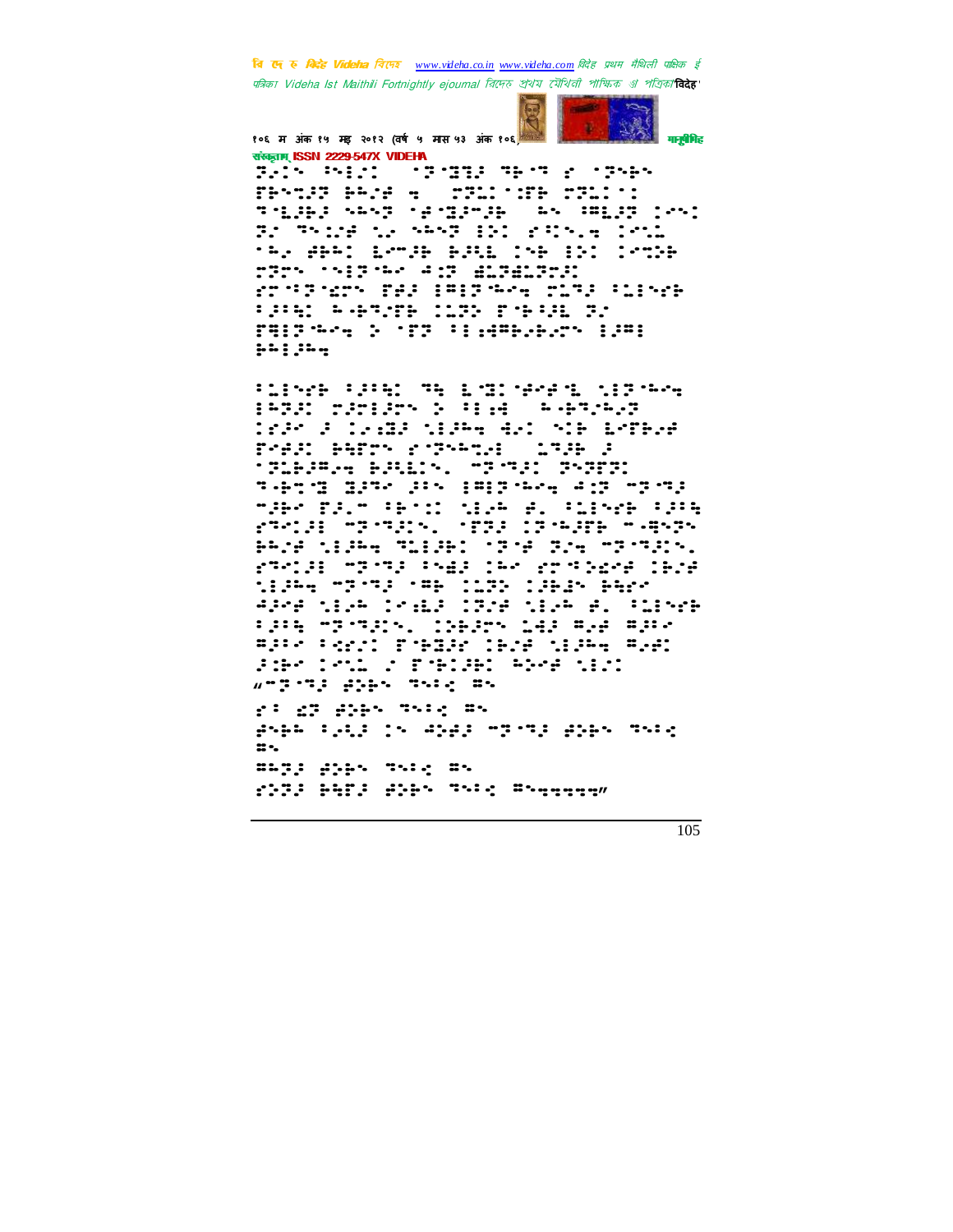

१०६ म अंक १५ मइ २०१२ (वर्ष ५ मास ५३ अंक १०६) संस्कृतम् ISSN 2229-547X VIDEHA

 $: 17:$ 1373 15 12 2321 - 200 1362. the abelian fill fifty the Pobse sky Pobs Ann Pobschedor *l'estal dib encontre base de* 

<u> 1911 : 2011 070 : 1190 : 1191 7010</u> approved (Classical Leboor Bile The sign note that the second contract of the state of the second second second the second second second second **T.H. 2001 : AND D. 2001 122 STP ALTID** tiper av tilvek tillet nema vezen nro da p S. S. HUL MA PAR MAN CINN BREEN, ESTA SARROW AN ISNI RI **131922. POB 151 425 1132 656 2** 1396 MINNA MARTIN MART BHOR. 1155 Auf 43cm inited the 

"T"I TT PAGE "SIDE DAA A WHO GAM DEPART ANYTHE AP tte Stiff BAL tinde skr **FARM ORD INT INS THIS NIS** FS FS VAD FINARD FLARY Abs : modeling completed that  $: -: -$ **THE PRESS PRODUCT**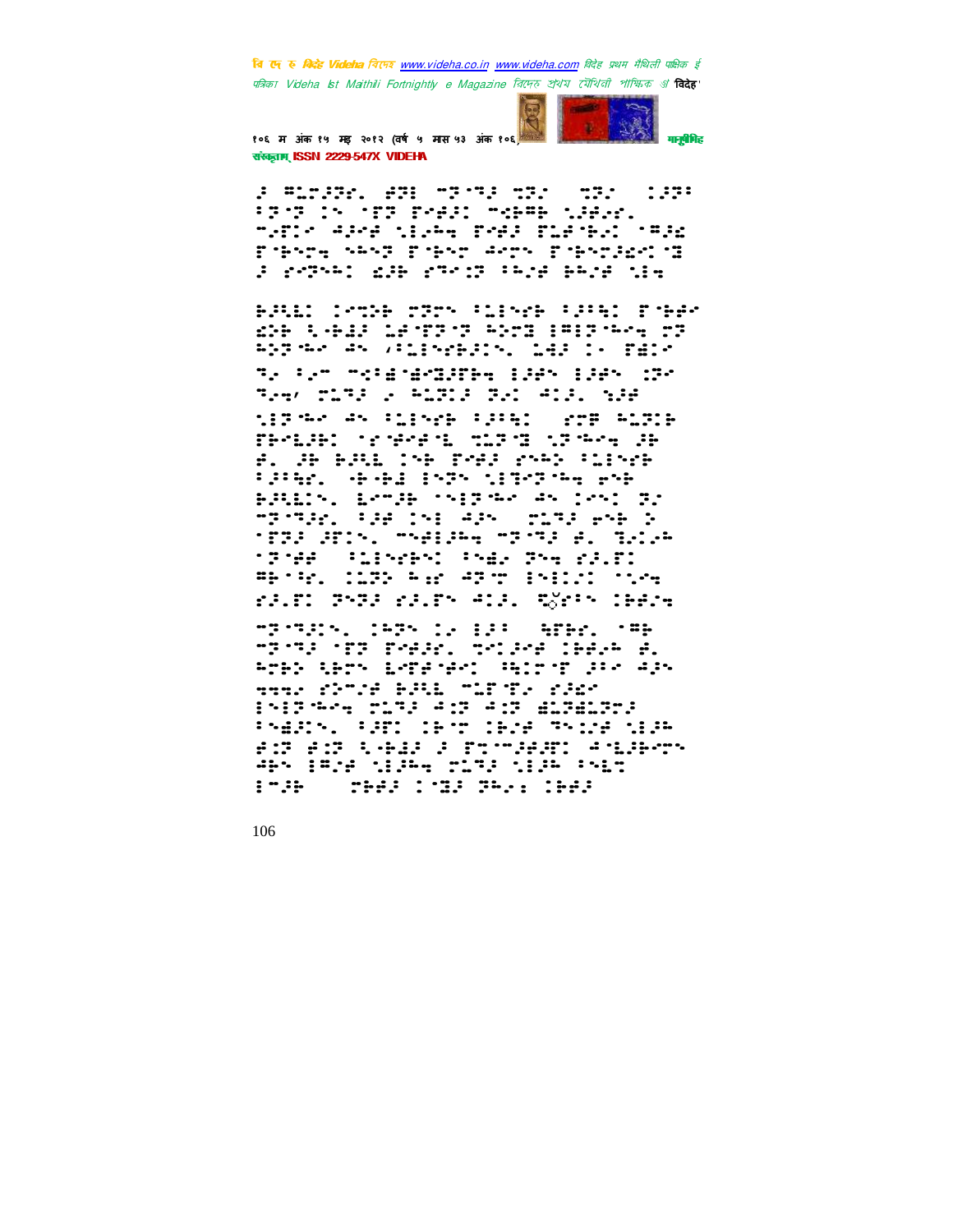वि एक रु क्रिटेड Videha विएम्ब www.videha.co.in www.videha.com विदेह प्रथम मैथिली पाक्षिक ई पत्रिका Videha Ist Maithili Fortnightly ejournal রিদেহ প্রথম মৌথিনী পাক্ষিক প্র পত্রিকা**বিदेह**'



१०६ म अंक १५ मइ २०१२ (वर्ष ५ मास ५३ अंक १०६) संस्कृतम् ISSN 2229-547X VIDEHA Af de crye moral balley, smo **THE SENSY SERVICES THE SHIPS TO BE SEEN** ngum ed bain, an morme e. TT a milea a politic a crep **23 A. 20 : 20:30-00 P.E. P.E. 4: 72. IN GENERAL PRODUCT CONTRACT** the A Bakings kale. A.B.R.<br>Thirme of the crediter theory syles that he see the hel the

1313 (nich ) 222 (22) APIC 22"(ABN)<br>151 Min 1512Au (22) APICPY MP(MP) ra an imigene, east class ra  $\mathbf{w}^{\mathbf{1},\mathbf{2},\mathbf{3}}\cdot\mathbf{1}^{\mathbf{1},\mathbf{2},\mathbf{3}}\cdot\mathbf{1}^{\mathbf{1},\mathbf{1}}\cdot\mathbf{1}^{\mathbf{2},\mathbf{3}}\cdot\mathbf{1}^{\mathbf{3},\mathbf{1}}\cdot\mathbf{1}^{\mathbf{3},\mathbf{1}}\cdot\mathbf{1}^{\mathbf{3},\mathbf{1}}\cdot\mathbf{1}^{\mathbf{4},\mathbf{1}}\cdot\mathbf{1}^{\mathbf{5},\mathbf{1}}\cdot\mathbf{1}^{\mathbf{6},\mathbf{1}}$ 

sher base group group, opening as pli be appear

: ;;;; :. #\; ::;;, ::: "?"; **MISHER SILL IS SEE SEE THE TIME** Find the re- $\mathbf{w}^*$  , where  $\mathbf{w}^*$  , we have the set of  $\mathbf{w}$ **HEATS CALLS** while a show which die :201: 43 TSI BSB 30 424 635  $\mathbf{1}$ :  $\mathbf{1}$   $\mathbf{1}$   $\mathbf{1}$   $\mathbf{2}$   $\mathbf{3}$   $\mathbf{3}$   $\mathbf{4}$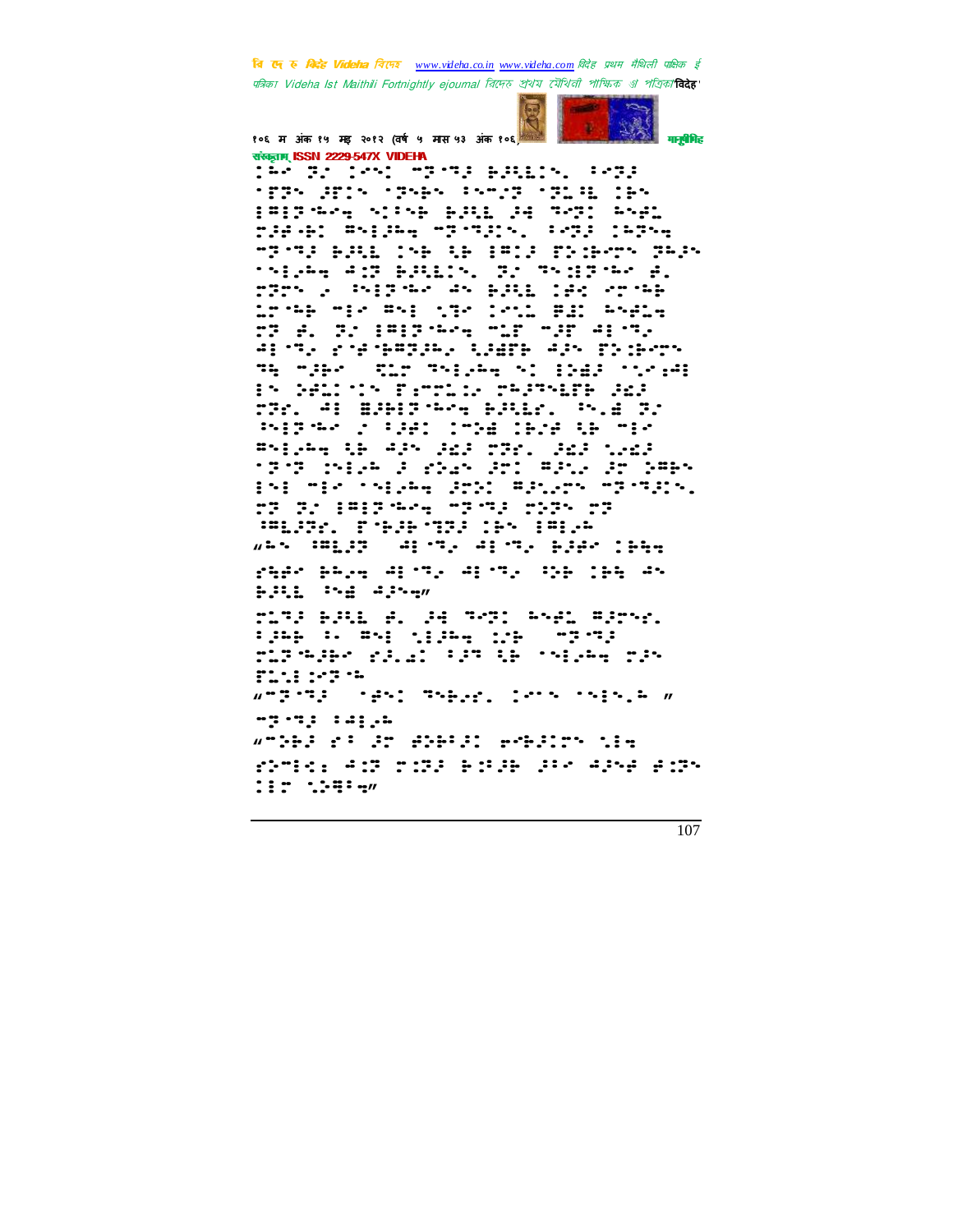१०६ म अंक १५ मइ २०१२ (वष ५ मास ५३ अंक १०६) मानुषीिमह संस्कृतम् ISSN 2229-547X VIDEHA b⢽⢹⢼!1!⢺A⢼AE!/⢷⢽⢽!⢸c!A⣅2⢷! A⢼A⣓!/⢽!⢴⢽⢼!b⣊⣛⢼!⢷1⢾!/⢾⢽⢴E!  $\frac{1}{2}$ **"**A⣅⣔21-!⢾!⣑⢼⢽⢴!⢼!A⣅⣔⢽⣅!⣁! //⢽!b⢽⢹⢼@!b⢽⢹⢼!⢽!⢸⢻⣇⢼⢽!⢻⢷! A⣞⢴!⢹⣙!⢾E!A⣞⢼!⣅⢽!/⢷⣝⢵⢺⢽@**"** ⢾/⢷!b⢽⢹⢼!⢼!⢳2⣈⢽⢳.! **"**⢳⢼E!⢽⢷!A⢺1⢾!⣁⢴⣒!2⣛⢴E!⣅⢽⢵!  $\blacksquare$ ⢽1!⢷⢳A⢼!b⢼⢳⢴⣒!.⢼2!⣈⢷⢼/!b2! **BU: 1:1 : 1:2 E. P. 2. B BV::1 :.** ⢴!⢳⢾1⣒**"** ⣅⢹⢼!A⣅2⢷!A⢼A⣓!⢾!b⣅/!⢳⣅A2⢼! ⣁2⢼⢳⣒!⢳2⣈⢽⢳.! **"**⢴!A⢼⢺!⢷⢳2!⣁⢴@!⢷⢼!⢳⢾!⣁1! △· ↓? HP ?? 2012 2012 2012 ⢷⣒!⢺!⢵bA⢵!⢷⢾!⢾⢷!⢼E⣈!⢽⢼2!  $2.22 \div 2.4n$ ⣅⢹⢼!b⢽⢹⢼!/⢽!⢼⢾⢼./⢾⢼!⣇⢼. ⣝⣅⢹⣎!⢳⢼!⢽1!22⢽⢳⣒!A⢽⢼! ⣅⢽⢵!⢳⢷⣏.⣇⣏⢼⢹!b⣅/b⢼/!⣚⢼B⣛! ⢷⢳2⢴⢳⣒!  $^{\circ}$ ,  $^{\circ}$ ;  $^{\circ}$ ;  $^{\circ}$ ;  $^{\circ}$ ;  $^{\circ}$ ;  $^{\circ}$ ;  $^{\circ}$ ;  $^{\circ}$ ;  $^{\circ}$ ;  $^{\circ}$ ;  $^{\circ}$ ;  $^{\circ}$ ;  $^{\circ}$ ;  $^{\circ}$ ;  $^{\circ}$ ;  $^{\circ}$ ;  $^{\circ}$ ;  $^{\circ}$ ;  $^{\circ}$ ;  $^{\circ}$ ;  $^{\circ}$ ;  $^{\circ}$ ;  $^{\circ}$ ;  $^{\circ}$ ;  $^{\circ}$ ;  $^{\circ}$ ;  $^{\circ}$ 1!⢷b⢽⢼/⢷!/⢽!⣐⢾⣇⣝! hhbkfoesbAwjefib⣒dpn!/⢷!/⣚⢼⣅⣒!! !⢽⢹⢴/!⣅⢼⢷!⢼⢶⢴!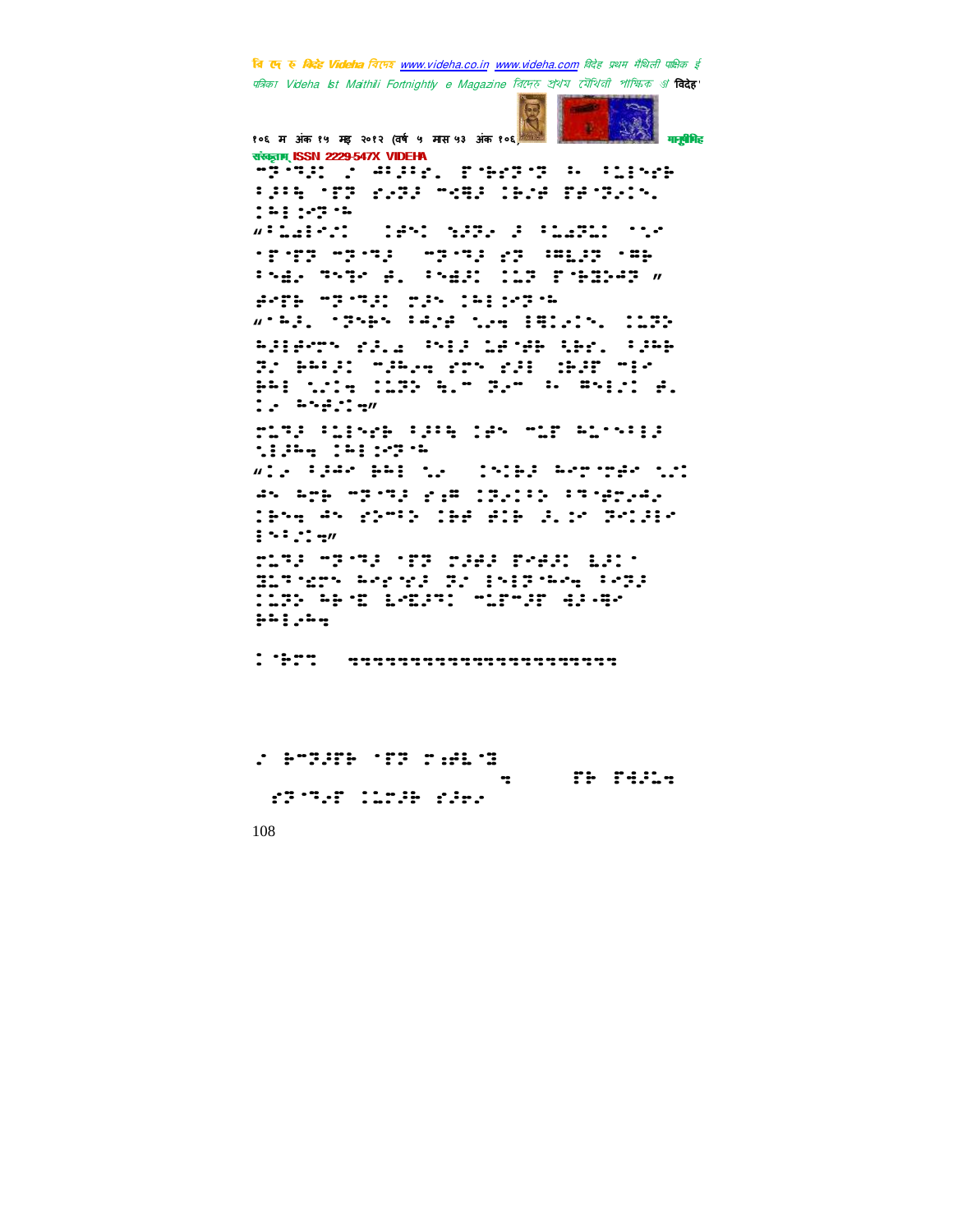

संस्कृतम् ISSN 2229-547X VIDEHA **LAND 118** ⢽⣎!⣇⣉⣇⢼!  $\vdots$  . The property of  $\vdots$ .-!⣅⣋⢴⢼⣇⢼2⢴!⢽⣝⢼E⣒! .⢳E!⢼⢴-!⢽!⢷⢳1!⣁⣙⣒! .⢴!⣚⢴!⢷⢳A!⢽⣝⢼E-!⢾1⣝⢵!⣚⢴!⣁⢴⣒! A. 200 . 200 . 200 . 200 . 200 . 200 . 200 . 200 . 200 . 200 . 200 . 200 . 200 . 200 . 200 . 200 . 200 . 200 . /⣅⢷A⢼!⢳⣇⢼!⢺⢼⢽!2Ac!2⢻1⣒!⣊E!⣋⢼E⢷! ⣚⢳⣅⢽!A⢼⢾⢷E!⢽⢽⢼⣒!⢵⢽⢵!⢹⣇⢼!⢽1! ∷<sup>1</sup> .⢼A⣙-!A1⣙⣅⣒!!⢾E!⢾!⢹⢽!/⢷!  $P$ . .<br>.r. 1: 1741. Alchardthe.r ⢼E!⣝1!⢽⣝⢼E-!⢸⣅⣈⢽⢵!Abb⢼!⢼2!  $\ddotsc$ .⢳E!⢼⢴-!⢷⢽⢴!A⢼A⣅⢵!2⣈⢽⣒!! .⢽⣝⢼E!Abb⢼!⢸!⢳⢵!2⢽⢳⣒! .⢽1!⢼⢴⣒!⣈1⢽!Abb⢼!⢸!⢻⢷⢴! /⢷⢴⢿⢼!b21!⣁1-!⢾⢳!⢹⣅⢼⢷!⢵⢷⢼!⢸E!  $\mathbb R$  : The algebra  $\mathbb R$  is the  $\mathbb R$ 2bb⢴!⣈⢼!2!A1!⣁⢽⢳⣒! .⢼E!⣝1!⢽⣝⢼E-!⢷⢽⢴!⢾E!⢼A!  $1$ .  $2$  .  $2$  :  $2$  :  $2$  :  $2$  :  $2$  :  $2$  :  $2$  :  $2$  :  $2$  :  $2$  :  $2$  :  $2$  :  $2$  :  $2$  :  $2$  :  $2$  :  $2$  :  $2$  :  $2$  :  $2$  :  $2$  :  $2$  :  $2$  :  $2$  :  $2$  :  $2$  :  $2$  :  $2$  :  $2$  :  $2$  :  $2$  :  $2$  :  $2$  :  $2$  :  $2$  : .⢳E!⢼⢴-!⢵⢷!⢾⣊!2⣋⢼!⢾⢼1!⢻2! ⣁⣙⢽⣒!⢼⢴!⢼E⣙!⢳⢽!2⢼⢻1!⣁⢽⣒!  $\cdots$  $T$ . 1941. Property the state  $T$ ⢹⢽!⢼A⣒! .⢼E⣙!⢶⢳⢷⢼!⣁⢽!⢾2!A⢽⣅⣒! .!⢾E!⣚⢴!⢳1!⣁⢴!⢽⣝⢼E⣒!⢳⢷! ⊢LAZE CHILAZ<br>FNI 41092 PI2 TZJNAZ APLZ ZAZM ⢾2!⣚⣐B⣛⢼!A2⢼-!/⢼Eb⣞⢼!⢼A⣅⢽!⢽⢳⢼!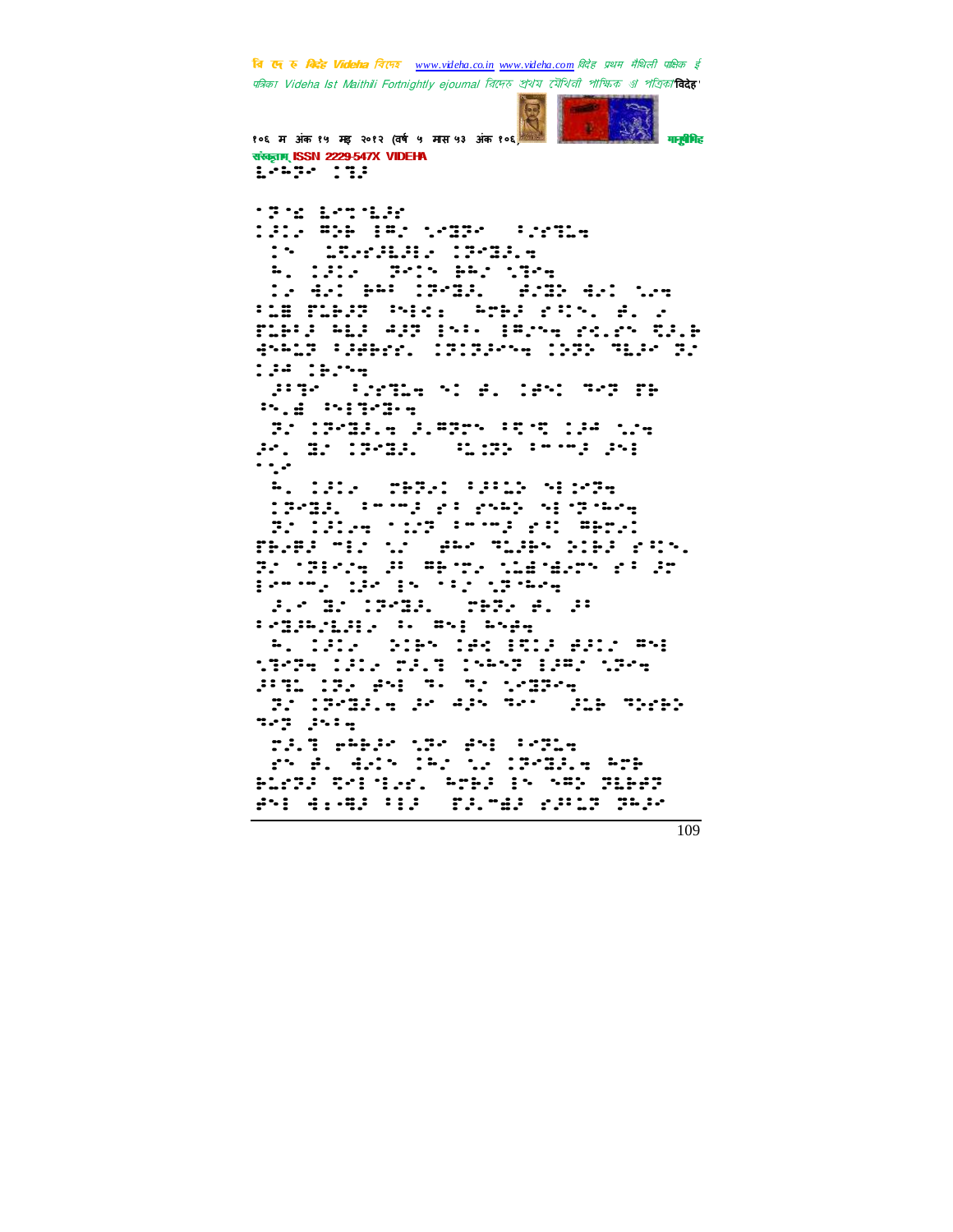

१०६ म अंक १५ मइ २०१२ (वर्ष ५ मास ५३ अंक १०६) संस्कृतम् ISSN 2229-547X VIDEHA

<u> ::: 4 ::: :: :: :: 4 :: 1 : ::</u> Prost CPSC Hr HSCh rold ned menter form he addening **:57 Fri 1980 12020 20 122** ags mas (pell.g

4.1 1.1 ... .... .... ... .... ... approve the children's district  $\mathbf{B}$  with  $\mathbf{B}$  and  $\mathbf{B}$ 

PURPY K. PRY MATER PRIME 8165 - TO TE STE IN ANNIUS (1920) Br: 9. D. P. P. ST ST REPAL P: 1941 - 10 10 10 10 10 10 10 GMB 17 AST TS TO PRIME CRIA **SALLS, T.C. HERM SHOCKS.** A. 1812 AMBA MIN. 2 IAN EAGA 

<u> 2008 - 2008 - 2009 - 2008 - 2008 - 2008 - 2008 - 2008 - 2008 - 2008 - 2008 - 2008 - 2008 - 2008 - 2008 - 200</u>

any many are men energy was the Button Chile of Children tagga, minagrapag pedag terleta Bo wells shall controlled program **22 23 322 23 1000 0000 0000** Roll the SI MAGE Roll romana mendana mu 7007 100 101 202 510 511 617 42 1. 1221 1212 222 125 181254 2: Grish War the Sand Mark. ræ leder af 1125.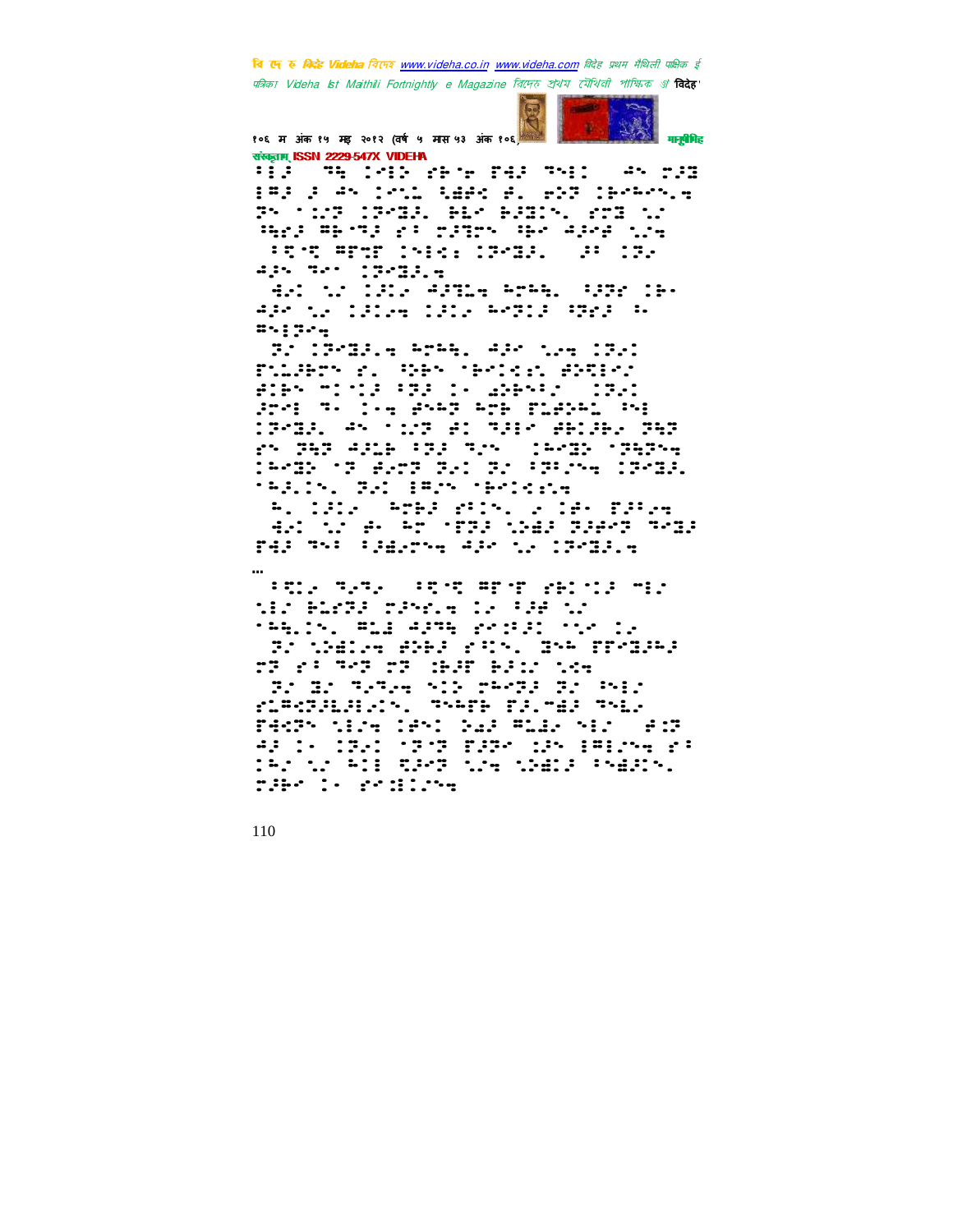

संस्कृतम् ISSN 2229-547X VIDEHA trenta y po otograficontan tria priére<br>2002: Codel Geno etre dele Sid Si Theats, Tier Carse

. 2001: 100 0.01 0 TH PAPLA  $\mathbf{R}$ 

Cent Classe *prompt argged and argum* 

 $4.33 \times 10^{-1}$ 80. T. 2000: 1.8. 1.8. AT 88.8. In 2008 LENEWIG IS DOCKE 2. TEAM BOOK CHAR BOOK ALS PORT *A COMP & WILL COND TH WILL BAL NE* ning and an easy in in capal. TAG, INTEGRATING 1991 STORE 2009 \*100 CO W. 1000 YO 101 1000 asporane na nijen za svzhane nan **TAK A 245 AP 4 1992 PRODUCED AND** :\* :\* :A?\* BAP#A # #100 :1: **TOP REVIEW THE REAL PROPERTY PERSONAL SER** 

**Le capial en mp d** ANIN TITE TAS, IN FEAR AND THE ST ing to aity mother to is brong s. president de la companyación surfit use by the spectral TRON ENE ONE SEALLS & SLOW AT POPS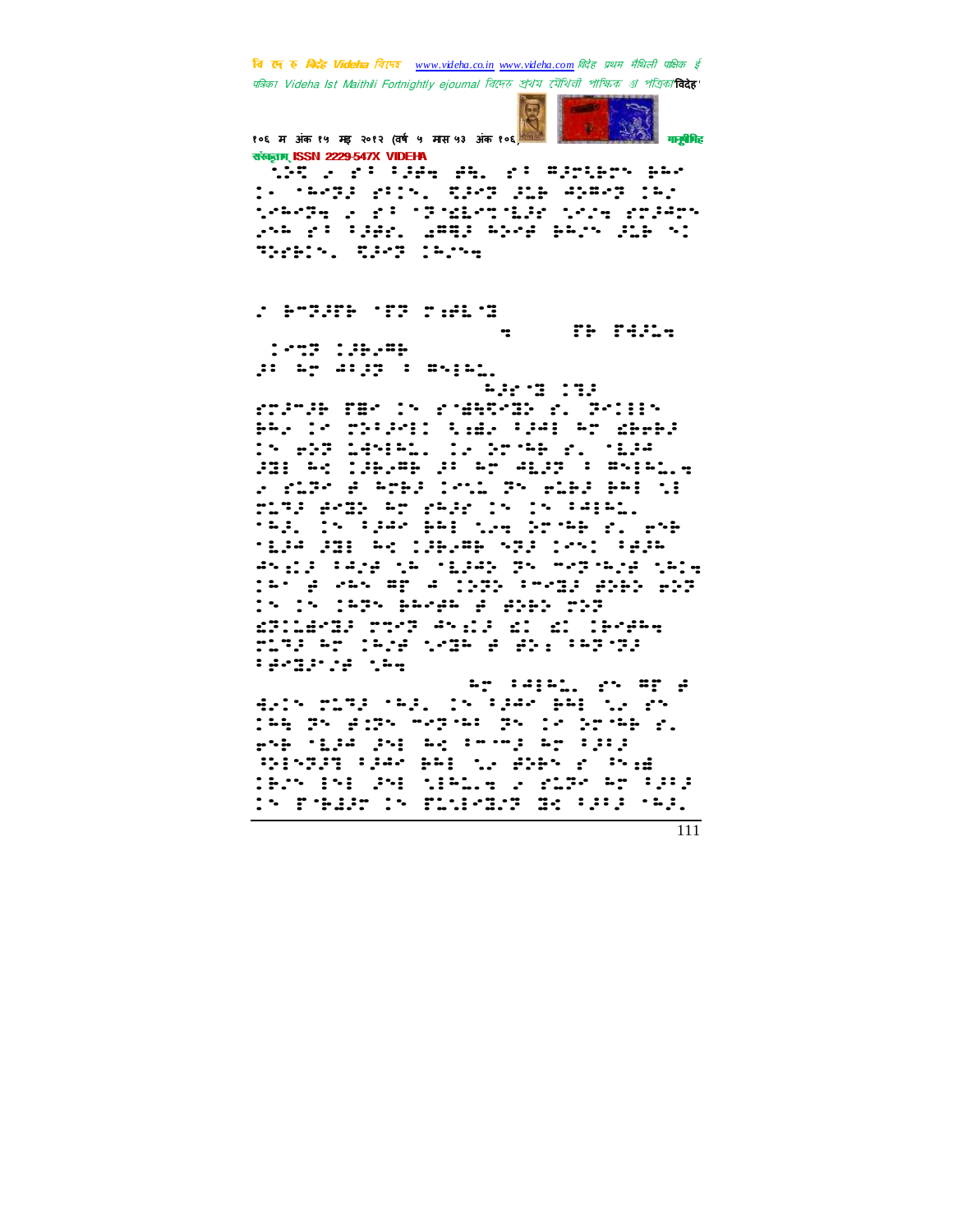

१०६ म अंक १५ मइ २०१२ (वर्ष ५ मास ५३ अंक १०६) संस्कृतम् ISSN 2229-547X VIDEHA

tes the Societie Gapp and cronp ROCKERS STORE 45 GRD OF B : where the also the part tills to ar BREAKTH THREE THREE CO B: B: TW Yeb OF 252 2 UP O pa: 110 2 apag. pdf pr 110: 120 A: 417, PR SYN 141 RTS TW nde landd aangedigen begin hyn yn yn **WHIP FAMILY TITE THE TILE** transported the back of arena re *PER BAL 1.05* 

**Sound State And Are** in Ang S S Bable Withe Books Beste AND LANDAL. Mithe K. M.P. 20 Boots we we cannot me pay w p e gro de provincia e defere Papel é pôpel pre le court drome r. et 199 parts (18 de 19 parts PRIORI PROPERTING BRIDE RAY <u> 19 A.E.A (A.A (Populator 1418 1.</u> ne bed at an angel blassange sage g ries ands berro main. Tacht nich The State and South Andrews State and **WHITE IS TO MEET BEEN TO THE BAS** Rosanni (R) (A) car ann an Se -124 PH BR 802 Ar IS CROSS TRADES 822 1812 1914, 1947 241 124 1000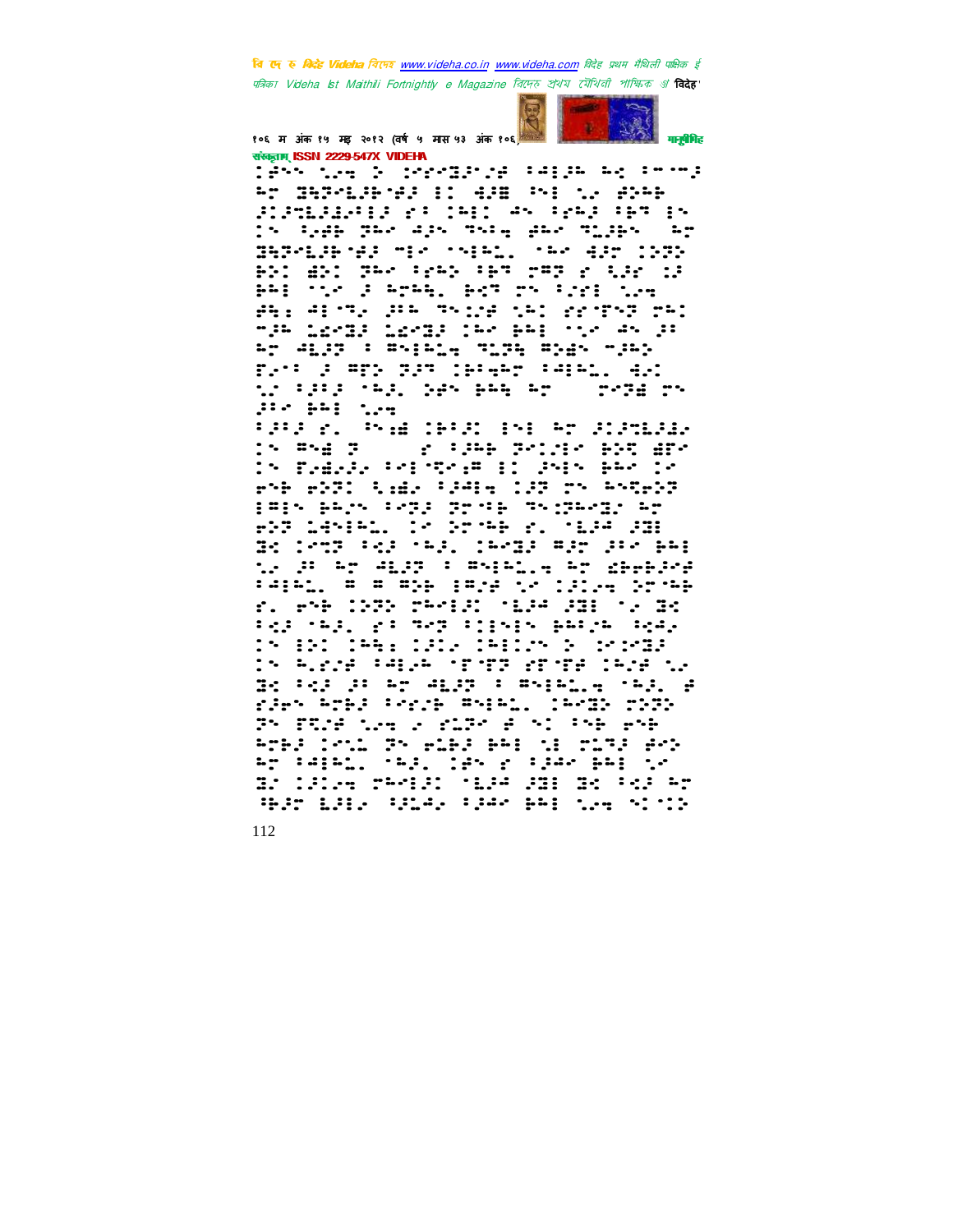१०६ म अंक १५ मइ २०१२ (वर्ष ५ मास ५३ अंक १०६) मानुबेमिह

संस्कृतम् ISSN 2229-547X VIDEHA 80 TH TO 80 TRIE 3 5 5 5 :4:1: 1 1 ::: , , , , , , , , , , , , e bje e brei por do mor bi bi d <u> Leop Ar (Alba, 1962 (Plas 1922</u> rnende (martinene formelene formel the check and money of **SAIL GAIN TN 1. TAIL IN BAI 1.0** 824, 2021 | W.22 8414 9777 **STORE CROWD OR RESOURCE SECTION** sproke synchronic films r:4: 250 Trm: 237 2210 4310 1214 *FALL COMPASS AND A TIME AND* E-T-180-10 2001 AS 2002 1903 1214 Borg Bug this self and the Process and constructed that the FRIE WIE PART OF IN BETHE spranke exped fariling fle **THERMAN TE POSSESS TRIBE IN** re music a musica meter s 4:52 \:\dr :4:41 \ . 0. 50 :51. 1.52 partirum card throwing process apeg tiltare tilgt talja 26 dj. They thing Angle Eart Way would be **NOCKER IS MAD, ROBERT TROPHS** rid: #p :0 :44 (42, 1/12 :5 4:20 ble the chef before the model. as program : separation demo tag origins iras milas musikritas ne : mar a mar ne : srite rege Britan Ab Biberal Maltr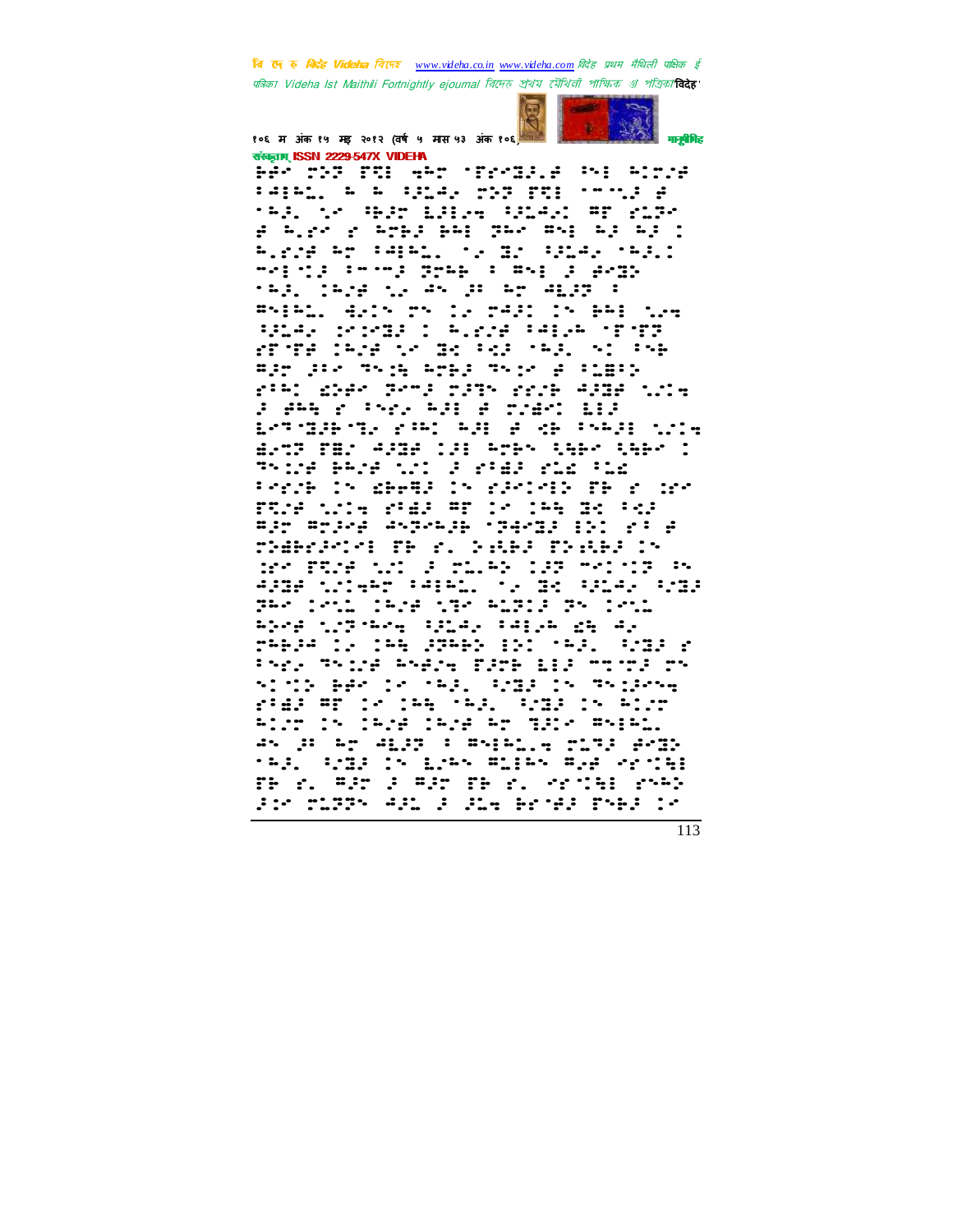

१०६ म अंक १५ मइ २०१२ (वर्ष ५ मास ५३ अंक १०६) संस्कृतम् ISSN 2229-547X VIDEHA find for the conditions of for each ranger parameter We compared the company of the second company of the second second second second second second second second s sky alle fosi pes who are side colored decomposition and second S Robert type young to regeonir<br>Separa 200 teg, in thos that r **STORY OF THE THE STORY 201000 1912 20012 25 15600 1622 22** <u> Syd Add (\* 21.74 : ) ()</u> **STARR BROOK AND STARR WAS SERVED AND SERVED AND SERVED AND SERVED AND SERVED AND SERVED AND SERVED AND SERVED** 

the Brown All Dr Cliff Alle **142 8 TAL # 1972 178-12 15 1475** pjergj en j: er egj? : #n:eg, e Brien man i groot an enge ring the a more theory part and are the Ar Papai, Gila, SAD, Alph Productor before the product of the st BE BE TTY'S AGE, SHEWA SI AT **AND BENT BALL (AND AND BALL BALL** with Wiley Capya Mike Mila in the Institute have dropped brew ne sta or in set is se angi and Moreles How Arth (A) en ananger park on'n omen a **FJ:55** 

**ASLAS: 800** This will but the se the 13412 3776 2. PH 2031 1.4. 1241 tips ripe are rip ririge: st pr and the strap de dhistiy fuiding, the 114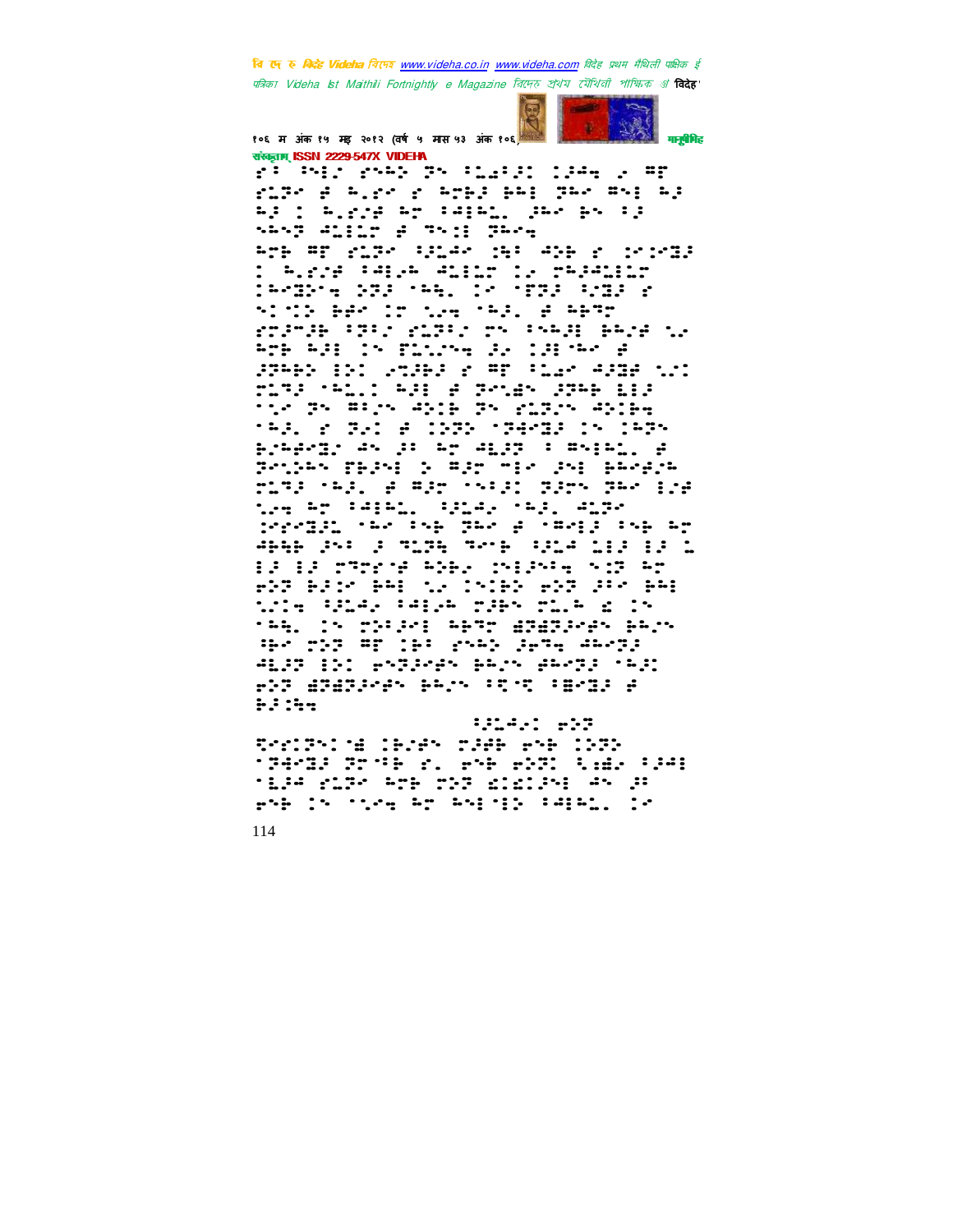मानुबैमिह १०६ म अंक १५ मइ २०१२ (वर्ष ५ मास ५३ अंक १०६)

संस्कृतम् ISSN 2229-547X VIDEHA SPAR K MIN SA STAR AR ALABAR the a browned, beganings. 18308 199838.193 122 4912 SS: CSP SAST WILLY IS ASENS 25 4:50 CHA COO SWOOD COM SO DO r<sup>ie</sup>ls en 1932 : 194 ener e 124<br>Abene en Falel, 192, 1n 1240 eden Fire WHATACR CASE to Row : en tid 31 mai 70 meta: idilidi sübe vada se Higher Trunder And Papel Sandr care to area e scrib reroga ps tis an the chief of his con **AND ON A SEARCH AND A PARTIES** ijanj aj alis de ga razrs PHOTO THE CITY PAIN ROOM HIRD.<br>WELFT I THERE POINT PIN FIRE IN ledr (en ry Ar (n 1854 ) (Al)A **MARKET RESEARCH SERVICE** Himse worde dans en en deler an the the 1n 142n field an pr 496 2 43. 43. 25 4225 19124 30 randed also suprise clual are rob 1996 ACC2 ACC2 (Produk ag Ar **SAPA : TEACHER TS ATEP AND AP** 19204 2 14124 121 BX 22415 1421 15 % 1851 APPS 5851 186 8 1972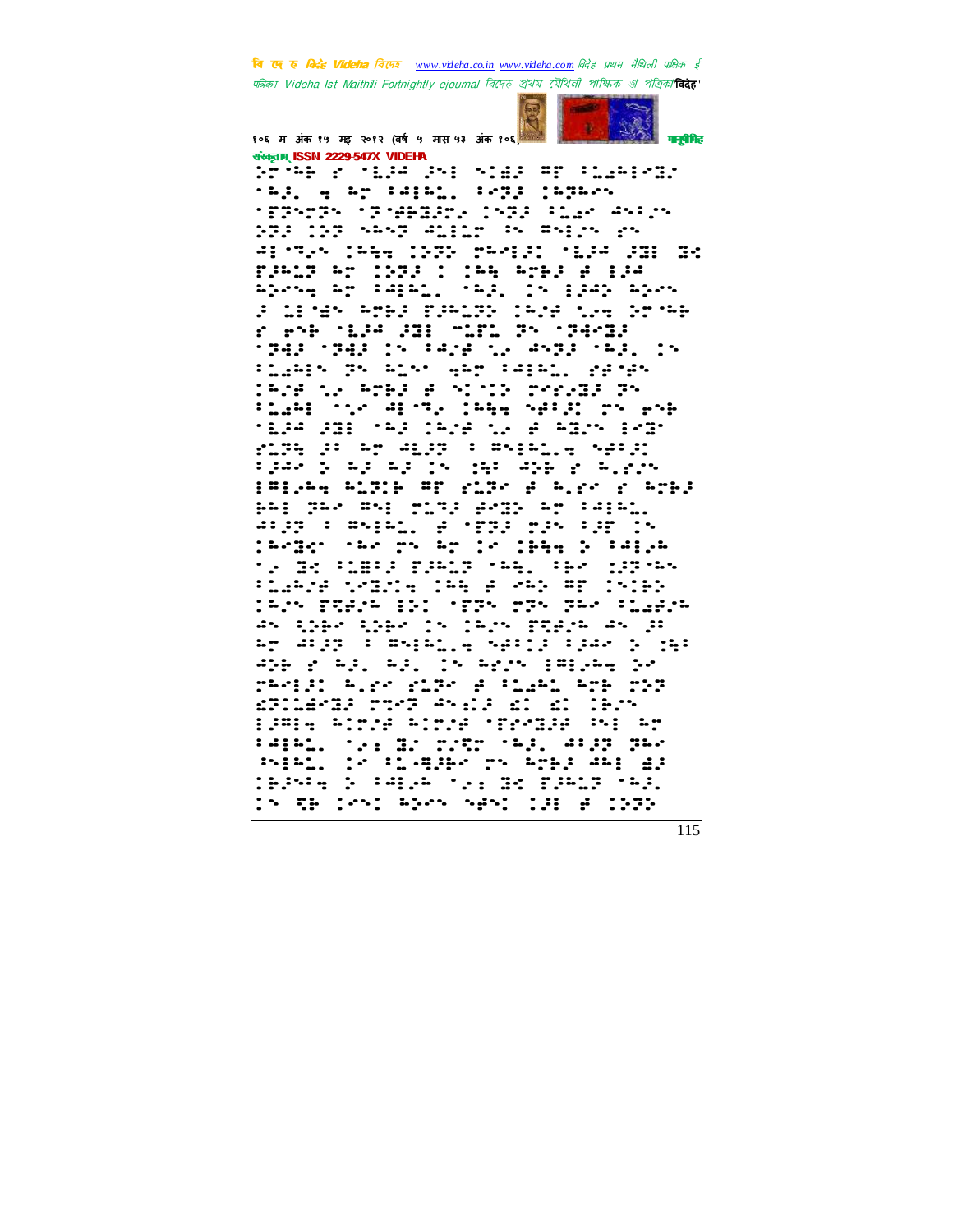

१०६ म अंक १५ मइ २०१२ (वर्ष ५ मास ५३ अंक १०६) संस्कृतम् ISSN 2229-547X VIDEHA

the state of the second to the **15 2 ANALY MARK STARTS** rather and a search and a search and We had the World Wall Said **TOWER AND SEARCH IN APRIL 182** rden breit Welthe troch ble bte W MONTH THREE IN THE **Ap PAINL (MOVIE PAIL 12) PD15** 4:7, 4:2: : #4:4., : : :4:1: :4:.4 By:L., ;: :LE :S:: 4:3: By:r :. 13:56 # #13: 15:1 #23: 51:5  $\ddotsc$ WHY WED WHY RAN WORK WITH sasp ripp for ripp at article make **75 TIM 736 PREMIS COEM (ALL COM** 25 : 2016 - 2016 2016 - 2016 - 2016 w no wrong the state of the star as an e reconomiento de la parte 820 8 9 7 8 9 10 10 10 10 11 Balk And this claw an employ what rs ar stots di cat setic cas ar **AND BENY THEFILM** 

str ne me terst terst ar mua This in the sympath real par Highesty Area Thing rage (1913) HIP YE RESPECTED TERM par nous un sus energy man epony may gav nijes mjar iji ames n na mawa wa uni mana 116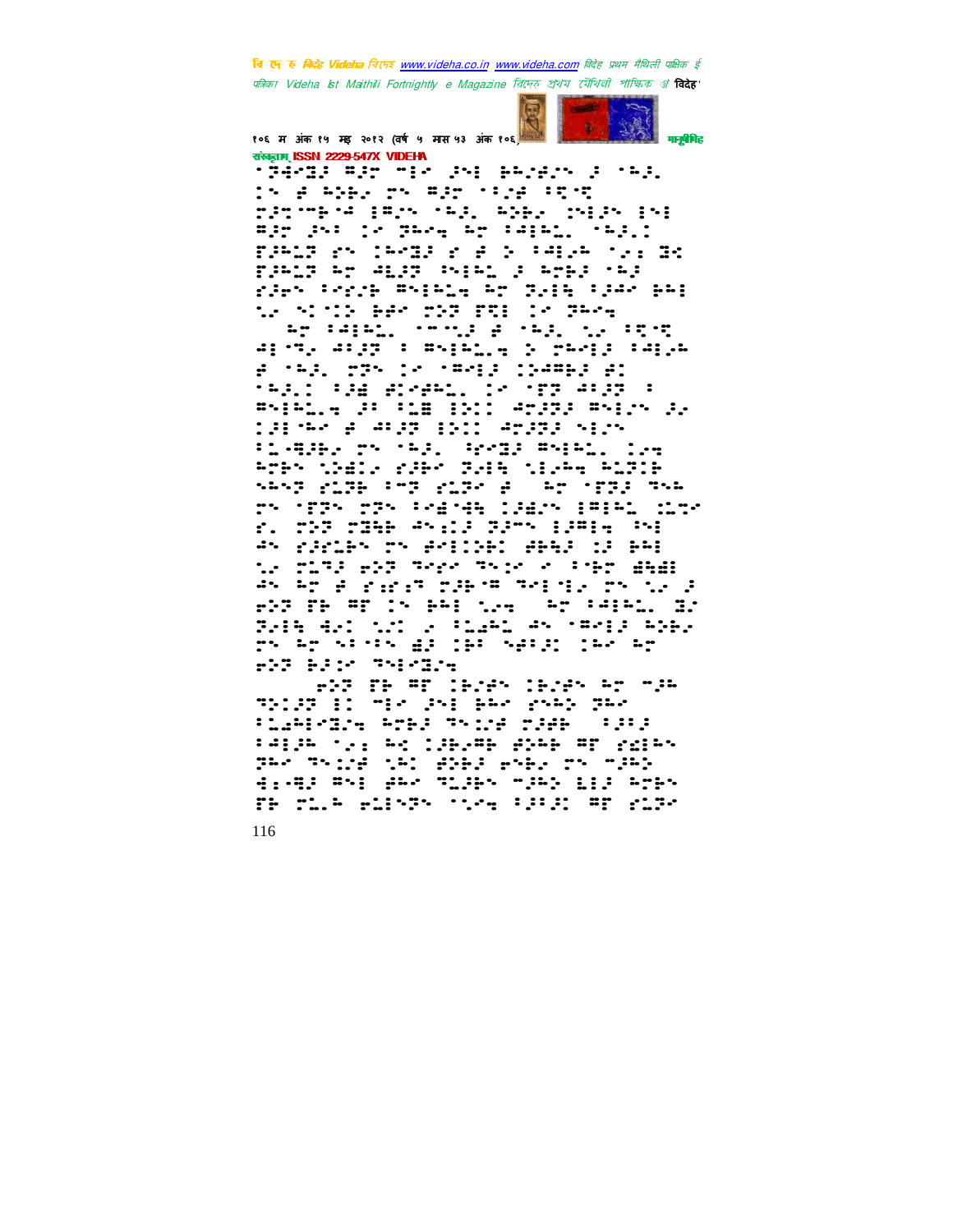

१०६ म अंक १५ मइ २०१२ (वर्ष ५ मास ५३ अंक १०६) संस्कृतम् ISSN 2229-547X VIDEHA

and an present futions of the 10 : 111 : 10 : 14111 - 11111 : 10 : 11 **WORK TO THE SERVICE SERVICE SERVICE** B PS ORY NR AR YS YR tegg mga gign gger mir mnijag go frika (ko f. 1962) (kifil (kifil f.<br>1892 enez an Andrage gez (z.nd. f **SAR TS ATE 100 TODE TOWER 1975** retend in Warn bik: Ar IAPen Ad na mga pangina ng As Polene ar Chia in Ialogus Croc sos 19 TR 74 1. 192. 2 TR 12 WO STIMUL DAY FALL PAIN WS POOR 1000 TROOP PASSA AT PASAL 25 <u>Ministralian Ster</u> spring parp and partier signed 13041 templer. Sir pepa s Bi shiff Website Ser By: W Profes r PP BB (S)  $\mathbf{B}$ **WORLD STIPS BIRDER** sagga ag crong gogg Ap gyag (p :602 : 2 : 1.8: 7.84 : 2 : 84: **SEP 13:** 113 13 113 13 August

NARRO 2002-2014 NARROW 28 CON ting is twee side in side word at ar abor : magable da e da aigr da skrigs Aldia (PCA) (22.124.45.2)<br>Apienant Psikil, Social (Al 2.45 ring a simple root and demonstrate no presidente a queno por esta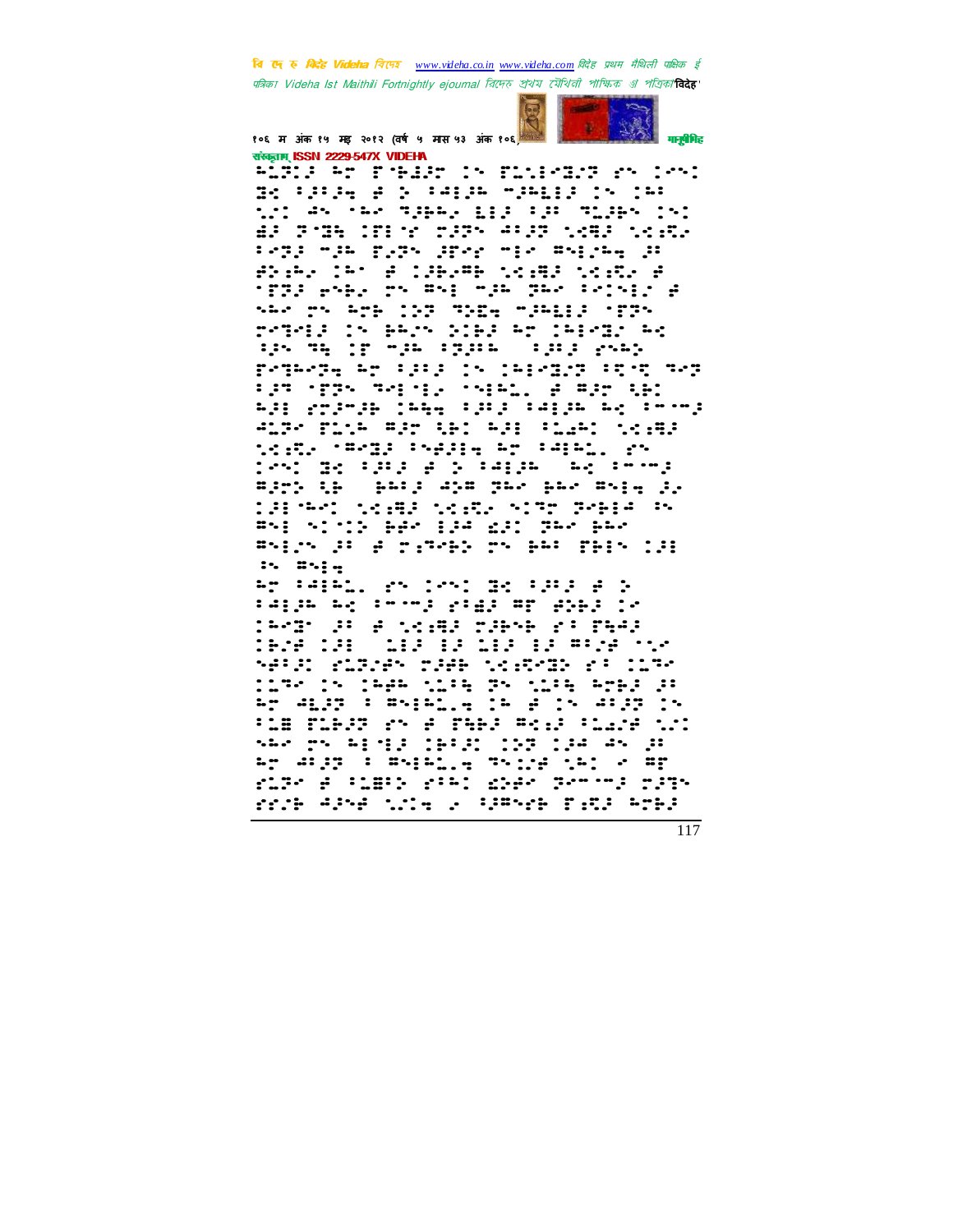

संस्कृतम् ISSN 2229-547X VIDEHA ⣅⣈b⢽!!⢽⢳!⢷⢳1!⢹⢾⣒!⢾A⢼!! b⢼⢳!⣇2⢼!3!⢻2⢼!b⢼⢳!⢹2!⢹⣅⢽⣓!⢻⢵⣞! b⢼⢳!/A!2⢻2⢳⣅E!!⣃⢵⣐⣞!b⢼⢳!/⢽1⢳!  $\frac{1}{2}$  . The state of  $\frac{1}{2}$  is the state of  $\frac{1}{2}$  $\mathbb{R}$   $\mathbb{R}$   $\mathbb{R}$   $\mathbb{R}$   $\mathbb{R}$   $\mathbb{R}$   $\mathbb{R}$   $\mathbb{R}$   $\mathbb{R}$   $\mathbb{R}$   $\mathbb{R}$   $\mathbb{R}$   $\mathbb{R}$   $\mathbb{R}$   $\mathbb{R}$   $\mathbb{R}$   $\mathbb{R}$   $\mathbb{R}$   $\mathbb{R}$   $\mathbb{R}$   $\mathbb{R}$   $\mathbb{R}$   $\mathbb{R}$   $\mathbb{R}$   $\mathbb{R$ ⢳⣝!⢸⢼⢻⢷!/⣐⣋⢼!⢾!⢼A!⢽⢷2⢺!⢸! ⢻2⣒!⢾!⢹⢽!⢵!⢽⣀!⣉⣇⢼⣝!!⢺⢼/! ⢷1⢾!⣁2!⢼A!⣅2⢼!2⢼!⣅2⢼!2⢼!⢻A1!! ⢻⢽!⢷⢳1!⢳!⢺!⣁⣅!⢳1⢾!⣁⣝1!⢳⣊! ⢸⢼⢻⢷!⢽⢼!!⢻⣝⢼!A⢾⢼2!⢸2!⣁⢳⣒!  $\#$  } While the transferred two  $\#$  $T^*$  and  $T^*$  are an  $T^*$  and  $T^*$  are  $T^*$ 

1!⢷b⢽⢼/⢷!/⢽!⣐⢾⣇⣝! hhbkfoesbAwjefib⣒dpn!!/⢷!/⣚⢼⣅⣒!!

 $3: "$   $"$   $"$ ⣒⣒⣒!⢽⢹⢴/!⣅⢼⢷!⢼⢶⢴!⣒!⣉⣇⣅⢼⢷! ⣔⢼!**'**⣞22⣓**'**⣒!!⣉⣝⢼2!⣅⢽! ⣒!⢺⢻⢹⢴⣉! /⢷⢼⢹!⣜⣋2! ⣒⣒⣒!⣋⢼॰ ⣉⣉⣎⢷!⣅⢷!**"**⣇⢹⢳**"**⣒!

⢷⢼⣇2⢼!⢼⢳⣅!!! ⣒⣒⣒!⢺⢻⢹⢴⣉!b⢽⢹⢷!⣚⢼⣅⢷!⢽2!⣒! ⢺⣇⢼⢳⢷2⢼2!⣉⣝/⣒!⣅⣉!/⢼⣇⢼⢽!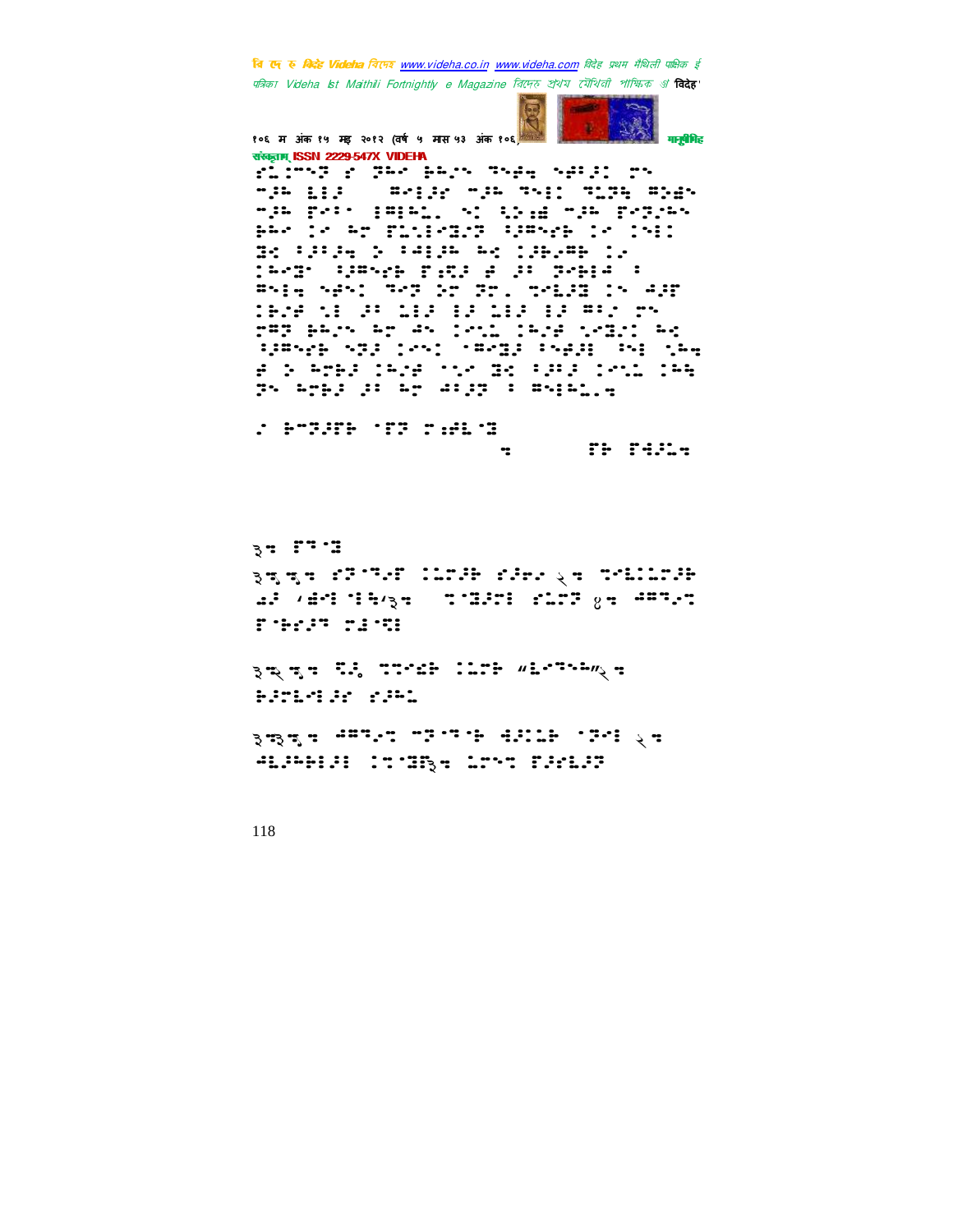१०६ म अंक १५ मइ २०१२ (वष ५ मास ५३ अंक १०६) मानुषीिमह संस्कृतम् ISSN 2229-547X VIDEHA  $\frac{1}{3}$ ws (  $\frac{1}{3}$  )  $\frac{1}{3}$  $\ddot{a}$ .  $>$   $\sim$   $\sim$   $\sim$   $\sim$   $\sim$ ⣒⣒!b⣐⢹⢽!⣅⢼⢷!⣔⢼! </del> ⣒⣒⣒!!⢾!⣉⢷.!⢻⢺2!⣒! ⣅⢽⢽⢼⢺⢴.⢷⣅A⢼!  $\sqrt{$ q 275.8 (1.12.8  $\sqrt{2}$  )  $\sqrt{2}$ \d:1900<br>} /⢷⢼⢹!⣜⣋2!  $\mathcal{L}_{\mathcal{L}}$ !⢽⢹⢴/!⣅⢼⢷!⢼⢶⢴! //⢽!⢻⢼E⣇! //⢽!⢻⢼E⣇!⣁!⢼⢶! 2⢻.2⢻!2!⢻⢼⣁!  $f$  in the second star in the second star in the second star in the second star in the second star in the second star in the second star in the second star in the second star in the second star in the second star in the se  $\frac{1}{2}$ <u>L.e L.e III e EI</u>  $\blacksquare$  $^{\circ}$  =  $^{\circ}$  :  $^{\circ}$  :  $^{\circ}$  :  $^{\circ}$  :  $^{\circ}$  :  $^{\circ}$  :  $^{\circ}$  :  $^{\circ}$  :  $^{\circ}$  :  $^{\circ}$  :  $^{\circ}$  :  $^{\circ}$  :  $^{\circ}$  :  $^{\circ}$  :  $^{\circ}$  :  $^{\circ}$  :  $^{\circ}$  :  $^{\circ}$  :  $^{\circ}$  :  $^{\circ}$  :  $^{\circ}$  :  $^{\circ}$  :  $^{\circ}$  :  $^{\circ}$ ⣊⢼!⢽⢼!⢷!2⢵2!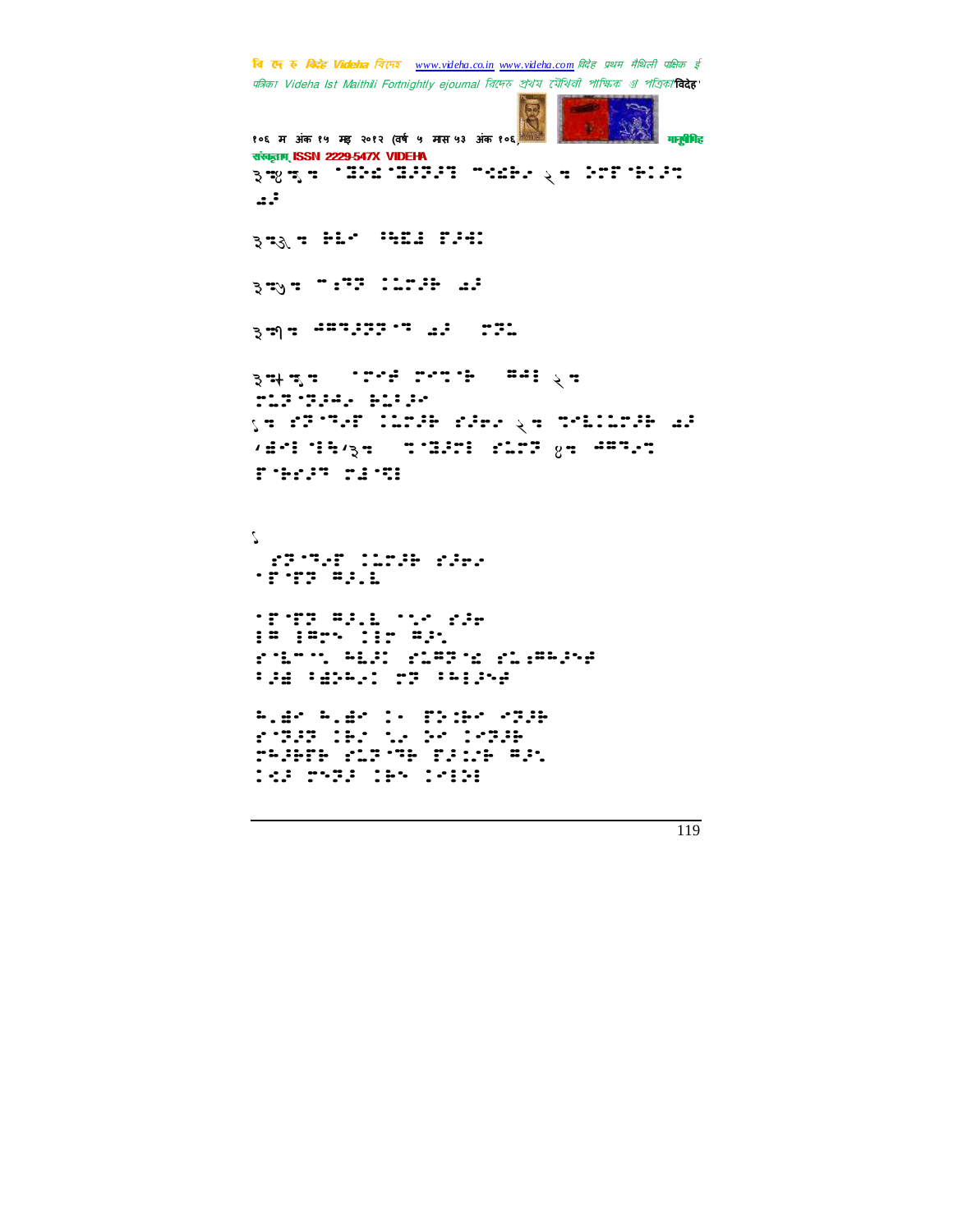**Country** १०६ म अंक १५ मइ २०१२ (वष ५ मास ५३ अंक १०६) मानुषीिमह संस्कृतम् ISSN 2229-547X VIDEHA ⢸⢵⢷!⢹⣈1!⣁⢴!⣊2⢳!b21! ⢷.⢻⣅⣋!⣅⢻⢽⣎!⢼A1! ⢳⢷⣝⢷.⢳⢷⣝⢷!⢻⢳⣅c!⣈⢾! ⢼2E!A⢳1!2⢼!⢷⢾! ⢻⢼E⣇E!A⢽2!⣉⢳⢷!A⢺⢼⢷! ⣈⣓A!A⢽!/⢼/⣋!b⢼⢷! ⢻⢼!⣁⢴!⢴!⢷⢴⢾.⢷⣇⢼⢺!  $^{\circ}$  :  $^{\circ}$  :  $^{\circ}$  :  $^{\circ}$  :  $^{\circ}$  :  $^{\circ}$  :  $^{\circ}$  :  $^{\circ}$  :  $^{\circ}$  :  $^{\circ}$  :  $^{\circ}$  :  $^{\circ}$  :  $^{\circ}$  :  $^{\circ}$  :  $^{\circ}$  :  $^{\circ}$  :  $^{\circ}$  :  $^{\circ}$  :  $^{\circ}$  :  $^{\circ}$  :  $^{\circ}$  :  $^{\circ}$  :  $^{\circ}$  :  $^{\circ}$  :  $^{\circ}$  $\lambda$ !⣉⣇⣅⢼⢷!⣔⢼!**'**⣞22⣓**'** ⣇⢾⢼.! ⣞⢼!⣁2⢴!⢼⢷⢾⢴!  $^{\sim}$  201  $^{\sim}$  201  $^{\sim}$  201  $^{\sim}$ ⢸⢹!⢸⢼⢷⢾⢴! ⢼⢻⢼E!**'**⢷⢼⣝**'**!⢴!2⢼⢻2! ⢵!⢸!A⣓⣔!⢻2⣙! ⣁⣅!⢼⢷! ⣇⢹⢷⣓/!⣇⢼!⢳⢵⣉⣝⢼⢷! ⣁2⢽!⣈⣛⢼!⢹A⢼!⢼⣉! ⢸⢹!⢼⣐⢾⢼! ⢳⢼!⢸⢹!⣁⣙.! ⢳⣅⢽⢼!/⣛⢼⢽!2⢼⢻!⢻2!⣁⢽⢳!  $\vdots$   $\vdots$   $\vdots$ **∶·∷: :::…** ⢽⢽⣊⣐!⢽1!⢳⢵!⢹2! ⣅⢾!⢼⣇⣝⢼!⢼⣉!/⣓⢷!  $\frac{1}{2}$   $\frac{1}{2}$   $\frac{1}{2}$   $\frac{1}{2}$   $\frac{1}{2}$   $\frac{1}{2}$   $\frac{1}{2}$   $\frac{1}{2}$   $\frac{1}{2}$   $\frac{1}{2}$   $\frac{1}{2}$   $\frac{1}{2}$   $\frac{1}{2}$   $\frac{1}{2}$   $\frac{1}{2}$   $\frac{1}{2}$   $\frac{1}{2}$   $\frac{1}{2}$   $\frac{1}{2}$   $\frac{1}{2}$   $\frac{1}{2}$   $\frac{1}{2}$   $\$ ⢼⢷⢾⢴!⢷⣓!⢻2⢴! F.W. 7.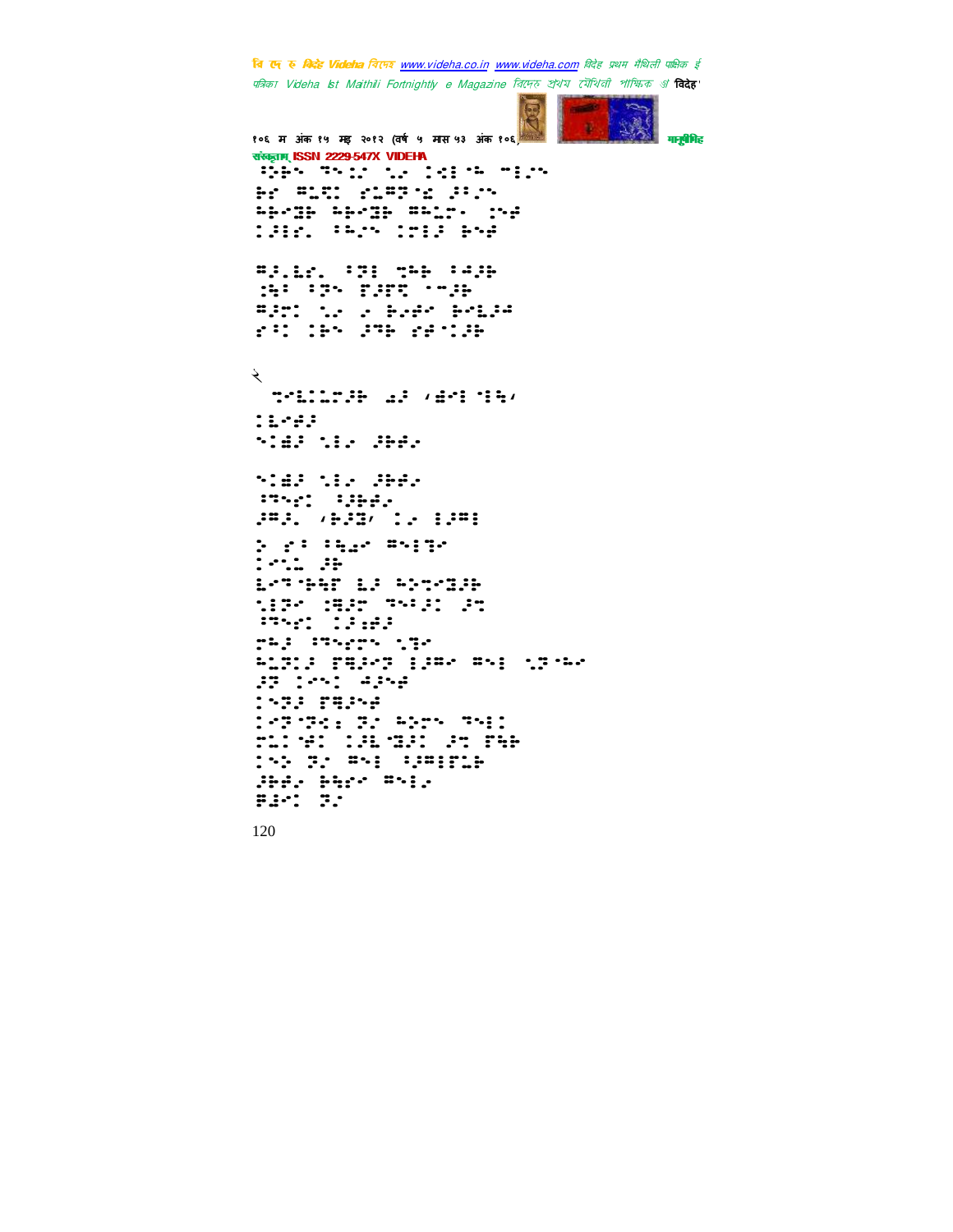**Separate** १०६ म अंक १५ मइ २०१२ (वष ५ मास ५३ अंक १०६) मानुषीिमह संस्कृतम् ISSN 2229-547X VIDEHA ⢽⢾⢷⢼⢾⢼E!⢳⣅!⢻2⢴! ⣅E⢳⢺⢵⣛!⢸⢼⣏⢼!  $\blacksquare$ ⣇⢹⢳.⢾⢽⣅⢺⢼E!⢽⢳! ⢼⢾⢼E!⢻⢳! A⢳!⢳⢾!⣇⢳!⢹⣉⢼! ⢸⢼⢻!/⣛⢾⢽! ⣅⢾⢾⢷⢼⣎⢼⢷⢴E!2⣉! ⢸!⢹⢽!22!A2⢼!⢹⢾⢽! ⊞. ⢼⢾⢷!⢳⢳⢴⣐!⣞⢼!⢽⢼bA!  $L$ !⣓⢾2!!⢺⢼⢻2! **!: ?: :4.2**  $\blacksquare$ ⢵!⢸c!⢺⢼⢾!⢸⢼⢻2! 1!⢼⣞E!⣅/⣞2!⣇1⢹⢳⢴E!  $\frac{1}{2}$   $\frac{1}{2}$   $\frac{1}{2}$   $\frac{1}{2}$   $\frac{1}{2}$   $\frac{1}{2}$   $\frac{1}{2}$   $\frac{1}{2}$   $\frac{1}{2}$   $\frac{1}{2}$   $\frac{1}{2}$   $\frac{1}{2}$   $\frac{1}{2}$   $\frac{1}{2}$   $\frac{1}{2}$   $\frac{1}{2}$   $\frac{1}{2}$   $\frac{1}{2}$   $\frac{1}{2}$   $\frac{1}{2}$   $\frac{1}{2}$   $\frac{1}{2}$ **THET THIS** ⣅⢹⢼!/⢽!⢼⢷⢾⢴E! /⢽!⢼⣌⢳!⣈⢼!⢹2⢽⣒⣒⣒⣒⣒⣒! ঽ !⣉⣝⢼2!⣅⢽!  $\mathcal{L}$ 1⣙2!⣙2⢼!⢽⢼⢺!⢳⢷! ⢸⢹!⢸⢼⣇!A⢽⣅!A⣝!⢺⢵⣛⣓-!A⢼Eb⢾!⢾⣈⢽! ⢼⢺!⢳⢷!  $A$  $P$ B*O* IND PRYSIS 2019 PRI  $\vdots$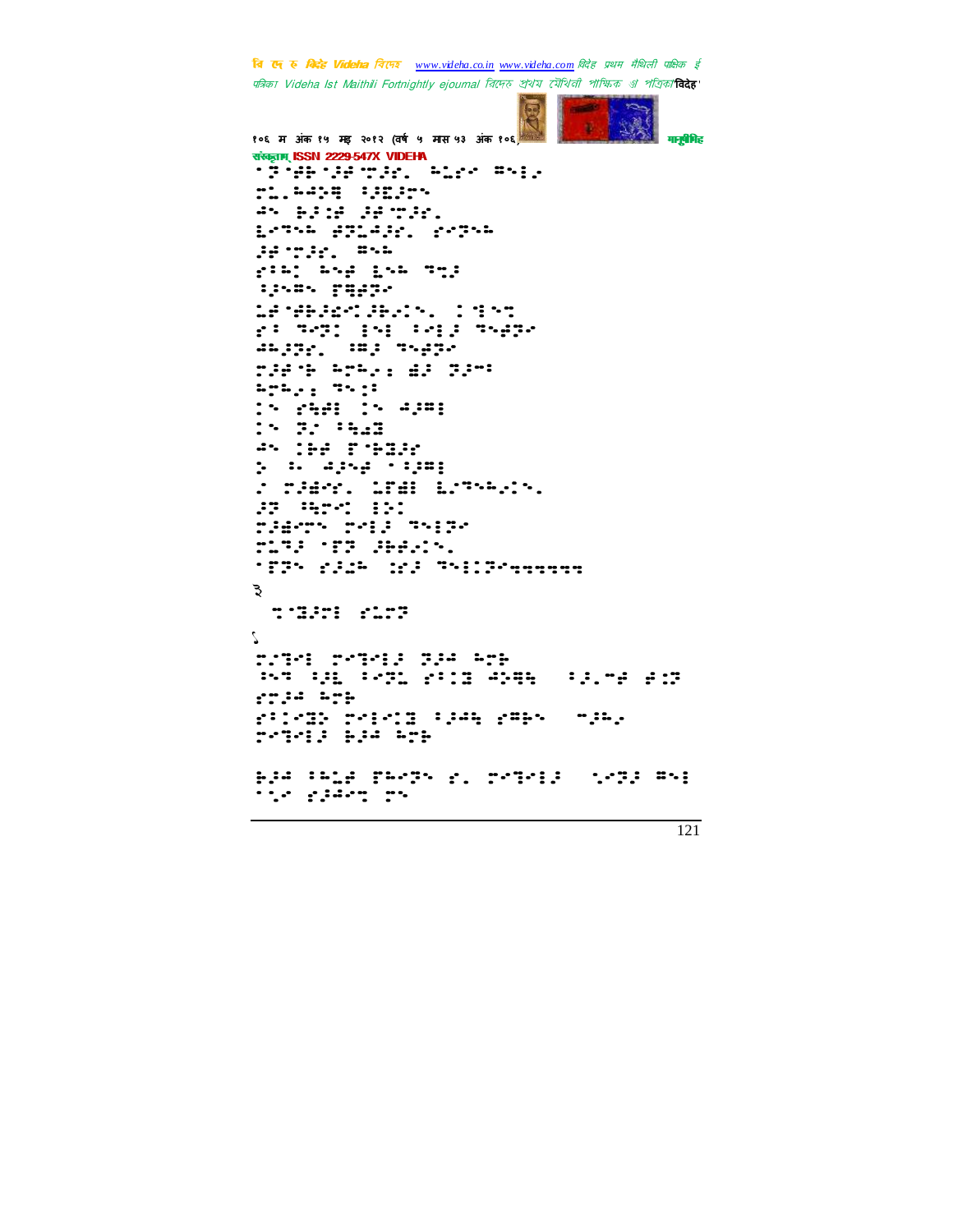**START** १०६ म अंक १५ मइ २०१२ (वष ५ मास ५३ अंक १०६) मानुषीिमह संस्कृतम् ISSN 2229-547X VIDEHA  $\overline{4}$   $\overline{2}$   $\overline{4}$   $\overline{2}$   $\overline{2}$   $\overline{2}$   $\overline{2}$   $\overline{2}$   $\overline{2}$   $\overline{2}$   $\overline{2}$   $\overline{2}$   $\overline{2}$   $\overline{2}$   $\overline{2}$   $\overline{2}$   $\overline{2}$   $\overline{2}$   $\overline{2}$   $\overline{2}$   $\overline{2}$   $\overline{2}$   $\overline{2}$   $\overline{2}$   $\overline{2$ 2⢼⢺!⢳⢷! ⣇⣇⣎!⣇⣏⣝!!⣑⢼⢽⢴!1⣙2-!⢹⣅⢽⣝⢼! !⢸⣞⢾!⢻⢷!!! ⣅E⢳!A⢽⢹!⢷⢼⣈A!⢳⣝⢼!⢾-!!⣅⢽⢾⣝! ⢼⣇⢼⢺!⢳⢷! ⢼⢺⢼⢹⢴!!A⢼⢹⢵!A!⢹⢽-!⢸2!⣅/⢿⢼! ⢷⢼⢷⢴!  $\frac{1}{2}$ ⢼⢺!⢳⢷! ⢺⢺⢽⢾⢼!⣉⢷B⢷⣐⢻⢼⢷!⣅⢽!⣁⢴-!⢹22⢴! ALI COND. ⢺⢼⢻⣓!⣙2⢼⣇⢼⢴!⢼A⢵-!1⣙2!⣙2⢼! ⢽⢼⢺!⢳⢷!  $\star$ ⢳E⢴!⣅E⢳!/⢷!⢼⣞⣝!⣁⢴! ⣎⢴⣝⢼./⣅⢾⢼!⢹⣅⣈!⢽⢳!A⣓⣔⣝-!⢳E⢴!⣅E⢳! *The stall to the second second* ⣈⢷b⢼!!/⣅⢷⢼A⣝!⣈⢼⢾⢷-!⢹⢵⢷!⣈⢷b⢼! ;;;; ;; ⢼⢺⣅!⣝⣅⢻!!/⣝⣓⣞⢷!A⢽⣅-! ⢽⣇⢾⣅⢷⣝⢼!A!⢴!/B⣛⢾⣝!  $^{\prime}$  . The second  $^{\prime}$  and  $^{\prime}$  are  $^{\prime}$  . Then  $A$  $\frac{1}{2}$ Alis de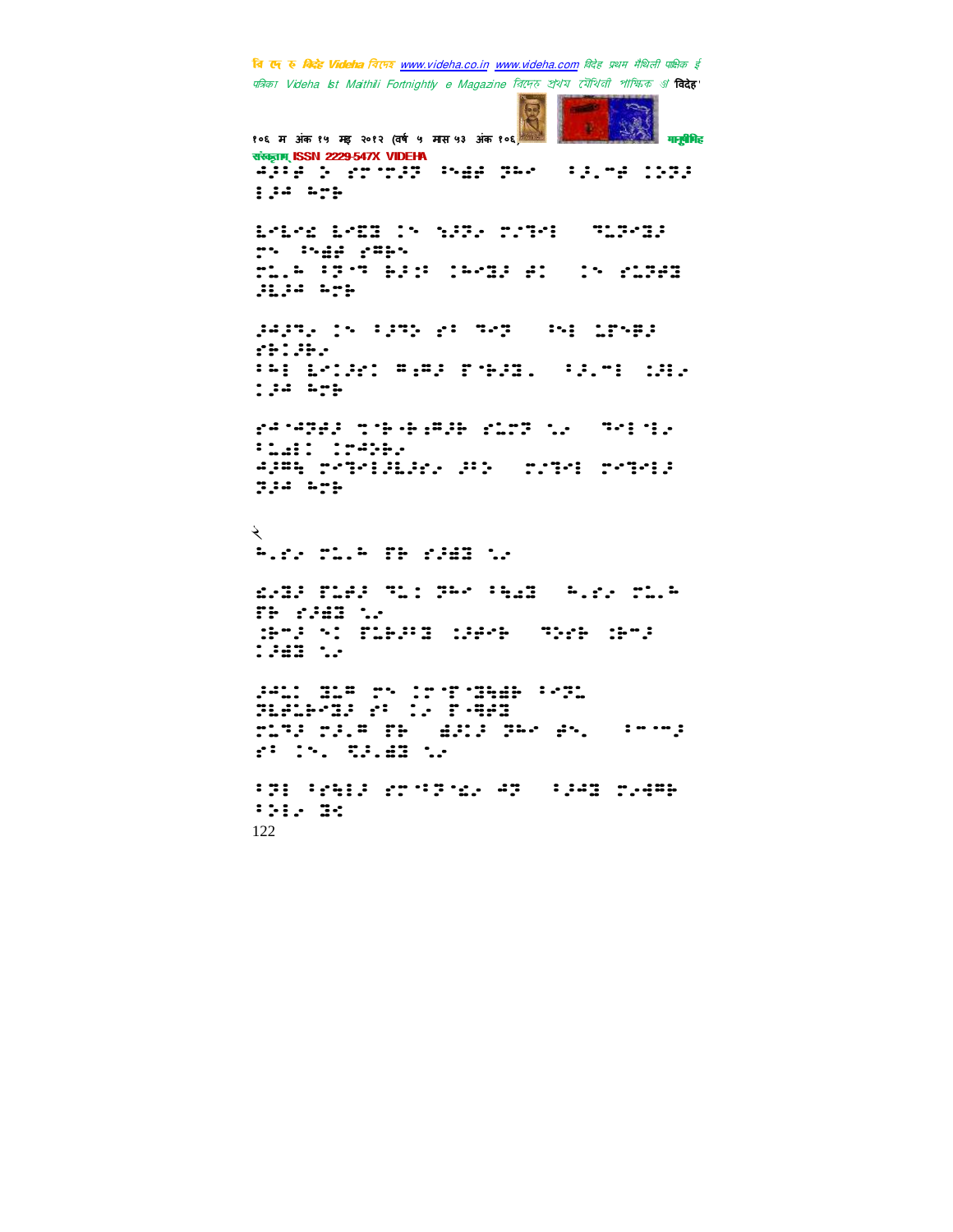्री म**नुवेगि**ह १०६ म अंक १५ मइ २०१२ (वर्ष ५ मास ५३ अंक १०६) संस्कृतम् ISSN 2229-547X VIDEHA tilty parpail op brist ris (\*a) Werel Widdels  $\ddots$ tr annsn middell musika mang satu ting sang satu  $2277.7$ run, talen tr an dia 1996. rjdl .. ঽ  $\therefore$   $\mathbb{R}^2$   $\therefore$   $\mathbb{R}^2$   $\therefore$ **Production of the conduct of the conduct of the conduct of the conduct of the conduct of the conduct of the co** rathe to BRIGHT PORTSMORE BRIDG. range to **100 10 - 100 200 100 100 100 100** criteral in 16 MB 19 A SH 2 THAL 8 C nas no :24 162 to 626, 7072 AT (612) 707 List Arb :20: 7:2 :1.20: 12:3: 10:1. 072 **SAN THE SA** sport in the state of the state of the state of the state of the state of the state of the state of the state : **: : :::: : :::**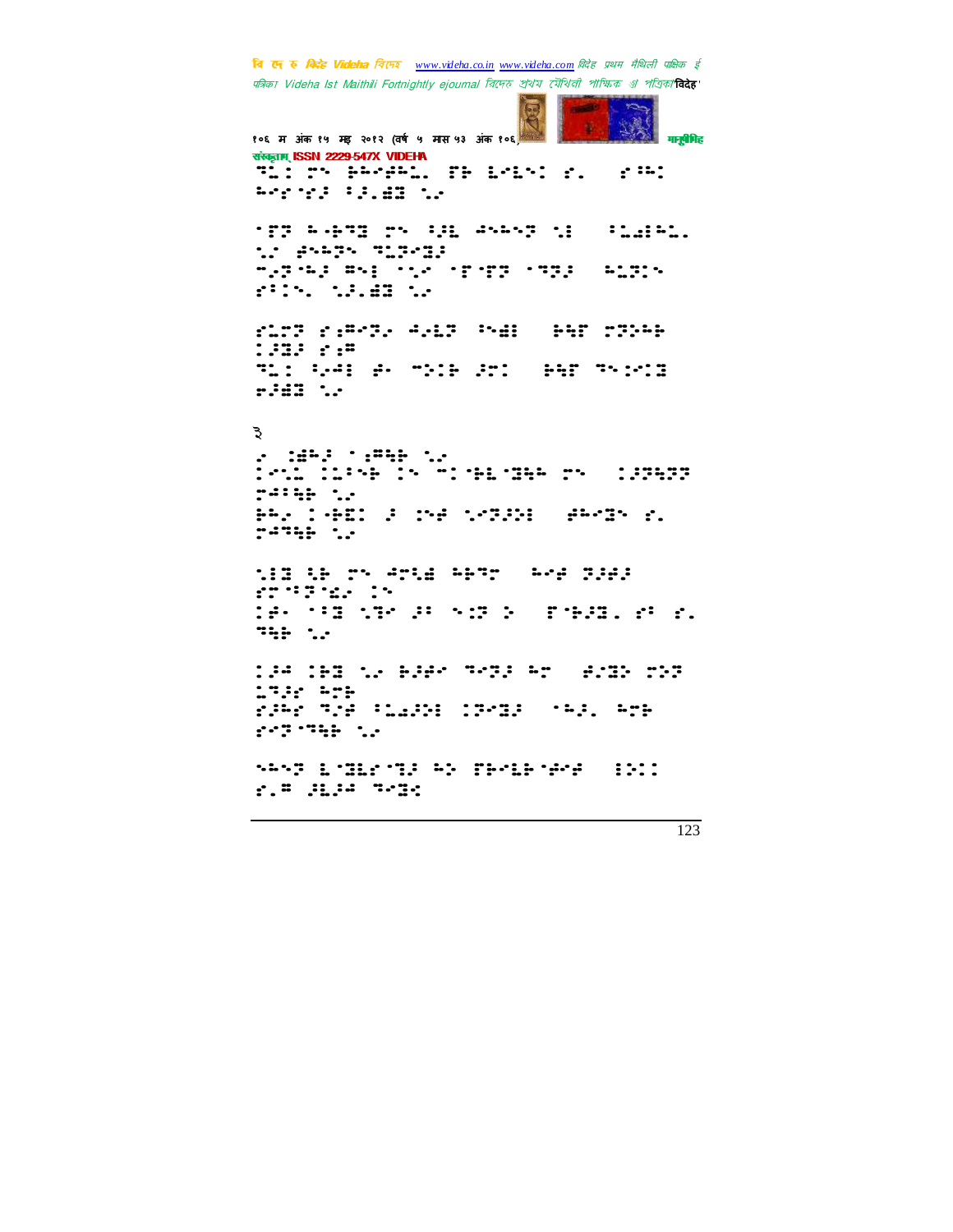चि एक रु मिन्हे Videha विएक www.videha.co.in www.videha.com विदेह प्रथम मैथिली पाक्षिक ई पत्रिका Videha Ist Maithili Fortnightly e Magazine রিদেহ প্রথম মৌথিনী পাক্ষিক রা **বিदेह**' **Separate** १०६ म अंक १५ मइ २०१२ (वष ५ मास ५३ अंक १०६) मानुषीिमह संस्कृतम् ISSN 2229-547X VIDEHA ⣈⢽⢳⣅E!⢼⢻!Ab2!⣁!⢸⢴⢾⢷-!⣔⢼E/2! ⢾⢵/2!⣃⣓⢷!⣁⢴!  $\frac{2}{2}$ ⢹⣅⢽⣝⢼!A⢼Eb!⣝!!!  $\mathbb{R}$  . All  $\mathbb{R}$  . All  $\mathbb{R}$  . All  $\mathbb{R}$ ⣐⢻⣓⢷!⣁⢴! 8 ⣐⢼⢷!⢽⢾⢼⢽!!  $\cdot$  1.47 . Be the state of the state of the state of the state of the state of the state of the state of the s ⣁2⢳⣅E!⣉⣉⢼⢽!! ⢼⢽2!⢺⢼⣝A!⢳⢽⢼!⢳⢳⣅E-!⢼⣝2!b⢼⢽! ⣎⣝⢼⢽!! A⢼⢺⢴!A!⣝⢵!⢷⢼!⢽⢼!⣐⢻-!⢸⢳! ⢻⢼⢾!⢳⢽!⢳⢵⣁1! A⢼⢳⢷!⢼A⢾!⢶⣓!⢶⣞⢷-!2⢳⣅E!⣉⣅⢷⣓! ⢹2⢼⢽!! A⢼⢾!⢹⢷⣈⢽!⢴!2c!2⢳⣅E-!⢴!2c!⢺⢼⣝A! ⢹⣅⢽⣝⢼!E!  $\overline{C}$ ⢽⢺⢼⢽!! ⢸⢼⢻⣝!2⣈2!⢺!⢳A!⢷⢾⣝-!⢼⢺!⢷⣝! !⢼⢺!⢴! b⢷!b⢷!E!A⢼⢺⣓!⢾A-!⢹⢼! **2012: 2012: 2012: 2012: 2013: 2014** ⣅⢽!⢽⣅⣈!⢺⢴⣇⢽!⢸⣞2-!⣃⣞⢽⢼!⣁⢴! ⢽⢵2!⣝⣊!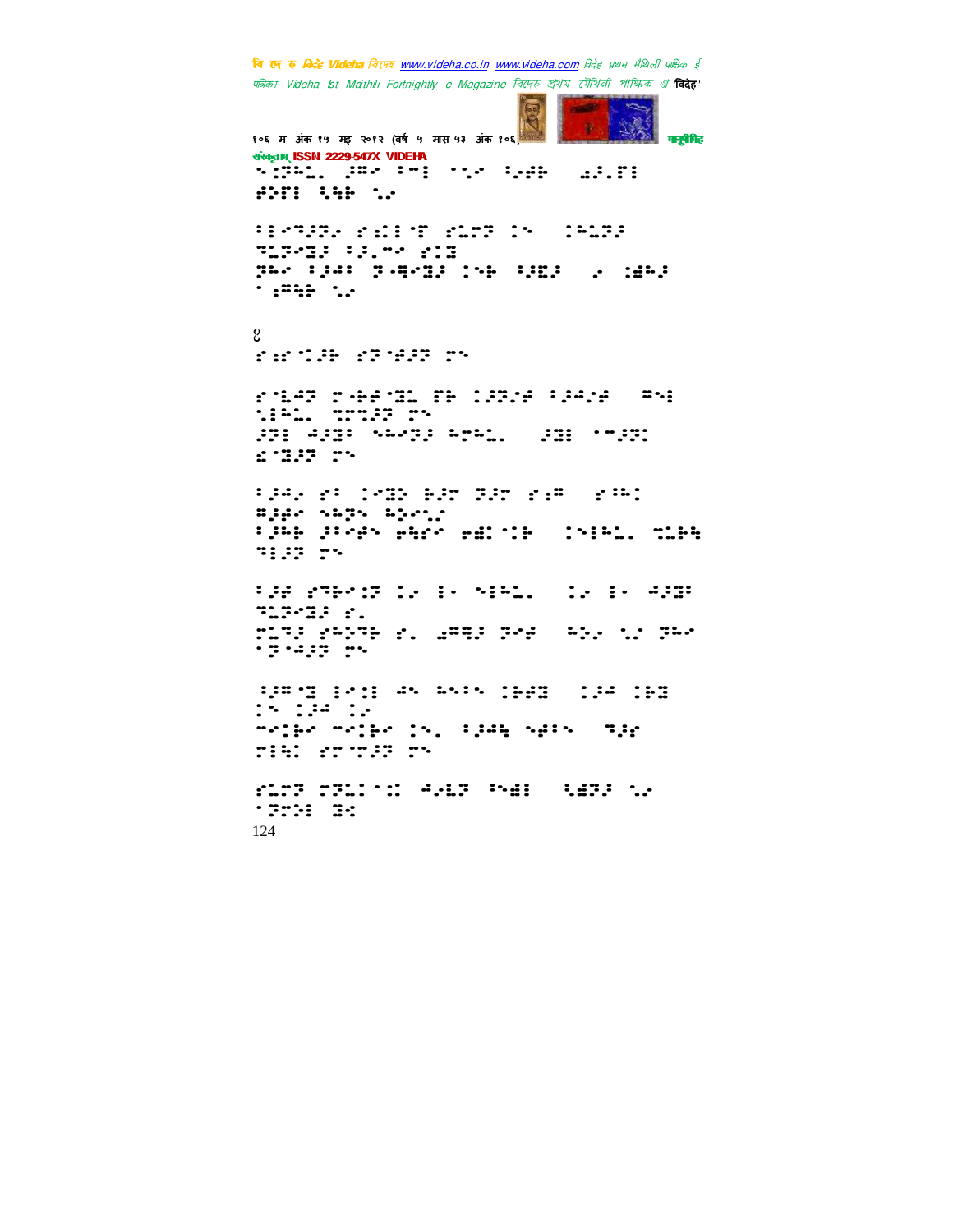**Service**  $\mathcal{G}$ १०६ म अंक १५ मइ २०१२ (वर्ष ५ मास ५३ अंक १०६) मानुबेगिह संस्कृतम् ISSN 2229-547X VIDEHA AN PORTH AND IN YACOR **STAR TH** 3 **1:20 AMA P.A. 174**  $: "$ :8 PAID : 220 SAM AND : 20 AM f:", :?" **MODE CONTROLLER** par bel com part (romana rep **STARS** rent : Tier : Willie : Miller FAR IN HE CAR SAM ER MIC MA **1920 - 1920 - 1920 - 1920 - 1930 - 1930 - 1930 - 1930 - 1930 - 1930 - 1930 - 1930 - 1930 - 1930 - 1930 - 1930** rime Chan IBN 101 2513 - 822 3548 25134<br>101 468 134 184 - 1015 126 35134 fi<sup>n</sup>: When  $\mathfrak{C}$ **BAIR PROFILE SPORT TO B BAID COAID CONSTRUCT** the Bootlands to 4,01 1206 181851 707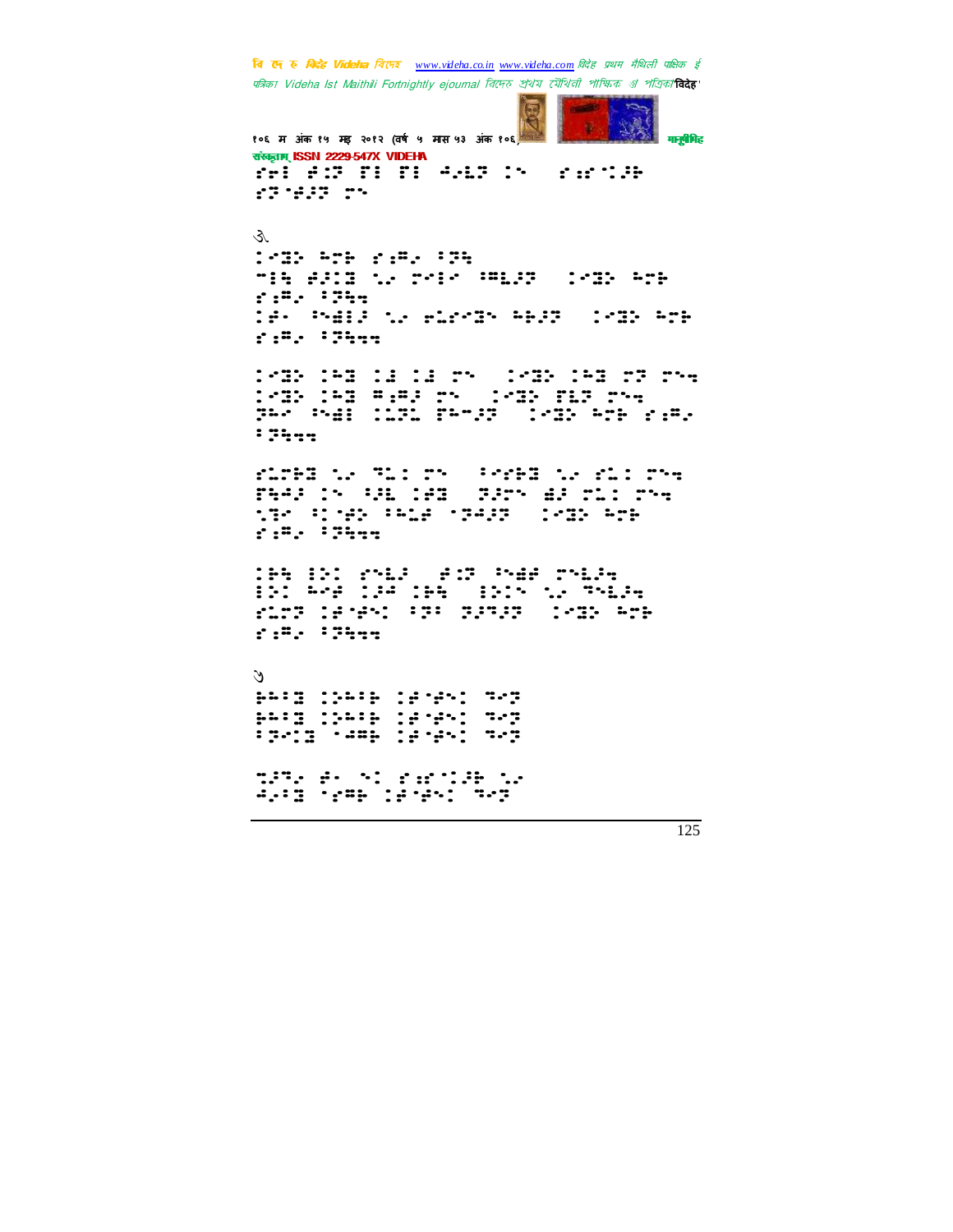**START** १०६ म अंक १५ मइ २०१२ (वष ५ मास ५३ अंक १०६) मानुषीिमह संस्कृतम् ISSN 2229-547X VIDEHA A⢽⢼!⢼⢺!!⢼⢽!⣃⣞⢾!⢽⢾! ⢶⣓⣝!⢹⢴⢹⢻⢷!⢾⢾!⢹⢽! A12!⢹⢳!⢼⢺!⢵⢽!⣁1! ⢳⢽!⢵⣞⢻⢷!⢾⢾!⢹⢽! ,::: . .::: .:: .::: .::: .::. ⣈A⣝!⢽⢵⢽⢻⢷!⢾⢾!⢹⢽!! 8 !⢺⢻⢹⢴⣉!/⢷⢼⢹!⣜⣋2!  $\ddot{a} \ddot{b}$ . ⢳⢼2.A⢳⢼2!⢹⣈!⢷⢼⢻.⢷⢼⢻⢽! 102 12: 101 12: 101 12: 101 12: **b: p -40 : 0001 : 0001** ⢸⢷⢷!⢷!/⢼⢽!⢷1⢾!⢷⢳1!⣁1⣒! ⢸⢷⢷⣒⣒⣒⣒⣒⣒⣒⣒⣒! ⢳⢼2.A⢳⢼2!⢹⣈!⢷⢼⢻.⢷⢼⢻⢽! ⣅⣉2!⢶⣓2!⢺A1⢾!⢷⢳1!⣁1⣒! ⣋⢻⣋⢻⢼2!⢳⢼2!/⢼A!⣅⢷! . The control of the control of the control of the control of the control of the control of the control of the control of the control of the control of the control of the control of the control of the control of the con ⣃⣓⢷!⢾⢼!⢽1!⢸⢷!⢸⣊⢷⢼!  $"$ ⢹⣇⢼!⢷⣒⣒⣒⣒⣒⣒⣒⣒⣒!  $\blacksquare$ ∷…2 em: 20120 ph: ...  $H$ E:  $H$  E  $H$ b⣞⢼!⢽⢼⢵⣐!⣎⣛A1⢾!⢷⢳1!⣁1!

126

/⣓⢺⢼!⢼⢽!A⢽!⢹!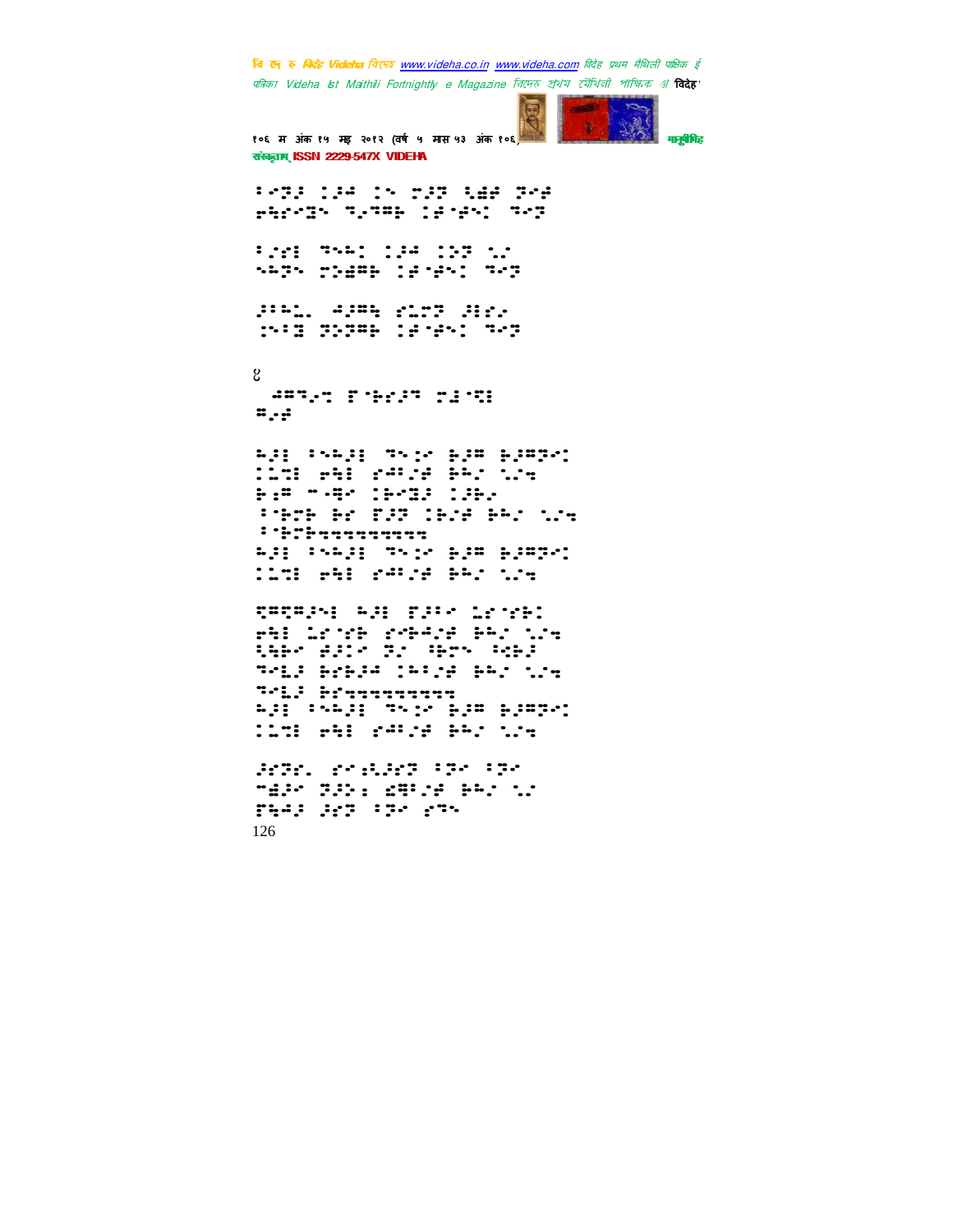१०६ म अंक १५ मइ २०१२ (वष ५ मास ५३ अंक १०६) मानुषीिमह संस्कृतम् ISSN 2229-547X VIDEHA 20: 20: 24: 24: 22: 2⢵!⣅⢷⣒⣒⣒⣒⣒⣒⣒⣒⣒!  $\overline{2}$ ⣅⣉2!⢶⣓2!⢺A1⢾!⢷⢳1!⣁1⣒! Wer 'es: "Per rege ⣐⢻2!⢻⢴⢾!⢻A1⢾!⢷⢳1!⣁1⣒! ⣐⢻2!⢻⢴⢾⣒⣒⣒⣒⣒⣒⣒⣒⣒! ⢳⢼2.A⢳⢼2!⢹⣈!⢷⢼⢻.⢷⢼⢻⢽! ⣅⣉2!⢶⣓2!⢺A1⢾!⢷⢳1!⣁1⣒! **•**!! ⢻⢴⢾.!! ⣉⢴2⢼!⣉⢴2!⢹⣈.⢹⣈! ₩er 1910 1910 1910 !⣉⢴2!⣉⢷⣐B⢷⢻!bB⣛.bB⣛! ⢹⢵⢷!⣉⢷⣐B⢷⢻⢼⢷!A⢽1⢾!21⣒! ⢹⢵⢷⣒⣒⣒⣒⣒⣒⣒⣒⣒! ⣉⢴2⢼!⣉⢴2!⢹⣈.⢹⣈! **L**e !!! !!!! ' **b**  $\frac{1}{2}$ ,  $\frac{1}{2}$ ,  $\frac{1}{2}$ ,  $\frac{1}{2}$ ,  $\frac{1}{2}$ ,  $\frac{1}{2}$ ,  $\frac{1}{2}$ ,  $\frac{1}{2}$ ,  $\frac{1}{2}$ ,  $\frac{1}{2}$ ,  $\frac{1}{2}$ ,  $\frac{1}{2}$ ,  $\frac{1}{2}$ ,  $\frac{1}{2}$ ,  $\frac{1}{2}$ ,  $\frac{1}{2}$ ,  $\frac{1}{2}$ ,  $\frac{1}{2}$ ,  $\frac{1}{2}$ ,  $\frac{1}{2}$ ⢼!⢷!A⣎1⢾!21⣒! ⢳⣐⢷⢼⢺!⢷⢼⢺⢳⣐!⢷! ⢷!⣉⢷⣐B⢷⢻⢼⢷!⢺1⢾!21⣒! ⢷⣒⣒⣒⣒⣒⣒⣒⣒⣒! ⣉⢴2⢼!⣉⢴2!⢹⣈.⢹⣈! ≞n 1220 land sire  $T$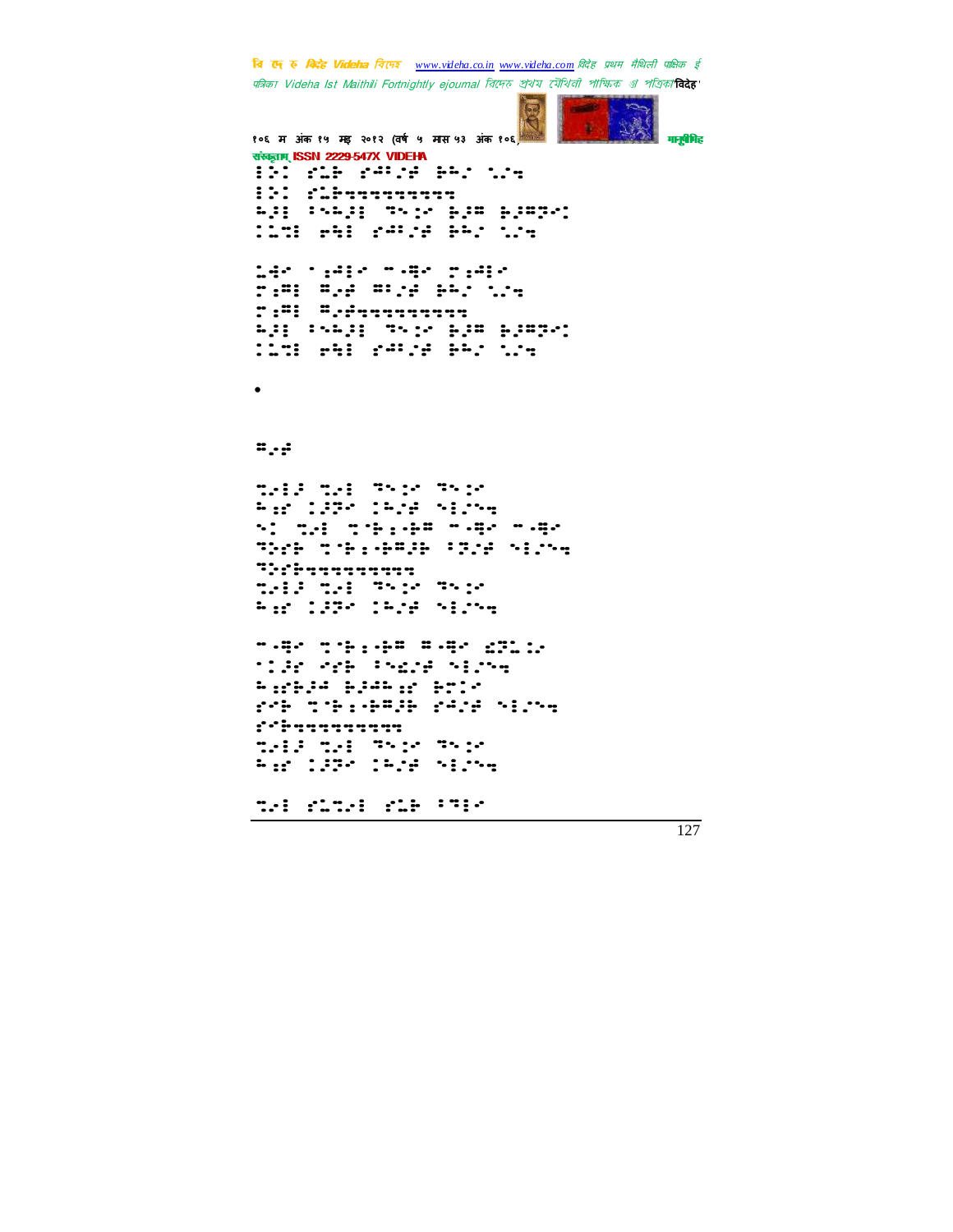

```
१०६ म अंक १५ मइ २०१२ (वष ५ मास ५३ अंक १०६) मानुषीिमह 
संस्कृतम् ISSN 2229-547X VIDEHA
⢾⢷⣁⢾.⢷⣁⢾!⢹⣈1⢾!21⣒!
b⣛b⣛⢼⢾!b⣛1!A⣓⣔!⣅⢽!
⣅⣉⢴2.⣅⣉⢼⢴2!A⢽1⢾!21⣒!
⣅⣉⢴2⣒⣒⣒⣒⣒⣒⣒⣒⣒!
⣉⢴2⢼!⣉⢴2!⢹⣈.⢹⣈!
≞n :32 land sire
/⢻2⣈⢽⢼!
```
/⢼⢻2!1!⣐⢼⢷! /⢻2/⢽⢴!⣈2!b21⢾!⢷⢳1!⣁1⣒! /⢻2⢼!/⢼⢻2!/⣛! /⢻2⣈⢼⢽⢼!A⢽A1⢾!⢷⢳1!⣁1⣒! 2⣞⣈⢽⢼!⢹⢵⢼⢽!⢺⢳⢽⢼! ⢷b⢼.⢷⢴!⣐⢻!⢷⢳1!⣁1⣒! ⣐⢼⢷!⣔⣈⣅⢷⢼2!⣇⢽!⢾⢳⢽⢼! /⢻2/⢼⢽⢼!⢻⢼⣁!/⢽/1⢾!⢷⢳1!⣁1⣒! /⢼⢻2!1!⣐⢼⢷! /⢻2/⢽⢴!⣈2!b21⢾!⢷⢳1!⣁1⣒!  $\overline{?}$  /2:  $\overline{?}$   $\overline{?}$   $\overline{?}$   $\overline{?}$   $\overline{?}$   $\overline{?}$   $\overline{?}$   $\overline{?}$   $\overline{?}$   $\overline{?}$   $\overline{?}$   $\overline{?}$   $\overline{?}$   $\overline{?}$   $\overline{?}$   $\overline{?}$   $\overline{?}$   $\overline{?}$   $\overline{?}$   $\overline{?}$   $\overline{?}$   $\overline{?}$   $\overline{?}$   $\$  $E$ ,  $\frac{1}{2}$ ,  $\frac{1}{2}$ ,  $\frac{1}{2}$ ,  $\frac{1}{2}$ ,  $\frac{1}{2}$ ,  $\frac{1}{2}$ ,  $\frac{1}{2}$ ,  $\frac{1}{2}$ ,  $\frac{1}{2}$ ,  $\frac{1}{2}$ ,  $\frac{1}{2}$ ,  $\frac{1}{2}$ ,  $\frac{1}{2}$ ,  $\frac{1}{2}$ ,  $\frac{1}{2}$ ,  $\frac{1}{2}$ ,  $\frac{1}{2}$ ,  $\frac{1}{2}$ ,  $\frac{1}{2}$ ,  $\frac{1}{2}$ ⣝⢵!/⢻2⢼2!⣋⢼.⣋⢼⢽! ⢾E!⣝⢵!/⢻2⢼⢾!⢻⣇⢼!2⣒! ⢷⢳⢾⢵!A⢳!!⣐⣉⢼!  $\blacksquare$  $F$ ⢽⢼b!/⢻2/⢽⢴!⢽b1⢾!⢷⢳1!⣁1⣒! /⢼⢻2!1!⣐⢼⢷! 78:TS: 14: 7:20 PAI 120 ⣝⢵!/⢻2⢼2!⣅⣈.⣉⢼⢽⢾!2! ⣝⢵!⣎⣅⣉⢼2⢼!A⣊⢷⢼2!⢷⢳1!⣁1⣒! ⢾⢺!⣇⢼⢷⢴!/⣛!bB⣛! A120 and the second state of the second second second second second second second second second second second /⢼⢻2!1!⣐⢼⢷!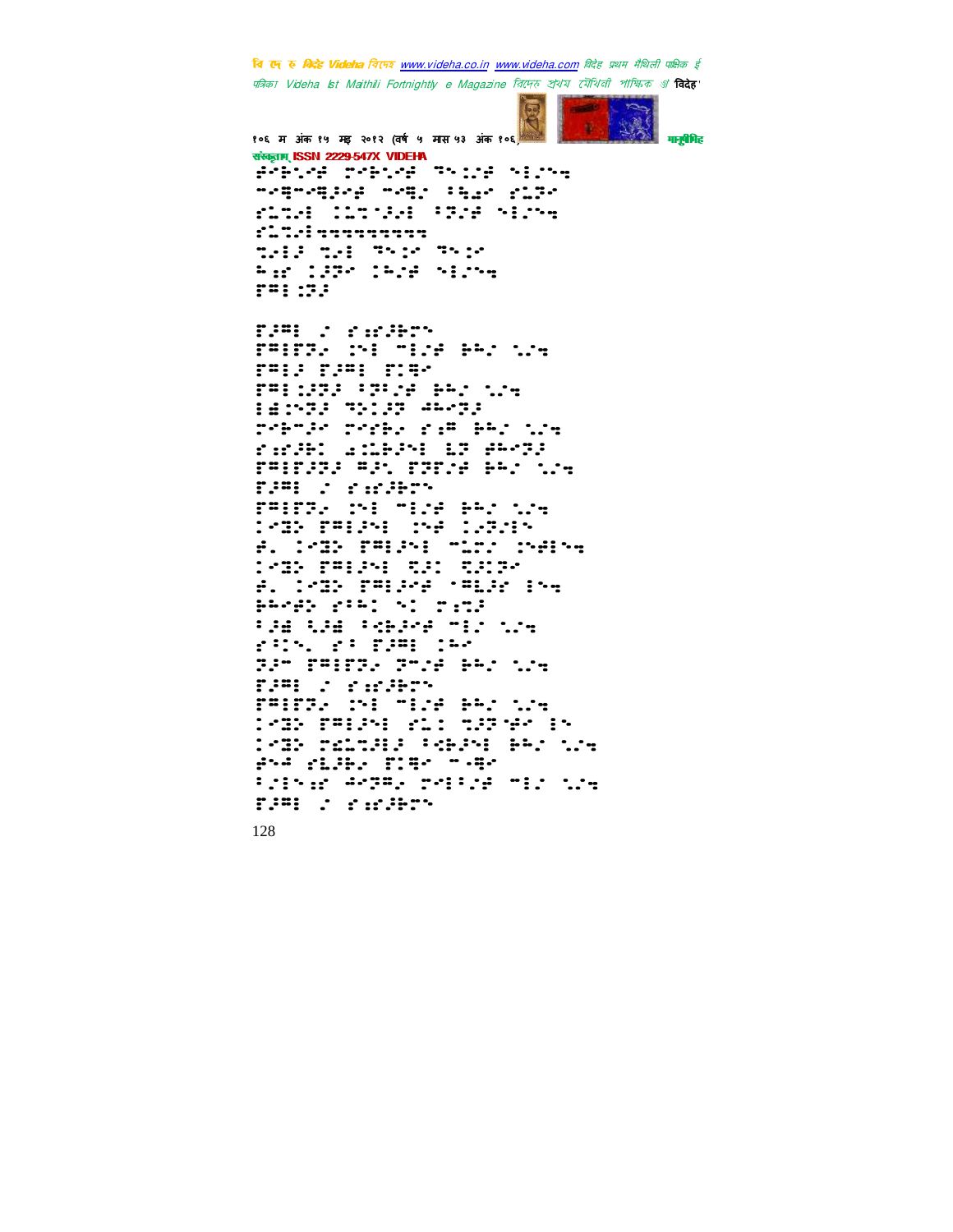

```
संस्कृतम् ISSN 2229-547X VIDEHA
/⢻2/⢽⢴!⣈2!b21⢾!⢷⢳1!⣁1⣒!
2/.⣔/!⢼⣓!⣊!
⣔⢼⣈⣅⢷!⣇⢽!A⢽A1⢾!b21!⣁1⣒!
/⢼⢻2!1!⣐⢼⢷!
/⢻2/⢽⢴!⣈2!b21⢾!⢷⢳1!⣁1⣒!
.⢸⢻⢻⣓!2⣓⢷.A⣅⣎!⣐⢻!
A⣞⣞⣓!A⢼⣞!A⢽⢼!b21!⣁1⣒!
⣅⣈⢼2!⢳⢼⣛!⣇⢼⢽!⢺⢳⢽⢼!
/⢽!⢷!/⢴A1⢾!⢺⢴A1!⣁1⣒!
⢺⢳⣝!⢺⢽2!⢼⢽⣇!⣎⢷⢾⢴!
\cdot ." \cdot 1.1 \cdot 1.1 \cdot 1.1 \cdot 1.1 \cdot 1.1 \cdot 1.1 \cdot 1.1 \cdot 1.1 \cdot 1.1 \cdot 1.1 \cdot 1.1 \cdot 1.1 \cdot 1.1 \cdot 1.1 \cdot 1.1 \cdot 1.1 \cdot 1.1 \cdot 1.1 \cdot 1.1 \cdot 1.1 \cdot 1.1 \cdot 1.1 \cdot 1.1 \cdot 1.
⣞⢽.b⣞⢽!⢷!A⢷⢵A⢷!
⣐⢻!2!⣐⢻!⢽b1⢾!⢷⢳1!⣁1⣒!
/⢼⢻2!1!⣐⢼⢷!
/⢻2/⢽⢴!⣈2!b21⢾!⢷⢳1⣒!
1!⢷b⢽⢼/⢷!/⢽!⣐⢾⣇⣝!
                                         hhbkfoesbAwjefib⣒dpn!/⢷!/⣚⢼⣅⣒!!
```
⣒!⣋⢼॰ ⣉⣉⣎⢷!⣅⢷!**"**⣇⢹⢳**"**⣒!⢷⢼⣇2⢼!  $f : L$  $\mathcal{L}$ !⣋⢼॰ ⣉⣉⣎⢷!⣅⢷!**"**⣇⢹⢳**"**!!!!!!!!!!!!!!!!!!!!!!!!!!!!!!!!! ॰⣋⢴॰(⢼⣝⣅॰) **–**!⢼⣝b⢾⢼!!!!!!!!!!!!!!!!!!!!!!!!!!!!!!!!!!!!

⢼2⢺!ऑ⢶!⢼⣝⣅⢷⣇⢹!⣜⣋!⢷⢷b! ⣜⣞⢷-!⢽⢻⣋⢴!**–**!/⢷⢼⣎⢷⣜-!/⣓⣜⢼! )⢳⢼⢷⢼⣏⣞⢷\*!**–** -

 $\mathcal{L}_{\mathcal{L}}$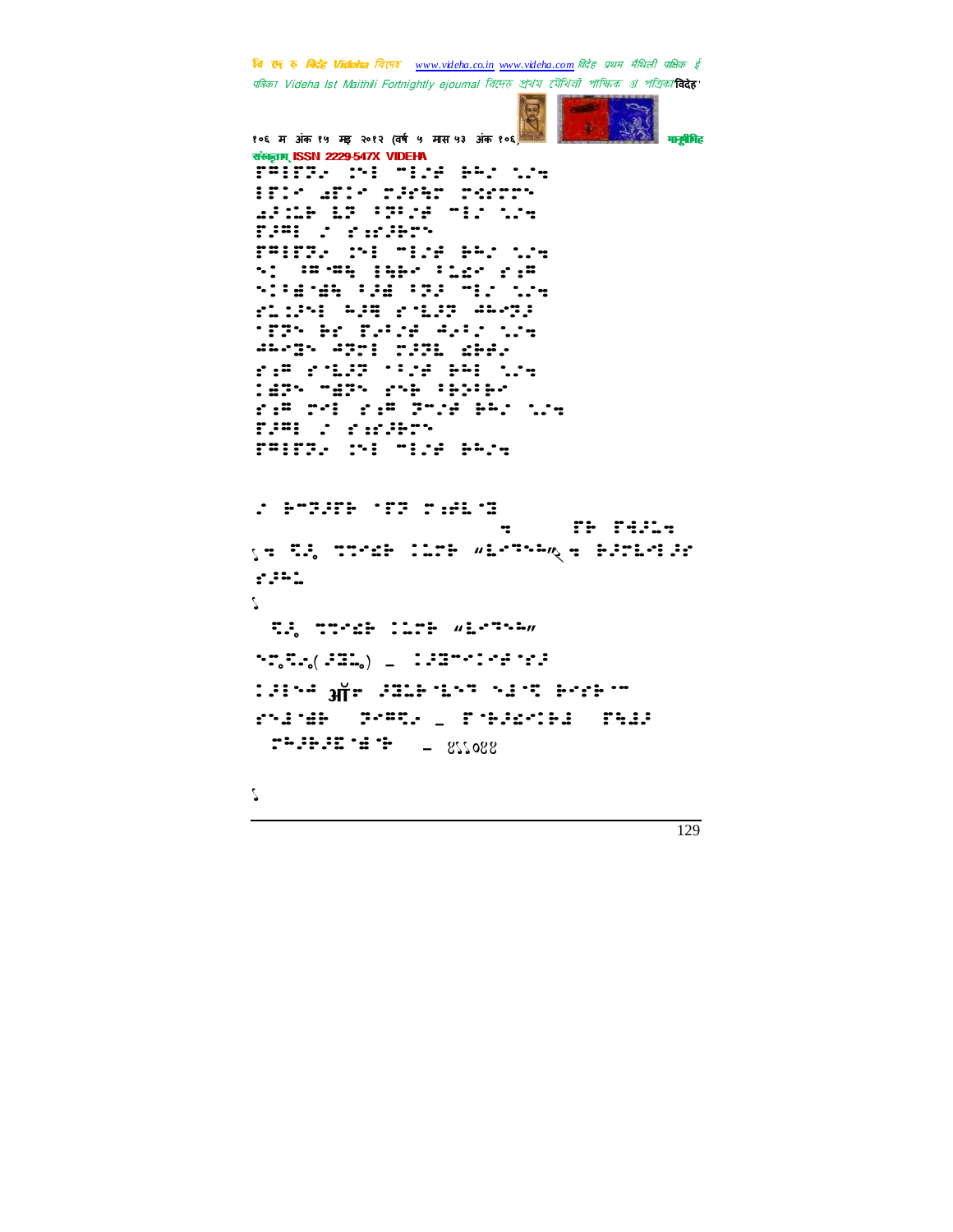```
१०६ म अंक १५ मइ २०१२ (वष ५ मास ५३ अंक १०६) मानुषीिमह 
संस्कृतम् ISSN 2229-547X VIDEHA
⣇⢷⢳!⢻⢴⢾!
```
**Separate** 

```
!⢸2⣝1-!
/⣝⢼!"!⢳⢼E!
⢳⢽!⣚⢵⢷!⣒!
⢽⢳!22!⢷!A⢹2⢼!-!!⢹2!!
⢽⢵⢷!⣒⣒!
```

```
 \overline{121} \overline{22} \overline{23} \overline{24} \overline{25} \overline{26} \overline{21} \overline{22} \overline{23} \overline{24} \overline{25} \overline{26} \overline{27} \overline{28} \overline{29} \overline{21} \overline{22} \overline{23} \overline{24} \overline{25} \overline{26} \overline{28}\ddot{\phantom{1}}⣅⢹⢼!⢺⢼⢽!⢽-!!⢾c!⢺⢼⣝!A12⢳⣅E!
\cdot Eq. ( ) \cdotb⢼⢽!⢷!
\ddots!!⢳⢼E!A⢽⣅!b⢵⢷!⣒!
⢽⢳!22!⢷!A⢹2⢼!-!!⢹2!!
⢽⢵⢷!⣒⣒!
```

```
9, :.8 19, 19, 19, 19, 19,
\ddot{\phantom{1}}A⢴⢾2!⢷!A⢽⢾-!⢼⣝2!⢼⢵⢽!⢷!⣃!⣒!
[]P ::1/ P!! ?<br>.<br>.
⢽⢳!22!⢷!A⢹2⢼!-!!⢹2!!
⢽⢵⢷!⣒⣒!
```

```
130
!2⢼⢳!⢽!/⣝⢼-!⢵⢽!⣌⢻⢽⢼!/⣅⣁⣝!
\ddot{\phantom{1}}
```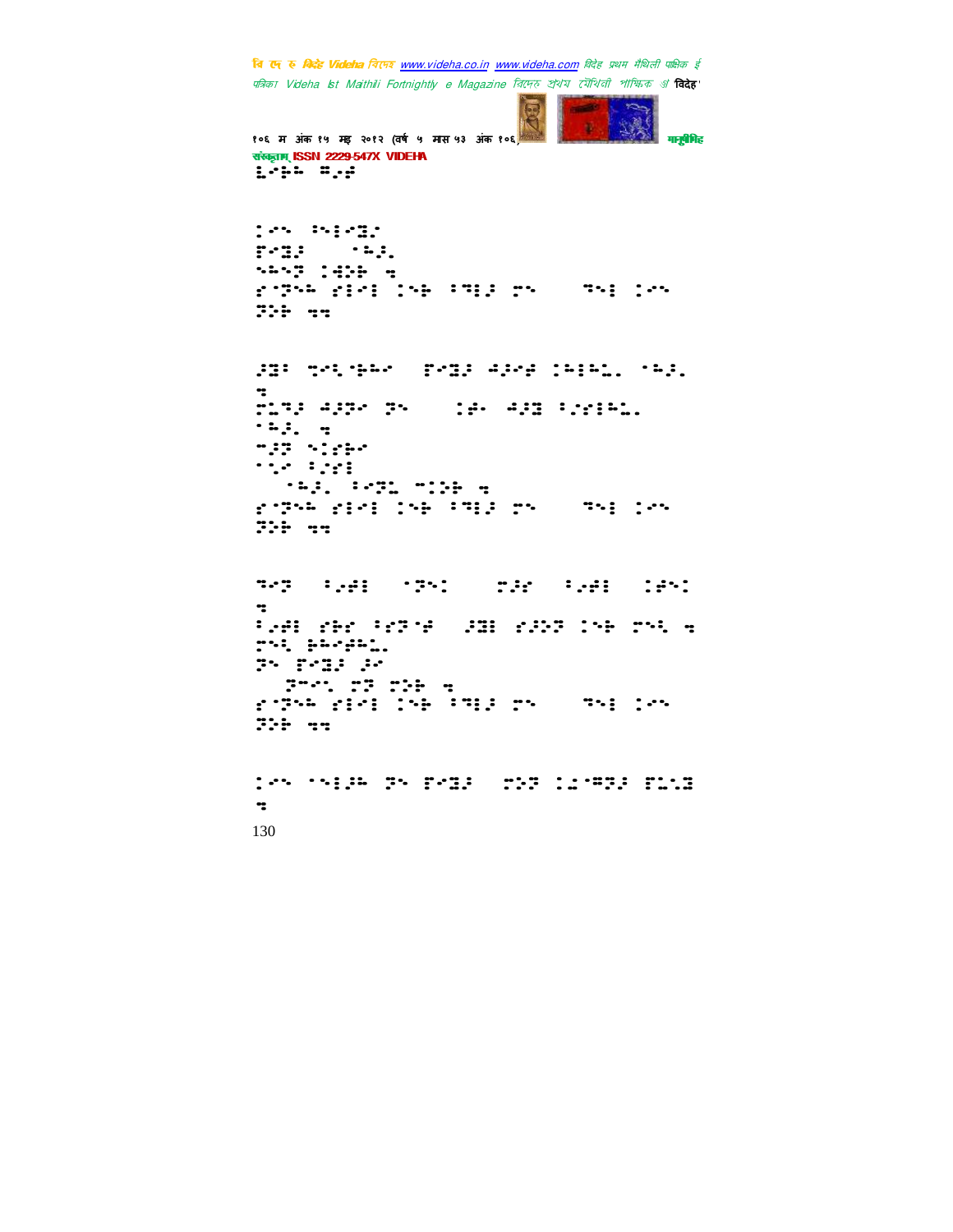**Service** 

有 १०६ म अंक १५ मइ २०१२ (वष ५ मास ५३ अंक १०६) मानुषीिमह संस्कृतम् ISSN 2229-547X VIDEHA A⢽⢽!/⢲⢺⢷⢼!⢽-!⢺⢽⢼!⢴!⣌⢻⢽⢼!  $:$   $:$   $:$   $:$   $:$  $\frac{1}{2}$   $\frac{1}{2}$   $\frac{1}{2}$ . **WEST .** !!!A⣁!⢽!⢸⢵⢷!⣒! ⢽⢳!22!⢷!A⢹2⢼!-!!⢹2!! ⢽⢵⢷!⣒⣒! ⢸2!⢼⢽⢳⢷!⢴!⢽1⢽-!A⢼⣞!⢳E!⢷!⢾1⢾!

 $\ddot{\phantom{a}}$ ⣅⣛!⢻2!⢵⢷!b1⢽-!!⣝⢼⢹!⢳⢼E!E! **∶**⊧.∵: →  $:::::$ ⢺⢽⢼-!/⣝⢼!"! !:L!! P 400 + ⢽⢳!22!⢷!A⢹2⢼!-!!⢹2!! ⢽⢵⢷!⣒⣒!

 $\mathcal{L}$  = 2010  $\mathcal{L}$  : 2011  $\mathcal{L}$ ⢷⢼⢾!⣒! ⢴!⣝⢼⢹⢳⣅!⢽!A⣁-!⢵!/⢼⣇⢽!A⢷⢼⢾! ;<br>∷::: ⢵⢽⢼!!!A⢽2⢳⣅E! !!!<br>!!!!<br>!!!! !!!!!<br>! ?` \*\*! ?^` ⢽⢳!22!⢷!A⢹2⢼!-!!⢹2!! ⢽⢵⢷!⣒⣒!

 $\lambda$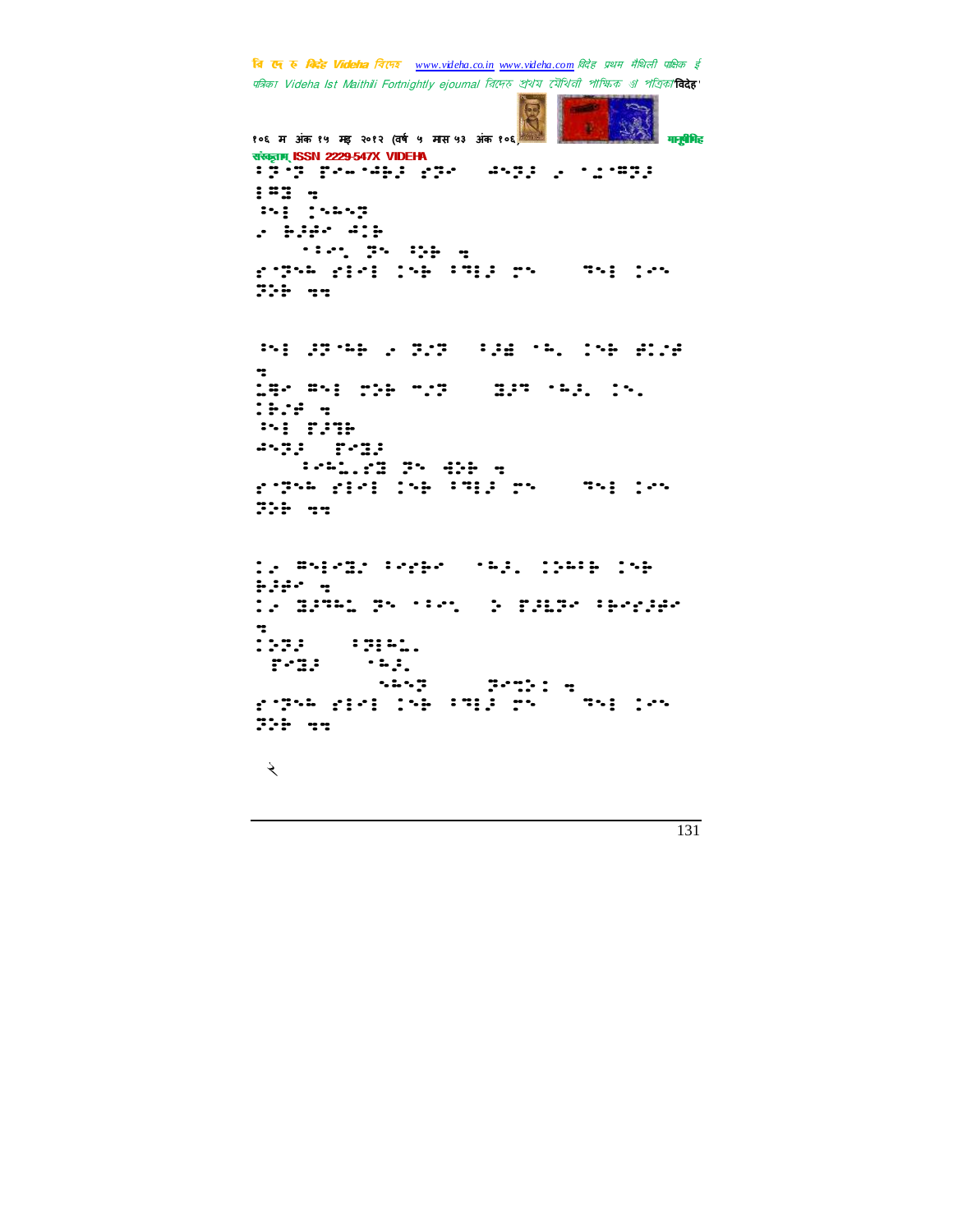**Service** 

6 १०६ म अंक १५ मइ २०१२ (वष ५ मास ५३ अंक १०६) मानुषीिमह  $\mathcal{G}$ संस्कृतम् ISSN 2229-547X VIDEHA 2⢽⢵⢾⣅⢼!⢻⢴⢾!  $\mathbf{f}$  : ⣅b⢷2!⣁!⣇⢼⣝-! !⢳2!⢸⢵⢷!⣒! ⢼⢴!!2⢻⢾!!⣁!!⢵⣙⢽⢳!!⢳⢷!b⢾b⢵⢷!  $\mathcal{L}$ De trieze A. Pelf an Bare Batz a<br>Shi Alze ( zala pebe ) ach free ⣃⢵⣃!⢾⢼⢽-!!⣓E⢳!⢶⢷-!!⢳c!A1! ⢷⢳A1!⣒! ⣅⢹⢼-!  $\blacksquare$ ZXXI | PRIXE |<br>22 | IPre | 112 ⢼⢴!!2⢻⢾!!⣁!!⢵⣙⢽⢳!!⢳⢷!b⢾b⢵⢷!  $\mathbf{H}$ ⢳⣅⣈⢽!⢳!b⢼⢷!/⢷-!⢳⣅⣈⢽!⢵⢳!b⢼⢷!/⢷! ⣒! ⣈⢽⢳⣅!!⢹⣅⢼⢷!!/⢷-!!!⣈⢽⢳⣅!!⢴⢽⢼⢷!! *Fig.* !!<br>!!"B*!* b 12.1 12.1 ⢽⢼!⢺⢵⢷!**–**!⢺⢵⢷!⣒!  $\vdots$   $\vdots$   $\vdots$   $\vdots$   $\vdots$   $\vdots$   $\vdots$   $\vdots$   $\vdots$   $\vdots$   $\vdots$   $\vdots$   $\vdots$   $\vdots$   $\vdots$   $\vdots$   $\vdots$   $\vdots$  $\mathbf{H}$ /⣝⢼!⢾A⢳⣅!⢽⢵⣙⢽⢳-!⢽!⢳c!A⢺A1!⣒!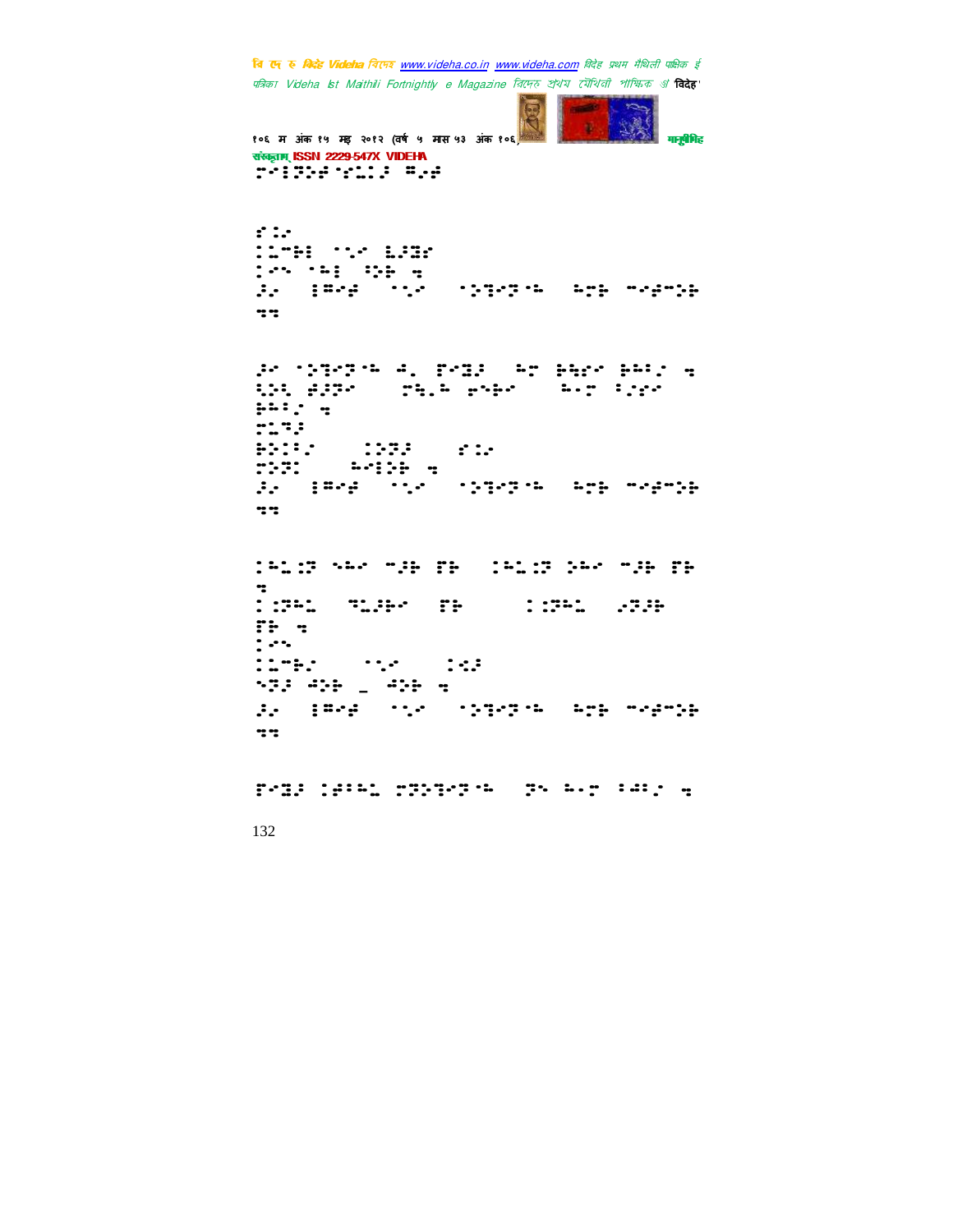6 **County** १०६ म अंक १५ मइ २०१२ (वष ५ मास ५३ अंक १०६) मानुषीिमह संस्कृतम् ISSN 2229-547X VIDEHA WE CHAN ALL AND THE SERIES  $\ddot{\phantom{1}}$  $\ddot{2}$  $\frac{1}{2}$ ⢽⣝⢽!!⢴!⢽⢵⢷!⣒! ⢼⢴!!2⢻⢾!!⣁!!⢵⣙⢽⢳!!⢳⢷!b⢾b⢵⢷! ⣒⣒! **WEIGHT IN THE PROPERTY OF AN INC.** ⢽⢳!!⢳⢼⣙E!!/⣛-!!!2⢻⢼!!!2⢾⢼⢳!!! ⢳⣝⢼!⣒! ⢽⢵⢷! ⢽⣝⢽!!!!/⢵⣁1⢾-! !!b⣓!!!2⢾⢼⢳!!!⢵!!!⣚⢵⢷!⣒! ⢼⢴!!2⢻⢾!!⣁!!⢵⣙⢽⢳!!⢳⢷!b⢾b⢵⢷! ⣒⣒!  $\frac{1}{2}$  :200  $\frac{1}{2}$  :200  $\frac{1}{2}$  :200  $\frac{1}{2}$  :200  $\frac{1}{2}$  :200  $\frac{1}{2}$  :200  $\frac{1}{2}$ <u>Ar 1944 e. reg inegasciria</u><br>1993 - Elva ∏∷<br>:^ Wi  $\bullet$  .  $\bullet$  .  $\bullet$  .  $\bullet$  .  $\bullet$  .  $\bullet$  .  $\bullet$  .  $\bullet$  .  $\bullet$  .  $\bullet$  .  $\bullet$  .  $\bullet$  .  $\bullet$  .  $\bullet$  .  $\bullet$  .  $\bullet$  .  $\bullet$  .  $\bullet$  .  $\bullet$  .  $\bullet$  .  $\bullet$  .  $\bullet$  .  $\bullet$  .  $\bullet$  .  $\bullet$  .  $\bullet$  .  $\bullet$  .  $\bullet$  .  $\bullet$  .  $\bullet$  .  $\bullet$  .  $\bullet$ !⢳⢽!!!!⣚⢵⢷!⣒! ⢼⢴!!2⢻⢾!!⣁!!⢵⣙⢽⢳!!⢳⢷!b⢾b⢵⢷! ⣒⣒! ঽ  $2^{\circ}$  :  $2^{\circ}$  :  $2^{\circ}$  :  $2^{\circ}$  $:$ :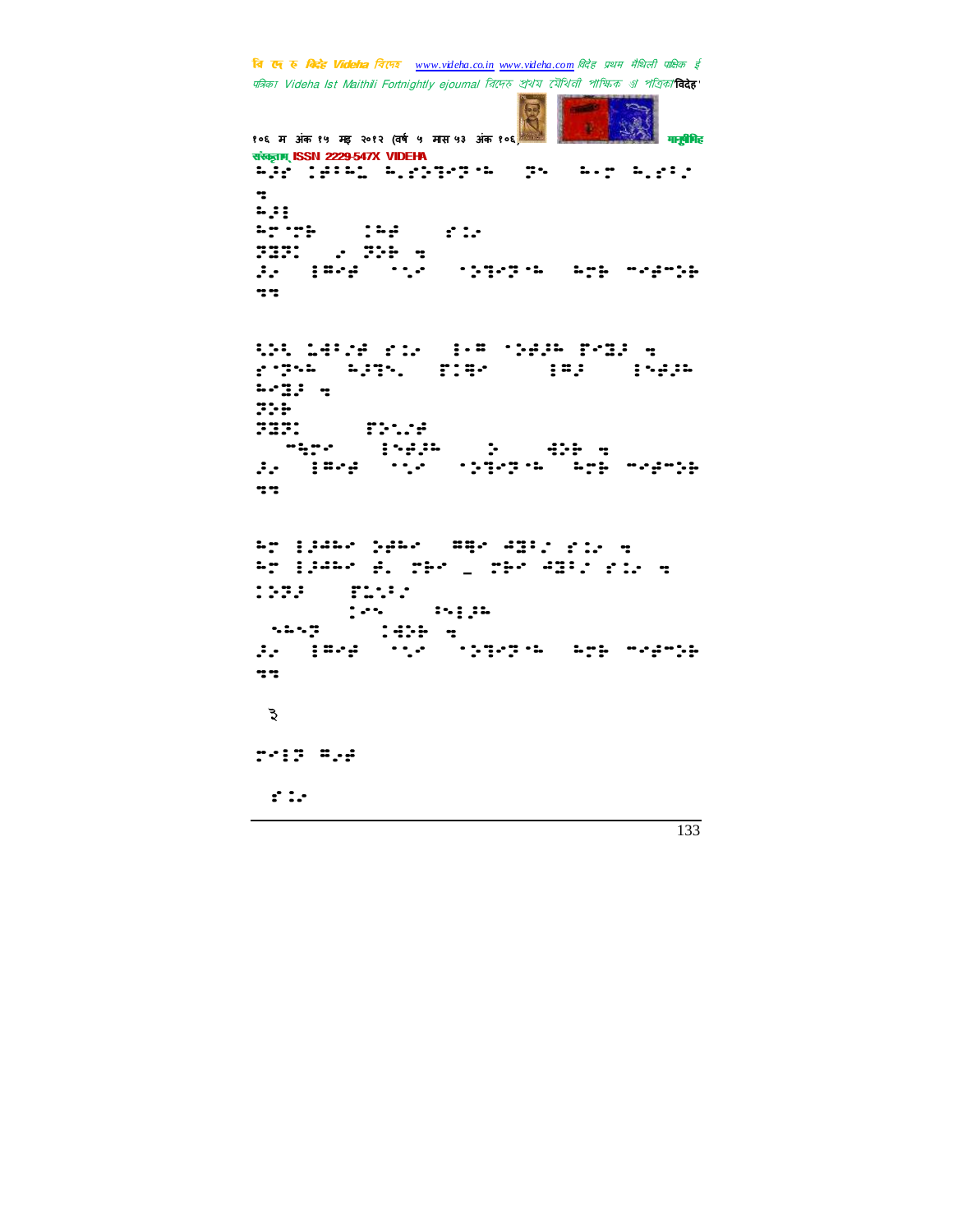```
Separate
१०६ म अंक १५ मइ २०१२ (वष ५ मास ५३ अंक १०६) मानुषीिमह 
संख्याम् ISSN 2229-547X VIDEHA
∷. * * :**
⢶⣅⢺⣝!2⢼⢺E!⢽!⣚⢵⢷!⣒!
₩, 1112, 2010, 2011, 2012, 2012, 2012, 2012, 2012, 2012, 2012, 2012, 2012, 2012, 2012, 2012, 2012, 2012, 2012, 
⢸⢵⢷!⣒⣒!
⣈⢴!⣎!–!⣎!⢷1⢾!⣁2!⢳⢷!⢺⣝⢼!⣒!
⢾⢼!A⢺2⢼⢳-!!⣅⢽⣓!!⢳!!1!!/⢷⢼⣜!–
/⢷⣝⢼!"!
\ddot{\cdot} .
/⢳⢷⢼⣝A!!!⢳c!!!⢼⢴-!
\blacksquare\mathbb{R}^2 : \mathbb{R}^2 : \mathbb{R}^2 : \mathbb{R}^2 : \mathbb{R}^2 : \mathbb{R}^2 : \mathbb{R}^2 : \mathbb{R}^2⢸⢵⢷!⣒⣒!
₩. 2002 100 2002 100 2002 100 2002 100 2002 100 2002 100 2002 100 2002 100 2002 100 200
2⢺⢼⣝!⣒!
/⣅⢽⣀!!22⢽⢳!!⢵⢷⢼-!/⢽!⣁⢼⢾⢴!⣞⢼⣝!
\ddot{\cdot}best parameters in the second second second second second second second second second second second second second second second second second second second second second second second second second second second second sec
\vdots \vdots!!!! !!!! !!!!!
\blacksquare⢸⢵⢷!⣒⣒!
\ldots⢳⣞⢼⣝!⣒!
/⣅⢽⣀!!22⢽⢳!!⣈⢴-!⢽⢺!!⣐!!
4: 1: 1: 1:\mathbf{f} :
```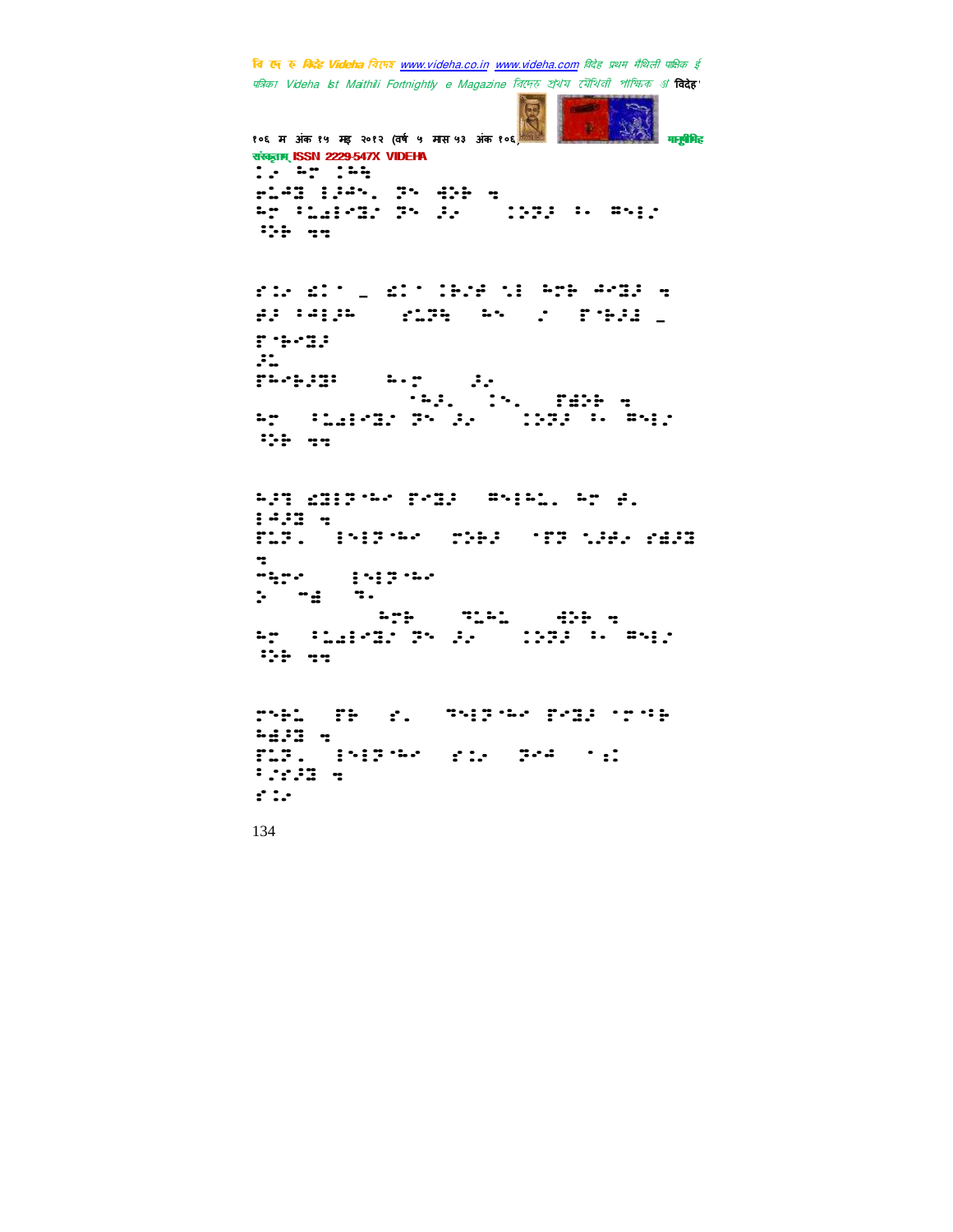```
१०६ म अंक १५ मइ २०१२ (वष ५ मास ५३ अंक १०६) मानुषीिमह 
संस्कृतम् ISSN 2229-547X VIDEHA
         !<br>!!<mark>!</mark>
        !!!! !!!! <u>!</u>
\frac{1}{2} . The state \frac{1}{2} is the state \frac{1}{2}⢸⢵⢷!⣒⣒!
⢼E⣈!!!⣅⢽⢽!!!⣁2⢳⣅E-!!⢺⢽⢼!!⣁⣅⢴!
–!⣅⢴!⣒!
/⣝⢼!b⢳!!⣈⢴-!⢶⢵2!⢹2⢽⢳!
⢽⢴A⢴!⣒!
\vdots\blacksquare!!⣔⢼!!⢻21!!⢴⢺⢵⢾!⣒!
⢳!!A⣅⣔2⣝1!⢽!⢼⢴-!!⢵⢽⢼!⢸c!⢻21!
⢸⢵⢷!⣒⣒!
\lambda!⢷⢼⣇2⢼!⢼⢳⣅!!
⣇⢾⢼.!
A⢼A⢼!A2!⢶⣊⢹⢼⢷⢴!
\mathbb{R}^2 : This is the state of \mathbb{R}^2\frac{1}{2}\frac{1}{2}⢽1!b2⢾!⢵⢽⢵!⢼⢺!
/⢽⢼!⢸⢷⢵⣏!⢳⢵!⣁1!⢼⢺!
\frac{2}{4}⢶⣊⢺⢹⢼⢷⢴!2⣛A!
⢾⣈⢽!/⢷⢼⢺⣝!⢳⢾!
an ja amega mege
⢵⢳⢽⢼!⢽!⢷!/⣛⢾!
⢽⢼!⢸⢷⢵⣏!⢽1!⢳⢵!⣁1!⢼⢺!
```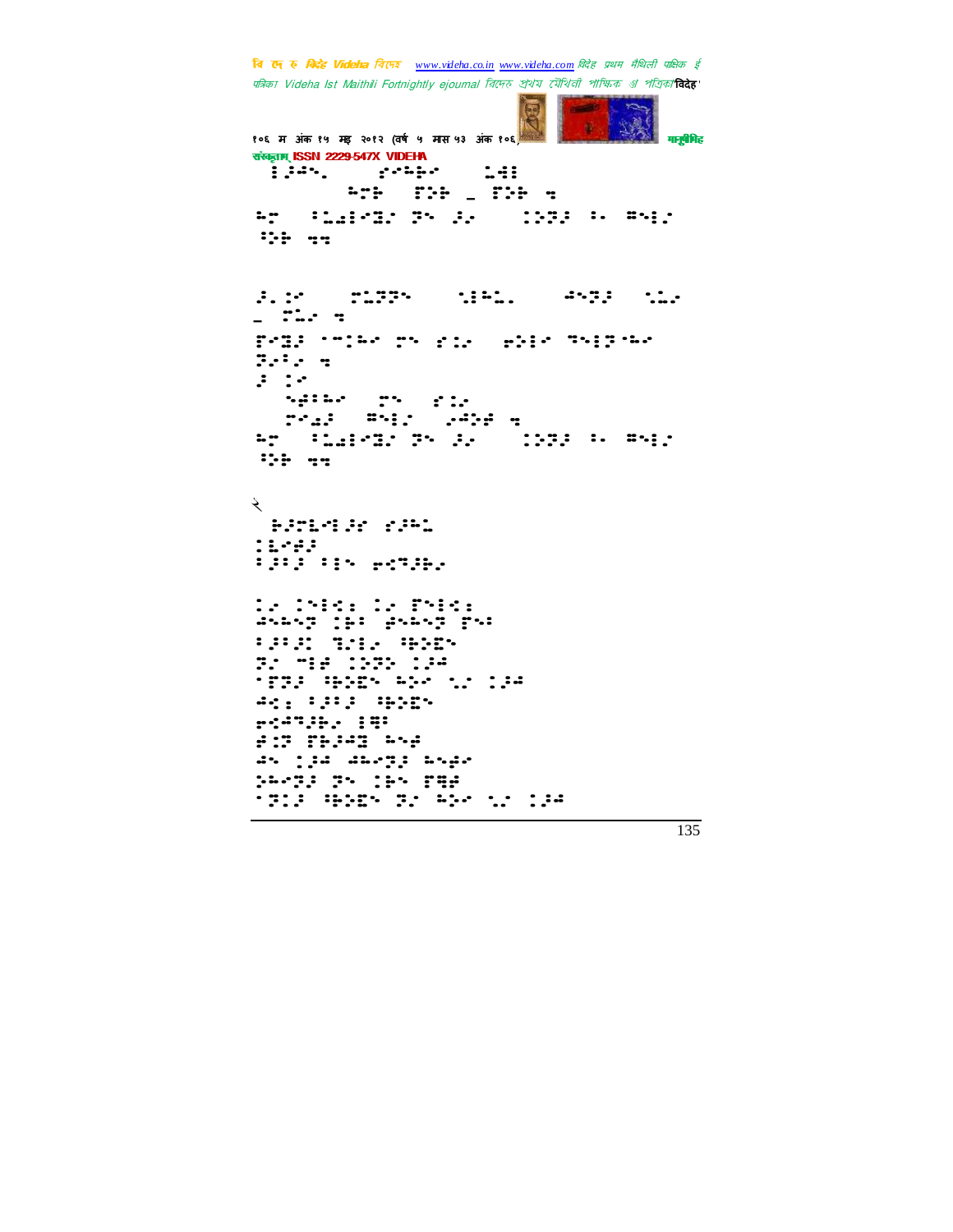

१०६ म अंक १५ मइ २०१२ (वष ५ मास ५३ अंक १०६) मानुषीिमह संस्कृतम् ISSN 2229-547X VIDEHA /⢽!⢼⢺!⢺⣊⣐!/⢽!⢷A! ⢾⣈⢽!/⢷⢻⢾!⢹⢽.⢷⢼⢾!⢳⢾! ⣇⢼⣇2⣐A⢴!⢺⢼⣎⢷!⢽1!A⢽A!! ⢾⢼⣎⢷!/⢷⢺⢴⣇⢴!A⢽2!⢷⢳A! ⢴!⢷A!⢵b!⢷A! !⣐⢻!⢼⢺!⢷A! ⢾⣈⢽!⢺⢽⢻⢴!⢳⢾!⢷⢳⢾! ⣇⢷⢾⢾⢼⢽!⢷A!⢾E!⢸⣇⣏⣝!A⢽⢾! ⊞e e. We ⊞nd Wederver ⢸⣇⣏⣝!⣅⢺⢺⣇2!⢷⢳⢾! red Co ⢺⢼⣎⢷!/⢽!⢼⢺! /⢽⢼E!⢽1!⢷A! ⢾⢼⣎⢷!⢼⢾!⢽⢷⢸⢷!⢽1!A⢽A! ⢼⢾⢽⢷⢸⢷!⢸⢽⢼! A⢳!⢷⢾⢾⣇⣝!A⢽1!  $T: E. Y: T:E. T: E.$ Website Service /⢽!⢺⢽⢻⢴!⢸⢼⢷E! 2⢵!⣇⣝⣐!⢹A2!⢷⢳1! ⢹⢵⢷⢼!⢸⢼⢷!⢽⢼!⢳1⢾!⢷⢳1! ⢹A.⢹A!⢺⢽⢻⢴!⢷1⢾!⢷⢳1! ⢴!⢳A!⢳2!⢽1!⢺⢼! !⢳⢼2!/⢷⢼⢾⢼!⢺⢽1!⣁⣙! /⢽!⣇⢼!⢺⣊⣐!⢸!⢷⢾! ⢷⢵/⢷!⢽1!⢽⢷⢸⢷!⢷⢳⢾! ⢸!⣅⣈⢴-!⢹⣅⣈⢴!⢽1!⢵!⢷⢳⢾1⣒!

1!⢷b⢽⢼/⢷!/⢽!⣐⢾⣇⣝! hhbkfoesbAwjefib⣒dpn!/⢷!/⣚⢼⣅⣒!!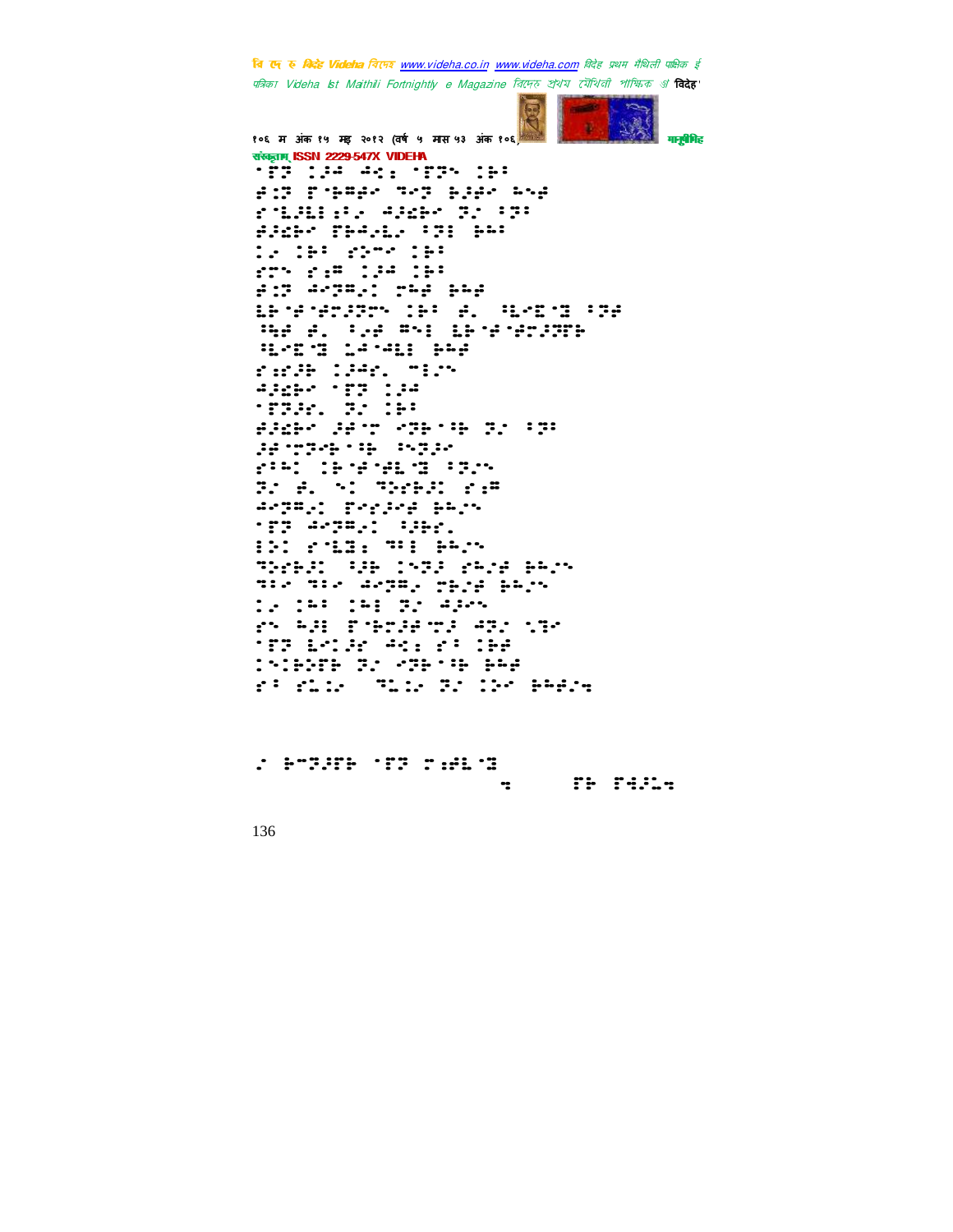मानुबैमिह १०६ म अंक १५ मइ २०१२ (वर्ष ५ मास ५३ अंक १०६) संस्कृतम् ISSN 2229-547X VIDEHA  $\mathcal{L}_{\mathcal{L}}$  , and the set of  $\mathcal{L}_{\mathcal{L}}$ ALAHIN ITER: LTM FRER  $\mathcal{L}$ **ANTI-T - TO THE ACTION CONSTRUCT**  $\ldots$ When ISBN 27-2006 **"B": " : " " : " : : : : : : : Le par dide derniere.** it was the st pro **Be #:, 'the Proce come** Anda wasa gun ang mga pa **SAR THE ST STOR**  $\star$ **ALIANISE 1990** ar par brită tribută: rt r Prin Wike tr Ar Horabel the Arone emp no a bre se brob londer. FOR PROP TO CEMPER CREEK ar par bring th lings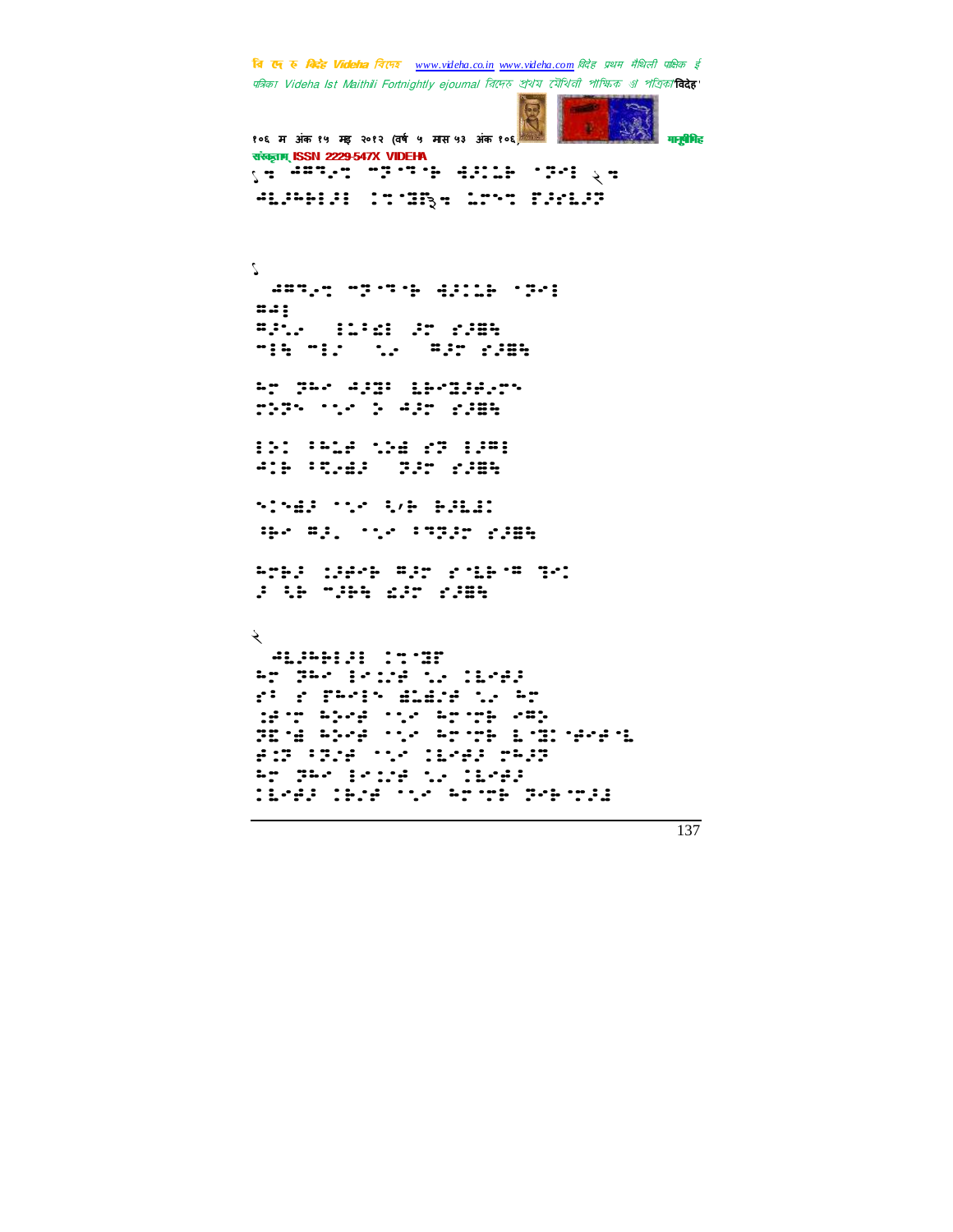चि एक रु मिन्हे Videha विएक www.videha.co.in www.videha.com विदेह प्रथम मैथिली पाक्षिक ई पत्रिका Videha Ist Maithili Fortnightly e Magazine রিদেহ প্রথম মৌথিনী পাক্ষিক রা **বিदेह**' **Separate**  $\mathcal{G}$ १०६ म अंक १५ मइ २०१२ (वष ५ मास ५३ अंक १०६) मानुषीिमह संस्कृतम् ISSN 2229-547X VIDEHA  $\mathcal{F}$ !⣅⣉!/⢼⣇⢼⢽!⢹⣓⣞⢼!⣇⢾⢼! ⢺⢻⢹⢴⣉!A⢼A⣓! ⢳!⣁⢴!⣇! **1:14** ⢺⢻⢹⢴⣉!A⢼A⣓!  $\cdots$  $T$ . While  $T$  $T$  " ⢾1⣝⢼! **WEIGHT IN STREET** ⢺⢻⢹⢴⣉!A⢼A⣓!  $\cdots$ ⢻⣅⢷⣅⢺⢴!⣁⣙⢽!⢳⢷!  $\frac{1}{2}$   $\vdots$   $\vdots$ ⣇⢹⣇⢼⢽! ⣎⣉!⣙2⢼! **LAN 12 200012** AN 141 141 11: 11: 11:  $\blacksquare$ ⢾⢵⢷⣝⢼!2⢻!A⢷⢼!⣁! **LATE SIM** ⢹⢷⣉⢽!⢷A⢼! ⢵⢽!⢳⢵!⢳⢷⢼!A⢳⣅⢾! ⣅⢹⢼!⣁⢴!⢳!2⢼! ⢾1⣝⢵! **WEIGHT IN THE STATE** ⢺⢻⢹⢴⣉!A⢼A⣓! base of the set 138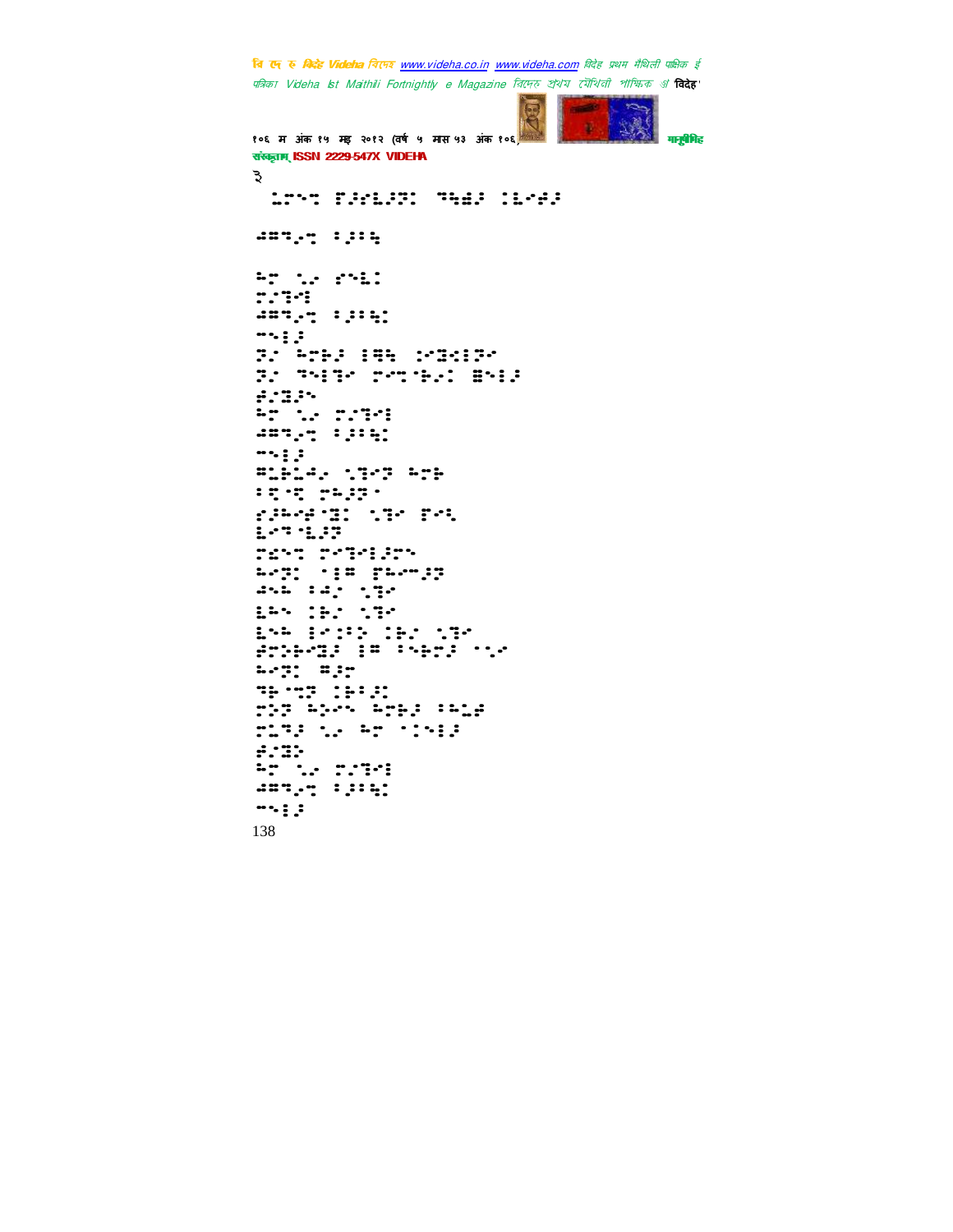१०६ म अंक १५ मइ २०१२ (वष ५ मास ५३ अंक १०६) मानुषीिमह संस्कृतम् ISSN 2229-547X VIDEHA  $\mathbf{z}$ ⣊2⢼2!⢻⢼⣁!⢶⣓2! ⣙2⢼!A⣞⢴! ⢺⢴⣇⢽.⣃⢷⣏-!⢺⢴⣇⢽.⢷⣜! ⣅⢾⣙⢼⢽./⢾⢽! /B⣛!c!⢳⢷!⣅⢾⢼⢳E! **A**  $\frac{1}{2}$ 1992: 1992: 1992. 10:10:10:10:20 ⢾E! When the state 1⣙2⣒⣒⣒⣒⣒⣒⣒⣒⣒! ⣅⢺⢷2!⣃⢷! ⣅⢺⢷2!⣃⢷! ⢾⣇⢼⢳⢴!⣐⢺⢷! ⢹⣈!c!⢳! ∷∵º???; ?∷: ?:: ?: ⣈⣅2⢼!⢼⢼⢽!⢽bb⢼! ⢺⢼⢽⣇⢷E!A⢾⢾⢷! ⢷⣊⢹.A⢼⢾! ⣏⣞!⢳!c!⢷⢳1!⣁⢴! ⢻⢷⢺1⢾!⣃! ⣃⢽⣃⢵⢷!A⢼⢹2! /⢼⢽.A⢷⣈⢼!⣐⢻!A⢼B⣛! ⢹⢳⢼⢾!2⢳⢼⣉! ⣅⢺⢷2!⣃⢷! 1000 - 0000 - 00000 **THIS SIDE 1.8** ⢻⢷⢴A!⢺⢽⢻⢴!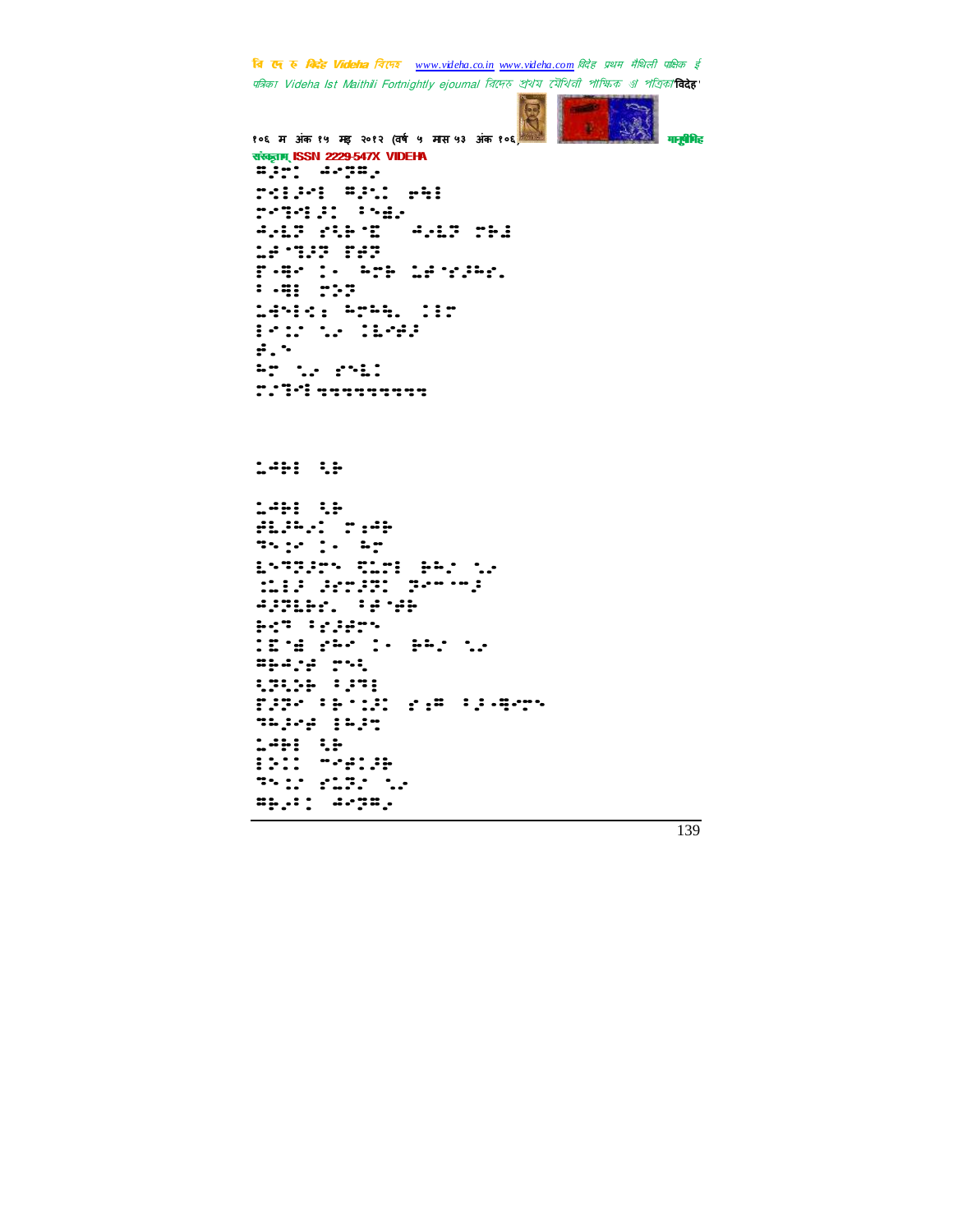१०६ म अंक १५ मइ २०१२ (वष ५ मास ५३ अंक १०६) मानुषीिमह संस्कृतम् ISSN 2229-547X VIDEHA ⢽⢳⢾⣙⢼!⣝⢵⢹⣎⢼! ⢷⢾/⢷!A⢽2!⣃⢷!⢺⢼E! ⣈⢽!A⣅⣔1!⣁⢴! ⣏⣞!⢼⢷2!  $\frac{1}{2}$ 401 ‰1 II **THI 1. PIPE** /⢷!c!⢳⣅⣅⢷.⢳⣅⣅⢷!⢷1!⣁⢴! ⣅⢺⢷2!⣃⢷! ⢾A⢼⢳⢴!⣐⢺⢷⣒!

1!⢷b⢽⢼/⢷!/⢽!⣐⢾⣇⣝! he beste beste beste beste beste beste beste beste beste beste beste beste beste beste beste beste beste beste<br>De beste beste beste beste beste beste beste beste beste beste beste beste beste beste beste beste beste beste  $\sqrt{2}$   $\cdot$   $\frac{1}{2}$   $\cdot$   $\frac{1}{2}$   $\cdot$   $\frac{1}{2}$   $\cdot$   $\frac{1}{2}$   $\cdot$   $\frac{1}{2}$   $\cdot$   $\frac{1}{2}$   $\cdot$   $\frac{1}{2}$   $\cdot$   $\frac{1}{2}$   $\cdot$   $\frac{1}{2}$   $\cdot$   $\frac{1}{2}$   $\cdot$   $\frac{1}{2}$   $\cdot$   $\frac{1}{2}$   $\cdot$   $\frac{1}{2}$   $\cdot$   $\frac{1}{2}$   $\cdot$ 

 $\mathcal{L}_{\mathcal{L}}$ !⣝⢵⣎⣝⢼⢽⢼⣙!b⣊⣎⢷⢴! ⢵⢽⢵!⢾!/⢷!⣙2⢼!⢳⢼⢽!b⢼⢳⢴! /⢽!⣎⢷⢾⢴-!/⢽!⢼⢼⢽!b⢼⢳⢴! ⢵⢽⢵!⢾!/⢷!⣙2⢼!⢳⢼⢽!b⢼⢳⢴!  $\cdots$  and the  $\cdots$   $\cdots$ ⢽⣝⢼⣝!A⢳⣅⢾!⢳2⢳⣅E!-⢽⢳!A⣅⢸⣓n!⢳⢷⢼! :: ⢳⢼E!A⢽⢹⣅!⢼!⢻⢵2⢴!!⢽⢳!/⢷A⢼⢳!!  $\frac{1}{2}$ ⢺⢽⢼!⣐⢻!!⢾⢴⢷!⢼!⢼⢽!⢹⣈⢽!! ⢾⣐1!⣒⣒⣒⢵⢽⢵!⢾!/⢷!⣙2⢼!⢳⢼⢽! b⢼⢳⢴!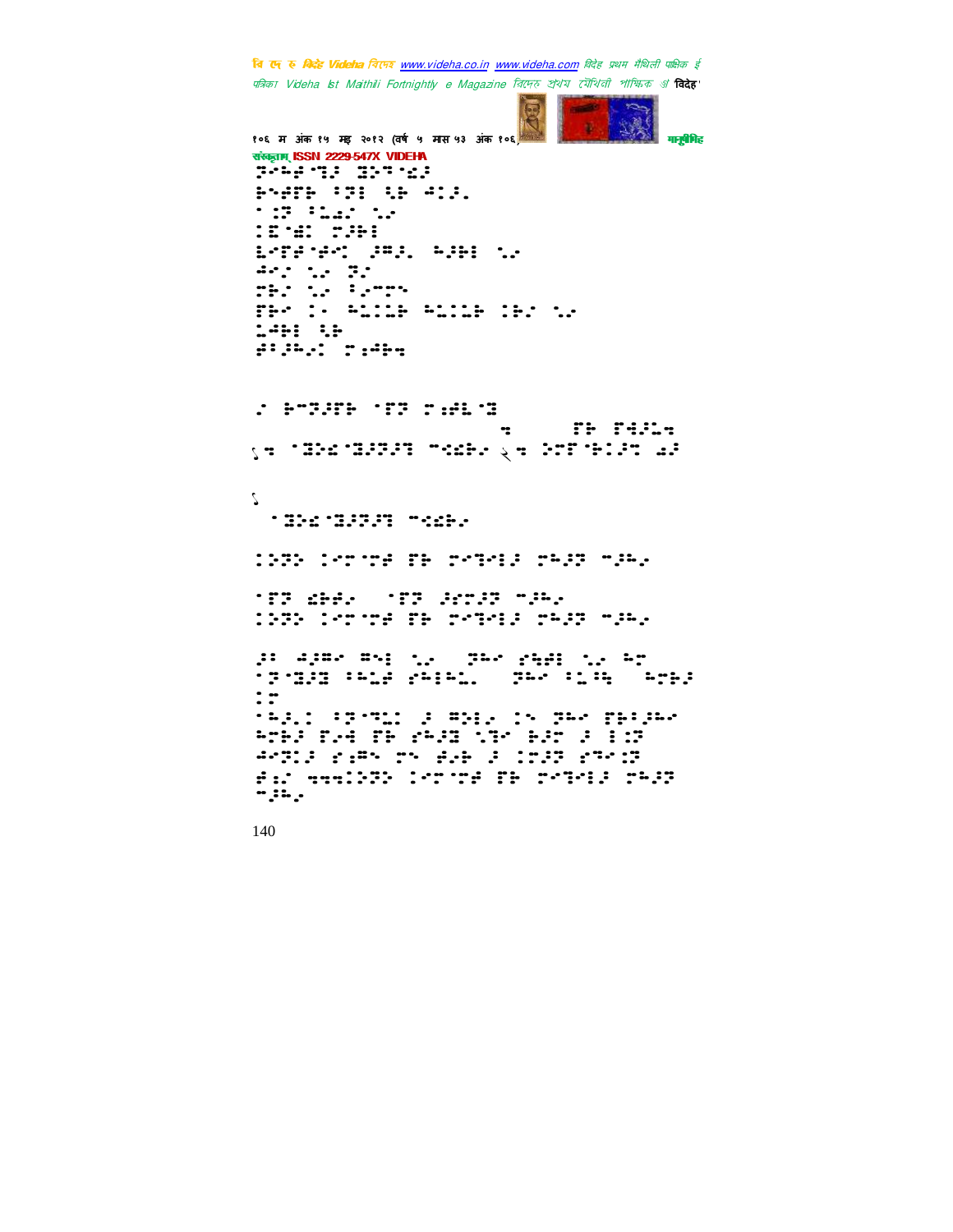

१०६ म अंक १५ मइ २०१२ (वर्ष ५ मास ५३ अंक १०६) संस्कृतम् ISSN 2229-547X VIDEHA

**BAS THE INEL BOW HOME** SPORFILER TROPAL CORN. MAR thi has saled then what r: port: plane plrougher <u> 1950 : Anima de Madeira Mego mier</u>

ATES STORIES TO THE SEARCHE. Andra Shindish (S. SAESTAR 12, 1922) : APRIL : 1800 COR APT 760 GOV.  $\ddotsc$ BE IS INTO THE ACTIVE TIME **1030 100000 39 003010 0903 0000** 

He ford hid welcomen rea WHO SENSY TO THE PROSE SHE  $.4.1$ **The 22 Fill Clark St.** WHO B, NB, 197 BR 786 the ship at the result brite 

Western Thr hen with fire corrector con **CONFIDENTIAL CONSUMING CONTINUES** the test of repositor the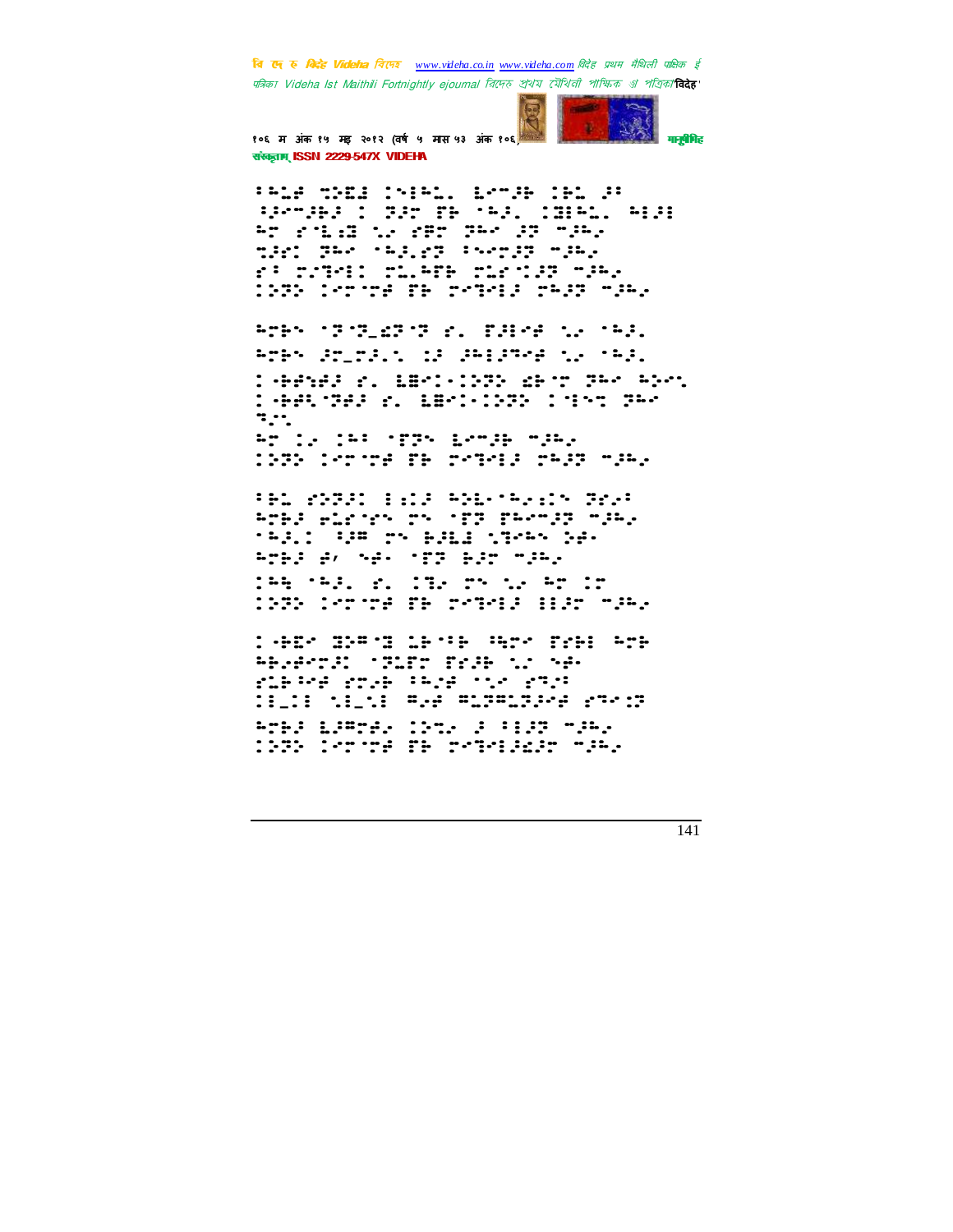

tër para ny kapiap jetha tyap  $7 - 1 - 2$ T.S.E. T. T.S. 188 148 H.T ATHE SHETE BYTTE REAGE THE TIME HAR IN THEM SHELLY TANK **The formal partnerships will** 

संस्कृतम् ISSN 2229-547X VIDEHA

BOODS B, MRS 12 170 2. 505 nar en els ens dadde de la lan 1000 000 0 000 000 000 000 1990 - 1990 - 1991 - 1992 - 1993 - 1994 - 1994 - 1994 - 1995 - 1996 - 1997 - 1998 - 1999 - 1999 - 1999 - 1999<br>1999 - 1999 - 1999 - 1999 - 1999 - 1999 - 1999 - 1999 - 1999 - 1999 - 1999 - 1999 - 1999 - 1999 - 1999 - 1999  $727$ **1920: 1920: Professor** 

100 21-70 2000 5000 5000 1 tilition a married and the Ther th 10 : 198 198 198 199 19 **THORE INDEED STREET The Croops Day State Tags Side** 

in the second contract of the second contract of the second contract of the second contract of the second contr Apps el ragio parmigolgi rr service is reserved in rooms with par 2 jai jest pa lirng tia.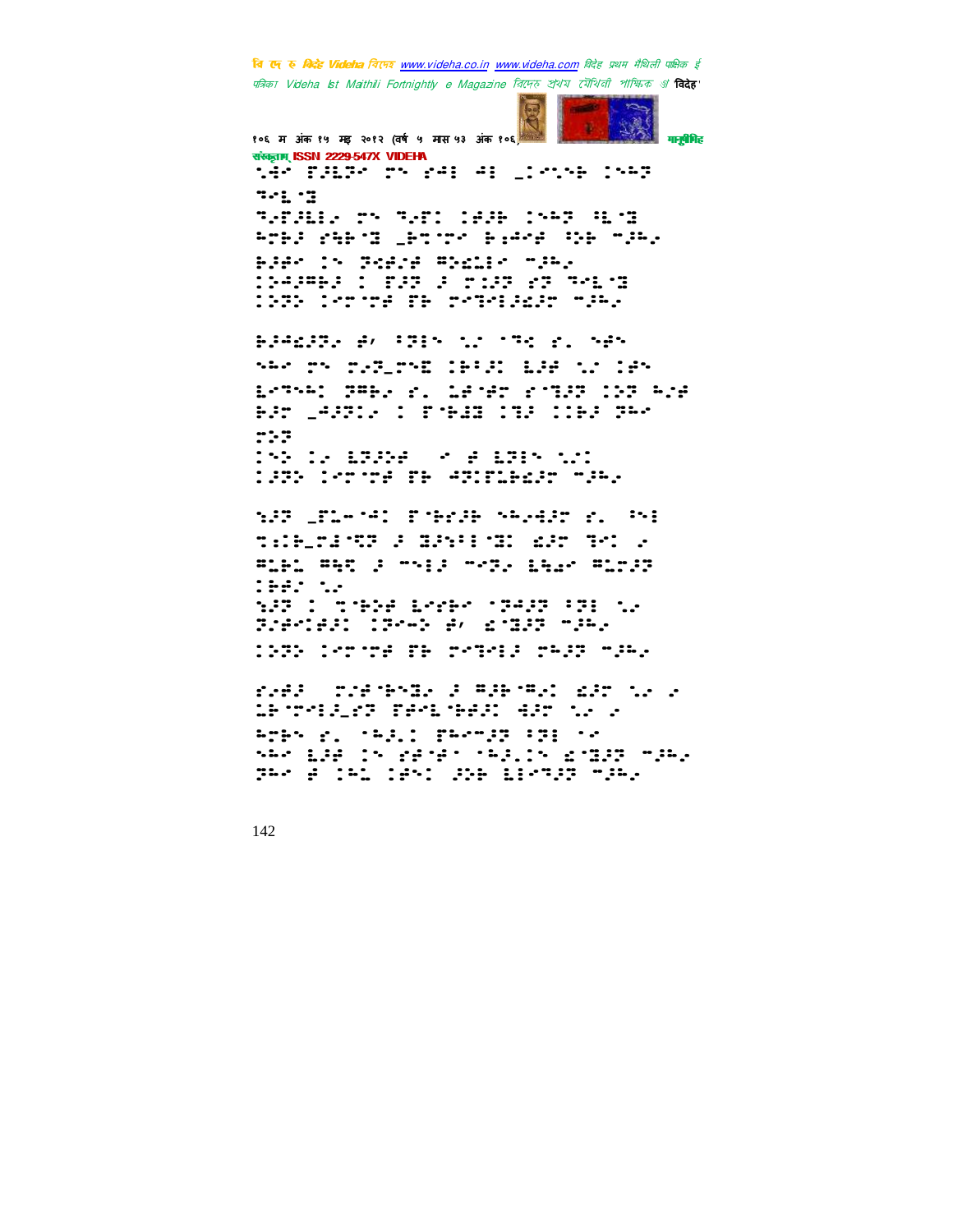१०६ म अंक १५ मइ २०१२ (वष ५ मास ५३ अंक १०६) मानुषीिमह संस्कृतम् ISSN 2229-547X VIDEHA ⢵⢽⢵!⢾!/⢷!⣙2⢼!⢳⢼⢽! b⢼⢳⢴⣒⣒⣒⣒⣒⣒⣒⣒⣒!!  $\lambda$  $?$ ⢻⢺2! ⢳⣓!⢴-!⣝⢵!A⣓⣔!⢽1!2!⢳⢷⢼! ⢳E⢴!⢸!2⢼⢻2!A⢳⣅⢾!⣚⢷2!⢳⢷⢼! ⣝⢵!/⣓⣁2!⢽1!⢳⢷!⢳⢼2!⢾⣝! /⢼⢷!⢾E!⢸⣐⣞2!⣁21!⢺⢷2!⢳⢷⢼! ⢷⢺⢼!E!⣉⢵⣜⢾!A⢳⢼A1⢾!⢷⢳2⣊⣐! ⣇⢷⢳.⢽⢵⢷!⣈⢽⢵!⢳⢼E!⣈2!⢳⢷⢼! ⢾⢼⣉⢼!A⢽2!⣁⢴-!/⢽!⢶⣓E!⢳!⣃⢷!  $#$ ⢷⢳2!#⢵#!⢹⣈⢽!⢽⢳!/⣅⢺⢼⢷⢴! !⢹⣅⢽⣝⢼!⢾E!(⢼⢶⢷(!⣅⢹⢼!⢳2!⢳⢷⢼!  $\blacksquare$ ⢶⣓2⣅⢽!)⢳⢷⣇.⢹⢴⢷⣃.⢹⢴⢷⣃\*!.! /⢷⢾⣝!/⢼E⢾!!b⢼⢷!A⢷! 1!⢷b⢽⢼/⢷!/⢽!⣐⢾⣇⣝! hhbkfoesbAwjefib⣒dpn!/⢷!/⣚⢼⣅⣒!! !!⢷⣇!⢸⣓⣏⣜!/⢼⣚! A SHE SHE SHE SHE  $\frac{1}{2}$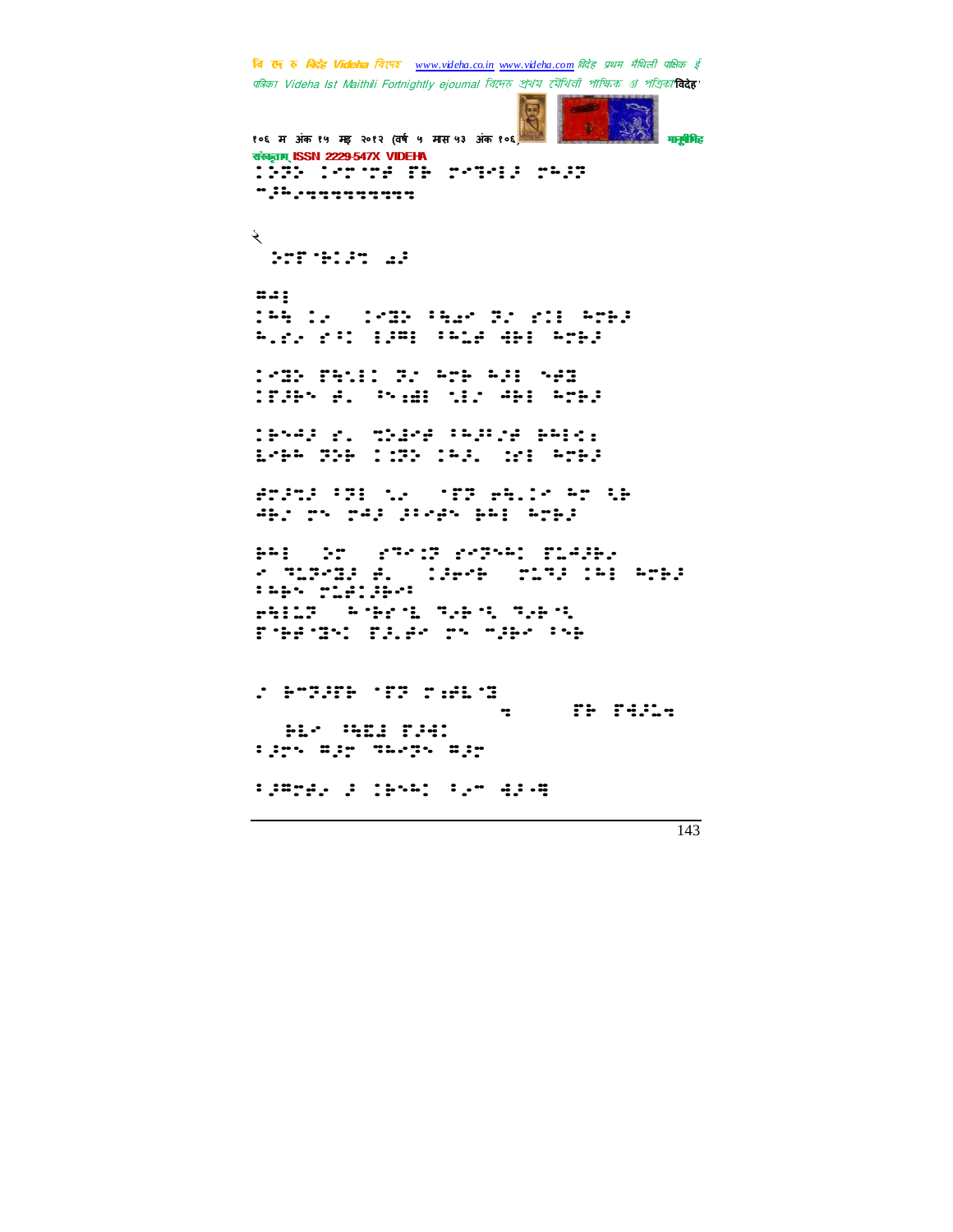

संस्कृतम् ISSN 2229-547X VIDEHA  $\cdot$  ::: -.:: :::: ⢳⣝⣊!⣇⣅2⢻⣅⢷⣓!! ⢴!⢳⢼⣐!⣎⢷⢹⣜⣋!⢽!  $\blacksquare$ ⢴!⣙!⢳⢷!⢻⢼! ⢾⢼1⢾!b⢼⢷⣓⢹! ⢾⢳⢼!⣈⣜⣋!⢼⣇⢼⢻⢽!⢼⢿⢴!A⢽! ⢾⣊21⢾!A⢷⢳⢼⣜⣋!/⢼⢽! ⣈⢽⢵!⣔⣅!⢺⢼⢾!A⢼⢻⢾⢴!⢹! ⣈⢽⢵!⢷⢳!⢹! 2!⣒⣒⣒2⣒⣒⣒⢾⣓!2! △·::: :: :: :: :: .:: .:: ⢴!/⢼⢽!⣇2!⢳⢼⢴⣋⢷⢵⢺⢽!⢼!ऑ⢴⢺⢽! ⣝⣊⢻!⢽! ⢵⢽!/⢼⢽! ⢼⢾⢼!/⢼⢽!⢳⢵! ⣇2!⣅⣐⢳!/⢼⢽!⢽!⢼2⢹⢼! !⢼⢾⢼!/⢼⢽!⢷1!⢽!  $\mathbb{R}$  and  $\mathbb{R}$  and  $\mathbb{R}$  and  $\mathbb{R}$ . W: 422 ... F.P. 201 ⢾⢴⢽.b⢼⢷!⣊!⢶⢴⣞!⢽⢴b⢼! 2!⢴⢽⢼⢷! ⢻⢼!⢺⢷!⣅⢷⢴!A⢽2!! A⢼⢸⢽-⣅⢷⢴-⣎⢼⢽⣅! ⢻⣅⢼⢷!⢹⣅⢼⣎!⢳⣋⣋⢴!E! ⣓⢷⣈⢴!b⣓⢽⢼!A⢽! **THE THING!** ⢼!/⢳⢼⣛!A⢷⢳1⢾!⢻21! ⢾⢾!⣓⣐b⣒⣒⣒⣒! ⢾⢾!⣓⣐b⣒⣒⣒⣒! !⢽/⢼2!-⢾AA⢾!-b⢴⢽!2⢵!!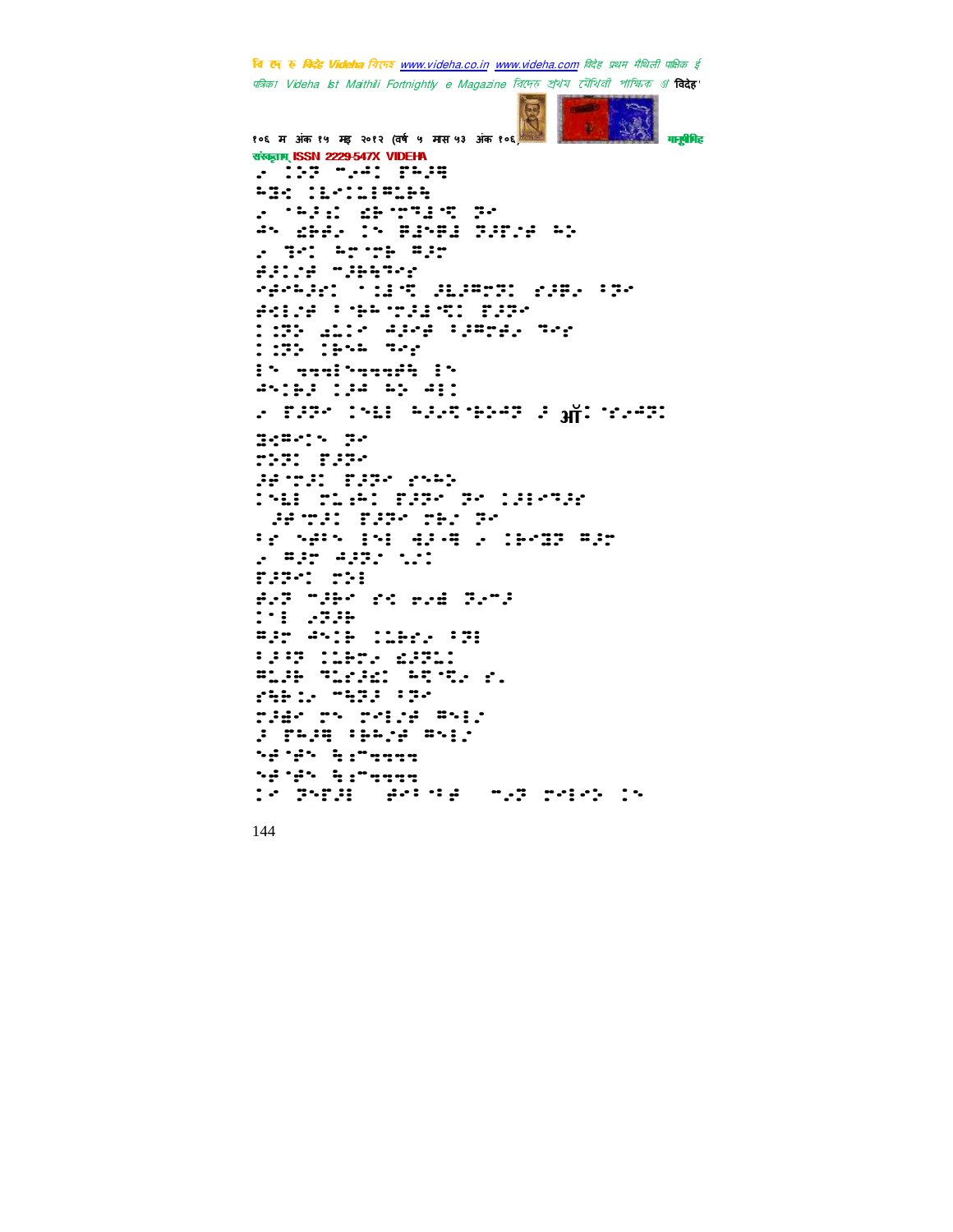$$
\mathbb{R} \left[ \begin{array}{c} \mathbb{R} \\ \mathbb{R} \end{array} \right]_{\text{max}}
$$

१०६ म अंक १५ मइ २०१२ (वर्ष ५ मास ५३ अंक १०६) संस्कृतम् ISSN 2229-547X VIDEHA  $\ddot{\textbf{r}}$  ,  $\ddot{\textbf{r}}$ 

```
\mathbf{G}^{\bullet} . A shown \mathbf{G}^{\bullet}!⢽⢼/1!⢾⢵⢳⢷!⣓⢷⣇⢷⢾⢼!
!⢺⢼⣐b1!⢾⢵⢳⢷!⢺⢵!
A: A: PAB : MABA : A 1548 42
⣈⣅⢼!⢹A1!/⣓⢷⢼!⢹⣅⢽⣝⢼!!
!⢼⣐⣔!⢵⢳⢼⢷⢴!
⢾⢴⢽!⢾⢷⢼⢷⢴!
⢼!A⢾⢼!⢹A1!
⣔⣅⣞⢴!'!⢵2!
\mathcal{F} is a set of the set of the set of the set of the set of the set of the set of the set of the set of the set of the set of the set of the set of the set of the set of the set of the set of the set of the set of the
Mandale li per dje
⣈⣅⣞⢷⢴!A⢼A⣓!⢻⢼⣁⢴!
2⢾⣝⢼!⢼2⢹⢳!⢶⣊⢺2⢴!
⢼!A⢴⢺⢺⣓!'!⣐⣈⣝!⣇⢷⣜⢷!
\vdots . The still the species
⢹⣓⢷!⣈⣓A!⢹⣓⢷!!
\vec{r} \vec{r} \vec{r} \vec{r} \vec{r} \vec{r} \vec{r} \vec{r} \vec{r} \vec{r} \vec{r} \vec{r} \vec{r} \vec{r} \vec{r} \vec{r} \vec{r} \vec{r} \vec{r} \vec{r} \vec{r} \vec{r} \vec{r} \vec{r} \vec{r} \vec{r} \vec{r} \vec{r}⢳⢷⢼!-/⣓⢷⣜⣝⢼!-⣞⢳⢼⢷!
\ddotsc \ddotsc \ddotsc \ddotsc⢺⢾'!E!A⢼A⢼!⢼⢽1!⣁⣙⢽!
2⢼2.2⢼2!⣔⣓⢼!!
⣒⣒⣒⣒⣒⣒⣒⣒⣒!
```
⢵!⢻⢴⢾!! ▝▁▗▆▅▝▝▁<sub>▜▜</sub>▖▘▚▘▚▝▞▓▆ ⢺⣅⣛⢼⢾!⢷⢳1!⣒⣒⣒⢺⣅⣛⢼⢾!⢷⢳1!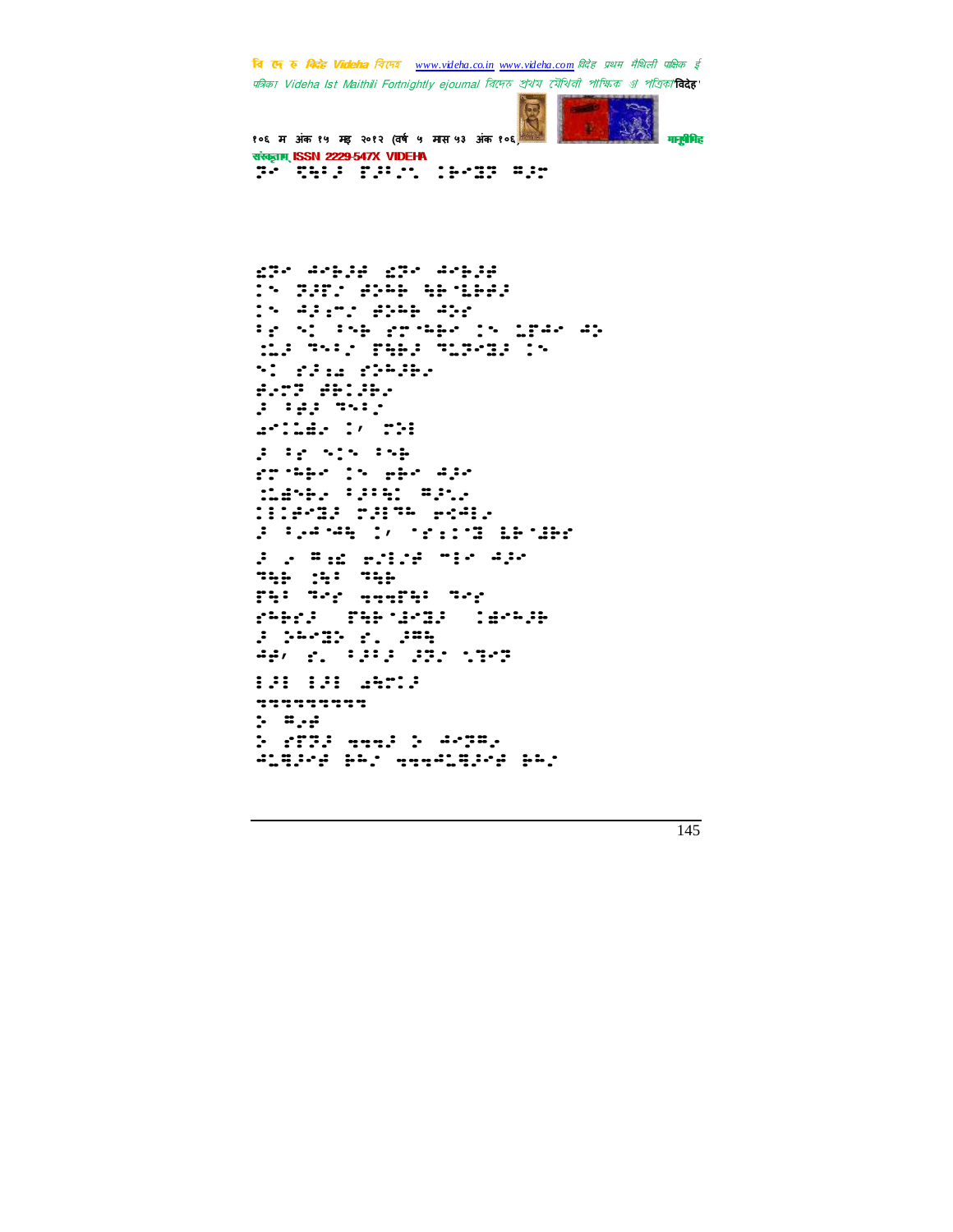

१०६ म अंक १५ मइ २०१२ (वष ५ मास ५३ अंक १०६) मानुषीिमह संस्कृतम् ISSN 2229-547X VIDEHA ⣅⢹⣝⢽⢼b⢼⢷⣝!⢾c!⢽⢳⣝!⣁⣙⢽! ⣅⢹⢼!⢼b⢼⢷⣝!2⢵⢽!E!⢺.⣙!⢻⢼! ⣓2!!/⢷⢳1⢾!/⢷⢳⢼A1⢾!⢼b⢼⢷⣝!  $\frac{1}{2}$   $\frac{1}{2}$   $\frac{1}{2}$   $\frac{1}{2}$   $\frac{1}{2}$   $\frac{1}{2}$   $\frac{1}{2}$   $\frac{1}{2}$   $\frac{1}{2}$   $\frac{1}{2}$  $, T^{\bullet}$  and  $, T^{\bullet}$  are  $, T^{\bullet}$ ⢺⢺⢼⢾!⢼⣞1⢾!⢻⢼⢷⣝⢵!⢹1⢾! AE ELECTRIC PERSON  $\mathcal{L}^\bullet$ ⣉⢷⢼⢹⣎!!⣇⣝⢼⢳!-⣇⣝⢼⢳!! ⣉⢷⢼⢹⣎!  $\square$ ⢸⢵⢷!/⣅⢾⣊⢳!⢼⣐⣔!⢸⢼A⣊⢳!!! b⣅⣞⣞⢴!⢼⣞1⢾!⢵⢳⢷⢼A1⢾!⢼b⢼⢷⣝! ⣏⣞!⢼⣞1⢾!⢺⢵⢻A1⢾!A⢽A1⢾!  $\blacksquare$ ⢽⢵⢷⢴!⢷⢾!⣇⣝⢼⢳!⢷A! ⢾⢺⣊⢷⢴!!⢼⢶!⢷1⢾!⢼b⢼⢷⣝!  $\frac{1}{2}$   $\frac{1}{2}$   $\frac{1}{2}$   $\frac{1}{2}$   $\frac{1}{2}$   $\frac{1}{2}$   $\frac{1}{2}$   $\frac{1}{2}$   $\frac{1}{2}$   $\frac{1}{2}$   $\frac{1}{2}$   $\frac{1}{2}$   $\frac{1}{2}$   $\frac{1}{2}$   $\frac{1}{2}$   $\frac{1}{2}$   $\frac{1}{2}$   $\frac{1}{2}$   $\frac{1}{2}$   $\frac{1}{2}$   $\frac{1}{2}$   $\frac{1}{2}$   $\$ ⢹⣈A1⢾!⣅⢽A1⢾!⢼⢺⣅!⢼b⢼⢷⣝!!  $\frac{1}{2}$ .  $\frac{1}{2}$  .  $\frac{1}{2}$  .  $\frac{1}{2}$  .  $\frac{1}{2}$  $\frac{1}{2}$ /⢷⣐⢻!⢳⢴!⢻2⢾! ⢹⢵⢳⢷⢼A1⢾!⢾⢳⢷⢼A1⢾!⢼b⢼⢷⣝!⣒!

```
146
b⢽⢹⢼!b⣓⣞⢴!'!A⢼⣅2!⢴⣐⣞!
b⣓⢽⢼!⣓⢷⣈⢴!2/1⢾!
⣞⢼!⢻⢵⢷!⢹!⣐⢻⢷⢷⣝⢼!⣓⢷⢾!⢼⢽!
⢺⢻!⢺⢴⢾!221!⢳⢷!⢻⣊⣐⢼!
⣓⢷⢾⢴!'!⣅⣐⢳-⢼⣐⣈!A⣐⢹!⢷1⢾!
Ani: rither ry
```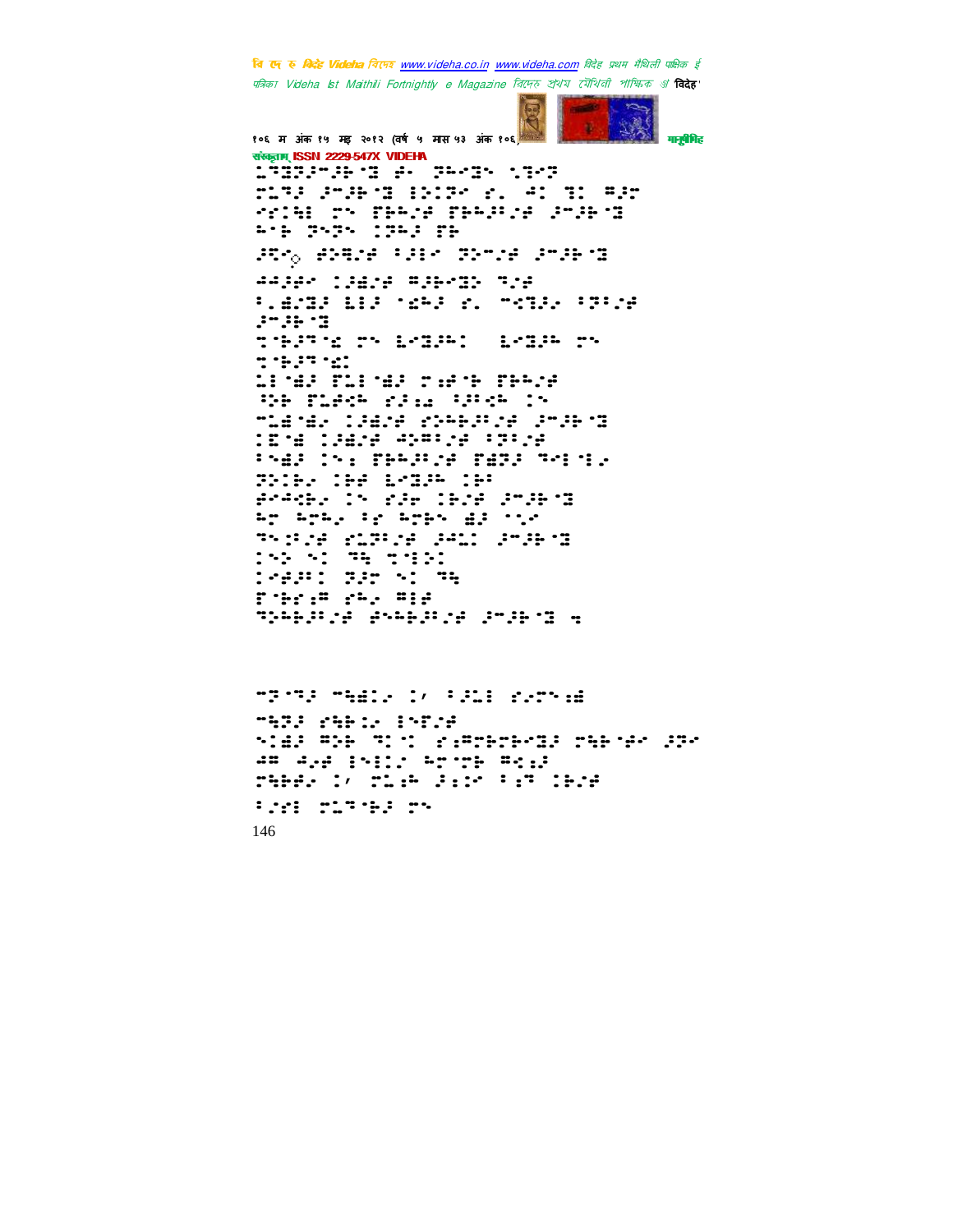

संस्कृतम् ISSN 2229-547X VIDEHA rêbe. In til Bi rn entirke lete nor dote conserva , as ground ide that pr, a me condo dina comune a conserva  $F^*$  in  $F^*$  is the set of  $F^*$ Frank Comparent Marchard Bro , an ingenz the fit. The right ( , 65 25853 22 322 3232 32 160, **MORE SERVICE CONSTRUCTS** an ang ng noong poon (phono in 1952)

an pagige distin s: men were min ing 1224 51 PROF **FRIR (25) (28) FRANCIS ROBA BRA WE OUR THAT APPEAR TO THE** rendi radio nad 49, 250 WARR (621 S. 510)  $\begin{minipage}{.4\linewidth} \begin{tabular}{l} \multicolumn{1}{l}{} & \multicolumn{1}{l}{} & \multicolumn{1}{l}{} \\ \multicolumn{1}{l}{} & \multicolumn{1}{l}{} & \multicolumn{1}{l}{} \\ \multicolumn{1}{l}{} & \multicolumn{1}{l}{} & \multicolumn{1}{l}{} \\ \multicolumn{1}{l}{} & \multicolumn{1}{l}{} & \multicolumn{1}{l}{} \\ \multicolumn{1}{l}{} & \multicolumn{1}{l}{} & \multicolumn{1}{l}{} \\ \multicolumn{1}{l}{} & \multicolumn{1}{l}{} & \multicolumn{1}{l}{} \\ \mult$ greph the ripegn talent **:4.8::: 14:1 :1.4: :1.1:: 4:7: 7.** PHP 14P. SIN 41 **SIB WELE**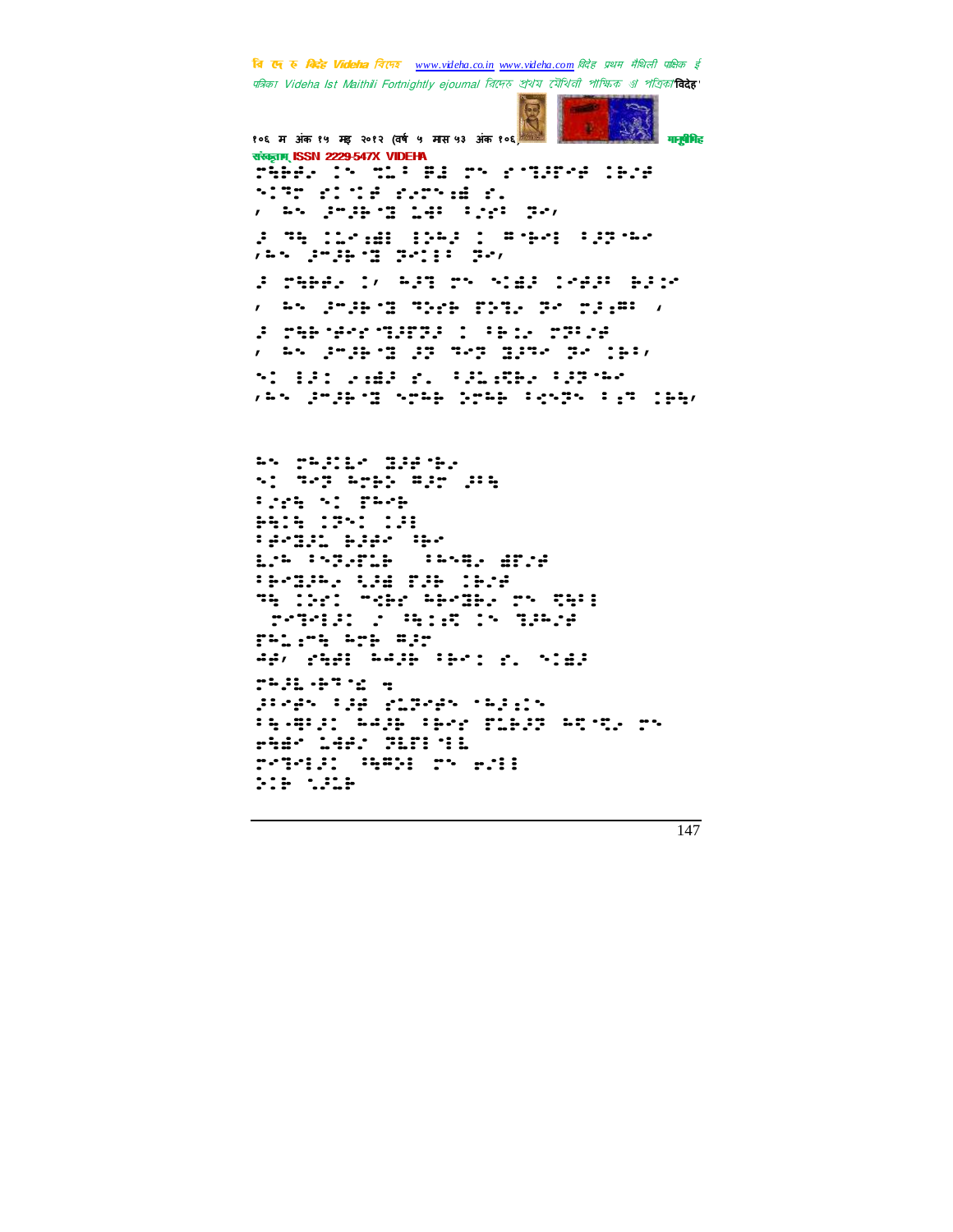

संस्कृतम् ISSN 2229-547X VIDEHA  $\overline{H}$   $\overline{H}$   $\overline{H}$   $\overline{H}$   $\overline{H}$   $\overline{H}$   $\overline{H}$   $\overline{H}$   $\overline{H}$   $\overline{H}$   $\overline{H}$   $\overline{H}$   $\overline{H}$   $\overline{H}$   $\overline{H}$   $\overline{H}$   $\overline{H}$   $\overline{H}$   $\overline{H}$   $\overline{H}$   $\overline{H}$   $\overline{H}$   $\overline{H}$   $\overline{H}$   $\overline{H$ ⢻⢼!⢼!⣊⢳!⢻⢼A**'**!2⢼⢻⢾1!⣎⣅⢷!⣐⢻⢴⢾! <mark>:</mark>4'4⊬ @PIGE*3 :0*002.12312 :/ 123<br>2⊕122 129°132802996 = 90232 = ar2@P32 ⢵⢳⣅⢽⢼!⣇⢹⣝⢼/⢾⢽⢻⢷!-b⣊⣙⢼!-⣔⢵⣞⣝⢼! **'**!⣝⢼⢾⢷⢴! !⢵!/⣉b!E!A⢹21⢾!A⢼⣞! Ab1⢾!⢷⣝⢽!⣔⣅⣞⢴!E! A⢽⢼A1⢾!⣅⢻!⣅⣇⣎⢼⣐/⢽⢽!⣝⢼⢾⢷⢼! ⣅⢹⢼!⢹⣈⢾!⢳⢼⣐!A⣓B⣛A⢼!! ⣝⢼⢹!⢷**'**!2⢼⢻⢾1!⢵!⢳⢼⣝⢼⢾⢷⢼! ⢼!⢼⢺!-⢾⢳⢼!⢵!⢿⣜! ⣎⢷⢹⢷⣉⢽!!2/⣞2!⢵!⢼2⣈⣐⣋! ⣝⢹⣝/!⢳⢼⣐!⣇b⢼⢷!2⢻! ⢼!A⣓B⣛A⢵!⢹!2⢻! ⢾1⣝⢵!⢴!⢸⣐⣞! ⣎⢼⢷⣜!⢽!⢳⢾1! ⣎⢼⢷⣜!⢽⣒⣒⣒⣒⣒⣒!

⢸⢻⣇⢼⢽!⢺⢻⢽⢽⢼⣙!1⣉⣇⢷⣝!!22⢼⢷1⢾!⢴!  $\mathbb{Z}$ .  $\frac{1}{2}$  $\mathbf{S}$ A⢼⢺A⢼!A⢾⣝A⢼!⢳⣐⢼⢷! ⢼!⢳⣐⢼⢷!**'**!⢾⢵!⣇B⢷⢾⢾! ⣚⢵/!b⣐⢹⢽!⢾!⢷⣓2!⣚2!!

 $\cdot$  . The property of the property of the property of the property of the property of the property of the property of the property of the property of the property of the property of the property of the property of the pro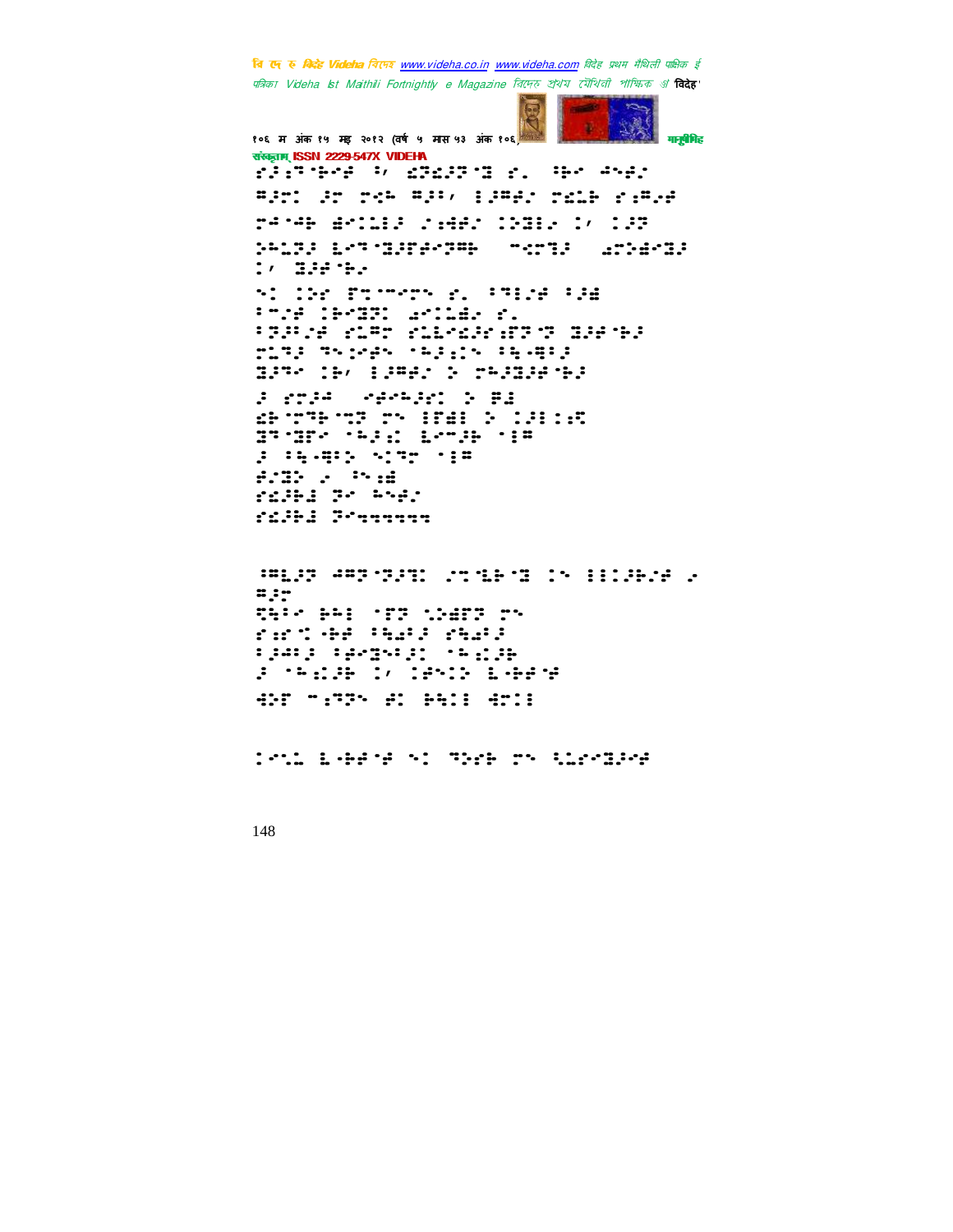१०६ म अंक १५ मइ २०१२ (वष ५ मास ५३ अंक १०६) मानुषीिमह  $\frac{1}{2}$   $\frac{1}{2}$   $\frac{1}{2}$   $\frac{1}{2}$   $\frac{1}{2}$   $\frac{1}{2}$   $\frac{1}{2}$   $\frac{1}{2}$   $\frac{1}{2}$   $\frac{1}{2}$   $\frac{1}{2}$   $\frac{1}{2}$   $\frac{1}{2}$   $\frac{1}{2}$   $\frac{1}{2}$   $\frac{1}{2}$   $\frac{1}{2}$   $\frac{1}{2}$   $\frac{1}{2}$   $\frac{1}{2}$   $\frac{1}{2}$   $\frac{1}{2}$  ⢽⢵⢷⢴!-⣅2!-⢺⢴⢽!-/1⢼!⢼!A⣅⢹⣎!  $L$   $\div$   $\div$ ⢼!A!⣃⢷!!⣞⢼!⢼⣞⢷!⢳A⢼!  $T$ : :.  $T$ : :. :.  $T$ ⢼!⢽!/B⣛A⢼!⢵⢾A!/⣅⢷⢼⢷!! ⢳⢴⢽!⢳⢴⢽!⢹⢷⢼⢳⢼!⣅⣚A⢼!! ⢼!⣞⢼!2⣞⣋!⢹⣅⢽⣝⢼!!⢷⢳A⢼! ⣈⢾⢷⢽⢼!⣐⢼⢷!! ⢾⢳⢽⢼!/⣓⢺⢼/⢼⣚!-⢻/⣉/!-⢹1⢽⣐⢹⢽⢴!! ⢽⣇.⢽⣇!⢳⣐⢼⢷!⢻⢼!!⣃⢷!⢷⢳2!! !⢾⢾**'**!⢼!⣁1!! ⢷⢼⢷⢴!⢼!A⢽!⢷⢼⢷⢴!! **. ?: :: : :: ?: ?: ::** A⢼⣅⢻!!⢼⣞!**'**!A⣉⢴!⢳⣓⢽⢷!! And the control of ⣚⢴⢹⢼⢷⢴!E!! b⢵⢷!⣁⢽⢷/⢽!E⣒⣒⣒⣒⣒⣒!!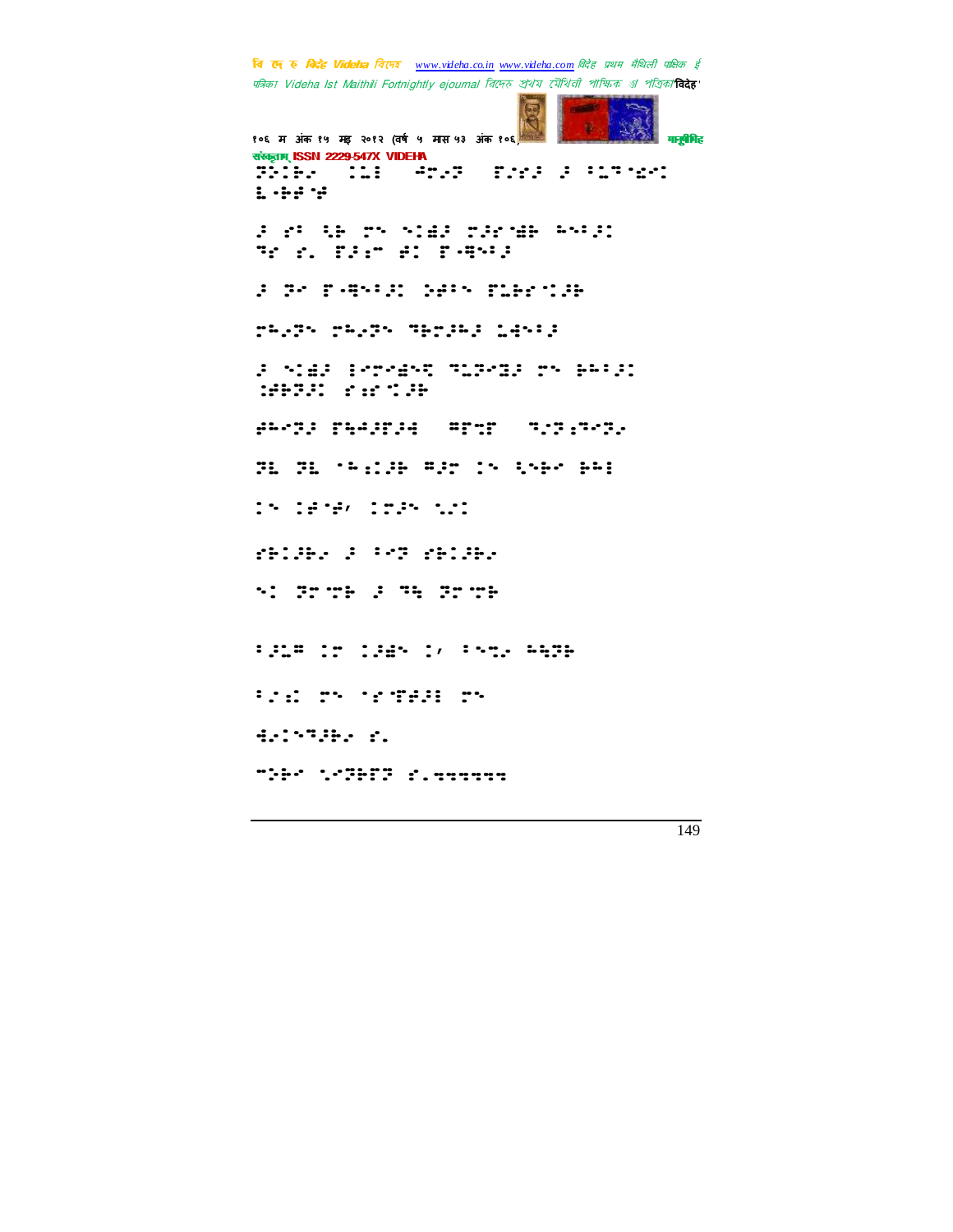१०६ म अंक १५ मइ २०१२ (वष ५ मास ५३ अंक १०६) मानुषीिमह संस्कृतम् ISSN 2229-547X VIDEHA ⢻⢼!⢳⣐⢼⢷!⢾**'**!⣇1⢳!⣁1!!  $\mathbb{R}$  . The anisotropic state ⢼!⣇⣊⢼!⢺⢾**'**!⢷⢳1!⣁⣐!! **AN INT TO 1998** A: :rad: Pr ⢼!⢳⣐⢼⢷!⣐⢻!AB⣛A1⢾!⢷⢳!! ⣈⢵/⣛⢴!E!⣈/⣛⢼!b⢷⣝⢼!! /⢼!⢹⣓⢳2⢼!! ⢾⢴⢽⢳2⢼!-b⢷⢳2⢼⣒⣒⣒⣒⣒⣒⣒! 1!⢷b⢽⢼/⢷!/⢽!⣐⢾⣇⣝! hhbkfoesbAwjefib⣒dpn!/⢷!/⣚⢼⣅⣒!! " **:": :::::: ::** ⢷⢷⢼-!⢹⢽⣉⣇⢷!⣙⢼⢽! ⣎⣅A⢽⢴-!A⢳⢼⢷!  $\ldots$  $\ddot{1}$ /⢷⢼⣜!22⣊E! ⣔⣓⣚⢳!⣁2!⢺!/⢷./⢳⢼⢽⢴!!⢸⣞⢼! **We also sale.** //⢾!⣈⣝⢽!⢷⢳⢴!⢳⢼E!⢺!⢼⣝A!⢳⢷! /⢽⢼!! /⢽⢼!⢹⣈A!/⢽!⢷⢳2!⢽⢽⢽⢵!⢳⢼E! ⢹⢶⢼⢽!22⣊E!!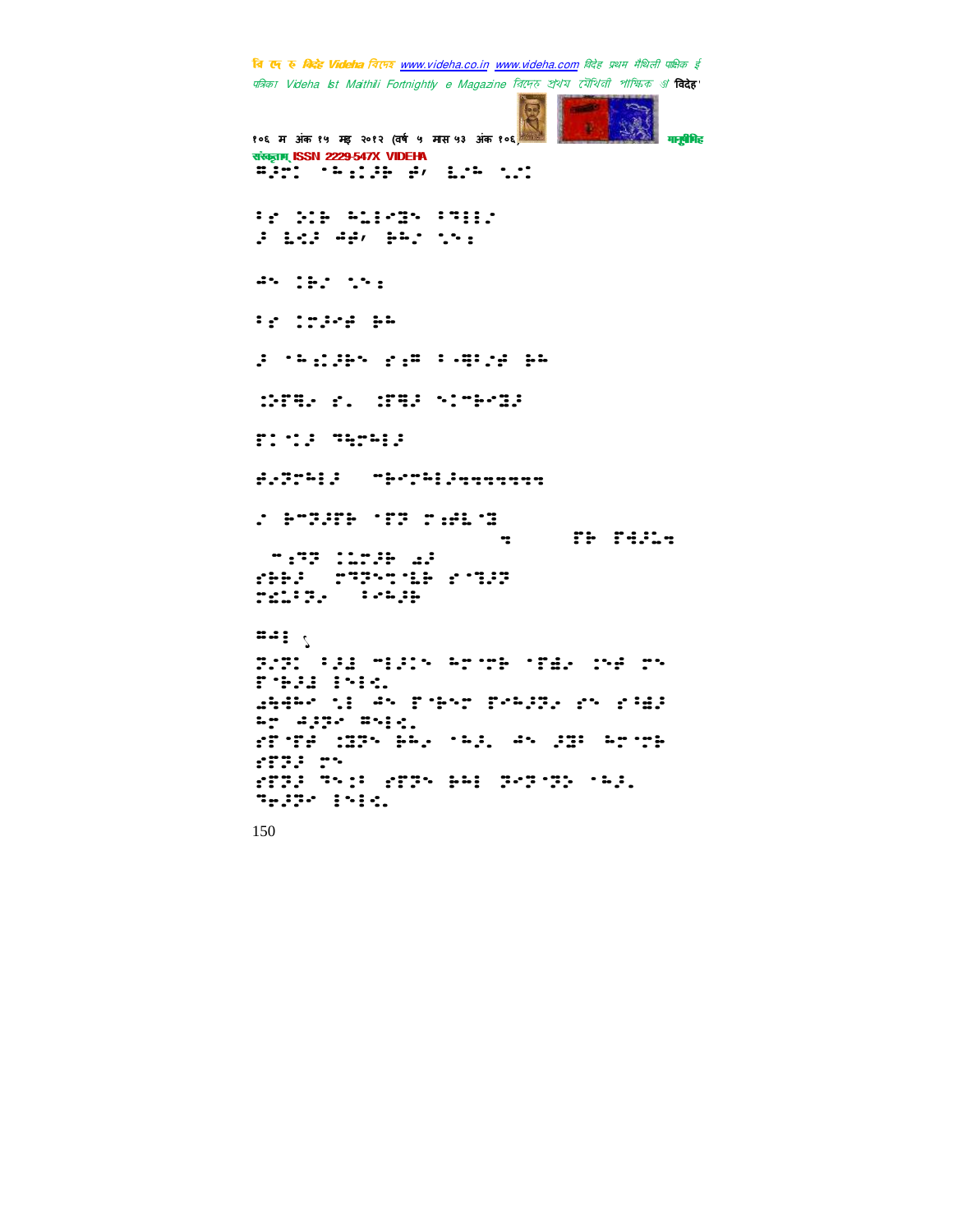```
१०६ म अंक १५ मइ २०१२ (वर्ष ५ मास ५३ अंक १०६)
                                  मानुबेगिह
संस्कृतम् ISSN 2229-547X VIDEHA
Which a per k n yapog
Pher arre.
an san na real nagaig. Tal 200
f. fir<sup>t</sup> wit.
2007 1: 45 29:12 889 25 18:18:12
\mathbb{R}^n : \mathbb{R}^nin mid in the Stage And
sargj, tj?r msit.
ATES EXTL 4, 4,000 SI, A. 4,00 MASS.
fill Arpsy
Arpo. 4:pr :~::.
          L + L \sqrt{2} \sqrt{2}\cdots148 80. 80. 90. 80. 80. 90
minder control control and any
BOOK CRAFT ALLE SINA RUN RUN
Brews Supplies (Supplies) Are
mar com a constant and
89: 88: 40: 89: 89: 89
<u> 100 F.P. 101 101 101 200 000 </u>
Seben Seren (Britan Arab Arb
 meth (an theor count of and
      1.5.75 2.9 - - - - - - -\ldots195425, SING 172 EST
Present de rregiser<br>2003: Primeira Sta
This : Stille is: 90
Agjeric As (Mar 1966)
```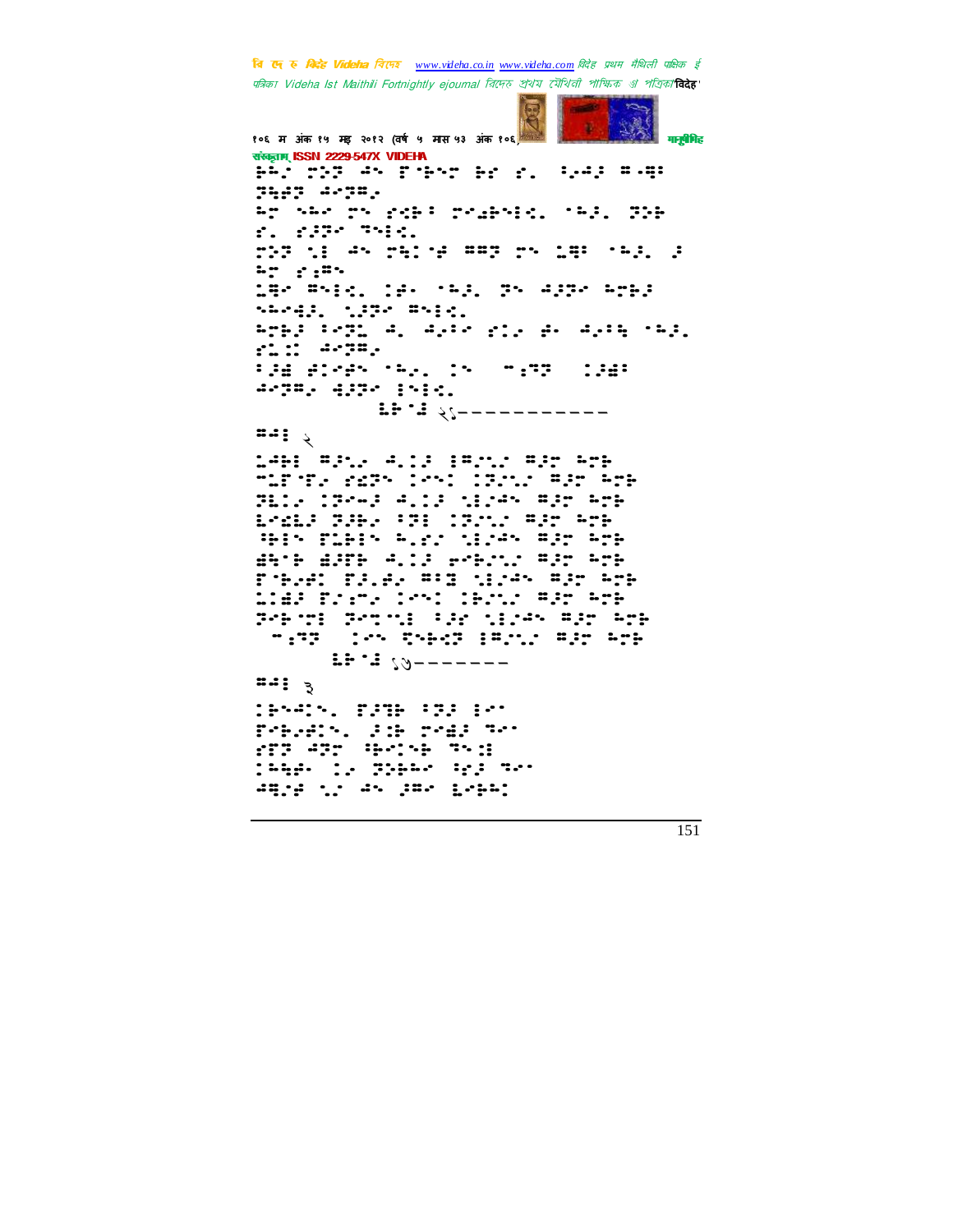**Separate** 

१०६ म अंक १५ मइ २०१२ (वष ५ मास ५३ अंक १०६) मानुषीिमह संस्कृतम् ISSN 2229-547X VIDEHA 152 ;i; : :::: r... \* ⢺⢽!⣐⢻⢴!A⢽!A⢹2⢼! 1₽*:*# w 32#2 1#2 1\*1<br>B:#1 '°:72 1%2 1%1 ⢷⣞2!#b⣐⢹⢽#!⢵⢽!A2! ⣝⢵⢾c!/⢷⢴⢾!!A⣅⣔⢼!⢹!!  $\ldots$ ⣙2⢼!⢷⢼⢺!⣈⢼⢾⢷!1⣙2!2⣛A!⢷⢾1! ⣈⣓⢽E!⢸⢺21!⣎⢷⢾⢴!⣙2⢼!A⢽A!⢷⢾1!! ⢽⢺!⢼⢾B⢷⢸⣓!⣅⢾⣙⢼⢽!⢳⢾⣅!2⣛⢾! ⢷⢳⢾1! ⢼⣝!2⢼⢺!⣈⢼⢾⢷!⣐⢾⢾!⢷A!⢷⢾1!! ⣙2⢼.1⣙2.1⣙2⢴!⣇⢼⢸⢼⢽! ⢷⢿⢼⢷⣙! ⢽⢺!/⢷⢼⣜⢳⣅!!⣅⢾⢷⢻!1⣙2!⢷A! ∷÷. 2⢼.⢻⣐⢻⢼.⢵⣉⢴.⢻⣐⣋!//⢾!⣈⢼(!  $r : T$ 2⢻⢳!⢷⢼⢺!/⢽⢼!/⣓⢷⢼!⢷A!⢷⢾1!  $\overline{1}$  $\frac{2}{7}$ #b: THE:B 2221 16:5  $:$   $:$   $:$ .......⣇⢷⣜.-------  $T$  $\frac{1}{2}$ ⢷/⢾⣒!  $\ddot{z}$ ⢳⣝!E!⢾⢼⣝2!⢽1!⣁⣙!⢺⢼⢽⢴! ⢳⣝!E!⢷⢷⢼⣝2!⢶⢷1!⣁⣙!⢺⢼⢽⢴!!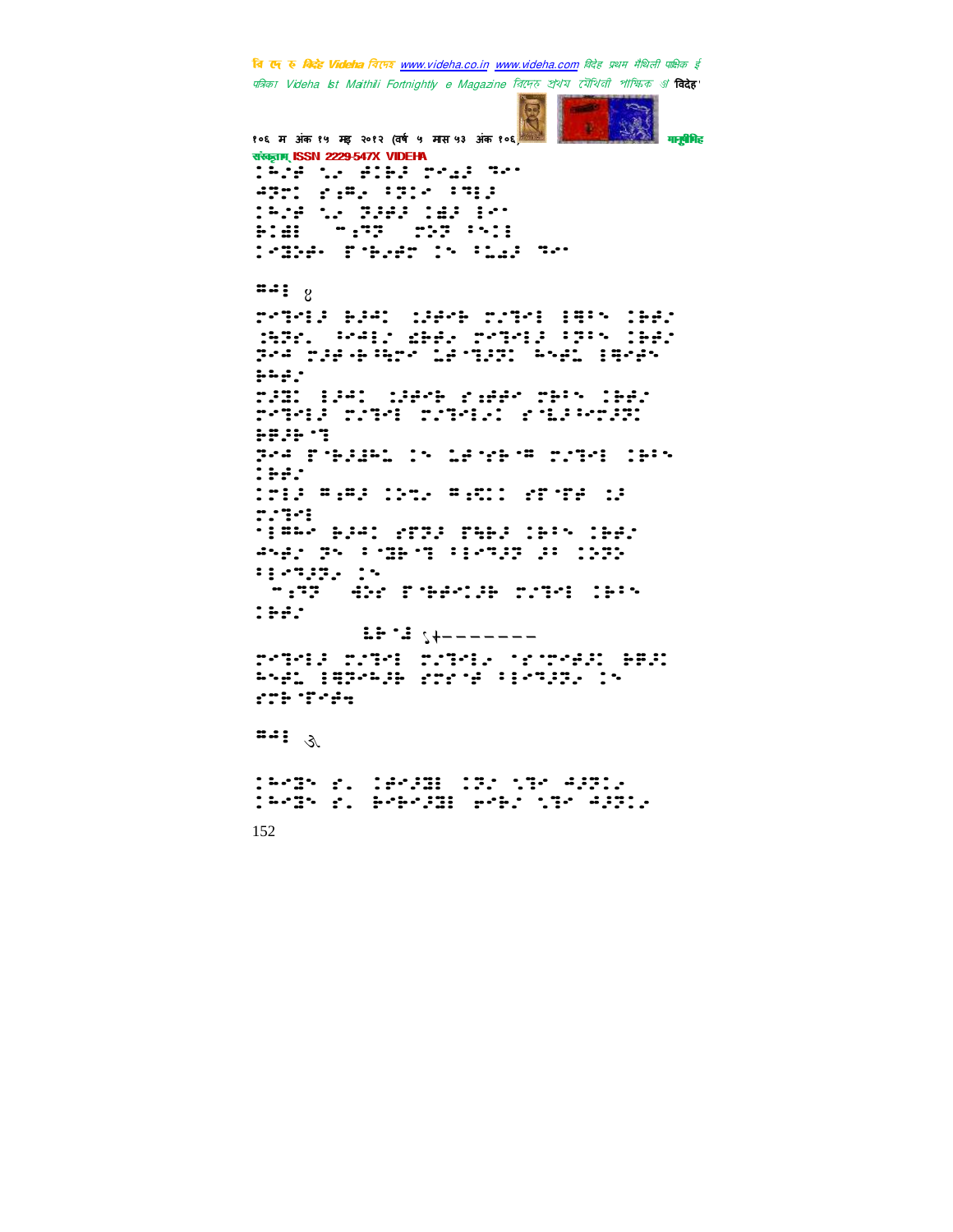

संस्कृतम् ISSN 2229-547X VIDEHA rètens ri Gericon par tor ancie 16 16 20 101210 2010 101 101 1 475. : 1138 B: 15 481. <u> - 1999 - 1999 - 1999 - 1999 - 1999 - 1999 - 1999 - 1999 - 1999 - 1999 - 1999 - 1999 - 1999 - 1999 - 1999 - 1</u> **132 MP 4331.** This hadde

## $\mathfrak{g}$  :  $\mathfrak{g}$

1011 112 547 45 171 851 6721 **APROVIS THE SENSE REPORTS FORE 10: 000 THE 200 AND 1000**  $: 1: 2: 3$ ::: : : : : **PASS 199 PMD 222: Ard Apia Claimer: Arad** 'T'TT AB: AB:rd BAJW 23 1'OB 1305 Miller (231-182 MS) Appl - 22 232 4.12 1.2. 200 1.12 argonizat plroma oga osa srea

 $\mathbf{z} = \mathbf{z} \cdot \mathbf{q}$ 

1911 - 1912 - 1913 - 1914 - 1915 - 1916 - 1917<br>1918 - 1918 - 1919 - 1919 - 1919 - 1919 - 1919 - 1919 - 1919 - 1919 - 1919 - 1919 - 1919 - 1919 - 1919 - 1919 **The Separator Collection and The Separator** : .... : ... ... : ... ... ... ... ... del education de son della compo ndel ear Arc is ear Anigo Aar ny<br>gwnoliar (wr acar Anigo Aar ny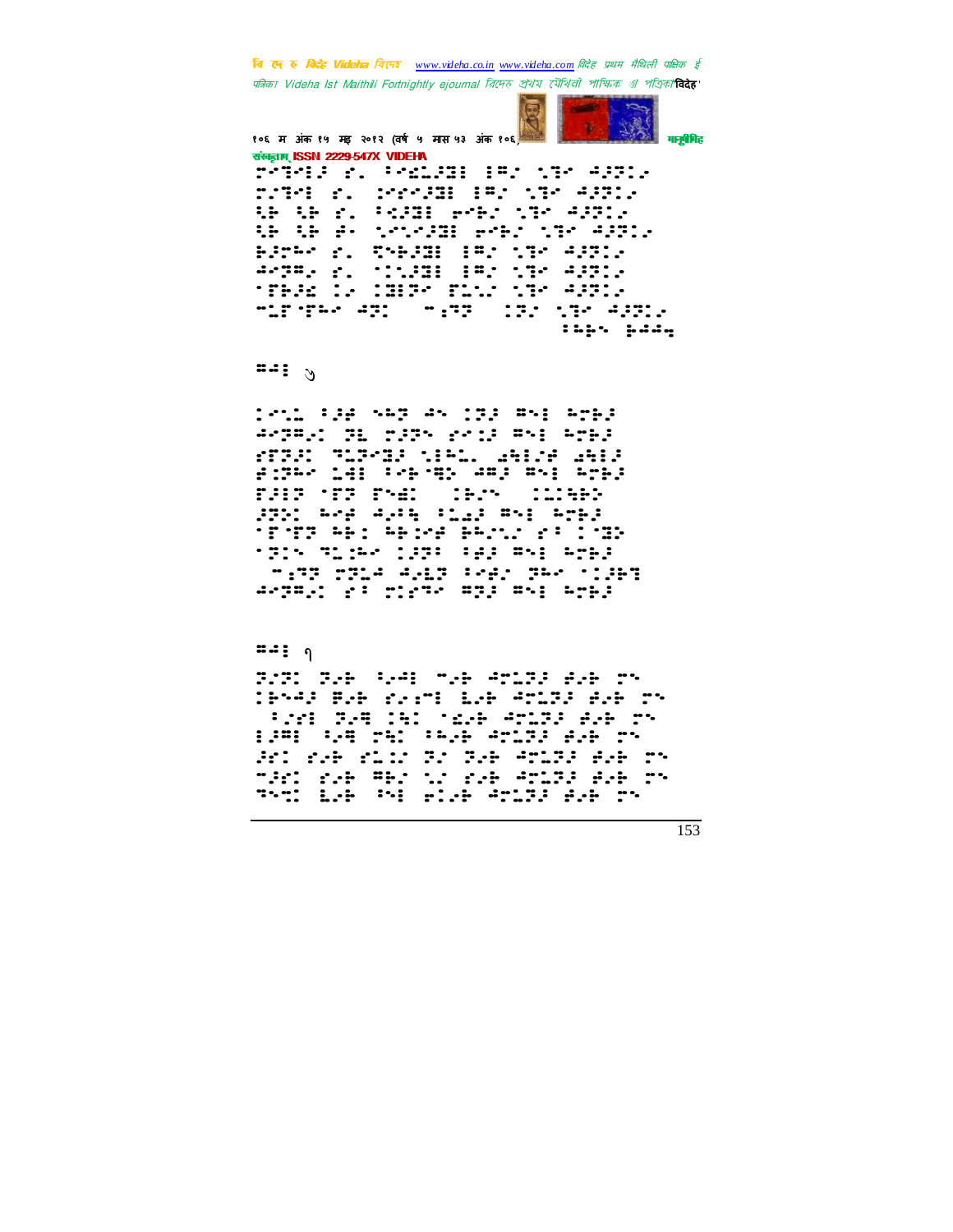**Separate** × १०६ म अंक १५ मइ २०१२ (वर्ष ५ मास ५३ अंक १०६) मानुबेगिह संस्कृतम् ISSN 2229-547X VIDEHA ric: we model when consider to  $L = -1 - -\sqrt{2}$  $= -2$ **77 LAIR ASH 21138 SH TOP STATES SECTIONS** :412 2.10 752 752 :41 96908 PH  $\begin{picture}(20,20) \put(0,0){\vector(1,0){10}} \put(15,0){\vector(1,0){10}} \put(15,0){\vector(1,0){10}} \put(15,0){\vector(1,0){10}} \put(15,0){\vector(1,0){10}} \put(15,0){\vector(1,0){10}} \put(15,0){\vector(1,0){10}} \put(15,0){\vector(1,0){10}} \put(15,0){\vector(1,0){10}} \put(15,0){\vector(1,0){10}} \put(15,0){\vector(1,0){10}} \put(15,0){\vector(1$ 3: 1-4: 1P-38 18: **WHITERS & HI WE P.A. .201301 A.M. 191** ROUND 4. PAUL POUR TH rang pada taun **-:33 ::34: :900 58:**  $1.71 \times 10^{-10}$  $1.11$ **TAGE AND THE BLOCK OF BUILDING Arbi Constant Constant And Arab** the Art & ty Dide Art & th  $1.73 \times 10^{-4}$ **Theam Gry rme and an real dne Arba** ran :=: uzdan readz reim :=:zda  $-112.71$ **A:B+ +:::: ALT:: rL.B: :4: 84: Arbit** re man : S don bail : S par :::: 154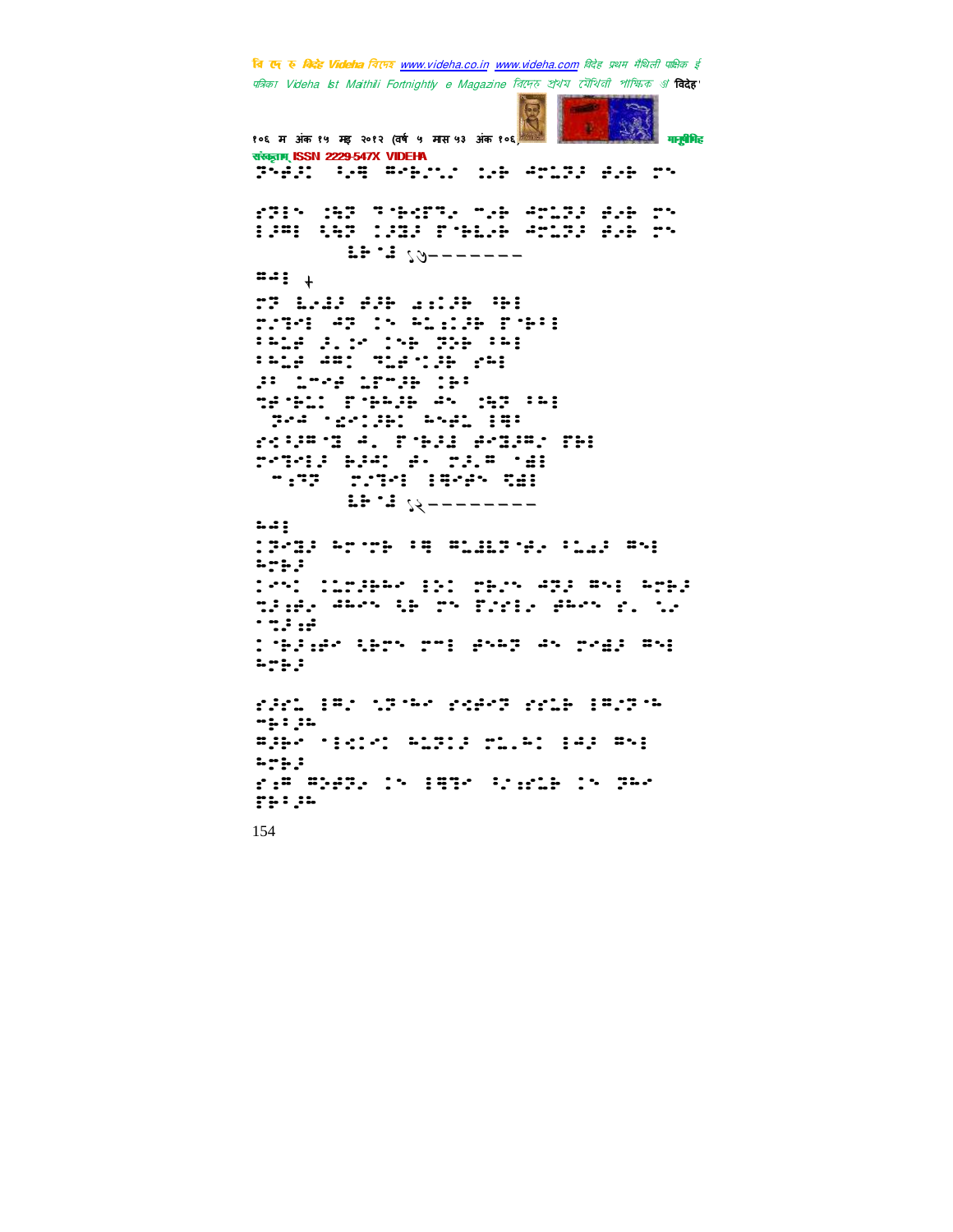$\mathcal{G}$ १०६ म अंक १५ मइ २०१२ (वर्ष ५ मास ५३ अंक १०६) मानुबेगिह संस्कृतम् ISSN 2229-547X VIDEHA jië, skie sijn likin (kr (g) man **Arbj** 80 T.L. TWO ATEN INSIDE BIR POINT  $\mathbf{r}$ .  $\mathbf{r}$  $-22$ **ANTI TIDE WORK THIS WAY ATHA BLOCK 195 1-72 High Mir Haid Cop 432** tipre posso das lo min moss **BACK** The stellen in percenter 2009 0 :4: 000 : 00 :5 rendi bio den richt rolle noch partie. 888 : 00 8 : 00 : 00 80 80 80 **WARE SEE TITE : :::: :::: ::::: :::: :::: :::** . Bille <u> 11 de julio 11 de julio 11 de julio </u> "STYR'S, BASE ALL: "MORE CO. n Aland Mud W d reno na mpo de na relación  $P: P: P$ r. 1911 - 1911 - 1922 - 1922 - 1922 - 1922 - 1922 - 1922 - 1922 - 1922 - 1922 - 1922 - 1922 - 1922 - 1922 - 19 th dia Herthing Ports **BEATHER STATES IN THE SECTION OF A SECTION OF A SECTION OF A SECTION OF A SECTION OF A SECTION OF A SECTION OF**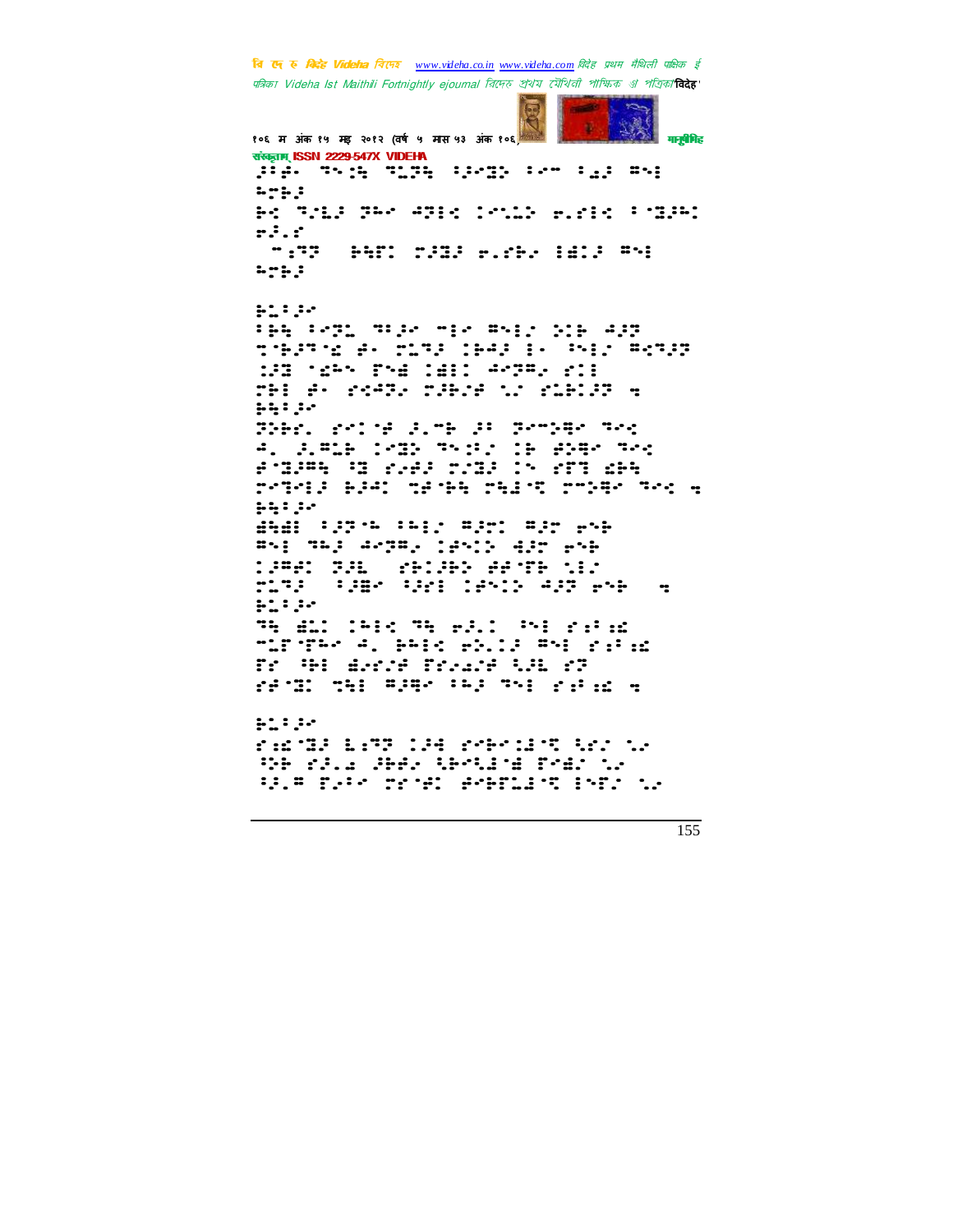

संस्कृतम् ISSN 2229-547X VIDEHA ⢷⣅b.⢷⣅b!⢷⢵⢳⣅!⣓⣛⢼!⣅⢷⣃⣜⣞!b⢸1!⣁⢴!  $\ddot{\bullet}$ ⢾⢼.2! ⢽!⣇⢴⣜⢼!E!⣅⣚!⢷⢳2!⣁1!⢷⣓⣜!⢷⢼⢻!  $T.H.$   $T.H.$   $T.H.$   $T.H.$   $T.H.$   $T.H.$   $T.H.$   $T.H.$   $T.H.$   $T.H.$   $T.H.$ ⢽2!!⣉⢵⣜⢾!E!1⣙2!⢸⣓.⢸⢼⢻!!  $^{\prime}$   $^{\prime}$   $^{\prime}$   $^{\prime}$   $^{\prime}$   $^{\prime}$   $^{\prime}$   $^{\prime}$   $^{\prime}$   $^{\prime}$   $^{\prime}$   $^{\prime}$   $^{\prime}$   $^{\prime}$   $^{\prime}$   $^{\prime}$   $^{\prime}$   $^{\prime}$   $^{\prime}$   $^{\prime}$   $^{\prime}$   $^{\prime}$   $^{\prime}$   $^{\prime}$   $^{\prime}$   $^{\prime}$   $^{\prime}$   $^{\prime}$   $^{\prime}$   $^{\prime}$   $^{\prime}$   $^{\prime}$ 

## ⢼⢼⣉⣇⢼⣜⢴!⢹⢷⢸⣐⢻⢼!⢽⢹⢷!E!⢹⢽⢼⣐! ------ !⢾⢷⣅⣜.⣅⣅!⢼⢷⣝⢷!! /⢷⢼⢷⢾!⣞⢼!⣇⢾⢼⣀.! )2\*!A⣞⢴!A⢽⢳2⢴⢳!/⢷⣜⣝!⣋⢵⢷!⣒⣒! ⣅E⢳!/⢷!⣓⢴!⢼E⣈!!⢽⢵⢷! ⢽⣝⢼⢻⢾!!2⢼⢻2!A⢵⢷! ⣈21⢾!⣁2⢴⢳!⢺!A⢼A⢼!⢵⢷! !A⢽⢳2⢴⢳!⢼!/⢷⣜⣝!⣋⢵⢷⣒!! ⣁2⢴⢳!b⢼⢽!!⢸2⢴⢳!b⢵⢷! ⣃⢷!⣅⢷!⢳⢾1⢽⢳!⢴⢺⢵⢷! ⢼⣝!⢷⢺⢼!2⢽!⣚⢵⢷! A HE SHE AN A A REAL A⢽⢳2⢴⢳!/⢷⣜⣝!⣋⢵⢷!⣒⣒!

3⣒⢼⣝!/⣙!⣁⢴!⢹c!⢷⢳2!!

156 1⣙2⢴!!⣈⣓⢽!E!⢹⣈⣓!⢺⢽!⢽⢻⢷⢴! ⢷⣐⢻2! ⢺⢼⢽⢴!E⢻⢽⢼!!⢹⣈⣓!⢷⢼⣇⣜⢵!⣃⣅! **E** ⢹⣈⣓!⣝⢼!⢷⢾!E!⢺⢽.⣈⢾!⢷⢺! ⢽2!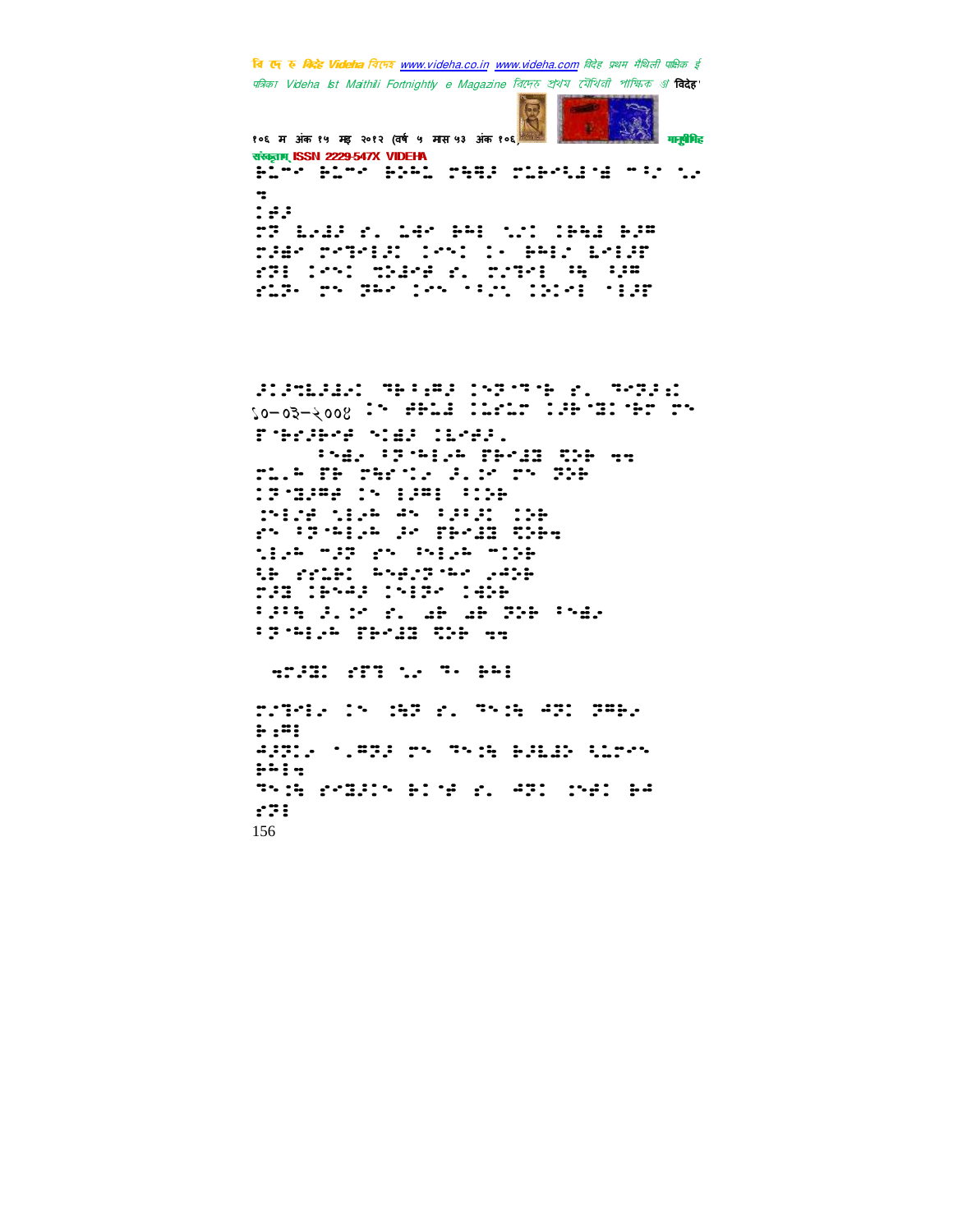$\mathcal{G}$ १०६ म अंक १५ मइ २०१२ (वष ५ मास ५३ अंक १०६) मानुषीिमह संस्कृतम् ISSN 2229-547X VIDEHA ⣃⢼⣝2!⣙2⢼!1⣙2⢴!A⢼⣞!Ab!⣁⣙! /⣛2⣒! ⢼⣝!//⢽!/⣅⢾⢷!E!⢼⢳⣇⢼⢽!⣁⣙!!  $, 2$ ⣅⣚⣓!⢺⢼⢻⣓!⣇⢴⢷!1⣙2!!⣁⢴!⢳⢼E!b⣅/! /⣛2!⣒! ⢹⣈⣓!⣙2⢼!⢷⢼⢺!/⢽⢼!⣉⢵⣜⢾!⣎⢼⢷!  $2.2$ ⢼⣅!2!⢷⢼!Ab⢼⣅!⣁⢴!⢼⣝!/⣙! ⢹c⢷⢳2!⣒! 4⣒⣃⣅!⣝2⢳⣅!⣅⣉⣉⣇⢷.⣙⢼⢽!! /⢻./⢻!⣈⢾⢾⢼!/⢵⣈⢷!⣎⢼⢷! th this possible can ⣁⢼⢽!⢷⢳2!⣁!⢼⣁.⣈⢼⢽! We can consider the construction of the construction of the construction of the construction of the construction of the set of the set of the set of the set of the set of the set of the set of the set of the set of the set of the s ⣅A⣋⣅A!/⢵⣈⢷!⢸⢷2!⢵⢽! ⣁⢵/1⣁!B⢷⣏!⢻⢷⢼!⣎⢼⢽! ⣃⣅!⣝2⢳⣅!⣅⣉⣉⣇⢷.⣙⢼⢽!⣒! ⣎/.⣎/!A⢼⣅2!/⣅⢽!b⢼⢽! /⣅⢷A⢼!⢳⢴!⣅⣎⢼!⢼⢽! A⣅B⣛A⢵!⣞⣝!⢺⢽⢼!⢺⣅⢼⢽! ⣃⣅!⣝2⢳⣅!⣅⣉⣉⣇⢷.⣙⢼⢽!⣒! ⣈⢾⢾!!⢺⢽⣅!⣛!⢽⣅⢼⣝2! ⣞⣓⣞2!/⣅2⣝⢼!A⢼⢽⢳⢵!⢸⢼2! ⣈⢾!A⢽2!⣁!⢽⣎⣅!⢼⢽! ⣃⣅!⣝2⢳⣅!⣅⣉⣉⣇⢷.⣙⢼⢽!⣒!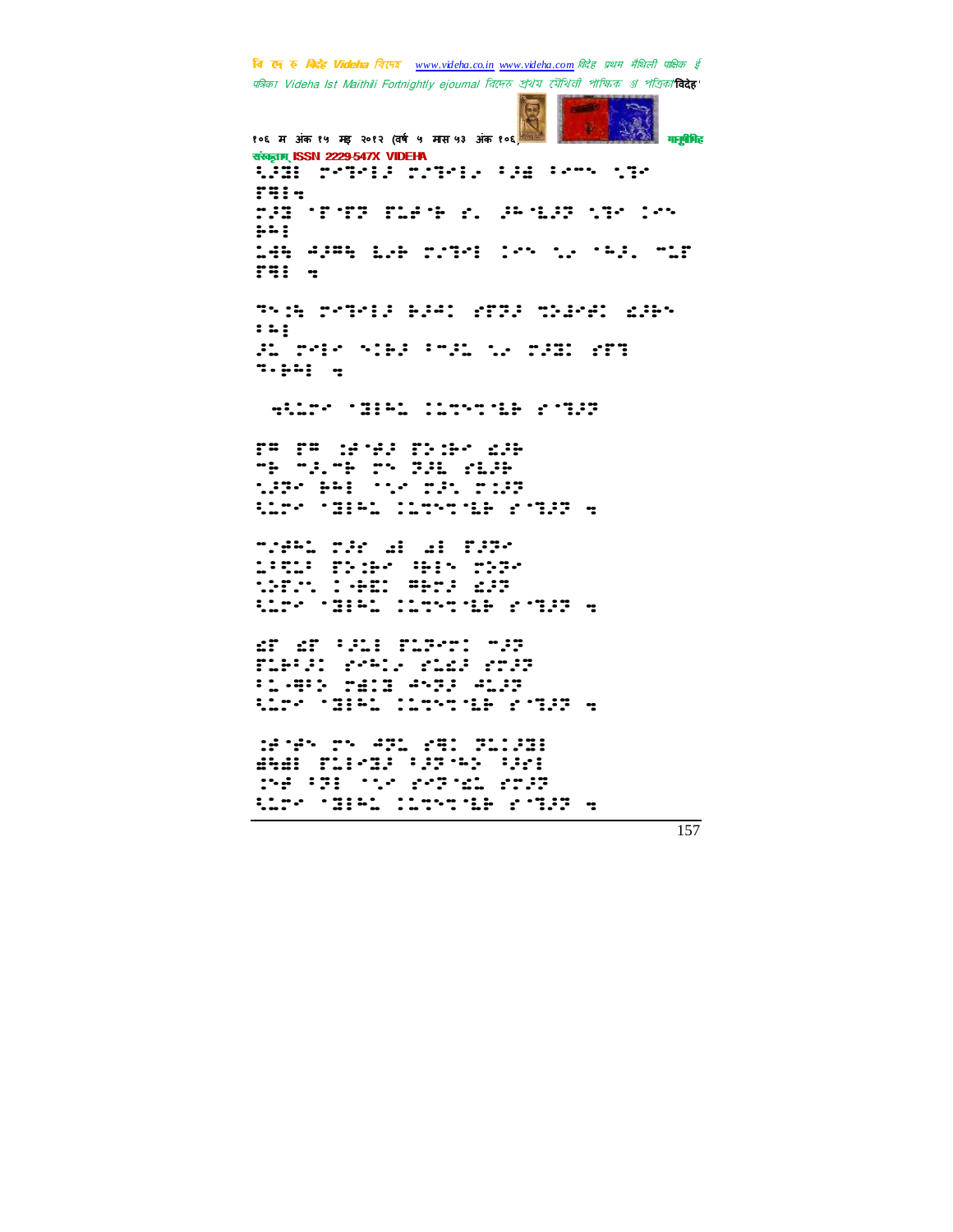चि एक रु मिन्हे Videha विएक www.videha.co.in www.videha.com विदेह प्रथम मैथिली पाक्षिक ई पत्रिका Videha Ist Maithili Fortnightly e Magazine রিদেহ প্রথম মৌথিনী পাক্ষিক রা **বিदेह**' १०६ म अंक १५ मइ २०१२ (वष ५ मास ५३ अंक १०६) मानुषीिमह संस्कृतम् ISSN 2229-547X VIDEHA 158 ⢳⢷.⢳⢷.⢳⢷!⢻⢷⢵!⢽⣃⢵2! ⣅⢽2!⢽b⢼⢷⢴!A⢺⢾!⣟⢵◌़2! A⢸⢵2⢼!⣁⣙!A⣛⢼!⢳⢼⢽! **U.P. 1200 1200 1200 1200 1200 1200**  $\ddot{a}$  $\blacksquare$ ⢻⢷⢻⣞!A⢼⢺⣝! /⢳2!⢼E⣔⣒!! **WESTERN STREET** ⣎⣅⢼⣝2!⢼!  $T$ .  $T$ :  $T$ AH SAL **WEIGHT:** ⢻1!⣎⣓/⣒! ⢻⢵⣚⢼!⢼Eb! 2⢳2⢳!2⢳! ⢷⢼⢾!⢽⢳⢼⢷!⣒!  $T$ ⢻1⢾!⢶⢵⢷⢽! ;;;; .;;; .; E⢻⢽⢼!/B⣛⢴! A12!⣈⢽⢳⢼⢷! ⢽⢽⢼!⢸⣅⣞⢼!⣒! ⢽⣀⣉A⢹!⢷⢼⢾!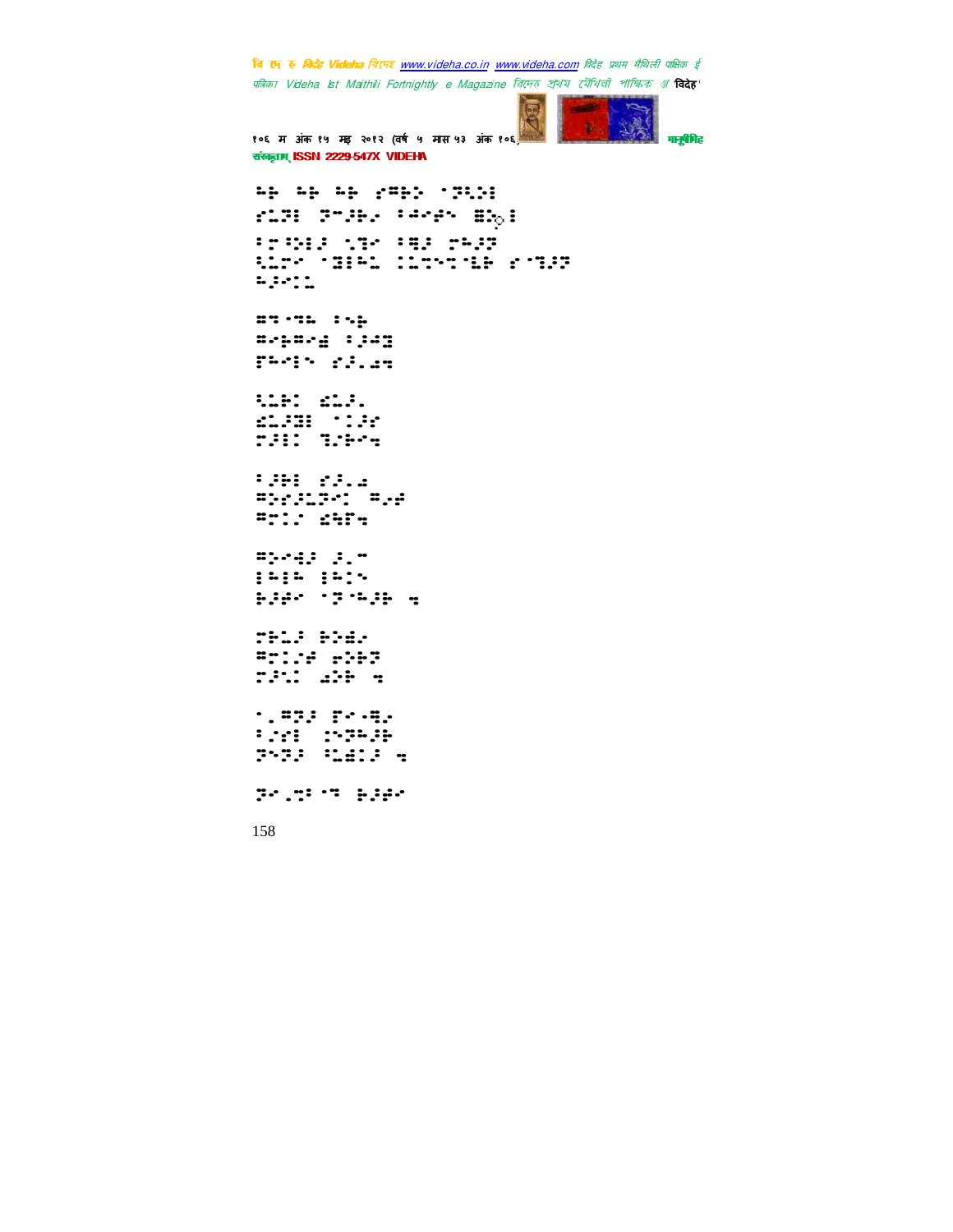१०६ म अंक १५ मइ २०१२ (वष ५ मास ५३ अंक १०६) मानुषीिमह संस्कृतम् ISSN 2229-547X VIDEHA /⢷⣝⢾!⣐⢻!  $E$ . $E$ . 4.000. /⢷⢳!2⢴⢽! #1102 12007. ⢸⢵⢷A⢼!⢷⢼⢾!⣒! 1!⢷b⢽⢼/⢷!/⢽!⣐⢾⣇⣝! hhbkfoesbAwjefib⣒dpn!/⢷!/⣚⢼⣅⣒!! !⢺⢻⢹⢼⢽⢽⢹!⣔⢼!(⢽⣅(!! ⢻⢷⢼!/⢵⣞.!⢳⢷/⣅⢷!⣋⢴⢳⣞⢵⣐2-!  $T$  $\cdots$ ⣁⣅/.⣁⣅/!(!⢹⣈⢽!⢽1!⣁⢴!⢳!! ⣃⣅⣞.⣃⣅⣞!(!⢹⢽!⢷⢼⢾!⢷1!⣁⢴!⢳!! 2⢻⢽!⢳⢽!⢳1!⣁1!⣁2!⢽1!A⣅⣔2!!! ⣇⢷⢳!!⢼⢻!⣐!⢼A!⢺⢷1!⣁⢴!⢳!! ⣁⢽!⢸⢷!!⢹⣓⢷⢴!⢳2⢵!⢽1!⢺⢼! ⣁⢽.⣁⢽!⣃⣅⣞.⣃⣅⣞!(!⢽1!⣁⢴!⢳!! A! A !A!A !A!A !A!A !A P ⢳⣅⢽!⣎⣝⢼⢽!⣐!⢷2!⢷⢳1!⣁⢴!⢳!! ⢺⢼⢳!A⢼⣞!/⢷!b2!/⢷⣝⢾!⢻2⢼!! ⢽⣅!⢵!A⢼⣞!!⢽⢳⢼⢷!⢾1!⣁⢴!⢳!! )⢷2!⣇⢼⢷⣜!A⢳⢷-!⣇⢷⣜. )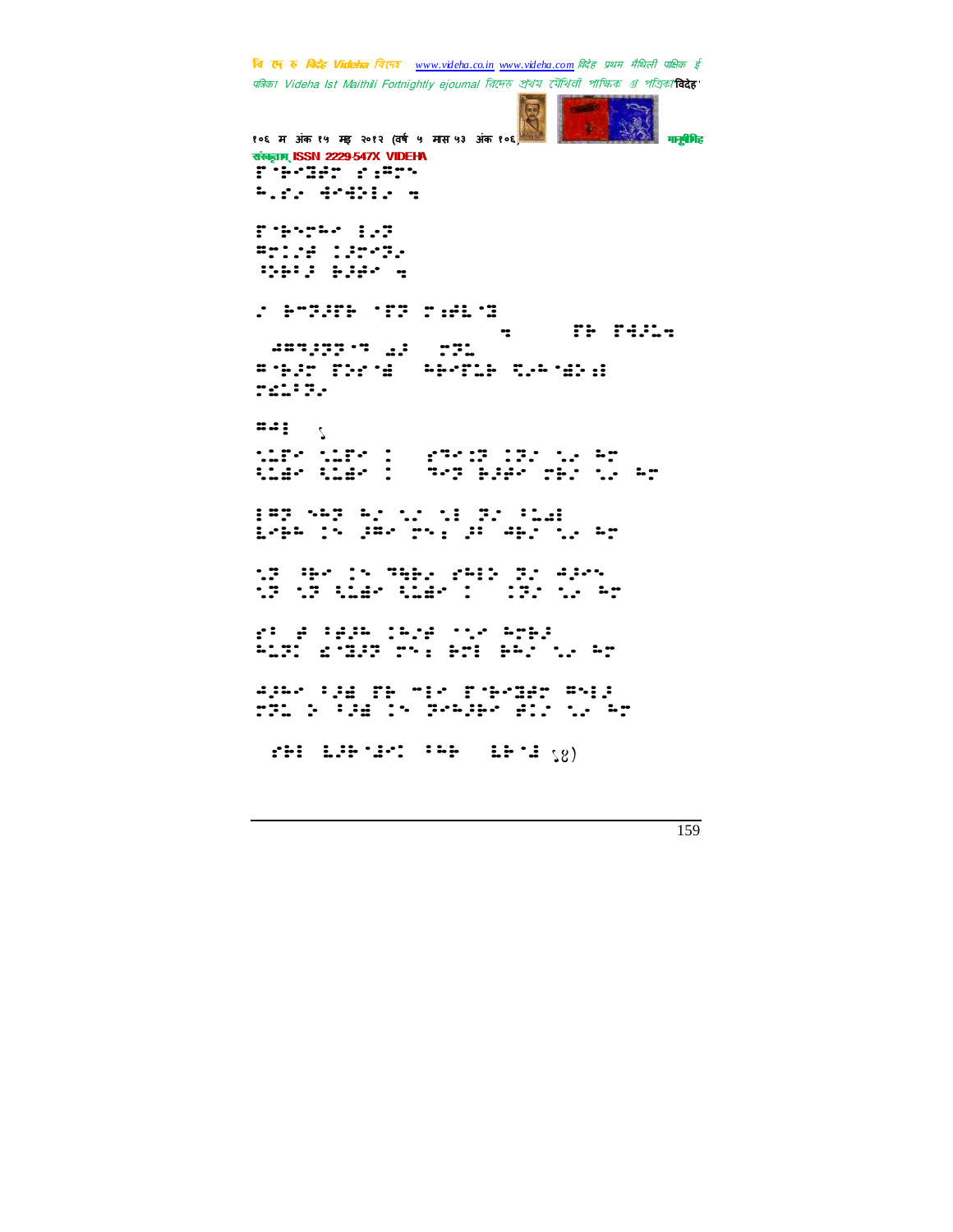१०६ म अंक १५ मइ २०१२ (वष ५ मास ५३ अंक १०६) मानुषीिमह संस्कृतम् ISSN 2229-547X VIDEHA 160 ⢻⢺2. ⢺(!⢽⢼⢷⢼⢺!⣁⢴!⢼⢽!⢺⢼⣓! /⣝⢼!/⢷!A⣎!⢺⢼⢽!⢺⢼⣓!!  $T^2$   $T^2$   $T^2$   $T^2$   $T^2$   $T^2$   $T^2$   $T^2$   $T^2$   $T^2$  $'$  :  $'$  :  $'$  :  $'$  :  $'$  :  $'$  :  $'$  :  $'$  :  $'$  :  $'$  :  $'$  :  $'$  :  $'$  :  $'$  :  $'$  :  $'$  :  $'$  :  $'$  :  $'$  :  $'$  :  $'$  :  $'$  :  $'$  :  $'$  :  $'$  :  $'$  :  $'$  :  $'$  :  $'$  :  $'$  :  $'$  :  $'$  :  $'$  :  $'$  :  $'$  :  $'$  :  $'$  : ⢷2!⢼⣁!/⣊⢷2!⢹⢳⢴!⣁!! **LAN: UP: 200** ⢷⢴⣝⢼!A⣋⢹!⣅2!/⢷⣓! ⣁⢵!⢽1!⢽⢴!⢼⢽!⢺⢼⣓!! ⣁⣞2!⢷⢵/⢽⢴!⢳⢾!⢵⢽⢼!! ⣃⢷⢵!⣃⣅⢷!⢳⢼E!⢺⢼⢽!⢺⢼⣓!! )A⢳⢷.⣅⢾⢼⢷A-!233!.233.233\*!  $\ldots$  $\frac{1}{2}$  . The state of the state  $\frac{1}{2}$ ⢾⢷1⢾!⢷⢳2⣊⣐! **Ball (02) State and State** ⢷⢳2⣊⣐!  $\mathcal{T}$  is the control of  $\mathcal{T}$  . The control of  $\mathcal{T}$ ED PHESE ⢶⢵!⢴!⢳!⢹⣅⢽⢼!⣐!⢳⢳⣅E!⢺⢴A1⢾! ⢷⢳2⣊⣐! bili da katifa tana kata tana a ⢵⢽!A⣅⣔2⣊⣐!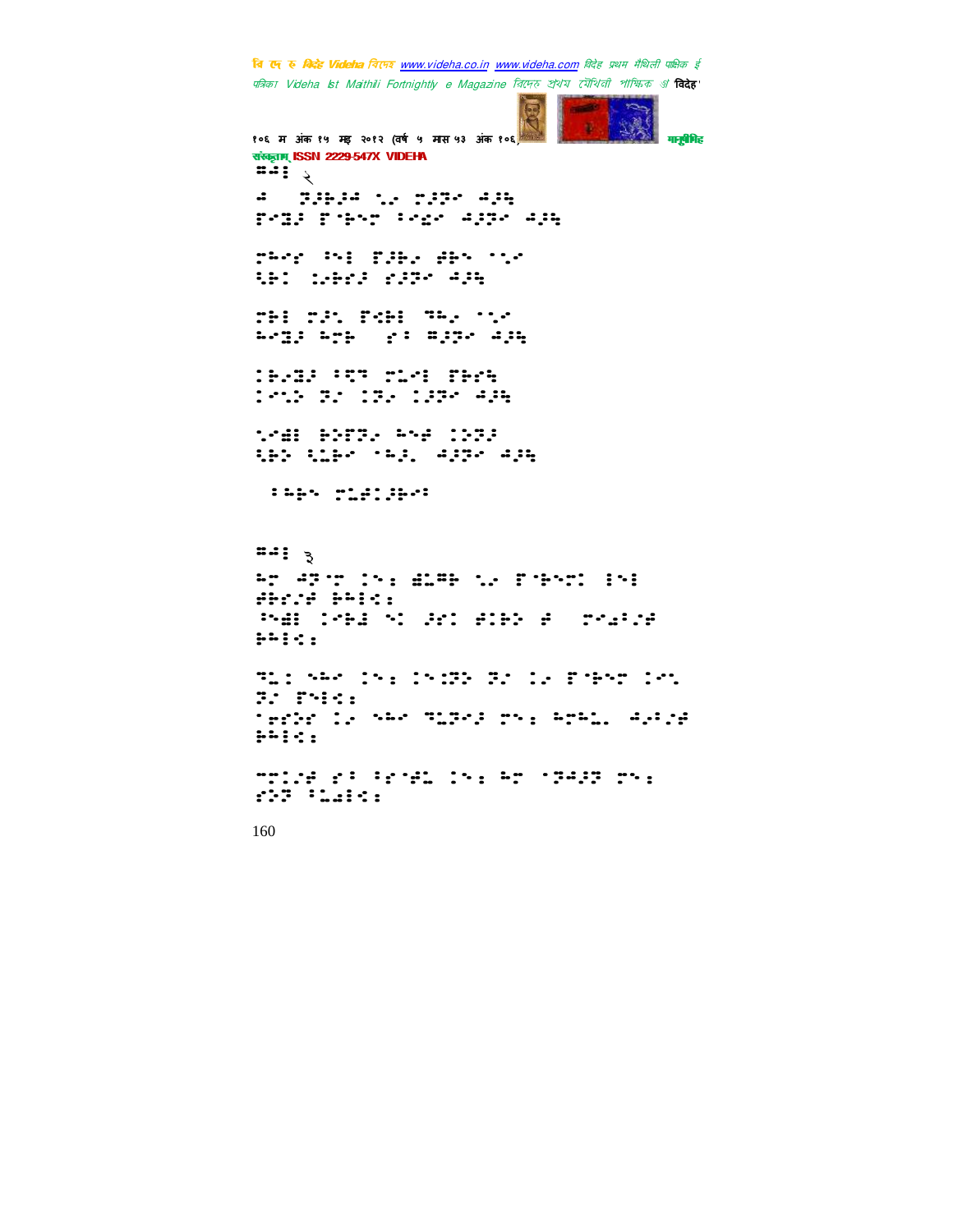१०६ म अंक १५ मइ २०१२ (वष ५ मास ५३ अंक १०६) मानुषीिमह संस्कृतम् ISSN 2229-547X VIDEHA  $\overline{1}$   $\overline{2}$   $\overline{3}$   $\overline{4}$   $\overline{2}$   $\overline{1}$   $\overline{2}$   $\overline{2}$   $\overline{2}$   $\overline{2}$   $\overline{2}$   $\overline{2}$   $\overline{2}$   $\overline{2}$   $\overline{2}$   $\overline{2}$   $\overline{2}$   $\overline{2}$   $\overline{2}$   $\overline{2}$   $\overline{2}$   $\overline{2}$   $\overline{2}$   $\overline{2}$   $\over$ ⢷⢳2⣊⣐! ⣁⣅!⢽1!⢷⢳2!⢼A!/⢽!⣐!A⢷!⣐! 2⢼⢻!⢻2⣊⣐! 2⢵⣞⢼!⢸⢷2!⢸⢼E⢻!⣐!A!⣁⣅!/⢽! ESSING PRINTS  $E$  . The state of the state  $\mathcal{L}$ A⢷2⣊⣐! ⢻2⣊⣐!⢳⢷⢼A!⢹⣅⣈!⢾⢽.⢽!/⢽!A⢷1⢾! ⢷⢳2⣊⣐! )!A⢳⢷!⣅⢺!⣇⢼!⣅⢺⢼! 3323.3233-!⢹⣅.⢹⣅!A⢷!⢸!/⢼⣐⢾!  $\mathbb{R}^n$  :  $z = \frac{1}{2}$  $'$  :  $'$  :  $''$  :  $''$  :  $''$  :  $''$  :  $''$  :  $''$  :  $''$  :  $''$  :  $''$  :  $''$  :  $''$  :  $''$  :  $''$  :  $''$  :  $''$  :  $''$  :  $''$  :  $''$  :  $''$  :  $''$  :  $''$  :  $''$  :  $''$  :  $''$  :  $''$  :  $''$  :  $''$  :  $''$  :  $''$  :  $''$  :  $''$  :  $''$  :  $''$  :  $''$  :  $''$  :  $\blacksquare$ ⢷⢾1! ⣅⢽⣅!A2⢹⢼⢽⢴!⣅⢽⣅!⣉1⢽⢼⢽⢴!⢼A!⢹⢽!⢹⣓⢷!  $\ddot{.}$ L'INS DE LA PROVINCIA DE LA PROVINCIA DE L'ARCHETA ⢷⢾1!  $\mathbf{H}$ ⢷⢼⣐⢾!A⣟2!⢼⢻⣅!⢼A!⢺⣅⢽!!⢷⣅A! ⢷⢾1!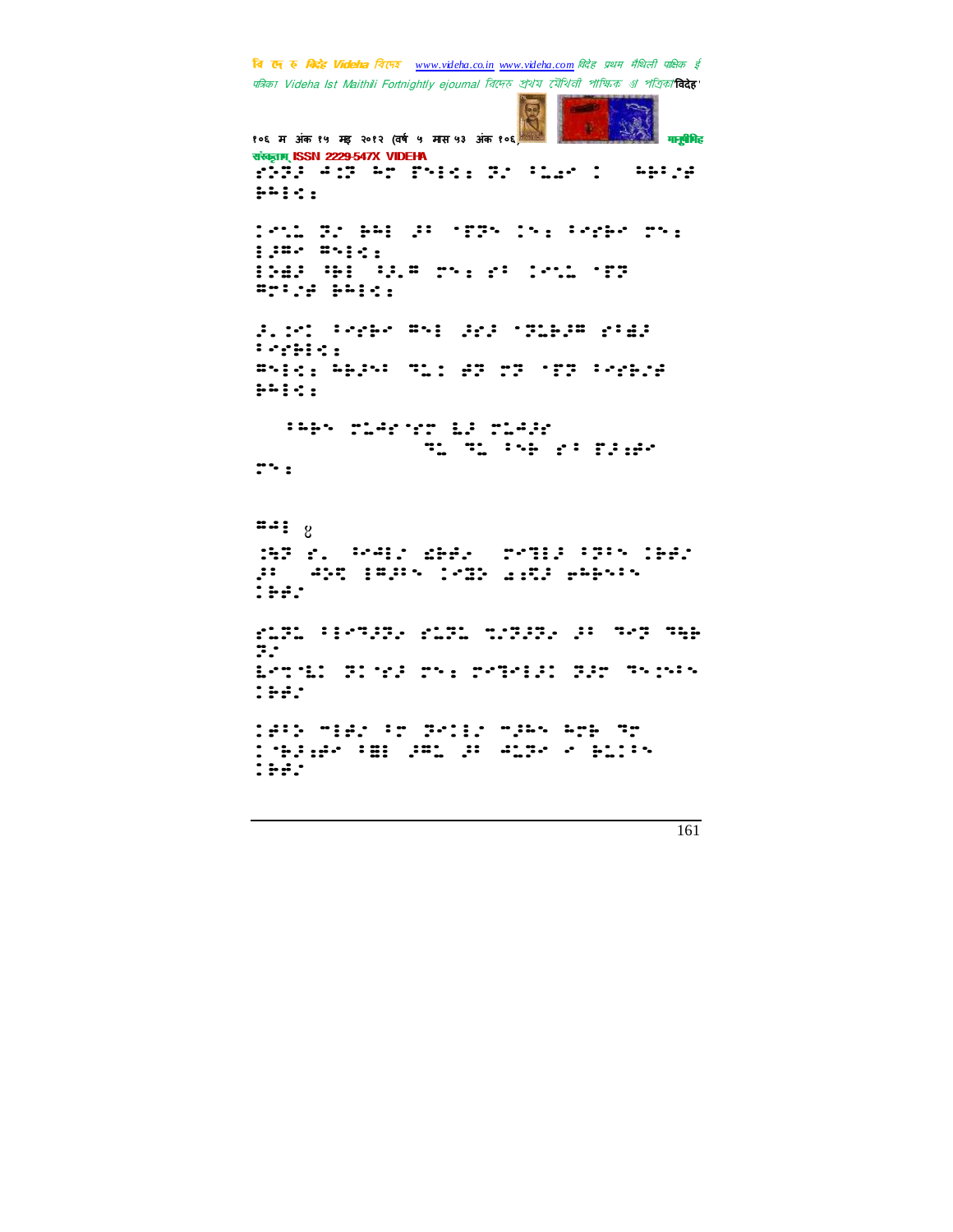१०६ म अंक १५ मइ २०१२ (वष ५ मास ५३ अंक १०६) मानुषीिमह संस्कृतम् ISSN 2229-547X VIDEHA A⢳⣅⢾!⣁⢽2!⢸!⢽1!⢳A⣊!⢼A!⢷⢵!! ⢻⢷!⢵⢽⢾!⢾!⢼A!⢳2⢵⢷!⢼⢷A!⢷⢾1! !⣈⣅⢽!A⣓⣐⢹!E!⣝.⣝!⢷⣐⢺⣓!⢺⢽!  $2 \cdot 2$ ⢼⢾⢼⢾⢼⢴!E!A⢹2⢼!⢵!b⣓⢽.b⣓⢽!2A! ∷÷.  $\mathbf{r}$  :  $\mathbf{r}$   $\mathbf{r}$   $\mathbf{r}$   $\mathbf{r}$   $\mathbf{r}$   $\mathbf{r}$   $\mathbf{r}$   $\mathbf{r}$   $\mathbf{r}$   $\mathbf{r}$   $\mathbf{r}$   $\mathbf{r}$   $\mathbf{r}$   $\mathbf{r}$   $\mathbf{r}$   $\mathbf{r}$   $\mathbf{r}$   $\mathbf{r}$   $\mathbf{r}$   $\mathbf{r}$   $\mathbf{r}$   $\mathbf{r}$   $\mathbf{r}$   $\math$ ⢺⢻⢹⢼⢽⢽⢹!⣔⢼!(⢽⣅(!  $\blacksquare$  $^{\circ}$  . The state state  $^{\circ}$ A!⣝⢵!⢳⢷⢼!E!⢼⢴!⢶⣅⣞⢾!⢷⢳2!! ⢺⢷⢼!⢳!/⢽!⢾⢽!⢽!A!⢵/2⣊⣐!  $T$  :  $T$  :  $T$  :  $T$  :  $T$  :  $T$  :  $T$  :  $T$  :  $T$  :  $T$  :  $T$  :  $T$  :  $T$  :  $T$ ₩. 1992 Press Press Press Press Press Press Press Press Press Press Press Press P ⣁!⢺!2⣈2⣊⣐!⣁⢽!⣐!⣞⢾!⢷⢳2!! /⢴⣚!!/⢼E⣁⢼!⢼A!⢷⢾1!⢻⢷⢹1⢽!⣁!! /⢷!!⢹⢵⢷!E!A⢾⢷!⣁⣅⣞⢾!⢷⢳2!! ⢼A!A12!⢽⣅!⣔⢼⢷2!⢳⢼⢷2!⢽1! ⢺⢵⣋2⣊⣐!⢾A⢵!⣅⢹⢼!⢽!⢾⣅⣞⢾!⢷⢳2!! A⢳⢷!⢺⢹⢴⢹!.3233.3233.3323!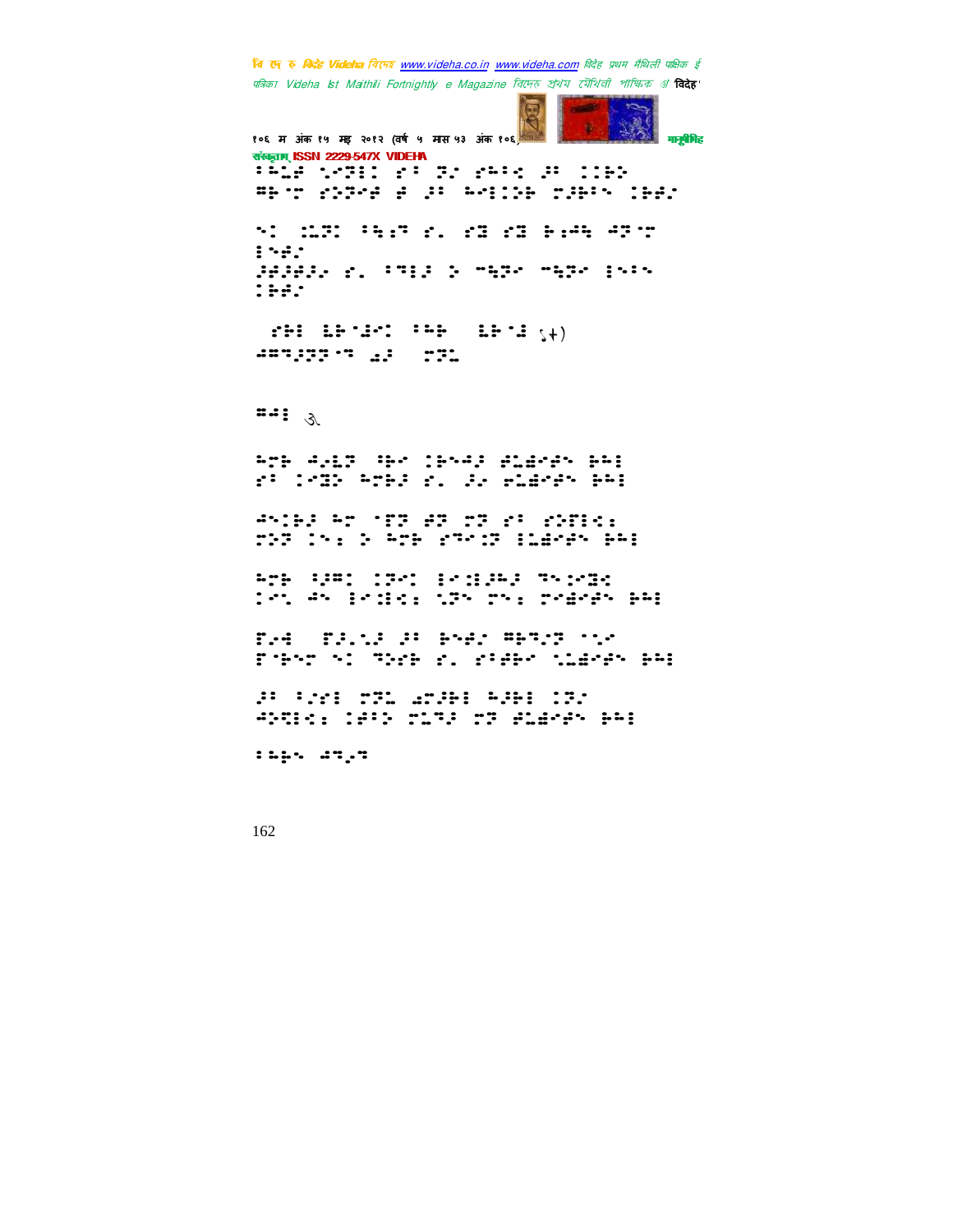१०६ म अंक १५ मइ २०१२ (वष ५ मास ५३ अंक १०६) मानुषीिमह संख्याम् ISSN 2229-547X VIDEHA 1!⢷b⢽⢼/⢷!/⢽!⣐⢾⣇⣝! he control to be a second to be a second to  $\frac{1}{2}$  , and  $\frac{1}{2}$  , and  $\frac{1}{2}$  , and  $\frac{1}{2}$  , and  $\frac{1}{2}$  , and  $\frac{1}{2}$  , and  $\frac{1}{2}$  , and  $\frac{1}{2}$  , and  $\frac{1}{2}$  , and  $\frac{1}{2}$  , and  $\frac{1}{2}$  , and ⣒!!⢾!⣉⢷.!⢻⢺2!⣒!⣅⢽⢽⢼⢺⢴. ⢷⣅A⢼!  $\mathcal{L}$ !⢾!⣉⢷! ⢻⢺2! ⢸⣓⣈!⢺⢼⣋2!2⢵!⢵⢽⢼!⢳E!1!  $\mathbf{222}$   $\mathbf{233}$   $\mathbf{224}$   $\mathbf{234}$   $\mathbf{242}$   $\mathbf{253}$ ⢹⣈⢽!⢺!⢳⢵!⢷⣙⢴!/⢽!2⢵! ⢹⢷⢹!⢺⢼⢻2!2⢵!⢵⢽⢼!⢳E!1! 2⢵⢸!⢺⢼⢻2!⢵⢳!⢵⢳2!2⢵!⢳E⢾1! ⢼E!⢼⣞2!2⢵!⢵⢽⢼!⢳E!1! **ALE : 7: A : 12: 2: 7: 2: 2: 12: 2** ⊕P THE BUILD 222 F.P CD ⢹⢷⢹!⢹1!⢺!⣁⢴!⢽!/⢽!2(!⢹⣈⣓! b⢵⣞!2⢼⢻2!2⢵!⢵⢽⢼!⢳E!1! ⢷⢼⣈!⢳⢷⢵!⢽⢵⢷!/⢽⢼!⢼E⣈!⢵b⣓! #⢾#!⢼⢷2!2⢵!⢵⢽⢼!⢳E!1! ⢶⢼2⢼⢾⣅⢽! 3233!⢾⢴⢽!A⢷!A!/⢼E⢾!! A⢳⢷.⢷2!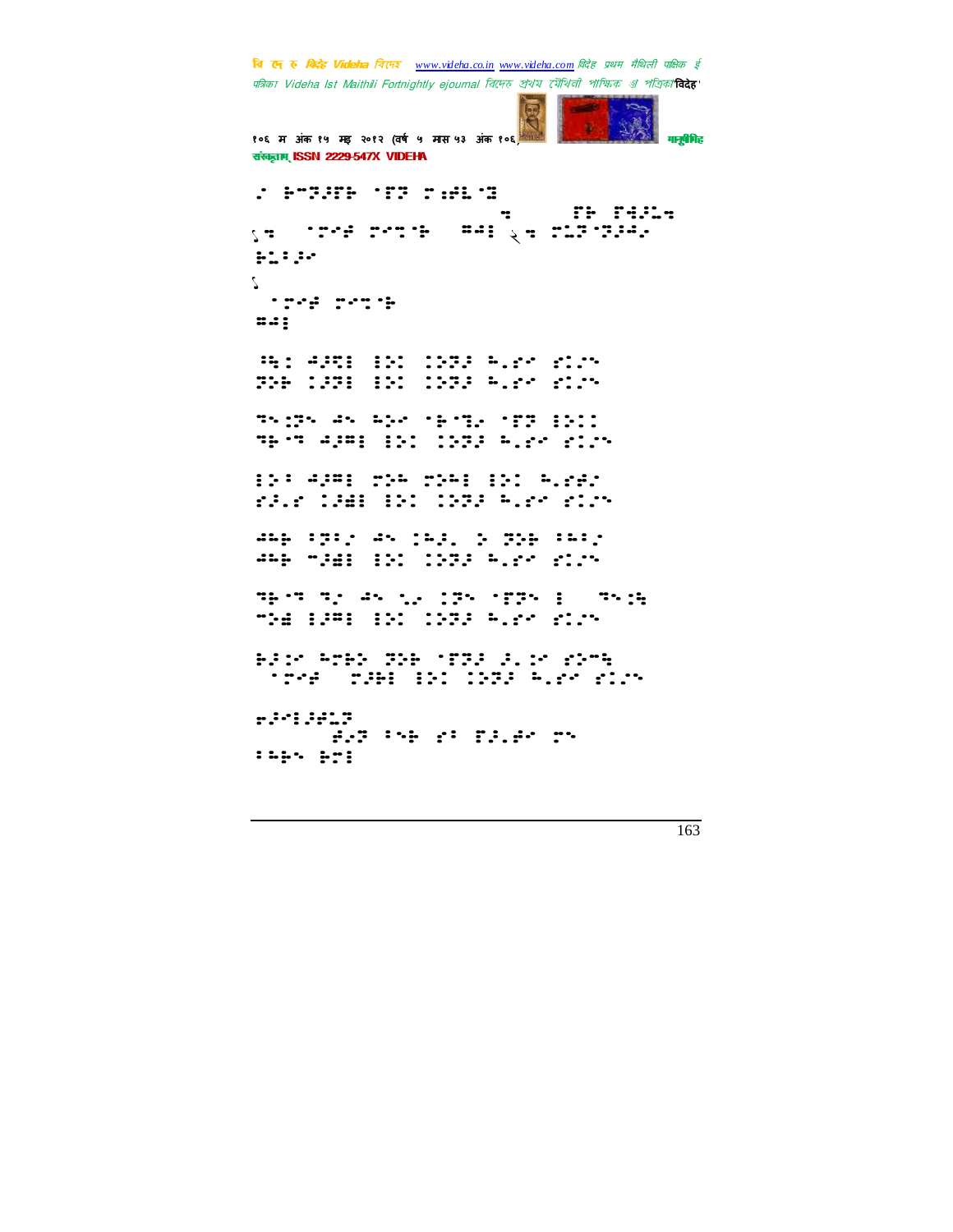

१०६ म अंक १५ मइ २०१२ (वष ५ मास ५३ अंक १०६) मानुषीिमह संस्कृतम् ISSN 2229-547X VIDEHA

⢻⢺2!

⣈⣋⢴!E!⢴⣎!⢹⣈1!⣁2⣊E!⢳!b⢼⢽! ⣃⢽!⢾⢷!⢵⢽!⣁⢼E⣞1!⣁2⣊E!⢳!b⢼⢽!

₩#!!TWO HER WALL  $E$ . 400  $E$ 

 $"$ ⣁⣇!⣐⢻!⢾⢵⢳⢷!⢸⣞1!⣁2⣊E!⢳!b⢼⢽!

2⢼⢻1!⢾⢷⢻⣜!2⢵b⢽!/2!⣔/1⢾! A⢽!⣃!⣃⢵⣃⣞!2⢼⢻1!⣁2⣊E!⢳!b⢼⢽!

⣉⣅⢸!⢷⢼⢾!⢶⢷⢵!⢸⣞A!⣝!⢽⢳!2(! A!⢹⢽!#⢾#!⢽⣇!⢼A1!⣁2⣊E!⢳!b⢼⢽!

⣅⢾⢶2⣅⢽.⢶⣓2⢼⢾⣅.⢶⣓2⢼⢾⣅! |⢹⢴⢷⣃.⢹⢴⢷⣃.⢳⢷⣇.⢹⢴⢷⣃.⢹⢴⢷⣃. ⢹⢴⢷⣃.⢹⢴⢷⣃.⢳⢷⣇.⢹⢴⢷⣃.⢹⢴⢷⣃. ⢹⢴⢷⣃.⢳⢷⣇~! A⢳⢷.2⢴!

₹ !⣅⢽⢽⢼⢺⢴! ⢷⣅A⢼!

164  $\blacksquare$ ⢻⢼A!⢾E!⢻⢼⣅!⢺⢽⢼!/⢷⢼⢾⢴!⢺⢼E! ⢾⢼!⢽⣈⣝!⢵⢽!⢽!⢷⣔⢼⣅! ⢳⢼E!⢷⣓!⢺⣅⢽!⣅/⢼⢾⢴!⢺⢼E!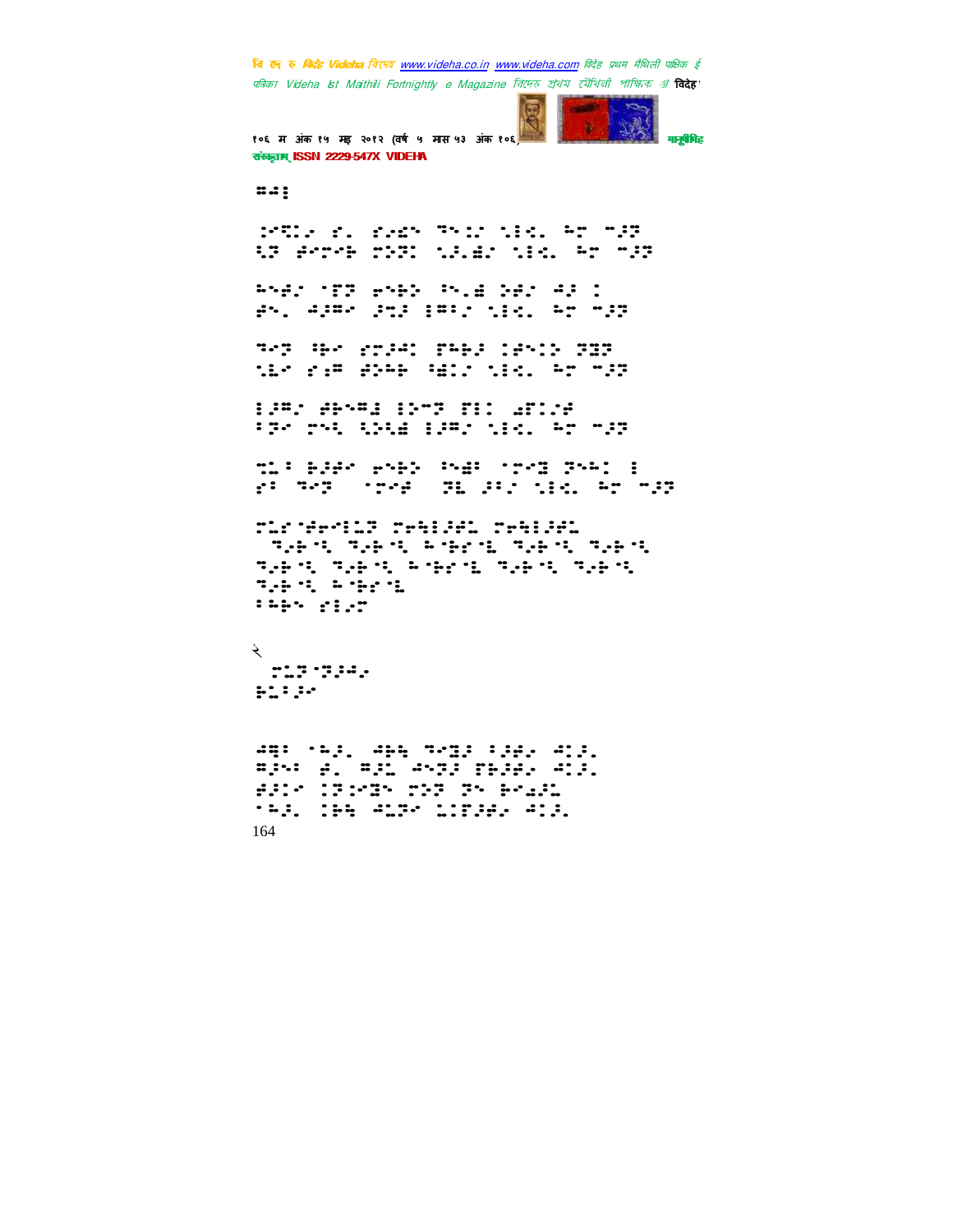

१०६ म अंक १५ मइ २०१२ (वष ५ मास ५३ अंक १०६) मानुषीिमह संस्कृतम् ISSN 2229-547X VIDEHA

 $"$ ⢳⢳⣓E!⣞⣅⢻⢻⢷!⢽⢳A!/⢽⢼!⢼⢽!! ⢺E!⣁⢵⣛A1!⢽⢷⣅⢼!⢽!⢳⢷⢼! €, eele th: side 1820 is

⣞⣓⣞2!⣁2!⢽⢳!⢼A!⢾E!⢺⢵⣛!⢸!⢻21! ⣁21!⢹⣅⣉⢽!⣅⢹⢼!b⢾b⢵⢷!⢸!⢻21!  $\frac{2}{2}$ ⢹⣓⢽⣓!⢽⢳!⢾E!⢸⣐⣋⢼⢶⢵⣛!⢸!⢻21!

 $L$  . The set  $L$ Ab⢼!22!⢺!⢷⣎⢽⢻⢽!b⢴⢷! ⢹⢷⣊/⢹⢴E!AB⣛⢼!⣇⢾⢷!2!⢷⢿⢼! ⣐⢼⢷!⢸⢷!A⣞2!⣁2!⣇⢳!⣇⢴⢷!

⣅⢷!⣇⢷⣏!⣐⢻!AB⣛!⢺⣅⢼!⣁1! ⢽⢺⢷!⢵⣐⣔⢼.⢵⣐⣔⢴!⢸!(!2⢺⢼!⣁1! /⢷!⢸⢼⣇!⢺!⢽1!/B⣛!/⢼A1!⣁!  $\vdots$   $\vdots$   $\vdots$   $\vdots$   $\vdots$   $\vdots$   $\vdots$   $\vdots$ 

⢵⢽!⢸!⣅⣚2!⢹⣅⣈⢾!⢳⢵⢳⢼⢷⢴E! ⣅⣚!⢹⢷⣉!⢸⢼⢻2!⢼⢷⢼⢷⢴E! /⢷⢼⣝⢵⢺!⢾E!/⣙⢽!⢷⢳2!⢼⢽!/⢽! ⢷⢾⢼!⢹⣈⢼⢷!⢸2⢼!⢺⢾⣝⢼⢷⢴E!

 $^{\prime}$  . The mass of the state  $^{\prime}$ ⢾⣈⢽!A⣅⣔⣓!⢺!⢻⢵⣞⢴!⢾E!2⢼2!⢸21! ⢹⢷⣉!⢺⣈⢽!⣔⣓!⣅⣚2!⢽E!  $\vdots$   $\vdots$   $\vdots$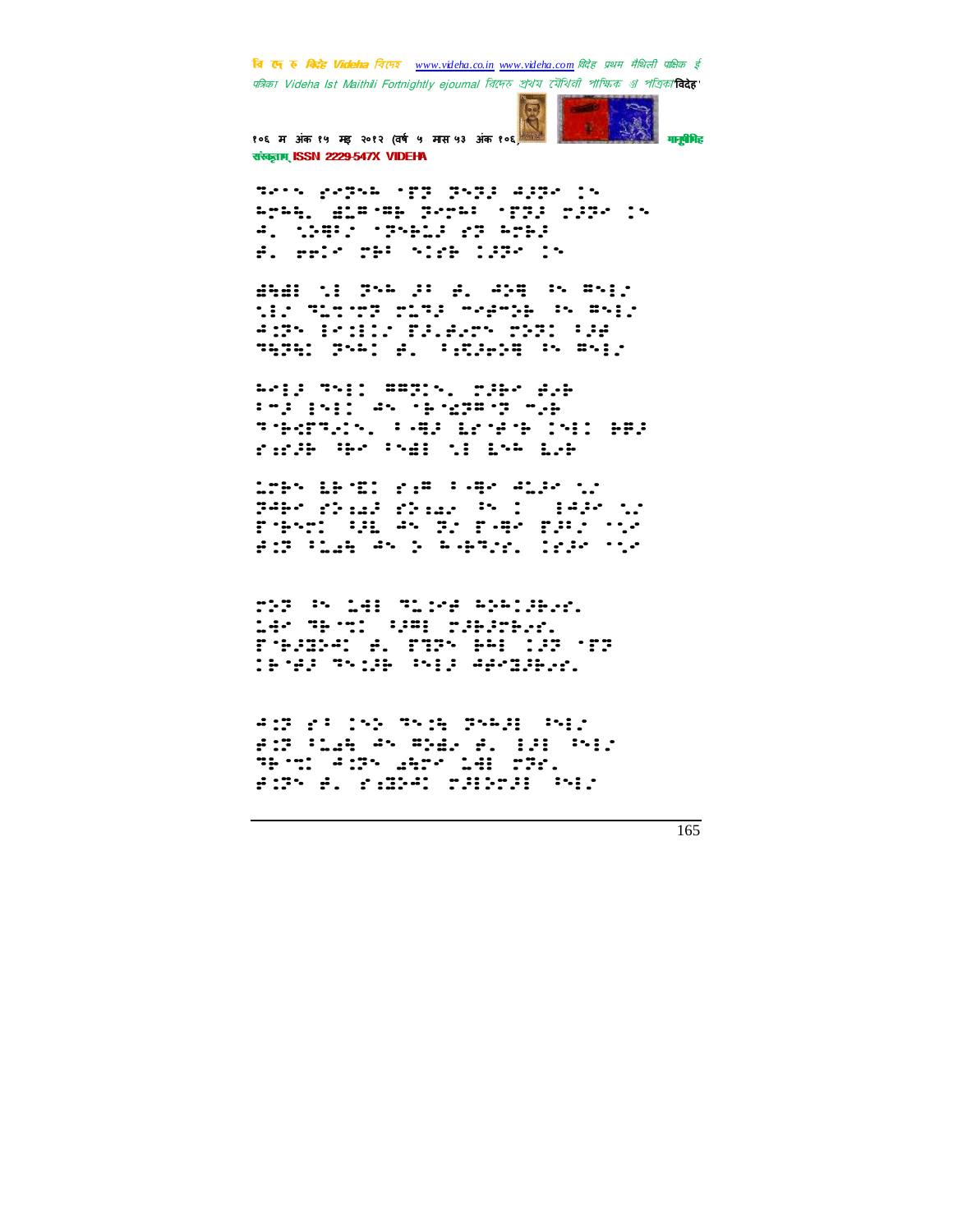

संस्कृतम् ISSN 2229-547X VIDEHA 1!⣉⢾⢷⣅E!⢾E!⢾⢵⣛1!22!⢹!b⢼⢳⢴!  $^{\prime\prime}$  . The properties of  $^{\prime\prime}$  . The properties of  $^{\prime\prime}$ ⢳⢼EE!⣁⣅!⢽1!A⢻⣛⢾1!⢷! ⢷⢼!⣉⢵⣎1!22!⢾E!⣈⢼2⢴!⢳!b⢼⢳⢴!

₩, 1992, 1992, 1992, 1992, 1992, 1992, 1992, 1992, 1992, 1992, 1992, 1992, 1992, 1992, 1992, 1992, 1992, 1992, 1 ⢷⢼⣈⣓!⣝⣙⢼⢷⣙!⣐⢺⢵⢻!/⢽⢼! ⣅⣎⣝⢼⣅!⢽1!/⣛⣝⢼!A⢼⣞/⢷! ⢽1!⢾E!⢺⢼⢾!⢽⢼/2!⢺⢽⢻⢴!⢽/⢽⢼!

⢾⢼!⢽⣋⣛!⢾!⢽⣅2⢳⣅E! ;∺L es ;: :s ;: ;: ;: esp ;: ANNES EN ENGINEER ⢼A!⢳⣓!⢳⢴E!⢵⢽⢼!⢶⢷!2⢳⣅E!

 $T$  :  $T$ ⣁⢴!⢺⢵⢻⢼⢷!1⣈⢽⢵!⢺!⢾!⢾⢼⢽⢴! ⣇⢼⢳!⢴!⢺⢼⢽⢼!⢹⣈⢼!⢳⢷⢼! ⢾⣝!⣁1!⢳!⢼⢽⢴!⢴!⢽1!⢼⢽⢴!

1!⢷b⢽⢼/⢷!/⢽!⣐⢾⣇⣝! hhbkfoesbAwjefib⣒dpn!/⢷!/⣚⢼⣅⣒!!

⣇⢹⢳!⢽⣓⢾⢽!⣐!⣙2⢼!2⢼!⣐⢻⢴⢾! !⢷⢼⢺⢽⢼⣙!⣉⢷! b⢾⢷⣝!⣙2⢼!2⢼⣋!⣉⢵! b⢾⢷⣝!⣙2⢼!  $\mathbf{r}$ jefib.dependente de la postala de la postala de la postala de la postala de la postala de la postala de la pos<br>De la postala de la postala de la postala de la postala de la postala de la postala de la postala de la postal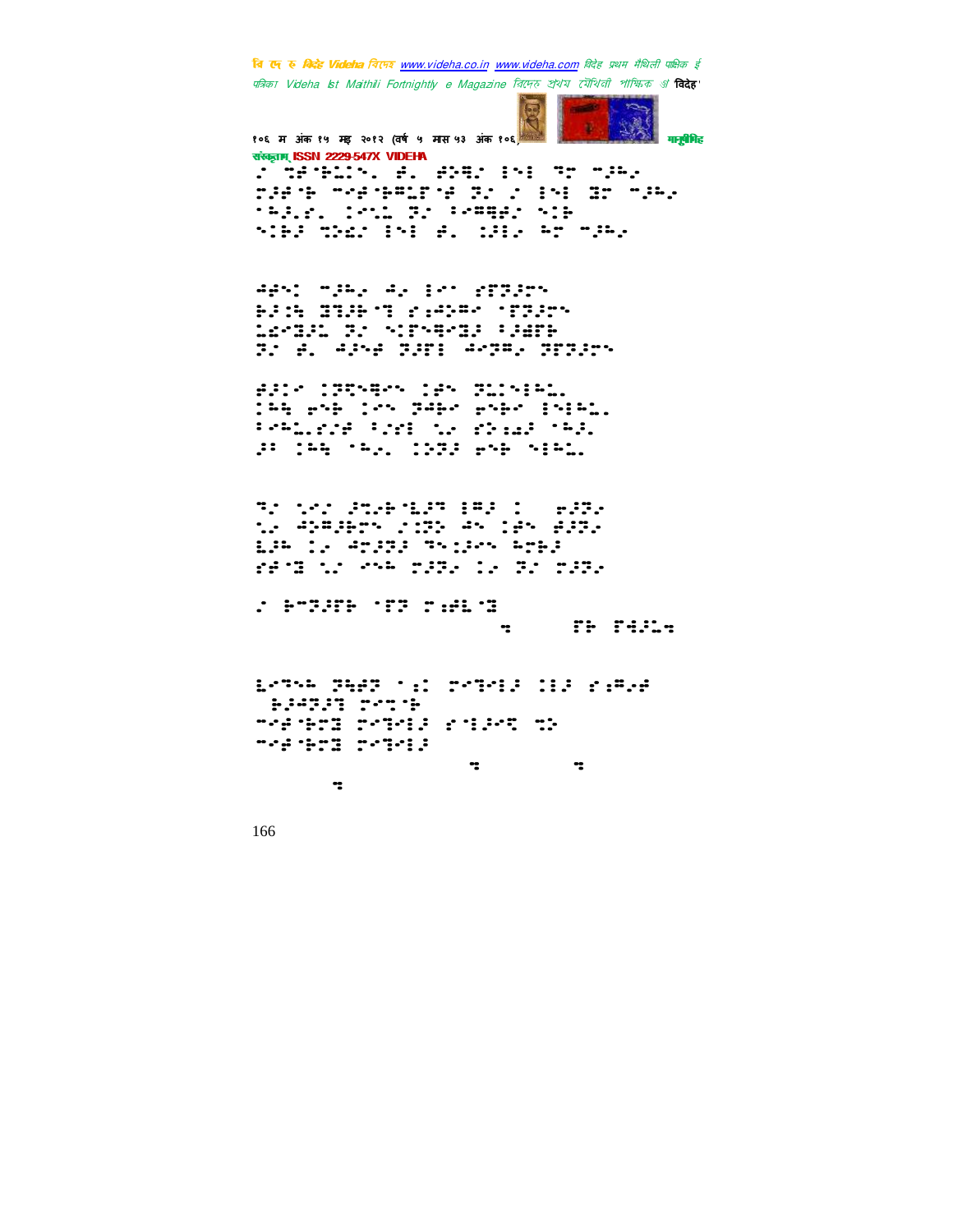$\zeta$  .

१०६ म अंक १५ मइ २०१२ (वष ५ मास ५३ अंक १०६) मानुषीिमह संस्कृतम् ISSN 2229-547X VIDEHA **1:00 22022**  $P$  $T$ ⣙2⢼!⢺⢽⢻⢴!2⢼⣋!⣉⢵! ⣙2⢼!⣇⢽/⢾0!⣙2⢼!⢺⢴⣇!⢺⢽⢾⣅0!  $T$ )iuuqt;00tjuft<mark>ion</mark><br>100tjuftion (100tjuftion 100tjuftion 100tjuftion 100tjuftion 100tjuftion 100tjuftion 100tjuftion 100tjuftion 10 jefib.qbj.dpn0wjefib.qbj.dpn0wjefib.qbj.dpn0wjefib.qbj.dpn0wjefib.qbj.dpn0wjefib.qbj.dpn0wjefib.qbj.dpn0wjefib 1!⢷b⢽⢼/⢷!/⢽!⣐⢾⣇⣝! he beste beste beste beste beste beste beste beste beste beste beste beste beste beste beste beste beste beste<br>De beste beste beste beste beste beste beste beste beste beste beste beste beste beste beste beste beste beste

⣇⢹⢳!⢽⣓⢾⢽!⣐!⢻⢹⣝./⢹⣝!⢸⢼⢷⢾⢴! ⣒!⢵⢳⢽⢹⢼!)⢹⢴⢷⣃⣙⢼\*;2⣈;!⣅⢹⣝! /⢷⢼⣉!)⣓2!⢳⢽⢹⢴E!1⣙2⢴! ⢽⣅⣇⢼⢹!⣇⢽⢴⢾!⣅⢾/2\*! ⢵⢳⢽⢹⢼!)1⣙2⢴.⢹⣇⢽⢼⢻⢷⢴\*! ⢵⢳⢽⢹⢼!)1⣙2⢴.⣙2⢼⢿⢷\*! ⢵⢳⢽⢹⢼!)1⣙2⢴.A⢷2\*!  $_{\odot}$ svromer 4. Popis index ⣅/⢽⣝⢼!⣅⣉⢴2⢼!⣔⢼!⢹⣇⢼⢷⢼!1⣙2⢴! ⢽⣅⣇⢼⢹!! ⣁⢽⢽⢾⢼!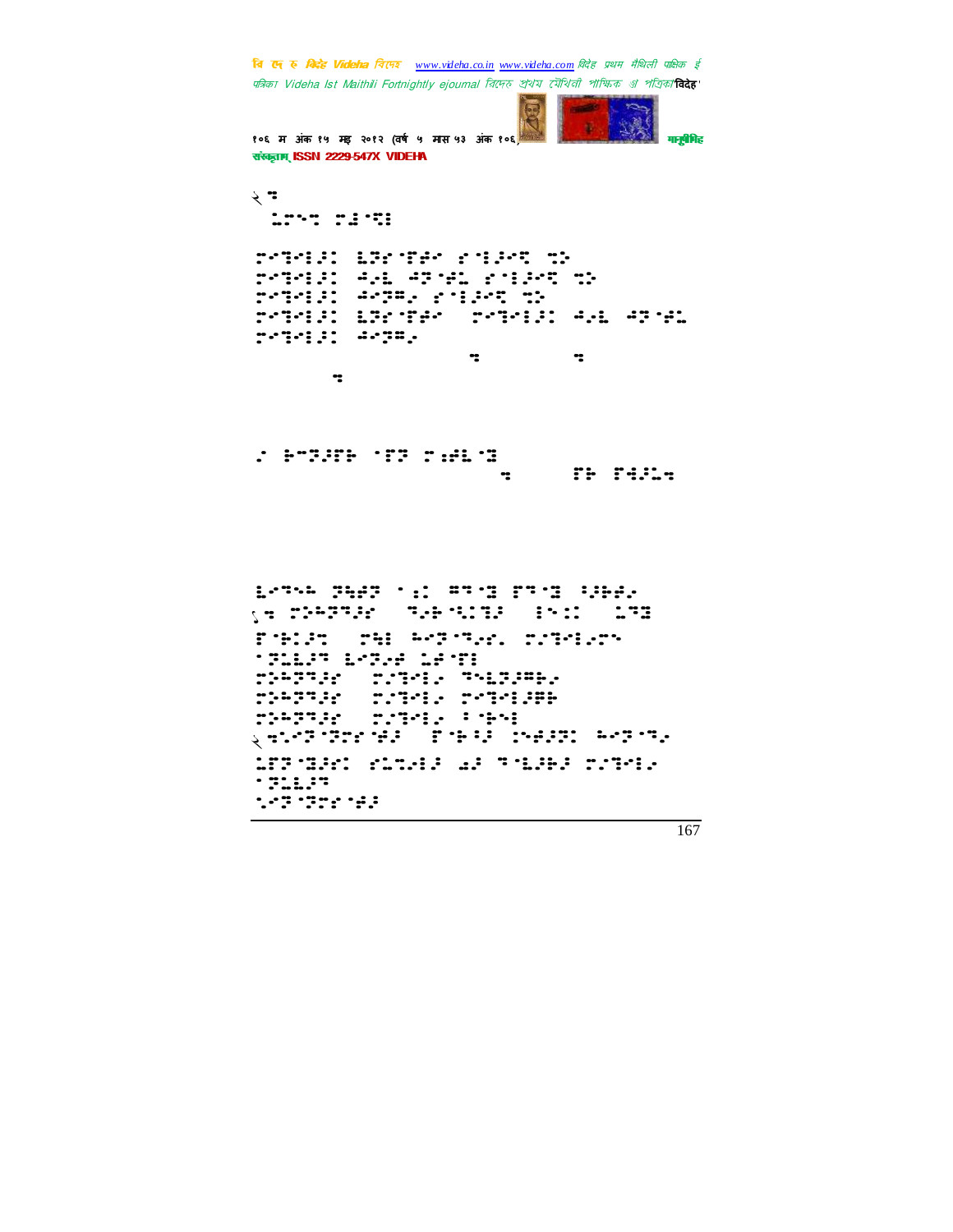**Separate** × मानुबैमिह १०६ म अंक १५ मइ २०१२ (वर्ष ५ मास ५३ अंक १०६) संस्कृतम् ISSN 2229-547X VIDEHA gelació alegra del antico, coado **. T.L.T. T. C. . 22. 2201 2020 2020** SAMPTE ESMETH<br>PRESS THE PRESS 8 areak dhaw. Man dian STORY PRINT STYPE SHIP. rim de cine de tre. rette *<u><b>RANCY'S & BILLE TILLED</u> PAR SE PRINCIPALE* **SI GOT TIME TYTE Farant** Personal release <u> : Miller, and sure</u> Phrtl Thid Mille almend adetas <u>:: 91.16 d.10 :: 1.10 d.10</u> **Constant** ar angs mnices **107 MAGA LATTLACT, S.C.NMAG INEI**  $2 -$ **:::: ::: ::**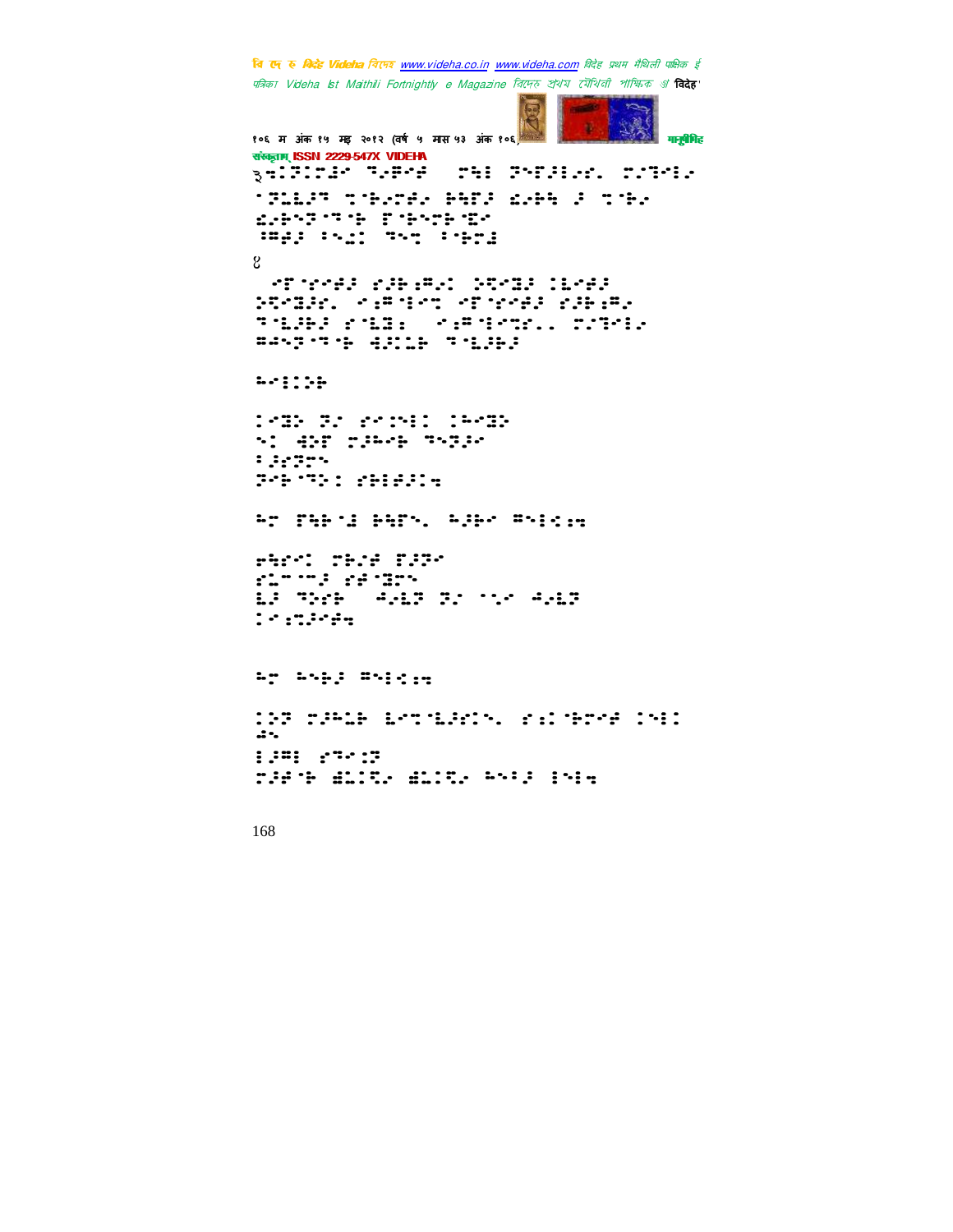१०६ म अंक १५ मइ २०१२ (वष ५ मास ५३ अंक १०६) मानुषीिमह संस्कृतम् ISSN 2229-547X VIDEHA ·∷∷ a…… b⣋1!⢹⢳⢼⢾!/⢼E⣈<! ⢽⢳⣝!⢼⣉!⢽⢳⣝!⣁⢼⢳! ⣁2!⢷!b⢼⣐⢻⣅⢷⣒! ⣇⣉⣇⢼-!⢺⢽⢼! /⣓⢷⣜⢼E!⢷⢼⢾!⣅⢹⢷!!  $\blacksquare$  $\overline{a}$  :  $\overline{a}$  :  $\overline{a}$  :  $\overline{a}$  :  $\overline{a}$  :  $\overline{a}$  :  $\overline{a}$  :  $\overline{a}$  :  $\overline{a}$  :  $\overline{a}$  :  $\overline{a}$  :  $\overline{a}$  :  $\overline{a}$  :  $\overline{a}$  :  $\overline{a}$  :  $\overline{a}$  :  $\overline{a}$  :  $\overline{a}$  :  $\overline{a}$  :  $\overline{a}$  :  $\$ ⢴!⢳2⢵⢷!⣃⣅⢷1! ⣇⣉⣇⢼!⢼⢷! ⣁⢵⣞!⢳⢼⣙E!A⢼2⣅/⢷!A⢽2@! ⢴!⢳2⢵⢷!⣃⣅⢷⢼!1! ⢼⢽⢾!⢺⢽⢻⢴!⢽⢷⢼⣅!A⢷⣈⢼@! /⢽⢵⣈⢼!⢹⣇⢴/E! ⣇/⢽!  $\blacksquare$ ⢼-!⢺⢴A⢼!⣙⢾/⢷⣑!⢸2⢼⣏⢼!  $\blacksquare$ ⢴!⢳2⢵⢷!⣃⣅⢷⢼!1.! /⢷⢼⢺⣝@! ⢼-!⢳⢷⢼!⢻⢽⢼@! )/⢾⢼!⢼⢷⣐⢻⢴!⢵⣋⣝⢼!⣇⢾⢼!#⣎⣅!  $\ddot{z}$ 

 $P$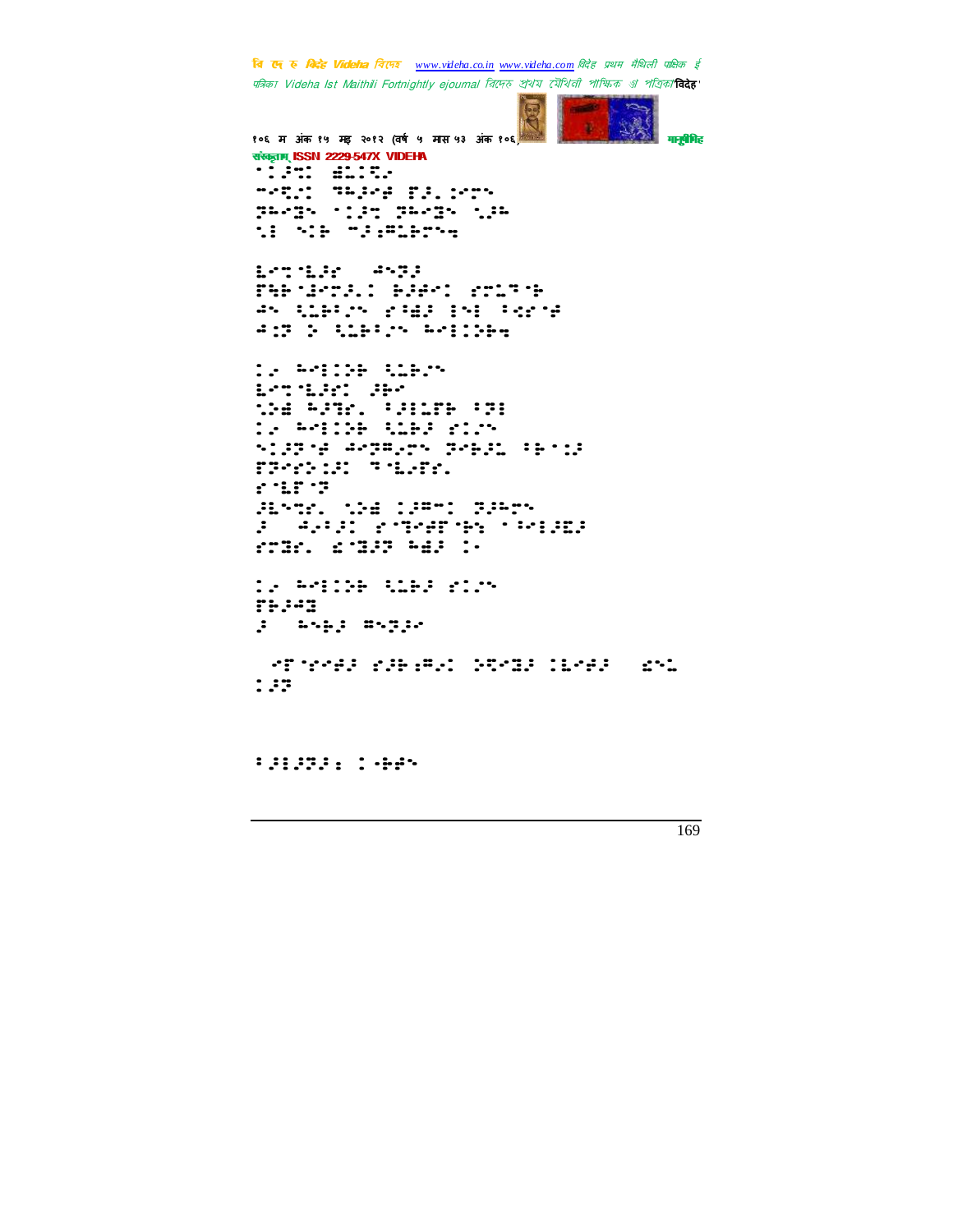```
County
                          ×
                                मानुबैमिह
१०६ म अंक १५ मइ २०१२ (वर्ष ५ मास ५३ अंक १०६)
संस्कृतम् ISSN 2229-547X VIDEHA
\mathbf{y} and the sum \mathbf{y} and \mathbf{y}TOOL CATE WARTER
\mathcal{L}: : : : : :Apple (Spep -33
Apple 11000 1100 00007
Apple in, Brook
Apples (Spel 22.2 TTex
BOR 2: 450 FBOR
Apple (Spep bot stre
Apple in: 1238
ATEAS (SESP #21 8555
AITLI IT 1825
SAME SEARCH READS
He Man (201) 1720
ril and is, and:
dhis Th brown them
Apple (Sper che, p.2)
nthe many coder
ATAL: :2010 phi philip:
24 - 48:.:: !!!
ten tre com te di
```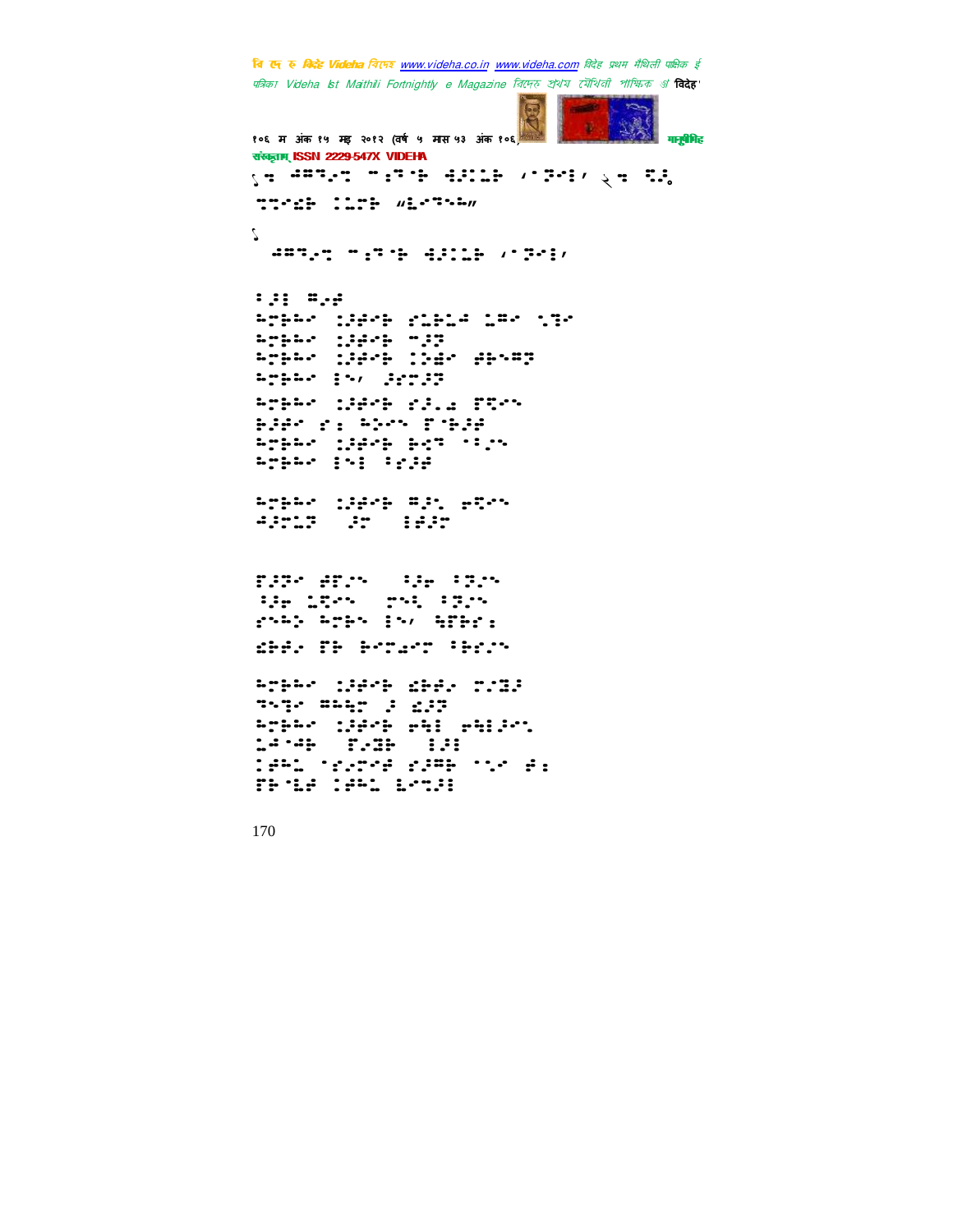१०६ म अंक १५ मइ २०१२ (वष ५ मास ५३ अंक १०६) मानुषीिमह संस्कृतम् ISSN 2229-547X VIDEHA ⢸⣞⢼!⢳⢷⢳!22!A⢽⢼**'** ⢽⣅⢼!⢻2⢼!⢸⢻⣇⢼⢽!}!  $\lambda$ !⣋⢼॰ ⣉⣉⣎⢷!⣅⢷!**"**⣇⢹⢳**"**!!!!!!!!!!!!!!!!!!!!!!!!!!!!!!! ॰⣋⢴॰(⢼⣝⣅॰) **–**!⢼⣝b⢾⢼!!!!!!!!!!!!!!!!!!!!!!!!!!!!!!!!!!!! 1999 YESHI WA SELECTION OF THE PRESS ⣜⣞⢷-!⢽⢻⣋⢴!**–**!/⢷⢼⣎⢷⣜-!/⣓⣜⢼! )⢳⢼⢷⢼⣏⣞⢷\*!**–** -  $\mathbf{r}^{\prime}$ ⢳⢳⣓E!⢼⢴!E!⣓2!⢺⣝A1!  $\blacksquare$ brbb. J. r. rr∵H: 43:1 ⢴⣈A1!!A⢳⣅⢾!!A⢼⢾!⣒!  $\vdots$   $\vdots$   $\vdots$   $\vdots$ ⢷A1!⢽!⢵⢽⢵!2⢼⣙!⣒⣒! ⣎⢽⢷⢵/⢽⢴!.!⣚1⢽⢴!2!⢽-! ⢷A!/B⣛⢼⢴!E!⢼⢾!⣒!  $\overline{H}$   $\overline{H}$   $\overline{H}$   $\overline{H}$   $\overline{H}$   $\overline{H}$   $\overline{H}$   $\overline{H}$   $\overline{H}$   $\overline{H}$   $\overline{H}$   $\overline{H}$   $\overline{H}$   $\overline{H}$   $\overline{H}$   $\overline{H}$   $\overline{H}$   $\overline{H}$   $\overline{H}$   $\overline{H}$   $\overline{H}$   $\overline{H}$   $\overline{H}$   $\overline{H}$   $\overline{H$  $T^2$   $T^2$   $T^2$   $T^2$   $T^2$   $T^2$   $T^2$  $\frac{1}{2}$  $P$ /B⣛A1!⢵⢽⢼!⢳⢾1!⢸⢼⢷⢾-!⢼! ⣙2⢼!⢷!⣇⢼!⣒⣒!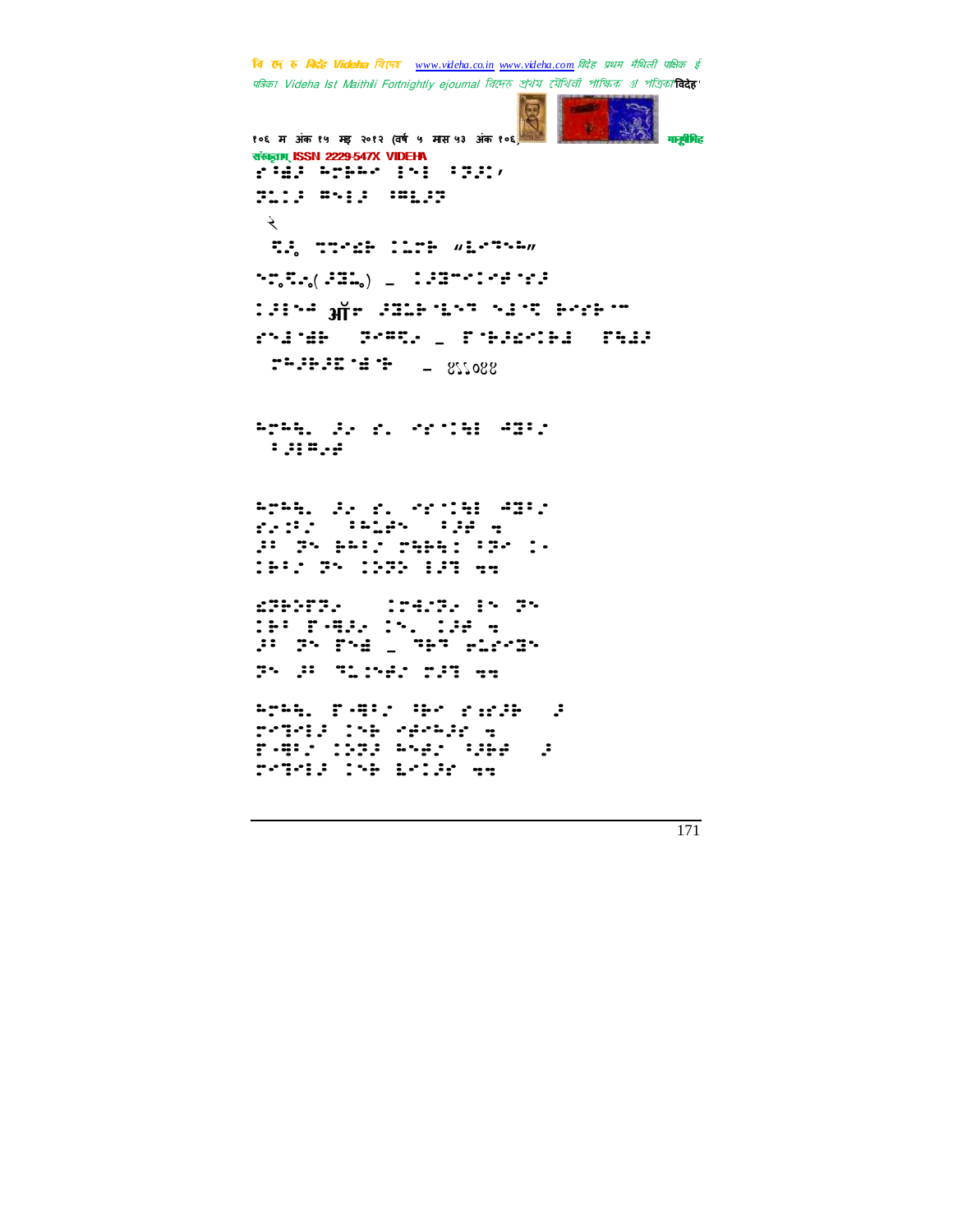**County** १०६ म अंक १५ मइ २०१२ (वष ५ मास ५३ अंक १०६) मानुषीिमह संस्कृतम् ISSN 2229-547X VIDEHA  $\ddotsc$  . The contract of the contract of  $\ddotsc$ ⢻⢵⢷⢴-!⢳⢵⢷!2⣈2⢼⢳!⣒! ⢾c!⣚⢼B⣛!⣁⢴-!⢴!⢷1⢾!⣁⢴-! ⢽⢴!⣁⢴!⢴-!⣎2⢼⢳!@@! ⢳⢳⣓E!/B⣛A1!b⢼⢽!**–**!⣅⢷⣓⢺!⢼! ⢻⢷⢳!.!⣅/⢻⢷⢳!⣈⢻⢵2!⣒! ⣙2⢼!**–**!⢸⢼⢷⢾!⢷!b⣊⢳⢹⢹⢴-! ⢹⣅⢽⢲⢼!!⢷!!!⢸⣓⢻⢵2!⣒⣒! ⢳⢳⣓E!⢴⣈A1!⢽⢼/A!**–**!⢺⢵⣈A-! ⢻⣜⢾!⣊⢽⢼!/⣙⢼⢷⢴!⣒! ⢽⢲!⢳⢼A!E!⢳!⣃A⣛A1-! ⢾A⢵!!⢳⢵!!⢵!⢸⢼⢷⢴!⣒⣒! ⢳⢳⣓E!A⣅⣔A1!⢺⢴⣇!**–**!⢺⢽⢾⣅!⢷-!  $\frac{1}{2}$   $\frac{1}{2}$   $\frac{1}{2}$   $\frac{1}{2}$   $\frac{1}{2}$   $\frac{1}{2}$   $\frac{1}{2}$   $\frac{1}{2}$   $\frac{1}{2}$   $\frac{1}{2}$   $\frac{1}{2}$   $\frac{1}{2}$   $\frac{1}{2}$   $\frac{1}{2}$   $\frac{1}{2}$   $\frac{1}{2}$   $\frac{1}{2}$   $\frac{1}{2}$   $\frac{1}{2}$   $\frac{1}{2}$   $\frac{1}{2}$   $\frac{1}{2}$   $\$ ⢵⢽⢼!⣝⢽⢾⢷!⢸!⢼⢺!⢷1!⣁1-!  $\frac{1}{2}$  **–**  $\frac{1}{2}$  **–**  $\frac{1}{2}$  **–**  $\frac{1}{2}$   $\frac{1}{2}$   $\frac{1}{2}$   $\frac{1}{2}$   $\frac{1}{2}$   $\frac{1}{2}$   $\frac{1}{2}$   $\frac{1}{2}$   $\frac{1}{2}$   $\frac{1}{2}$   $\frac{1}{2}$   $\frac{1}{2}$   $\frac{1}{2}$   $\frac{1}{2}$   $\frac{1}{2}$   $\frac{1}{2}$   $\frac{1}{2}$   $\frac{1}{2}$  ⣎⣝⢼/⣅⢾⢼!⣙2⢼!⢽⢼⢽⢳!⣞⢼-! /⢷!!A⣛⢼!!⢸2⢼⣏⢼!⣒! ⢼⢿⢷!⢸⢼⢷⢾-!⢼⢿⢷!⣙2⢼-! ⣉⢿⢾!!⣙2⢼⢸⢼⣏⢼!⣒⣒! 1!⢷b⢽⢼/⢷!/⢽!⣐⢾⣇⣝! hekhoesbawjefiberik bekende die bekende ook die bekende ook die bekende ook die bekende ook die bekende ook di<br>Die bekende ook die bekende ook die bekende ook die bekende ook die bekende ook die bekende ook die bekende oo Abb⢼!2⢵⢽!⢹⣇⢼⢷⢼!⢷⣜⢴⣝!⣉2⢵!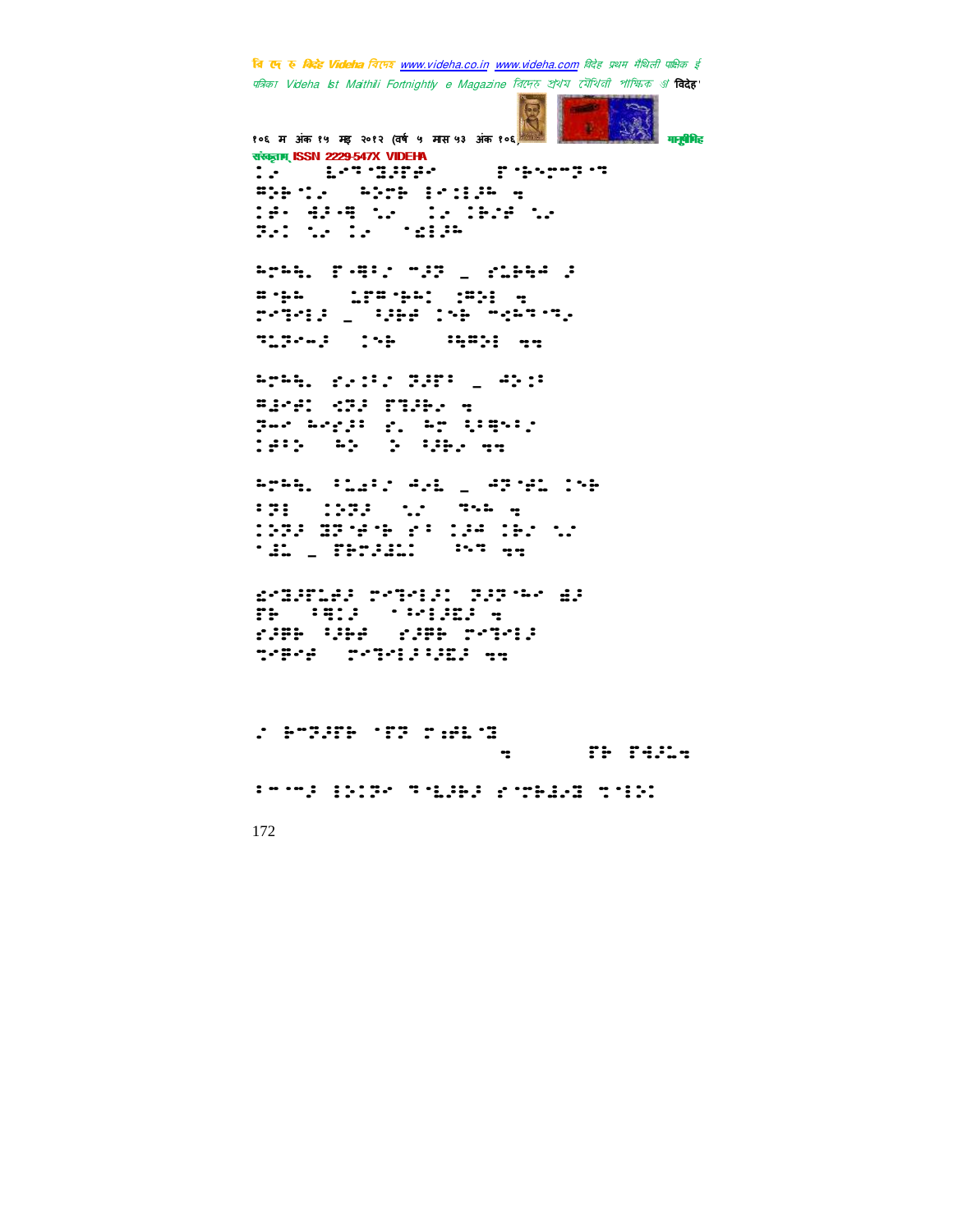१०६ म अंक १५ मइ २०१२ (वर्ष ५ मास ५३ अंक १०६) मनुषेभिह संस्कृतम् ISSN 2229-547X VIDEHA **(\* 1914 - 1915 - 1916 - 1916 - 1917 THE TIME AST TYSES THE SAME THIS BALE THIS** <u> 1980's 1990 : 1990 - 1990's</u> fr: Lee Caraby roman (Santa Populay  $\begin{array}{c} \begin{array}{c} \text{\textbf{1}} & \text{\textbf{2}} & \text{\textbf{3}} & \text{\textbf{2}} & \text{\textbf{3}} & \text{\textbf{4}} \\ \text{\textbf{5}} & \text{\textbf{6}} & \text{\textbf{6}} & \text{\textbf{6}} & \text{\textbf{7}} & \text{\textbf{8}} \\ \text{\textbf{1}} & \text{\textbf{2}} & \text{\textbf{3}} & \text{\textbf{1}} & \text{\textbf{1}} \\ \end{array} \end{array}$ IN PROTECTATION  $\mathbf{1}$  : randriker ist ist rusen insamt ring the Cor Act Tich Co **BMS OFFICERS** THREE POSS PERMIT THROW  $47.35 - 77.4$ en ander merkende en en p redivers grapher lebul lo syn **TREE GROSS SACRA SERVICE DESCRIPTION** 3::1:3: 12: **TOURNEYS SENSE STIGHT** as young gaong, pags pr roma dele tor supre pulciaro pre a apertra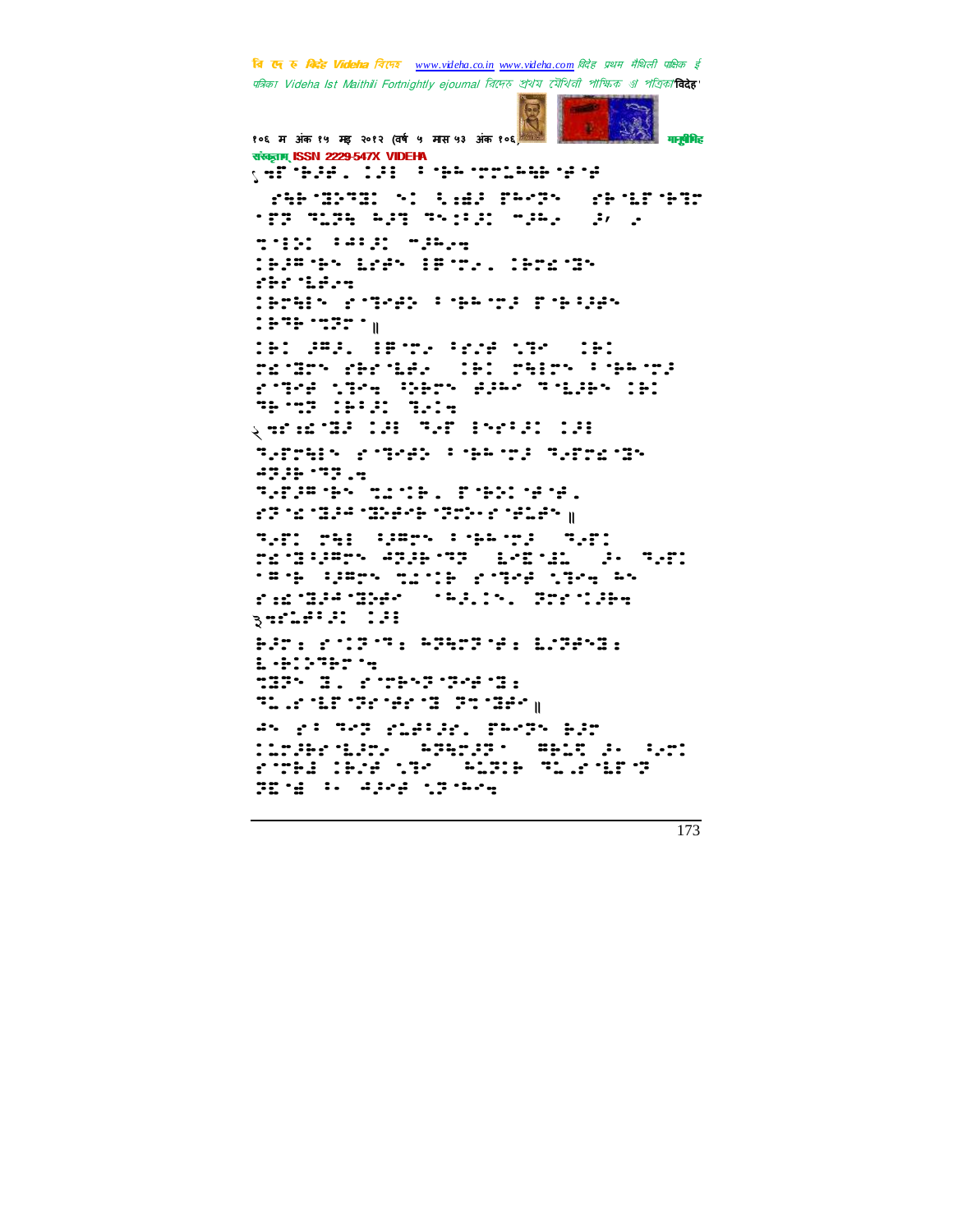१०६ म अंक १५ मइ २०१२ (वर्ष ५ मास ५३ अंक १०६ मानुबेमिह संस्कृतम् ISSN 2229-547X VIDEHA  $8 - 74 + 31 + 172$ sins - South - Co spring - Artish, Brens establikuses Alserents rijere : Clean TROTTE SOTTED IN LIGHT CORPORAT Alphorth 20070222 Serg gelanak dan menghasilkan kendal ngegreg  $\mathcal{L}^{\mathbf{m}}$  , where  $\mathcal{L}_{\parallel}$ **CAPINE STAR** geth di thet. And And titul. **flit** rent: n: chronicement: as young source there you He had a specified **NetterBrookstrack Schrieder**  $L^*$  :  $L^*$  .  $\sim$  $-25 - 225 - 7$ **........................** 1990 - 1990 - 1991  $\ddot{\phantom{0}}$ fil di sebesagia (Alja (Tra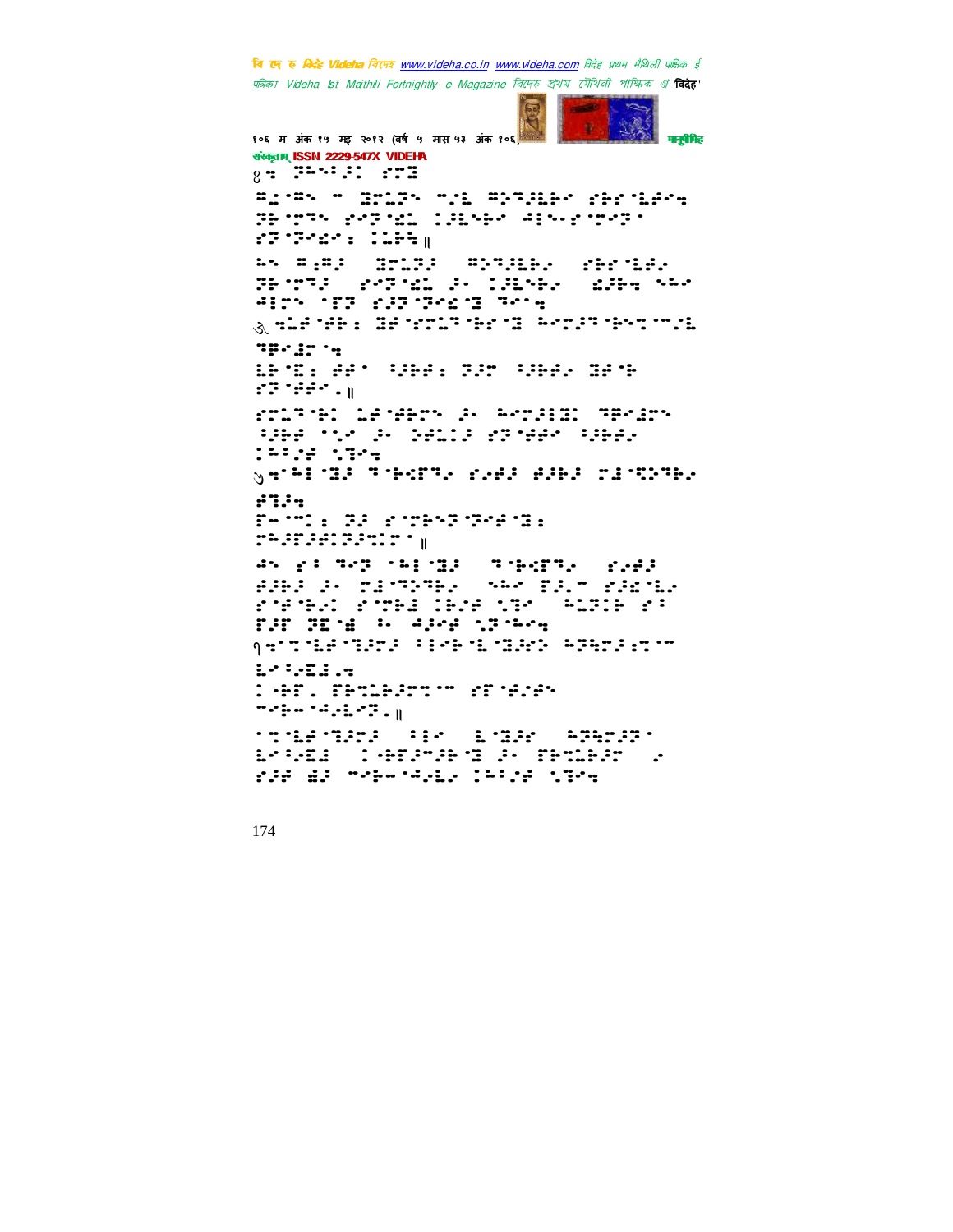१०६ म अंक १५ मइ २०१२ (वर्ष ५ मास ५३ अंक १०६) मानुबैमिह संस्कृतम् ISSN 2229-547X VIDEHA person and roman source that Edentis 18949 2011 11:10 2012 2012 2013 11:10 rether close calcerat renten en alle -Producerne relationship of  $\mathbb{R}^n$  . In  $\mathbb{R}^n$ **So :2:5-6: 4#9:99-9-9-0-0-1:1:** fir Liew **. The Component Component Component Component Component Component Component Component Component Component Component THE SEARCH .**  $\mathbf{I}$  $\mathcal{S}_{0}$ s (TAB 11288) rafith (1121) 18416/185  $\mathbf{1} \in \mathbb{R}^{n+1}$  :  $\mathbb{R}^{n+1} \in \mathbb{R}^{n+1}$ a chempretara prespergon  $\mathbf{f}$  : i.e., a chemia conempar a dele cose con la seglo a seglo da rec  $\mathbb{H} \mathbb{P}^1_0 \mathbb{P}^1_0 \mathbb{P}^1 \mathbb{E} \; , \quad \forall \mathbb{L} \mathbb{H}^1_0 \vdash \forall \mathbb{E} \mathbb{L}^1 \mathbb{E} \mathbb{P}_0 \vdash \mathbb{H}^2 \mathbb{L}^1 \mathbb{E} \mathbb{P}_0 \, \mathbb{E} \times$ rdesed to esdags of the motor  $\mathfrak{C}_0$  and the system is a set of the  $\phi$  $\mathbb{E}\mathbb{L}\mathbb{H}_{0}^{1}\mathbb{P}\left(\mathbb{E}\mathbb{P}_{0}\right)\mathbb{P}\left(\mathbb{E}\mathbb{H}\mathbb{H}_{0}\right)^{-1}\mathbb{P}_{0}\mathbb{E}\left(\mathbb{H}\mathbb{H}\right)\mathbb{H}_{0}^{1}\mathbb{P}_{0}\mathbb{E}\left(\mathbb{H}\mathbb{P}\right),$ nother masses reduced and ease: Piar Poler B.  $\mathbf{r}_0$ e de de la de la segue de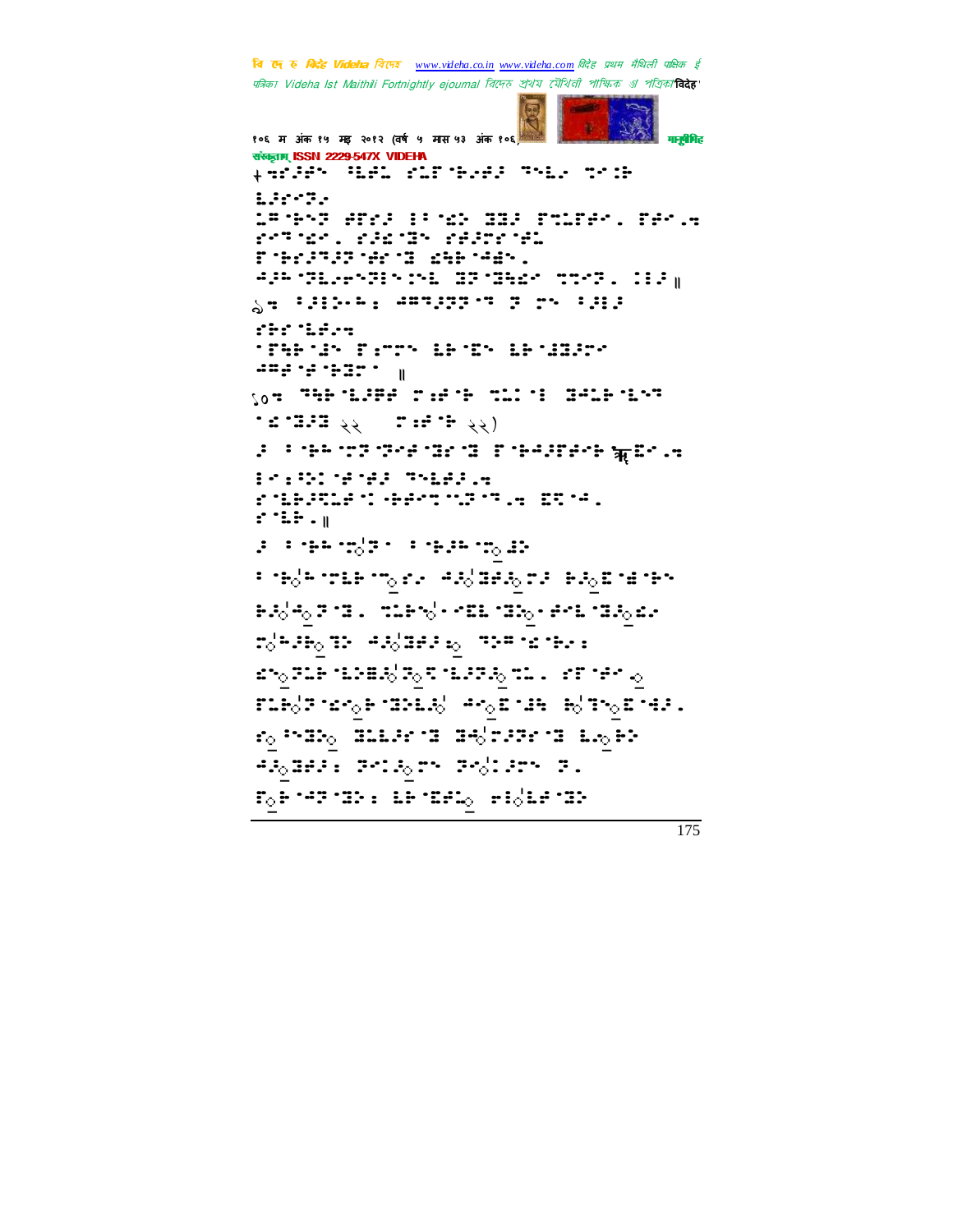१०६ म अंक १५ मइ २०१२ (वर्ष ५ मास ५३ अंक १०६) मानुबैमिह

संस्कृतम् ISSN 2229-547X VIDEHA Bo:Wodd.fryBreak.BPPBoP.fo  $\|\cdot\|_{\mathcal{H}}$   $\|\cdot\|_{\mathcal{H}}$ THERM . PTM . TH THAL rustinistis (1, 1119) is not the  $\widehat{G}$ 1. 181,000 - 100 9.00. 100.000 1 from the man the crime of the state of the state of the state of the state of the state of the state of the state of the state of the state of the state of the state of the state of the state of the state of the state of t turbus, tristanischer Little \*\*\*\*\* \*\*\* \*\*\* \*\*\* \*\* \*\*\* \*\* : He was the bar dance you also **THILL: A THERE THIT ST** <u> 1994 - 22 Sept 4:2 11-31 103</u> 18.12 Webs 3, KD201 PAA, KB-173 ment we we wanter APP, PTD 2: CONDIDATE TANK man ad dang se ranger (s ms  $\ddotsc$ **SAPPS CONSTRUCTIONS OF STAR**  $.7.12$  $\frac{1}{2}$  . The second  $\frac{1}{2}$  ,  $\frac{1}{2}$ mente d'estre **FASINE NET** 그래 얼굴이 있다.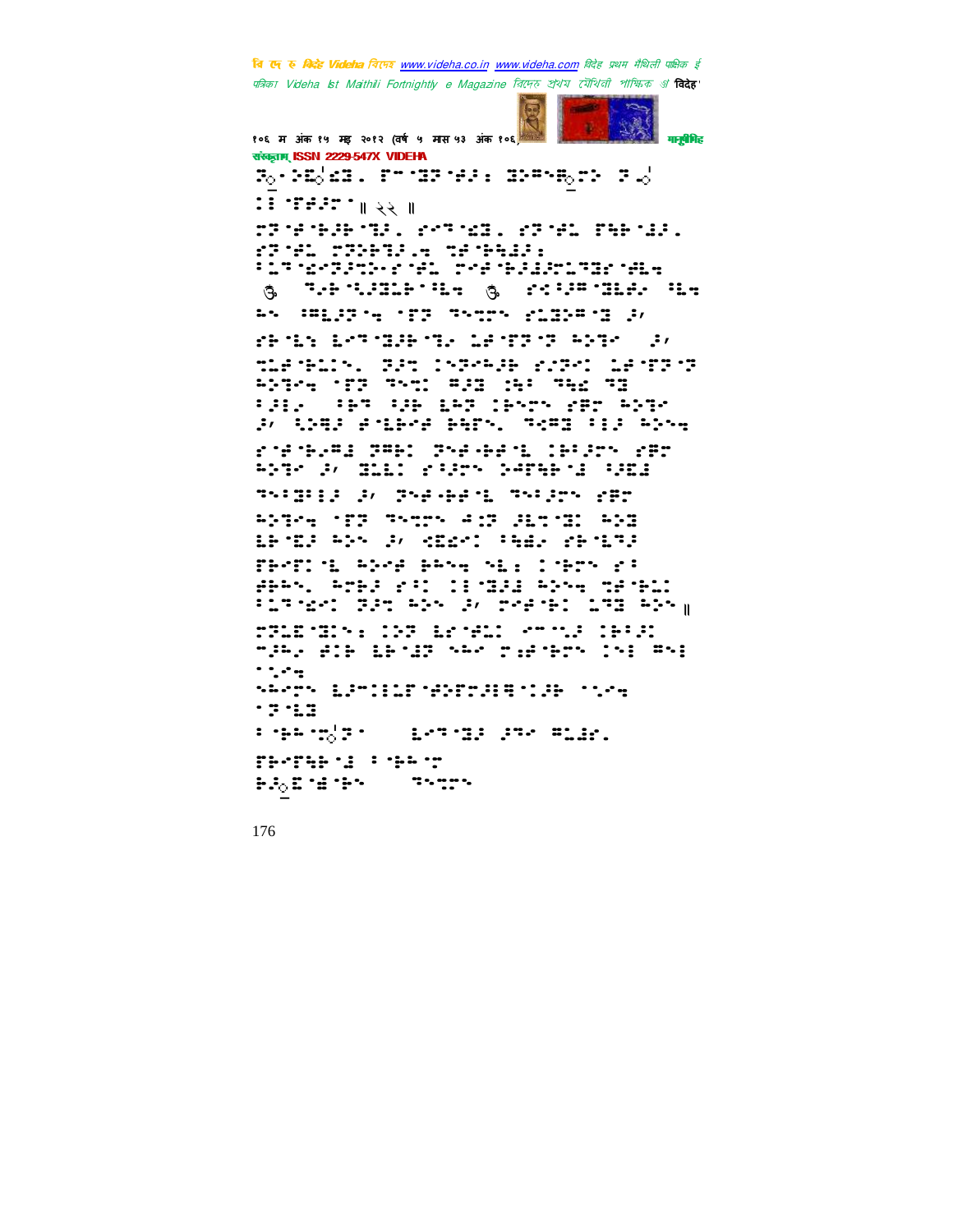१०६ म अंक १५ मइ २०१२ (वर्ष ५ मास ५३ अंक १०६) मानुबेमिह संस्कृतम् ISSN 2229-547X VIDEHA **Pompeted that the construction of the construction of the construction of the construction of the construction**  $21.1 \div 1$ a AWSAago Lentant Abr 850571.8243 the criterial emany- the mother rend Herodayn defects. Adel no fid r<sub>o</sub>waren en er ur ur mark: MM mb med 194 100 any FLP disputy for disputy for the first strain and first signal strain strain LAR FARESWORTH TA PF PS T. File Poles  $\sigma$  and  $\sigma$  -  $\sim$  $\mathbb{E}\mathbb{L}\mathbb{H}_{0}^{1}\mathbb{P}^{+}\mathbb{E}\mathbb{P}_{0}\mathbb{H}^{+}\mathbb{E}\mathbb{P}\mathbb{L}\mathbb{H}_{0}^{1}\mathbb{L}^{+}\mathbb{E}\mathbb{L}\mathbb{H}_{0}^{2}\mathbb{L}^{+}\mathbb{E}\mathbb{P}_{0}\mathbb{L}^{+}$ range, and hydrography  $\mathbf{f}$  ,  $\mathbf{f}$  ,  $\mathbf{f}$  ,  $\mathbf{f}$ Porth tends, easily Hondrey, and the conce  $\epsilon_0$  indigate is a sum of  $12\pi$ **SECTION SECTION** LyPP TETRIN, TRAPE IBSOLP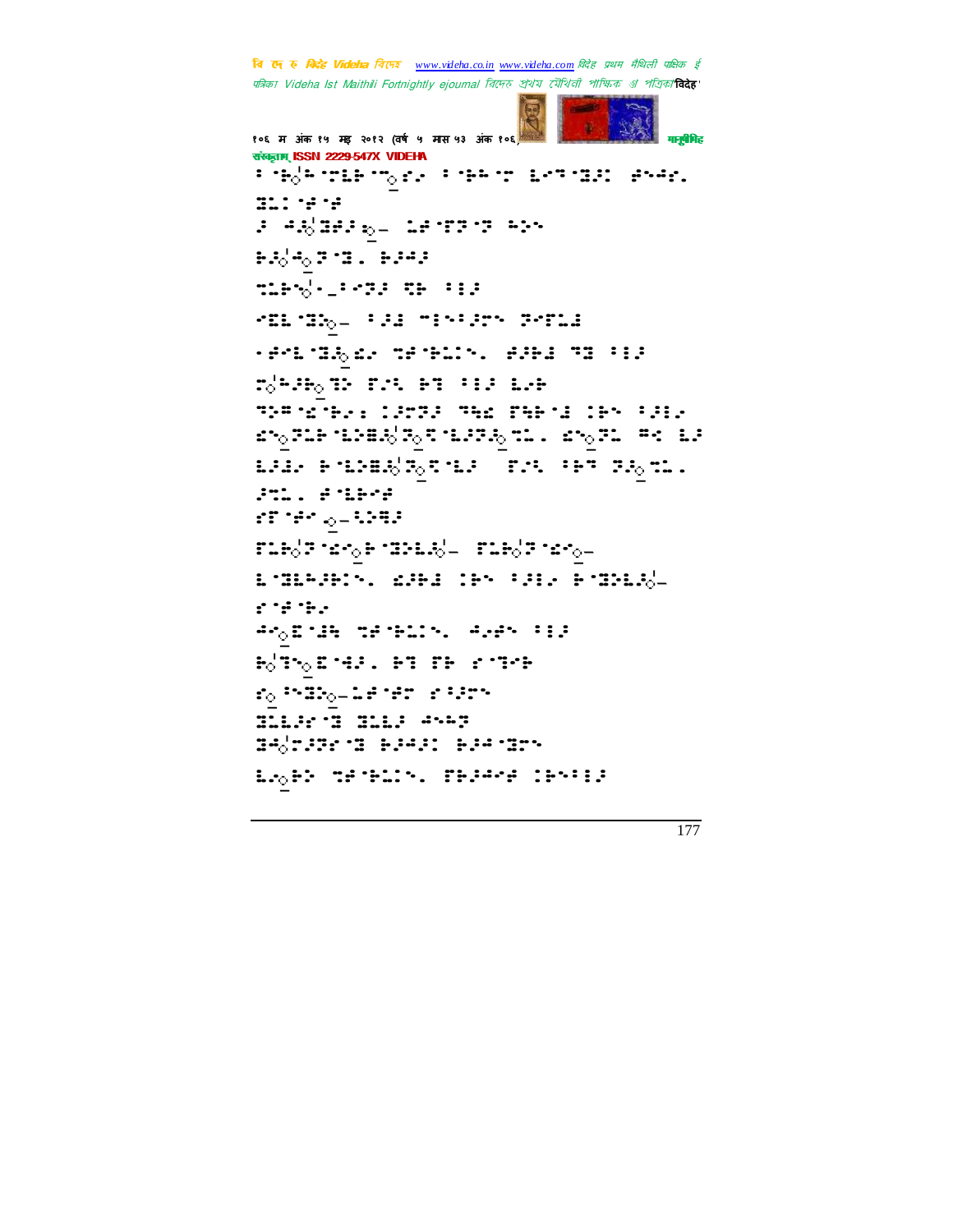**Separate** 

१०६ म अंक १५ मइ २०१२ (वष ५ मास ५३ अंक १०६) मानुषीिमह संस्कृतम् ISSN 2229-547X VIDEHA  $\mathbb P$  :  $\mathbb S$   $\mathbb P$   $\mathbb P$   $\mathbb P$   $\mathbb P$   $\mathbb P$   $\mathbb P$   $\mathbb P$   $\mathbb P$   $\mathbb P$   $\mathbb P$   $\mathbb P$   $\mathbb P$   $\mathbb P$   $\mathbb P$   $\mathbb P$   $\mathbb P$   $\mathbb P$   $\mathbb P$   $\mathbb P$   $\mathbb P$   $\mathbb P$   $\mathbb P$   $\mathbb P$   $\mathbb P$   $\mathbb P$   $\mathbb P$   $\mathbb P$   $\mathbb P$   $\mathbb P$   $\math$ ⢼⢷⣝! ⢽⣀.⢳⢷!⢸!  $\mathbb{F}_0$  }  $^*$  =  $^*$   $\mathbb{F}_2$   $\mathbb{F}_2$   $\mathbb{F}_3$   $\mathbb{F}_4$   $\mathbb{F}_5$   $\mathbb{F}_6$   $\mathbb{F}_7$   $\mathbb{F}_8$   $\mathbb{F}_9$   $\mathbb{F}_9$   $\mathbb{F}_9$   $\mathbb{F}_9$   $\mathbb{F}_9$   $\mathbb{F}_9$   $\mathbb{F}_9$   $\mathbb{F}_9$   $\mathbb{F}_9$   $\mathbb{F}_9$   $\mathbb{F}_9$   $\mathbb{F}_9$ ⣇⢷⣏⢾⣅◌॒-⣇⢷⣏⢼!⢳⢵! ⢶2◌॑⣇⢾⣝⢵.⣅⢾⢾!⢶2!A2⢼! ⢵⣏◌॑⣎⣝⣀.⣊⣏⣎⣀! /b⣝⢽⢾⢼⣐.!/⢼! ⣝⢵⢻⢿◌॒⢵.2⢸⣝!2⢸⣝!⢷A⢼!⢳⢾⣅!2! ⢻2!⣝⢵⢻!⢷⢿⢼! ⢽⣀◌॑-⢳⢷⢼!⢸!⢳⢾⣅! 2/⢾⢼.⢷⣙!⢳⢵! ⢻⢷⢶⣙!⢽⣅⣇⢼⢹.!⢳!A⢷⢳⣜-!⢳⢷! ⢷⢼⢺⣝!A⢷⢼⢳⣜!⢽⢴!⣎⢼⢷!⣇⢹⣝⢼! A2⢼-!⢷⢼⢺⢽⣝.⣇⢴⢷-⢾⢴⢷⣐⢹⢼⢺-!⢹⣓⣎!⢹! A⢼2⢴!⢻⢼⣝-!⢹⣊⢻⣝!A2⢼!⢺⢽⢾⣅-!⣅⢹⣝⢴! ⢽⢼⢷⢴!⢳⢵⣙⣒!/⢼⢷⢺⢽⣝!⢼⣇⣉⣝⢾⢼!/⣋2⢼! /⢷!⣇⢷⣏⢼!⢹⣙-!⢶2!⢹⣝!A2⢼!⢻⢼⣁! /⢼-!⢳!⢸!⣐/⢾⢾!⢷⢺⢾0⣐⢷⢿⢾!  $:$   $:$   $:$   $:$ 9. WJEFIBIBI GEORGE STATISTIKE STATISTIKE STATISTIKE STATISTIKE STATISTIKE STATISTIKE STATISTIKE STATISTIKE ST 9 and the second second second second second second second second second second second second second second se  $9:2:2$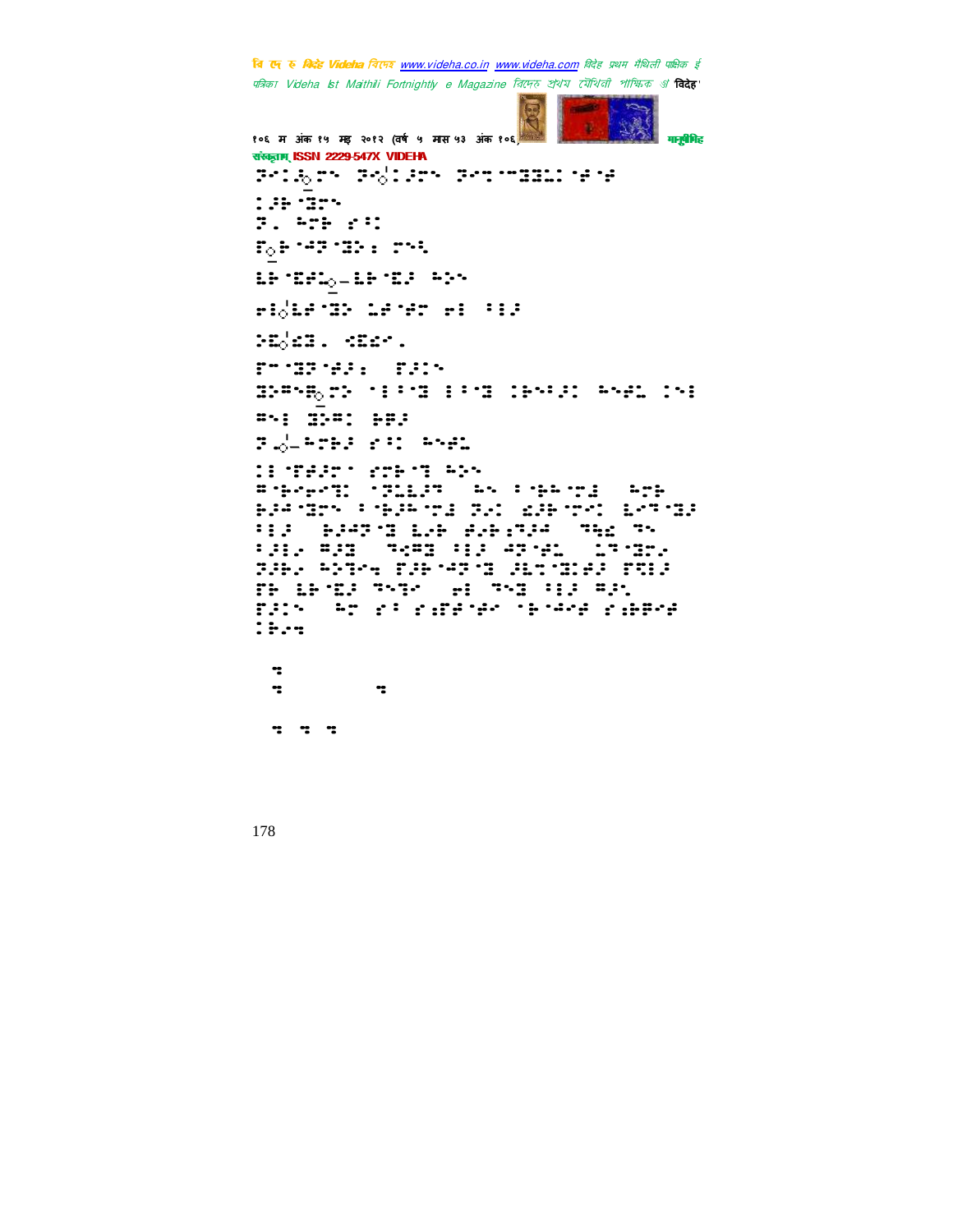चि एक रु *विदेह Videha चिए*न्छ <u>www.videha.co.in www.videha.com</u> विदेह प्रथम मैथिली पाक्षिक ई पत्रिका Videha Ist Maithili Fortnightly ejournal রিদেত প্রথম মৌথিলী পাক্ষিক প্র পত্রিকা**'বিदेह**' १०६ म अंक १५ मइ २०१२ (वष ५ मास ५३ अंक १०६) मानुषीिमह संस्कृतम् ISSN 2229-547X VIDEHA  $9:2:2$ 9⣒2⣒4⣒Po`uif`ejdf. 9⣒2⣒5⣒OBBHQIBOT!)JO!FOHMJTI\*.! es<br>Esimene estimene estimene estimene estimene estimene estimene estimene estimene estimene estimene estimene es<br>Es  $\blacksquare$ Joqvu;!)⢵⣏⣚!⢹⣇⢽⢼⢻⢷⢴-! ⣙2⢼⢿⢷!⣐⣇⢼!⢶⢵⢽⣞.⢷⢵⢽!⣞⢼/! ⢷⣓⣒!Joqvu!jo!Efwbobhbsj-! Spring<br>Spring \*:Pring \*:Pring \*:Pring \*:Pring \*:Pring \*:Pring \*:Pring \*:Pring \*:P ⢹⣇⢽⢼⢻⢷⢴-!⣙2⢼⢿⢷!⢼!⢶⢵⢽⣞.⢷⢵⢽0! ⢷⢵⢽⣒!Sftvmu!jo!Efwbobhbsj-! Spinbook (Spnbook) (Spnbook) (Spnbook) (Spnbook) (Spnbook) (Spnbook) (Spnbook) (Spnbook) (Spnbook) (Spnbook) (Spnbook) (Spnbook) (Spnbook) (Spnbook) (Spnbook) (Spnbook) (Spnbook) (Spnbook) (Spnbook) (Spnbook) (Spnbook) (Sp  $^{\prime}$  . 2010 : 1010 : 1010 : 1010 : 1010 : 1010 : 1010 : 1010 : 1010 : 1010 : 1010 : 1010 : 1010 : 1010 : 1010 : 1010 : 1010 : 1010 : 1010 : 1010 : 1010 : 1010 : 1010 : 1010 : 1010 : 1010 : 1010 : 1010 : 1010 : 1010 : 101 ⣐⢻2⣉.⢵⣏!!/⢷⢵⢺⣞E!⢼⢻⣓! AB⣛⢼⣓-!/⢽!⣅⣔⢼⣇!⢼!⣝⢵⢻⢹⢼⢽!⢴.2! ⢹⣇⢼⢷⢼!hhbkfoesbAwjefib⣒dpn!/⢷! /⣚⢼⣓⣒!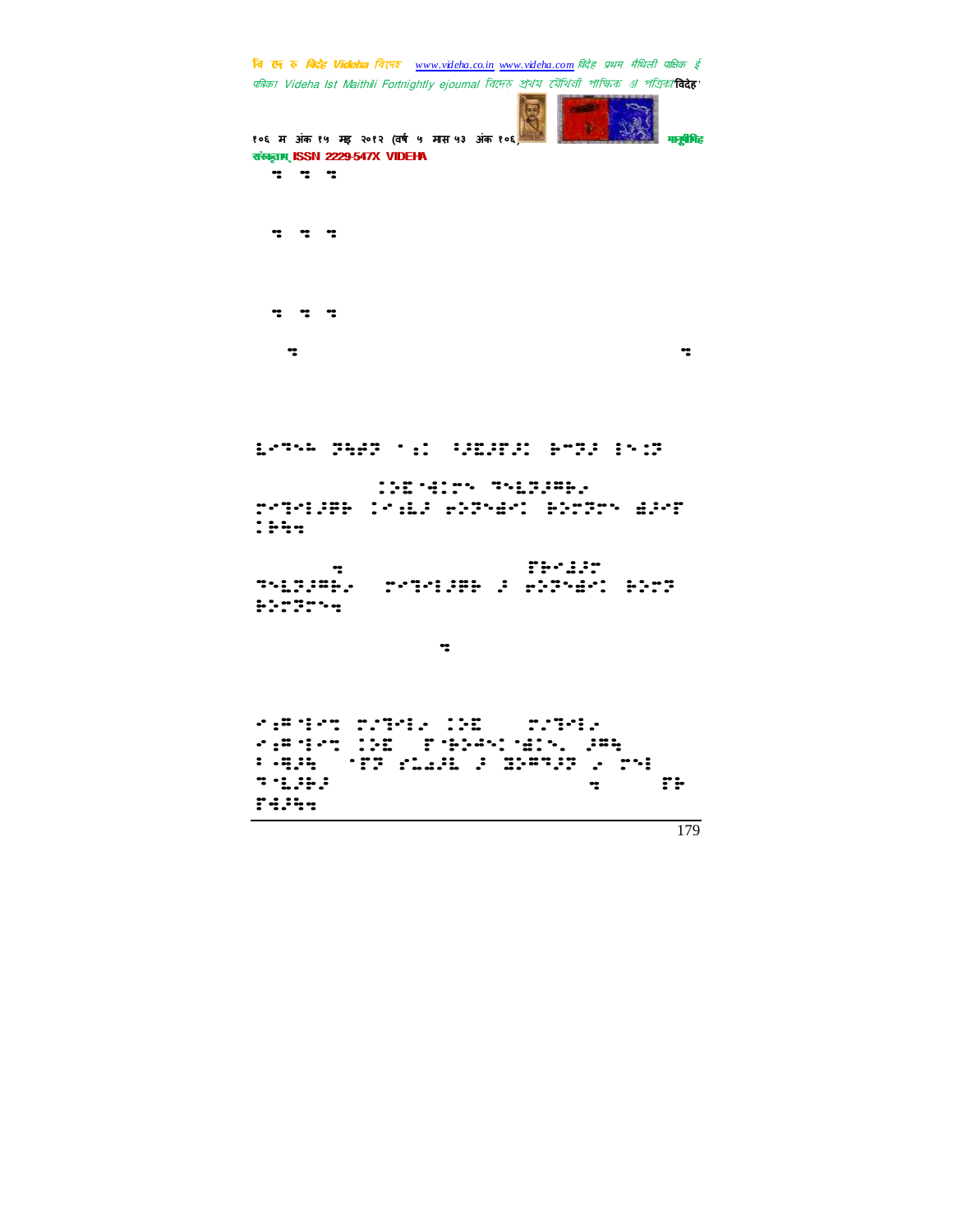

संस्कृतम् ISSN 2229-547X VIDEHA ⣇⢹⢳!1⣙2⢴.⣐⢻⢷⢺⢴!⢼!⣐⢻⢷⢺⢴! 1⣙2⢴!⢵⣏!)⣐⣞⢷⢽⣞/⢷!/⢳2!A⢷!  $\mathbf{f}: \mathbf{f}: \mathbf{f}: \mathbf{f}: \mathbf{f}: \mathbf{f}: \mathbf{f}: \mathbf{f}: \mathbf{f}: \mathbf{f}: \mathbf{f}: \mathbf{f}: \mathbf{f}: \mathbf{f}: \mathbf{f}: \mathbf{f}: \mathbf{f}: \mathbf{f}: \mathbf{f}: \mathbf{f}: \mathbf{f}: \mathbf{f}: \mathbf{f}: \mathbf{f}: \mathbf{f}: \mathbf{f}: \mathbf{f}: \mathbf{f}: \mathbf{f}: \mathbf{f}: \mathbf{f}: \mathbf{f}: \mathbf{f}: \mathbf{f}: \mathbf{f}: \mathbf{f}: \mathbf{f$ ⢷⣇⢷!⢼⣎⢼⢷⢾!.Cbtfe!po!nt.trm!

Fohmjeti.<br>Nbjurijmje i pobsada pobsada na pobsada pobsada pobsada na pobsada pobsada na pobsada pobsada pobsada pobsada ⣒⢸⢼⢷⢾!⢼!⢽/⢼2!1⣙2⢴!⢸⢼⣏⢼.⣇1⣑⢼⢽! 2⢵⢽!⢹⣇⢼⢷⢼!A⢽⢼⢵2!⢼⢽!⣉12⢴!⢼! ⣒1⣙2⢴!⢸⢼⣏⢼!/⢼⢹⢽!/⢼⣚⣝⢷!

⣒⢽/⢼2!⢼!⢸⢼⢷⢾!1⣙2⢴!⢸⢼⣏⢼.⣇1⣑⢼⢽! 2⢵⢽!⢹⣇⢼⢷⢼!A⢽⢼⢵2!⢼⢽!⣉12⢴!

⣒⣒!⢽/⢼2!1⣙2⢴!⢸⢼⣏⢼!⣇1⣑⢼⢽! 2⢵⢽!⢹⣇⢼⢷⢼!A⢽⢼⢵2!⢼⢽!!⣅bb⢼⢷⣜!⢼! 2⣈⢽!⣉12⢴! )⢸⢼⣏⢼⣉⢼⢾⢷⢴!⣋⢼⣒!⢷⢼⢼⣇⢾⢼⢷!⣝⢼⢹⣇! ⣎⢼⢷⣜⢼E!/⣓⢷⣜!⢷⣓/E!⣌⢻!2c! ⢽⢷⣎⢼⢷⢾\*!! 1⣙2⢴!⣅bb⢼⢷⣜!⢾⣙⢼!2⣈⢽!

⣒/⢲b⢼⢿⢷!⢼!⢽⣅⣇⢼⢷;! /⢲b⢼⢿⢷⢼⢽⢾⢷⢻⢾!⣌-!⢲-!⣜-!⢽!⣇⣐!! A1⢾!⣁⣒!⣐B⢷⢾!⢸⢼⣏⢼!⢽⣅⢼⢷! ⣉A⢹!⢽⢾!⢺⢼⢳!⣇⢷⢻!⢿⢷!⢷⢳1⢾! ⣁!⢵⢳⢴!⣇⢷⢻!/⢲b⢼⢿⢷!A1⢾!⣁⣒! ⢺⢽⢼.!! ⣌!)!⣇⢷⢻!⢷⢳A⢼!⢼⢷⣜!⢽⢾!  $\begin{bmatrix} 1 & 1 & 1 \\ 2 & 1 & 1 \end{bmatrix} \begin{bmatrix} 1 & 1 & 1 \\ 1 & 1 & 1 \end{bmatrix} \begin{bmatrix} 1 & 1 & 1 \\ 1 & 1 & 1 \end{bmatrix}$ /⢲b!)b!⣇⢷⢻!⢷⢳A⢼!⢼⢷⣜!⢽⢾!  $\mathbf{u} \cdot \mathbf{v}$  is the finite set of the finite set of the finite set of the finite set of the finite set of the finite set of the finite set of the finite set of the finite set of the finite set of the finite set of the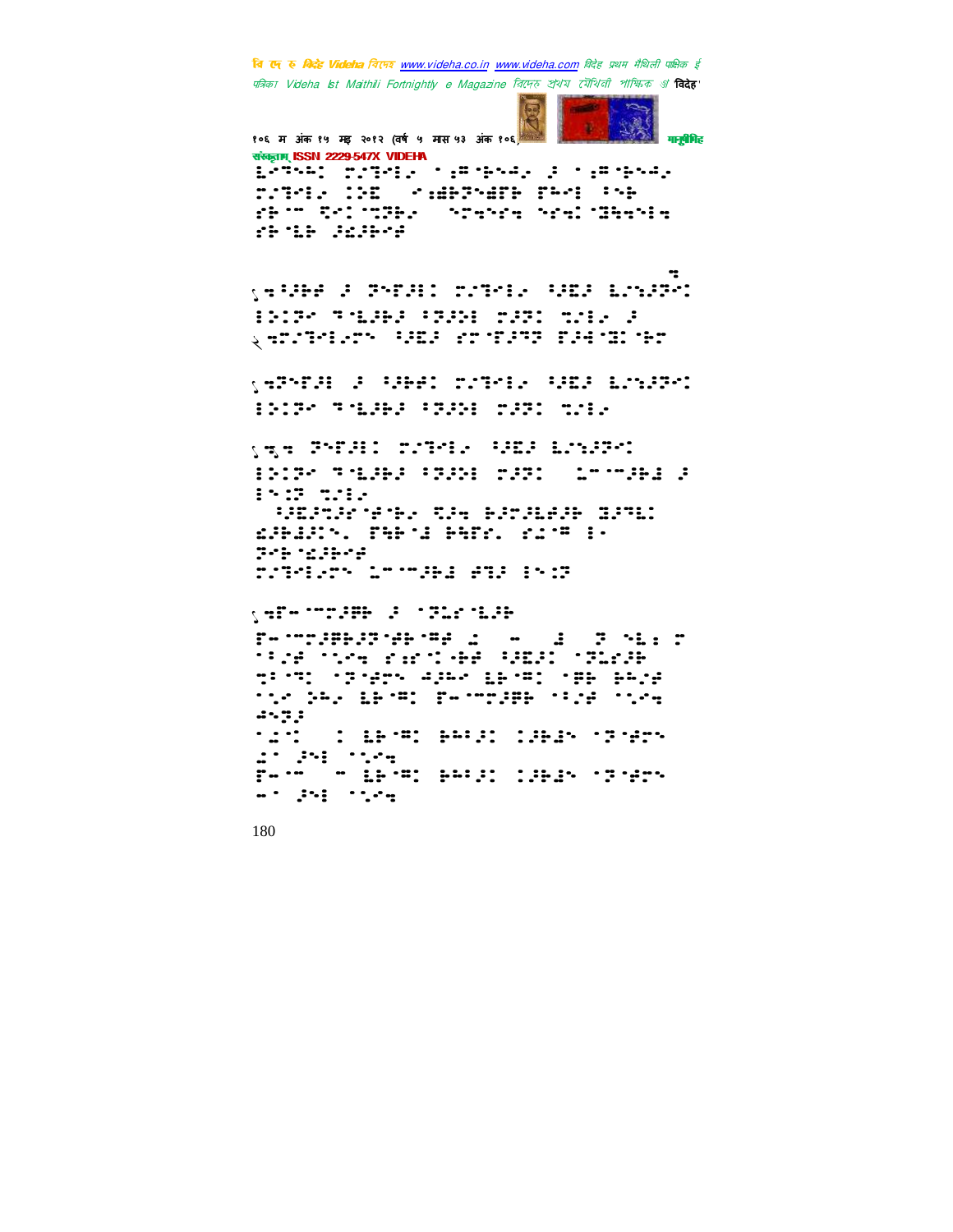

१०६ म अंक १५ मइ २०१२ (वर्ष ५ मास ५३ अंक १०६) संस्कृतम् ISSN 2229-547X VIDEHA 89 200 200 200 100 700 an an chine ste fik<br>Disk va met fire and the crew n di na **TERMIN PROGRESS AND AND** ti fr 15 februari 194 the associated state and the control of the state of the state of the state of the state of the state of the s ned tribut en stande **WEATHER WEATHER IN SERVICE** 852 - 200 - 200 - 200 - 200 - 200 - 200 cine du Procipce pi adv Brook and additional completed and complete the completed of Film but hillor in. wie bri e swrs ro d'rioc : 4 brd 10 mars 10 mars 11 <u> Benites II Marian (Den Barnet 198</u> 89 8895 8906 960 8828 9830 'Bri Wre rwn Tri Abra 'vre **TECH PRESS FORESTS** rothing real gate ten ageg tieg sentic le la capitale **T-""!!!:: : :::: :: :: ::: ::: : ::** in lich der Stel Kost (Zorige)<br>Poeze (ever 1861-1920 brost 266 This agene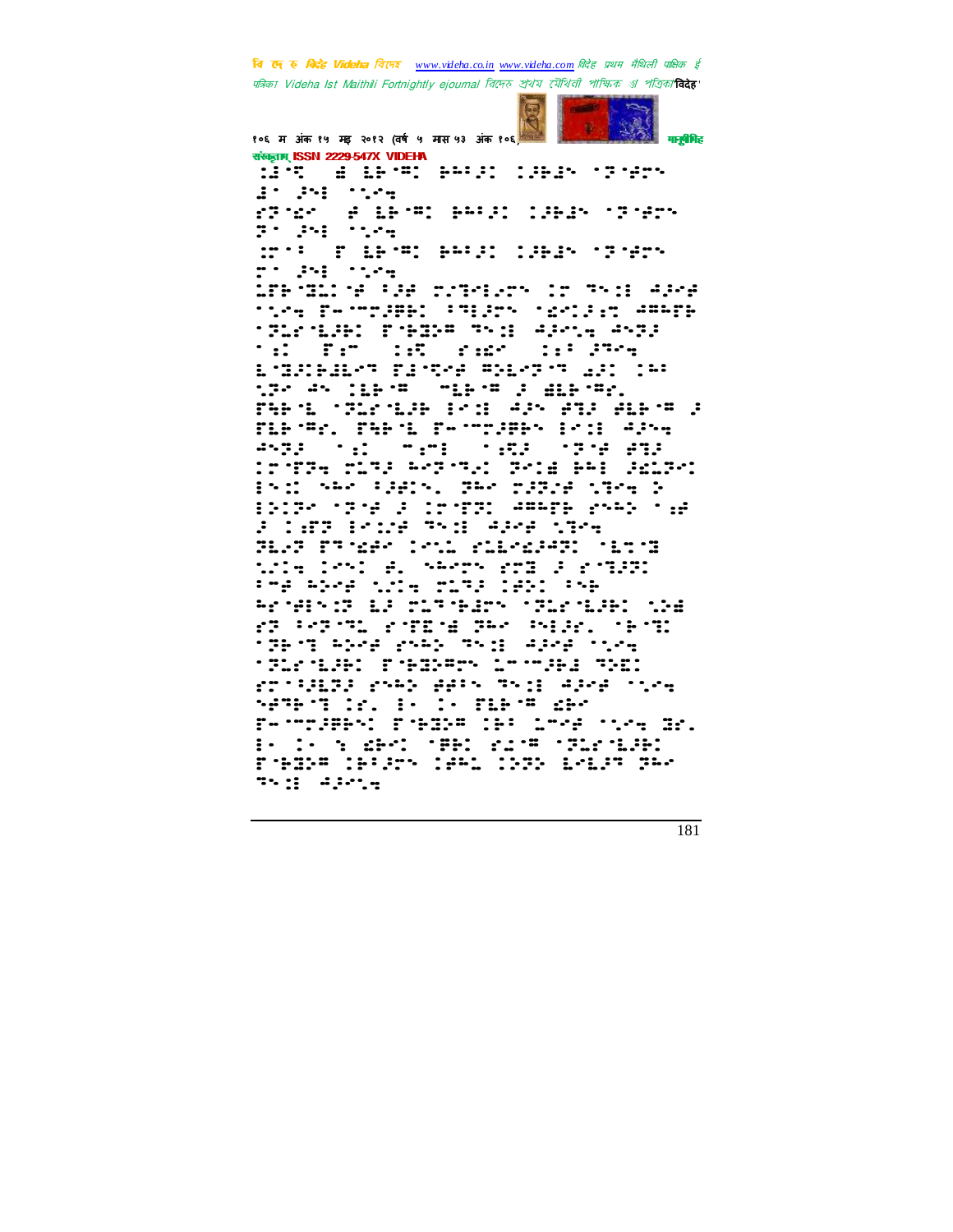

१०६ म अंक १५ मइ २०१२ (वर्ष ५ मास ५३ अंक १०६) संस्कृतम् ISSN 2229-547X VIDEHA E: 1""Hi wh' b,d:!.  $\mathbf{R}$  :  $\mathbf{R}$ aper the tri are who ami interna <u> Se ses Bird Sea Stadt</u> **1000 B D (1000 4500)** - 1000 A 1000  $E^*L^2 = E^*L^*$  $\mathbf{H}$ 第二回 ra.m pam ban tan ran nan and a INGENSION STATES rting ave mr av rigidigi tim tint E : til Pil and the E fil the es por to concern cap **1,000 Al-10 Ti-10** 

 $3 - 1$   $\frac{1}{2}$ **[\*] 424 \*\*\* Till: 182 \*\*\*** par brib 45:31 min.4 45:31 (  $\mathbb{Z}^{\frac{1}{2}}$  and  $\mathbb{Z}^{\frac{1}{2}}$ **PARTICE PRODUCTS SECTIONS PROBLEM STORY STATE SEARCH** : 10000 : 1000 : 100000 : 10000 **ALTERNATION POST TRACESS SEP L'OURS IND 2008 IN 400 100 490** 2021 246 250g

 $g = 2$  ,  $\bullet$ **TANG TANG WARD CONFIDENT** waya:: : : :: = = : : a;:: .: : : : : : : : : bie: 4 par britis minge imcmining and ar process aposa room stro.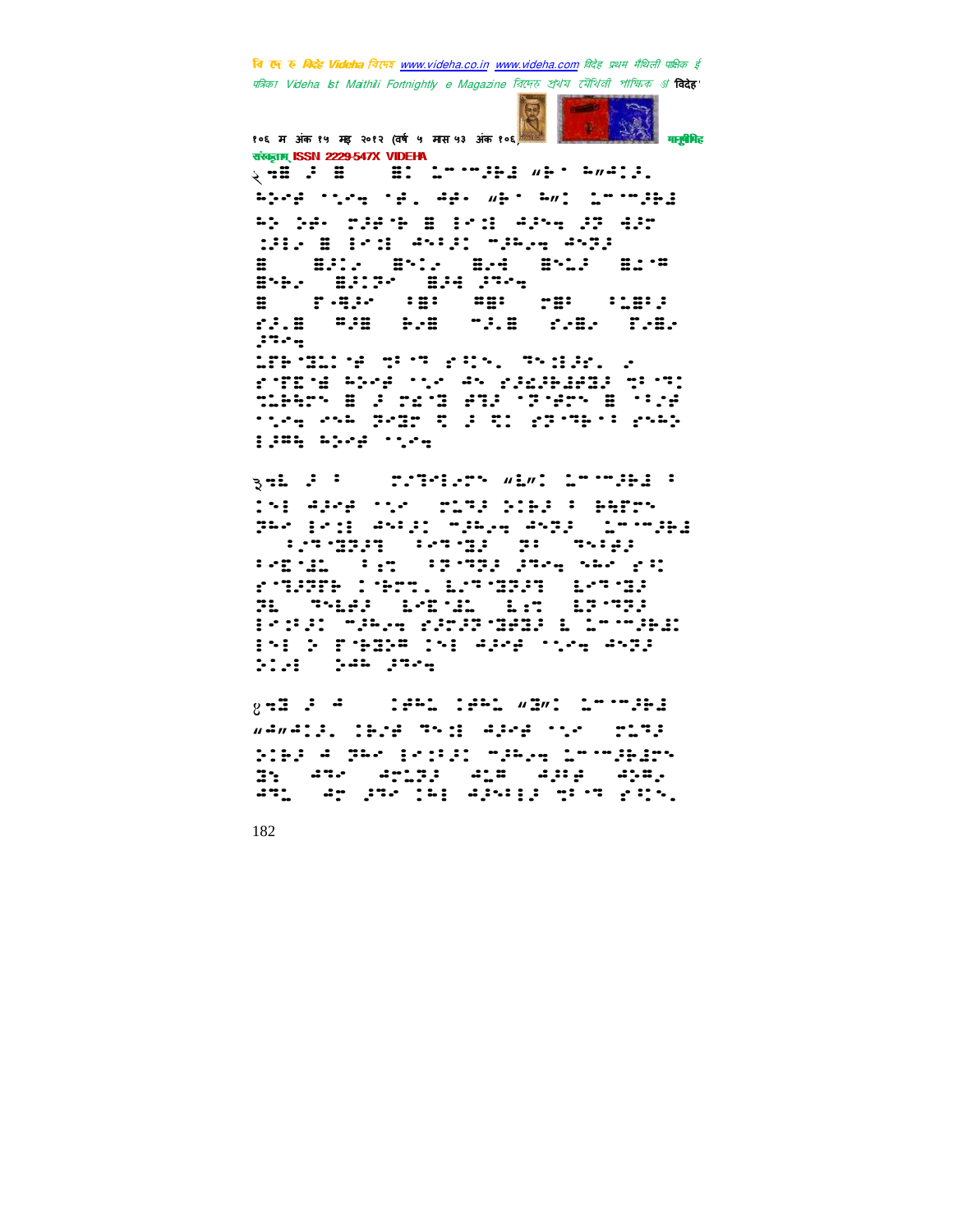१०६ म अंक १५ मइ २०१२ (वर्ष ५ मास ५३ अंक १०६) मानुबेमिह संस्कृतम् ISSN 2229-547X VIDEHA **BALE** : 10:1. In  $\mathbb{R}^{1, \mathbb{R}}$ . ITL IM HOURS THAT  $\lambda$  : : : : TIME BOOK APPROXIMATION nderste bedryf (de fort feder)<br>1950 fed fan Frys  $\sim$   $\sim$   $\sim$   $\sim$ 100 = 0.00 000 chindrin d'or diffés s'hist the transferred the side **SALE** greg ske gref gri genommene Dês tea ror confus de rand Industrial State of the Services  $\mathbf{w}^{\bullet} \mathbf{w}^{\bullet} \mathbf{w}^{\bullet} \mathbf{w}^{\bullet} \mathbf{w}^{\bullet} \mathbf{w}^{\bullet} \mathbf{w}^{\bullet} \mathbf{w}^{\bullet} \mathbf{w}^{\bullet} \mathbf{w}^{\bullet} \mathbf{w}^{\bullet} \mathbf{w}^{\bullet} \mathbf{w}^{\bullet} \mathbf{w}^{\bullet} \mathbf{w}^{\bullet} \mathbf{w}^{\bullet} \mathbf{w}^{\bullet} \mathbf{w}^{\bullet} \mathbf{w}^{\bullet} \mathbf{w}^{\bullet} \mathbf{w}^{\bullet} \mathbf{w}^{\bullet}$ **SEARCH THE SEARCH STORES IN THE SEARCH** rien Tebele e crois no se Tirther bias roads is see the 89 : TIT SYT 191 242 : **TLEADED TO THE STATE OF THE STATE** :POCHO CHANG THE THE ne, they Brig will definitely  $\sim$   $\sim$  : and tedam manufacture and and 2027 102 102 201 201 420 200 NV. POSSED CONTROLS POSSED INT  $\mathcal{L}$  , and  $\mathcal{L}$ yeks al end side (side ) moneta: 

**:: 5:2 :3: 5: 5: 5:1:. 40 41**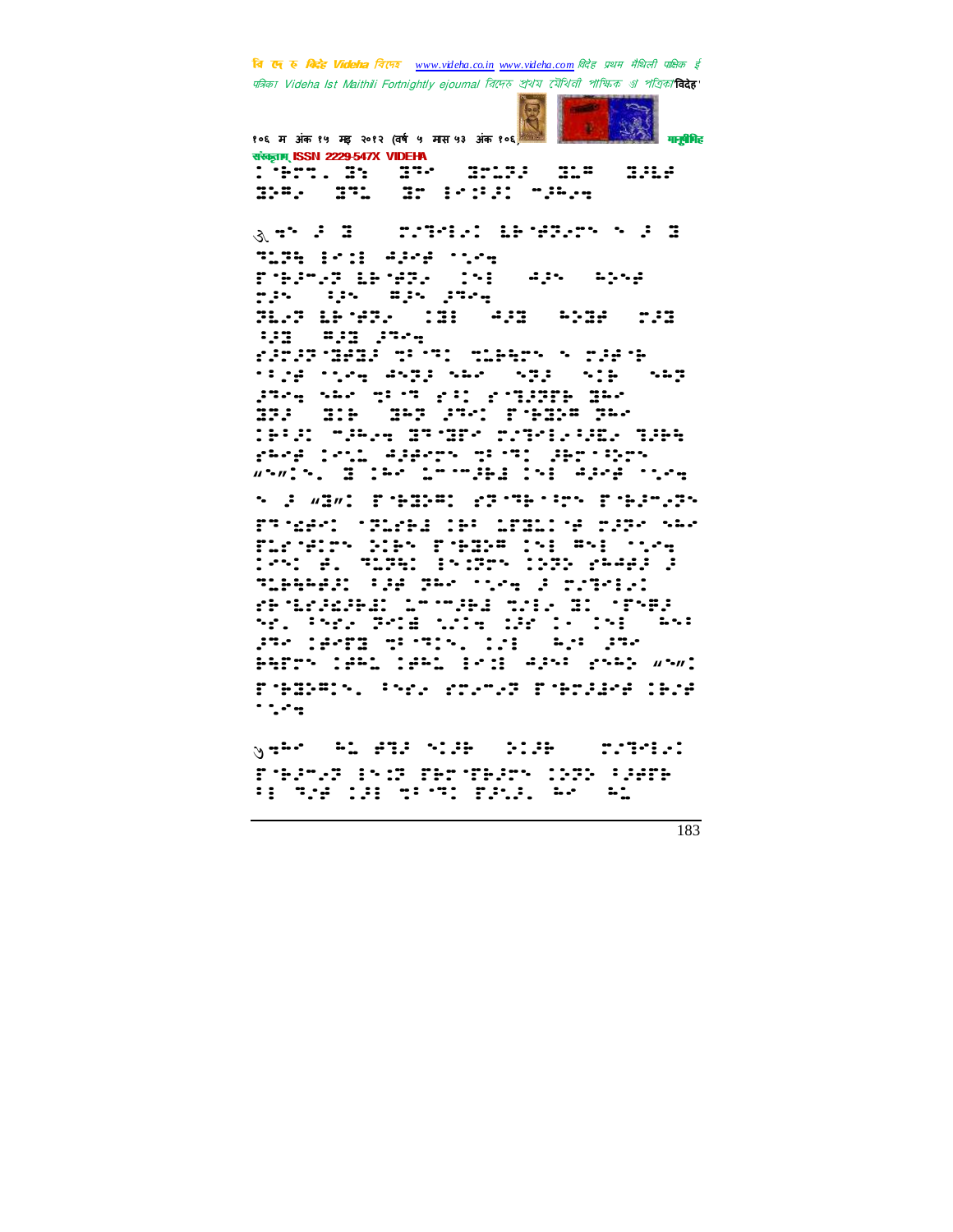

संस्कृतम् ISSN 2229-547X VIDEHA 'TPL DIAL WESTER THENRY **STAL STAR WITH SELFY BYSTY ART** PARTE SIE SLIED PARTE SIE PARE GREATE ARE the ASP WINN THE BENSIN THEM SHE  $\mathcal{L}^{\text{max}}$ 

 $9 = 22$   $\pm 7.2$   $\pm 1$ E Condu : We te AST  $\mathbb{R}^{n}$ 1. September 1983 - State State

personal concert section the cure of a speaker s difficult grantes parts al parts of Loopied theory as added the He WAL IST SAM TOWN 13 LOCAL  $\overline{1}$  ,  $\overline{1}$  ,  $\overline{1}$  ,  $\overline{2}$  ,  $\overline{1}$  ,  $\overline{2}$  ,  $\overline{2}$  ,  $\overline{2}$  ,  $\overline{2}$  ,  $\overline{2}$  ,  $\overline{2}$  ,  $\overline{2}$ **TAB-1 BAT 13 IM 14 143 FEAR** TB, #4:4 1, 14 **.rub.i bur** 14, Milia of THEOLIPS CHEVIOR<br>Pohenics I so tipue 6 gra **TORE OF PHONE CONFIDENT** agena angg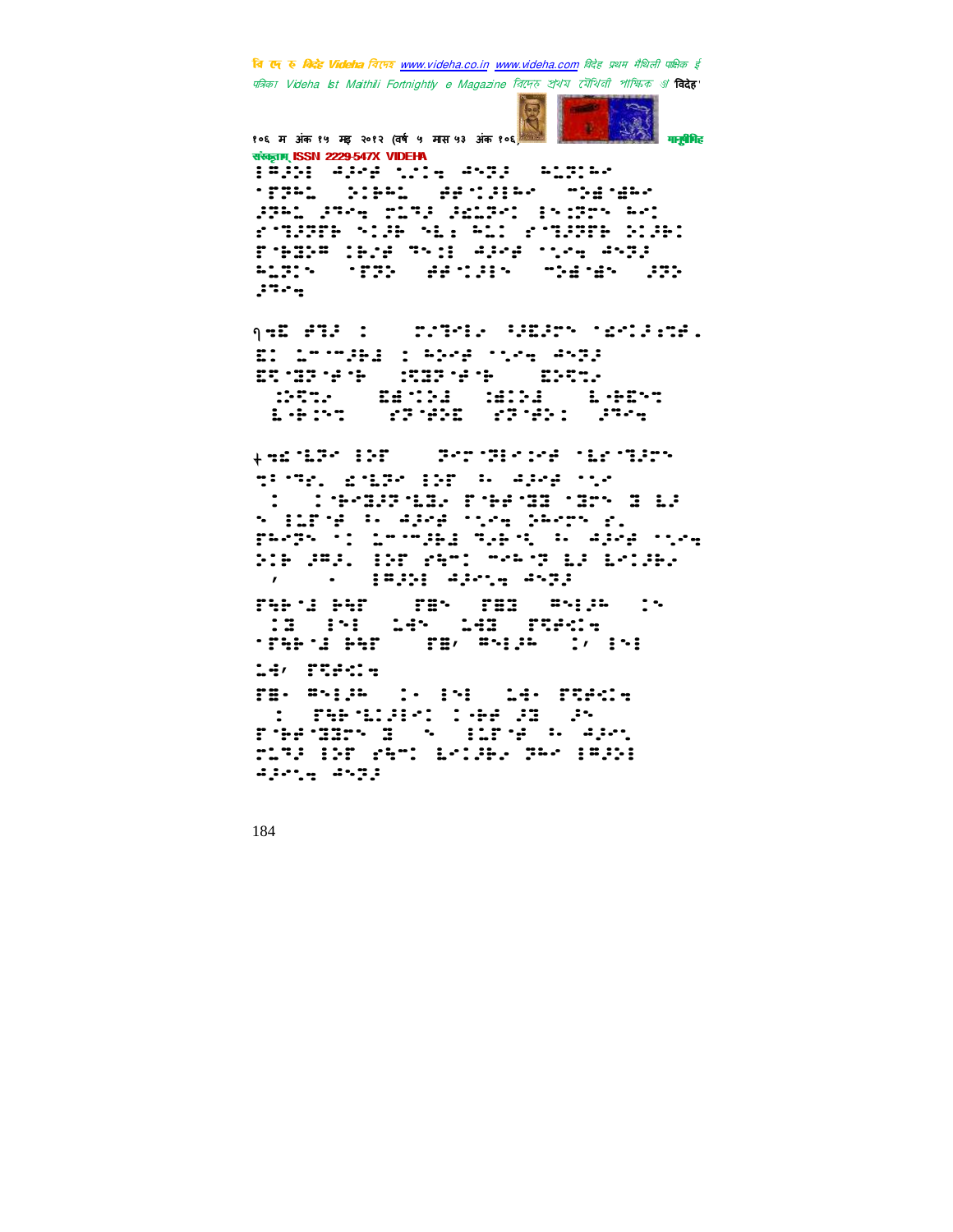**Separate**  $\mathcal{G}$ १०६ म अंक १५ मइ २०१२ (वर्ष ५ मास ५३ अंक १०६) मनुवैमिह संस्कृतम् ISSN 2229-547X VIDEHA  $\mathbb{R}^2$  . The  $\mathbb{R}^2$ **THE 12 PHT**  $\cdots$   $\cdots$  $\bullet_\bullet$ **THE SEP I SHIPS TERNE BAS :: =-: ::: =-: =-:**  $\cdots$  :  $\cdots$ CHART PAR D'ESTRE AZAT port and the state of the state of the state of the state of the state of the state of the state of the state o **THE 1 HIT This rich time and a This raish may make** t gres ceser ser s :1:4 : 400 mm 450 TOG YA GANA YA **TAR'S BAT**  $\mathbf{m}$  .  $\mathbf{r}$  ,  $\mathbf{r}$  ,  $\mathbf{r}$  ,  $\mathbf{r}$  ,  $\mathbf{r}$ the does one the sacre and ning<br>"Good (Herberro Sibelpoed) (11 - 21 - 212 Went dire wake the ASI neder vad<br>Volume (1982)  $\sim$   $\sim$   $\sim$   $\sim$   $\sim$  $\ddotsc$  $\frac{1}{2}$ **THE 1 HI**  $\begin{minipage}{.4\linewidth} \begin{tabular}{l} \multicolumn{1}{l}{} & \multicolumn{1}{l}{} & \multicolumn{1}{l}{} \\ \multicolumn{1}{l}{\multicolumn{1}{l}{} & \multicolumn{1}{l}{\multicolumn{1}{l}{} \\ \multicolumn{1}{l}{\multicolumn{1}{l}{\multicolumn{1}{l}{\multicolumn{1}{l}{\multicolumn{1}{l}{\multicolumn{1}{l}{\multicolumn{1}{l}{\multicolumn{1}{l}{\multicolumn{1}{l}{\multicolumn{1}{l}{\multicolumn{1}{l}{\text{}}}}}}}} \end{tabular} \end{minipage} \begin{minipage}{.$ **Simple Service** u Sep Aye <u>The conformation and some constant</u> **A:::: ::: :. 4:::: 4:7: PH: 1 HP**  $\frac{1}{2}$  ,  $\frac{1}{2}$  ,  $\frac{1}{2}$  ,  $\frac{1}{2}$  $\frac{1}{2}$  is a set of the set of  $\frac{1}{2}$ anno anno gare 30 1912 1914. **THE LETT** Bill St Set Sid gerner romeener is de dee er me are not de l'estre e

**FIRST CONTROLLERS**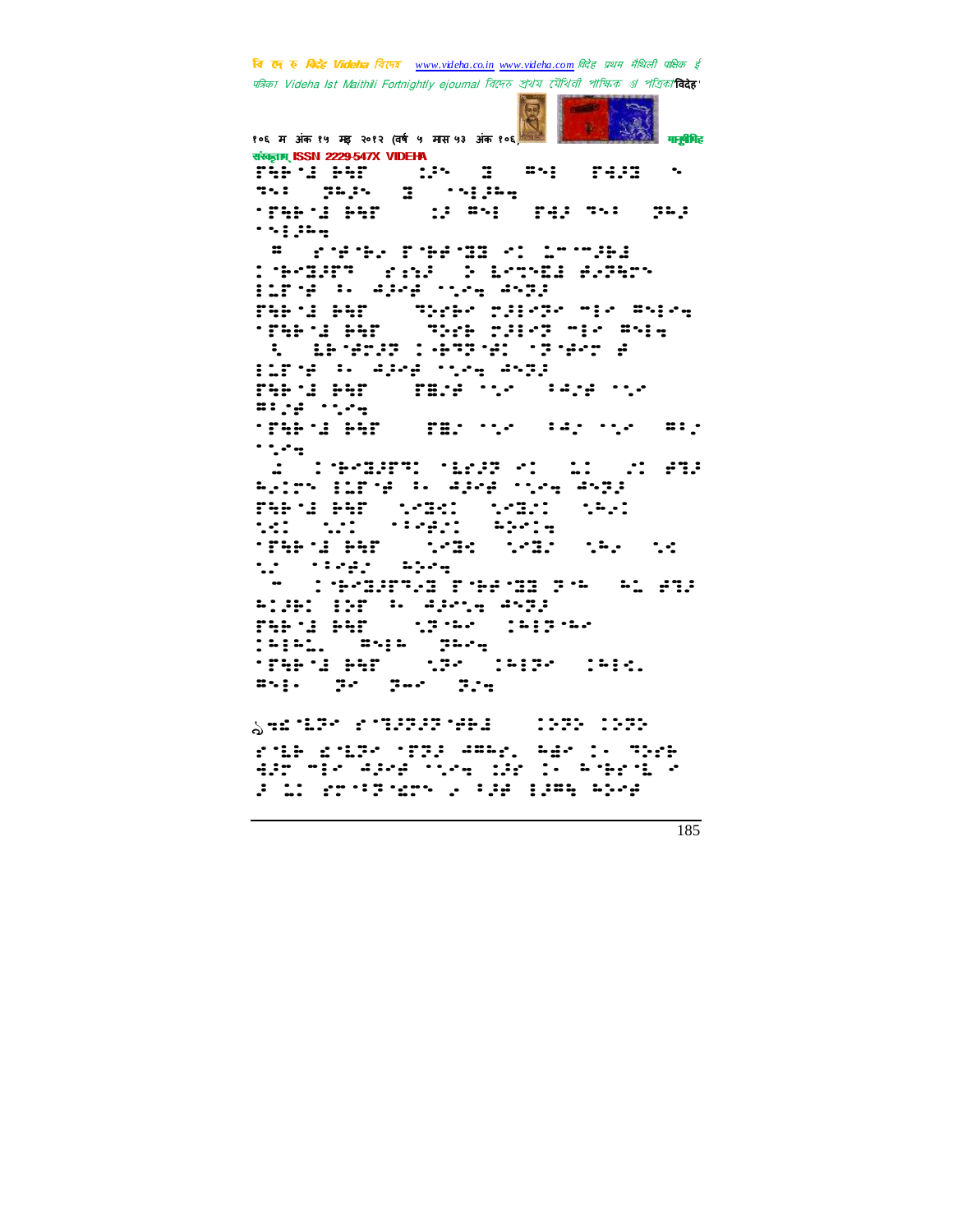

संस्कृतम् ISSN 2229-547X VIDEHA **THE STREET BE SHOW THAT ER 1345 4. Adent Kill Dura Sil** KONSTANTISTISCHEM (F. 1930)<br>1971 Alfred Murk (Ansle och 1992) FJP FJ-T  $\mathcal{L}$  , and  $\mathcal{L}$ **RASHE** mage nidi (iti **THE**  $\blacksquare$ and and state of the state of the state of the state of the state of the state of the state of the state of th ang pina Afric non ang 2 por :20, 70 AM 2010 1910 2022 | Princip. 2000 : 2010 : 2010 : 2010 : 2010 : 201 Al Side tide

 $\frac{1}{20}$  , and  $\frac{1}{2}$  ,  $\frac{1}{2}$  ,  $\frac{1}{2}$  ,  $\frac{1}{2}$  ,  $\frac{1}{2}$  ,  $\frac{1}{2}$  ,  $\frac{1}{2}$  ,  $\frac{1}{2}$ arat in the second second and second the second second second second second second second second second second aber nom 1961 av dring ignære i ringer på aven ver popp for tel WER ARTE ART TIMET PH serr groeps word press.  $\ddotsc$ apertide skilles constant completed and control completed and control completed and control completed and control completed and control completed and control completed and control completed and control complete and control complete and control cont FARAR IN 18181818 PARTE Phengue paper cher (rich Pheng ron ree : burgerour on sy **The Post Constant Constant** Wird is: Sir Sir Sir September 2563 :8: 8:00: 8:00: 8:00 BM 8:00: 8:00 **PAIDI BY: 1124 121222 2007** WER SECRE START WE IN TR pa: TheTobeRolles :sclere paddl dtl 186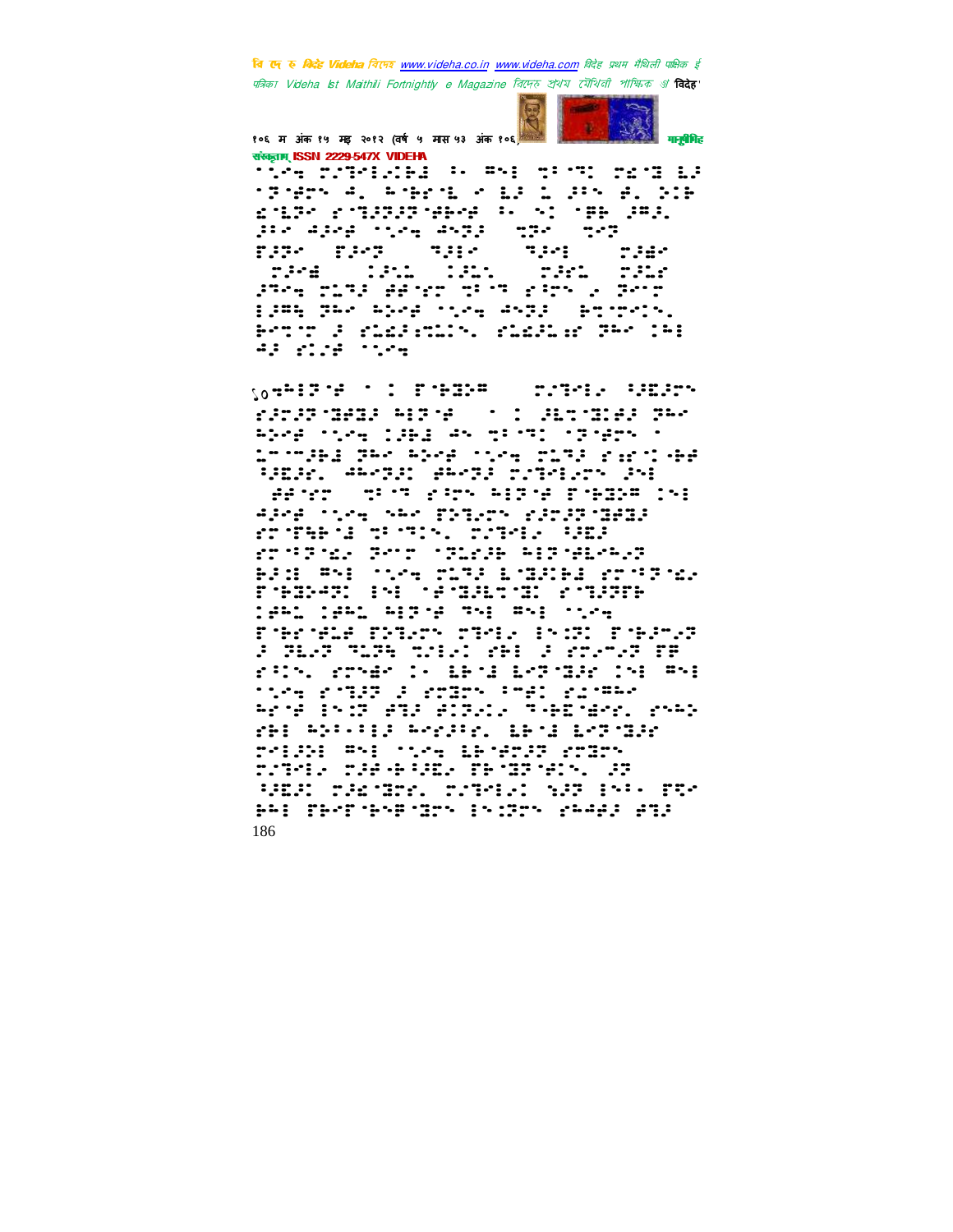

१०६ म अंक १५ मइ २०१२ (वर्ष ५ मास ५३ अंक १०६) संस्कृतम् ISSN 2229-547X VIDEHA SIARARE COOR THE THE SIGHTS **T.T.C. CODE TO BILLET CO. 100 ST.** partners and writers restaurant **The Pierre Willenstein In 1722712375 547 12213 1271342 75 ::. 75::: ":L. JS ::::: L'TS!!!** there free died ESPOINT THE BATE COMMISSION The material **VRA DJRKA (1992) TERR SALAR** SSYSHE WIND BYS WIP **(\* 2011 1202)** : 1992, 1992, 1992, 1992 Dir. P de 48e begyne rement of concrete and  $\frac{1}{2}$   $\frac{1}{2}$   $\frac{1}{2}$   $\frac{1}{2}$   $\frac{1}{2}$  $\sim$  :  $\approx$ 4.35  $\mathbf{a}$  : is  $\mathbf{b}$  $\mathbf{f}$ : **ATALE**  $\ddotsc$  $12.4312$  $\ddotsc$   $\ddotsc$  $\ddotsc$ 4: 4: 4: 4: 4  $4516 - 4516$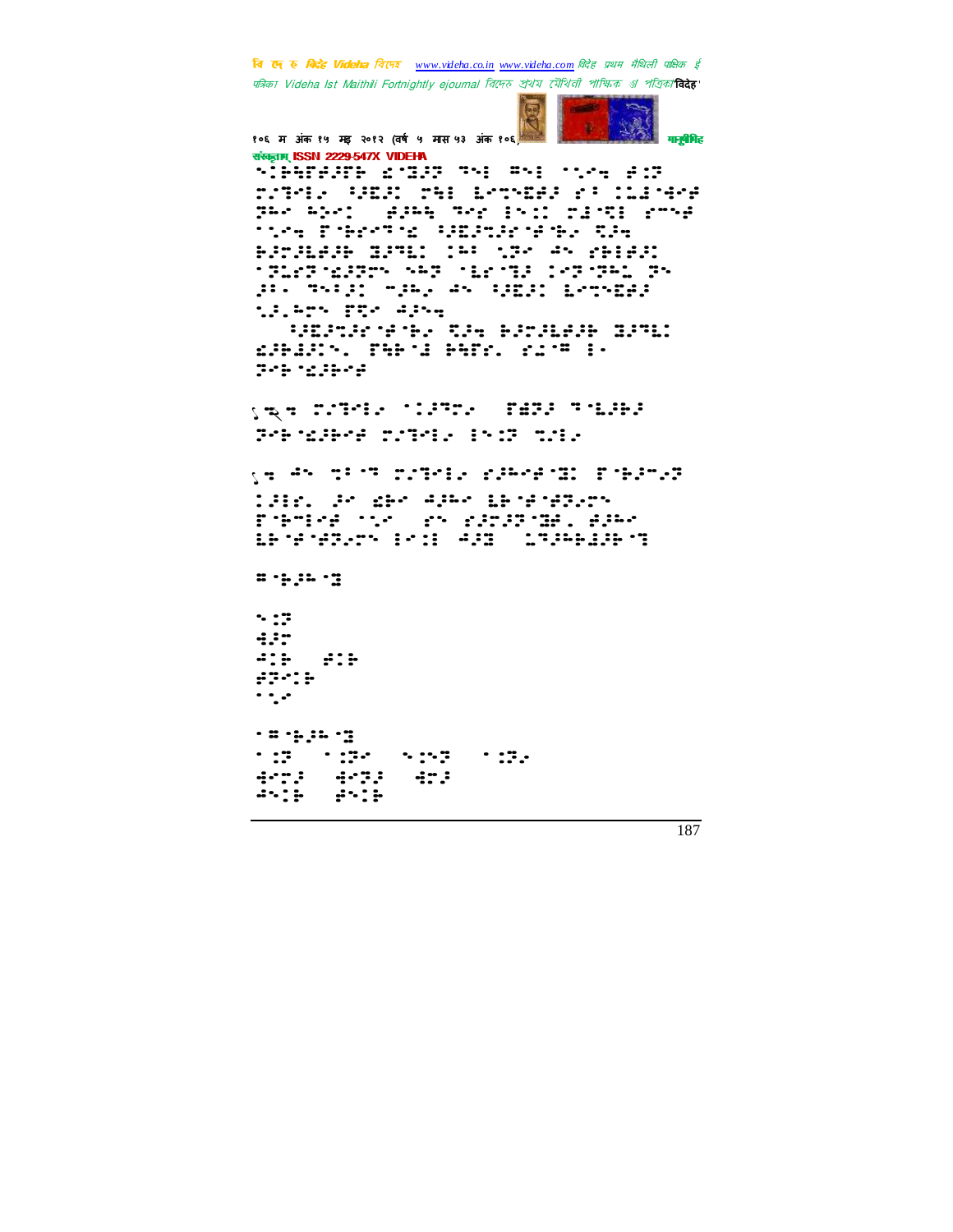

१०६ म अंक १५ मइ २०१२ (वर्ष ५ मास ५३ अंक १०६ म संस्कृतम् ISSN 2229-547X VIDEHA PTH WITH HP. "BR'S  $\mathbf{r}$  , where  $\mathbf{r}$  $\mathcal{L}$ 

sni il nosnig di bbi stro dil bbi<br>stro din bbi stra lb, snije oli **100 Bill 11 10 Billy** 

ge Presned Medical (Dra, 2110) ricos (1919) en 42 con se oc pagga ga pagpiasa

 $g = \sqrt{7}$ ,  $f^2H^2/\sqrt{7}$ ,  $f^2H^2/\sqrt{7}$ ,  $f^2H^2/\sqrt{7}$ ,  $f^2H^2/\sqrt{7}$ roman and the common control of the common and common control of the common and common common and common and c <u> Legendra Crandica Constantino de la constantino de la constantino de la constantino de la constantino de la c</u> **Part and September 1980** 

at Didi Schiller the sa 880 POSS S 828 AN CA 25 1: :: :: :: "."

ga Robord Kilbia dicer vez ir **CONTROLLER CONTROLLER SERVICE SERVICE SERVICE SERVICE SERVICE SERVICE SERVICE SERVICE SERVICE SERVICE SERVICE** ni seksnave pre pre pier sek 

**At side the Finance (S) 12 (1)** PAPAR COMMA CREE SPORTS. 8998 BOOK 422 SOURCES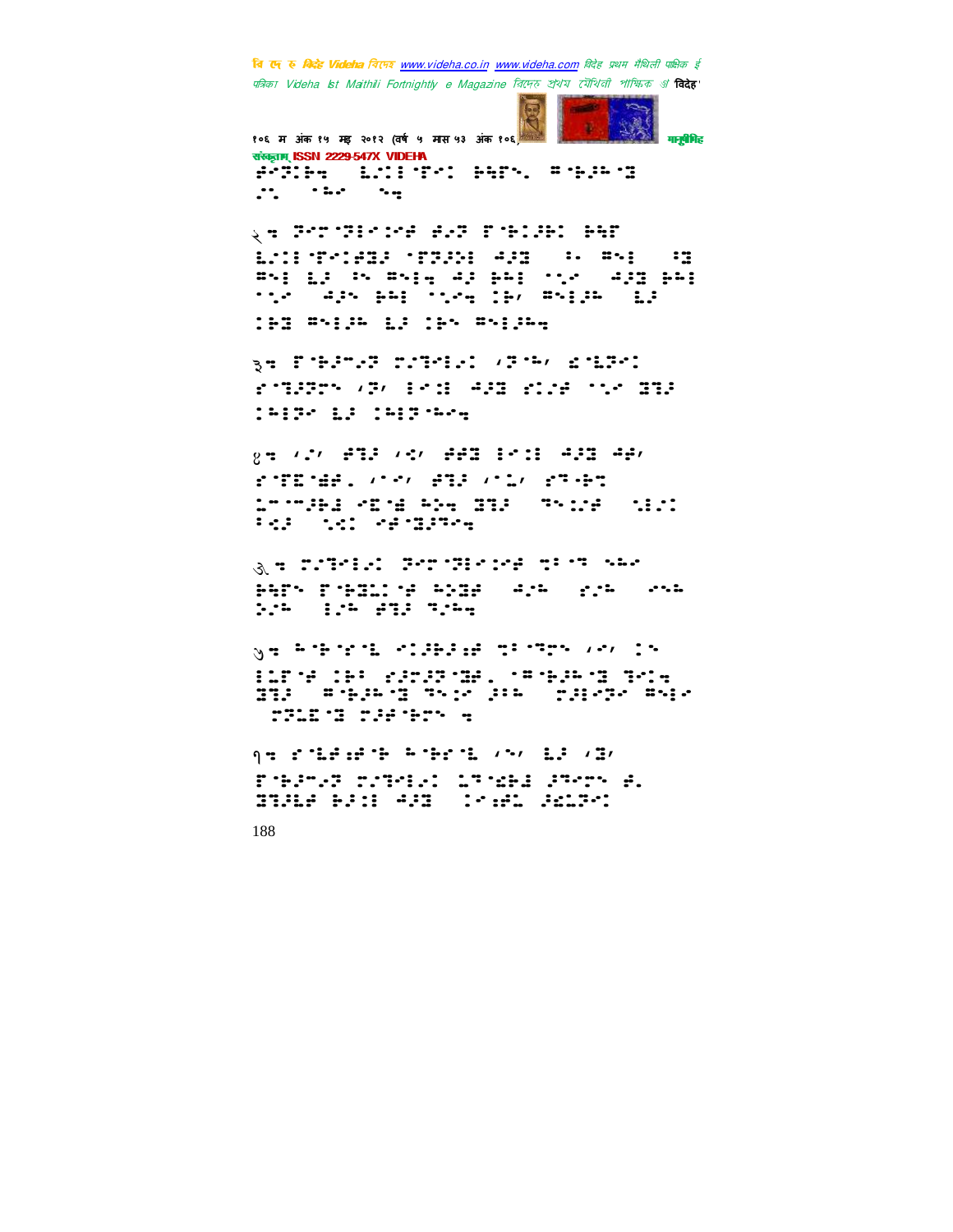

संस्कृतम् ISSN 2229-547X VIDEHA Fig. 8. 1999 S. 1999 S. 1999 S. 1999 **BOOK AND THE SENSE SEEMS ARE SERVED AND SERVED ASSESSED.** 

ve in maaars ma enaat gen ws (o) car radio and the conditions **POST LOCAL PRODUCTS THE ANNUAL BRA**  $1.2214$ 

*se conduct ruest rue route* 

<sub>Vo</sub>m 1981 bringer ar var var ber WHO WHEN WE SAME THE **SERIE STRATE ROOM AND LOCATES** HE COB, BED 42 SIZE TON

 $\frac{1}{2}$  ,  $\frac{1}{2}$  ,  $\frac{1}{2}$  ,  $\frac{1}{2}$  ,  $\frac{1}{2}$  ,  $\frac{1}{2}$  ,  $\frac{1}{2}$  ,  $\frac{1}{2}$  ,  $\frac{1}{2}$  ,  $\frac{1}{2}$  ,  $\frac{1}{2}$  ,  $\frac{1}{2}$  ,  $\frac{1}{2}$  ,  $\frac{1}{2}$  ,  $\frac{1}{2}$  ,  $\frac{1}{2}$  ,  $\frac{1}{2}$  ,  $\frac{1}{2}$  ,  $\frac{1$ **WAY 1200 121:00 PM PHP, 1931 43** fire the BBC (Sync 18 bP Sync  $\mathbf{C}$  in the  $\mathbf{C}$ 

 $\omega$  . The change  $\omega$  is the control of  $\omega$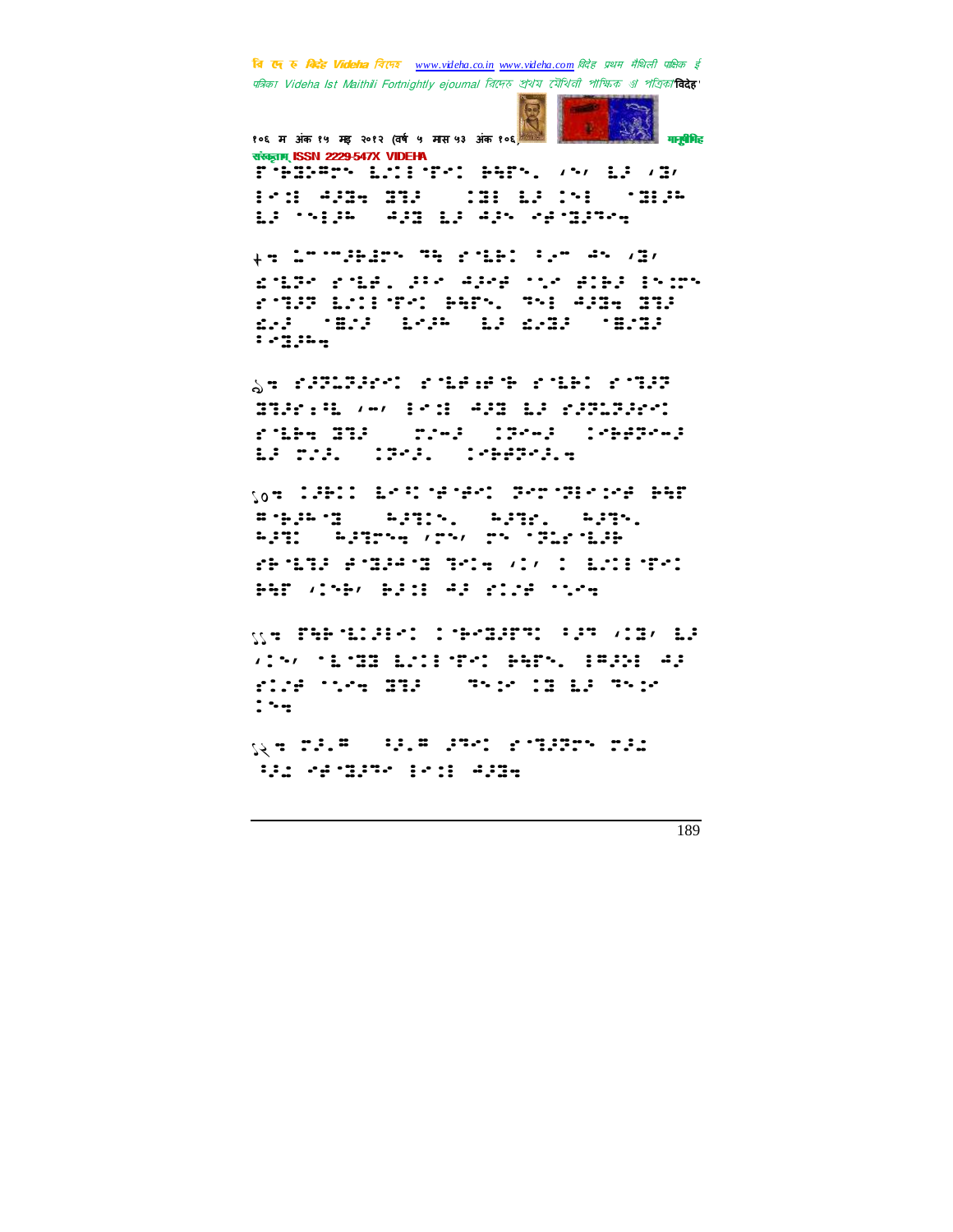

संस्कृतम् ISSN 2229-547X VIDEHA **SEPRONE CONSTRUCTS START OF THE START OF A START OF START OF START OF START OF START OF START OF START OF START OF START OF START**  $\mathbf{v}$  ,  $\mathbf{r}$  ,  $\mathbf{r}$  ,  $\mathbf{r}$ I PRESTRATED PORT PERSONAL **III**  $\cdot$  . . .  $\mathbf{L}^2$   $\mathbf{L}^2$  $\cdots$  :  $\cdots$ **1274 12 1944**  $\cdot$  .  $\cdot$  :

ye Wid res Seri. BRN 48 **Principal Communication** n : benefice

Water the Start Start of the Start th This

We TERROOM TRIPPING TERR rirent word we can **TERMINE THE THREE THE SERVICE IN THE SERVICE OF SERVICE IN THE SERVICE IN THE SERVICE IN THE SERVICE IN THE SE 1918: 2002: 2008: 2008: 2008: 2008: 2008: 2008: 2008: 2008: 2008: 2008: 2008: 2008: 2008: 2008: 2008: 2008: 20**  $2.22$ 

gge Pirti brr.r P.r.e. - et - chref **13: 4334** 

 $\mathcal{N}$  . The state is the state of  $\mathcal{N}$ Adventy, Adventy (1982), Save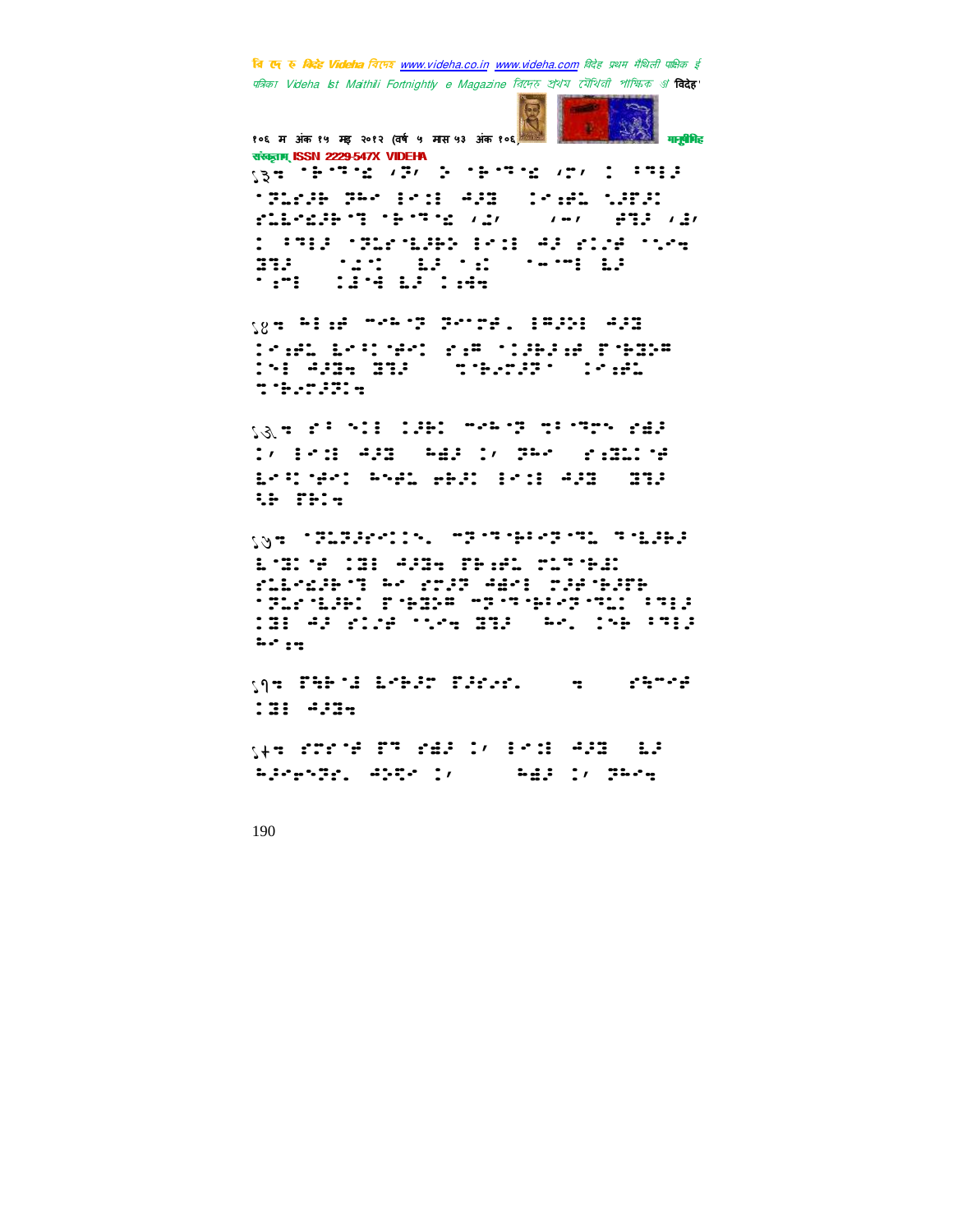१०६ म अंक १५ मइ २०१२ (वर्ष ५ मास ५३ अंक १०६) मानुबैमिह संस्कृतम् ISSN 2229-547X VIDEHA Weiler als The discrete inteles **The CHICS ACTS**  $\frac{1}{20}$  . The state of  $\frac{1}{20}$  $\frac{1}{2}$  , and a find it is the start :p:p: 4pm 4p , par :p: ry ep: **NAP ROBERT CONTROLLER SERVICE SERVICE SERVICE SERVICE SERVICE SERVICE SERVICE SERVICE SERVICE SERVICE SERVICE** s s p p p p p ents art stille is fa to be set  $\mathbb{H}^{\bullet} \quad \quad \mathbb{H}^{\bullet} \mathbb{H}^{\bullet} \mathbb{H}^{\bullet} \quad \mathbb{H}^{\bullet} \quad \mathbb{H}^{\bullet} \quad \mathbb{H}^{\bullet} \quad \mathbb{H}^{\bullet} \quad \mathbb{H}^{\bullet} \quad \mathbb{H}^{\bullet} \quad \mathbb{H}^{\bullet} \quad \mathbb{H}^{\bullet} \quad \mathbb{H}^{\bullet} \quad \mathbb{H}^{\bullet} \quad \mathbb{H}^{\bullet} \quad \mathbb{H}^{\bullet} \quad \mathbb{H}^{\bullet} \quad \mathbb{H}^{\bullet} \quad \mathbb{H}$ STORY SAMPLETERS WANTER SETTE  $2210 + 199$  $\sqrt{2}$  comes una const *TIM'II'HT* yge 15 mæd prestyr i 191 store **HIP = 10.11 .2** The District Company of the Constitution of the Constitution of the Constitution of the Constitution of the Co 299: 1100 910 - 2000 2 1 1000 0000 A.A THREE SAN TO SERVE 1-722 TH 12 453 824 SP10 ANL'I THANA ANIS. **Er THE WILL I TO HE STAR TIGHT SHIP** 3000 : : : : 000 : :: : : 000 : 000 MMHAR E D. EMM PATAR AS. : pas crowe Tal Ape (pr. 49) 1971: THE 2 7712 COURS & ALL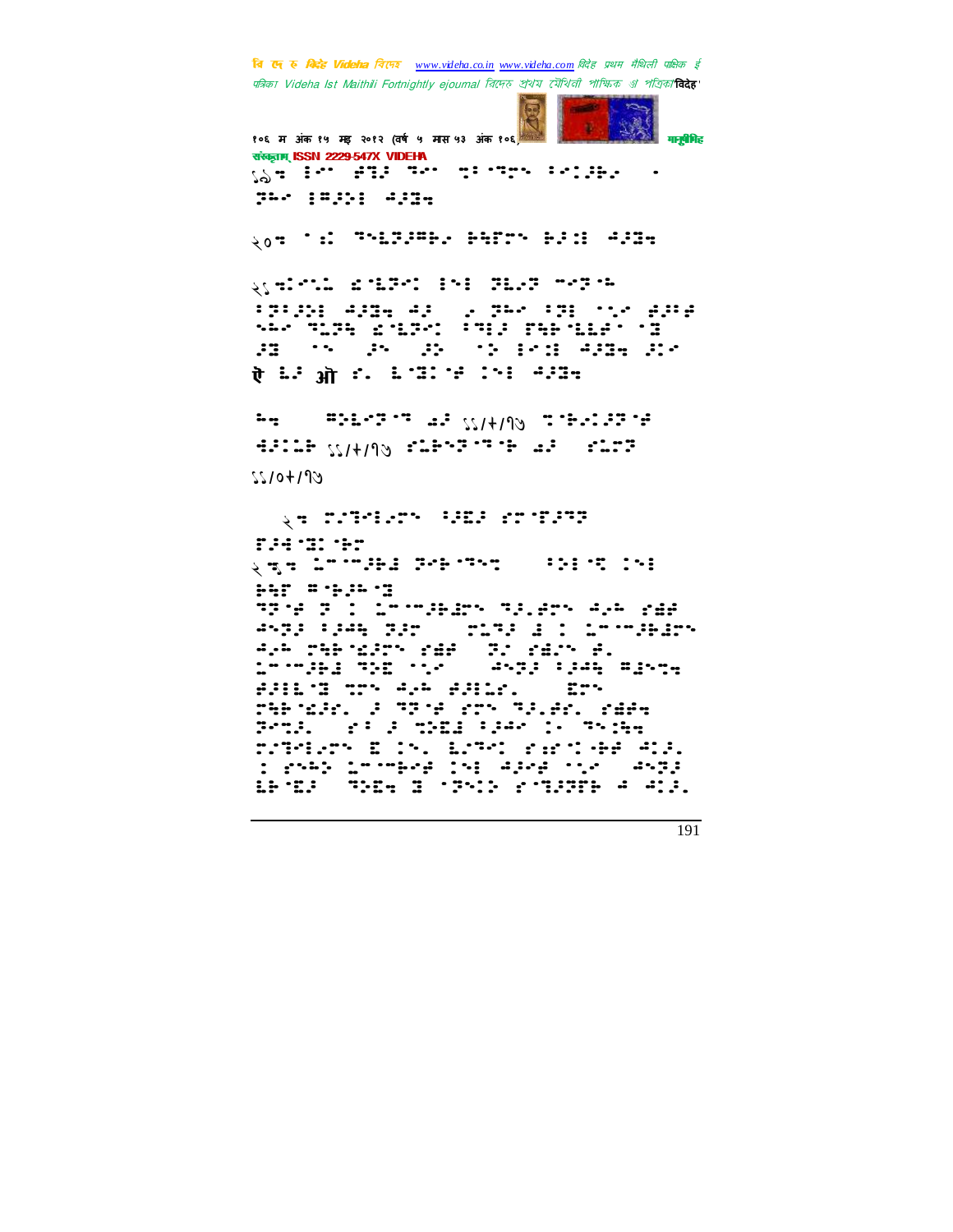

संस्कृतम् ISSN 2229-547X VIDEHA <u> Songay Ayak ny didi Rigor.</u> 333 When increase about the accordance is <u>Shealthain Shealthai</u> 1971 - 1971 - 1982 I STR.S parts (pd) and the code third as From Open Sterle (SP) page :2011 4228 2 12412 45121 72624 1261 as beginges sie modifiend in Hill ayer to ded e pags age to ning that they are the concern **THREE CONFIDENTIAL CONFIDENTIAL CONFIDENTIAL CONFIDENTIAL CONFIDENTIAL CONFIDENTIAL CONFIDENTIAL CONFIDENTIAL**  $\label{eq:2} \mathcal{L}(\mathcal{L}_{\mathcal{C}}) = \mathcal{L}(\mathcal{L}_{\mathcal{C}}) \mathcal{L}(\mathcal{L}_{\mathcal{C}})$ in christia<br>I component paller plains a tachibi  $B_1 \wedge B_2 \wedge B_3 \wedge B_4 \wedge B_5 \wedge B_6 \wedge B_7 \wedge B_8 \wedge B_9$ Berghard and the government String At Charge Home ÁDA BÁRS PÁBOLSA JOLSÁGA (S)<br>Agra sing Asgova (s) Bir Bárcs lmonda ika 2 martin (1913 mark Third: Timres (1932 An 285) rrone mar. I r. Ware the **MAR 1-181 18 WAR 10 WAR 10 WAR THE LOCAL PROPERTY OF STATE** ring ar aun rhart a' 'night fare roman com chiques Elijar (d. 1419)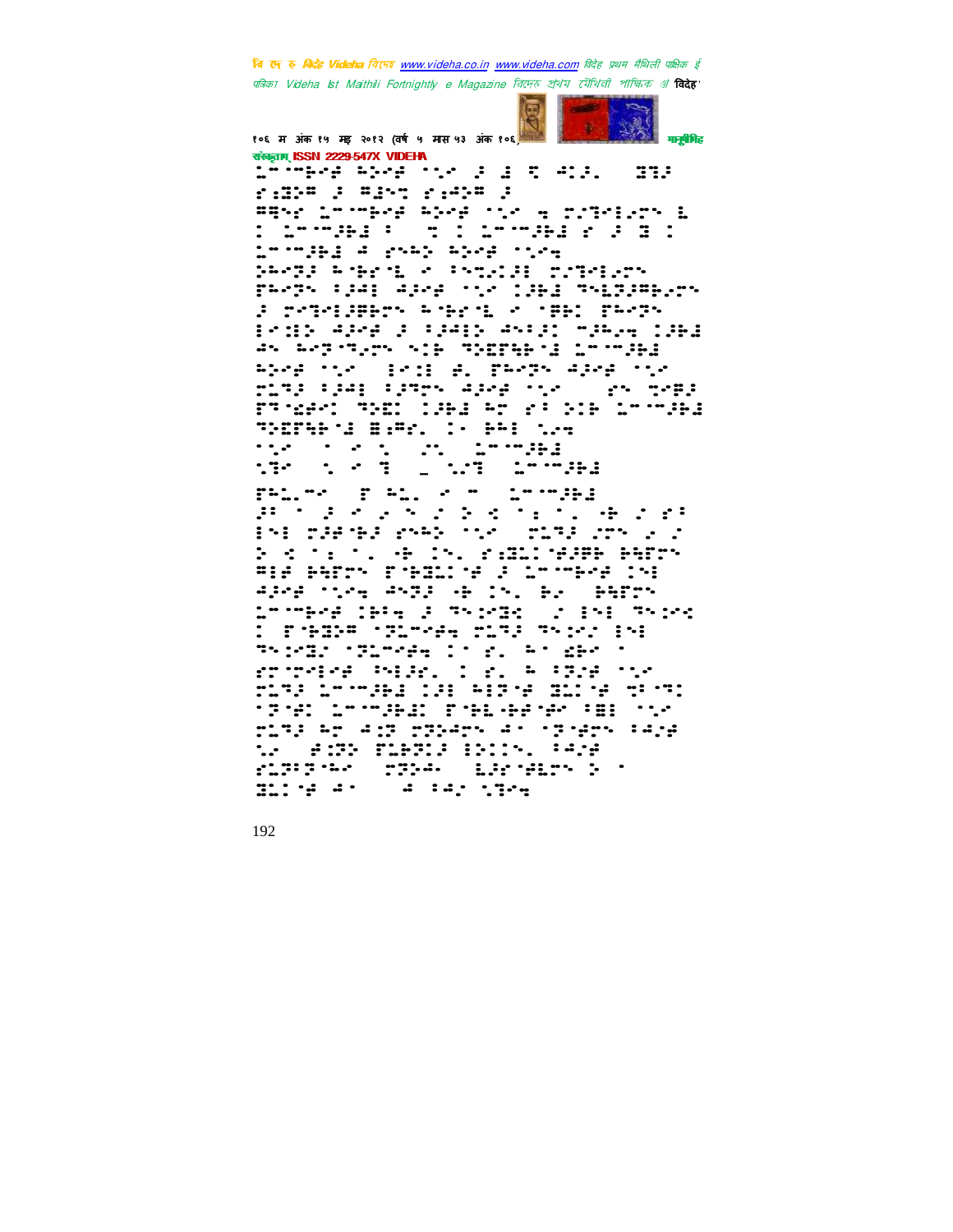

संस्कृतम् ISSN 2229-547X VIDEHA APROVEMENT CARDY NOT me crook: web the worders p di Tra Baramanga nga mga abeline felek til billig som r **ASSEMS SECTIFI** nde mins following the start profession n: : : .

in makal gjördir earb inner aktari

 $\ddot{\phantom{a}}$  $\mathbf{r}$  ,  $\mathbf{r}$ Tŀ **LESPE MONEYE CA.**  $\mathbb{R}^n$  $\mathcal{L}$ **TED: TED: 22: 1. 1. 1. 1. 1. 1. 1.** : WAS DER 22 S. 25 PART 28: 1. **WED :-\_ #57:** thes class at ele end your aldr

**TAN: 18201.75 BACK CONDUCT**  $\mathbf{L}$  .

BAS DIRE SICHT IMMARI SICTS H **MARION CONSUMERS AND ANGELES TORONTO THE POINT CONTROL** IBSE BROW ur un mann am chaidh a  $\mathcal{L}$  :  $\mathbb{Z}$  :  $\mathbb{Z}$  :  $\mathbb{Z}$  :  $\mathbb{Z}$  : **South Constitution**  $\ddot{\cdot}$  $\mathbb{R}^n$  .  $\mathbb{R}^2$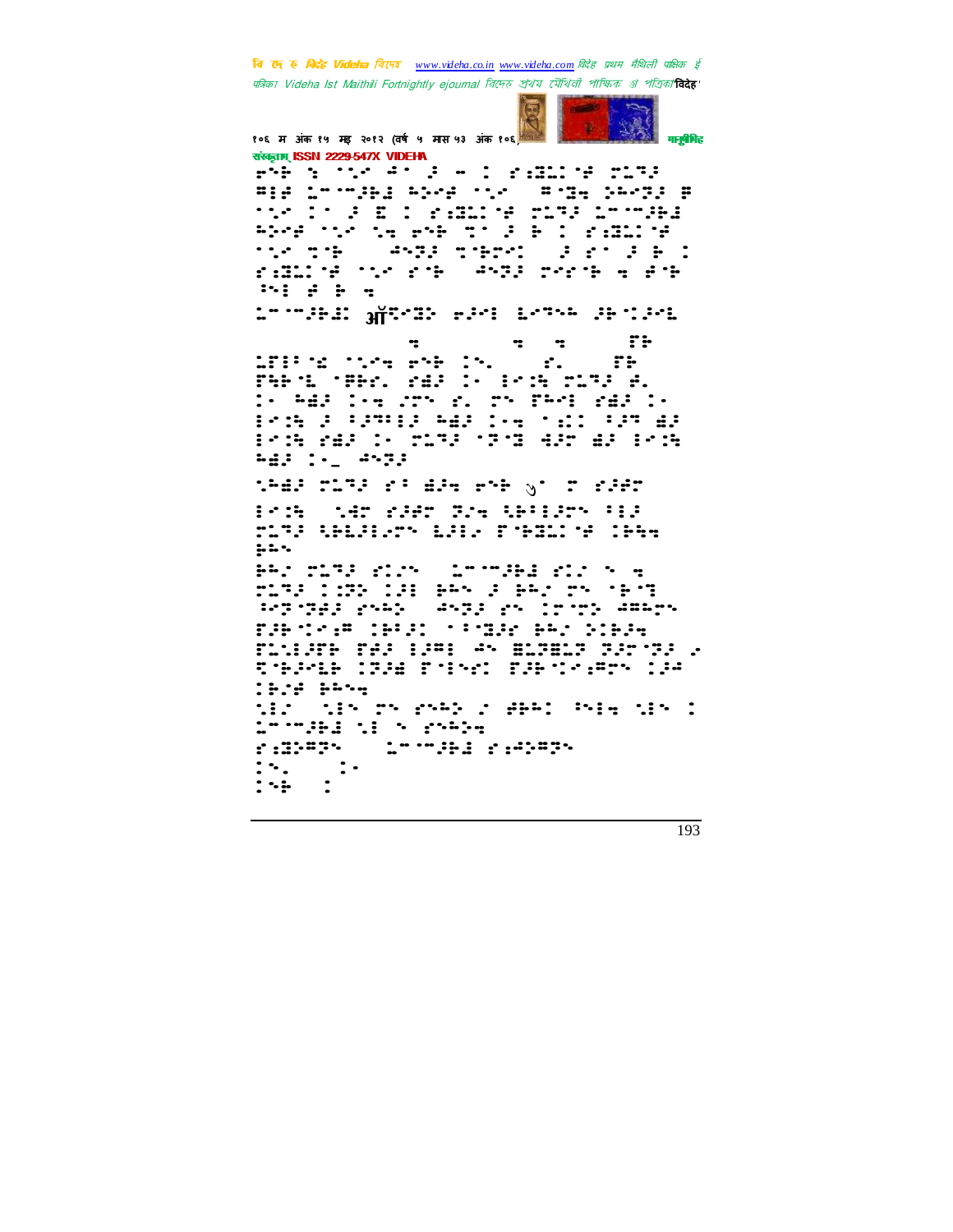**CONTRACTOR**  $\mathbf{g}_i$ १०६ म अंक १५ मइ २०१२ (वर्ष ५ मास ५३ अंक १०६) मानुबेमिह संस्कृतम् ISSN 2229-547X VIDEHA FROM 16 MIL 124 : 4572 BJC **Secrets: 2:0 ::** \_BJTI : 2 2:85 Bir : Pap s. credi  $\mathbf{r}$ . Herberia Fiarak (araba **THREE THIS WAY TO SEE** IBO SIGO 255 COMBE 554 OS and: Barr. ( 1888-1911) Barren **Constant and Constant Constant Constant Constant Constant**  $P: T: Y$ grade a in, Angu Burin, Shi Ang'gun il (Barola) (Barola) Barin.<br>Compa Bario mi Amponal ia (CBar 1. ANTE 43 1. SNE ANTITEE 13 - 43 **:: :: :: :: ::** e. Bi Premi in alt om alt om Butte.  $\ddot{r}$  . i de antigre  $\mathbf{r}_\mathbf{a}$  ,  $\mathbf{r}_\mathbf{a}$  $\mathbf{r}$  . The set of  $\mathbf{r}$  $\mathbf{r}$ the tronder film incen **IN THE SECRET ESTIMAL RESERVE**  $\begin{array}{ccc} 25.72 & 15 & 15 & 15 \\ 0 & 0 & 0 & 0 \\ 0 & 0 & 0 & 0 \\ 0 & 0 & 0 & 0 \\ 0 & 0 & 0 & 0 \\ 0 & 0 & 0 & 0 \\ 0 & 0 & 0 & 0 \\ 0 & 0 & 0 & 0 \\ 0 & 0 & 0 & 0 \\ 0 & 0 & 0 & 0 \\ 0 & 0 & 0 & 0 & 0 \\ 0 & 0 & 0 & 0 & 0 \\ 0 & 0 & 0 & 0 & 0 \\ 0 & 0 & 0 & 0 & 0 & 0 \\ 0 & 0 & 0 & 0 & 0 & 0 \\ 0 & 0$  $\mathbf{L} \cdot \mathbf{H} \cdot \mathbf{H} \cdot \mathbf{W} \cdot \mathbf{H} \cdot \mathbf{H}$ **MID POSS MIDSTER** par par pr pr pr - $P: P: P$ ro credio a bez  $\mathbb{R}^n$ Frit : MM P1 PV PRI MPHIM represented to an engine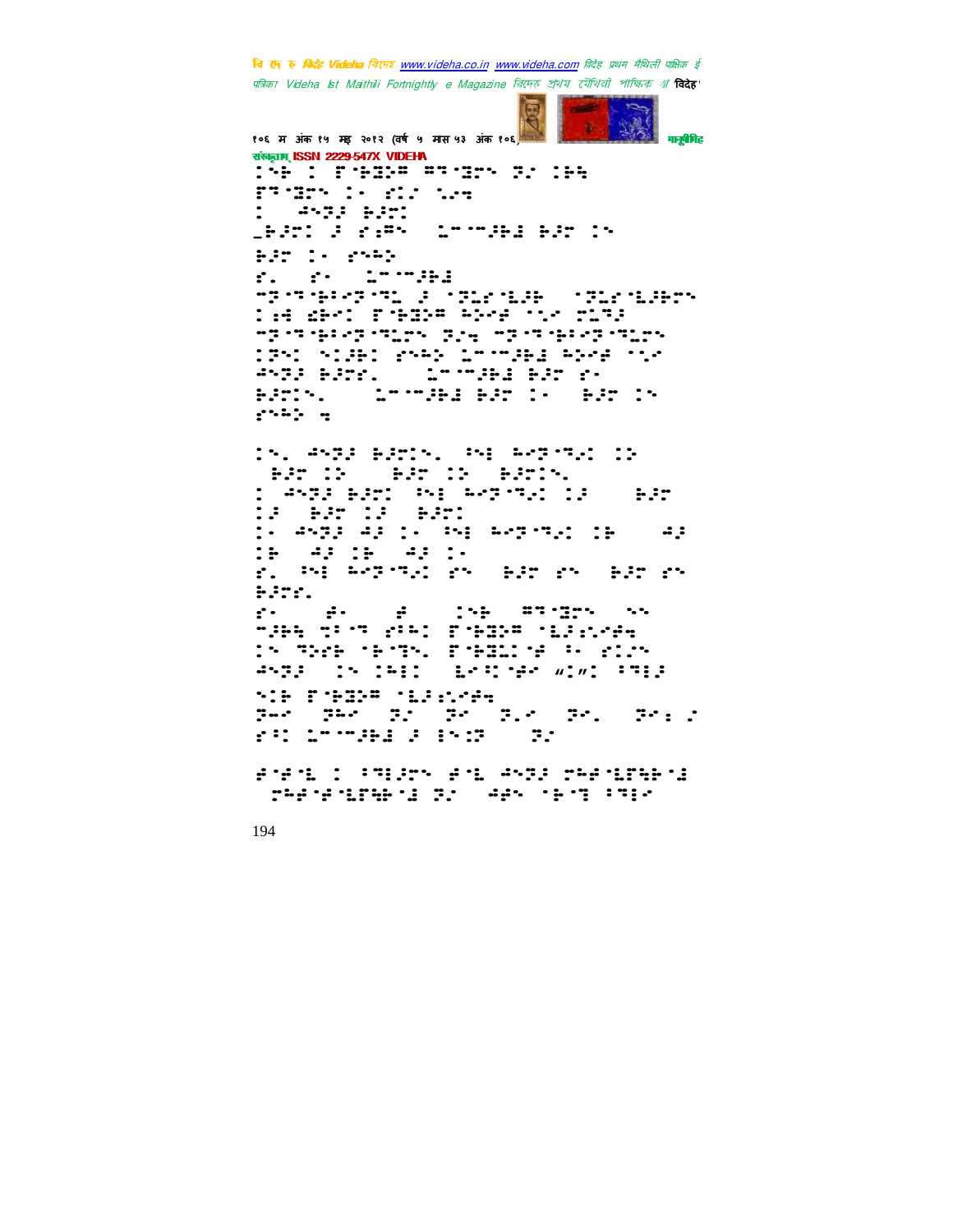G **Separate** १०६ म अंक १५ मइ २०१२ (वष ५ मास ५३ अंक १०६) मानुषीिमह संस्कृतम् ISSN 2229-547X VIDEHA % WHERE YOU HAVE THE STREET /⢷⣝⢵⢻!⣅b⢾⣒!/⢾.!⣅bb⢼⢷⣜!!/! !⢾!)/⢾⢾!⢽1.!⢼⢷⣜!⢳⢴!⣅bb⢼⢷⣜! ⢼⢼⢽⢴E!⢸⣇!⢽1\*⣒!⣅⢹⢼!⢷⣇⢵⢾⢾! )⢷⣇⢵⢾!⢽1\*⣒! ⢷⢼⣏⣞⢷⣝!)⢷⢼⣏⣞⢷⢴⣝!⢽1\*! 10!1!)⢷⣙!/⢷⣇⢷⢾⢽\*! /pulled / pulled / pulled / pulled / pulled / pulled / pulled / pulled / pulled / pulled / pulled / pulled / p /⢵⣁10!/⢵⣁0!)⢷⣙!/⢷⣇⢷⢾⢽\*!/⢵⣁0!  $T:$  $\ddot{2}$   $\ddot{2}$   $\ddot{2}$   $\ddot{2}$   $\ddot{2}$   $\ddot{2}$   $\ddot{2}$   $\ddot{2}$   $\ddot{2}$   $\ddot{2}$   $\ddot{2}$   $\ddot{2}$   $\ddot{2}$   $\ddot{2}$   $\ddot{2}$   $\ddot{2}$   $\ddot{2}$   $\ddot{2}$   $\ddot{2}$   $\ddot{2}$   $\ddot{2}$   $\ddot{2}$   $\ddot{2}$   $\ddot{2}$   $\ddot{2$ ⢵0!⢵⢳!  $\mathbb{R}^{2n+1}$  $?$   $...$   $?$   $?$   $?$   $?$   $?$   $?$   $?$   $?$ AND, PARTY r.<br>Berg: ⢹⣈⣝⣊0!)⢹⣈⣊!⢽1.!⢾⢳⢽⢼!!! ⢳⢷⣇!⢼!⢹⢴⢷⣃!⢼⢾⢷⢼!/⢷⣝⢵⢻! ⢽⣅b⢾\*!  $\blacksquare$  $H$ .  $H$  $\frac{1}{2}$ **T…, T…, T…** ⣊E0!⣊⣐!  $\mathbf{E}$ 

 $\mathbf{B}_t$  )<br> $\mathbf{B}_t$  (  $\mathbf{B}_t$  )  $\mathbf{B}_t$ ⢻⢼!)⢻⢼!⢽⢳\*-!⣅⢹⢼!⢻⢼!⢹⣓⣎!)⢻⢼! **Thi 3.4 UP: 2E00PH** ⢳⢳⢴⣐0!⢳⢴⣐!  $\begin{array}{ll} \mathcal{E}^1 & \mathcal{E}^1 \ \mathcal{E}^1 & \mathcal{E}^1 \end{array}$  $\cdot$  :

:: : ::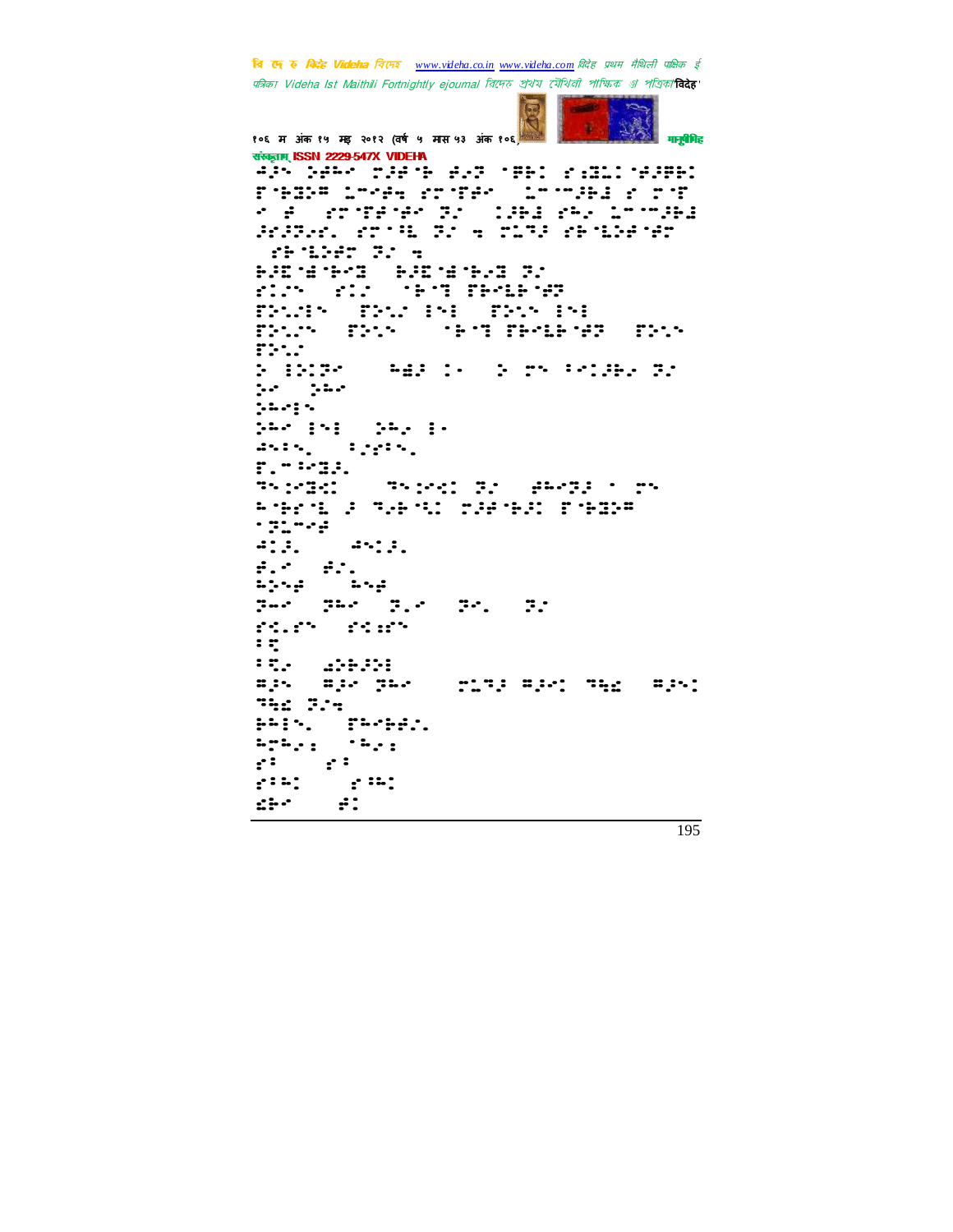**Separate** १०६ म अंक १५ मइ २०१२ (वर्ष ५ मास ५३ अंक १०६) मानुबेमिह संस्कृतम् ISSN 2229-547X VIDEHA  $\mathbf{r}$   $\mathbf{r}$   $\mathbf{r}$   $\mathbf{r}$  $\begin{array}{c} \vdots & \vdots \\ \vdots & \vdots \end{array}$ an din salah sahiji désa di salah salah salah salah salah salah dalam dalam dalam dalam dalam dalam dalam dala<br>Salah pada atau dalam kalimatan dalam dalam dalam dalam dalam dalam dalam dalam dalam dalam dalam dalam dalam Plakt: frakt: Plak<sup>t</sup>l. and and a string of the set of the set of the set of the set of the set of the set of the set of the set of th<br>Set of the set of the set of the set of the set of the set of the set of the set of the set of the set of the s **ATH: 28**  $\frac{1}{2}$   $\frac{1}{2}$   $\frac{1}{2}$   $\frac{1}{2}$   $\frac{1}{2}$   $\frac{1}{2}$  $\mathbb{R}^2 \times \mathbb{R} \times \mathbb{R}$  $f: P$  $\ddot{c}$ . **Advertision Alana**  $\begin{array}{cc} 2.144 & 2.000 & 0.000 & 0.000 & 0.000 & 0.000 & 0.000 & 0.000 & 0.000 & 0.000 & 0.000 & 0.000 & 0.000 & 0.000 & 0.000 & 0.000 & 0.000 & 0.000 & 0.000 & 0.000 & 0.000 & 0.000 & 0.000 & 0.000 & 0.000 & 0.000 & 0.000 & 0.000 & 0.000 & 0.000 & 0.$ 400 T. 491 TH 400 T.T. AND CASE THING THE STATE re and : :: :: ::  $\mathcal{L}$  ,  $\mathcal{L}$  $\mathbf{r}$ THE SUSPENDIES OF r in a  $\mathbf{r}$ . **SIMPLE AND IN STREET** TAN AS INGLESS AN SALES pad bethe dit. Mike and cr  $\mathbf{f}$ .  $\mathbf{f}$  $\sim$  : d.f. WHAT PROFILE YEAR 197  $\begin{minipage}{.4\linewidth} \begin{tabular}{l} \multicolumn{2}{c}{\textbf{0.4.5.5.5}} \end{tabular} \end{minipage} \begin{minipage}{.4\linewidth} \begin{tabular}{l} \multicolumn{2}{c}{\textbf{0.4.5.5}} \end{tabular} \end{minipage} \begin{minipage}{.4\linewidth} \end{minipage} \begin{minipage}{.4\linewidth} \begin{tabular}{l} \multicolumn{2}{c}{\textbf{0.4.5.5}} \end{tabular} \end{minipage} \begin{minipage}{.4\linewidth} \end{minipage} \begin{minipage}{.4\linewidth} \end{minipage$  $\mathbb{R}^2 = \mathbb{R}^2 \mathbb{Z}$  $\therefore$   $\therefore$   $\therefore$ <u> 1980 - Marth Barbart (m. 1980)</u><br>1980 - Marth Barbart, amerikan <u>PARTIE HE CALENDO IN APP 15</u> ide brie over brendice over<br>Signifikant identrare over 2009 The difference in the ferror freed

larta barkotza leherrea diguta.<br>Arabitzeko barko barkotza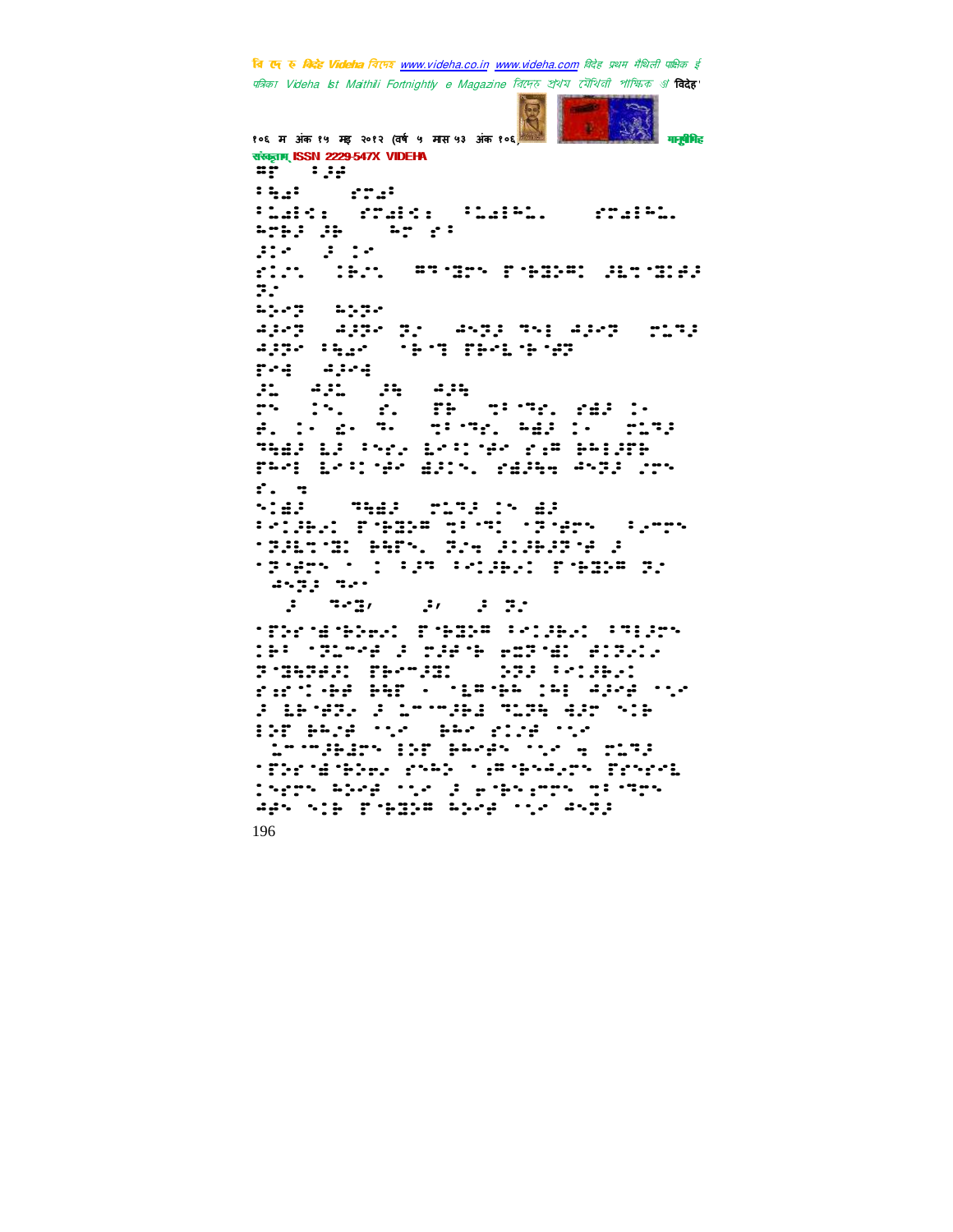有 **Service** १०६ म अंक १५ मइ २०१२ (वष ५ मास ५३ अंक १०६) मानुषीिमह संस्कृतम् ISSN 2229-547X VIDEHA sbjtpo!e**'**fusf!⢾!⢳⢵!⢷!  $\square$ /⢵⣞⢷⣍⢶⢴!⣇⢼⣉!⢽1!⢹1⢾!⣁!⣇⢷⢽! ⢺⢵⣋1⢾!⣁-!!⢷!/⢷⣝⢵⢻!A⢼⢷⢴! ASE SHE SHE SHE SHE SHE SHE ⢽⣅b⢾\*⣒! - en la concentración de la concentración de la concentración de la concentración de la concentración de la co<br>En la concentración de la concentración de la concentración de la concentración de la concentración de la conc ders diaers. ⣈⢽0!⣈⢽0!⣈⢽! E!)!⢽⢳\*!!)⢽⣅⣇⢼⢷!⢷⢳⢾\*!!  $\ddot{\phantom{a}}$ . **::::**  $\ddot{\cdot}$  . ₿. ₿. ₿ ?? f. f.f.2 ⢻⢼⣁!⢾⢷!  $\mathbb{Z}$  :  $\mathbb{Z}$  :  $\mathbb{Z}$ fig∶<br>g} g} ⢺⢵!)⢺⢵!hp-!⢷1!⢺⢵!ep\*! !⢾10⢾!⢺⢽⢼.!⢾1!⢹⣅⢼⢷0!⢾0!⢾2! 0, 00 000 0, 100 000 000 10!⢺⢽⢼.!1!⢼⢷⣜0!1E0!20! ⣅⢹⢼!⢷!⣞⢼!⣈⢼!/⢷⣝⢵⢻.!2⢼2⢾! 1001 THIN 1012 THIN 1215 PRESS RESOURCE  $2^E$ .  $2^E$ ⢻2⣊⣐0!22⣊⣐0!22E⢳0!⢻2⢳⣅E0! 12: 22 END de djae dj ⢺⢳⣚⢼0!⢺⢼⢳⣚⢼0!⢺⣚⢼0!⢺1⣚⢼!!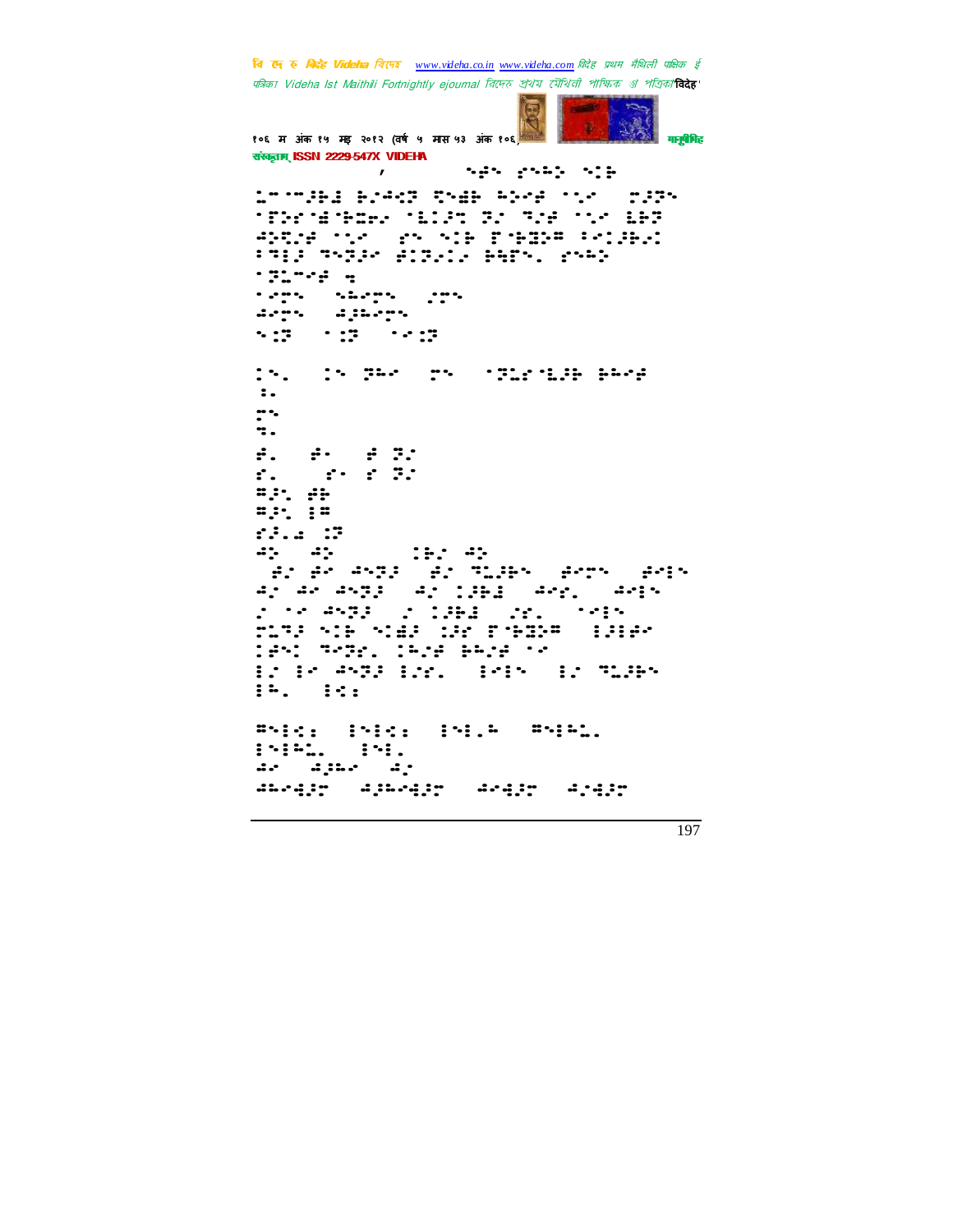**CONTRACTOR** 

```
0
१०६ म अंक १५ मइ २०१२ (वष ५ मास ५३ अंक १०६) मानुषीिमह 
संस्कृतम् ISSN 2229-547X VIDEHA
∿i.)<br>;,
        !)⣇⢼⣝!⣐⢾!⢻⢷⢼⢳⣝*!0!1!!
⊙one de la construction de la construction de la construction de la construction de la construction de la const<br>De la construction de la construction de la construction de la construction de la construction de la construc
⢾0!⢾⢳0!⢾10!⢾⢼⢳!!
⢵⢳0!⢵!!
⢴⣈0!⢴⣈!!
⢺⢴⣇0!⢺⢴⣇⢴0!⢺⢴A!!!
⢸2⢳⢴⣐0!⢸2⢳⣐!!!
∄C: f.f f.r
agus aus
29.22\mathcal{L}^{\bullet} , \mathcal{L}^{\bullet}P. 99 P.
\mathbf{B} \cdot \mathbf{B}⣁⢽0!⣁⢽⢳!!⣒⣒⣒!!
\dot{H}A\dot{H} \dot{H} \dot{H} \dot{H} \dot{H} \dot{H} \dot{H} \dot{H} \dot{H} \dot{H} \dot{H} \dot{H} \dot{H} \dot{H} \dot{H} \dot{H} \dot{H} \dot{H} \dot{H} \dot{H} \dot{H} \dot{H} \dot{H} \dot{H} \dot{H} \dot{H} \dot{H}⣁1!⢾⣈⢽!1!⢺⢽⢼!1/⢷!⢾⣝⢼⢹⣒!
⢻⢷!⢳B⢷⢹!⢼!⣇⢸⢾!⢺⣅⣞⢽!⢳B⢷⢹!
⢺⢽⢼!⢳B⢷⢹E-!⢳B⢷⢹!⢾⣝⢼⢹⣒!!!!
de diale
\ddot{a}.
⢺⢳⣚⢼0!⢺⢼⢳⣚⢼0!⢺⣚⢼0!⢺1⣚⢼!
ndan (saan)<br>Sing (saan)
ng ng 2.<br>Broak Broak
        ⢾0!⢾⢳0!⢾10!⢾⢼⢳!
⢵⢳0!⢵!
⢴⣈0!⢴⣈!
⢺⢴⣇0!⢺⢴⣇⢴0!!
\mathbf{L} \mathbf{L}∷20 : :: 1:10:20
2:2:2∄: f.n f.n<br>gjur gu:
\mathcal{L}198
```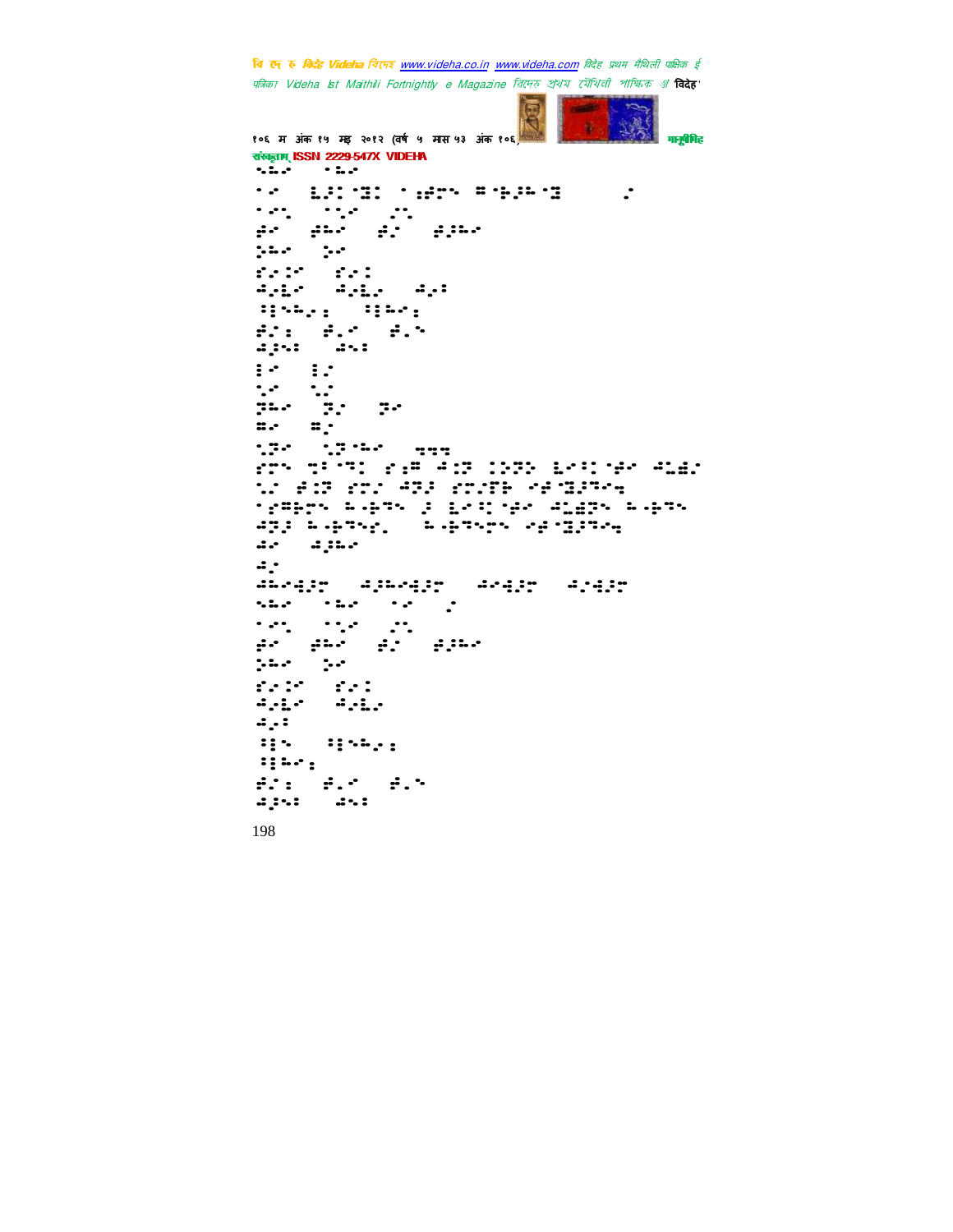```
१०६ म अंक १५ मइ २०१२ (वष ५ मास ५३ अंक १०६) मानुषीिमह 
संस्कृतम् ISSN 2229-547X VIDEHA
20 22∵. ∵<br>;… ;
       ⢽⢳0!⢽10!⢽!
\mathfrak{m}.
\mathbf{H} \mathbf{H}⣁⢽0!⣁⢽⢳!
b⣅2!⣁0!⢻2!⢻⣁!
\frac{1}{2}g: 1790.12 : 121 : 121 : 121
/⢼⣚⣝⢷!!
⢽⢴b⢼E!⣓b⢴!⢹2!⣇2/E!
21⣐⢻⣅⢺!⣋⢴⣞⢷!⢹⣇⢼⢷⢼!⢵⢽!⢷⣓/!b⣅⢽2!
A \cup B \cup C; in an angle of
\frac{1}{2}⣒⢳⢵⣝A2⢼0!⢳⢵A⣝A2⢼0!⢳⢵⣝A2⢼0!
\text{A}0.54431\frac{1}{2} : \frac{1}{2} : \frac{1}{2} : \frac{1}{2} : \frac{1}{2} : \frac{1}{2} : \frac{1}{2} : \frac{1}{2} : \frac{1}{2} : \frac{1}{2} : \frac{1}{2} : \frac{1}{2} : \frac{1}{2} : \frac{1}{2} : \frac{1}{2} : \frac{1}{2} :
\ddot{\cdot}⣒!'!2⢽0c!2⢽0!2⢽0⣝!
2⢽02'02c02⣝02!!
0<mark>ʻ; :, =∼: :. =∼: :</mark>: =∼: :∼
2.2⣒!⢷'!⢻2⢼⢳0⢷c!
x\mathcal{L}20⢹!2⣝'-⢹⣝'-2'-⢹⣝'0!!
9 = 147 112 113 112 113⢷1A2⢼0'⢷'!A2⢼!0!
⢷1⣇⢼2⢴!!
```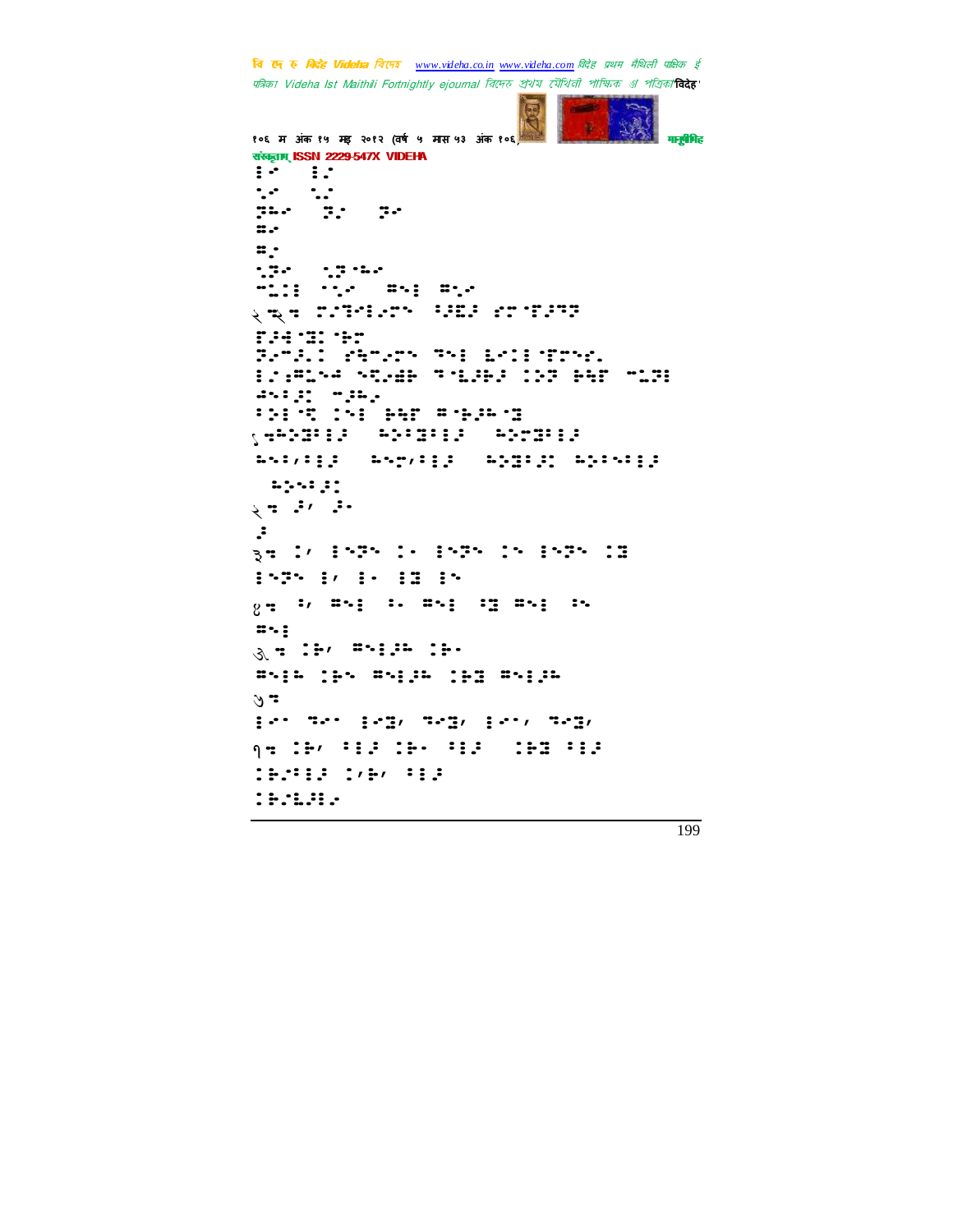```
१०६ म अंक १५ मइ २०१२ (वष ५ मास ५३ अंक १०६) मानुषीिमह 
R = \frac{1}{2} and R = \frac{1}{2} and R = \frac{1}{2} and R = \frac{1}{2} and R = \frac{1}{2} and R = \frac{1}{2} and R = \frac{1}{2} and R = \frac{1}{2} and R = \frac{1}{2} and R = \frac{1}{2} and R = \frac{1}{2} and R = \frac{1}{2} and R = \frac{1}{2} and R = \frac{1}{2} a
\frac{1}{2} : \frac{1}{2} : \frac{1}{2} : \frac{1}{2} : \frac{1}{2} : \frac{1}{2}\mathbf{\hat{c}}\ddot{\phantom{1}}⢼⣌2!⢼⣐⢻2!!
 \zeta_0g P'DJI. P'DJID
\mathcal{U} = \mathcal{U}\frac{1}{2}g "p2 #5: "p 200 = 20 #5: "p 20 #5: "
⣒!⢹2⣈⢽⢳!⢹2⢽⢳-!⢹2⣈⢽!!
 28 - 32⢹⣈2⢽⢳!⢹⣈2⢽0!⢹⣈21⢽⢳!!
We 192 - 1920 - 1920 - 1920 - 1920 - 1920 - 1920 - 1920 - 1920 - 1920 - 1920 - 1920 - 1920 - 1920 - 1920 - 192<br>Profiles and the USD - 1920 - 1920 - 1920 - 1920 - 1920 - 1920 - 1920 - 1920 - 1920 - 1920 - 1920 - 1920 - 192
\ddot{\phantom{0}}\sqrt{2} the signal signal state \sqrt{2}\gamma\gamma \sim :32-
^{\circ} :33
2 + zA ABS AND A
∫৯፡ ১/১· ১৮፡133: ১
\delta\pm 2 \pm 0.000 \pm\mathcal{M}s el.<sup>o.</sup> el.o. el.o. el.o.
\leftrightarrow\vdash \vdash \vdash \vdash \vdash \vdash \vdash \vdash \vdash \vdash \vdash \vdash \vdash \vdash \vdash \vdash \vdash \vdash \vdash \vdash \vdash \vdash \vdash \vdash \vdash \vdash \vdash \vdash \vdash \vdash \vdash \vdash \vdash \vdash \vdash \vdash \vdash 
 مال 1992 - 1992 - 1992 - 199<sub>3</sub> - 199<sub>2</sub> - 199<sub>2</sub>
√√. PO PO
\frac{1}{2} \frac{1}{2}
```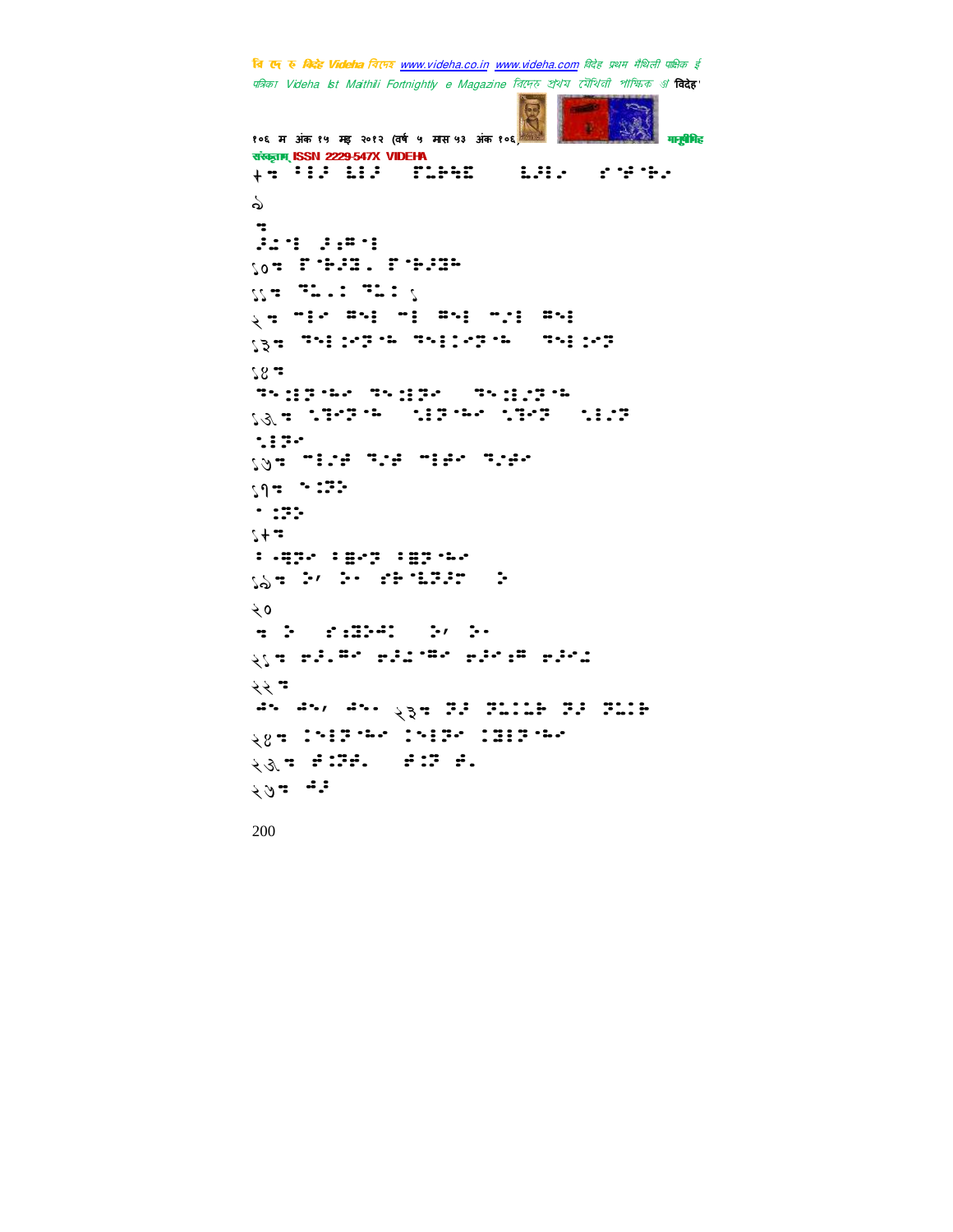१०६ म अंक १५ मइ २०१२ (वष ५ मास ५३ अंक १०६) मानुषीिमह संस्कृतम् ISSN 2229-547X VIDEHA ⢷⢳20⢺⢼⣝!⢷⢳20⢺⢼!⢷⢳2!!  $\frac{1}{2}$   $\frac{1}{2}$   $\frac{1}{2}$   $\frac{1}{2}$   $\frac{1}{2}$   $\frac{1}{2}$   $\frac{1}{2}$   $\frac{1}{2}$   $\frac{1}{2}$   $\frac{1}{2}$   $\frac{1}{2}$   $\frac{1}{2}$   $\frac{1}{2}$   $\frac{1}{2}$   $\frac{1}{2}$   $\frac{1}{2}$   $\frac{1}{2}$   $\frac{1}{2}$   $\frac{1}{2}$   $\frac{1}{2}$   $\frac{1}{2}$   $\frac{1}{2}$  2⢼⢻20!2⢻2!A⢳⢷⢼⣝0!A⢳⢷⢼!2⢼⢻20!2⢻2! ⢽2**'**0A⢳⢷1!2⢼⢻2!! ⣒!⢵⢾⣝0!⢺⢾⣝!⢺⢾**'**0!⢵⢾**'**0!⢺⢾0!⢵⢾!!  $\zeta_0$  :  $\ddotsc$  . .... and are the state  $\ddotsc$ <sub>⋛0</sub>•: ∸•े ∽•े, ∸•े∙  $\frac{3}{4}$ : 1470  $\frac{1}{4}$ ⣓⢹0⣝⢼⢹0⣓⢹0⣝⢼⢹0!! ⣝⢼⢹!)⢵⢽\*!!  $\frac{1}{2}$  $33$   $\approx$ **W**EN THE WELFIGHT  $^{36}$ 4 is to the second control in the second control in the second control in the second control in the second control in the second control in the second control in the second control in the second control in the second  $\ddot{ }$ :  $\mathbb{R}^3$  : Mil sil sil sil ya le ciencia  $39 \ddots$   $\ddots$   $\ddots$   $\ddots$   $\ddots$ ⣇⢷⢺⢾\*!! ⣒!⢺A⢼A!⢺⣇⢼A!! გგ≈ :Pre: :Pre: :Pre:P  $_{0}$ 9 $_{0}$ g 7:33 702 702 7:33 702  $\,$  $29$ ⣒!⢻2⢼⢳!⢻2⢼⢳0⢻⣝2⢼⢳!! ⣒!⣁⣅!⢼⢷0!⣁⣅!⣊⢷0!⣁!⢼⢷!!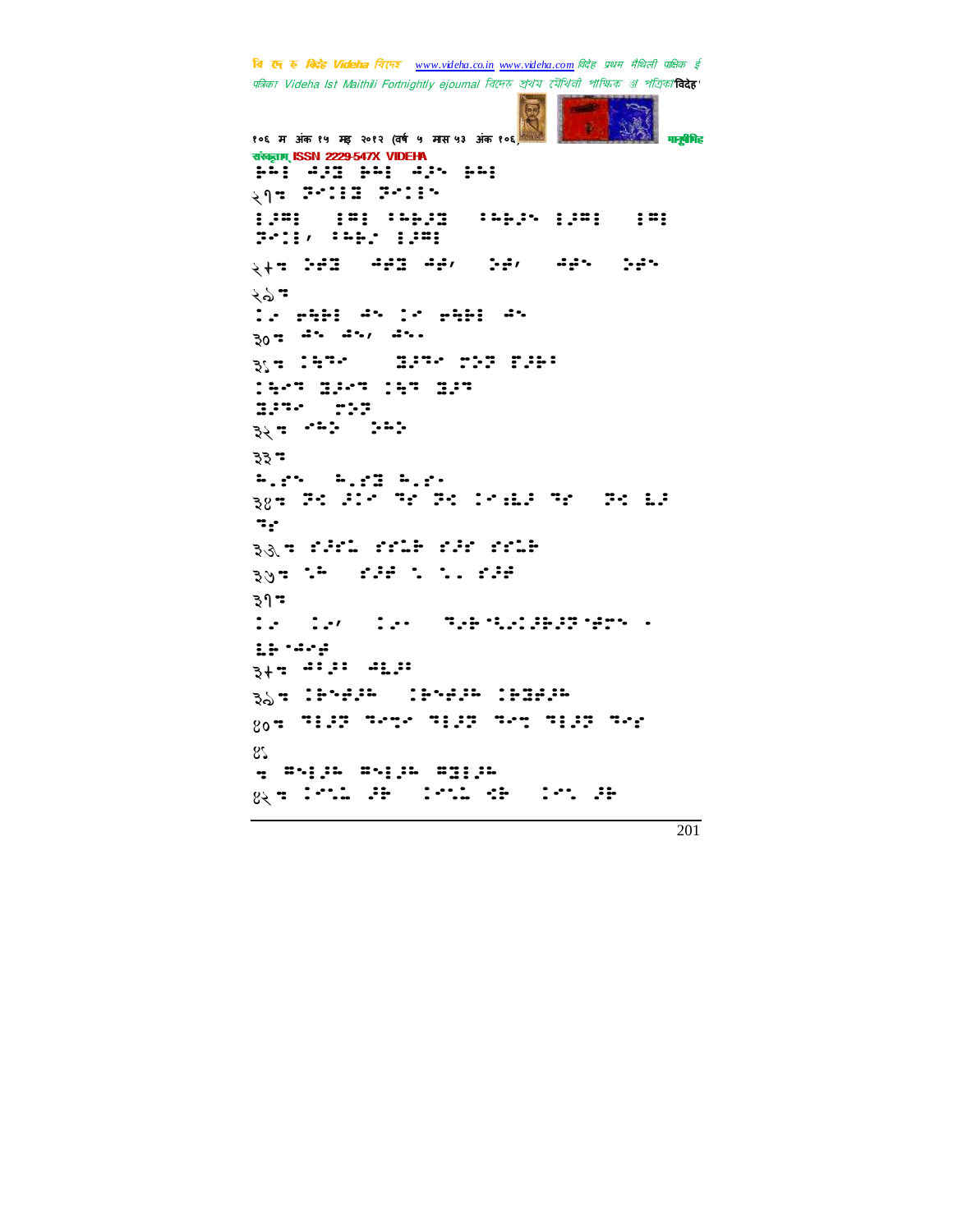**Separate** 

१०६ म अंक १५ मइ २०१२ (वष ५ मास ५३ अंक १०६) मानुषीिमह संस्कृतम् ISSN 2229-547X VIDEHA  $83 - -11 - 11$ ⣒!⢺⢼!⣁20!⢺⢼⢾!⣁2!⢺⢼⢾!⣁20⢺1⢾!⣁2!! 00**: Lr:'.. ∴° c?: q?:** ⣁2!/⢳⣅Eb0!⢸⣞!⢺⢼⢾!⣁2!!  $\frac{2}{3}$   $\frac{2}{3}$ ⢺A⢼⢽!)⣝⣅⣇⢼\*0!⢺⣇⢼⢽)⢶⣊⢺⢴\*!! ⣒!2⣝0!2!**'**0!c0!2!!0!2c!c0!  $2 \cdot 2$  $_{8}$ ባቱ ፤, ፤• :፤  $\ddot{\cdot}$  : ⣒!⣈⢽!0!⣈⢽!0!⣈⢽!0!⣈⢽!!  $8\textcolor{red}{\bm{\mathsf{\hat{\textsf{a}}}}}$  . ⢳⢴⣐E!⢳⢴EE!! -⣒!⢻⢳⢴⣐⢷!⢻⢳⢴E⢷!!  $3/5$ ⣎⢼⢷!/⢼⢷!⢽⢼!⣎⢼⢷!/⢼⢷!⢽⢼⣝0⢽⢼!!  $\mathcal{A}$  $\mathbf{L}$ : ⣒!⢾⢳⢽⢼!⢾⢳⢽⢼!! <sub>े १</sub>४: °ांः °ाः  $\mathcal{A} \mathcal{A}$  :  $\mathbf{H}$  :  $\mathbf{H}$  :  $\mathcal{A}$  $\mathscr{S}$  and  $\mathscr{S}$  $\mathcal{A}$  $\mathcal{A}$  $\cdots$  $\delta$ +:  $\ddot{P}$   $\dddot{P}$   $\dddot{P}$ ⣒!⢷A⢼!0!⢷A⢼⣝0!⢷A⢼!! -⣒!⢾E0!⢾!c!⢾⣝0⢾!!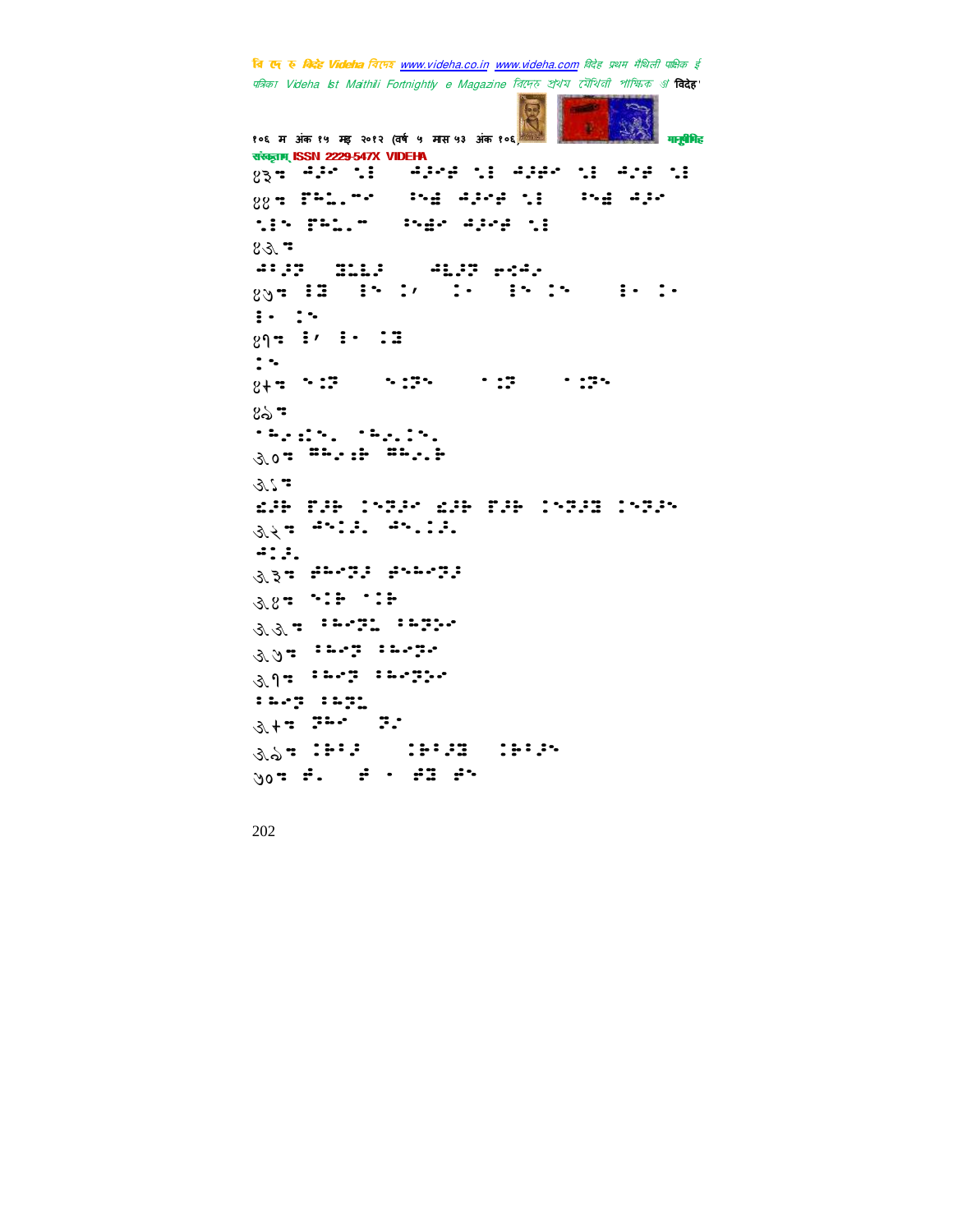```
१०६ म अंक १५ मइ २०१२ (वष ५ मास ५३ अंक १०६) मानुषीिमह 
संस्कृतम् ISSN 2229-547X VIDEHA
⣒!⢸1⣝⢼⢷⢴!!⣁⢵⣞.⢸⢼0⢸10-!⢺⣚.
⢸⢼⣝0⢸⢼-!!
\frac{1}{2}\frac{1}{2} , \frac{1}{2} , \frac{1}{2} , \frac{1}{2} , \frac{1}{2} , \frac{1}{2} , \frac{1}{2}22⣒!⣝⢼⣇⢾!⢺⢼⣇⢾!!
\mathcal{P}(\mathcal{G}^{\mathsf{u}}) = \mathcal{I}(\mathcal{G}^{\mathsf{u}}) = \mathcal{I}(\mathcal{G}^{\mathsf{u}}) = \mathcal{I}(\mathcal{G}^{\mathsf{u}})\partial^2 is the control of the control of \partial^2⢹⣝⢽⢳!⢹⢽⢳0!⢹1⢽⢳!!
\sqrt[3]{3} \frac{1}{2}, \frac{1}{2}, \frac{1}{2}, \frac{1}{2}, \frac{1}{2}, \frac{1}{2}, \frac{1}{2}, \frac{1}{2}, \frac{1}{2}, \frac{1}{2}, \frac{1}{2}, \frac{1}{2}, \frac{1}{2}, \frac{1}{2}, \frac{1}{2}, \frac{1}{2}, \frac{1}{2}, \frac{1}{2}, \frac{1}{2}, \yq≈ → stell+1 → stell+1
₩ : € 200 E 200 E 200 E 200 E
y_0 = f(f) f(f) f(f) f(f) f(f) f(f) f(f):::
າo =
⢾⢼⢳⣅0!⢾⢼⢳⣓!!
 \etaູ =
/⣅⢾⢷⢴!!
\eta\frac{1}{2} . 0
⣒!A⢽⢽⢼⣝0A⢽⢽⢼!!
ባ8። :፦:፦
93. \approx⢹⢽⣅⢼!⢹⢽⢼!!
9.9 =
⢾⢾⢳E!!
\etaq·BEPER'IN
    "BRINGS" BRINGS"
```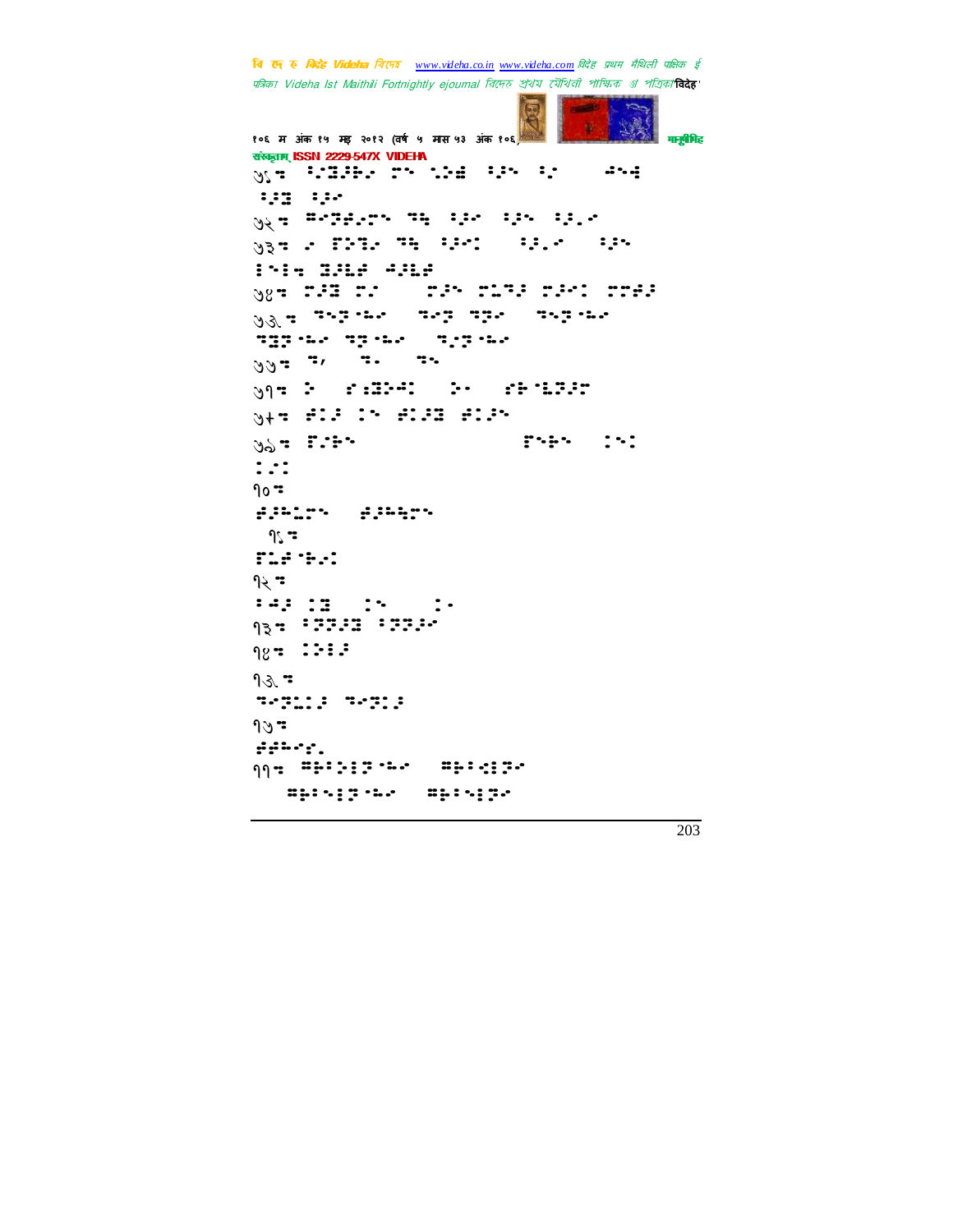```
१०६ म अंक १५ मइ २०१२ (वष ५ मास ५३ अंक १०६) मानुषीिमह 
संस्कृतम् ISSN 2229-547X VIDEHA
9+2 : 1:2 : 1:29ລີ
b⢽⢳!b⢽⢳)⣉⣅⢹⣎*!!
<del>↓</del>0: ÷∙ ÷∙ →
+2⣒!0!!'0'!!
⣒!⣈⣅⢽⢼!⣈⢽⣅⢼!!
+3. Constantino in Europe
√8∴ :∵≈.…
   ::::: ::::
+3 = 1.45\ddot{\phantom{0}}↓↑≈ :00ºID 2 :00:ID 20 20 20:10 20:20
⢷⣝⣊!!
++ : : : : :/⣅A⢼!!
⣒!⣔⢻⣛⢼.⣔⢼E⣞⢴!
⣔⢻⣛⢼.⣔⢼E⣞!!
\zeta_0g Pren Pren Psen Psen
\delta: \mathbb{R} : \mathbb{R} : \mathbb{R} : \mathbb{R} :
\sqrt{2} \div \div \div \div \div\sqrt{3} : \cdots
⣒!⢳⢵.!⢳⢵!–!⢳⢵!!
\delta\delta: \vdots : : : :
\sim 0 \sigmaA LL PRODUCT PRODUCT
```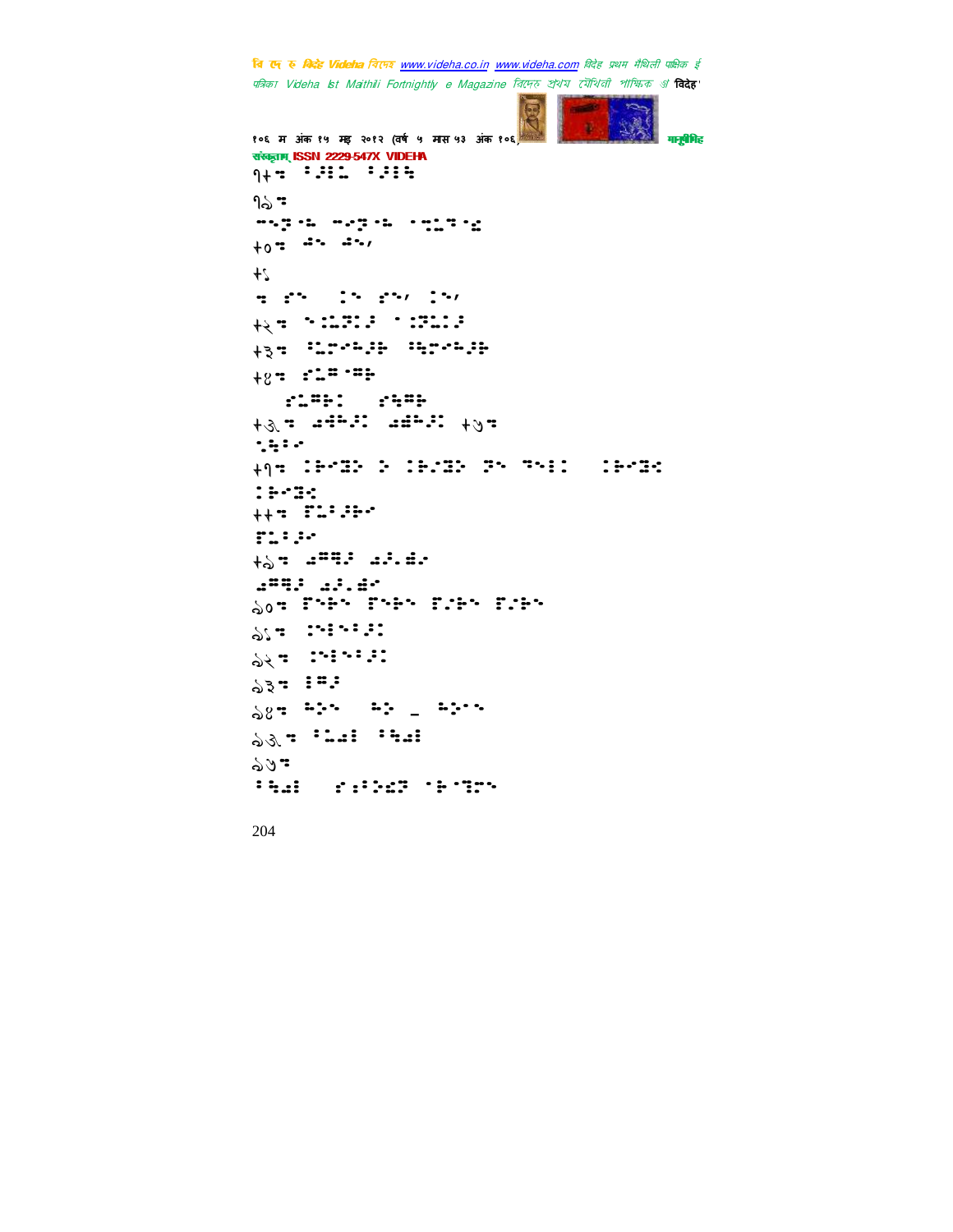१०६ म अंक १५ मइ २०१२ (वष ५ मास ५३ अंक १०६) मानुषीिमह  $R = \frac{1}{2}$  and  $R = \frac{1}{2}$  and  $R = \frac{1}{2}$  and  $R = \frac{1}{2}$  and  $R = \frac{1}{2}$  and  $R = \frac{1}{2}$  and  $R = \frac{1}{2}$  and  $R = \frac{1}{2}$  and  $R = \frac{1}{2}$  and  $R = \frac{1}{2}$  and  $R = \frac{1}{2}$  and  $R = \frac{1}{2}$  and  $R = \frac{1}{2}$  and  $R = \frac{1}{2}$  a ⣒!⣝1⢳!⣝⢳!0!⢳0!1⢳0!⢳!!  $\frac{1}{2}$   $+$   $\frac{1}{2}$   $\frac{1}{2}$   $\frac{1}{2}$   $\frac{1}{2}$   $\frac{1}{2}$   $\frac{1}{2}$   $\frac{1}{2}$   $\frac{1}{2}$   $\frac{1}{2}$   $\frac{1}{2}$   $\frac{1}{2}$   $\frac{1}{2}$   $\frac{1}{2}$   $\frac{1}{2}$   $\frac{1}{2}$   $\frac{1}{2}$   $\frac{1}{2}$   $\frac{1}{2}$   $\frac{1}{2}$   $\frac{1}{2}$   $\frac{1}{2$ ⣒!⣝⢽⢼⣝.!⣝⢽⢼0!⢽⢼0!⢽⢼!!  $\frac{1002.5}{102.2}$  .  $\frac{1}{202.4}$  $202$  = **A** Ang (1891)  $\frac{10}{5}$  .  $\frac{1}{5}$  .  $\frac{1}{5}$  .  $\frac{1}{5}$  $203$  =  $\mathbf{a}$  ,  $\mathbf{b}$  ,  $\mathbf{b}$  ,  $\mathbf{b}$  ,  $\mathbf{b}$  ,  $\mathbf{b}$  ,  $\mathbf{b}$  ,  $\mathbf{b}$  ,  $\mathbf{b}$  ,  $\mathbf{b}$  ,  $\mathbf{b}$  ,  $\mathbf{b}$  ,  $\mathbf{b}$  ,  $\mathbf{b}$  ,  $\mathbf{b}$  ,  $\mathbf{b}$  ,  $\mathbf{b}$  ,  $\mathbf{b}$  ,  $\mathbf{b}$  ,  $\mathbf{b}$  , ∑08**÷ .÷ :⊢ ;:- ÷:-** $203 - 2$  $\ddot{\cdot}$  $\frac{100 \text{ A}}{2}$  **2**  $\frac{1}{2}$  **2**  $\frac{1}{2}$  **2**  $\frac{1}{2}$  **2**  $\frac{1}{2}$  **2**  $\frac{1}{2}$  **2**  $\frac{1}{2}$  **2**  $\frac{1}{2}$  **2**  $\frac{1}{2}$ \09**= =-::-: = =-::II:**  $20 + 2$  $\mathbf{H}^{\bullet}$  . నం, ⣒!/B⣛.!/⣟!! %\% -IS-> -IS-I> 1S--> W: HH: HH:  $^{11/4}$  .  $^{11/4}$  .  $^{11/4}$  $^{113}$  .  $^{111}$  $\cdot$  $^{278}$ e : propose de la propose de la proposa de la proposa de la proposa de la proposa de la proposa de la proposa de la proposa de la proposa de la proposa de la proposa de la proposa de la proposa de la proposa de la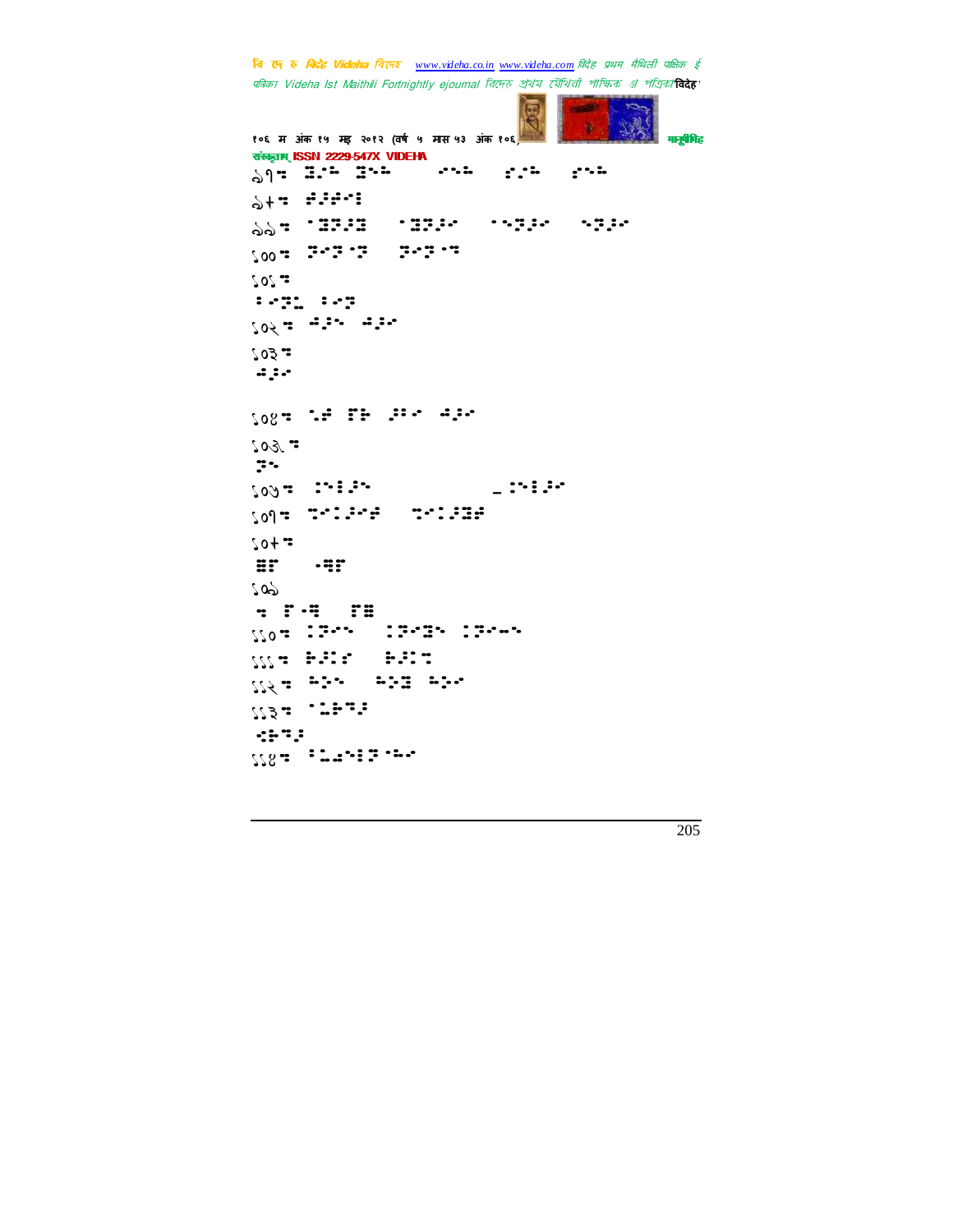**CONTRACTOR** 

१०६ म अंक १५ मइ २०१२ (वष ५ मास ५३ अंक १०६) मानुषीिमह संस्कृतम् ISSN 2229-547X VIDEHA  $\widetilde{M_{\odot}}$ e (Lindrate (Lindrate (Lindrate  $\widetilde{M_{\odot}}$  $M_{\odot}$  is the contract of  $\sim$  $M = 12$  $22 + 72$ ⢵⢽!/⢼⣛2⣈⢽⢳0!⢵⢽!/⢼⣛2⣈⢽0!⢵⢽! /⢼⢷2⣈⢽⢳!!  $M_{0}$  :  $\ldots$  :  $\ldots$  :  $\ldots$  :  $550 - 75$ 2⢻!2**'**⢻!!!  $\mathcal{W}$  :  $\mathcal{W}$  $\mathcal{W}$  , which is the state  $\mathcal{W}$ ⢺⢷⢽⢼!!  $\sqrt{27}$  $5,8,7$ ⢻⢷A2⢽⢳0!⢻⢷A2⢽!⢻⢷A⣊2⢽⢳0! ⢻⢷A⣊2⢽!!  $353.7$ but the state of the state of the state of the state of the state of the state of the state of the state of th<br>In the state of the state of the state of the state of the state of the state of the state of the state of the  $\mathcal{W}$  is the up to the up to the up to the up to the up to the up to the up to the up to the up to the up to the up to the up to the up to the up to the up to the up to the up to the up to the up to the up to the up to  $\frac{1}{2}$  $\sqrt{1 + 7}$  $35.5$ A⢹⢷!⣙⢼⢽0!A⢹⢷!⣙⢼⢽!! ¦<sub>≷0</sub>• :Þ∶∃!≈i. :Þ∶∼!≈i. :Þ∶∼!≈i.  $\begin{bmatrix} 1 & 0 & 0 & 0 \\ 0 & 0 & 0 & 0 \\ 0 & 0 & 0 & 0 \\ 0 & 0 & 0 & 0 \\ 0 & 0 & 0 & 0 \\ 0 & 0 & 0 & 0 \\ 0 & 0 & 0 & 0 \\ 0 & 0 & 0 & 0 \\ 0 & 0 & 0 & 0 & 0 \\ 0 & 0 & 0 & 0 & 0 \\ 0 & 0 & 0 & 0 & 0 \\ 0 & 0 & 0 & 0 & 0 \\ 0 & 0 & 0 & 0 & 0 & 0 \\ 0 & 0 & 0 & 0 & 0 & 0 \\ 0 & 0 & 0 & 0 & 0 & 0 \\ 0 & 0$  $252 - 2$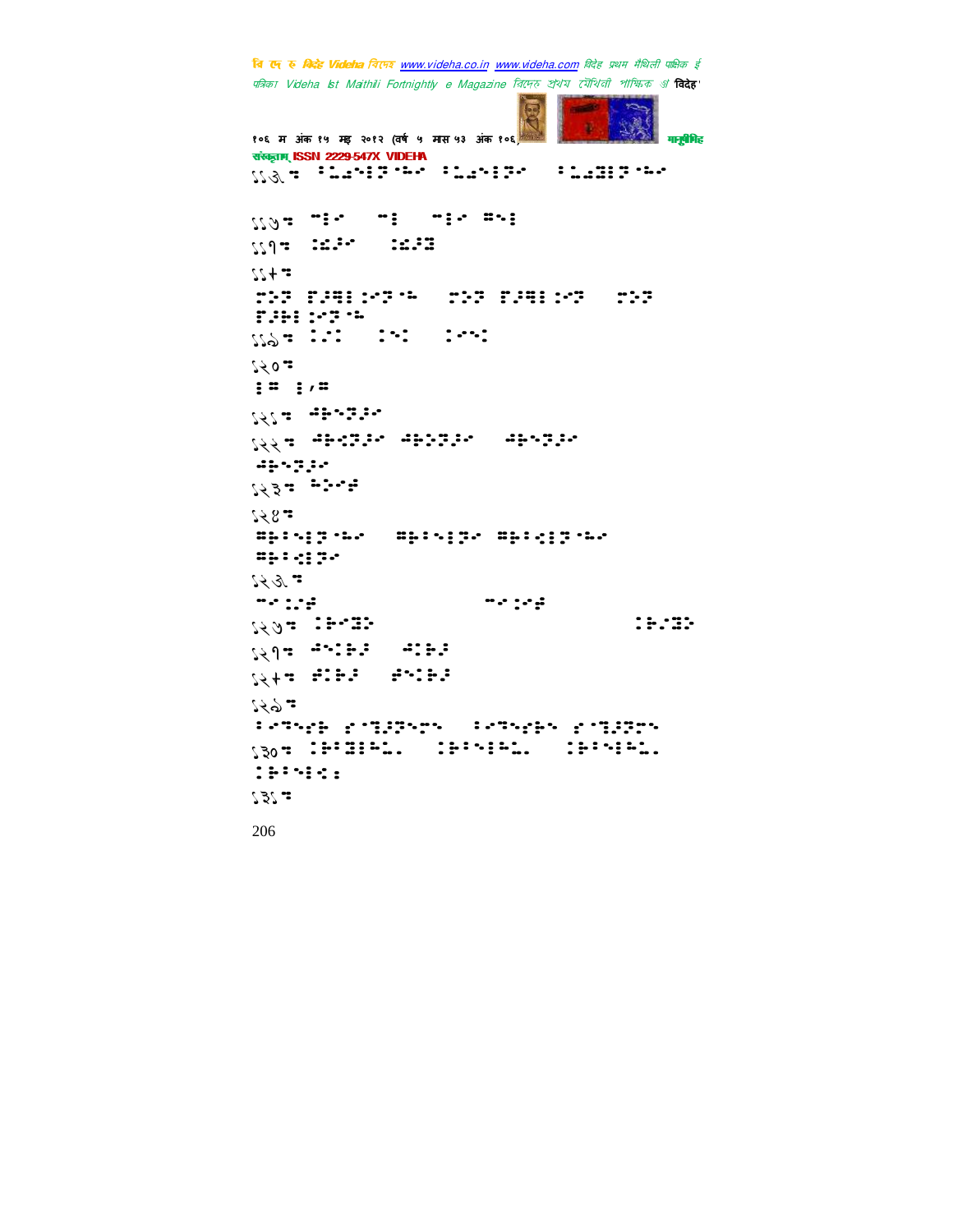१०६ म अंक १५ मइ २०१२ (वष ५ मास ५३ अंक १०६) मानुषीिमह संकृताम्ISSN 2229-547X VIDEHA ⢳⢼⢷!)⣅bb⢼⢷⣜!⢳⢼⢷\*!!  $\frac{1}{2}$  . The color of the color of the color of the color of the color of the color of the color of the color of the color of the color of the color of the color of the color of the color of the color of the color of th ⢼⢻b0!⢼⢻⢺!  $\frac{1}{2}$  ⣒!/b⢼!0!/b⢼⣝0/b⢼!!  $33 - 7 - 7$  $339$  :  $...$  :  $\vdots$ )⢽\*!/b⢼!⢺⢼⣝!! {ϡq\* #17 7\* 7\* 7\* 1101 112 ⣅⢽10!⢹⣈1!⣁2!⣅⢹⢼!⢳1⢾.⢳1⢾0! ⣅⢽1⢾.⣅⢽1⢾0!⢹⣈1⢾.⢹⣈1⢾!  $33 + 3$ ⢾!⢻⢵⣞0!⢾⢼!⢻⢵⣞!! Magne (D.Pro archore) in all archore 082 ⣒!2⢻!2**'**⢻!!  $78\zeta$  =  $\zeta$  ,  $\zeta$  =  $\zeta$  =  $\zeta$  ,  $\zeta$  $\frac{1}{285}$  = ⣁⣙⢽⢳0!⣁⣙⢽!!  $583$  = ⢳⢵⢾!⢳⢵!! ⣒!⣝⢵!⣝⢵!0!⢵!!  $=$  583  $: \cdot$  :  $\approx$   $0.82$  $\ddot{\phantom{0}}$  :  $289$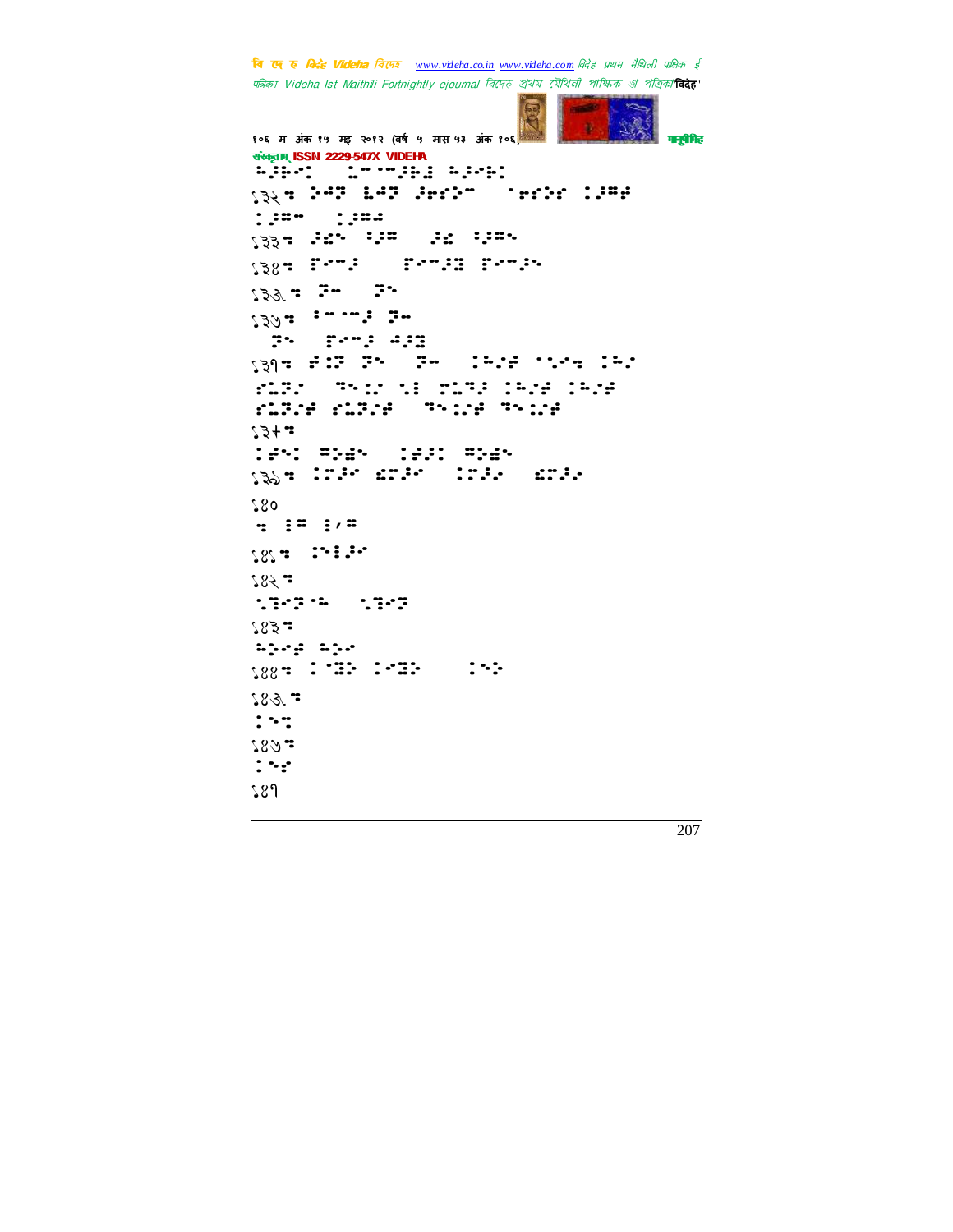१०६ म अंक १५ मइ २०१२ (वष ५ मास ५३ अंक १०६) मानुषीिमह संस्कृतम् ISSN 2229-547X VIDE<del>H</del>A  $\blacksquare$  $^{28+}$  . ...i. \0<mark>\: :lb:- :lb::-</mark>  $^{2/9}$ o= .p.; .p...;  $\frac{1}{3}$ Wantari ang matang ⣋⣅⢼A⣝0!⣋⣅⢼A!!  $\frac{1}{3}$   $\frac{3}{7}$   $\frac{1}{7}$   $\frac{1}{10}$   $\frac{1}{10}$   $\frac{1}{10}$  $\cdot$   $::::::$  ⣒!20!2!)⣇⢼⣝!⣐⢾!⣉A⢹\*.!  $\ddot{z}$  .  $333 : 211$  $: -:$  $\frac{1337}{12}$  $339$ ⣒!⣇⢷⢹⢴!⣇⢷⢹⢴!! ⣒!⣅⢽⢼!⢻2⢼⢳!⣅⢽⢼**'**0⣅⢽⢼c!!  $\sqrt{36}$ :  $\frac{1}{2}$ ...  $\frac{1}{2}$ ...  $\sim$  0 $\approx$  2 ₽NJ! JN 1920<br>Valst 2000 = 20  $\frac{1}{3}$   $\frac{1}{3}$   $\frac{1}{3}$   $\frac{1}{3}$   $\frac{1}{3}$   $\frac{1}{3}$   $\frac{1}{3}$   $\frac{1}{3}$   $\frac{1}{3}$   $\frac{1}{3}$   $\frac{1}{3}$   $\frac{1}{3}$   $\frac{1}{3}$   $\frac{1}{3}$   $\frac{1}{3}$   $\frac{1}{3}$   $\frac{1}{3}$   $\frac{1}{3}$   $\frac{1}{3}$   $\frac{1}{3}$   $\frac{1}{3}$   $\frac{1}{3}$   $5022$ ⣋⢷⢵!⣋**'**⢷⢵!!  $\frac{1}{3}$  $^{208}$ a 7.prafin 2.prafin 2.prafin 1  $593.7$  :  $1.41$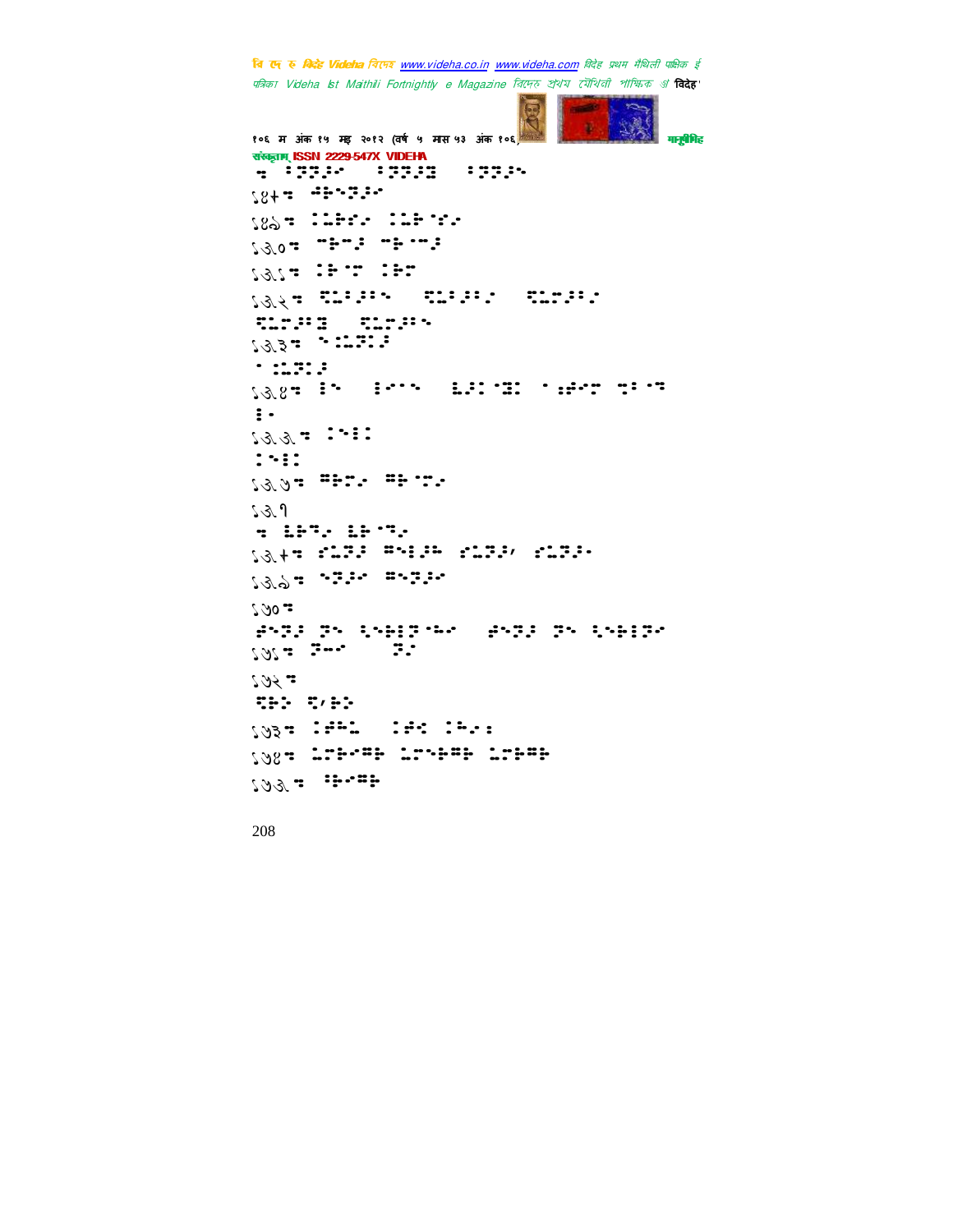```
१०६ म अंक १५ मइ २०१२ (वष ५ मास ५३ अंक १०६) मानुषीिमह 
संस्कृतम् ISSN 2229-547X VIDEHA
\sqrt{99} : \frac{2}{11} : \frac{2}{11} : \frac{2}{11}\frac{1}{3}59 + z!'!!
Ma einer ah
 ∖ໃ0፡ ፡፡፡*
2 \cdot 12 =⣎⢷!⢾!!
\mathcal{L} \mathcal{L} :
⣃⣓⢷!2⣊⣞!!
\sqrt{3} : \sqrt{3} : \sqrt{3}\mathcal{M}_{\mathrm{20}} : \mathcal{H}_{\mathrm{20}} : \mathcal{H}_{\mathrm{20}}\mathcal{M} \otimes \mathcal{F} : \mathcal{F}⣒!⢾⢵E⢳)!/⢹⣝!⢻⢷⢼⢳⣝*!!
\mathcal{L}\mathcal{L}\mathcal{L}\mathcal{L} \mathcal{L} \mathcal{L} \mathcal{L} \mathcal{L} \mathcal{L} \mathcal{L} \mathcal{L} \mathcal{L} \mathcal{L} \mathcal{L} \mathcal{L} \mathcal{L} \mathcal{L} \mathcal{L} \mathcal{L} \mathcal{L} \mathcal{L} \mathcal{L} \mathcal{L} \mathcal{L} \mathcal{L}29 + 7⢷A⢼!⢷A⢼⣝!!
\sqrt{3} : \div:\div\<sub>to</sub>≈ :⊨∽÷?• :⊨÷?•
  2 + 2 = 1/⢳⣅Eb0!/⢳⣅Eb!!
⣒!⢷⢼⣈2⢽⢳!⢷⣈2⢽⢳0!⢷⣈2⢽!!
2 + 3 = 12⢻2⢽⢳0!2⢻2⢽!2⢼⢻2⢽⢳!!
 2 + 8 =⣅⢽!)⣅bb⢼⢷⣜!⣅⢽*!!
```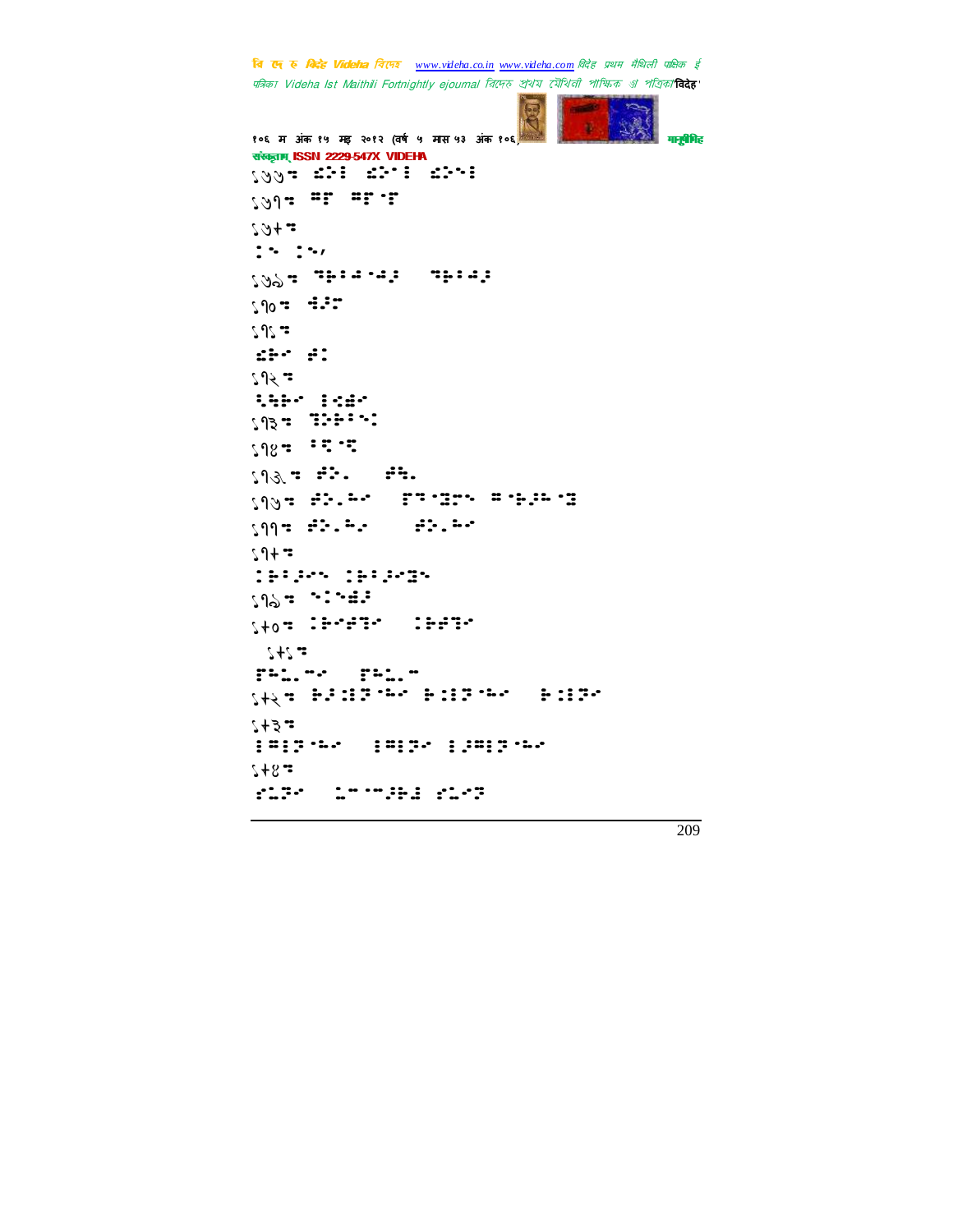```
१०६ म अंक १५ मइ २०१२ (वष ५ मास ५३ अंक १०६) मानुषीिमह 
संस्कृतम् ISSN 2229-547X VIDEHA
210
⣒!⣁!)⣅bb⢼⢷⣜!⣁*!!
\frac{1}{2}\mathcal{M}A⢾⢽!!
⣒!⢷A⢵2⢽⢳0!⢷A⣊2⢽0!
⢷2⣈⢽⢳0!⢷2⣈⢽!!
⣒!⢷2⢽⢳0!⢷2⢽!!
; నం.≃
Sir in
\omega: \cdots/⢳⣅Eb!!
िहरू हो से प्रसार प्राप्त स्थान स्थान स्थान स्थान स्थान स्थान स्थान स्थान स्थान स्थान स्थान स्थान स्थान स्थान स<br>प्राप्त स्थान स्थान स्थान स्थान स्थान स्थान स्थान स्थान स्थान स्थान स्थान स्थान स्थान स्थान स्थान स्थान स्था
: : :\frac{1}{2}\frac{3}{2} =
!'!!
5.8 \approx⢳⢼E!!⢳⢼E!)⢳⢼E!⢳⢼E!⣇⢸⢾⢾!
\frac{1}{2} \frac{1}{2} \frac{1}{2}\omega_{3} : \cdot : \cdot :
\sqrt{2}⣒!⢳⢵⣝⢾⢽⢳0!⢳⢵⢾⢽⢳0!
⢳⢵⢾⢽0⢳⢾⢽0!⢳⢾⢽⢳!!
Wate Pal Serari Pal Serari Pal
⣞⣝⢼A!!
\omega<sub>५००</sub> - पन्दान् पन्दान् ।
\frac{1}{2} os \frac{1}{2} . The set of \frac{1}{2}
```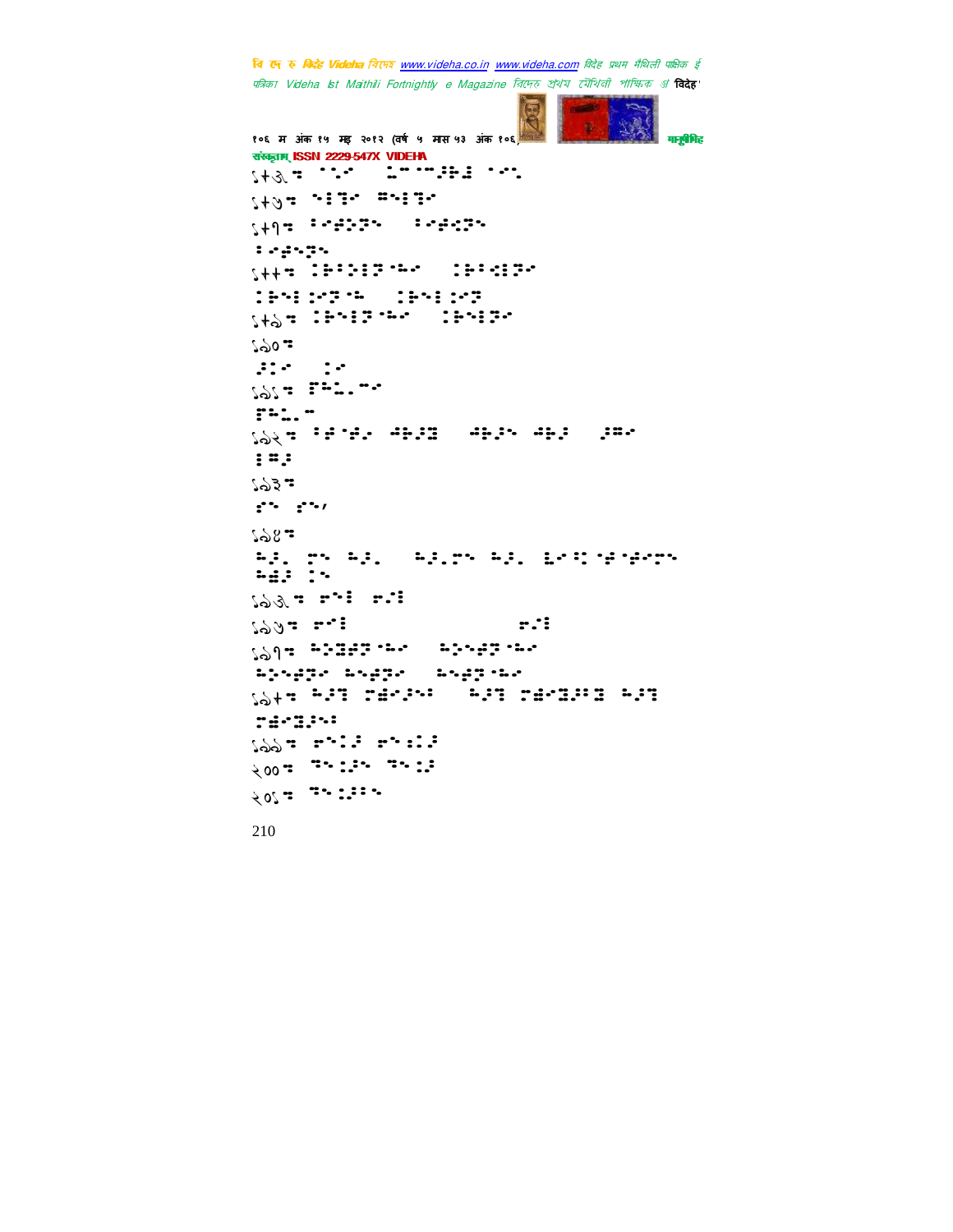```
१०६ म अंक १५ मइ २०१२ (वष ५ मास ५३ अंक १०६) मानुषीिमह 
संस्कृतम् ISSN 2229-547X VIDEHA
-
⣒!⢾⢾⢷!⢾⢾⢷!!
र ०३ =
f^{\text{LML}}-

⣒⢻21⢽⢳0!⢻2⢽⢳0!⢻2⢽!!
५०३: - में में मान मुख्य प्राप्त करने अर्था प्राप्त करने अर्थ करने अर्थ करने अर्थ<br>स्थिति करने अर्थ करने अर्थ करने अर्थ करने अर्थ करने अर्थ करने अर्थ करने अर्थ करने अर्थ करने अर्थ करने अर्थ करन
<sub>५०७</sub>≒:•:⊱ :•:≒1. :•:∹: :•:1..
خان : 1:00 ± 1:00 ± 1:00 ± 1:00 ± 1:00 ± 1:00 ± 1:00 ± 1:00 ± 1:00 ± 1:00 ± 1:00 ± 1:00 ± 1:00 ± 1:00 ± 1:00 ±<br>خوا
⣁⣅!⢽!⣁⣅!!
<sub>≷0†</sub>=:1:4:≒1.    :1:2:4:.      :1:2:4::
-
⣒!2⢼0!2⢼!!
\frac{1}{2} \frac{1}{2} \frac{1}{2} \frac{1}{2} \frac{1}{2} \frac{1}{2} \frac{1}{2} \frac{1}{2} \frac{1}{2} \frac{1}{2} \frac{1}{2} \frac{1}{2} \frac{1}{2} \frac{1}{2} \frac{1}{2} \frac{1}{2} \frac{1}{2} \frac{1}{2} \frac{1}{2} \frac{1}{2} \frac{1}{2} \frac{1}{2} 2/22 ) \sim 10.1 The control \mathcal{P}\frac{1}{2}
⣒2⢼c0!2⢼!!
\leftrightarrow\lambda\ddot{a} \ddot{b}\lambda\lambda\eta \alpha \beta \beta⣒⢸c!0⢸'!)'!⢶⣍⢽⣞!⢴!⢹⣝⢵⢾*!!
₹19. ::...<br>∕19. ::...
२२०
⣒⢳⣞⢷0!⢳⣞⣝⢷!!
⣒/⢳2!⢿⢷!⣟0!A⢼⢹0!A⢴b!B⣛!!
</u>
\frac{1}{2}
```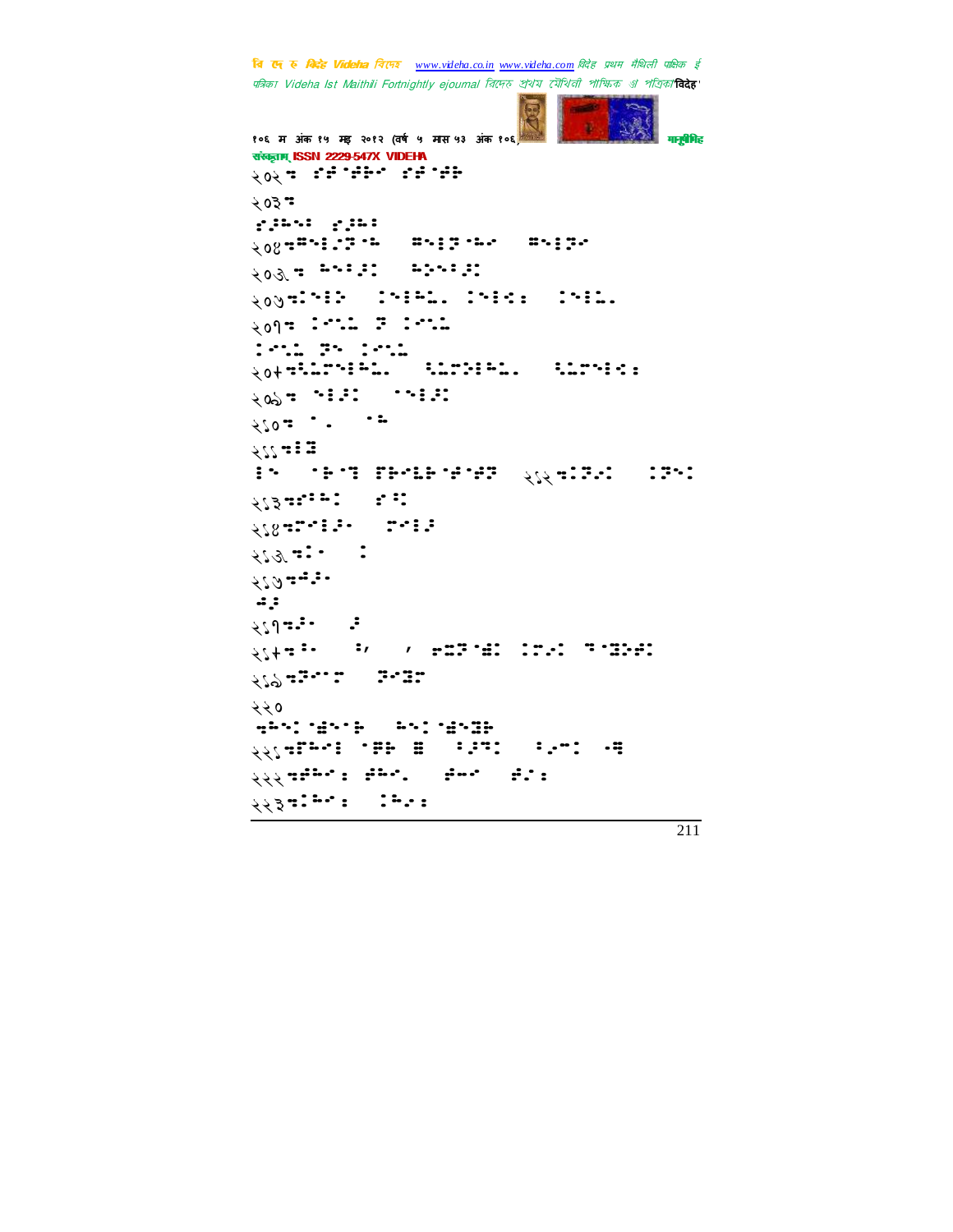१०६ म अंक १५ मइ २०१२ (वष ५ मास ५३ अंक १०६) मानुषीिमह संस्कृतम् ISSN 2229-547X VIDEHA  $\lambda$  $f$ :  $f$ . √√⊗EP. Pr. Per Per Pr  $\frac{1}{2}$  $\frac{1}{2}$ <sub>કફ∤'</sub>="HI'd', "HE'd'I'. ⣒⢼!)dpnf\*0!⢼c)dpokvodujpo\*!! **२ ३० =**  $\ddot{\theta}$ ⣒⣅⢽⢵0!⢵⢽⢵-!⢵⢽⢼0⢽⢼! ⣒⢻21⢽⢳.⢻2⢽⢳.⢻2⢽! ⣒⢳A⢼.!⢳⢵A⢼! <sub>५३४</sub>≈:भः. :भः. :भः∺. :भः: √g⊗sini Form (ni Form ⣒⢳⢽.!⢳⢽!  $\lambda$   $\lambda$  ) denote the contract  $\mathcal{L}$ boe\*0⢼⣒!⢼A(.⢼A(!0⢼A⢳.⢼A⢳!  $\frac{1}{2}$ ⣒⣃⣅2⢳⣅E.⣃⣅2⢳⣅E.!⣃⣅2⢼⣐! -⣒2⢼.!2⢼! </u>  $\frac{1}{2}$  .  $\frac{1}{2}$  .  $\frac{1}{2}$  .  $\frac{1}{2}$  .  $\frac{1}{2}$  .  $\frac{1}{2}$  .  $\frac{1}{2}$  .  $\frac{1}{2}$  .  $\frac{1}{2}$  .  $\frac{1}{2}$  .  $\frac{1}{2}$  .  $\frac{1}{2}$  .  $\frac{1}{2}$  .  $\frac{1}{2}$  .  $\frac{1}{2}$  .  $\frac{1}{2}$  .  $\frac{1}{2}$  .  $\frac{1}{2}$  .  $\frac{1$  $\frac{1}{2}$ tbjeve († 1920)<br>1900 - Johann Bernstein, filozof († 1920) ⣒⢴!⢳0!⢵⢴!2⢴!⢳0!⢴!⢳1⣒!⢴!  $2.2°$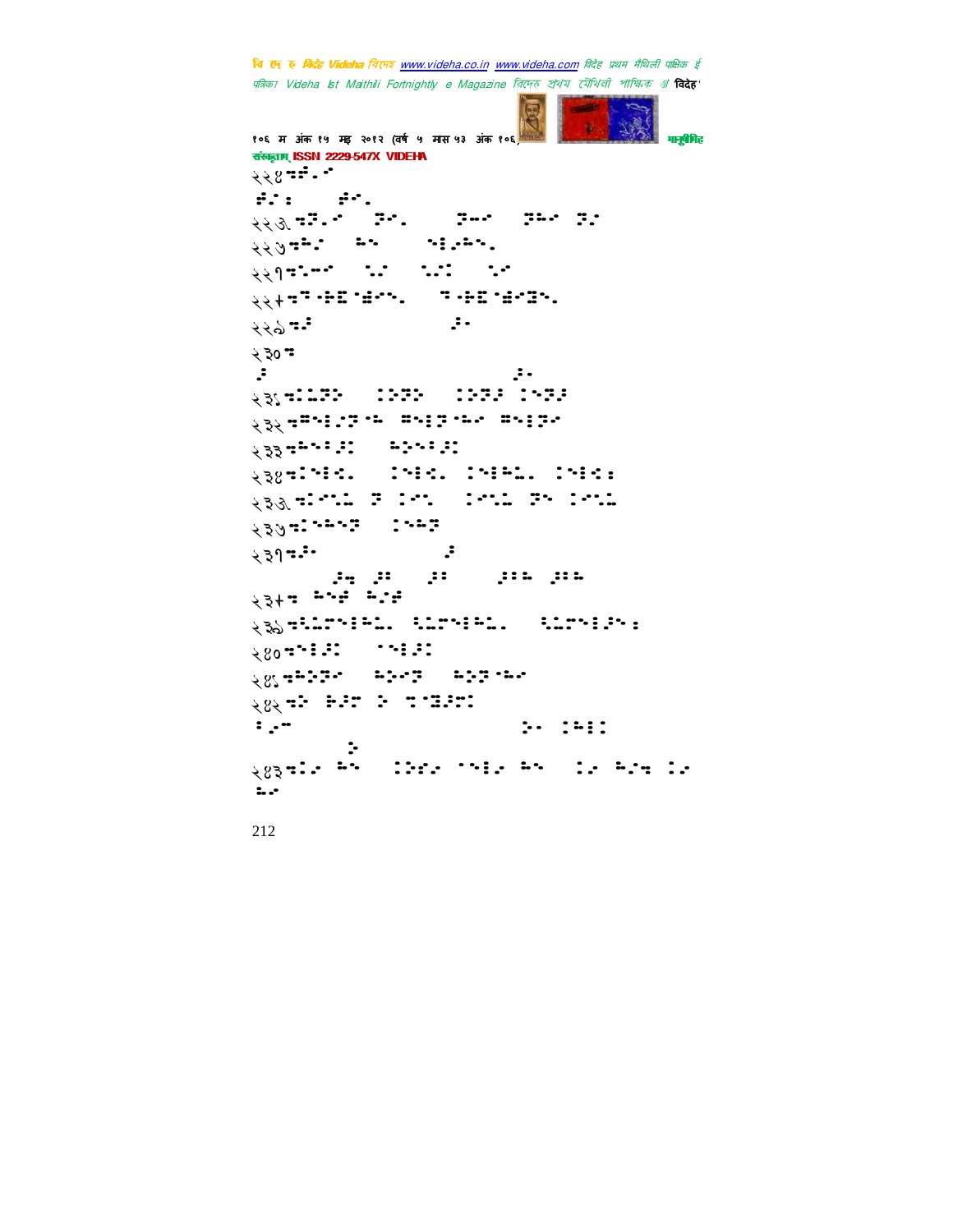१०६ म अंक १५ मइ २०१२ (वष ५ मास ५३ अंक १०६) मानुषीिमह संख्याम् I<mark>SSN 2229-547X VIDEHA</mark><br>ऽ 99 <mark>:: " - :- :: " ::: " - :- :: " - :-:: :: " :: :: :: : :</mark> <sub>ર 28</sub> gan ti Cartar.<br>Desember  $284$ ⣒⣉⢼20!⢼2!! २४७ =≓- -⣒⢾1E!0!⢾E0!⢾⢲0!⢾⢳⣐! ર્⊗૧≂∸ઃ :  $\frac{1}{2}$   $\frac{1}{2}$   $\frac{1}{2}$   $\frac{1}{2}$   $\frac{1}{2}$  ⣒⢸0!A! ર્%**ાઃઃં ઃઃઃ** -⣒⢳⣐0!⢳⢴⣐! ⣒⣅⢽⢵0!⢵⢽⢵0!⢵⢽⢳⣅E0! ⣒⢶⢼⢷⢾⢴!⢸c!⢻20!⢸!⢻20!⢸⣝!⢻2! ⣒⢵⢽⢼0!⢽⢼0!⢽⢽⢼0⢽⢼! ર્√ા કૈઃ હિં  $\frac{1}{2}$  $\frac{1}{2}$ ⢻2⢼⢳!)⢷⣙!/⢷⣇⢷⢾⢽\*!! √⊗¶=∑°∃∑'™° ∑°∃∑'™° ∑°∃∑°  $^{2/2+111}$  :. In the set  $^{2/2}$ ⣒⢽⢴0!⢽0⢽⢴.⢽⢴!  $\chi_{\mathcal{Y}0}$ o:PériJ·me PériJ·me PériJ //⣚⢵2⢽⢳0!/⣚A⣊2⢽0!  $\sqrt[3]{\text{m}^2 \cdot \text{m}^2}$ ⣒⢳⣞⢷0!⢳⣞⣝⢷!  $\frac{1}{2}$  and the state  $\frac{1}{2}$  in the state  $\frac{1}{2}$  ⣒⢼⢼⢷⢼⢽⢾!A⢼⢷⢴!/⢷⣝⢵⢻!⣅b⢾! ⢽10!/⢵⣞⢷⢵⢶⢴!/⢷⣝⢵⢻!⢶⢼⢽⣞!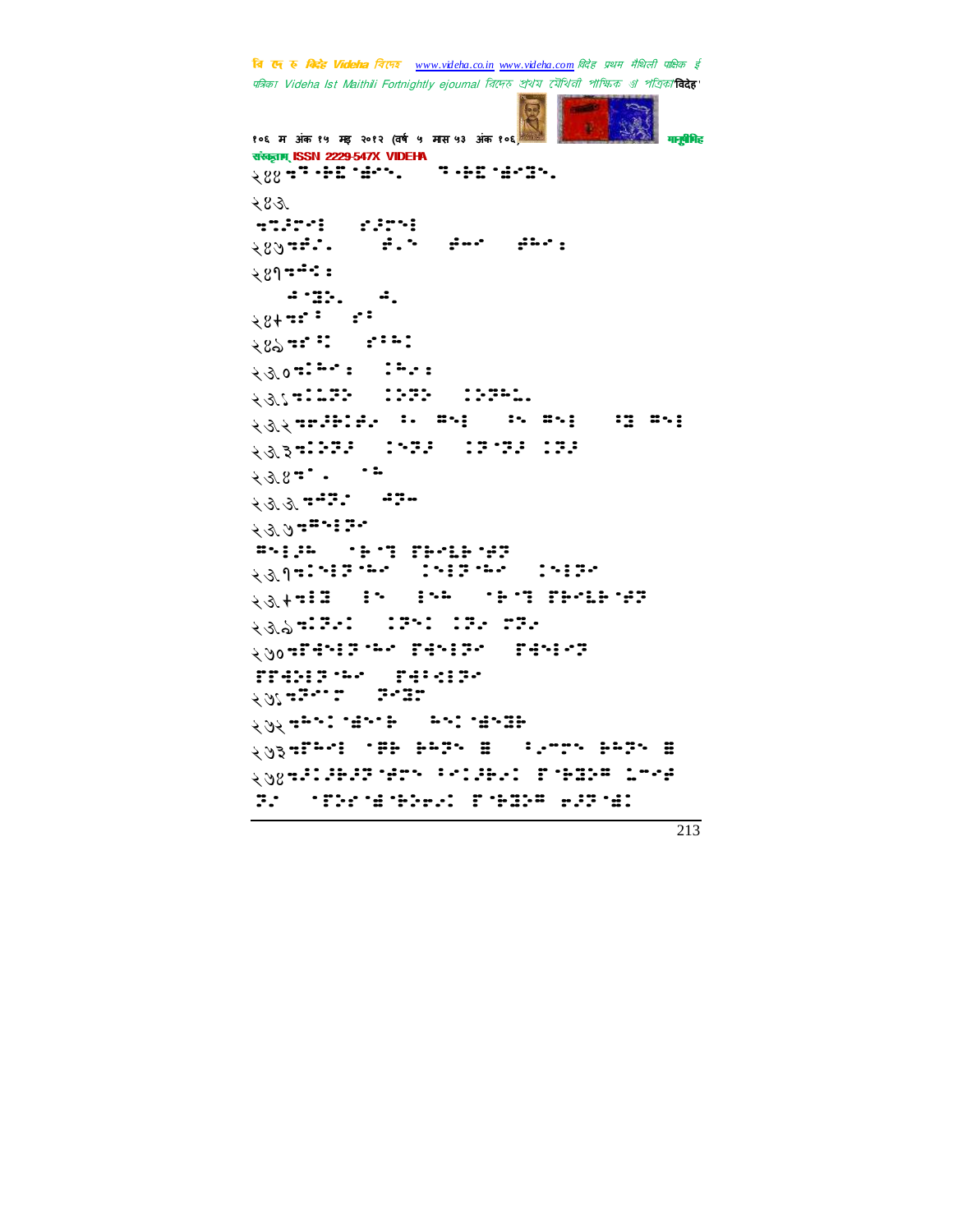**CONTRACTOR** १०६ म अंक १५ मइ २०१२ (वष ५ मास ५३ अंक १०६) मानुषीिमह संस्कृतम् ISSN 2229-547X VIDEHA ⢾⢽⢴⢴!⢽⣝⣓⢽⢾⢼!/⢷b⢼⣝!⢵⢷!A⢹2⢼! ⣇⢻⢷⢳!)A⢼⢷⢴\*!!/⢷⣝⢵⢻!⣅b⢾!  $\frac{1}{2}\sqrt{2}$  $\mathbb{R}^2$  :  $\frac{1}{2}$  $\frac{1}{2}$ ⣒⢳⢵⢾0!⢳⢾! ⣒⢺⢼⢾0!⢺⢾0! <sub>रे </sub>¶o क•ी° से परिन  $59$ ⣒⣈⢼⢾0!⣈⢾0!⣈1⢾!!  $\sqrt{N}$ -Prince Pina para ⣒⣉⣅⢷⣅0!⣉⣅⢷⣅⢳! ⣒⣉⣅⢷⣅⢳0!⣉⣅⢷⣅! ⣒⢾⢼⢳0⢵⢾⢼⢳0!⢾⢼⢳0!⣊⢾⢼⢳! ⣒⢺⢼⢳0!⢺⢼0!⢺0!⢺10! ⣒⢺⢼⢾0!⢺1⢾0!⢺⢾!  $\lambda$ <sup>0</sup> $+$   $\pm$   $\lambda$ <sup>2</sup>:  $\lambda$   $\pm$   $\lambda$  $\lambda$  10  $\approx$  :  $\sim$  :  $\sim$  : <sub>२ +0</sub>•:⊞: •ाः :-:  $^{6}$   $^{6}$   $^{10}$   $^{10}$   $^{10}$   $^{10}$   $^{10}$   $^{10}$   $^{10}$   $^{10}$   $^{10}$   $^{10}$   $^{10}$   $^{10}$   $^{10}$   $^{10}$   $^{10}$   $^{10}$   $^{10}$   $^{10}$ 2⢻2⢴⢳⣒\*!  $\frac{1}{2}$ ⣒!⣚⣅⢼20!⣚⣅2! <sub>રે</sub> ↓8**: ÷: ÷: → ÷:** → ÷:  $^{5}$   $^{4}$   $^{9}$  =  $^{13}$ :  $^{13}$ :  $^{13}$ :  $^{13}$ :  $^{13}$ :  $^{13}$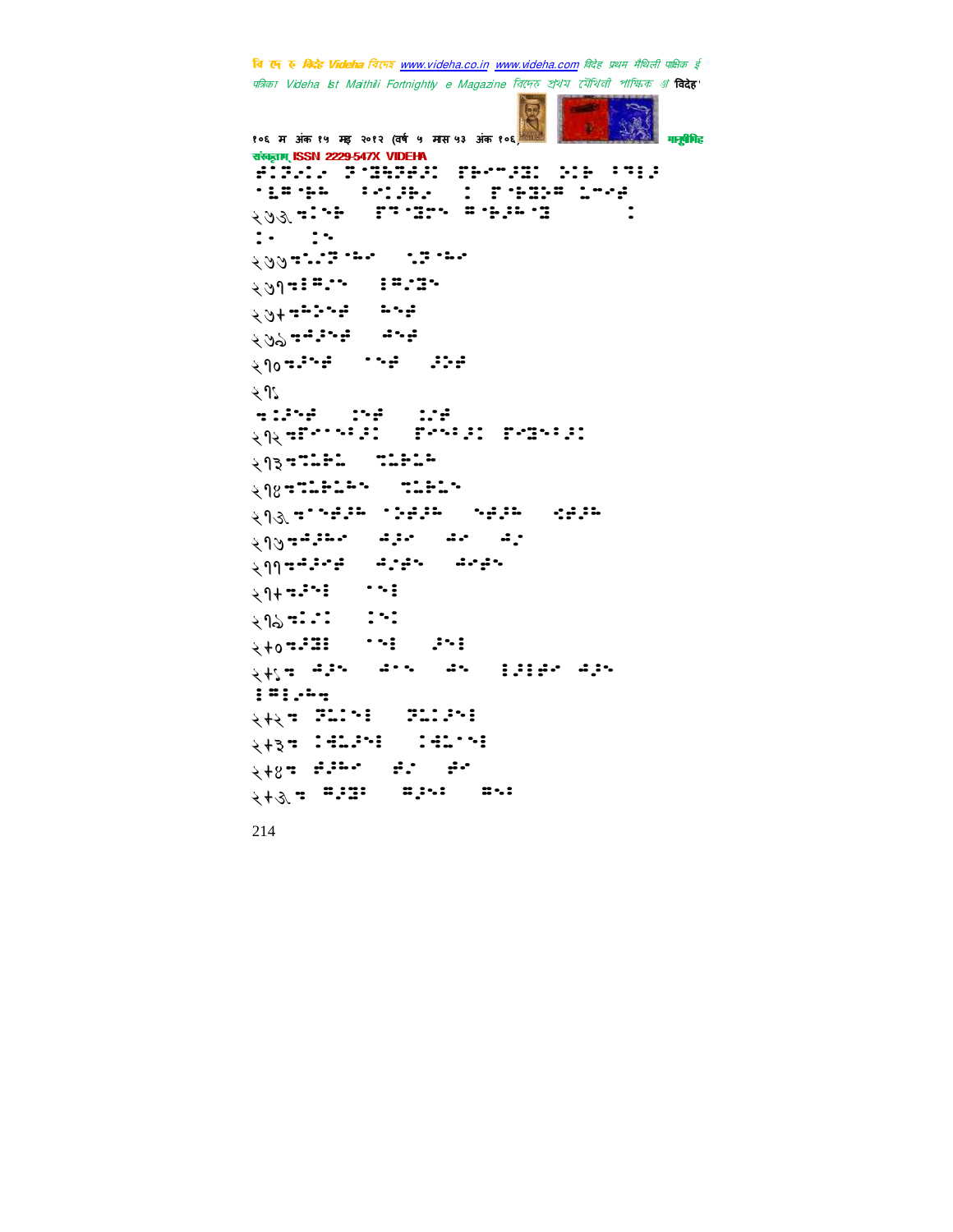१०६ म अंक १५ मइ २०१२ (वष ५ मास ५३ अंक १०६) मानुषीिमह संस्कृतम् ISSN 2229-547X VIDEHA  $2+9$  :  $2: 10$  :  $2: 10$ ⣒⢷⢼0⢷⢼0!⢷⢼!)⢸⢼⢾!⢷⢼!⢻2\*! ⣒⢳1⢾!⢷⢳⢴0⢹⣈1⢾!⢷⢳⢴0!⢳1⢾!⣁2⣊⣐0! ⢳1!⣁2⣊⣐.!⢳⢽⢼!b21⢾0!/⣟1⢾! TO TOP THAT IS NOT THAT THE .:B :Car :Car# :Car :Car :Car<br>TV:Car# :Car# : :Cr# :Cr# risk klare klare (stre stre<br>162e 162e sr Streedric drejkstr N, 19 1, 10 1, 10<br>1, 19 1, 10 1, 10 1, 10 1, 10 1, 10 1, 10 1, 10 1, 10 1, 10 1, 10 1, 10 1, 10 1, 10 1, 10 1, 10 1, 10 1, 10 1, Abizi, And O Distribution of the Abit of Angle State of the Abit of Abit of the Abit of Abit of the Abit of Th ⢷⢼⢾0!⢷⢼⢾⣅!A⣅⣔1!⢼!A⣅⣔1⢾!⢷!/⢽. /⢽!⢺⢻⢳/⢷!/⢷⣝⢵⢻!⢴b⢴⢽!⣁⣒!A⣅⣔1⢾. ALL: A P PLACE AND A PROPERTY AND TO √<sup>†</sup>∛'≈ ∴∷⊧∙ ∴∴o <sub></sub><sub>५</sub>ु⊙दः∸ई ः± ः.ई  $\frac{2}{365}$ ⣈⢽0!⣈⢴⢽0!!⣈⣅⢽⢼!)⢸⢵⢷!⣈⢽0!⢸⢵⢷!⣈⢴⢽\*!! √avi: ci.  $\langle \delta \rangle$   $\langle \cdot \rangle$ Anti- a. <sub>र्े∂</sub>8ुन्:° :. :. :.∓: २. :. ⣒⢾⢾⣇-)⢾⢴⢽!⢿⢷!2!A⢹2⢼! /⣅⢽⢷⣅⢾!!⢼!⣞⢼!⢹⢵⢷!⣅/⣝⢵⢻\*! ⢼⢹!A⢹2⢼!⢾⣇!⢼⢹⣒!⢳⢾⢾⣇0!⢳⢾⣇0! ⢷⢾⢼0!⢷⢾⢾⢼!⢼⢹!⢾⢾!⣐⣝⣅⢾! ⢵⢽⢵!⢼⣇⣉⣝⢾⢼!1⣙2⢴!⢽1!⣁⣒! ⣇⢾⣇⣝! ⣒A⢴0!A⣉⢴!  $\lambda$ ang 200 kali 200 kali 200 kali 200 kali 200 kali 200 kali 200 kali 200 kali 200 kali 200 kali 200 kali 200 ka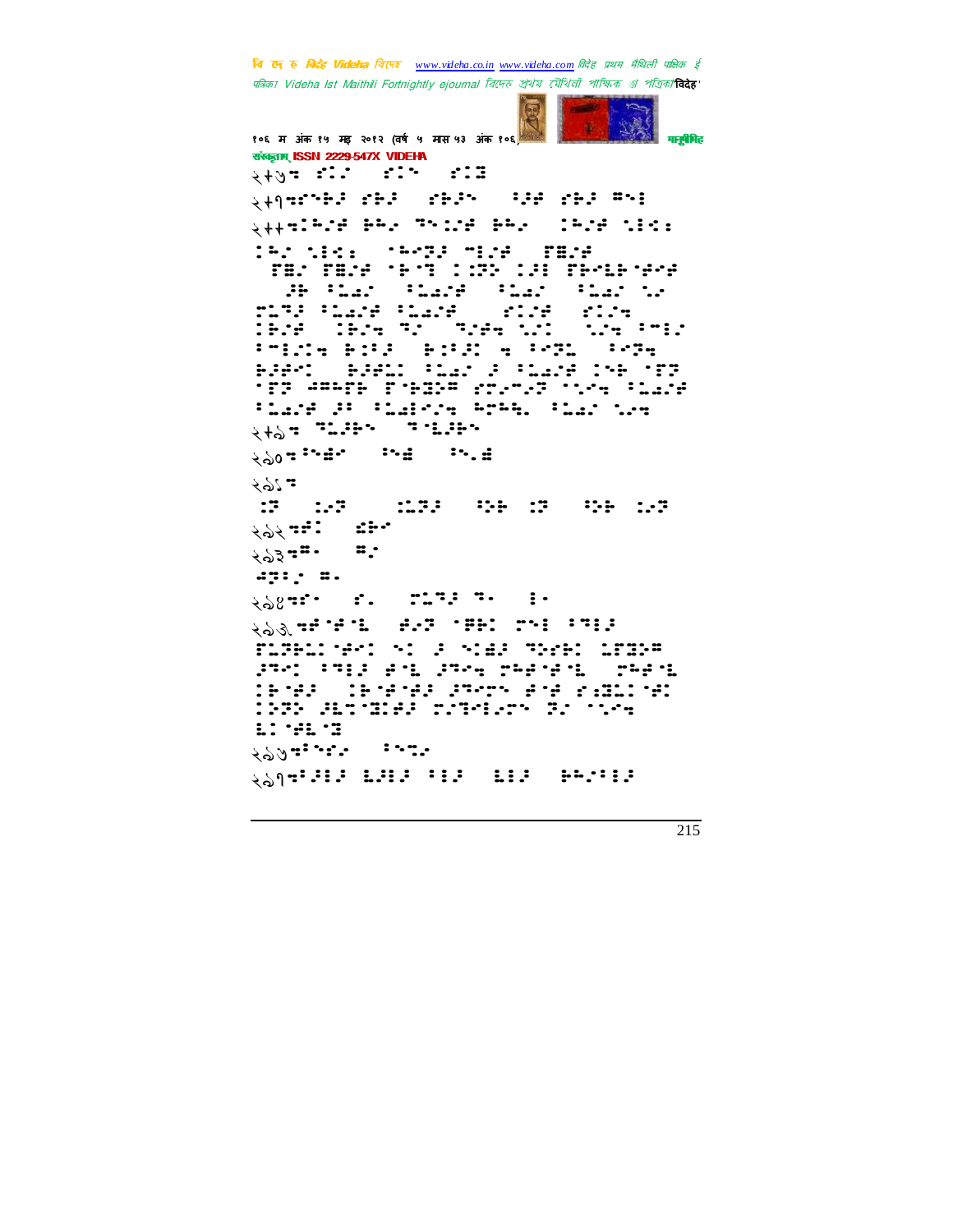$$
\mathbb{R}^m
$$

१०६ म अंक १५ मइ २०१२ (वष ५ मास ५३ अंक १०६) मानुषीिमह संस्कृतम् ISSN 2229-547X VIDEHA  $5.5 +$ ⣒⣇⢼2⢴0!)A⢹21⣇⢼2⢴\*!! ⣒⣇⢼⢷⢾⢾⢼0!⣇⢼⢷⢾⢼! --⣒!⢽⢾⢷⢷⢼⣏⣞⢷⣝0! ⢽⢾⢷⢷⢼⣏⣞⢷⢴⣝! -⣒!20!2A! -⣒2⣁⣅⢷⢼-!⢽⣁⣅⢷⢼! -⣒2⢼⢻10!2⢻1!)! Mangre Mangre ३०३**ः::ः: :=:** ₹.: - -i.;<br>₹⊙8 ३०<u>३</u>०३:::: ३०३  $\mathbb{R}^3 \times \mathbb{R}^5$  ) and  $\mathbb{R}^5$  (both  $\mathbb{R}^5$ ϡ<sub>0</sub>η• Fr∵r.÷.F Fr∵r.÷.÷.F  $^{504}$ = · :~} E'HAJ? \*\*\*. ·3.9:~ ⢼⢾⢷-!⣝⣙⢼⣐⢸⣇!A⢴b!⢽1⣒! ३०ঌ•::-:-: :-:  $320 -$ ⢷⢳!)⣁2\*0!⢷⢳1!)⣁21\*!)nfbojoh! </u>  $\mathbb{R}$  :  $\mathbb{R}$  $\frac{3}{3}$ </u>sie≡e: •iste ⣒⢼⢻⢺0!⢼⢻b0!⢼⢻⢾!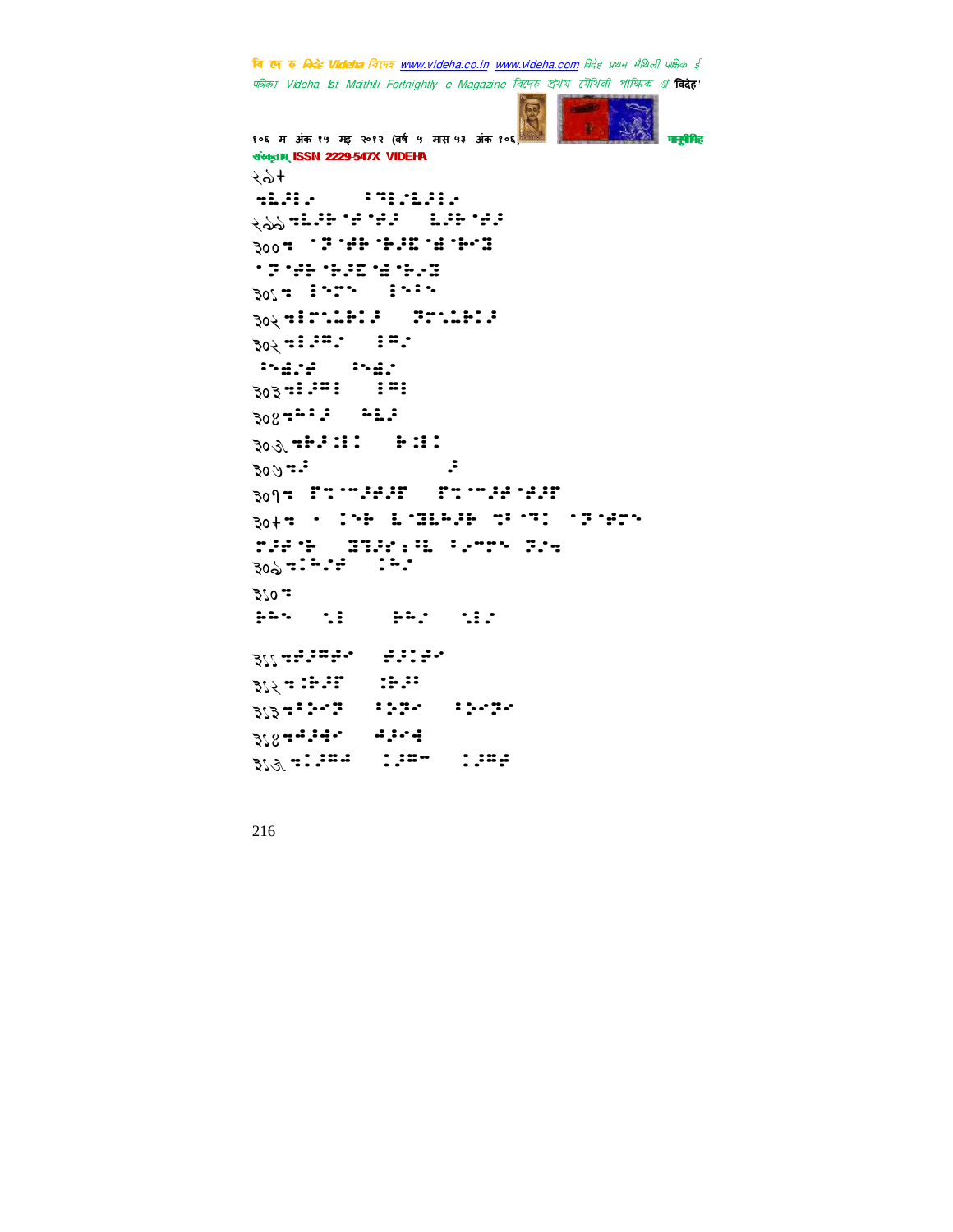

§্ৰ: অন্য কাম বিম্নাই প্

 $282^{\circ}$  : ::

- $\mathbf{S}$  $\begin{array}{c} \bullet \bullet \\ \bullet \end{array}$
- Gfc 3123.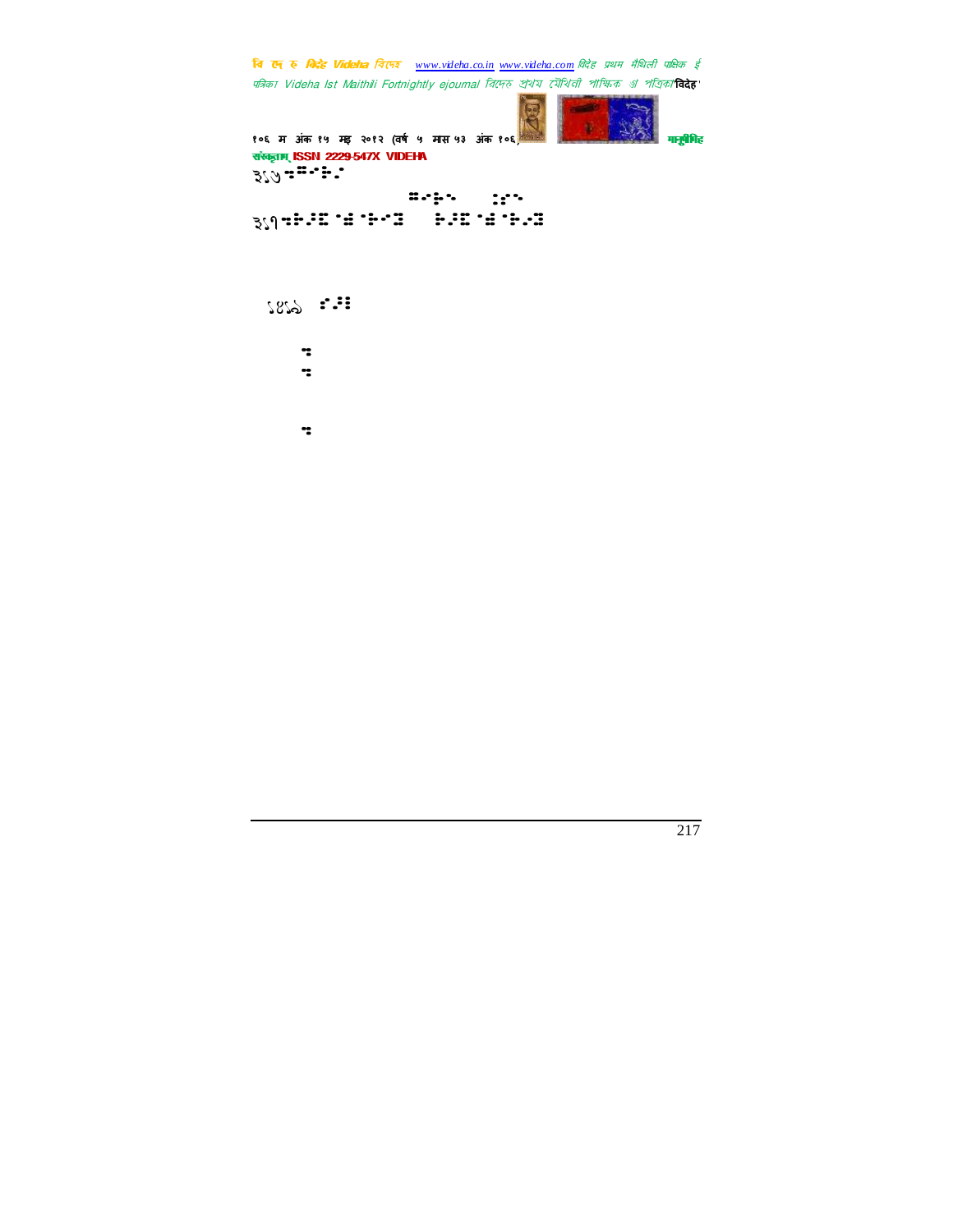चि एक रु मिन्हे Videha विएक www.videha.co.in www.videha.com विदेह प्रथम मैथिली पाक्षिक ई पत्रिका Videha Ist Maithili Fortnightly e Magazine রিদেহ প্রথম মৌথিনী পাক্ষিক রা **বিदेह**'



संस्कृतम् ISSN 2229-547X VIDEHA

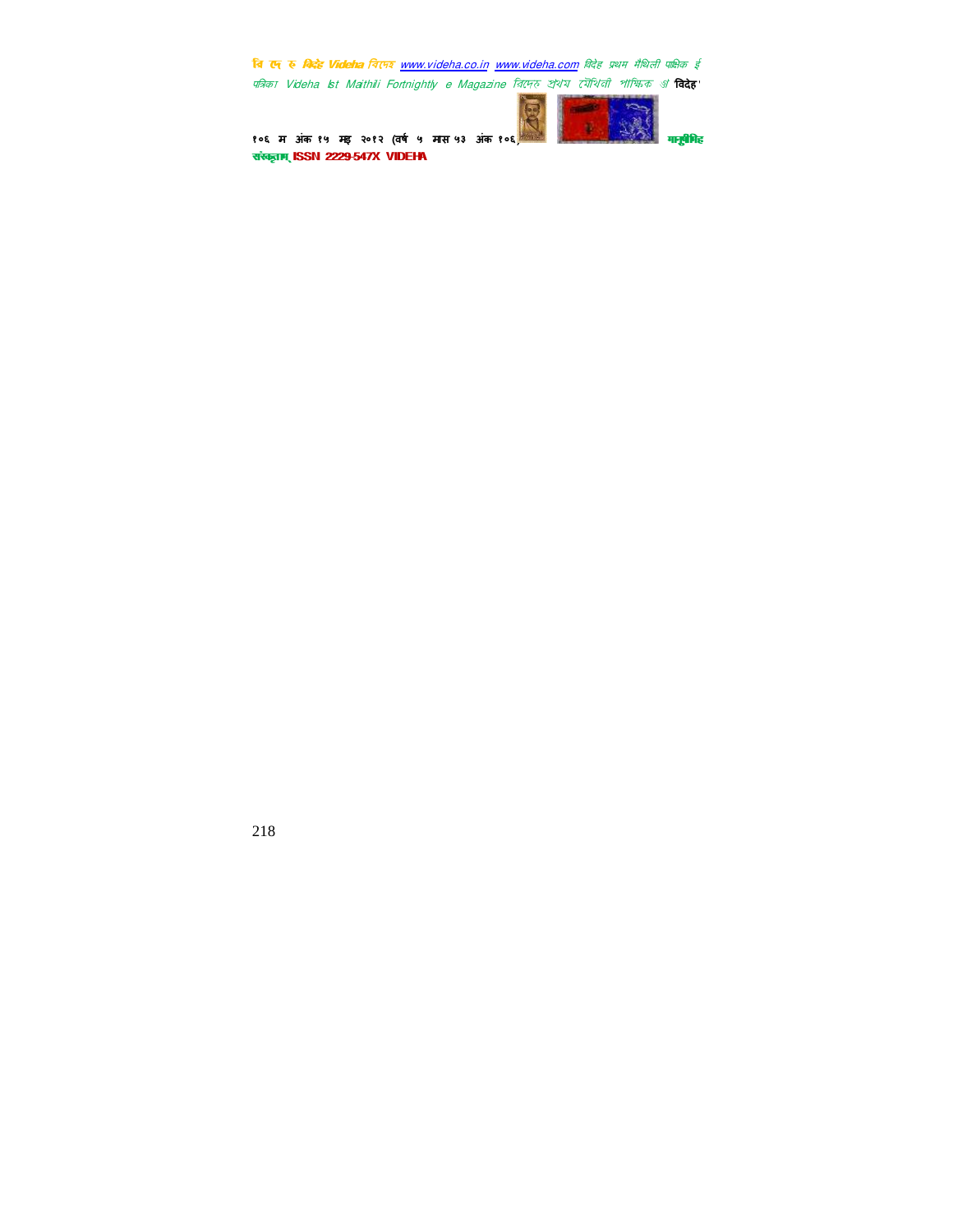

संस्कृतम् ISSN 2229-547X VIDEHA

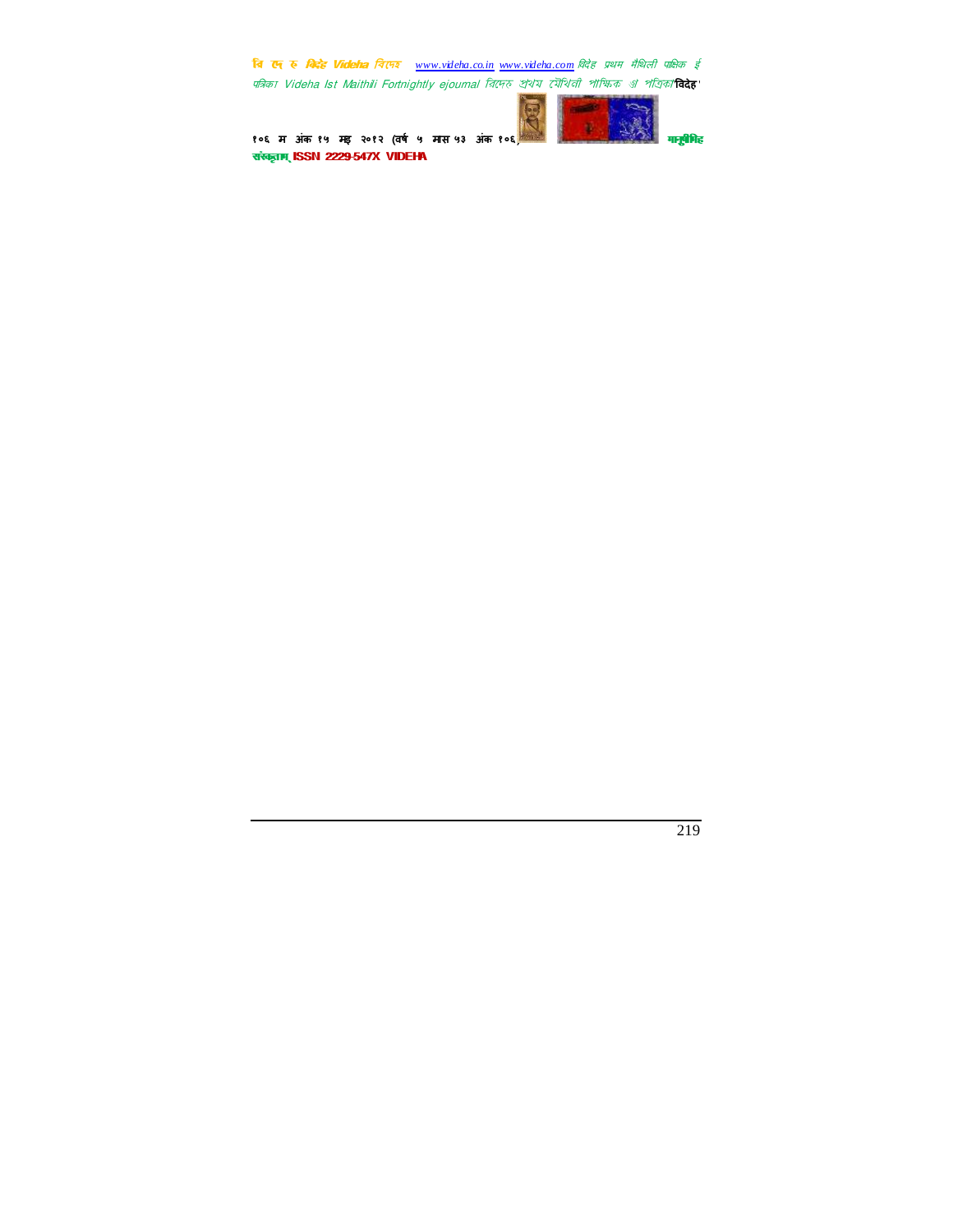चि एक रु मिन्हे Videha विएक www.videha.co.in www.videha.com विदेह प्रथम मैथिली पाक्षिक ई पत्रिका Videha Ist Maithili Fortnightly e Magazine রিদেহ প্রথম মৌথিনী পাক্ষিক রা **বিदेह**'

$$
\mathbb{R} \quad \blacksquare
$$

१०६ म अंक १५ मइ २०१२ (वष ५ मास ५३ अंक १०६) मानुषीिमह संस्कृतम् ISSN 2229-547X VIDEHA

## ⣒⣇⢹⢳!⢴./⢾⢷⢼!⢸⣞⢼!/⣅⢷⢼⢽!⣐! A⢷2-!⢾⢷⢳⣅⢾⢼!⢼!⢹⣇⢽⢼⢻⢷⢴!⢷⣓/!

is the set of  $\mathbb{R}^2$  . If  $\mathbb{R}^2$  is the set of  $\mathbb{R}^2$  and  $\mathbb{R}^2$ is the set of  $\mathbb{R}^n$  . The final set of  $\mathbb{R}^n$  ,  $\mathbb{R}^n$  ,  $\mathbb{R}^n$  $\sqrt{12}$ 10': The Sulfies SHING HILE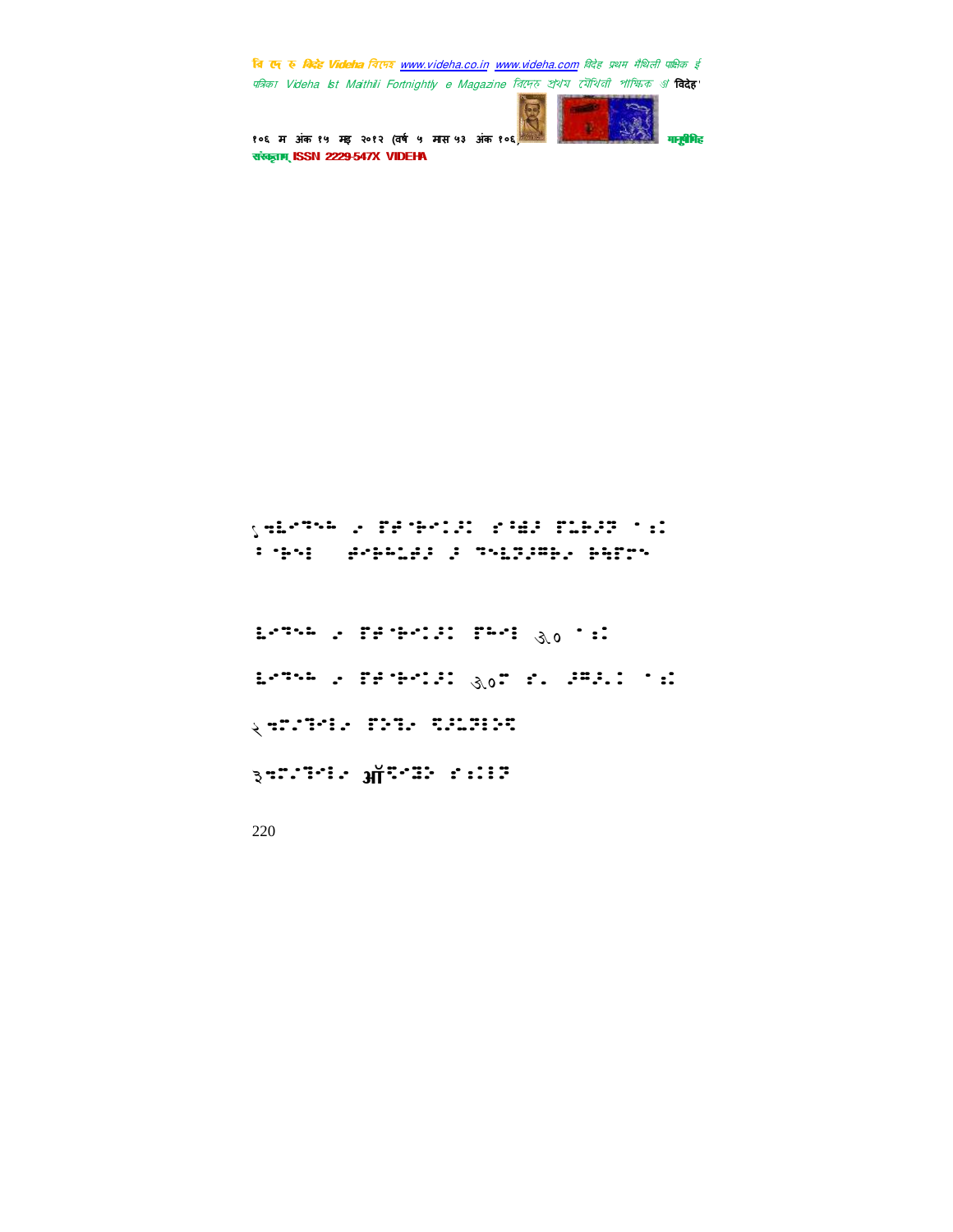१०६ म अंक १५ मइ २०१२ (वष ५ मास ५३ अंक १०६) मानुषीिमह संस्कृतम् ISSN 2229-547X VIDEHA ⣒1⣙2⢴!⣇⢴⣋⣝⢵!⣐2⢽!Nbjuijmj!  $\delta$  ::10  $\delta$  0.000  $\delta$ ⢼!b⢾⢷!Njuijmb!Qbjoujoh0! #⣇⢹⢳#!⢳!⢸!⢳⣝⢵⢻⢴!2⣐/⢷!⢳⢵!  $\mathcal{A}$  :  $\mathcal{A}$  :  $\mathcal{A}$  :  $\mathcal{A}$  :  $\mathcal{A}$  :  $\gamma$ diste rikk like ius (ook ah dhexaan in dhexaan in dhexaan in dhexaan in dhexaan in dhexaan in dhexaan in dhexaan in dhexaan in<br>Die verwystelig van de verwystelig van de verwystelig van de verwystelig van de verwystelig van de verwystelig  $\eta$ girti I.Bi, 480.400 trinti bhhsfhbups⣒cmphtqpu⣒dpn0!  $^+$ dring index the state  $^+$ ⢽⣓⢹⢾! bsure the control of the control of the control of the control of the control of the control of the control of the control of the control of the control of the control of the control of the control of the control of the co \**q!Profil PHP 100** 1000PHP1 #2 ius and the company of the company of the company of the company of the company of the company of the company of the company of the company of the company of the company of the company of the company of the company of the udproduced a series of the series of the series of the series of the series of the series of the series of the series of the series of the series of the series of the series of the series of the series of the series of the ∑o'=1''7'' '' ''1'''''' '' ius de la componentation de la componentation de la componentation de la componentation de la componentation d<br>En 1930, est de la componentation de la componentation de la componentation de la componentation de la compone  $\mathcal{U}$ ar.<sub>27</sub>., al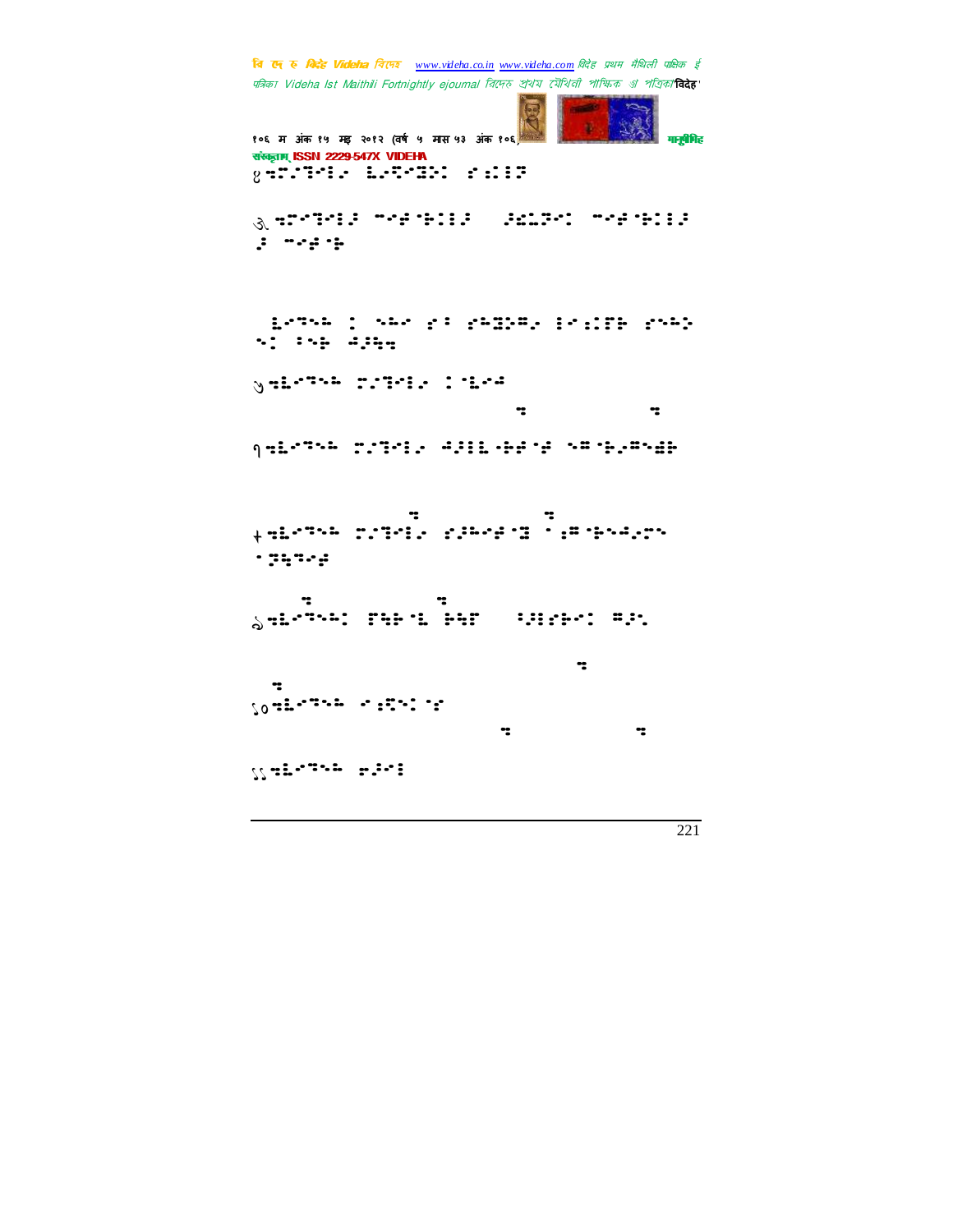चि एक रु मिन्हे Videha विएक www.videha.co.in www.videha.com विदेह प्रथम मैथिली पाक्षिक ई पत्रिका Videha Ist Maithili Fortnightly e Magazine রিদেহ প্রথম মৌথিনী পাক্ষিক রা **বিदेह**' १०६ म अंक १५ मइ २०१२ (वष ५ मास ५३ अंक १०६) मानुषीिमह संस्कृतम् ISSN 2229-547X VIDEHA ius;00wjefib234,00wjefib234,00wjefib234,00wjefib234  $\mathcal{M}$ a:1,1,2,2,2; (i.e.,2); (i.e.,2); (i.e.,2); (i.e.,2); (i.e.,2); (i.e.,2); (i.e.,2); (i.e.,2); (i.e.,2); (i.e.,2); (i.e.,2); (i.e.,2); (i.e.,2); (i.e.,2); (i.e.,2); (i.e.,2); (i.e.,2); (i.e.,2); (i.e.,2); (i.e.,2); )⣙2⢼◌़⢿⢷\*!⢺⢼2⣇B⢷⢾⢾!)A2⣍⢻\*!! tbefore the control of the control of the control of the control of the control of the control of the control of the control of the control of the control of the control of the control of the control of the control of the ¦<sub>⋛</sub>• 1°™1 : 10°1; 1;:10; 1 10°1; /⢳2!A⢷!⣇⢹⢳!⢹⣇⢼⢷⢼! csbjmm for the control of the control of the control of the control of the control of the control of the control of the control of the control of the control of the control of the control of the control of the control of t  $28 - 32$ **W**JEFIBE ISO NEWSFIBE ISO NEWSFIBE ISO NEWSFIBE ISO NEWSFIBE ISO NEWSFIBE ISO NEWSFIBE ISO NEWSFIBE ISO NEWSFI bsdijwana barat a barat a barat a barat a barat a barat a barat a barat a barat a barat a barat a barat a bara  $^{2/3}$  = 1,2.0 in 1,52 in 1,2.0 in 1,2.0 in 1,2.0 in 1,2.0 in 1,2.0 in 1,2.0 in 1,2.0 in 1,2.0 in 1,2.0 in 1,2.0 in 1, /⢾⢷⢼!1⣙2⢴!/⢵⣙⢴!⢼⢷⢼⣇! qpuijon and control of the control of the control of the control of the control of the control of the control of the control of the control of the control of the control of the control of the control of the control of the ⣒!⣇⢹⢳!/⢷⣙!1⣙2⢴!/⢼⢿!⢴! /⢾⢷⢼!ऑ⣋⣝⢵!⢼⢷⢼⣇! by the control of the control of the control of the control of the control of the control of the control of th \\# 122°\ 122°10' P.H. 122°10' P.H. /⢾⢷⢼!⣇⢴⣋⣝⢵!⢼⢷⢼⣇! where  $\frac{d\mathbf{q}}{d\mathbf{q}}$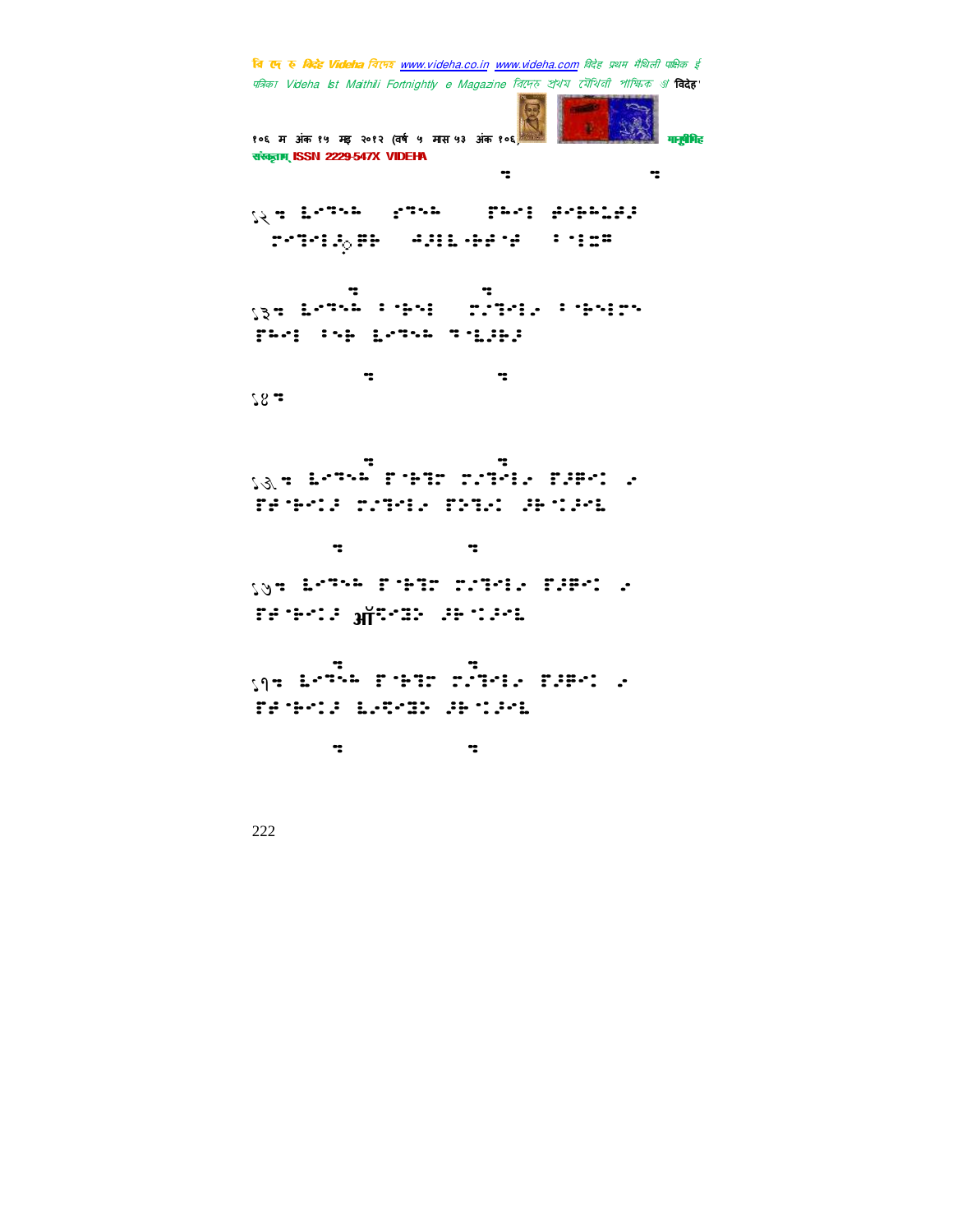१०६ म अंक १५ मइ २०१२ (वष ५ मास ५३ अंक १०६) मानुषीिमह संस्कृतम् ISSN 2229-547X VIDEHA 223  $\frac{1}{2}$  : 1000 : 1000 : 1000 : 1000 : 1000 : 1000 : 1000 : 1000 : 1000 : 1000 : 1000 : 1000 : 1000 : 1000 : 1000 : 1000 : 1000 : 1000 : 1000 : 1000 : 1000 : 1000 : 1000 : 1000 : 1000 : 1000 : 1000 : 1000 : 1000 : 1000 : /⢾⢷⢼!⣙2⢼!b⢾⢷2⢼-!⢼⣎⣅⢽!2⢼! ⢼!b⢾⢷2⢼!  $\bullet$   $\bullet$   $\bullet$   $\bullet$ ⣒!1⣙2!⢼⢷!⣙2⢼!)1⣙2⢴!⢸E! 2⢵/⢷⣝!⢺⢼2⣇B⢷⢾⢾\*! ius njegovina i postala na svoje postala na svoje na svoje postala na svoje na svoje na svoje na svoje na svoj<br>Dogodka  $\frac{1}{2}$  $_{\xi_0}$ go ible $\cdot$  i ibleo $_{\xi_1}$ ius de la construction de la construction de la construction de la construction de la construction de la const<br>1980 : la construction de la construction de la construction de la construction de la construction de la const qvcmjdbujpo<br>Departement of the second product of the second product of the second product of the second product of the second  $\mathcal{L}$ iuq;d $\mathcal{L}$ WHIPPERS  $.$ ⢳!⣓⢳/⢷!⢺⢼⣓!!  $\frac{1}{2}$ version of the control of the control of the control of the control of the control of the control of the control of the control of the control of the control of the control of the control of the control of the control of t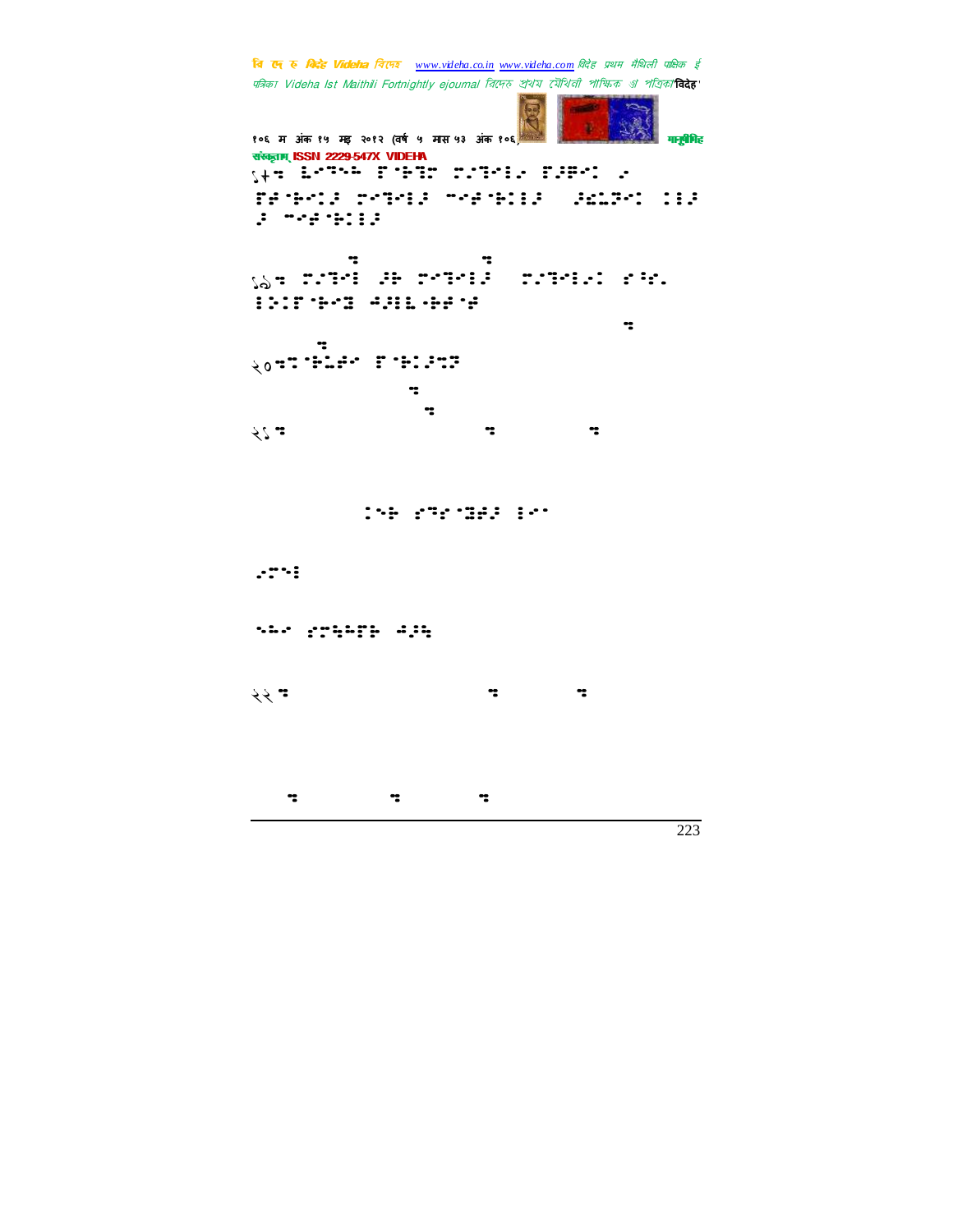```
चि एक रु मिन्हे Videha विएक www.videha.co.in www.videha.com विदेह प्रथम मैथिली पाक्षिक ई
पत्रिका Videha Ist Maithili Fortnightly e Magazine রিদেহ প্রথম মৌথিনী পাক্ষিক রা বিदेह'
१०६ म अंक १५ मइ २०१२ (वष ५ मास ५३ अंक १०६) मानुषीिमह 
संस्कृतम् ISSN 2229-547X VIDEHA
224
</u>
ius 234 decembris 234 decembris 234 decembris 234 decembris 234 decembris 234 decembris 234 decembris 234 dece<br>234 decembris 234 decembris 234 decembris 234 decembris 234 decembris 234 decembris 234 decembris 234 decembri
\frac{1}{2}مر29: 20<del>.</del><br>ما
libco de la contrada de la contrada de la contrada de la contrada de la contrada de la contrada de la contrada
⣒⣇⢹⢳!⢷⣋⣝⢵;1⣙2⢴!⣙⢼.⣇⢾⢼!
' . The second state state \overline{z}ius (1983)<br>1980 – Paris Carolina (1984)<br>1980 – Paris Carolina (1983)
tto de la provincia de la provincia del provincia de la provincia de la provincia de la provincia de la provincia de la provincia de la provincia de la provincia de la provincia de la provincia de la provincia de la provin
\ddot{\tilde{\xi}}\mathcal{L} \mathcal{L} points to be a set of \mathcal{L} parameter \mathcal{L}\mathbf{g}\frac{1}{2} . In the state \frac{1}{2}esbnb<mark>e</mark>sbnbeweg
⣒⢹⣝⢼!
ius de la componente de la componente de la componente de la componente de la componente de la componente de l<br>Desenvolvement de la componente de la componente de la componente de la componente de la componente de la comp
gos cliffic esticos
ius;00nbjuijmigigmnthopus;00nbjuijmigigmnthopus;00nbjuijmigigmnthopus;00nbjuijmigigmnthopus;00nbjuij
⣒dpn0!!
</u> al ⊒ie·gr•z·e.ie
ius die konstantinopele van die konstantinopele van die konstantinopele van die konstantinopele van die konsta<br>Die konstantinopele van die konstantinopele van die konstantinopele van die konstantinopele van die konstantin
cmphtqpu⣒dpn0!!
ą<sub>₹</sub>. r.trie +.p:
ibility is a set of the set of the set of the set of the set of the set of the set of the set of the set of th<br>In the set of the set of the set of the set of the set of the set of the set of the set of the set of the set
ąą• :37: :27:8.
```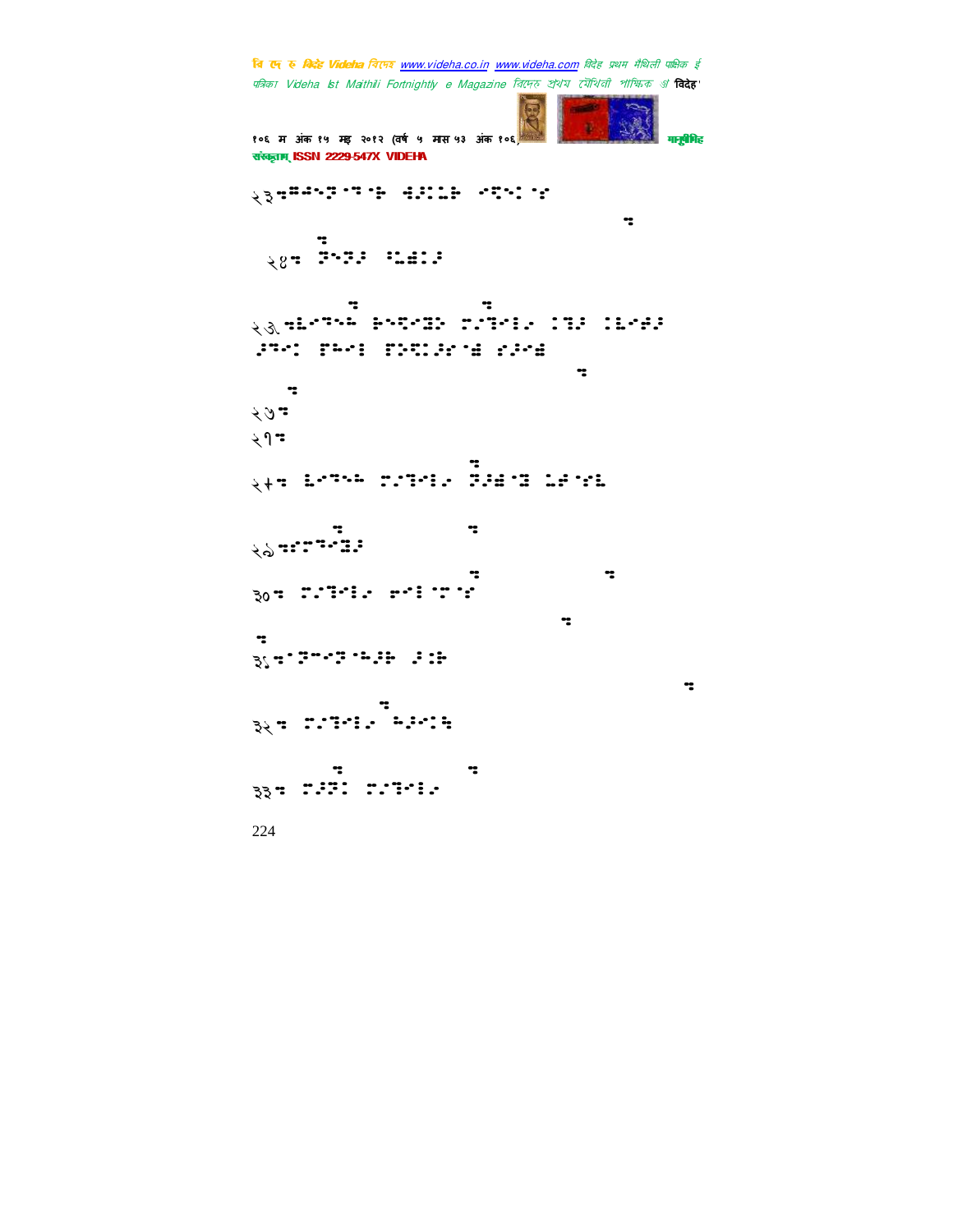

Dpncjofe!JTCO!Op⣒:89.92. :1883:.8.7!⣇⣇⢷⣜!⢳!/B⢷⣏⣚/⢷! ⢽⢴b⢼E!⢼!/⢷⢼⣉!⢼⣞!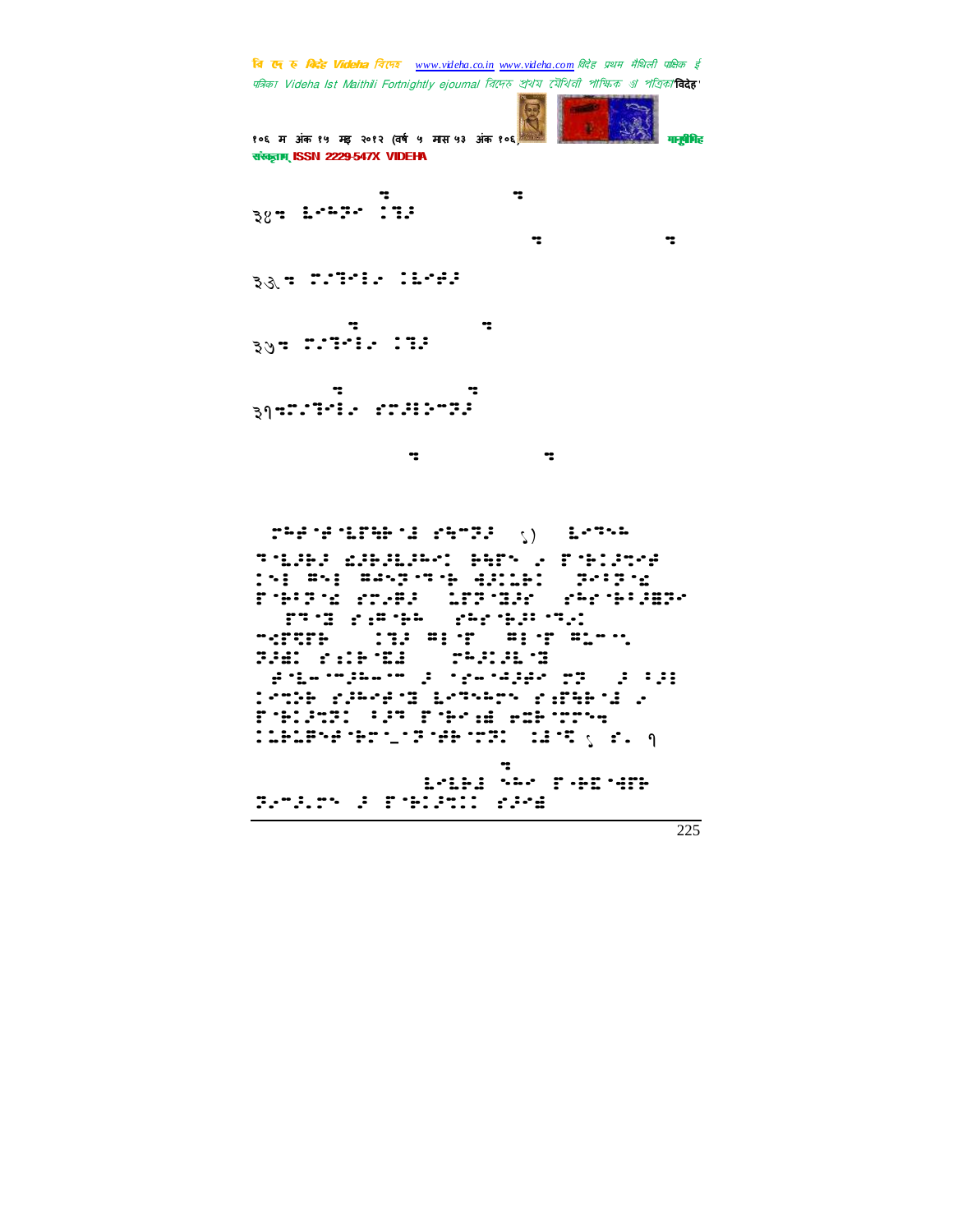चि एक रु मिन्हे Videha विएक www.videha.co.in www.videha.com विदेह प्रथम मैथिली पाक्षिक ई पत्रिका Videha Ist Maithili Fortnightly e Magazine রিদেহ প্রথম মৌথিনী পাক্ষিক রা **বিदेह**'



१०६ म अंक १५ मइ २०१२ (वष ५ मास ५३ अंक १०६) मानुषीिमह संस्कृतम् ISSN 2229-547X VIDEHA

ius in control de la control de la control de la control de la control de la control de la control de la contr<br>1908 : la control de la control de la control de la control de la control de la control de la control de la co qvcmjdbujpo⣒dpn0!/⢷!⣒!  $\mathcal{P}$  , where  $\mathcal{P}$  is the state  $\mathcal{P}$ 1⣙2⢴.⣐⢻⢷⢺⢴!⢼!⣐⢻⢷⢺⢴!1⣙2⢴! ⢵⣏!)⣐⣞⢷⢽⣞/⢷!/⢳2!A⢷!⢷b.  $\mathbb{R}$  : "I where the Theta fiel ⢼⣎⢼⢷⢾!.Cbtfe!po!nt.trm!tfswfs!

 $\mathbf{F}$  . Follows ⢸⢼⣏⢼/⢼.!⢷b⢽⢼2⣈⢽!⢾⣐⢸⣒! ⣅⢷⣅⢿⢾⢷!⢽⢾⢷⢽.!⢻⢺⢽⢹⢷! ⣚⢼⣅⢷!

⢻⢺⢽⢹⢷!⣚⢼⣅⢷!⢽A⢽⣎./⢷A⢽⣎. ⢴⢿⢼-!⣅/⢽⣝⢼!)⢳⢷A⢼⣟⢽\*!-! /⢹⣝.⣐⢻⢷⢳!)⢳⢷⢼A⢹⢴!b⣊/⣋/⢷\*-! ∷pēnir mir mir.<br>Decembre ⢽⢼⣞)⣐⢷⣏⣜\*-!⢳⢼⢼⣇⣝! )⢾⣇⢲b⢼⢳⢲b!⢼!⢲⢺⢼⢾!⢽\*!⢼! A⢼2⣐⣋2⢴.⣉⢵⢷⢺⢻⢾!⣇⢹⢳!⣐/⣓⢷⣜! ⢴./⢷⢼⣉⢽!A⢼⢹!/⢷⣐⣞!⢶⣍⢷⣒! ⣅⢷⣅⢿⢾⢷**–**⢽⢾⢷⢽-!⣈⣜⣋. E!

Uiblvs**'**t!LvsvLtifusbn.

Boutsname (1986)<br>December 1986<br>December 1986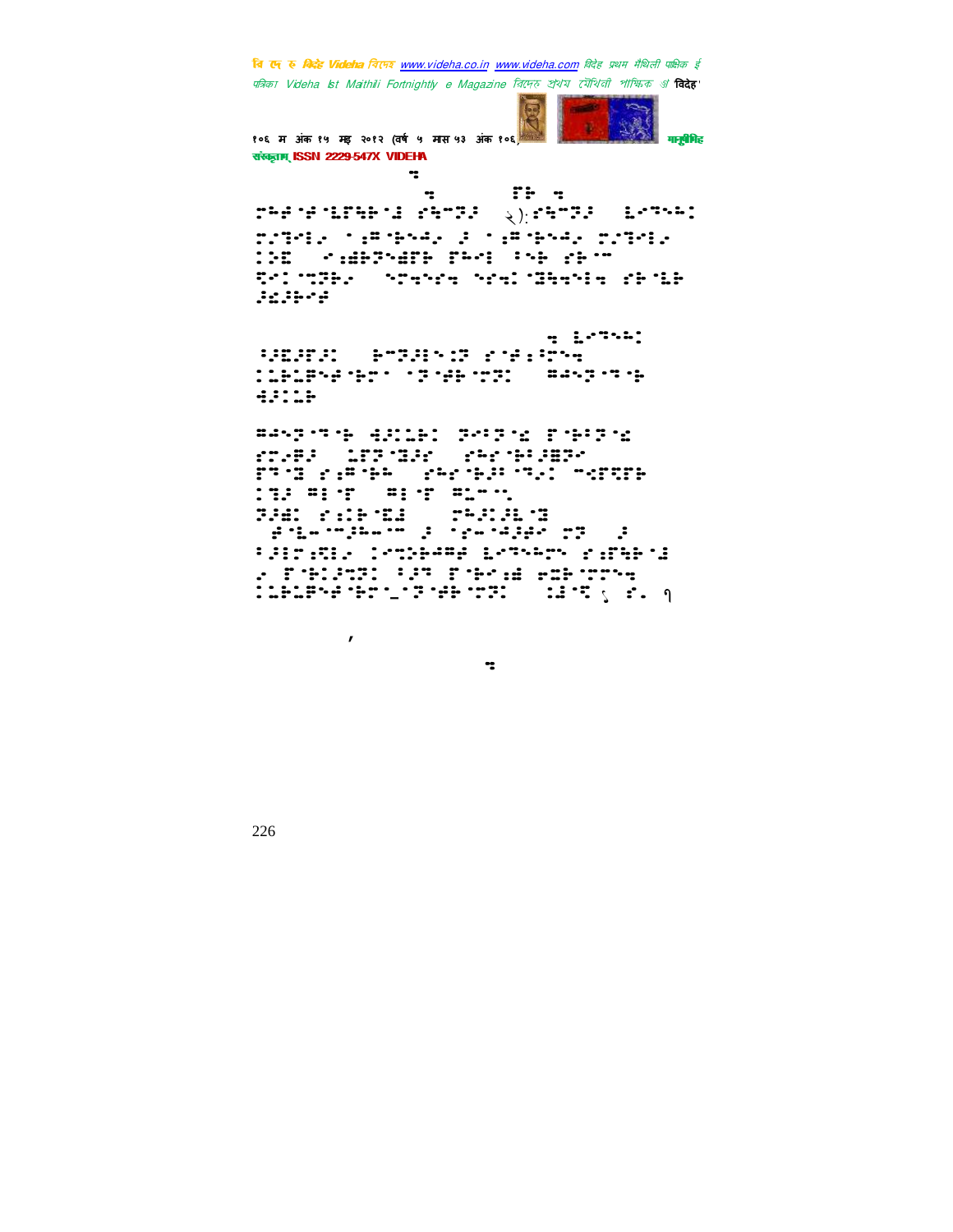१०६ म अंक १५ मइ २०१२ (वष ५ मास ५३ अंक १०६) मानुषीिमह सं<mark>कृतम् ISSN 2229-547X VIDEHA</mark><br>अञ्चल कार्यक्षा कार्यक्षा प्रकार कार्यक्षा प्रकार<br>प्रकार कार्यक्षा कार्यक्षा प्रकार कार्यक्षा प्रकार कार्यक्षा प्रकार प्रकार प्रकार कार्यक्षा कार्यक्षा कार्यक्ष /B⢷⣏⣚!;!⣓2⣝!⢸⢼⣒!⢷⣅⣒!2110.

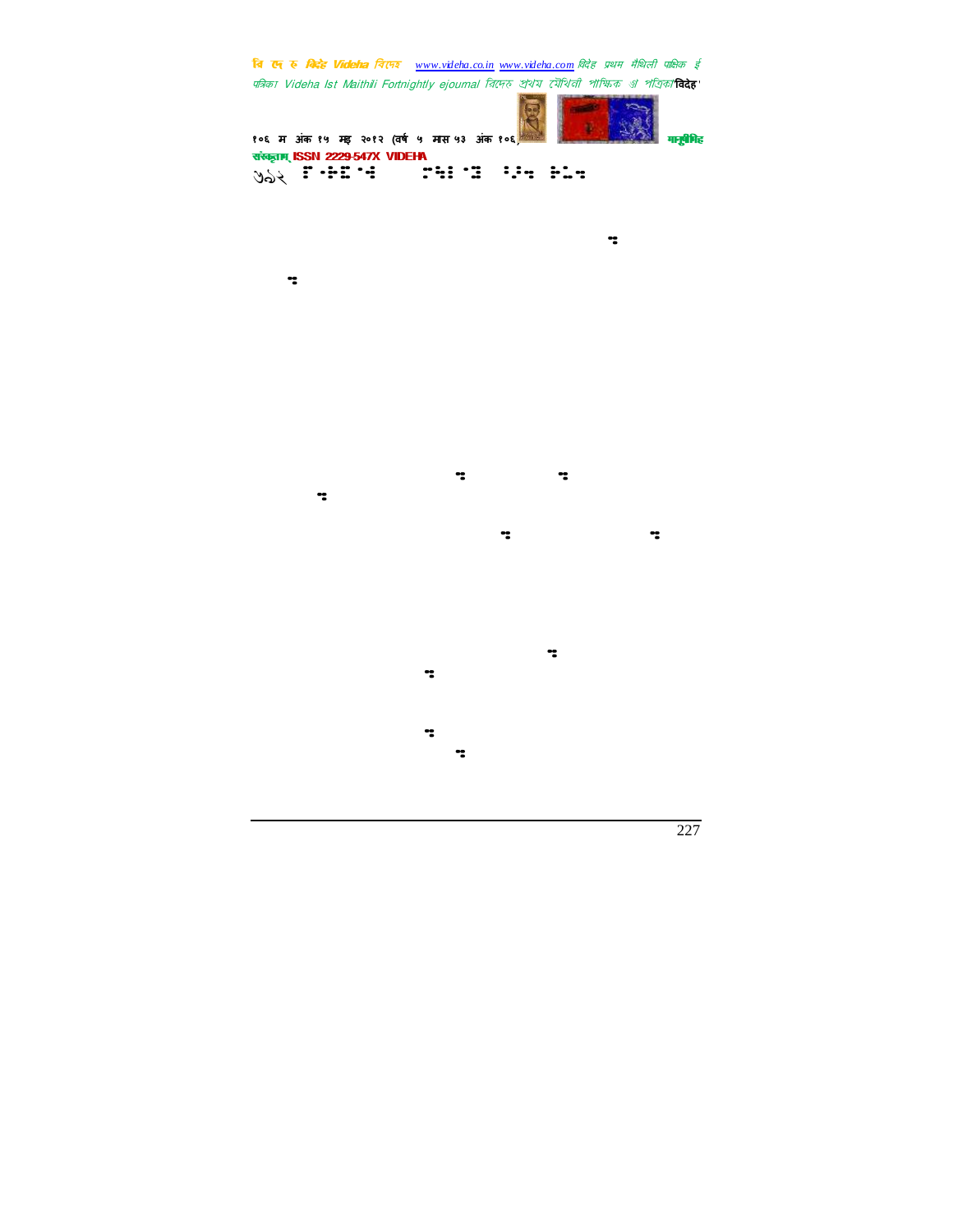चि एक रु मिन्हे Videha विएक www.videha.co.in www.videha.com विदेह प्रथम मैथिली पाक्षिक ई पत्रिका Videha Ist Maithili Fortnightly e Magazine রিদেহ প্রথম মৌথিনী পাক্ষিক রা **বিदेह**'

१०६ म अंक १५ मइ २०१२ (वष ५ मास ५३ अंक १०६) मानुषीिमह  $\frac{1}{2}$   $\frac{1}{2}$   $\frac{1}{2}$   $\frac{1}{2}$   $\frac{1}{2}$   $\frac{1}{2}$   $\frac{1}{2}$   $\frac{1}{2}$   $\frac{1}{2}$   $\frac{1}{2}$   $\frac{1}{2}$   $\frac{1}{2}$   $\frac{1}{2}$   $\frac{1}{2}$   $\frac{1}{2}$   $\frac{1}{2}$   $\frac{1}{2}$   $\frac{1}{2}$   $\frac{1}{2}$   $\frac{1}{2}$   $\frac{1}{2}$   $\frac{1}{2}$   $\mathbf{r}_{\mathbf{q}}$  ,  $\mathbf{r}_{\mathbf{q}}$  ,  $\mathbf{r}_{\mathbf{q}}$  ,  $\mathbf{r}_{\mathbf{q}}$  ,  $\mathbf{r}_{\mathbf{q}}$  ,  $\mathbf{r}_{\mathbf{q}}$  ,  $\mathbf{r}_{\mathbf{q}}$  ,  $\mathbf{r}_{\mathbf{q}}$  ,  $\mathbf{r}_{\mathbf{q}}$  ,  $\mathbf{r}_{\mathbf{q}}$  ,  $\mathbf{r}_{\mathbf{q}}$  ,  $\mathbf{r}_{\mathbf{q}}$  ,  $\mathbf{r}_{\mathbf{q}}$  , ⢹⣇⢽⢼⢻⢷⢴!#⣇⢹⢳#!-!/⢷⣐⣞!⣐⢷⣜! ;⣇⢹⢳.⢴./⢾⢷⢼! )iuuq;00xxx⣒wjefib⣒dp⣒jo0\*!! b⣅⢽2!⢷b⢽⢼!2⢾⣒!  $\mathbf{F}$  , i.e. i.e. i.e.  $\mathcal{E}$ ;  $\mathcal{E}$ ;  $\mathcal{E}$ /⢼⢹;!⢻⢺⢽⢹⢷!⣚⢼⣅⢷⣒!

ius de la construction de la construction de la construction de la construction de la construction de la const<br>1980 : la construction de la construction de la construction de la construction de la construction de la const  $\mathbf{q}$ tisvuje konstantine konstantine konstantine konstantine konstantine konstantine konstantine konstantine konstantine<br>Atisvuje konstantine konstantine konstantine konstantine konstantine konstantine konstantine konstantine k

qvcmjdbujpo⣒dpn!!

 $\frac{1}{2}$ 

228 \!⣇⢹⢳!⢴./⢾⢷⢼-!⣇⢹⢳;⢹⢳! ⣙2⢼⢿⢷!⢼!⢹⣇⢽⢼⢻⢷⢴!⢼!⢻⢺⢽⢹⢷! ₩. HE<br>HE<br>HE HE ANN HE ANN HE ANN HE ANN HE A ⢴⢿⢼-⣅/⢽⣝⢼!)⢳⢷A⢼⣟⢽\*!-!/⢹⣝.  $^{\circ}$  . The series  $^{\circ}$  and  $^{\circ}$ ⢻2/!)⢻2/!⢻⣅b⣁\*-!⢽⢼⣞!)⣐⢷⣏⣜\*-! ⢳⢼⢼⣇⣝!)⢾⣇⢲b⢼⢳⢲b!⢼!⢲⢺⢼⢾!  $\mathbb{R}^2$  : 2.0 . 2.0 . 2.0 . 2.0 . 2.0 . 2.0 . 2.0 . 2.0 . 2.0 . 2.0 . 2.0 . 2.0 . 2.0 . 2.0 . 2.0 . 2.0 . 2 ⣅⢷⣅⢿⢾⢷!⣐⢾⢷⢽!⢼⢹E⣒!^! ⣒⣉⢷⢴!⢻⢵⣇⢽⢹!⣔⢼.!⣇⢹⢳E! ⢾⢷⣐⢻⢺⢼2/⢷!⣅⢾⢼⢷!⣇⣉⣇⢸⢷! ⢼⢾B⢷⢸⢼⣏⢼!1⣙2⢴!2⢳⢷!⢺⢻⢼⢵2-!⣈⢹!  $\blacksquare$  $^{\circ}$   $^{\circ}$   $^{\circ}$   $^{\circ}$   $^{\circ}$   $^{\circ}$   $^{\circ}$   $^{\circ}$   $^{\circ}$   $^{\circ}$   $^{\circ}$   $^{\circ}$   $^{\circ}$   $^{\circ}$   $^{\circ}$   $^{\circ}$   $^{\circ}$   $^{\circ}$   $^{\circ}$   $^{\circ}$   $^{\circ}$   $^{\circ}$   $^{\circ}$   $^{\circ}$   $^{\circ}$   $^{\circ}$   $^{\circ}$   $^{\circ}$   $^{\circ}$   $^{\circ}$   $^{\circ}$   $^$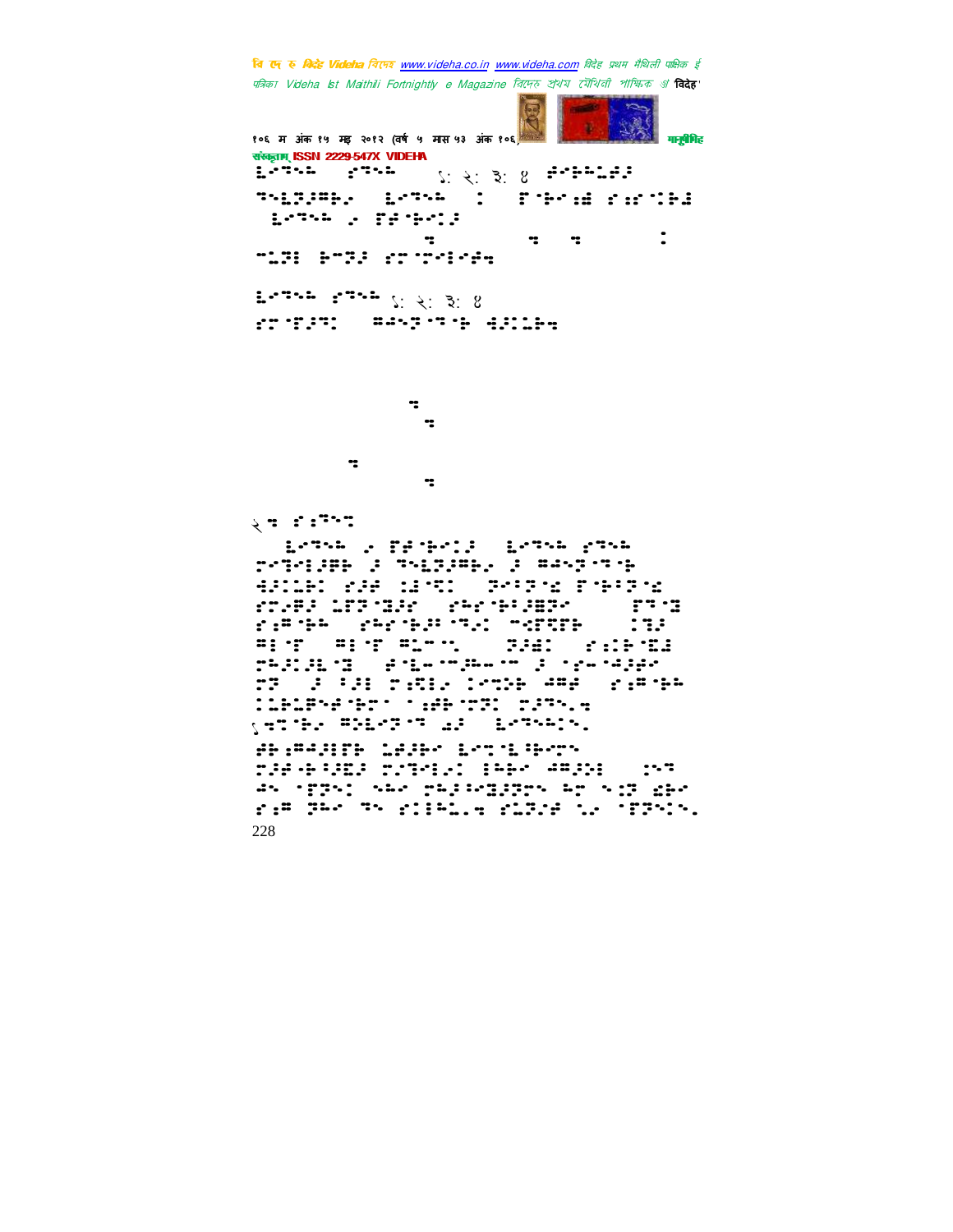

१०६ म अंक १५ मइ २०१२ (वर्ष ५ मास ५३ अंक १०६) संस्कृतम् ISSN 2229-547X VIDEHA

the Br. 1811 Brd TST PHA ATE **PASSES : PASSA (SSP), PSP 1999-12 Hidde** 

gente britto bell and and an interest of the set rando: rubo: dars, mill: ds spr marked from 1 parts of 87988 - PR 1972 2019 77082 **Pri : ...** 

**Setthe Let 12223 aft** a a margo and and any

FIRSTORIAL SE INFORMA **THE THIS PRIE TOO AND** 18:00 - 10:00 - 10:00 - 10:00 - 10:00 :Detail There? We the th ':P dbr !C: **TARES 2008-1822 BASE. S'BIG WIPH** 

ge F'BDe 171 73B311 : : B

**ARTIFICATES IN BAILING Description** rdragen also SIV a bailer APP IN AN NAME AND STOCK COMMA -B.C. : CONSI IN 1937-33 ge De Berg Bleg (se larg **TROOPS DOWN DAD PART CONSTRUCT** n niko papanan na nagan tree be ceekert side boscu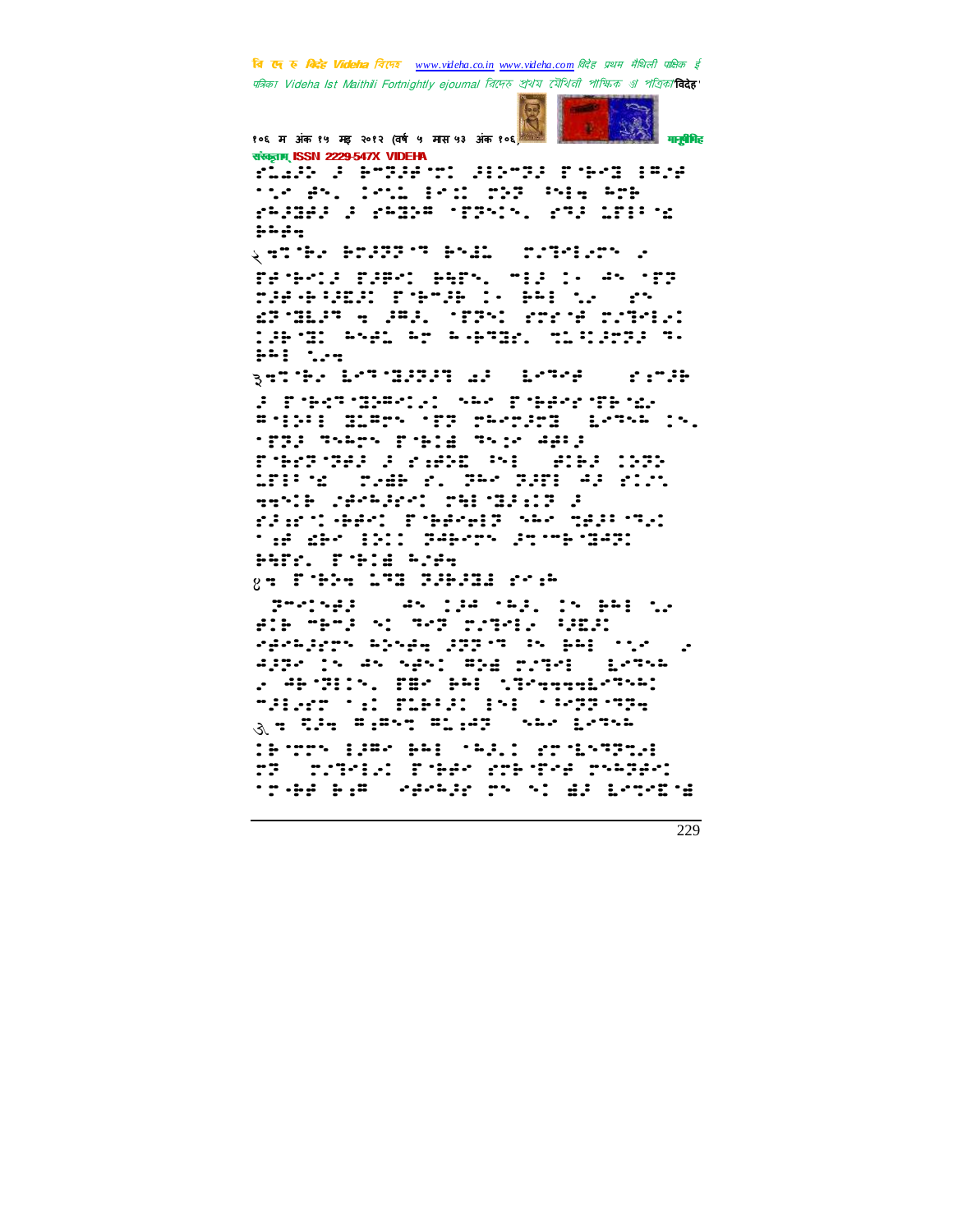बि एक रु क्विहे Videha विरफ्श www.videha.co.in www.videha.com बिरेह प्रथम मैथिली पाक्षिक ई पत्रिका Videha Ist Maithili Fortnightly e Magazine রিদেহ প্রথম মৌথিনী পাক্ষিক প্র' **বিदेह**'



१०६ म अंक १५ मइ २०१२ (वर्ष ५ मास ५३ अंक १०६) संस्कृतम् ISSN 2229-547X VIDEHA

**Arbi Lettik** nom not differe e gant gin <u>21: 19918, :1.100, 9.901.90 2. 1991</u> rimo radio per so ar **Address Case of School Change No the BSTSTPE as BSTB.E SE**  $\mathbf{f}$  ,  $\mathbf{f}$  ,  $\mathbf{f}$  ,  $\mathbf{f}$  ,  $\mathbf{f}$  ,  $\mathbf{f}$ **THE PERISH** rindresselling britan (18 **SALES AND REPORT OF STRAINING At the President Preside** 

**T.T.C. F.O. TENNIS LATA (16 INE REF. 2 MINUTES PRINTS INC.** 

ren med fæd Bred Bred ring be. Angene bikin **: :: -: -: -: :::: -::: -::: -::: :::: ::::** PROSE SAINTL jar (n) arb *r:"!!!!!!!* 

geth rifter in a grach West in paperne on the short? **THIRD BY BY THE STATE** RESURES PHY WHIP ARY st 1800 tie Binderger sk ta rama benda parang ti Caraa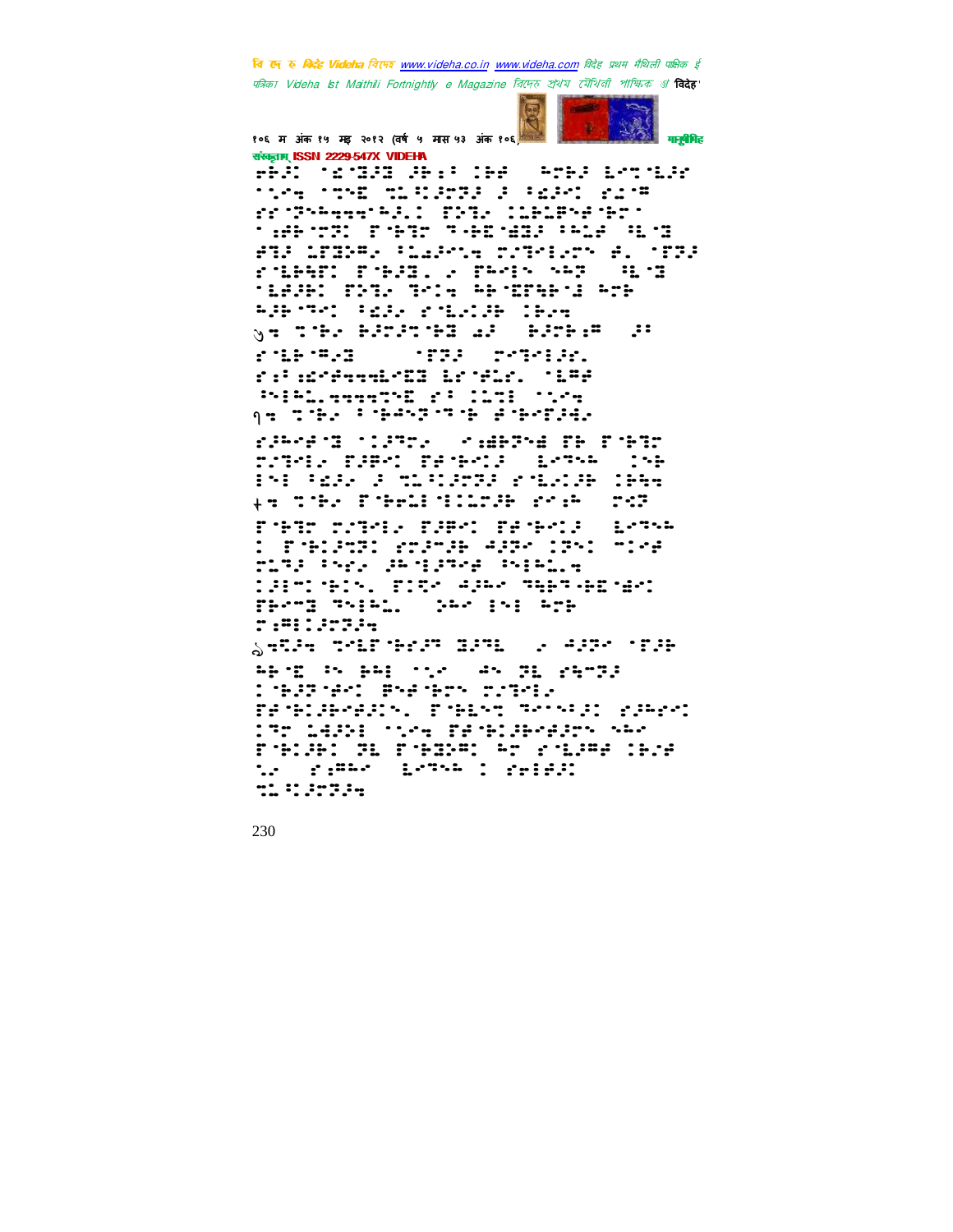

१०६ म अंक १५ मइ २०१२ (वर्ष ५ मास ५३ अंक १०६) संस्कृतम् ISSN 2229-547X VIDEHA is identified and  $\mathcal{L}_{0}$ 1030 FA.B **PARAGEMENT ADAPT POPUL** :A:A , A Q:B1 !A: , A:A + Where  $q_{\text{A}}$  West critical paid of the Con rage core are representation and  $\ddot{\phantom{a}}$  $1.1.4$ **TERRIT ENDING STATE 2007** <u> 1998: 1998 - 1998 - 1999: 1999: 1999: 1999: 1999: 1999: 1999: 1999: 1999: 1999: 1999: 1999: 1999: 1999: 1999</u> **Thing, refneiding conditions** the Benedict rust such a senter  $\mathcal{N}$  . The clustrale set  $\mathcal{N}$ probable banda ( ) (proposition renter al bis group renter SI SER CITY SA AN I MALE MAN IS fland frible of 10000 time (3\* TH: TIMEN PHIM : neden breakte he heldt wiele. **TIPSE APR PARTS PASSA RAPE**  $\Omega$  . In the both  $H$  , where **PINGERS IS THE STATE** 1.75% 7.5 <u> Lové de les angol sia brial de</u> rich the Spoiling Title South PROFINOR CONFIDENCIA ENFORMADA<br>NAPALIPIPAMENTO OPORTORI NADO CRA restau na stell be lat  $\ddot{\phantom{a}}$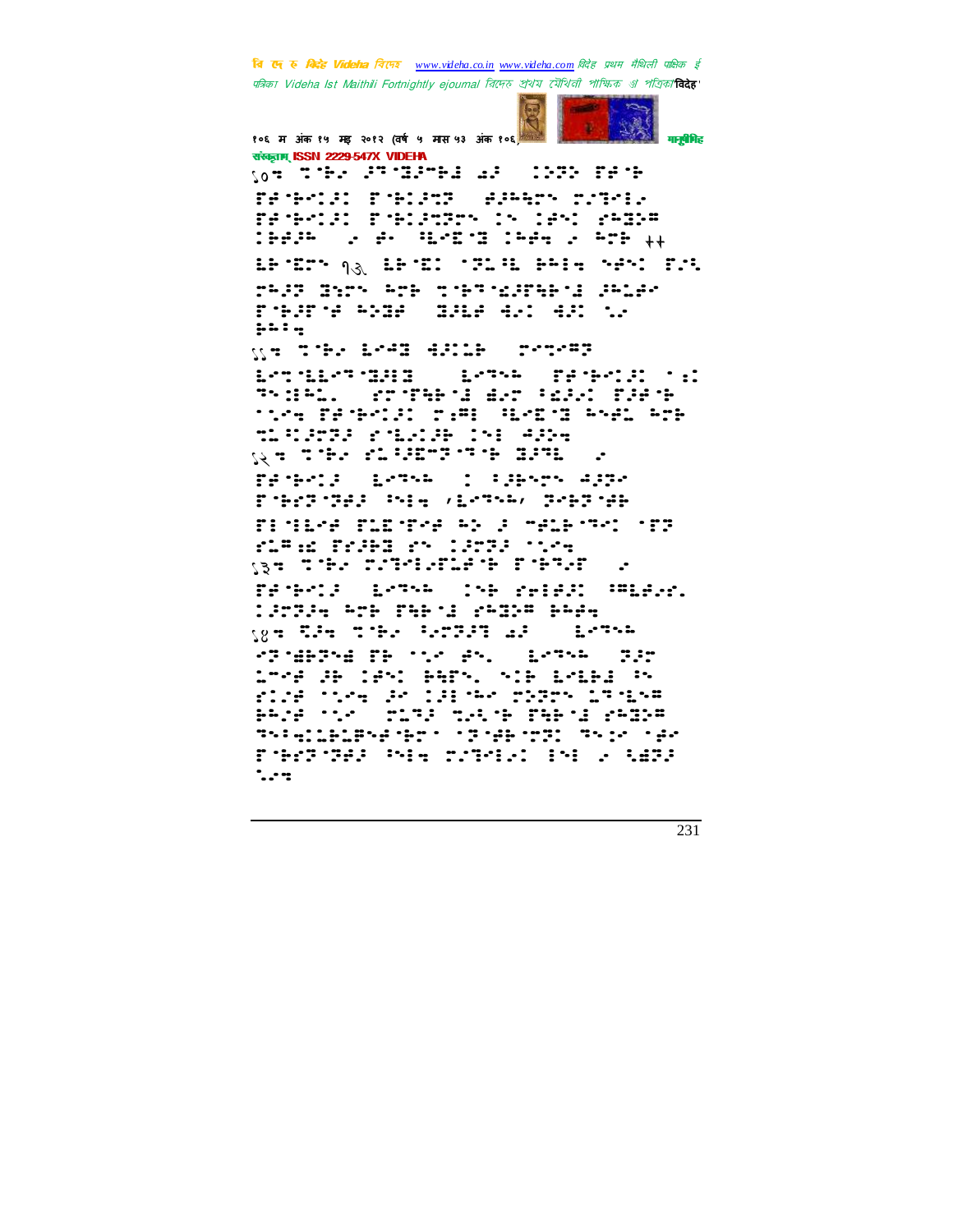बि एक रु क्विहे Videha विरफ्श www.videha.co.in www.videha.com बिरेह प्रथम मैथिली पाक्षिक ई पत्रिका Videha Ist Maithili Fortnightly e Magazine রিদেহ প্রথম মৌথিনী পাক্ষিক প্র' **বিदेह**'



१०६ म अंक १५ मइ २०१२ (वर्ष ५ मास ५३ अंक १०६) संस्कृतम् ISSN 2229-547X VIDEHA  $\mathcal{M}$  , which is the  $\mathcal{M}$  $\blacksquare$  : three

**APIPLE:17**  $L$ -the  $\mathcal{M}$  is set that each

the SMP Extra (STRP-PAD-2016) APPS **PARAGEMENT COMMISSION CONTROL** rend which did them Productions was an include the where  $\mathbf{r}$  is the set  $\mathbf{r}$  and  $\mathbf{r}_{\ell j}$ a gundha ba

2 Penbrigi paramer (S. 22002400)<br>BAD (2002) 2001 (Serbit Syddella Sib 1872 : 200 - 200 - 200 - 200 - 200 - 200 - 200 - 200 - 200 - 200 - 200 - 200 - 200 - 200 - 200 - 200 - 200 - 2 <u> 1912 - 1923 - 1928 - 1929 - 1928 - 1928 - 1928 - 1928 - 1928 - 1928 - 1928 - 1928 - 1928 - 1928 - 1928 - 192</u> ar side: Edi Brilly Typy (recover THE BOOK THAT AN INTERFERING **B. Bile SLINER: 755 LOYSE** rrent anns Maan 2014rd **FOR THE CONSTRUCTION OF THE SECOND RESIDENT** Pages of the 194 151 one (201 rende træde dyre fø **TAIL MALL BOY TELENT RUN PALL** and a same what for the fine rup mar bed mar bargrig darma rin bibeth and a rinta the control of the control of the control of the control of the control of the control of the control of the c time. Philippi in file critic. SENSIVEN.

re :eze BESTON PROGRAMMENT DESCRIPT st den reden trief body refer HIT THIRT INT IT JAN 2 232

 $\bullet$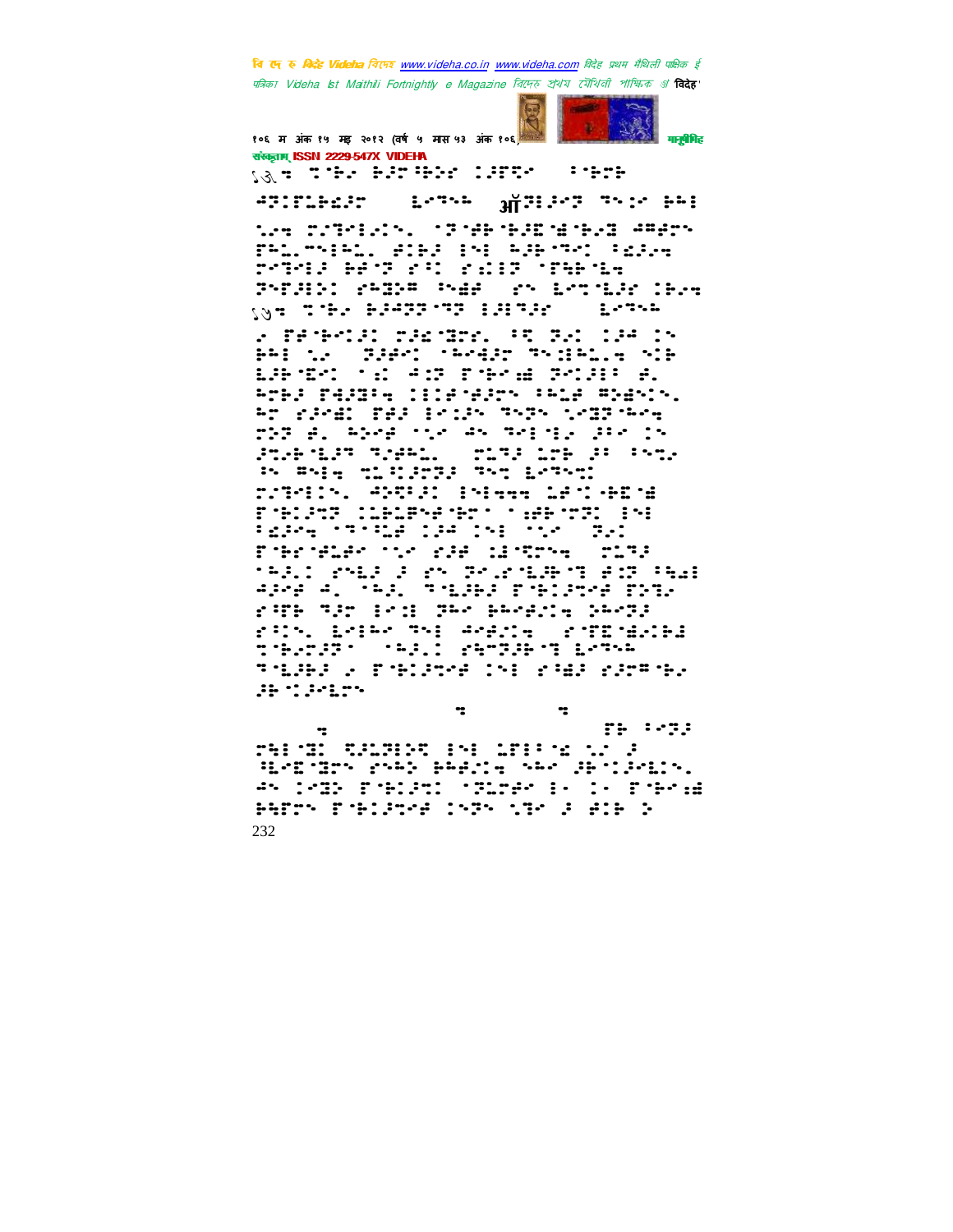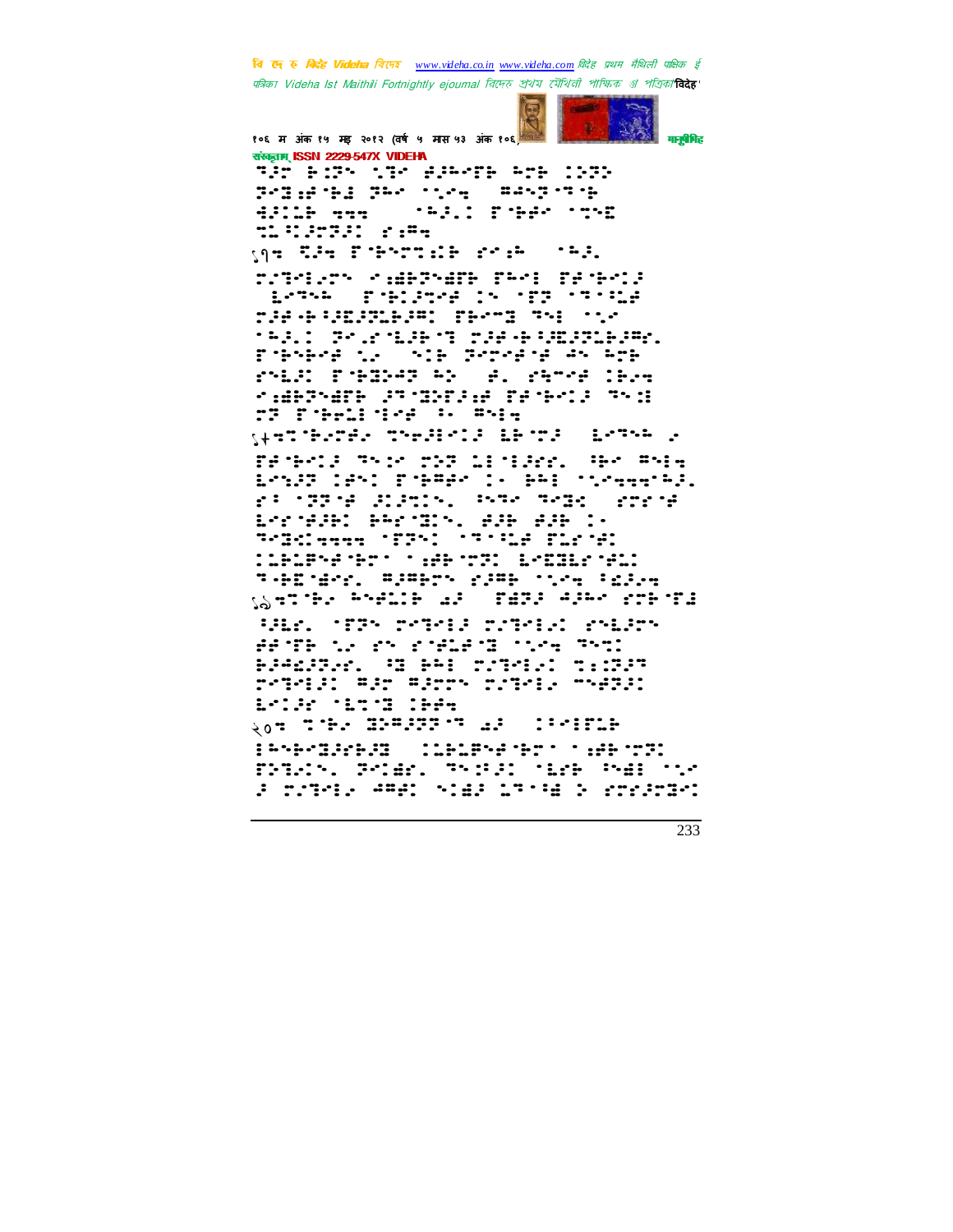बि एक रु क्विहे Videha विरफ्श www.videha.co.in www.videha.com बिरेह प्रथम मैथिली पाक्षिक ई पत्रिका Videha Ist Maithili Fortnightly e Magazine রিদেহ প্রথম মৌথিনী পাক্ষিক প্র' **বিदेह**'



१०६ म अंक १५ मइ २०१२ (वर्ष ५ मास ५३ अंक १०६) संस्कृतम् ISSN 2229-547X VIDEHA **THE SECTION SECTION CONTROL** nes administration SNERPRA KLENDE TERREN RIN r dh's A di A barr bu :A: 4: :1.7.4 **11:12: 22 ------ 2-752-5-1222** referent terms in the recreated and steam **FILLE IN 4824** ggerne der de skilde gange **TED THE STATE THREE THE THE** : ... ...::. .. ...:....... ..... <sub>yg</sub>e tike Worthing af Sophi **CONSERVATION CONSERVATION** and by the thing, the nie FRAME TO THE TEST ROOM OF THE STATE OF THE SALE OF THE SALE OF THE SALE OF THE SALE OF THE SALE OF THE SALE OF  $\sim$   $\sim$   $\sim$   $\sim$ WORLD : 00 AH 77 1200 .<br>1941 - La tant tf trainers **CHOMOS CARDS** THE PARTY PRODUCE 1642 OTTOB (AL 1816-2004) r: 1895 18 STORE **LA MARGA MAR** isin' indraman'i Charles and Son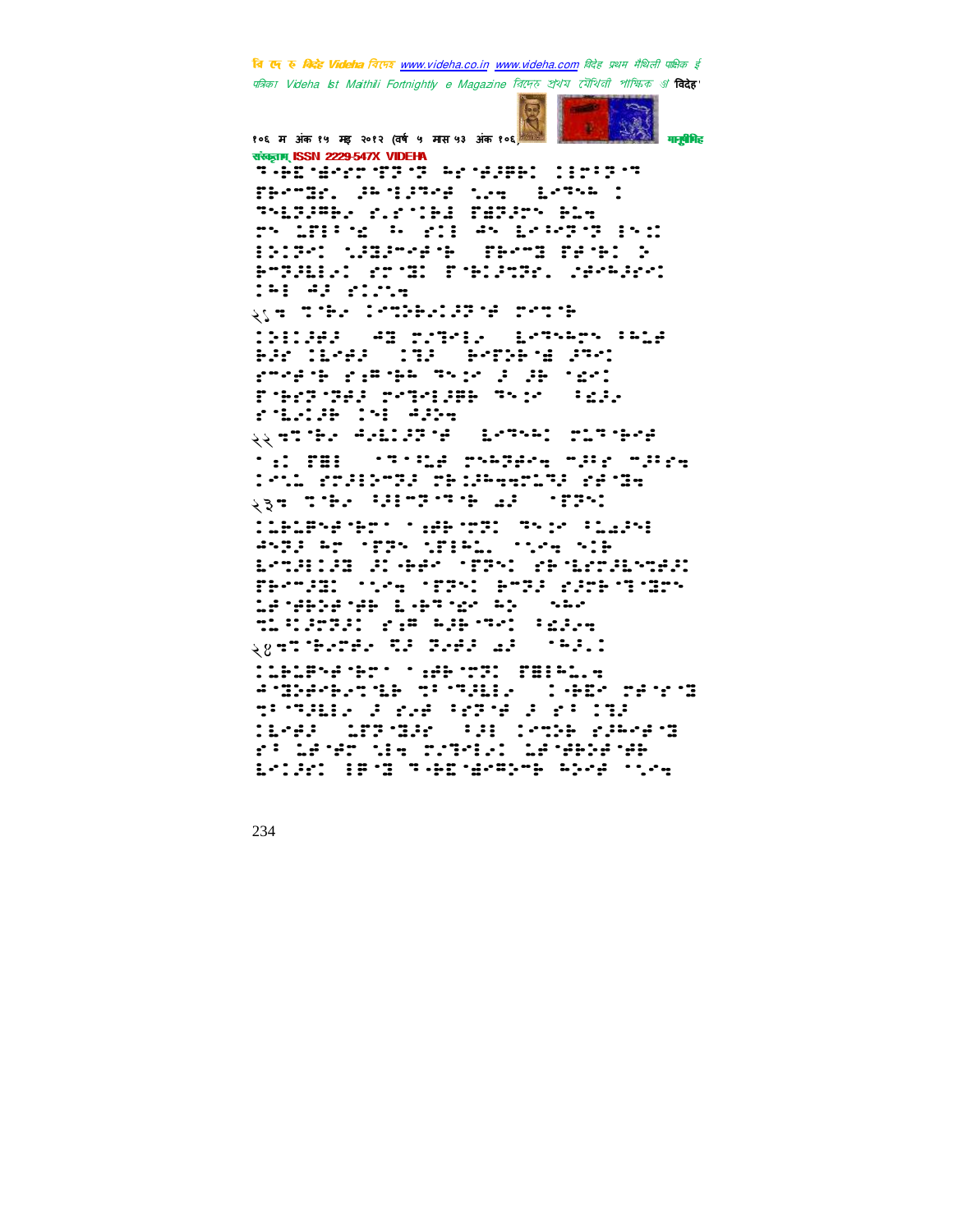

१०६ म अंक १५ मइ २०१२ (वर्ष ५ मास ५३ अंक १०६) संस्कृतम् ISSN 2229-547X VIDEHA

 $\frac{1}{2}$  , respectively to the  $\beta$ **:::::::::::** an bebig in: Wh: 'th' dib Ar bebig **TACA SURRY CONDITABLY 1998** agse masgere agger right to case of the adjourned and the source TOPL & PARTING INIS Samar Tithrit sites ( **SARATI STAR DIE STRD** :38t gerne rengaan pagu berep er Police Del tam XI roleer foetat **1:20.4 5792 5200 1011** uppern narro mapula particle is the took brook and  $\mathbf{r}$ ggendele bra aa kronan oedela men Morrer archiva regge a sy crew ger sie Bosting Christian and China Consta Books the Boy the colds in **TORONTO IN STRAIN STAR**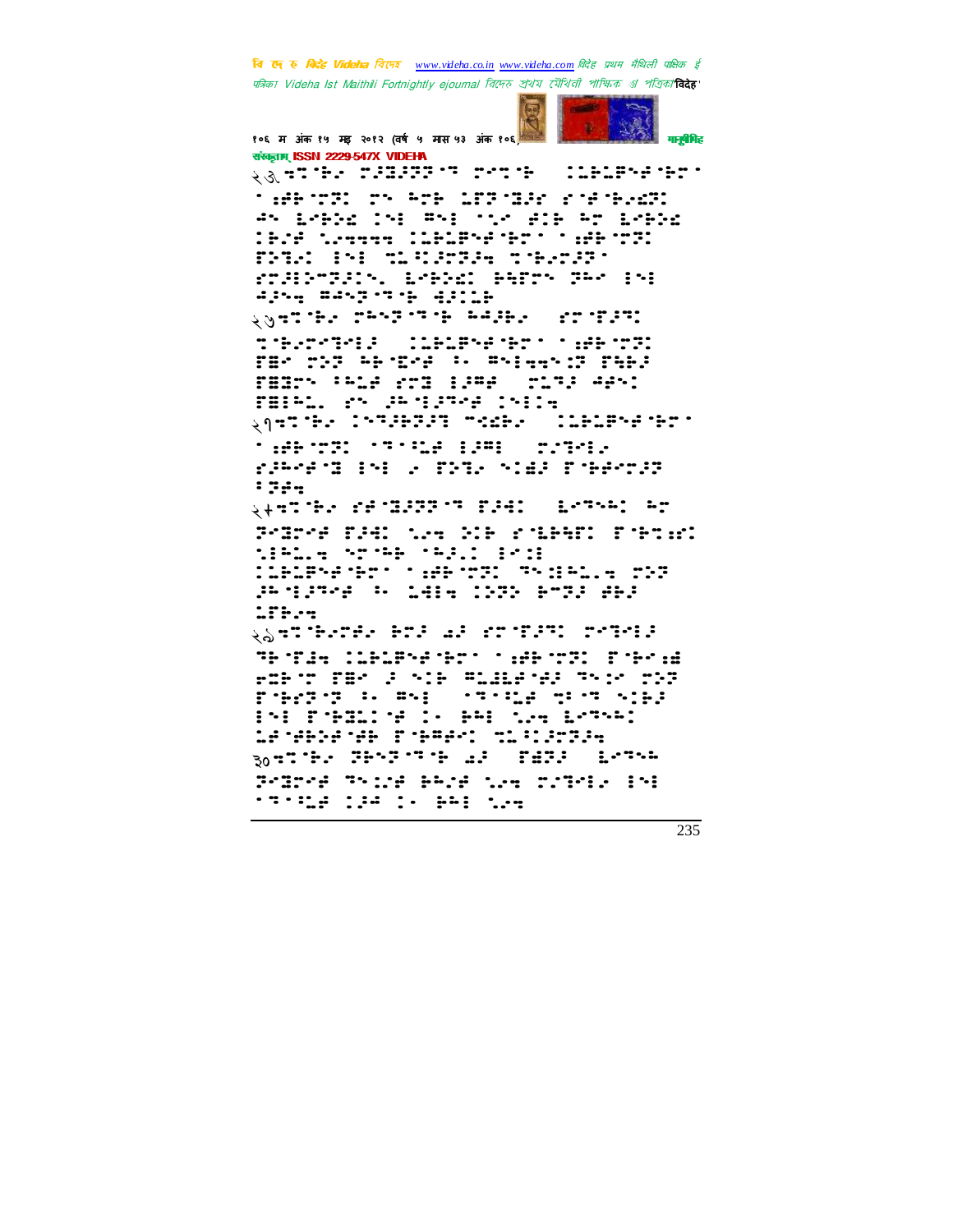बि एक रु क्रिके Videha विरफ्श www.videha.co.in www.videha.com बिरेह प्रथम मैथिली पाक्षिक ई पत्रिका Videha Ist Maithili Fortnightly e Magazine রিদেহ প্রথম মৌথিনী পাক্ষিক প্র' **বিदेह**'



१०६ म अंक १५ मइ २०१२ (वर्ष ५ मास ५३ अंक १०६) मानुबेमिह संस्कृतम् ISSN 2229-547X VIDEHA with the Falls of the street reten best ste men parties. **Bridge Constitution of the Constitution of the Constitution of the Constitution of the Constitution** Soloneles nom gyerne dibitr't broch (crys ) 1818490 Same Service State State **::=: =::: :: :: :: :: ::::: : : ::::** ggetjeltel Ejertiel prije wEjern **CONSERVATION CONSERVATION AND SERVICE STATE** PTP LTTDGAT (PRE PEPP ggetje: 1:BjB-7:B-311 t-tjB **CONSERVATION SANGERS** Bollower (Wald 23 124 151 1622)  $33.4$ : The shiff filer sheel **:18104407 · WB 271 0.1 0.00** t dette '"tritt" reter s **THIS LOW THE SERVICE OF THE SERVICE SOLO D'ESCRIP PERI AS SOLO** The place: (Alg. petell medicili) rents musically show a **Lord-Bas (2204** ggette rige fliezer gelege degeel APS PORTE IN APS IN APSA 2: nga lahata gyatjerek Ejédendé bill 42018 Lenderung as toma record the crip ti Carace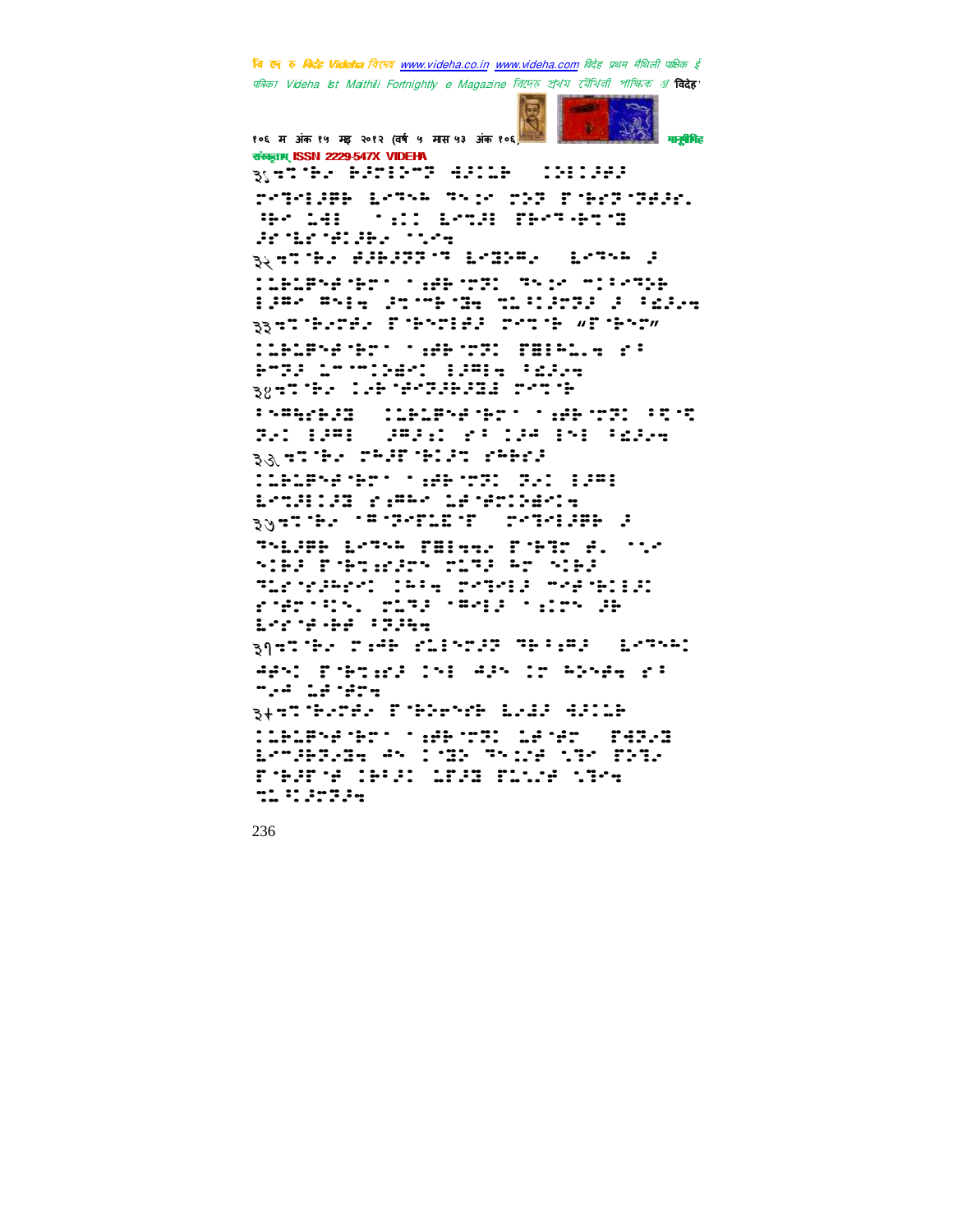१०६ म अंक १५ मइ २०१२ (वर्ष ५ मास ५३ अंक १०६) मनुषेभिह संस्कृतम् ISSN 2229-547X VIDEHA gget the shift for the al Tel et dinse **T.T.C. T.T. P.T.C. C.C. L.T.L.C.** STANTA ESPARANA (PAS) PAL MAR **CONDENSATION 100**  $\cdot$  ,  $\cdot$  ,  $\cdot$  ,  $\cdot$  ,  $\cdot$  ,  $\cdot$  ,  $\cdot$ gymt: Pill<sup>e</sup> (1918-1414) **TOORSPORT THE TOO BOOK TO BE**  $\mathbf{1}$   $\mathbf{2}$   $\mathbf{3}$   $\mathbf{5}$   $\mathbf{5}$ ryspe: Thellra Files  $g_{\xi}$  at the other in consideration of the text  $g_{\xi}$  at the text a berga ning pondici tina ote TATHE SPARE TO TO THE  $yz$  at the Ford FR retorm ( Letter) Lice's P Servent result int 88 \*\*\*\*: 15738 1377 1181858787 **TOBUS BOOKS** tinger a ben rollar dem a race bi tr' nor may bene so the stiller rache fort book crimed  $\gamma$  ,  $\gamma$  ,  $83.77 \pm 2.77 \pm 0.771 \pm 0.771$  ,  $24.7 \pm 0.77$ : por conduction and the state **TAR THE ATTORIES IN SERIES OF Pale** gyette Stelles (Asil Fires) reach was broaded that in me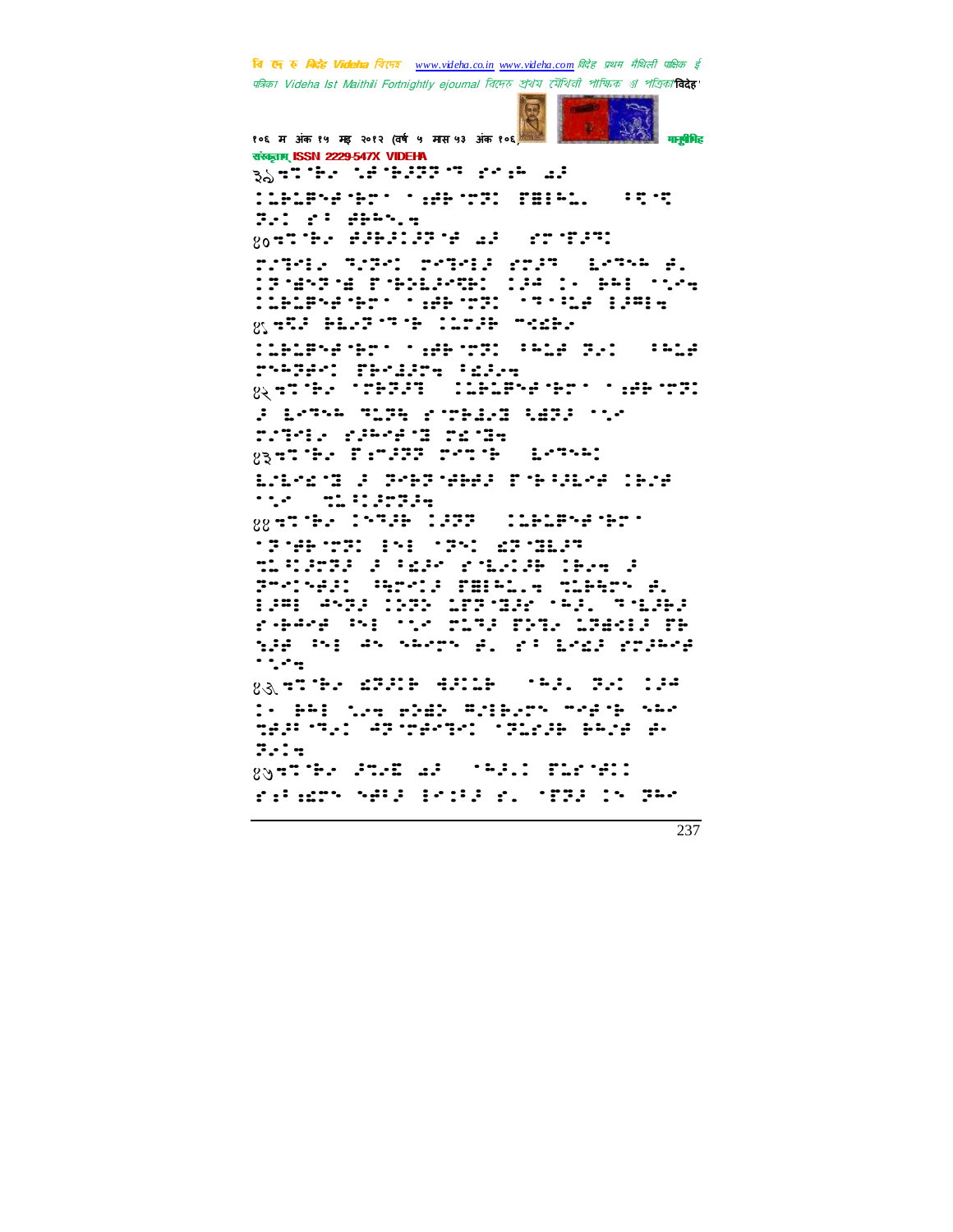बि एक रु क्रिके Videha विरफ्श www.videha.co.in www.videha.com बिरेह प्रथम मैथिली पाक्षिक ई पत्रिका Videha Ist Maithili Fortnightly e Magazine রিদেহ প্রথম মৌথিনী পাক্ষিক প্র' **বিदेह**'



१०६ म अंक १५ मइ २०१२ (वर्ष ५ मास ५३ अंक १०६) संस्कृतम् ISSN 2229-547X VIDEHA BO MAL A L'AR TAR DAR nd a chiadhrain an talen (1920) el flejbi esla e.<br>Jerner etgalist 1964 serantis (s rene de governed that we have considered and served **Be pay the Set Wednesday of all all state** as principal rende de seu desers teggs of a man pas gitt salo **CONSTRACTS: 2007-02-2008**  $84$  at  $24$  and  $24$  and  $24$  and  $24$  and  $24$  and  $24$  and  $24$  and  $24$  and  $24$  and  $24$  and  $24$ 185 First Di AB In Abeni rather reading the tag through **birde** gget the substance of the:  $\cdot$  :  $\cdot$  : **TANDARY CONTROL** 10000 200 no the children bill the thing ribrio di Britannia con Sa rt Caraa <sub>30</sub>:The Close Backers (19.1 Tens Sekstern Leter Pred ritels & White The se preside began no presenta  $\mathcal{A}$  , we have the set of the set  $\mathcal{A}$ 1000 000 000 000 000 <u> 11848 - THEFT BOOKSTON BOOKSTON</u> this industry in magazing in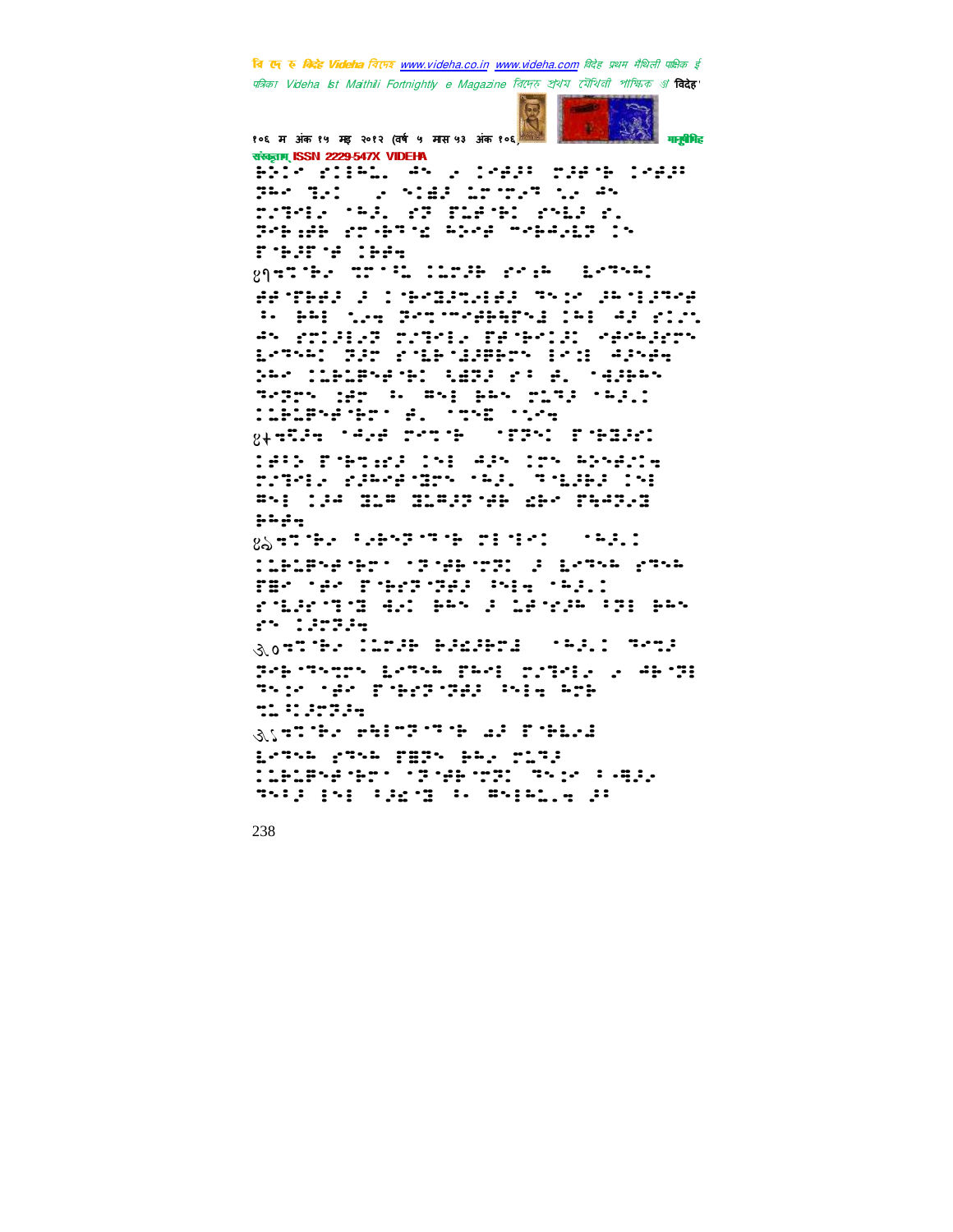

१०६ म अंक १५ मइ २०१२ (वर्ष ५ मास ५३ अंक १०६) संस्कृतम् ISSN 2229-547X VIDEHA isting a my avertice partner avenuel funde diblo funce fore Thir (216 Lerosia Thir Sar rurre: mg aarte rustik rus dibistrem 'T'HHTT YN R'HA TYP 'H' STRIP DI MARI LON STRIP ritrich in den dar skips bage **NAPPE RADIOS 134 1818 84.** ti Carra agencie international trektri betelk **Santa Career** made no de recono ma **TIME IN SALE CONDITI . W. SIM INTE I- WA (2001)** :31111374 aaste terts guib lielesens **The Third Constant Company of Company** sk get pad pjeze je julijen **Softer World Til Willess Stre**  $\ddot{\cdot}$  :  $\mathcal{S}_\text{eff}$  , the fibre coupe claiment. **. The Second School** 

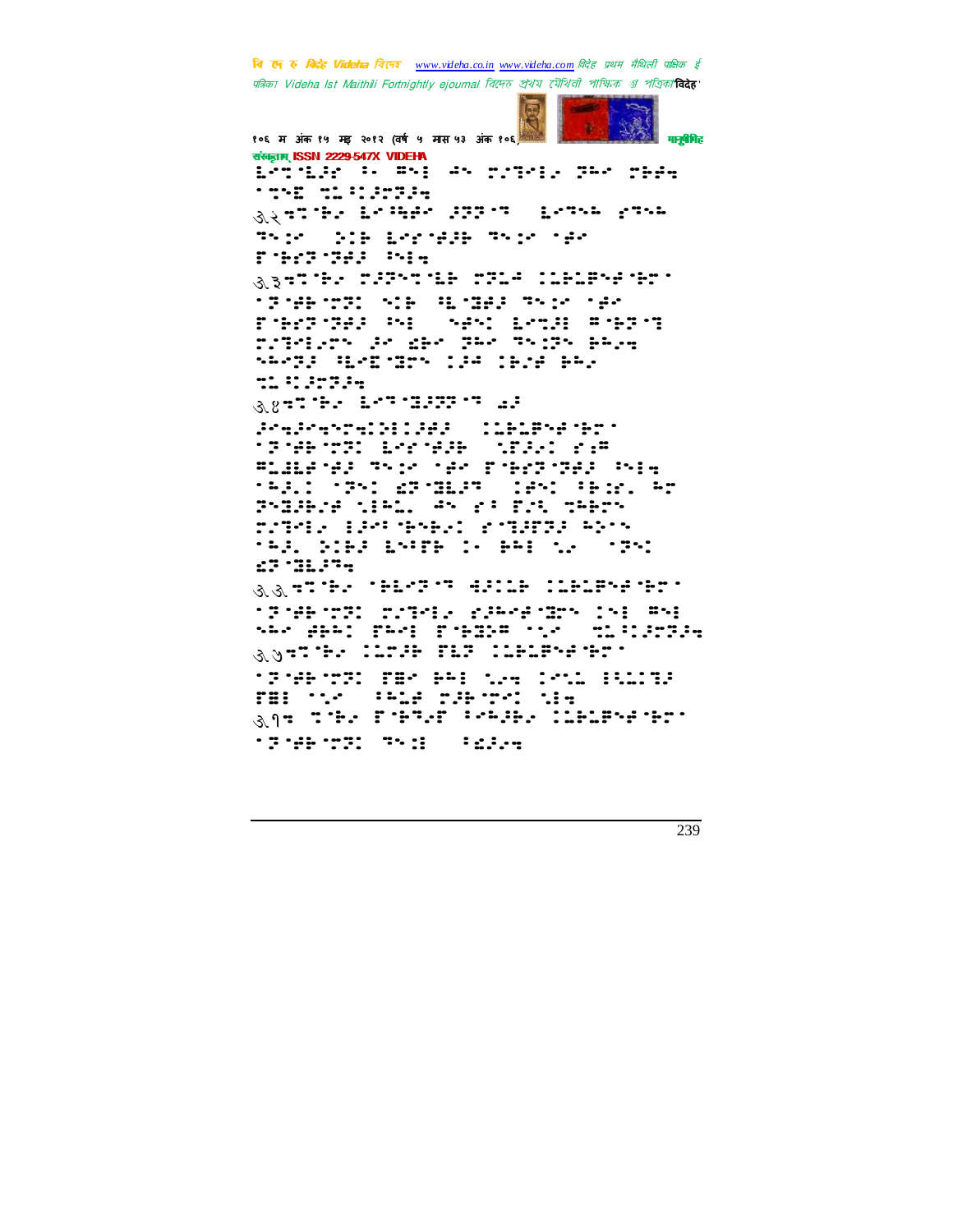बि एक रु क्रिके Videha विरफ्श www.videha.co.in www.videha.com बिरेह प्रथम मैथिली पाक्षिक ई पत्रिका Videha Ist Maithili Fortnightly e Magazine রিদেহ প্রথম মৌথিনী পাক্ষিক প্র' **বিदेह**'



१०६ म अंक १५ मइ २०१२ (वर्ष ५ मास ५३ अंक १०६) संस्कृतम् ISSN 2229-547X VIDEHA aven naver esta treveron 'TT LAIRD TAIRAR ANDRE AMBRE INSTR LASTER LATHL FTHL I. BHI SYAN aarte bestrie beschip (sul air (A), rightry (rugge fang rag  $\mathbb{R}^2$  . Then the  $\mathbb{R}^2$ gott: Thitsib PicP  $L$ -theory **CONSTRUCTS CONSTRUCTS ALANSI** na be ya gewen menye  $\mathcal{M}$  and the constant and the  $\mathcal{M}$ **TOP 2 THIS SALE TAGE TO STATE** Professor of the nach same the yetthe rille bat.P altr. **TIBLESHTED STREET IN SACT THREE IN THE SHOWS SECTION**  $\ddotsc$ det to iffining of the material and **THILLET HOW SELL CHIST** PERSONAL STRAIGHT PRINTS AND **SARA PROVISION** and tie compared the response ::::::::::::::::::::::::::::::::::: as guns de discussione de la "We had to the second the second second second second second second second second second second second second roth: Broth Lelezzo Til Mer roding: the fer sall sample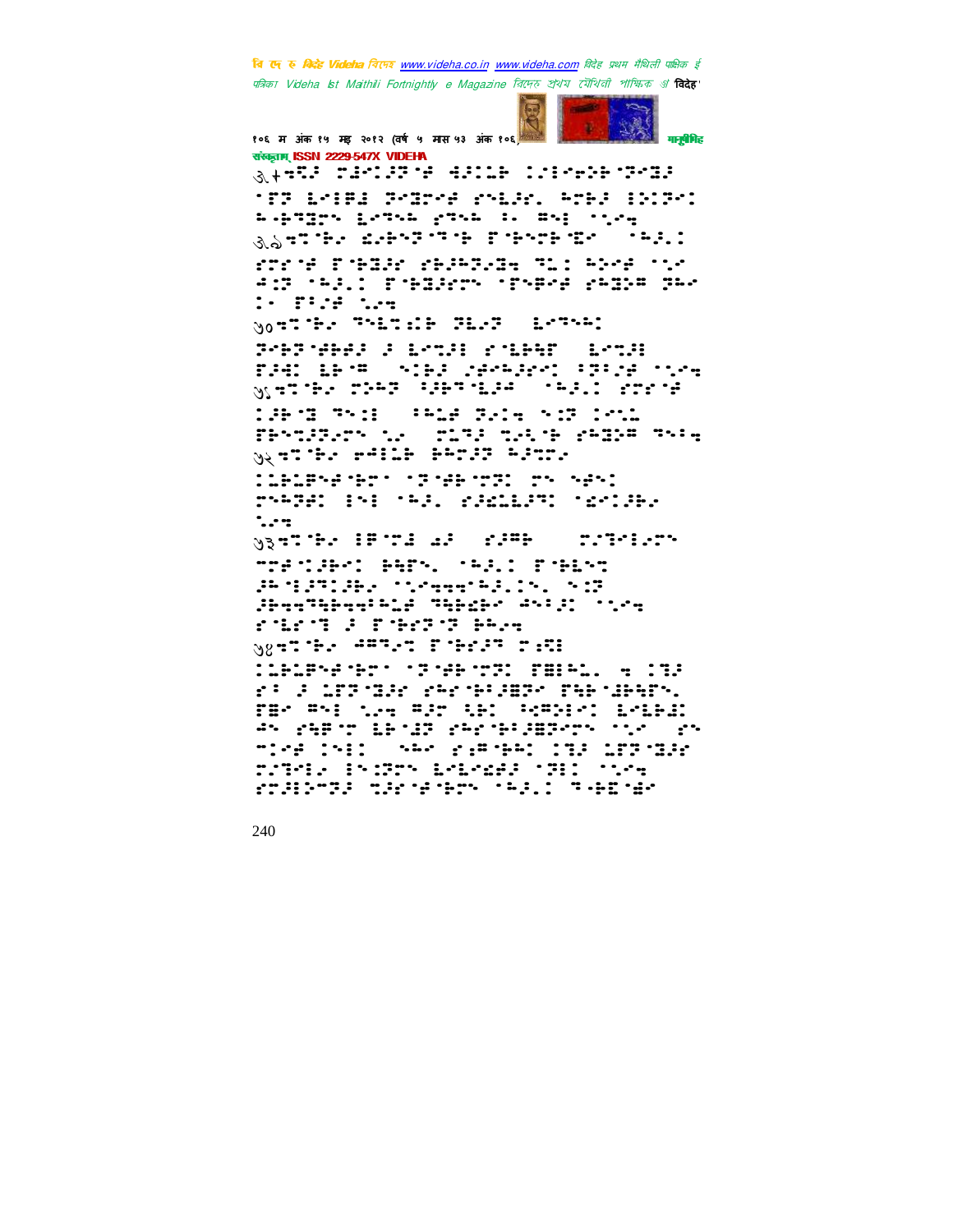

संस्कृतम् ISSN 2229-547X VIDEHA <u> 1999 - 1999 - 1999 - 1999 - 1999 - 1999 - 1999 - 1999 - 1999 - 1999 - 1999 - 1999 - 1999 - 1999 - 1999 - 199</u> THE CHINESE THREE IN MATTE SHILE FTERT TIET  $\cdots$  :  $\cdots$ rende chine, es redetto av <u> 1998 - 1999 - 1999 - 1999 - 1999 - 1999 - 1999 - 1999 - 1999 - 1999 - 1999 - 1999 - 1999 - 1999 - 1999 - 199</u> **PRIGHT IN APROVE THE SECTION** WHIPPER BRIDGE THE THIR WITHIT as sasp ripop ripop reda **SENS** rer.ne Matricker but Burn and a A. MA. STORING THEORY **VERTAGE VIDEDENEMENT PORTUGE** <u> 1981 - 1991 - 1992 - 1993 - 1994 - 1995 - 1996 - 1996 - 1997 - 1998 - 1999 - 1999 - 1999 - 1999 - 1999 - 199</u> **Second Strates Seconds**  $\gamma$  and the state of the state  $\gamma$  $22.7:7:2.2.$ **STIP: TLEST.**  $\mathbf{1}$   $\mathbf{2}$   $\mathbf{3}$   $\mathbf{4}$   $\mathbf{5}$ **LIL'S (1991) CONSTRUCTION** Matthe Phononia (SPR) - the sanger is as a consideration of the nostik Historikost Aflik HOW WAS TO CHARGED THAT TO rance With HS: MBBL.4 rance #4: jenek e. jenek mir #nici 2 %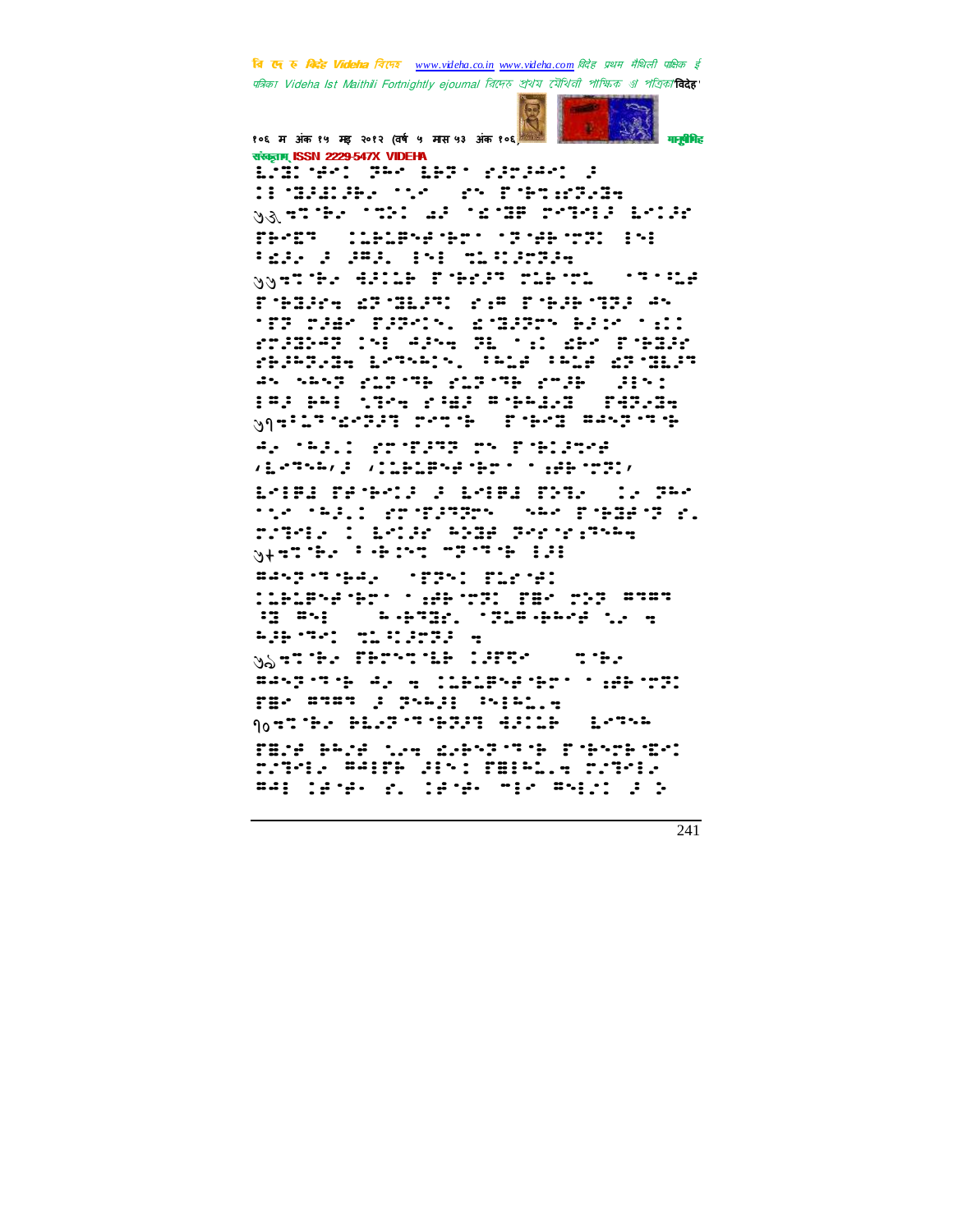बि एक रु क्रिके Videha विरफ्श www.videha.co.in www.videha.com बिरेह प्रथम मैथिली पाक्षिक ई पत्रिका Videha Ist Maithili Fortnightly e Magazine রিদেহ প্রথম মৌথিনী পাক্ষিক প্র' **বিदेह**'



संस्कृतम् ISSN 2229-547X VIDEHA BOI TECT DON NOR AND CORPOR the Control of Control of Control of Control of Control of Control of Control of Control of Control of Control ronne bron on an 1981 dir an tier maart van een de aangeword van de stad **SALE AND SEARCH AND START START AND START START START START START START START START START START START START ST SLAYS IN 1982 LINE THAT TO I 4124 TAILS, TAP LENNIE LES SINES** :PD Persons tractiff gette refertibus iste MH s ther may the atentified **SECOND STATE Not life what which are Allace Serve Serve** 'HRYS COMER 'S AR SCAR **ROSES OF SPENCE ENCLOSEDS** those particularly professed  $\ddotsc$ not the side of second dedness that **THE THE STATE SECTION OF STATE** :20: 14: 14: Prendri S.20: 12: THE STATES TOPS nger bleveb 233 2021b **CONSIDERATION** terroom of cease consider passe **TO PAY BOOK PATH TE IN** 43 STOR TORE HEROTI IN TIGGETER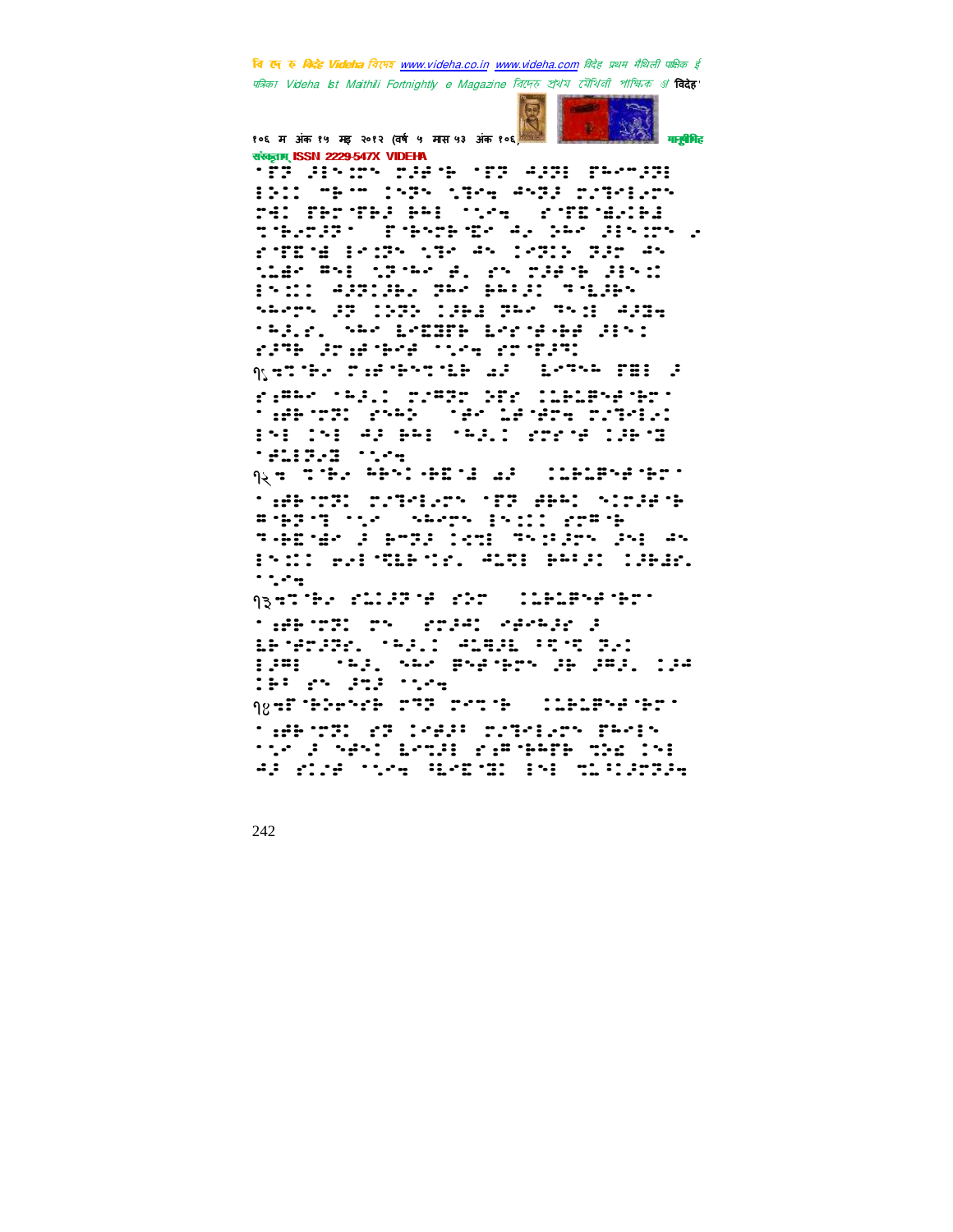

१०६ म अंक १५ मइ २०१२ (वर्ष ५ मास ५३ अंक १०६) संस्कृतम् ISSN 2229-547X VIDEHA na de decende constituera de constanta de la constanta de la constitución de la constitución de la constitució  $\cdot$ HLA ROM. SIGHE SE (200 42). ned marker of who may wa the BB: the SAPE: 282, 2566 tele and the **ANSILES LTD STORE 23 SACTOS BASTINA (AI APS)** (A ) (18) <u> 10 mars e de 100 de</u> **1979 MH MARZER (AFIN, 922-8122) 1900 - 1900 - 1900 - 1900 - 1900 - 1900 - 1900 - 1900 - 1900 - 1900 - 1900 - 1900 - 1900 - 1900 - 1900 - 1900** MATTER I FETE COMPE INTER sayere gripe, recon bud you rthing of the say and the control ske bers in mal til Siker kalk **ELL H : WI : 201 : 20** nummer tariste tar ("Asil titris: **CROITECT IN THE PRODUCT As the WESTER CONFORMER'S CONFIDENTIAL** *FRYDD BY CO PRYD. MEN* Base the product of people who say the med more than 10 that go gazhago, agarag misteria gars.

**TATH: PROFILE REPRESE**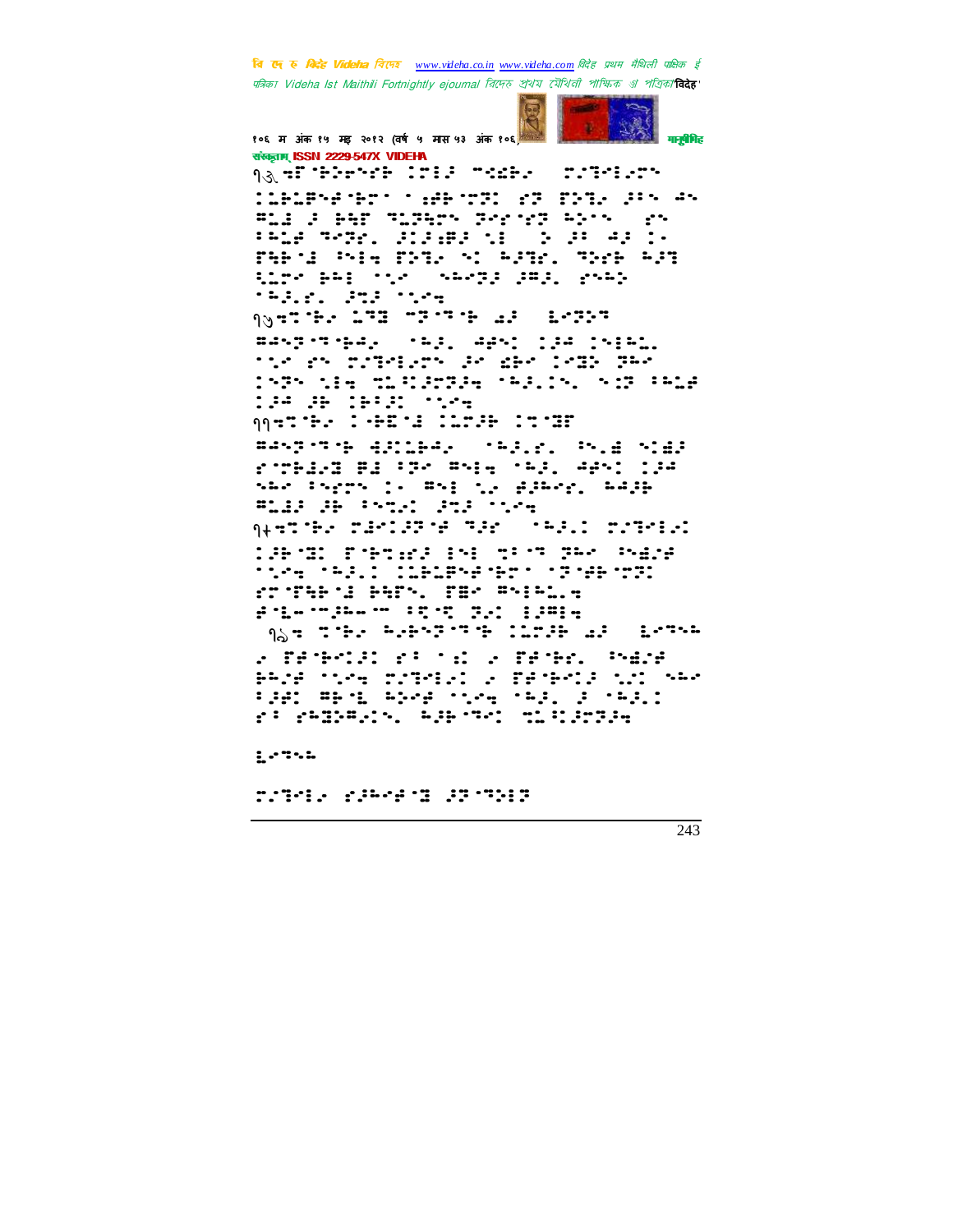बि ए रु क्रिटे Videha विएक www.videha.co.in www.videha.com बिरेह प्रथम मैथिली पाक्षिक ई पत्रिका Videha Ist Maithili Fortnightly e Magazine রিদেহ প্রথম মৌথিনী পাক্ষিক র্ণ **বিदेह**'



 $\ddot{\phantom{a}}$ 

१०६ म अंक १५ मइ २०१२ (वर्ष ५ मास ५३ अंक १०६) संस्कृतम् ISSN 2229-547X VIDEHA

**.d. . . . . . . . . . . . . .** 

{ till:-1 ft:cill:fi fy<sub>2</sub>-800/ aps is:1: 725 768 tie ges ratriare provinciente **PIP: : PPROFILE**  $\begin{picture}(20,20) \put(0,0){\vector(1,0){10}} \put(15,0){\vector(1,0){10}} \put(15,0){\vector(1,0){10}} \put(15,0){\vector(1,0){10}} \put(15,0){\vector(1,0){10}} \put(15,0){\vector(1,0){10}} \put(15,0){\vector(1,0){10}} \put(15,0){\vector(1,0){10}} \put(15,0){\vector(1,0){10}} \put(15,0){\vector(1,0){10}} \put(15,0){\vector(1,0){10}} \put(15,0){\vector(1$ advy se djilo rk roman ( **THE CONFIDENTIAL** er man: **.912 11-12 12:2 - 1222 20-01-000 TOPS: THE CONSTRUCTION** Close, a bonne byld reteam. : TP: 12 7121 TR 41 BT a ta kale lisa ikua estatu:<br>aan kase meren juha aanke rin : regil: il rrin (milh B-3000 17 - 100 100 100 100 100 100 100 , AIR MATAGAI VATARYA LAYARRARAYEN<br>Tri Ali meng nghay  $\mathbb{C}^n$ .  $\mathbb{C}^n$ :

a de la construcción de la construcción de la construcción de la construcción de la construcción de la constru<br>En la construcción de la construcción de la construcción de la construcción de la construcción de la construcc

PAPS: 17 2020 141 822 renda en hij land nemment. the difficult and by: the **TO STATISTICS** AND BOOK fact lefends, so a po the reference of mans

this we will we se

244

 $\mathbf{r}$